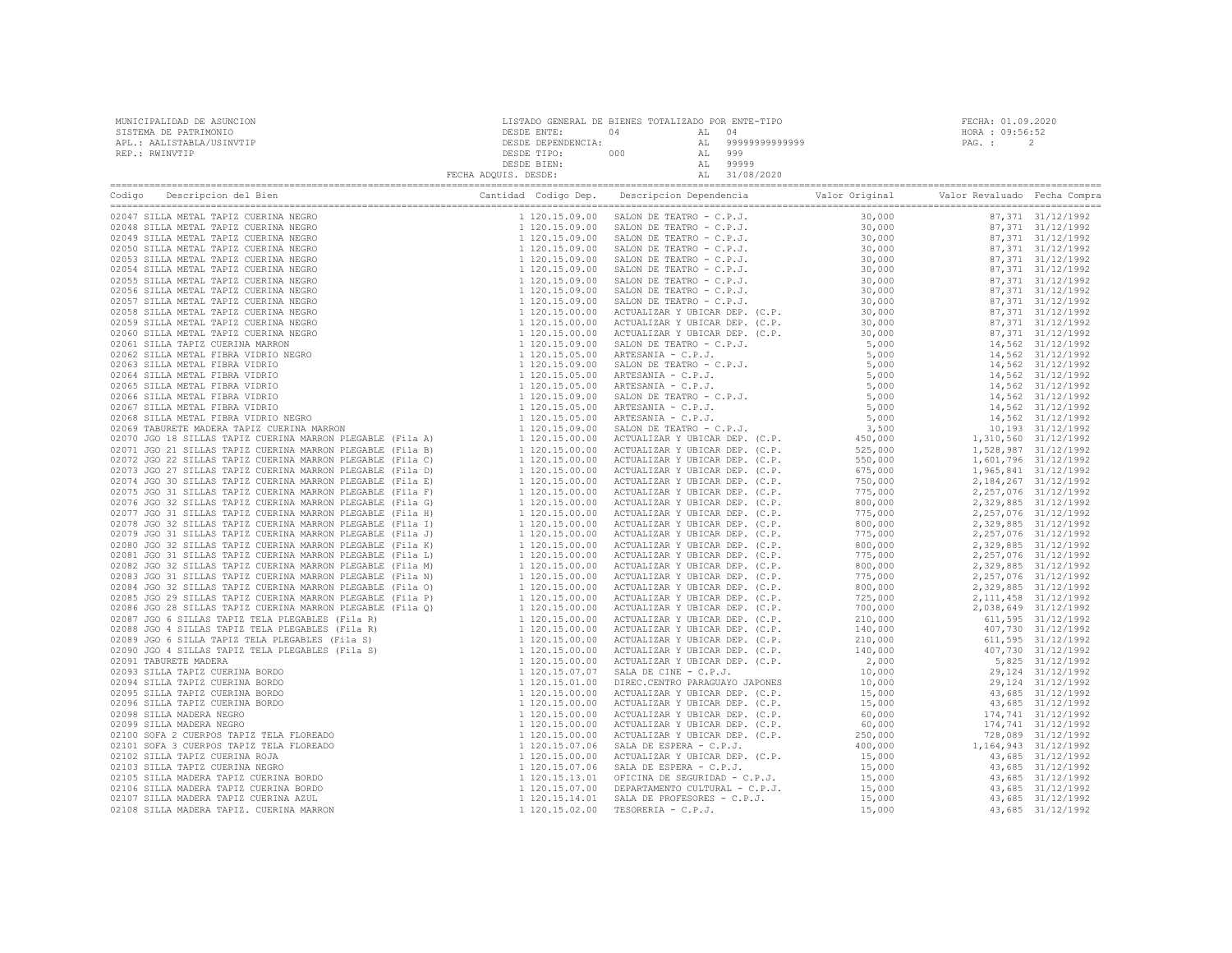| MUNICIPALIDAD DE ASUNCION | LISTADO GENERAL DE BIENES TOTALIZADO POR ENTE-TIPO |     |       |                   | FECHA: 01.09.2020 |  |
|---------------------------|----------------------------------------------------|-----|-------|-------------------|-------------------|--|
| SISTEMA DE PATRIMONIO     | DESDE ENTE:                                        | 04  | AL 04 |                   | HORA : 09:56:52   |  |
| APL.: AALISTABLA/USINVTIP | DESDE DEPENDENCIA:                                 |     |       | AL 99999999999999 | PAG. :            |  |
| REP.: RWINVTIP            | DESDE TIPO:                                        | 000 | AL    | 999               |                   |  |
|                           | DESDE BIEN:                                        |     |       | 99999             |                   |  |
|                           | FECHA ADQUIS. DESDE:                               |     |       | 31/08/2020        |                   |  |

| Descripcion del Bien<br>Codigo                                                                                                                                                                                                                                                           | Cantidad Codigo Dep.             | Descripcion Dependencia                                                                                                                                                                                                                                | Valor Original   | Valor Revaluado Fecha Compra |                                          |
|------------------------------------------------------------------------------------------------------------------------------------------------------------------------------------------------------------------------------------------------------------------------------------------|----------------------------------|--------------------------------------------------------------------------------------------------------------------------------------------------------------------------------------------------------------------------------------------------------|------------------|------------------------------|------------------------------------------|
| 02109 SILLA MADERA TAPIZ CUERINA MARRON<br>02109 SILLA MADERA TATIZ CUERINA MARRON<br>102109 SILLA MADERA TATIZ COERINA MARRON<br>10211 SOFA INDIVIDUAL TARIZ BORDO<br>10211 SICHA MADERA TAPIZ CUERINA BORDO<br>10211 SILLA MADERA TAPIZ CUERINA BORDO<br>10211 SILLA MADERA TAPIZ CUER | 1 120.15.07.00                   | DEPARTAMENTO CULTURAL - C.P.J.                                                                                                                                                                                                                         | 15,000           |                              | 43,685 31/12/1992                        |
|                                                                                                                                                                                                                                                                                          | 1 120.15.05.00                   |                                                                                                                                                                                                                                                        | 60,000           |                              | 174,741 31/12/1992                       |
|                                                                                                                                                                                                                                                                                          | 1 120.15.07.00                   |                                                                                                                                                                                                                                                        | 60,000           |                              | 174,741 31/12/1992                       |
|                                                                                                                                                                                                                                                                                          | 1 120.15.03.00                   | ARTESANIA - C.P.J.<br>DEPARTAMENTO CULTURAL - C.P.J.<br>RECURSOS HUMANOS - C.P.J.<br>CECURSOS HUMANOS - C.P.J.<br>SALA DE COMPUTACION C.P.J.<br>SALA TECNICA - C.P.J.<br>SALA TECNICA - C.P.J.                                                         | 15,000           |                              | 43,685 31/12/1992                        |
|                                                                                                                                                                                                                                                                                          | 1 120.15.13.01                   |                                                                                                                                                                                                                                                        | 15,000           |                              | 43,685 31/12/1992                        |
|                                                                                                                                                                                                                                                                                          | 1 120.15.15.04                   |                                                                                                                                                                                                                                                        | 15,000           |                              | 43,685 31/12/1992                        |
|                                                                                                                                                                                                                                                                                          | 1 120.15.09.04                   | SALA TECNICA - C.P.J.<br>SALA DE SEMINARIO - C.P.J.<br>SALA DE SEMINARIO - C.P.J.<br>SALA DE SEMINARIO - C.P.J.<br>DEPARTAMENTO CULTURAL - C.P.J.<br>DEPARTAMENTO CULTURAL - C.P.J.                                                                    | 60,000           |                              | 174,741 31/12/1992                       |
|                                                                                                                                                                                                                                                                                          | 1 120.15.07.01                   |                                                                                                                                                                                                                                                        | 50,000           |                              | 145,618 31/12/1992                       |
|                                                                                                                                                                                                                                                                                          | 1 120.15.07.01                   |                                                                                                                                                                                                                                                        | 50,000           |                              | 145,618 31/12/1992                       |
|                                                                                                                                                                                                                                                                                          | 1 120.15.07.01                   |                                                                                                                                                                                                                                                        | 50,000           |                              | 145,618 31/12/1992                       |
|                                                                                                                                                                                                                                                                                          | 1 120.15.07.00                   |                                                                                                                                                                                                                                                        | 50,000           |                              | 145,618 31/12/1992                       |
|                                                                                                                                                                                                                                                                                          | 1 120.15.07.01                   | SALA DE SEMINARIO - C.P.J.                                                                                                                                                                                                                             | 50,000           |                              | 145,618 31/12/1992                       |
|                                                                                                                                                                                                                                                                                          | 1 120.15.07.01                   | SALA DE SEMINARIO - C.P.J.                                                                                                                                                                                                                             | 50,000           |                              | 145,618 31/12/1992                       |
|                                                                                                                                                                                                                                                                                          | 1 120.15.07.01                   | SALA DE SEMINARIO - C.P.J.                                                                                                                                                                                                                             | 50,000           |                              | 145,618 31/12/1992                       |
|                                                                                                                                                                                                                                                                                          | 1 120.15.07.01                   | SALA DE SEMINARIO - C.P.J.                                                                                                                                                                                                                             | 50,000           |                              | 145,618 31/12/1992                       |
|                                                                                                                                                                                                                                                                                          | 1 120.15.07.01                   | SALA DE SEMINARIO - C.P.J.                                                                                                                                                                                                                             | 50,000           |                              | 145,618 31/12/1992                       |
|                                                                                                                                                                                                                                                                                          | 1 120.15.07.01                   | SALA DE SEMINARIO - C.P.J.                                                                                                                                                                                                                             | 50,000           |                              | 145,618 31/12/1992                       |
|                                                                                                                                                                                                                                                                                          | 1 120.15.07.01                   | SALA DE SEMINARIO - C.P.J.                                                                                                                                                                                                                             | 50,000           |                              | 145,618 31/12/1992                       |
|                                                                                                                                                                                                                                                                                          | 1 120.15.07.01                   | SALA DE SEMINARIO - C.P.J.                                                                                                                                                                                                                             | 50,000           |                              | 145,618 31/12/1992                       |
|                                                                                                                                                                                                                                                                                          | 1 120.15.07.01                   | SALA DE SEMINARIO - C.P.J.                                                                                                                                                                                                                             | 50,000           |                              | 145,618 31/12/1992                       |
|                                                                                                                                                                                                                                                                                          | 1 120.15.07.01                   | SALA DE SEMINARIO - C.P.J.                                                                                                                                                                                                                             | 50,000           |                              | 145,618 31/12/1992                       |
|                                                                                                                                                                                                                                                                                          | 1 120.15.07.01                   | SALA DE SEMINARIO - C.P.J.                                                                                                                                                                                                                             | 50,000           |                              | 145,618 31/12/1992                       |
|                                                                                                                                                                                                                                                                                          | 1 120.15.07.01                   | SALA DE SEMINARIO - C.P.J.                                                                                                                                                                                                                             | 50,000           |                              | 145,618 31/12/1992                       |
|                                                                                                                                                                                                                                                                                          | 1 120.15.07.01                   | SALA DE SEMINARIO - C.P.J.                                                                                                                                                                                                                             | 50,000           |                              | 145,618 31/12/1992                       |
|                                                                                                                                                                                                                                                                                          | 1 120.15.07.01                   | SALA DE SEMINARIO - C.P.J.                                                                                                                                                                                                                             | 50,000           |                              | 145,618 31/12/1992                       |
|                                                                                                                                                                                                                                                                                          | 1 120.15.07.01                   | SALA DE SEMINARIO - C.P.J.                                                                                                                                                                                                                             | 50,000           |                              | 145,618 31/12/1992                       |
|                                                                                                                                                                                                                                                                                          | 1 120.15.07.01                   | SALA DE SEMINARIO - C.P.J.                                                                                                                                                                                                                             | 50,000           |                              | 145,618 31/12/1992                       |
|                                                                                                                                                                                                                                                                                          | 1 120.15.07.01                   | SALA DE SEMINARIO - C.P.J.                                                                                                                                                                                                                             | 50,000           |                              | 145,618 31/12/1992                       |
|                                                                                                                                                                                                                                                                                          | 1 120.15.07.01                   | SALA DE SEMINARIO - C.P.J.                                                                                                                                                                                                                             | 50,000           |                              | 145,618 31/12/1992                       |
|                                                                                                                                                                                                                                                                                          | 1 120.15.07.01                   | SALA DE SEMINARIO - C.P.J.                                                                                                                                                                                                                             | 50,000           |                              | 145,618 31/12/1992                       |
|                                                                                                                                                                                                                                                                                          | 1 120.15.07.01                   | SALA DE SEMINARIO - C.P.J.                                                                                                                                                                                                                             | 50,000           |                              | 145,618 31/12/1992                       |
| 02140 Una silla metalica c/ pupitre tapizado en cuerina marron                                                                                                                                                                                                                           | 1 120.15.07.01                   | SALA DE SEMINARIO - C.P.J.                                                                                                                                                                                                                             | 50,000           |                              | 145,618 31/12/1992                       |
| 02141 Una silla metalica c/ pupitre tapizado en cuerina marron                                                                                                                                                                                                                           | 1 120.15.07.01                   | SALA DE SEMINARIO - C.P.J.                                                                                                                                                                                                                             | 50,000           |                              | 145,618 31/12/1992                       |
| 02142 Una silla metalica c/ pupitre tapizado en cuerina marron                                                                                                                                                                                                                           | 1 120.15.07.01                   | SALA DE SEMINARIO - C.P.J.                                                                                                                                                                                                                             | 50,000           |                              | 145,618 31/12/1992                       |
| 02143 Una silla metalica c/ pupitre tapizado en cuerina marron                                                                                                                                                                                                                           | 1 120.15.07.01                   | SALA DE SEMINARIO - C.P.J.                                                                                                                                                                                                                             | 50,000           |                              | 145,618 31/12/1992                       |
| 02144 Una silla metalica c/ pupitre tapizado en cuerina marron                                                                                                                                                                                                                           | 1 120.15.07.01                   | SALA DE SEMINARIO - C.P.J.                                                                                                                                                                                                                             | 50,000           |                              | 145,618 31/12/1992                       |
| 02145 Una silla metalica c/ pupitre tapizado en cuerina marron                                                                                                                                                                                                                           | 1 120.15.07.00                   |                                                                                                                                                                                                                                                        | 50,000           |                              | 145,618 31/12/1992                       |
| 02146 Una silla metalica c/ pupitre tapizado en cuerina marron                                                                                                                                                                                                                           | 1 120.15.07.01                   |                                                                                                                                                                                                                                                        | 50,000           |                              | 145,618 31/12/1992                       |
| 02147 Una silla metalica c/ pupitre tapizado en cuerina marron                                                                                                                                                                                                                           | 1 120.15.07.01                   |                                                                                                                                                                                                                                                        | 50,000           |                              | 145,618 31/12/1992                       |
| 02148 Una silla metalica c/ pupitre tapizado en cuerina marron                                                                                                                                                                                                                           | 1 120.15.07.01                   | SAMA DE SAMINARIO - C.P.J.<br>DEFARTAMENTO CULTURAL - C.P.J.<br>SALA DE SEMINARIO - C.P.J.<br>SALA DE SEMINARIO - C.P.J.<br>SALA DE SEMINARIO - C.P.J.<br>SALA DE SEMINARIO - C.P.J.<br>SALA DE SEMINARIO - C.P.J.<br>SALA DE SEMINARIO - C.P.J.<br>SA | 50,000           |                              | 145,618 31/12/1992                       |
| 02149 Una silla metalica c/ pupitre tapizado en cuerina marron                                                                                                                                                                                                                           | 1 120.15.07.01                   |                                                                                                                                                                                                                                                        | 50,000           |                              | 145,618 31/12/1992                       |
| 02150 Una silla metalica c/ pupitre tapizado en cuerina marron                                                                                                                                                                                                                           | 1 120.15.07.01                   |                                                                                                                                                                                                                                                        | 50,000           |                              | 145,618 31/12/1992                       |
| 02151 Una silla metalica c/ pupitre tapizado en cuerina marron                                                                                                                                                                                                                           | 1 120.15.07.01                   |                                                                                                                                                                                                                                                        | 50,000           |                              | 145,618 31/12/1992                       |
| 02152 Una silla metalica c/ pupitre tapizado en cuerina marron                                                                                                                                                                                                                           | 1 120.15.07.01                   |                                                                                                                                                                                                                                                        | 50,000           |                              | 145,618 31/12/1992                       |
| 02153 Una silla metalica c/ pupitre tapizado en cuerina marron                                                                                                                                                                                                                           | 1 120.15.07.01                   | SALA DE SEMINARIO - C.P.J.                                                                                                                                                                                                                             | 50,000           |                              | 145,618 31/12/1992                       |
| 02154 SILLA METALICA C/ PUPITRE TAPIZADO EN CUERINA MARRON<br>02155 Una silla metalica c/ pupitre tapizado en cuerina marron                                                                                                                                                             | 1 120.15.07.01<br>1 120.15.07.01 | SALA DE SEMINARIO - C.P.J.                                                                                                                                                                                                                             | 50,000<br>50,000 |                              | 145,618 31/12/1992                       |
| 02156 Una silla metalica c/ pupitre tapizado en cuerina marron                                                                                                                                                                                                                           | 1 120.15.07.01                   | SALA DE SEMINARIO - C.P.J.                                                                                                                                                                                                                             | 50,000           |                              | 145,618 31/12/1992<br>145,618 31/12/1992 |
| 02157 Una silla metalica c/ pupitre tapizado en cuerina marron                                                                                                                                                                                                                           | 1 120.15.07.01                   |                                                                                                                                                                                                                                                        | 50,000           |                              | 145,618 31/12/1992                       |
| 02158 Una silla metalica c/ pupitre tapizado en cuerina marron                                                                                                                                                                                                                           | 1 120.15.07.01                   |                                                                                                                                                                                                                                                        | 50,000           |                              | 145,618 31/12/1992                       |
| 02159 Una silla metalica c/ pupitre tapizado en cuerina marron                                                                                                                                                                                                                           | 1 120.15.07.01                   | ALL DE SEMINARIO - C.P.J.<br>SALA DE SEMINARIO - C.P.J.<br>SALA DE SEMINARIO - C.P.J.<br>SALA DE SEMINARIO - C.P.J.<br>SALA DE SEMINARIO - C.P.J.<br>SALA DE SEMINARIO - C.P.J.<br>SALA DE SEMINARIO - C.P.J.<br>SALA DE SEMINARIO - C.P.J.<br>DEPOSIT | 50,000           |                              | 145,618 31/12/1992                       |
| 02160 Una silla metalica c/ pupitre tapizado en cuerina marron                                                                                                                                                                                                                           | 1 120.15.07.01                   |                                                                                                                                                                                                                                                        | 50,000           |                              | 145,618 31/12/1992                       |
| 02161 Una silla metalica c/ pupitre tapizado en cuerina marron                                                                                                                                                                                                                           | 1 120.15.07.01                   |                                                                                                                                                                                                                                                        | 50,000           |                              | 145,618 31/12/1992                       |
| 02162 Una silla metalica c/ pupitre tapizado en cuerina marron                                                                                                                                                                                                                           | 1 120.15.07.01                   |                                                                                                                                                                                                                                                        | 50,000           |                              | 145,618 31/12/1992                       |
| 02163 Una silla metalica c/ pupitre tapizado en cuerina marron                                                                                                                                                                                                                           | 1 120.15.15.03                   |                                                                                                                                                                                                                                                        | 50,000           |                              | 145,618 31/12/1992                       |
| 02164 Una silla metalica c/ pupitre tapizado en cuerina marron                                                                                                                                                                                                                           | 1 120.15.07.01                   |                                                                                                                                                                                                                                                        | 50,000           |                              | 145,618 31/12/1992                       |
| 02165 Una silla metalica c/ pupitre tapizado en cuerina marron                                                                                                                                                                                                                           | 1 120.15.07.01                   | SALA DE SEMINARIO - C.P.J.                                                                                                                                                                                                                             | 50,000           |                              | 145,618 31/12/1992                       |
|                                                                                                                                                                                                                                                                                          |                                  |                                                                                                                                                                                                                                                        |                  |                              |                                          |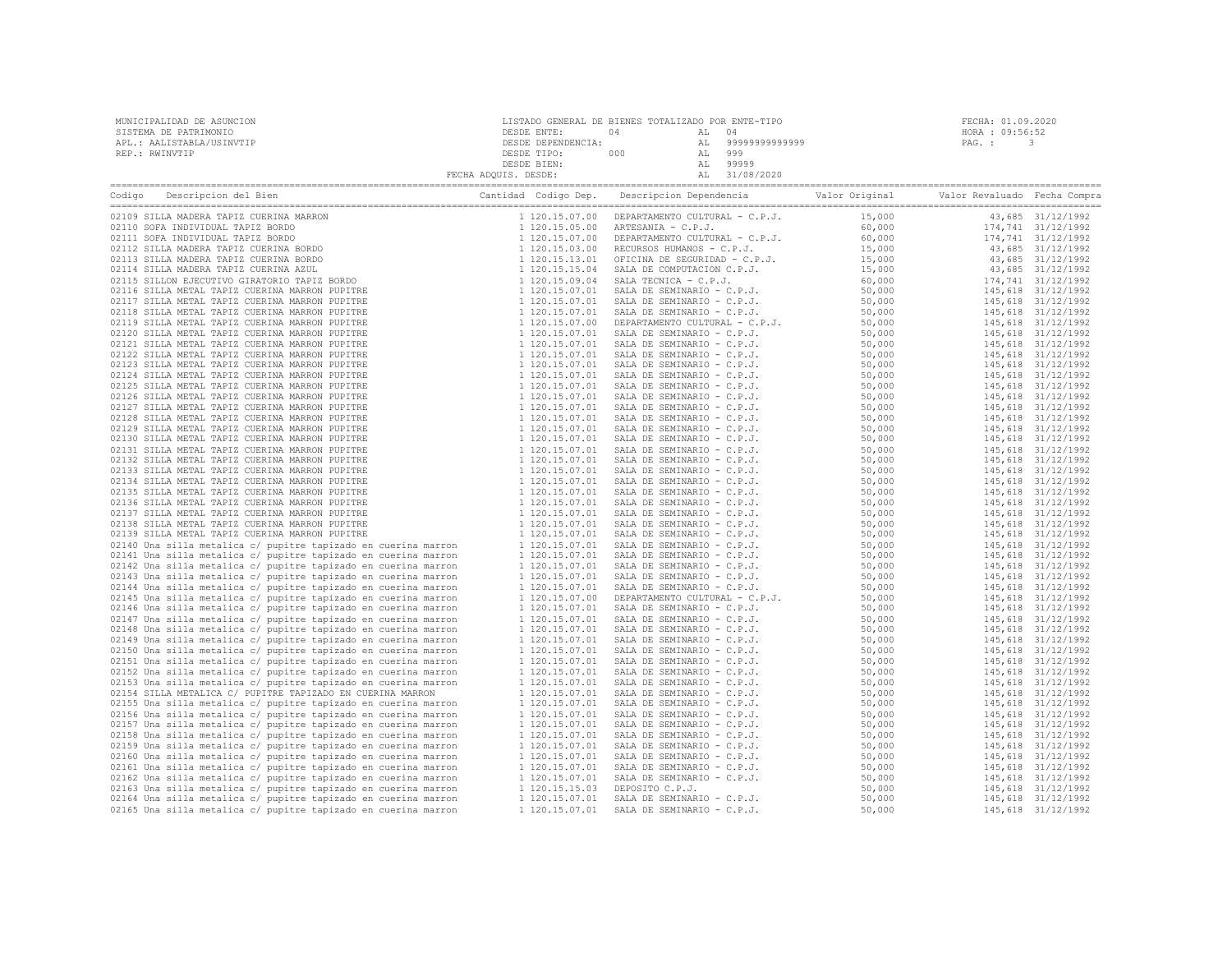| MUNICIPALIDAD DE ASUNCION | LISTADO GENERAL DE BIENES TOTALIZADO POR ENTE-TIPO |     |       |                   | FECHA: 01.09.2020 |
|---------------------------|----------------------------------------------------|-----|-------|-------------------|-------------------|
| SISTEMA DE PATRIMONIO     | DESDE ENTE:                                        |     | AL 04 |                   | HORA : 09:56:52   |
| APL.: AALISTABLA/USINVTIP | DESDE DEPENDENCIA:                                 |     |       | AL 99999999999999 | PAG. :            |
| REP.: RWINVTIP            | DESDE TIPO:                                        | 000 | AL    | 999               |                   |
|                           | DESDE BIEN:                                        |     | AL    | 99999             |                   |
|                           | FECHA ADOUIS. DESDE:                               |     |       | 31/08/2020        |                   |

| Descripcion del Bien<br>Codigo                                 | Cantidad Codigo Dep. | Descripcion Dependencia        | Valor Original | Valor Revaluado Fecha Compra |                    |
|----------------------------------------------------------------|----------------------|--------------------------------|----------------|------------------------------|--------------------|
|                                                                |                      |                                |                |                              |                    |
| 02166 Una silla metalica c/ pupitre tapizado en cuerina marron | 1 120.15.07.01       | SALA DE SEMINARIO - C.P.J.     | 50,000         |                              | 145,618 31/12/1992 |
| 02167 Una silla metalica c/ pupitre tapizado en cuerina marron | 1 120.15.07.01       | SALA DE SEMINARIO - C.P.J.     | 50,000         |                              | 145,618 31/12/1992 |
| 02168 Una silla metalica c/ pupitre tapizado en cuerina marron | 1 120.15.07.01       | SALA DE SEMINARIO - C.P.J.     | 50,000         |                              | 145,618 31/12/1992 |
| 02169 Una silla metalica c/ pupitre tapizado en cuerina marron | 1 120.15.07.01       | SALA DE SEMINARIO - C.P.J.     | 50,000         |                              | 145,618 31/12/1992 |
| 02170 Una silla metalica c/ pupitre tapizado en cuerina marron | 1 120.15.07.01       | SALA DE SEMINARIO - C.P.J.     | 50,000         |                              | 145,618 31/12/1992 |
| 02171 Una silla metalica c/ pupitre tapizado en cuerina marron | 1 120.15.07.01       | SALA DE SEMINARIO - C.P.J.     | 50,000         |                              | 145,618 31/12/1992 |
| 02172 Una silla metalica c/ pupitre tapizado en cuerina marron | 1 120.15.07.01       | SALA DE SEMINARIO - C.P.J.     | 50,000         |                              | 145,618 31/12/1992 |
| 02173 Una silla metalica c/ pupitre tapizado en cuerina marron | 1 120.15.07.01       | SALA DE SEMINARIO - C.P.J.     | 50,000         |                              | 145,618 31/12/1992 |
| 02174 Una silla metalica c/ pupitre tapizado en cuerina marron | 1 120.15.07.01       | SALA DE SEMINARIO - C.P.J.     | 50,000         |                              | 145,618 31/12/1992 |
| 02175 Una silla metalica c/ pupitre tapizado en cuerina marron | 1 120.15.07.01       | SALA DE SEMINARIO - C.P.J.     | 50,000         |                              | 145,618 31/12/1992 |
| 02176 Una silla metalica c/ pupitre tapizado en cuerina marron | 1 120.15.07.01       | SALA DE SEMINARIO - C.P.J.     | 50,000         |                              | 145,618 31/12/1992 |
| 02177 Una silla metalica c/ pupitre tapizado en cuerina marron | 1 120.15.07.01       | SALA DE SEMINARIO - C.P.J.     | 50,000         |                              | 145,618 31/12/1992 |
| 02178 Una silla metalica c/ pupitre tapizado en cuerina marron | 1 120.15.07.01       | SALA DE SEMINARIO - C.P.J.     | 50,000         |                              | 145,618 31/12/1992 |
| 02179 Una silla metalica c/ pupitre tapizado en cuerina marron | 1 120.15.07.01       | SALA DE SEMINARIO - C.P.J.     | 50,000         |                              | 145,618 31/12/1992 |
|                                                                |                      |                                |                |                              |                    |
| 02180 Una silla metalica c/ pupitre tapizado en cuerina marron | 1 120.15.07.01       | SALA DE SEMINARIO - C.P.J.     | 50,000         |                              | 145,618 31/12/1992 |
| 02181 Una silla metalica c/ pupitre tapizado en cuerina marron | 1 120.15.07.01       | SALA DE SEMINARIO - C.P.J.     | 50,000         |                              | 145,618 31/12/1992 |
| 02182 Una silla metalica c/ pupitre tapizado en cuerina marron | 1 120.15.07.01       | SALA DE SEMINARIO - C.P.J.     | 50,000         |                              | 145,618 31/12/1992 |
| 02183 Una silla metalica c/ pupitre tapizado en cuerina marron | 1 120.15.00.00       | ACTUALIZAR Y UBICAR DEP. (C.P. | 50,000         |                              | 145,618 31/12/1992 |
| 02184 Una silla metalica c/ pupitre tapizado en cuerina marron | 1 120.15.07.01       | SALA DE SEMINARIO - C.P.J.     | 50,000         |                              | 145,618 31/12/1992 |
| 02185 Una silla metalica c/ pupitre tapizado en cuerina marron | 1 120.15.07.01       | SALA DE SEMINARIO - C.P.J.     | 50,000         |                              | 145,618 31/12/1992 |
| 02186 Una silla metalica c/ pupitre tapizado en cuerina marron | 1 120.15.07.01       | SALA DE SEMINARIO - C.P.J.     | 50,000         |                              | 145,618 31/12/1992 |
| 02187 Una silla metalica c/ pupitre tapizado en cuerina marron | 1 120.15.07.00       | DEPARTAMENTO CULTURAL - C.P.J. | 50,000         |                              | 145,618 31/12/1992 |
| 02189 Una silla metalica c/ pupitre tapizado en cuerina marron | 1 120.15.00.00       | ACTUALIZAR Y UBICAR DEP. (C.P. | 50,000         |                              | 145,618 31/12/1992 |
| 02190 Una silla metalica c/ pupitre tapizado en cuerina marron | 1 120.15.07.00       | DEPARTAMENTO CULTURAL - C.P.J. | 50,000         |                              | 145,618 31/12/1992 |
| 02191 Una silla metalica c/ pupitre tapizado en cuerina marron | 1 120.15.07.01       | SALA DE SEMINARIO - C.P.J.     | 50,000         |                              | 145,618 31/12/1992 |
| 02192 Una silla metalica c/ pupitre tapizado en cuerina marron | 1 120.15.07.01       | SALA DE SEMINARIO - C.P.J.     | 50,000         |                              | 145,618 31/12/1992 |
| 02193 Una silla metalica c/ pupitre tapizado en cuerina marron | 1 120.15.00.00       | ACTUALIZAR Y UBICAR DEP. (C.P. | 50,000         |                              | 145,618 31/12/1992 |
| 02194 Una silla metalica c/ pupitre tapizado en cuerina marron | 1 120.15.07.01       | SALA DE SEMINARIO - C.P.J.     | 50,000         |                              | 145,618 31/12/1992 |
| 02195 Una silla metalica c/ pupitre tapizado en cuerina marron | 1 120.15.07.01       | SALA DE SEMINARIO - C.P.J.     | 50,000         |                              | 145,618 31/12/1992 |
| 02196 Una silla metalica c/ pupitre tapizado en cuerina marron | 1 120.15.07.01       | SALA DE SEMINARIO - C.P.J.     | 50,000         |                              | 145,618 31/12/1992 |
| 02197 Una silla metalica c/ pupitre tapizado en cuerina marron | 1 120.15.07.01       | SALA DE SEMINARIO - C.P.J.     | 50,000         |                              | 145,618 31/12/1992 |
| 02198 Una silla metalica c/ pupitre tapizado en cuerina marron | 1 120.15.07.01       | SALA DE SEMINARIO - C.P.J.     | 50,000         |                              | 145,618 31/12/1992 |
| 02199 Una silla metalica c/ pupitre tapizado en cuerina marron | 1 120.15.07.01       | SALA DE SEMINARIO - C.P.J.     | 50,000         |                              | 145,618 31/12/1992 |
| 02200 Una silla metalica c/ pupitre tapizado en cuerina marron | 1 120.15.07.01       | SALA DE SEMINARIO - C.P.J.     | 50,000         |                              | 145,618 31/12/1992 |
| 02201 Una silla metalica c/ pupitre tapizado en cuerina marron |                      |                                | 50,000         |                              | 145,618 31/12/1992 |
|                                                                | 1 120.15.07.01       | SALA DE SEMINARIO - C.P.J.     |                |                              |                    |
| 02202 Una silla metalica c/ pupitre tapizado en cuerina marron | 1 120.15.07.01       | SALA DE SEMINARIO - C.P.J.     | 50,000         |                              | 145,618 31/12/1992 |
| 02203 Una silla metalica c/ pupitre tapizado en cuerina marron | 1 120.15.07.01       | SALA DE SEMINARIO - C.P.J.     | 50,000         |                              | 145,618 31/12/1992 |
| 02204 Una silla metalica c/ pupitre tapizado en cuerina marron | 1 120.15.07.01       | SALA DE SEMINARIO - C.P.J.     | 50,000         |                              | 145,618 31/12/1992 |
| 02205 Una silla metalica c/ pupitre tapizado en cuerina marron | 1 120.15.07.01       | SALA DE SEMINARIO - C.P.J.     | 50,000         |                              | 145,618 31/12/1992 |
| 02206 Una silla metalica c/ pupitre tapizado en cuerina marron | 1 120.15.07.01       | SALA DE SEMINARIO - C.P.J.     | 50,000         |                              | 145,618 31/12/1992 |
| 02207 Una silla metalica c/ pupitre tapizado en cuerina marron | 1 120.15.07.01       | SALA DE SEMINARIO - C.P.J.     | 50,000         |                              | 145,618 31/12/1992 |
| 02208 SILLA METAL TAPIZ CUERINA MARRON PUPITRE                 | 1 120.15.07.01       | SALA DE SEMINARIO - C.P.J.     | 50,000         |                              | 114,415 19/04/1994 |
| 02209 SILLA METAL TAPIZ CUERINA MARRON PUPITRE                 | 1 120.15.07.00       | DEPARTAMENTO CULTURAL - C.P.J. | 50,000         |                              | 145,618 31/12/1992 |
| 02210 SILLA METAL TAPIZ CUERINA MARRON PUPITRE                 | 1 120.15.07.01       | SALA DE SEMINARIO - C.P.J.     | 50,000         |                              | 145,618 31/12/1992 |
| 02211 SILLA METAL TAPIZ CUERINA MARRON PUPITRE                 | 1 120.15.07.01       | SALA DE SEMINARIO - C.P.J.     | 50,000         |                              | 145,618 31/12/1992 |
| 02212 Una silla metalica c/ pupitre tapizado en cuerina marron | 1 120.15.07.01       | SALA DE SEMINARIO - C.P.J.     | 50,000         |                              | 145,618 31/12/1992 |
| 02213 Una silla metalica c/ pupitre tapizado en cuerina marron | 1 120.15.07.01       | SALA DE SEMINARIO - C.P.J.     | 50,000         |                              | 145,618 31/12/1992 |
| 02214 Una silla metalica c/ pupitre tapizado en cuerina marron | 1 120.15.15.04       | SALA DE COMPUTACION C.P.J.     | 50,000         |                              | 145,618 31/12/1992 |
| 02215 Una silla metalica c/ pupitre tapizado en cuerina marron | 1 120.15.07.01       | SALA DE SEMINARIO - C.P.J.     | 50,000         |                              | 145,618 31/12/1992 |
| 02216 Una silla metalica c/ pupitre tapizado en cuerina marron | 1 120.15.00.00       | ACTUALIZAR Y UBICAR DEP. (C.P. | 50,000         |                              | 145,618 31/12/1992 |
| 02217 Una silla metalica c/ pupitre tapizado en cuerina marron | 1 120.15.07.01       | SALA DE SEMINARIO - C.P.J.     | 50,000         |                              | 145,618 31/12/1992 |
| 02218 Una silla metalica c/ pupitre tapizado en cuerina marron | 1 120.15.00.00       | ACTUALIZAR Y UBICAR DEP. (C.P. | 50,000         |                              | 145,618 31/12/1992 |
| 02219 Una silla metalica c/ pupitre tapizado en cuerina marron | 1 120.15.07.01       | SALA DE SEMINARIO - C.P.J.     | 50,000         |                              | 145,618 31/12/1992 |
| 02220 Una silla metalica c/ pupitre tapizado en cuerina marron | 1 120.15.00.00       | ACTUALIZAR Y UBICAR DEP. (C.P. | 50,000         |                              | 145,618 31/12/1992 |
| 02221 Una silla metalica c/ pupitre tapizado en cuerina marron | 1 120.15.00.00       | ACTUALIZAR Y UBICAR DEP. (C.P. | 50,000         |                              | 145,618 31/12/1992 |
| 02222 Una silla metalica c/ pupitre tapizado en cuerina marron | 1 120.15.07.01       | SALA DE SEMINARIO - C.P.J.     | 50,000         |                              | 145,618 31/12/1992 |
|                                                                |                      |                                |                |                              |                    |
| 02223 Una silla metalica c/ pupitre tapizado en cuerina marron | 1 120.15.00.00       | ACTUALIZAR Y UBICAR DEP. (C.P. | 50,000         |                              | 145,618 31/12/1992 |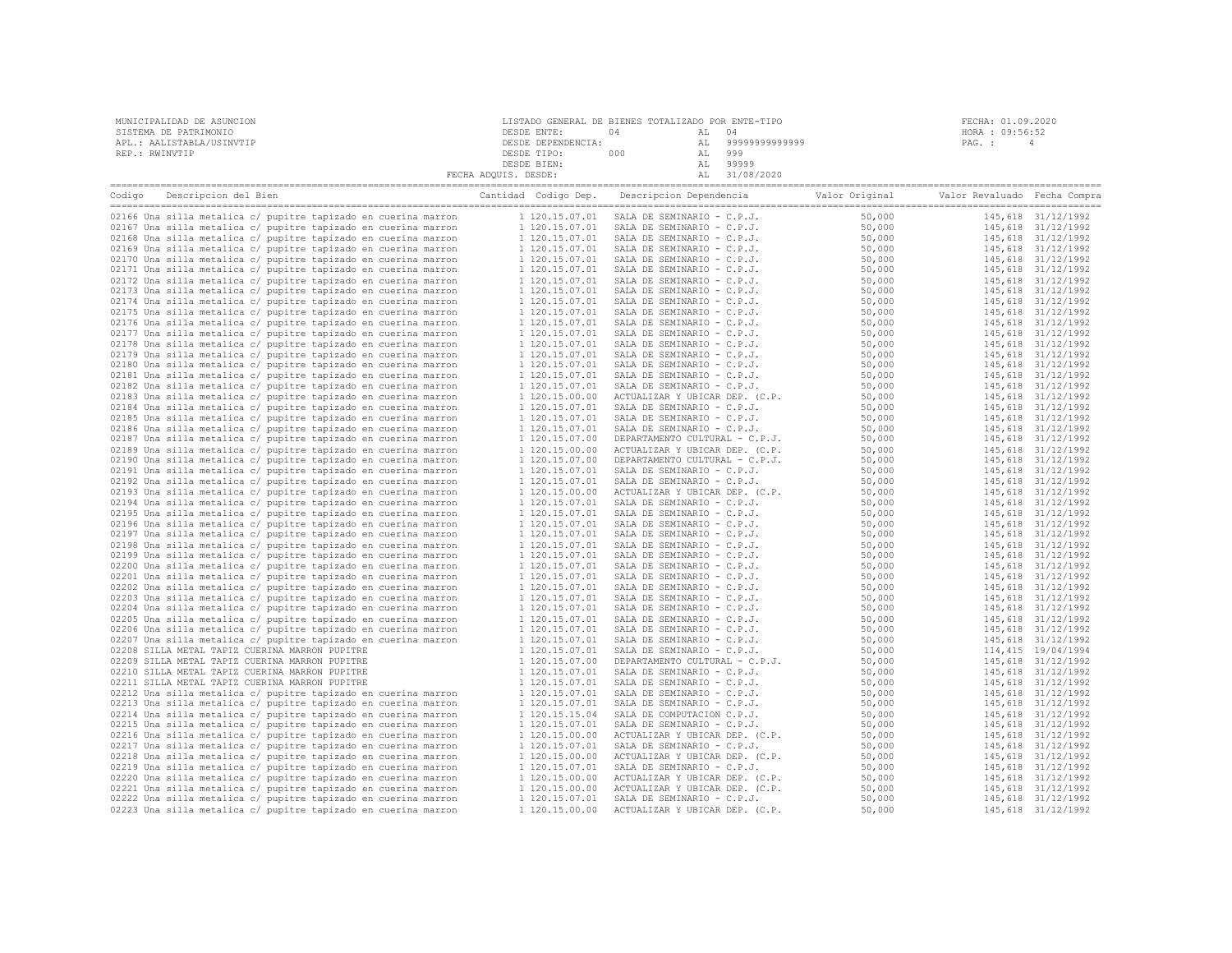| MUNICIPALIDAD DE ASUNCION<br>SISTEMA DE PATRIMONIO<br>APL.: AALISTABLA/USINVTIP<br>REP.: RWINVTIP                                         | $\begin{tabular}{c c c c} \multicolumn{4}{c }{\textbf{DESDE}} {\begin{tabular}{c} \multicolumn{4}{c}{\textbf{DESDE}} {\begin{tabular}{c} \multicolumn{4}{c}{\textbf{DESDE}} {\begin{tabular}{c} \multicolumn{4}{c}{\textbf{DESDE}} {\begin{tabular}{c} \multicolumn{4}{c}{\textbf{DESDE}} {\begin{tabular}{c} \multicolumn{4}{c}{\textbf{DESDE}} {\begin{tabular}{c} \multicolumn{4}{c}{\textbf{DESDE}} {\begin{tabular}{c} \multicolumn{4}{c}{\textbf{DESDE}} {\begin{tabular}{c} \multicolumn{4$ | FECHA: 01.09.2020<br>HORA : 09:56:52<br>PAG. :<br>-5 |  |
|-------------------------------------------------------------------------------------------------------------------------------------------|----------------------------------------------------------------------------------------------------------------------------------------------------------------------------------------------------------------------------------------------------------------------------------------------------------------------------------------------------------------------------------------------------------------------------------------------------------------------------------------------------|------------------------------------------------------|--|
| Codigo Descripcion del Bien de Marco de Marco Cantidad Codigo Dep. Descripcion Dependencia de Valor Original Valor Revaluado Fecha Compra |                                                                                                                                                                                                                                                                                                                                                                                                                                                                                                    |                                                      |  |
|                                                                                                                                           |                                                                                                                                                                                                                                                                                                                                                                                                                                                                                                    |                                                      |  |
|                                                                                                                                           |                                                                                                                                                                                                                                                                                                                                                                                                                                                                                                    |                                                      |  |
|                                                                                                                                           |                                                                                                                                                                                                                                                                                                                                                                                                                                                                                                    |                                                      |  |
|                                                                                                                                           |                                                                                                                                                                                                                                                                                                                                                                                                                                                                                                    |                                                      |  |
|                                                                                                                                           |                                                                                                                                                                                                                                                                                                                                                                                                                                                                                                    |                                                      |  |
|                                                                                                                                           |                                                                                                                                                                                                                                                                                                                                                                                                                                                                                                    |                                                      |  |
|                                                                                                                                           |                                                                                                                                                                                                                                                                                                                                                                                                                                                                                                    |                                                      |  |
|                                                                                                                                           |                                                                                                                                                                                                                                                                                                                                                                                                                                                                                                    |                                                      |  |
|                                                                                                                                           |                                                                                                                                                                                                                                                                                                                                                                                                                                                                                                    |                                                      |  |
|                                                                                                                                           |                                                                                                                                                                                                                                                                                                                                                                                                                                                                                                    |                                                      |  |
|                                                                                                                                           |                                                                                                                                                                                                                                                                                                                                                                                                                                                                                                    |                                                      |  |
|                                                                                                                                           |                                                                                                                                                                                                                                                                                                                                                                                                                                                                                                    |                                                      |  |
|                                                                                                                                           |                                                                                                                                                                                                                                                                                                                                                                                                                                                                                                    |                                                      |  |
|                                                                                                                                           |                                                                                                                                                                                                                                                                                                                                                                                                                                                                                                    |                                                      |  |
|                                                                                                                                           |                                                                                                                                                                                                                                                                                                                                                                                                                                                                                                    |                                                      |  |
|                                                                                                                                           |                                                                                                                                                                                                                                                                                                                                                                                                                                                                                                    |                                                      |  |
|                                                                                                                                           |                                                                                                                                                                                                                                                                                                                                                                                                                                                                                                    |                                                      |  |
|                                                                                                                                           |                                                                                                                                                                                                                                                                                                                                                                                                                                                                                                    |                                                      |  |
|                                                                                                                                           |                                                                                                                                                                                                                                                                                                                                                                                                                                                                                                    |                                                      |  |
|                                                                                                                                           |                                                                                                                                                                                                                                                                                                                                                                                                                                                                                                    |                                                      |  |
|                                                                                                                                           |                                                                                                                                                                                                                                                                                                                                                                                                                                                                                                    |                                                      |  |
|                                                                                                                                           |                                                                                                                                                                                                                                                                                                                                                                                                                                                                                                    |                                                      |  |
|                                                                                                                                           |                                                                                                                                                                                                                                                                                                                                                                                                                                                                                                    |                                                      |  |
|                                                                                                                                           |                                                                                                                                                                                                                                                                                                                                                                                                                                                                                                    |                                                      |  |
|                                                                                                                                           |                                                                                                                                                                                                                                                                                                                                                                                                                                                                                                    |                                                      |  |
|                                                                                                                                           |                                                                                                                                                                                                                                                                                                                                                                                                                                                                                                    |                                                      |  |
|                                                                                                                                           |                                                                                                                                                                                                                                                                                                                                                                                                                                                                                                    |                                                      |  |
|                                                                                                                                           |                                                                                                                                                                                                                                                                                                                                                                                                                                                                                                    |                                                      |  |
|                                                                                                                                           |                                                                                                                                                                                                                                                                                                                                                                                                                                                                                                    |                                                      |  |
|                                                                                                                                           |                                                                                                                                                                                                                                                                                                                                                                                                                                                                                                    |                                                      |  |
|                                                                                                                                           |                                                                                                                                                                                                                                                                                                                                                                                                                                                                                                    |                                                      |  |
|                                                                                                                                           |                                                                                                                                                                                                                                                                                                                                                                                                                                                                                                    |                                                      |  |
|                                                                                                                                           |                                                                                                                                                                                                                                                                                                                                                                                                                                                                                                    |                                                      |  |
|                                                                                                                                           |                                                                                                                                                                                                                                                                                                                                                                                                                                                                                                    |                                                      |  |
|                                                                                                                                           |                                                                                                                                                                                                                                                                                                                                                                                                                                                                                                    |                                                      |  |
|                                                                                                                                           |                                                                                                                                                                                                                                                                                                                                                                                                                                                                                                    |                                                      |  |
|                                                                                                                                           |                                                                                                                                                                                                                                                                                                                                                                                                                                                                                                    |                                                      |  |
|                                                                                                                                           |                                                                                                                                                                                                                                                                                                                                                                                                                                                                                                    |                                                      |  |
|                                                                                                                                           |                                                                                                                                                                                                                                                                                                                                                                                                                                                                                                    |                                                      |  |
|                                                                                                                                           |                                                                                                                                                                                                                                                                                                                                                                                                                                                                                                    |                                                      |  |
|                                                                                                                                           |                                                                                                                                                                                                                                                                                                                                                                                                                                                                                                    |                                                      |  |
|                                                                                                                                           |                                                                                                                                                                                                                                                                                                                                                                                                                                                                                                    |                                                      |  |
|                                                                                                                                           |                                                                                                                                                                                                                                                                                                                                                                                                                                                                                                    |                                                      |  |
|                                                                                                                                           |                                                                                                                                                                                                                                                                                                                                                                                                                                                                                                    |                                                      |  |
|                                                                                                                                           |                                                                                                                                                                                                                                                                                                                                                                                                                                                                                                    |                                                      |  |
|                                                                                                                                           |                                                                                                                                                                                                                                                                                                                                                                                                                                                                                                    |                                                      |  |
|                                                                                                                                           |                                                                                                                                                                                                                                                                                                                                                                                                                                                                                                    |                                                      |  |
|                                                                                                                                           |                                                                                                                                                                                                                                                                                                                                                                                                                                                                                                    |                                                      |  |
|                                                                                                                                           |                                                                                                                                                                                                                                                                                                                                                                                                                                                                                                    |                                                      |  |
|                                                                                                                                           |                                                                                                                                                                                                                                                                                                                                                                                                                                                                                                    |                                                      |  |
|                                                                                                                                           |                                                                                                                                                                                                                                                                                                                                                                                                                                                                                                    |                                                      |  |
|                                                                                                                                           |                                                                                                                                                                                                                                                                                                                                                                                                                                                                                                    |                                                      |  |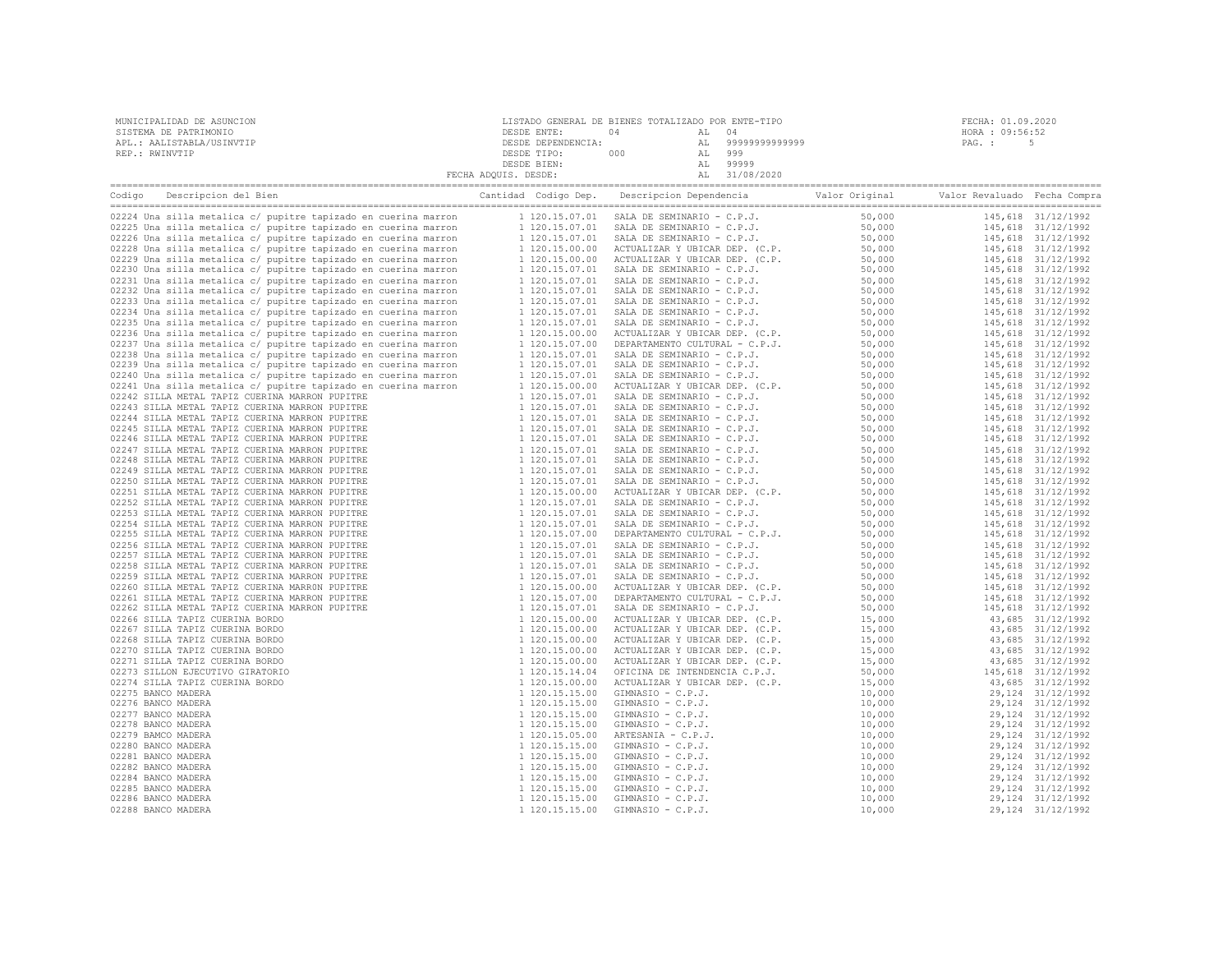| MUNICIPALIDAD DE ASUNCION                                                                                                                                                                                                      |  | FECHA: 01.09.2020 |  |
|--------------------------------------------------------------------------------------------------------------------------------------------------------------------------------------------------------------------------------|--|-------------------|--|
| SISTEMA DE PATRIMONIO                                                                                                                                                                                                          |  | HORA : 09:56:52   |  |
| APL.: AALISTABLA/USINVTIP                                                                                                                                                                                                      |  |                   |  |
| REP.: RWINVTIP                                                                                                                                                                                                                 |  |                   |  |
|                                                                                                                                                                                                                                |  |                   |  |
|                                                                                                                                                                                                                                |  |                   |  |
| Codigo Descripcion del Bien (Compra Cantidad Codigo Dep. Descripcion Dependencia Valor Original Valor Revaluado Fecha Compra Cantidad Codigo Dep. Descripcion Dependencia Valor Original Valor Revaluado Fecha Compra Cantidad |  |                   |  |
|                                                                                                                                                                                                                                |  |                   |  |
|                                                                                                                                                                                                                                |  |                   |  |
|                                                                                                                                                                                                                                |  |                   |  |
|                                                                                                                                                                                                                                |  |                   |  |
|                                                                                                                                                                                                                                |  |                   |  |
|                                                                                                                                                                                                                                |  |                   |  |
|                                                                                                                                                                                                                                |  |                   |  |
|                                                                                                                                                                                                                                |  |                   |  |
|                                                                                                                                                                                                                                |  |                   |  |
|                                                                                                                                                                                                                                |  |                   |  |
|                                                                                                                                                                                                                                |  |                   |  |
|                                                                                                                                                                                                                                |  |                   |  |
|                                                                                                                                                                                                                                |  |                   |  |
|                                                                                                                                                                                                                                |  |                   |  |
|                                                                                                                                                                                                                                |  |                   |  |
|                                                                                                                                                                                                                                |  |                   |  |
|                                                                                                                                                                                                                                |  |                   |  |
|                                                                                                                                                                                                                                |  |                   |  |
|                                                                                                                                                                                                                                |  |                   |  |
|                                                                                                                                                                                                                                |  |                   |  |
|                                                                                                                                                                                                                                |  |                   |  |
|                                                                                                                                                                                                                                |  |                   |  |
|                                                                                                                                                                                                                                |  |                   |  |
|                                                                                                                                                                                                                                |  |                   |  |
|                                                                                                                                                                                                                                |  |                   |  |
|                                                                                                                                                                                                                                |  |                   |  |
|                                                                                                                                                                                                                                |  |                   |  |
|                                                                                                                                                                                                                                |  |                   |  |
|                                                                                                                                                                                                                                |  |                   |  |
|                                                                                                                                                                                                                                |  |                   |  |
|                                                                                                                                                                                                                                |  |                   |  |
|                                                                                                                                                                                                                                |  |                   |  |
|                                                                                                                                                                                                                                |  |                   |  |
|                                                                                                                                                                                                                                |  |                   |  |
|                                                                                                                                                                                                                                |  |                   |  |
|                                                                                                                                                                                                                                |  |                   |  |
|                                                                                                                                                                                                                                |  |                   |  |
|                                                                                                                                                                                                                                |  |                   |  |
|                                                                                                                                                                                                                                |  |                   |  |
|                                                                                                                                                                                                                                |  |                   |  |
|                                                                                                                                                                                                                                |  |                   |  |
|                                                                                                                                                                                                                                |  |                   |  |
|                                                                                                                                                                                                                                |  |                   |  |
|                                                                                                                                                                                                                                |  |                   |  |
|                                                                                                                                                                                                                                |  |                   |  |
|                                                                                                                                                                                                                                |  |                   |  |
|                                                                                                                                                                                                                                |  |                   |  |
|                                                                                                                                                                                                                                |  |                   |  |
|                                                                                                                                                                                                                                |  |                   |  |
|                                                                                                                                                                                                                                |  |                   |  |
|                                                                                                                                                                                                                                |  |                   |  |
|                                                                                                                                                                                                                                |  |                   |  |
|                                                                                                                                                                                                                                |  |                   |  |
|                                                                                                                                                                                                                                |  |                   |  |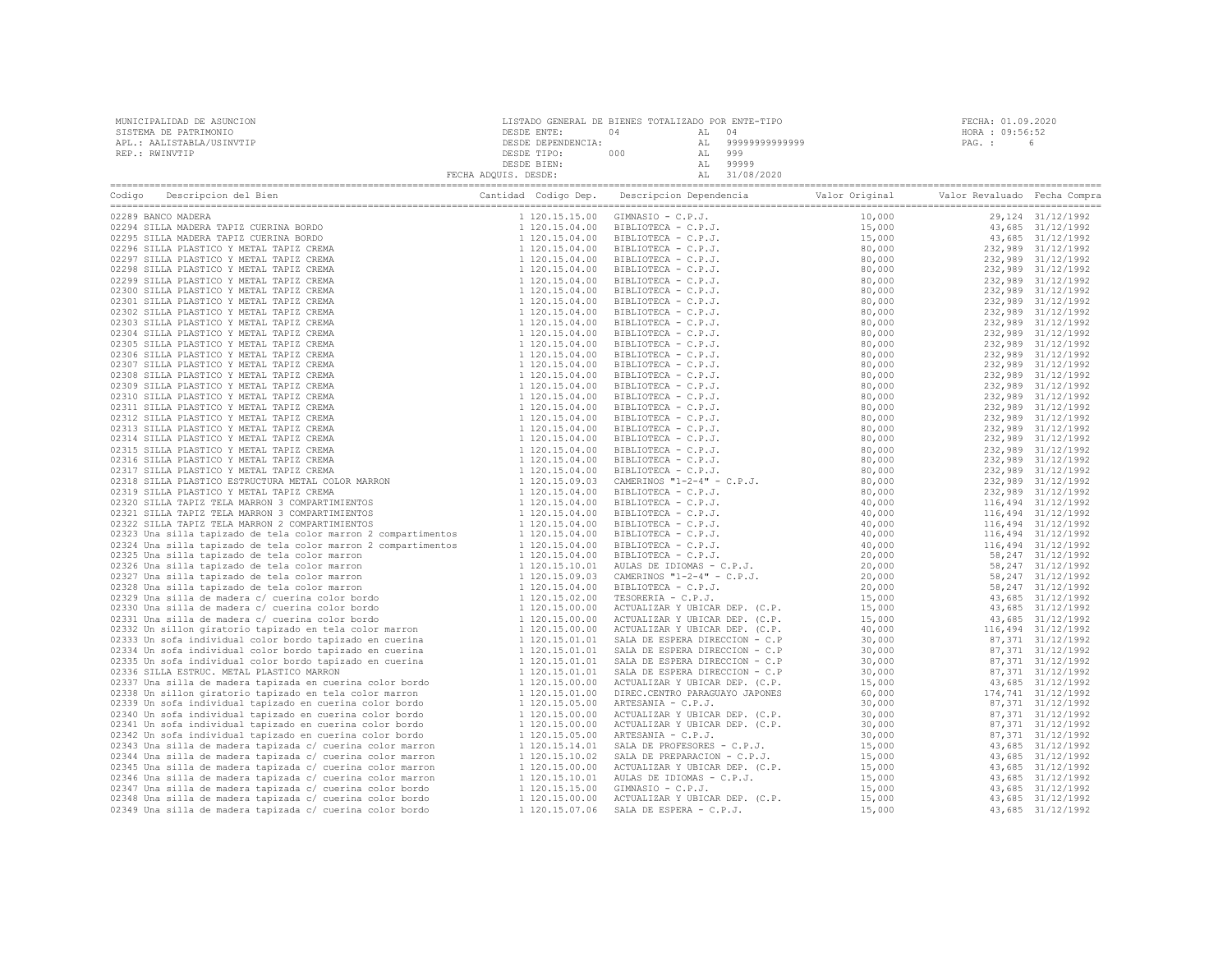| SISTEMA DE PATRIMONIO                                                                                                                     | DESDE ENTE:          | 04<br>04<br>AL                                                                                                                                                                                                                           |        | HORA : 09:56:52                          |
|-------------------------------------------------------------------------------------------------------------------------------------------|----------------------|------------------------------------------------------------------------------------------------------------------------------------------------------------------------------------------------------------------------------------------|--------|------------------------------------------|
| APL.: AALISTABLA/USINVTIP                                                                                                                 | DESDE DEPENDENCIA:   | AL 99999999999999                                                                                                                                                                                                                        |        | PAG.: 7                                  |
| REP.: RWINVTIP                                                                                                                            |                      |                                                                                                                                                                                                                                          |        |                                          |
|                                                                                                                                           |                      |                                                                                                                                                                                                                                          |        |                                          |
|                                                                                                                                           | FECHA ADQUIS. DESDE: |                                                                                                                                                                                                                                          |        |                                          |
| Codigo Descripcion del Bien de Marco de Marco Cantidad Codigo Dep. Descripcion Dependencia de Valor Original Valor Revaluado Fecha Compra |                      |                                                                                                                                                                                                                                          |        |                                          |
|                                                                                                                                           |                      |                                                                                                                                                                                                                                          |        | 29,124 31/12/1992                        |
|                                                                                                                                           |                      |                                                                                                                                                                                                                                          |        | 29,124 31/12/1992                        |
|                                                                                                                                           |                      |                                                                                                                                                                                                                                          |        | 174,741 31/12/1992                       |
|                                                                                                                                           |                      |                                                                                                                                                                                                                                          |        | 174,741 31/12/1992                       |
|                                                                                                                                           |                      |                                                                                                                                                                                                                                          |        | 174,741 31/12/1992                       |
|                                                                                                                                           |                      |                                                                                                                                                                                                                                          |        | 174,741 31/12/1992                       |
|                                                                                                                                           |                      |                                                                                                                                                                                                                                          |        | 174,741 31/12/1992                       |
|                                                                                                                                           |                      |                                                                                                                                                                                                                                          |        | 174,741 31/12/1992                       |
|                                                                                                                                           |                      |                                                                                                                                                                                                                                          |        | 174,741 31/12/1992                       |
|                                                                                                                                           |                      |                                                                                                                                                                                                                                          |        | 174,741 31/12/1992                       |
|                                                                                                                                           |                      |                                                                                                                                                                                                                                          |        | 174,741 31/12/1992                       |
|                                                                                                                                           |                      |                                                                                                                                                                                                                                          |        | 174,741 31/12/1992                       |
|                                                                                                                                           |                      |                                                                                                                                                                                                                                          |        | 174,741 31/12/1992                       |
|                                                                                                                                           |                      |                                                                                                                                                                                                                                          |        | 174,741 31/12/1992                       |
|                                                                                                                                           |                      |                                                                                                                                                                                                                                          |        | 174,741 31/12/1992                       |
|                                                                                                                                           |                      |                                                                                                                                                                                                                                          |        | 174,741 31/12/1992                       |
|                                                                                                                                           |                      |                                                                                                                                                                                                                                          |        | 174,741 31/12/1992                       |
|                                                                                                                                           |                      |                                                                                                                                                                                                                                          |        | 174,741 31/12/1992                       |
|                                                                                                                                           |                      |                                                                                                                                                                                                                                          |        | 174,741 31/12/1992                       |
|                                                                                                                                           |                      |                                                                                                                                                                                                                                          |        | 174,741 31/12/1992                       |
|                                                                                                                                           |                      |                                                                                                                                                                                                                                          |        | 174,741 31/12/1992                       |
|                                                                                                                                           |                      |                                                                                                                                                                                                                                          |        | 174,741 31/12/1992                       |
|                                                                                                                                           |                      |                                                                                                                                                                                                                                          |        | 174,741 31/12/1992                       |
|                                                                                                                                           |                      |                                                                                                                                                                                                                                          |        | 174,741 31/12/1992                       |
|                                                                                                                                           |                      |                                                                                                                                                                                                                                          |        | 174,741 31/12/1992                       |
|                                                                                                                                           |                      |                                                                                                                                                                                                                                          |        | 174,741 31/12/1992<br>174,741 31/12/1992 |
|                                                                                                                                           |                      |                                                                                                                                                                                                                                          |        | 174,741 31/12/1992                       |
|                                                                                                                                           |                      |                                                                                                                                                                                                                                          |        | 174,741 31/12/1992                       |
|                                                                                                                                           |                      |                                                                                                                                                                                                                                          |        | 174,741 31/12/1992                       |
|                                                                                                                                           |                      |                                                                                                                                                                                                                                          |        | 174,741 31/12/1992                       |
|                                                                                                                                           |                      |                                                                                                                                                                                                                                          |        | 174,741 31/12/1992                       |
|                                                                                                                                           |                      |                                                                                                                                                                                                                                          |        | 174,741 31/12/1992                       |
|                                                                                                                                           |                      |                                                                                                                                                                                                                                          |        | 174,741 31/12/1992                       |
|                                                                                                                                           |                      |                                                                                                                                                                                                                                          |        | 174,741 31/12/1992                       |
|                                                                                                                                           |                      |                                                                                                                                                                                                                                          |        | 174,741 31/12/1992                       |
|                                                                                                                                           |                      |                                                                                                                                                                                                                                          |        | 174,741 31/12/1992                       |
|                                                                                                                                           |                      |                                                                                                                                                                                                                                          |        | 174,741 31/12/1992                       |
|                                                                                                                                           |                      |                                                                                                                                                                                                                                          |        | 174,741 31/12/1992                       |
|                                                                                                                                           |                      |                                                                                                                                                                                                                                          |        | 174,741 31/12/1992                       |
|                                                                                                                                           |                      |                                                                                                                                                                                                                                          |        | 174,741 31/12/1992                       |
|                                                                                                                                           |                      |                                                                                                                                                                                                                                          |        | 174,741 31/12/1992                       |
|                                                                                                                                           |                      |                                                                                                                                                                                                                                          |        | 29,124 31/12/1992                        |
|                                                                                                                                           |                      |                                                                                                                                                                                                                                          |        | 29, 124 31/12/1992                       |
|                                                                                                                                           |                      |                                                                                                                                                                                                                                          |        | 29,124 31/12/1992                        |
|                                                                                                                                           |                      |                                                                                                                                                                                                                                          |        | 29,124 31/12/1992                        |
|                                                                                                                                           |                      |                                                                                                                                                                                                                                          |        | 29,124 31/12/1992                        |
|                                                                                                                                           |                      |                                                                                                                                                                                                                                          |        | 29,124 31/12/1992                        |
|                                                                                                                                           |                      | 1 120.15.00 ORTESANTA - C.P.J.<br>1 120.15.05.00 ARTESANTA - C.P.J.<br>1 120.15.00.00 ACTUALIZAR Y UBICAR DEP. (C.P. 60,000<br>1 120.15.00.00 ARTESANTA - C.P.J.<br>1 120.15.14.00 LABORATORIO - C.P.J. 10,000<br>1 120.15.05.00 ARTESAN |        | 29,124 31/12/1992                        |
| 02402 Una silla de fibra de vidrio color marron y patas de hierr                                                                          |                      |                                                                                                                                                                                                                                          |        | 145,618 31/12/1992                       |
| 02403 Silla de fibra de vidrio color marron y patas de hierr                                                                              |                      |                                                                                                                                                                                                                                          |        | 145,618 31/12/1992                       |
| 02404 Una silla de fibra de vidrio color marron y patas de hierr                                                                          |                      |                                                                                                                                                                                                                                          |        | 145,618 31/12/1992                       |
| 02405 Una silla de fibra de vidrio color marron y patas de hierr                                                                          |                      |                                                                                                                                                                                                                                          |        | 145,618 31/12/1992                       |
| 02407 Una silla de fibra de vidrio color marron y patas de hierr                                                                          |                      |                                                                                                                                                                                                                                          |        | 145,618 31/12/1992                       |
| 02408 Una silla de fibra de vidrio color marron y patas de hierr                                                                          |                      |                                                                                                                                                                                                                                          |        | 145,618 31/12/1992                       |
| 02409 Una silla de fibra de vidrio color marron y patas de hierr                                                                          |                      |                                                                                                                                                                                                                                          |        | 145,618 31/12/1992                       |
| 02410 Una silla de fibra de vidrio color marron y patas de hierr                                                                          | 1 120.15.14.01       | SALA DE PROFESORES - C.P.J.                                                                                                                                                                                                              | 50,000 | 145,618 31/12/1992                       |

MUNICIPALIDAD DE ASUNCION LISTADO GENERAL DE BIENES TOTALIZADO POR ENTE-TIPO FECHA: 01.09.2020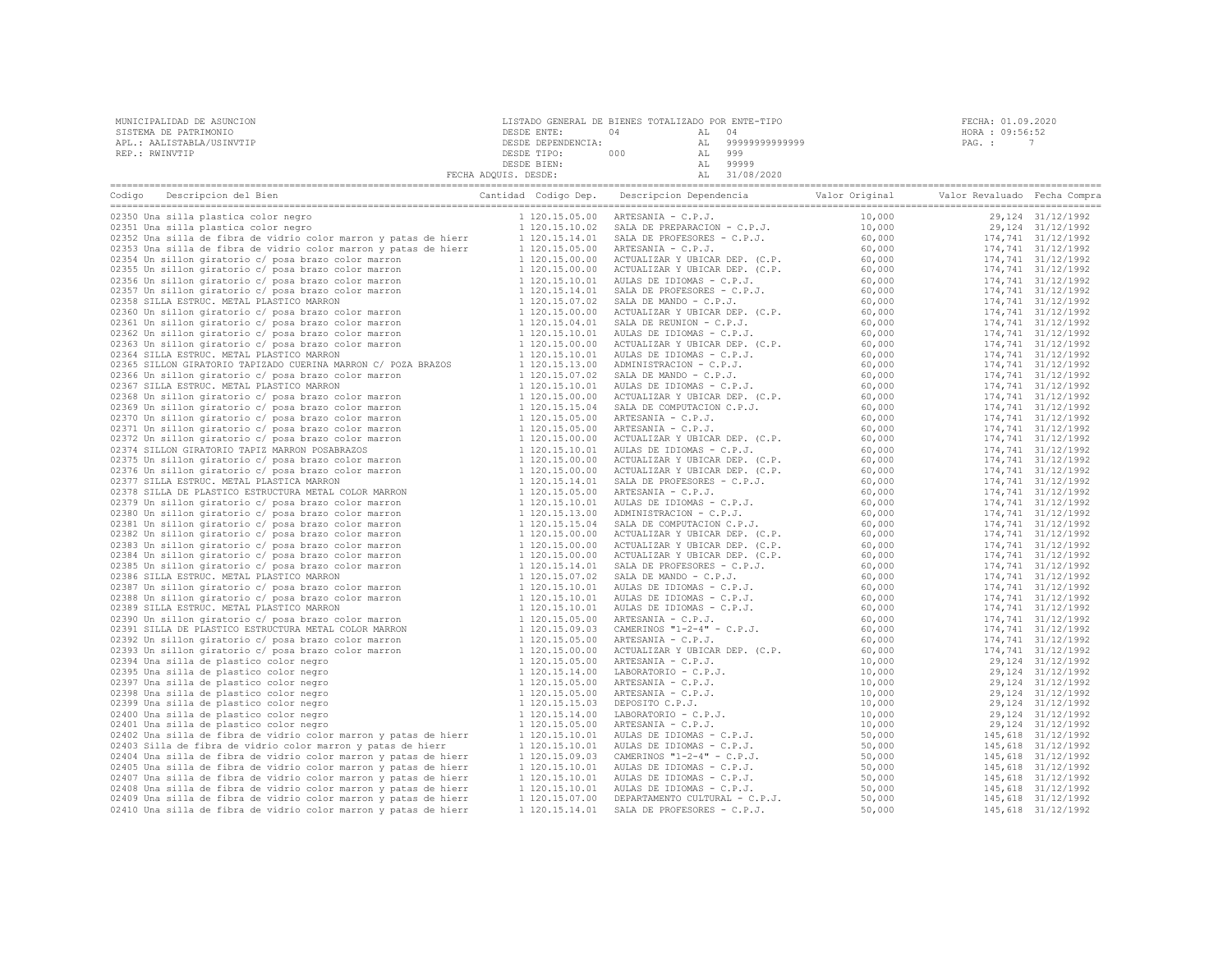| MUNICIPALIDAD DE ASUNCION | LISTADO GENERAL DE BIENES TOTALIZADO POR ENTE-TIPO |     |    |               | FECHA: 01.09.2020 |  |  |
|---------------------------|----------------------------------------------------|-----|----|---------------|-------------------|--|--|
| SISTEMA DE PATRIMONIO     | DESDE ENTE:                                        | 04  |    | 04            | HORA : 09:56:52   |  |  |
| APL.: AALISTABLA/USINVTIP | DESDE DEPENDENCIA:                                 |     | AL | 9999999999999 | PAG. :            |  |  |
| REP.: RWINVTIP            | DESDE TIPO:                                        | 000 |    | 999           |                   |  |  |
|                           | DESDE BIEN:                                        |     |    | 99999         |                   |  |  |
|                           | FECHA ADQUIS. DESDE:                               |     |    | 31/08/2020    |                   |  |  |
|                           |                                                    |     |    |               |                   |  |  |

| Codigo | Descripcion del Bien                                             | Cantidad Codigo Dep. | Descripcion Dependencia        | Valor Original | Valor Revaluado Fecha Compra |                    |
|--------|------------------------------------------------------------------|----------------------|--------------------------------|----------------|------------------------------|--------------------|
|        | 02411 Una silla de fibra de vidrio color marron y patas de hierr | 1 120.15.10.01       | AULAS DE IDIOMAS - C.P.J.      | 50,000         |                              | 145,618 31/12/1992 |
|        | 02412 SILLA fibra de vidrio color marron y patas de hierr        | 1 120.15.10.01       | AULAS DE IDIOMAS - C.P.J.      | 50,000         |                              | 145,618 31/12/1992 |
|        | 02413 Una silla de fibra de vidrio color marron y patas de hierr | 1 120.15.10.01       | AULAS DE IDIOMAS - C.P.J.      | 50,000         |                              | 145,618 31/12/1992 |
|        | 02414 Una silla de fibra de vidrio color marron y patas de hierr | 1 120.15.10.01       | AULAS DE IDIOMAS - C.P.J.      | 50,000         |                              | 145,618 31/12/1992 |
|        | 02415 Una silla de fibra de vidrio color marron y patas de hierr | 1 120.15.10.01       | AULAS DE IDIOMAS - C.P.J.      | 50,000         |                              | 145,618 31/12/1992 |
|        | 02416 Una silla de fibra de vidrio color marron y patas de hierr | 1 120.15.10.01       | AULAS DE IDIOMAS - C.P.J.      | 50,000         |                              | 145,618 31/12/1992 |
|        | 02417 Una silla de fibra de vidrio color marron y patas de hierr | 1 120.15.09.03       | CAMERINOS " $1-2-4$ " - C.P.J. | 50,000         |                              | 145,618 31/12/1992 |
|        | 02418 Una silla de fibra de vidrio color marron y patas de hierr | 1 120.15.10.01       | AULAS DE IDIOMAS - C.P.J.      | 50,000         |                              | 145,618 31/12/1992 |
|        | 02419 Una silla de fibra de vidrio color marron y patas de hierr | 1 120.15.10.01       | AULAS DE IDIOMAS - C.P.J.      | 50,000         |                              | 145,618 31/12/1992 |
|        | 02420 Una silla de fibra de vidrio color marron y patas de hierr | 1 120.15.10.01       | AULAS DE IDIOMAS - C.P.J.      | 50,000         |                              | 145,618 31/12/1992 |
|        | 02421 Una silla de fibra de vidrio color marron y patas de hierr | 1 120.15.10.01       | AULAS DE IDIOMAS - C.P.J.      | 50,000         |                              | 145,618 31/12/1992 |
|        | 02422 Un sillon giratorio c/ posa brazo color marron             | 1 120.15.10.01       | AULAS DE IDIOMAS - C.P.J.      | 60,000         |                              | 174,741 31/12/1992 |
|        | 02423 Un sillon giratorio c/ posa brazo color marron             | 1 120.15.10.01       | AULAS DE IDIOMAS - C.P.J.      | 60,000         |                              | 174,741 31/12/1992 |
|        | 02424 Una silla de fibra de vidrio color marron y patas de hierr | 1 120.15.09.03       | CAMERINOS $"1-2-4" - C.P.J.$   | 50,000         |                              | 145,618 31/12/1992 |
|        | 02425 Una silla de fibra de vidrio color marron y patas de hierr | 1 120.15.13.00       | ADMINISTRACION - C.P.J.        | 50,000         |                              | 145,618 31/12/1992 |
|        | 02426 Una silla de fibra de vidrio color marron y patas de hierr | 1 120.15.10.01       | AULAS DE IDIOMAS - C.P.J.      | 50,000         |                              | 145,618 31/12/1992 |
|        | 02427 Una silla de fibra de vidrio color marron y patas de hierr | 1 120.15.10.01       | AULAS DE IDIOMAS - C.P.J.      | 50,000         |                              | 145,618 31/12/1992 |
|        | 02429 Una silla de fibra de vidrio color marron y patas de hierr | 1 120.15.14.04       | OFICINA DE INTENDENCIA C.P.J.  | 50,000         |                              | 145,618 31/12/1992 |
|        | 02430 Una silla de fibra de vidrio color marron y patas de hierr | 1 120.15.14.01       | SALA DE PROFESORES - C.P.J.    | 50,000         |                              | 145,618 31/12/1992 |
|        | 02431 Una silla de fibra de vidrio color marron y patas de hierr | 1 120.15.07.01       | SALA DE SEMINARIO - C.P.J.     | 50,000         |                              | 145,618 31/12/1992 |
|        | 02432 Una silla de fibra de vidrio color marron y patas de hierr | 1 120.15.10.01       | AULAS DE IDIOMAS - C.P.J.      | 50,000         |                              | 145,618 31/12/1992 |
|        | 02433 Una silla de fibra de vidrio color marron y patas de hierr | 1 120.15.10.01       | AULAS DE IDIOMAS - C.P.J.      | 50,000         |                              | 145,618 31/12/1992 |
|        | 02434 Una silla de fibra de vidrio color marron y patas de hierr | 1 120.15.10.01       | AULAS DE IDIOMAS - C.P.J.      | 50,000         |                              | 145,618 31/12/1992 |
|        | 02437 Una silla de fibra de vidrio color marron y patas de hierr | 1 120.15.14.01       | SALA DE PROFESORES - C.P.J.    | 50,000         |                              | 145,618 31/12/1992 |
|        | 02438 Una silla de fibra de vidrio color marron y patas de hierr | 1 120.15.05.00       | ARTESANIA - C.P.J.             | 50,000         |                              | 145,618 31/12/1992 |
|        | 02439 Una silla de fibra de vidrio color marron y patas de hierr | 1 120.15.15.00       | GIMNASIO - C.P.J.              | 50,000         |                              | 145,618 31/12/1992 |
|        | 02440 Una silla de fibra de vidrio color marron y patas de hierr | 1 120.15.10.01       | AULAS DE IDIOMAS - C.P.J.      | 50,000         |                              | 145,618 31/12/1992 |
|        | 02441 Una silla de fibra de vidrio color marron y patas de hierr | 1 120.15.14.01       | SALA DE PROFESORES - C.P.J.    | 50,000         |                              | 145,618 31/12/1992 |
|        | 02442 Una silla de fibra de vidrio color marron y patas de hierr | 1 120.15.10.01       | AULAS DE IDIOMAS - C.P.J.      | 50,000         |                              | 145,618 31/12/1992 |
|        | 02443 Una silla de fibra de vidrio color marron y patas de hierr | 1 120.15.10.01       | AULAS DE IDIOMAS - C.P.J.      | 50,000         |                              | 145,618 31/12/1992 |
|        | 02444 Una silla de fibra de vidrio color marron y patas de hierr | 1 120.15.15.00       | GIMNASIO - C.P.J.              | 50,000         |                              | 145,618 31/12/1992 |
|        | 02445 Una silla de fibra de vidrio color marron y patas de hierr | 1 120.15.10.01       | AULAS DE IDIOMAS - C.P.J.      | 50,000         |                              | 145,618 31/12/1992 |
|        | 02446 Una silla de fibra de vidrio color marron y patas de hierr | 1 120.15.15.04       | SALA DE COMPUTACION C.P.J.     | 50,000         |                              | 145,618 31/12/1992 |
|        | 02447 Una silla de fibra de vidrio color marron y patas de hierr | 1 120.15.05.00       | ARTESANIA - C.P.J.             | 50,000         |                              | 145,618 31/12/1992 |
|        | 02448 Una silla de fibra de vidrio color marron y patas de hierr | 1 120.15.07.01       | SALA DE SEMINARIO - C.P.J.     | 50,000         |                              | 145,618 31/12/1992 |
|        | 02449 Una silla de fibra de vidrio color marron y patas de hierr | 1 120.15.10.01       | AULAS DE IDIOMAS - C.P.J.      | 50,000         |                              | 145,618 31/12/1992 |
|        | 02450 Una silla de fibra de vidrio color marron y patas de hierr | 1 120.15.10.01       | AULAS DE IDIOMAS - C.P.J.      | 50,000         |                              | 145,618 31/12/1992 |
|        | 02451 Una silla de fibra de vidrio color marron y patas de hierr | 1 120.15.07.01       | SALA DE SEMINARIO - C.P.J.     | 50,000         |                              | 145,618 31/12/1992 |
|        | 02452 SILLA PLASTICO ESTRUC. METAL MARRON                        | 1 120.15.10.01       | AULAS DE IDIOMAS - C.P.J.      | 50,000         |                              | 145,618 31/12/1992 |
|        | 02453 Una silla de fibra de vidrio color marron y patas de hierr | 1 120.15.10.01       | AULAS DE IDIOMAS - C.P.J.      | 50,000         |                              | 145,618 31/12/1992 |
|        | 02454 Una silla de fibra de vidrio color marron y patas de hierr | 1 120.15.10.01       | AULAS DE IDIOMAS - C.P.J.      | 50,000         |                              | 145,618 31/12/1992 |
|        | 02455 Una silla de fibra de vidrio color marron y patas de hierr | 1 120.15.07.00       | DEPARTAMENTO CULTURAL - C.P.J. | 50,000         |                              | 145,618 31/12/1992 |
|        | 02456 Una silla de fibra de vidrio color marron y patas de hierr | 1 120.15.07.01       | SALA DE SEMINARIO - C.P.J.     | 50,000         |                              | 145,618 31/12/1992 |
|        | 02457 Una silla de fibra de vidrio color marron y patas de hierr | 1 120.15.14.01       | SALA DE PROFESORES - C.P.J.    | 50,000         |                              | 145,618 31/12/1992 |
|        | 02458 Una silla de fibra de vidrio color marron y patas de hierr | 1 120.15.15.04       | SALA DE COMPUTACION C.P.J.     | 50,000         |                              | 145,618 31/12/1992 |
|        | 02459 Una silla de fibra de vidrio color marron y patas de hierr | 1 120.15.10.01       | AULAS DE IDIOMAS - C.P.J.      | 50,000         |                              | 145,618 31/12/1992 |
|        | 02464 Un sillon giratorio c/ posa brazo tapizado en tela marron  | 1 120.15.15.00       | GIMNASIO - C.P.J.              | 60,000         |                              | 174,741 31/12/1992 |
|        | 02465 Una silla de fibra de vidrio color marron y patas de hierr | 1 120.15.10.01       | AULAS DE IDIOMAS - C.P.J.      | 50,000         |                              | 145,618 31/12/1992 |
|        | 02466 Una silla de fibra de vidrio color marron y patas de hierr | 1 120.15.10.01       | AULAS DE IDIOMAS - C.P.J.      | 50,000         |                              | 145,618 31/12/1992 |
|        | 02467 Una silla de fibra de vidrio color marron y patas de hierr | 1 120.15.10.01       | AULAS DE IDIOMAS - C.P.J.      | 50,000         |                              | 145,618 31/12/1992 |
|        | 02468 SILLA METAL FIBRA VIDRIO MARRON                            | 1 120.15.10.01       | AULAS DE IDIOMAS - C.P.J.      | 50,000         |                              | 145,618 31/12/1992 |
|        | 02469 Una silla de fibra de vidrio color marron y patas de hierr | 1 120.15.10.01       | AULAS DE IDIOMAS - C.P.J.      | 50,000         |                              | 145,618 31/12/1992 |
|        | 02470 Una silla de fibra de vidrio color marron y patas de hierr | 1 120.15.14.04       | OFICINA DE INTENDENCIA C.P.J.  | 50,000         |                              | 145,618 31/12/1992 |
|        | 02471 Una silla de fibra de vidrio color marron y patas de hierr | 1 120.15.07.00       | DEPARTAMENTO CULTURAL - C.P.J. | 50,000         |                              | 145,618 31/12/1992 |
|        |                                                                  | 1 120.15.10.01       | AULAS DE IDIOMAS - C.P.J.      | 50,000         |                              | 145,618 31/12/1992 |
|        | 02472 Una silla de fibra de vidrio color marron y patas de hierr |                      |                                |                |                              |                    |
|        | 02473 Una silla de fibra de vidrio color marron y patas de hierr | 1 120.15.05.00       | ARTESANIA - C.P.J.             | 50,000         |                              | 145,618 31/12/1992 |
|        | 02474 Una silla de fibra de vidrio color marron y patas de hierr | 1 120.15.10.01       | AULAS DE IDIOMAS - C.P.J.      | 50,000         |                              | 145,618 31/12/1992 |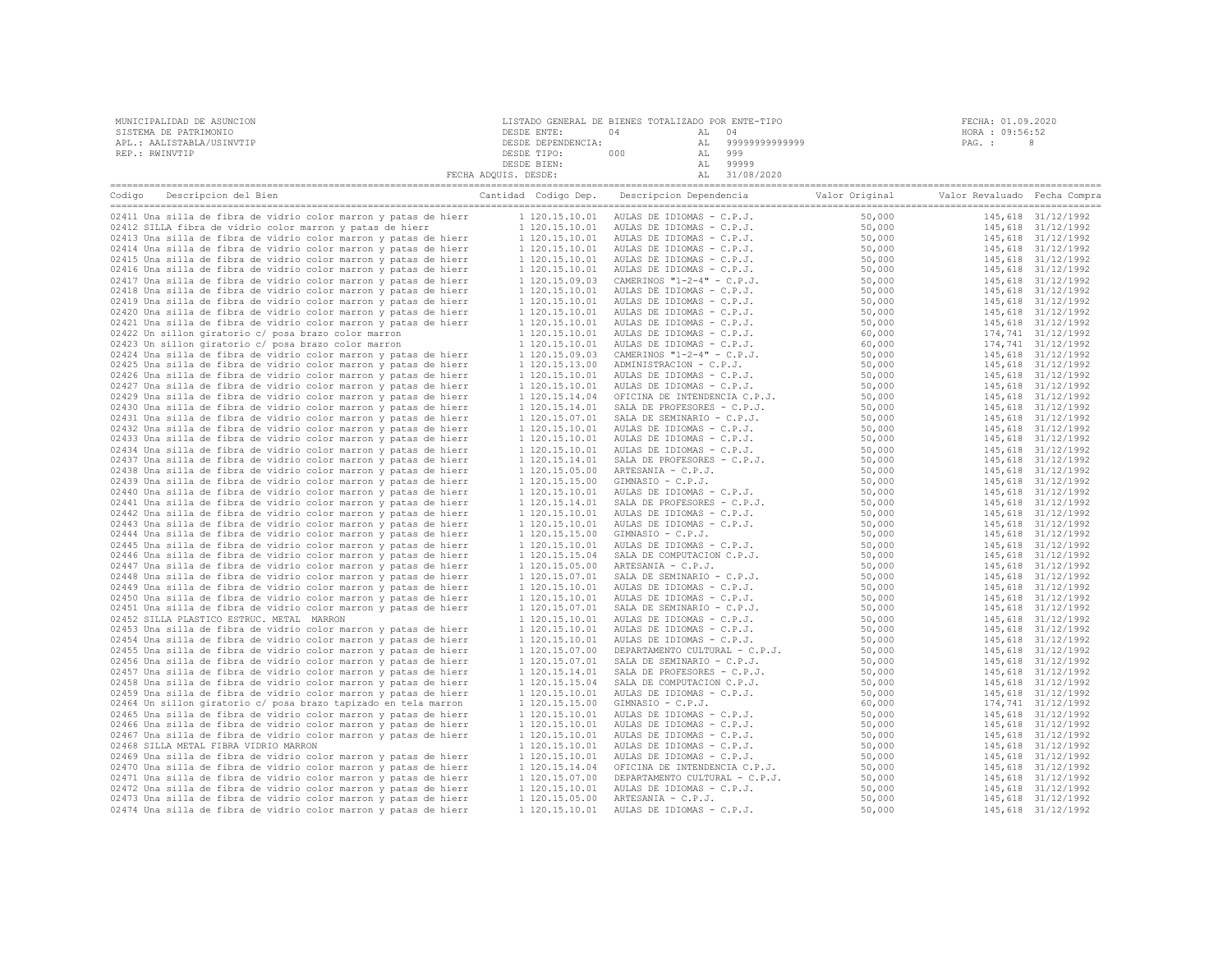| MUNICIPALIDAD DE ASUNCION | LISTADO GENERAL DE BIENES TOTALIZADO POR ENTE-TIPO |     |       |                | FECHA: 01.09.2020 |  |
|---------------------------|----------------------------------------------------|-----|-------|----------------|-------------------|--|
| SISTEMA DE PATRIMONIO     | DESDE ENTE:                                        |     | AL 04 |                | HORA : 09:56:52   |  |
| APL.: AALISTABLA/USINVTIP | DESDE DEPENDENCIA:                                 |     | AT.   | 99999999999999 | PAG. :            |  |
| REP.: RWINVTIP            | DESDE TIPO:                                        | 000 | AL    | 999            |                   |  |
|                           | DESDE BIEN:                                        |     |       | 99999          |                   |  |
|                           | FECHA ADQUIS. DESDE:                               |     |       | 31/08/2020     |                   |  |

| Codigo Descripcion del Bien                                      | Cantidad Codigo Dep. | Descripcion Dependencia                                                                                                                                                                                                                                  | Valor Original | Valor Revaluado Fecha Compra |                    |
|------------------------------------------------------------------|----------------------|----------------------------------------------------------------------------------------------------------------------------------------------------------------------------------------------------------------------------------------------------------|----------------|------------------------------|--------------------|
|                                                                  |                      |                                                                                                                                                                                                                                                          |                |                              |                    |
| 02475 Una silla de fibra de vidrio color marron y patas de hierr | 1 120.15.14.01       | SALA DE PROFESORES - C.P.J.                                                                                                                                                                                                                              | 50,000         |                              | 145,618 31/12/1992 |
| 02476 Una silla de fibra de vidrio color marron y patas de hierr | 1 120.15.10.01       |                                                                                                                                                                                                                                                          | 50,000         |                              | 145,618 31/12/1992 |
| 02477 Una silla de fibra de vidrio color marron y patas de hierr | 1 120.15.09.03       | SALA DE PROFESORES - C.P.J.<br>CAMERINOS "1-2-4" - C.P.J.<br>CAMERINOS "1-2-4" - C.P.J.<br>AULAS DE IDIOMAS - C.P.J.<br>AULAS DE IDIOMAS - C.P.J.<br>CAMERINOS "1-2-4" - C.P.J.<br>CAMERINOS "1-2-4" - C.P.J.<br>CAMERINOS "1-2-4" - C.P.J.<br>AULAS D   | 50,000         |                              | 145,618 31/12/1992 |
| 02478 Una silla de fibra de vidrio color marron y patas de hierr | 1 120.15.10.01       |                                                                                                                                                                                                                                                          | 50,000         |                              | 145,618 31/12/1992 |
| 02479 Una silla de fibra de vidrio color marron y patas de hierr | 1 120.15.10.01       |                                                                                                                                                                                                                                                          | 50,000         |                              | 145,618 31/12/1992 |
| 02480 Una silla de fibra de vidrio color marron y patas de hierr | 1 120.15.10.01       |                                                                                                                                                                                                                                                          | 50,000         |                              | 145,618 31/12/1992 |
| 02481 Una silla de fibra de vidrio color marron y patas de hierr | 1 120.15.09.03       |                                                                                                                                                                                                                                                          | 50,000         |                              | 145,618 31/12/1992 |
| 02482 Una silla de fibra de vidrio color marron y patas de hierr | 1 120.15.07.01       |                                                                                                                                                                                                                                                          | 50,000         |                              | 145,618 31/12/1992 |
| 02483 Una silla de fibra de vidrio color marron y patas de hierr | 1 120.15.10.01       |                                                                                                                                                                                                                                                          | 50,000         |                              | 145,618 31/12/1992 |
| 02484 Una silla de fibra de vidrio color marron y patas de hierr | 1 120.15.09.03       |                                                                                                                                                                                                                                                          | 50,000         |                              | 145,618 31/12/1992 |
| 02485 Un sillon giratorio de plastico tapizado en tela marron    | 1 120.15.10.01       | AULAS DE IDIOMAS - C.P.J.                                                                                                                                                                                                                                | 60,000         |                              | 174,741 31/12/1992 |
| 02488 Una silla de fibra de vidrio color marron y patas de hierr | 1 120.15.10.01       | AULAS DE IDIOMAS - C.P.J.                                                                                                                                                                                                                                | 50,000         |                              | 145,618 31/12/1992 |
| 02489 Una silla de fibra de vidrio color marron y patas de hierr | 1 120.15.10.01       | AULAS DE IDIOMAS - C.P.J.                                                                                                                                                                                                                                | 50,000         |                              | 145,618 31/12/1992 |
| 02490 Una silla de fibra de vidrio color marron y patas de hierr | 1 120.15.10.01       | AULAS DE IDIOMAS - C.P.J.                                                                                                                                                                                                                                | 50,000         |                              | 145,618 31/12/1992 |
| 02491 Una silla de fibra de vidrio color marron y patas de hierr | 1 120.15.14.01       |                                                                                                                                                                                                                                                          | 50,000         |                              | 145,618 31/12/1992 |
| 02492 Una silla de fibra de vidrio color marron y patas de hierr |                      |                                                                                                                                                                                                                                                          | 50,000         |                              |                    |
|                                                                  | 1 120.15.10.01       |                                                                                                                                                                                                                                                          |                |                              | 145,618 31/12/1992 |
| 02494 Una silla de fibra de vidrio color marron y patas de hierr | 1 120.15.05.00       |                                                                                                                                                                                                                                                          | 50,000         |                              | 145,618 31/12/1992 |
| 02495 Una silla de fibra de vidrio color marron y patas de hierr | 1 120.15.05.00       |                                                                                                                                                                                                                                                          | 50,000         |                              | 145,618 31/12/1992 |
| 02496 Una silla de fibra de vidrio color marron y patas de hierr | 1 120.15.10.01       |                                                                                                                                                                                                                                                          | 50,000         |                              | 145,618 31/12/1992 |
| 02497 Una silla de fibra de vidrio color marron y patas de hierr | 1 120.15.04.01       |                                                                                                                                                                                                                                                          | 50,000         |                              | 145,618 31/12/1992 |
| 02499 Una silla de fibra de vidrio color marron y patas de hierr | 1 120.15.10.01       |                                                                                                                                                                                                                                                          | 50,000         |                              | 145,618 31/12/1992 |
| 02500 Una silla de fibra de vidrio color marron y patas de hierr | 1 120.15.10.01       | AULAS DE IDIOMAS - C.P.J.<br>SALA DE PROFESORES - C.P.J.<br>AULAS DE IDIOMAS - C.P.J.<br>ARTESANIA - C.P.J.<br>ARTESANIA - C.P.J.<br>ARTESANIA - C.P.J.<br>SALA DE IDIOMAS - C.P.J.<br>SALA DE REUNION - C.P.J.<br>AULAS DE IDIOMAS - C.P.J.<br>AULAS DE | 50,000         |                              | 145,618 31/12/1992 |
| 02501 Una silla de fibra de vidrio color marron y patas de hierr | 1 120.15.10.01       |                                                                                                                                                                                                                                                          | 50,000         |                              | 145,618 31/12/1992 |
| 02502 Una silla de fibra de vidrio color marron y patas de hierr | 1 120.15.10.01       |                                                                                                                                                                                                                                                          | 50,000         |                              | 145,618 31/12/1992 |
| 02503 Una silla de fibra de vidrio color marron y patas de hierr | 1 120.15.10.01       |                                                                                                                                                                                                                                                          | 50,000         |                              | 145,618 31/12/1992 |
| 02504 Una silla de fibra de vidrio color marron y patas de hierr | 1 120.15.10.01       |                                                                                                                                                                                                                                                          | 50,000         |                              | 145,618 31/12/1992 |
| 02505 Una silla de fibra de vidrio color marron y patas de hierr | 1 120.15.10.01       |                                                                                                                                                                                                                                                          | 50,000         |                              | 145,618 31/12/1992 |
| 02506 Una silla de fibra de vidrio color marron y patas de hierr | 1 120.15.10.01       |                                                                                                                                                                                                                                                          | 50,000         |                              | 145,618 31/12/1992 |
| 02507 SILLA METAL FIBRA VIDRIO MARRON                            | 1 120.15.10.01       | AULAS DE IDIOMAS - C.P.J.                                                                                                                                                                                                                                | 50,000         |                              | 145,618 31/12/1992 |
| 02508 Una silla de fibra de vidrio color marron y patas de hierr | 1 120.15.04.01       | SALA DE REUNION - C.P.J.                                                                                                                                                                                                                                 | 50,000         |                              | 145,618 31/12/1992 |
| 02509 Una silla de fibra de vidrio color marron y patas de hierr | 1 120.15.14.03       |                                                                                                                                                                                                                                                          | 50,000         |                              | 145,618 31/12/1992 |
| 02510 Una silla de fibra de vidrio color marron y patas de hierr | 1 120.15.14.03       |                                                                                                                                                                                                                                                          | 50,000         |                              | 145,618 31/12/1992 |
| 02511 Una silla de fibra de vidrio color marron y patas de hierr | 1 120.15.04.01       |                                                                                                                                                                                                                                                          | 50,000         |                              | 145,618 31/12/1992 |
| 02512 Una silla de fibra de vidrio color marron y patas de hierr | 1 120.15.10.01       | SALA DE CLASE " A-B-C " - C.P.<br>SALA DE CLASE " A-B-C " - C.P.<br>SALA DE REUNION - C.P.J.<br>AULAS DE IDIOMAS - C.P.J.<br>AULAS DE IDIOMAS - C.P.J.                                                                                                   | 50,000         |                              | 145,618 31/12/1992 |
| 02513 Una silla de fibra de vidrio color marron y patas de hierr | 1 120.15.10.01       | AULAS DE IDIOMAS - C.P.J.                                                                                                                                                                                                                                | 50,000         |                              | 145,618 31/12/1992 |
| 02515 SILLA ESTRUC. METAL PLASTICO MARRON                        | 1 120.15.10.01       | AULAS DE IDIOMAS - C.P.J.                                                                                                                                                                                                                                | 25,000         |                              | 72,809 31/12/1992  |
| 02516 Una silla de madera tapizada c/ posa brazo                 | 1 120.15.00.00       | ACTUALIZAR Y UBICAR DEP. (C.P.                                                                                                                                                                                                                           | 25,000         |                              | 72,809 31/12/1992  |
| 02517 Un sofa individual tapizado de tela color rojo             | 1 120.15.01.00       | DIREC.CENTRO PARAGUAYO JAPONES                                                                                                                                                                                                                           | 60,000         |                              | 174,741 31/12/1992 |
| 02518 Un sofa individual tapizado de tela color rojo             | 1 120.15.01.00       | DIREC.CENTRO PARAGUAYO JAPONES                                                                                                                                                                                                                           | 60,000         |                              | 174,741 31/12/1992 |
| 02520 Un sillon giratorio tipo ejecutivo tapizado en cuerina     | 1 120.15.14.03       | SALA DE CLASE " A-B-C " - C.P.                                                                                                                                                                                                                           | 80,000         |                              | 232,989 31/12/1992 |
| 02521 Un sofa individual tapizado en cuerina                     | 1 120.15.00.00       | ACTUALIZAR Y UBICAR DEP. (C.P.                                                                                                                                                                                                                           | 25,000         |                              | 72,809 31/12/1992  |
| 02522 Un sofa individual tapizado en cuerina                     | 1 120.15.05.00       |                                                                                                                                                                                                                                                          | 25,000         |                              | 72,809 31/12/1992  |
|                                                                  |                      | ARTESANIA - C.P.J.                                                                                                                                                                                                                                       |                |                              |                    |
| 02523 SILLA DE MADERA TAPIZADO CUERINA BORDO C/ POZA BRAZOS      | 1 120.15.00.00       |                                                                                                                                                                                                                                                          | 15,000         |                              | 43,685 31/12/1992  |
| 02524 SILLA MADERA TAPIZ. CUERINA AZUL                           | 1 120.15.03.00       |                                                                                                                                                                                                                                                          | 15,000         |                              | 43,685 31/12/1992  |
| 02526 Un sillon giratorio c/ patas de metal color marron         | 1 120.15.13.00       |                                                                                                                                                                                                                                                          | 60,000         |                              | 174,741 31/12/1992 |
| 02527 Un sillon giratorio c/ patas de metal color marron         | 1 120.15.00.00       |                                                                                                                                                                                                                                                          | 60,000         |                              | 174,741 31/12/1992 |
| 02528 Una silla de madera tapizada en cuerina color bordo        | 1 120.15.00.00       | ACTUALIZAR Y UBICAR DEP. (C.P.<br>RECURSOS HUMANOS - C.P.J.<br>ACTUALIZAR Y UBICAR DEP. (C.P.<br>ACTUALIZAR Y UBICAR DEP. (C.P.<br>ACTUALIZAR Y UBICAR DEP. (C.P.<br>RECURSOS HUMANOS - C.P.J.<br>ADMINISTRACION - C.P.J.<br>ACTUALIZAR Y UBICAR DE      | 25,000         |                              | 72,809 31/12/1992  |
| 02529 Un sillon giratorio tipo ejecutivo color bordo             | 1 120.15.03.00       |                                                                                                                                                                                                                                                          | 60,000         |                              | 174,741 31/12/1992 |
| 02530 Una silla de madera color bordo tapizado en cuerina        | 1 120.15.13.00       |                                                                                                                                                                                                                                                          | 15,000         |                              | 43,685 31/12/1992  |
| 02531 Una silla de madera color bordo tapizado en cuerina        | 1 120.15.00.00       |                                                                                                                                                                                                                                                          | 15,000         |                              | 43,685 31/12/1992  |
| 02532 SILLA METAL PLASTICA COLOR NEGRO                           | 1 120.15.05.00       | ARTESANIA - C.P.J.                                                                                                                                                                                                                                       | 15,000         |                              | 43,685 31/12/1992  |
| 02533 Una silla de plastico color negro                          | 1 120.15.05.00       |                                                                                                                                                                                                                                                          | 15,000         |                              | 43,685 31/12/1992  |
| 02534 Una silla de plastico color negro                          | 1 120.15.07.01       |                                                                                                                                                                                                                                                          | 15,000         |                              | 43,685 31/12/1992  |
| 02535 Una silla de plastico color negro                          | 1 120.15.05.00       |                                                                                                                                                                                                                                                          | 15,000         |                              | 43,685 31/12/1992  |
| 02537 SILLA METAL PLASTICA NEGRO                                 | 1 120.15.05.00       | ARTESANIA - C.P.J.                                                                                                                                                                                                                                       | 15,000         |                              | 43,685 31/12/1992  |
| 02538 Una silla de plastico color negro                          | 1 120.15.07.01       |                                                                                                                                                                                                                                                          | 15,000         |                              | 43,685 31/12/1992  |
| 02539 Una silla de plastico color negro                          | 1 120.15.15.00       | ARTESANIA - C.P.J.<br>SALA DE SEMINARIO - C.P.J.<br>ARTESANIA - C.P.J.<br>ARTESANIA - C.P.J.<br>ARTESANIA - C.P.J.<br>SALA DE SEMINARIO - C.P.J.<br>GIMNASIO - C.P.J.                                                                                    | 15,000         |                              | 43,685 31/12/1992  |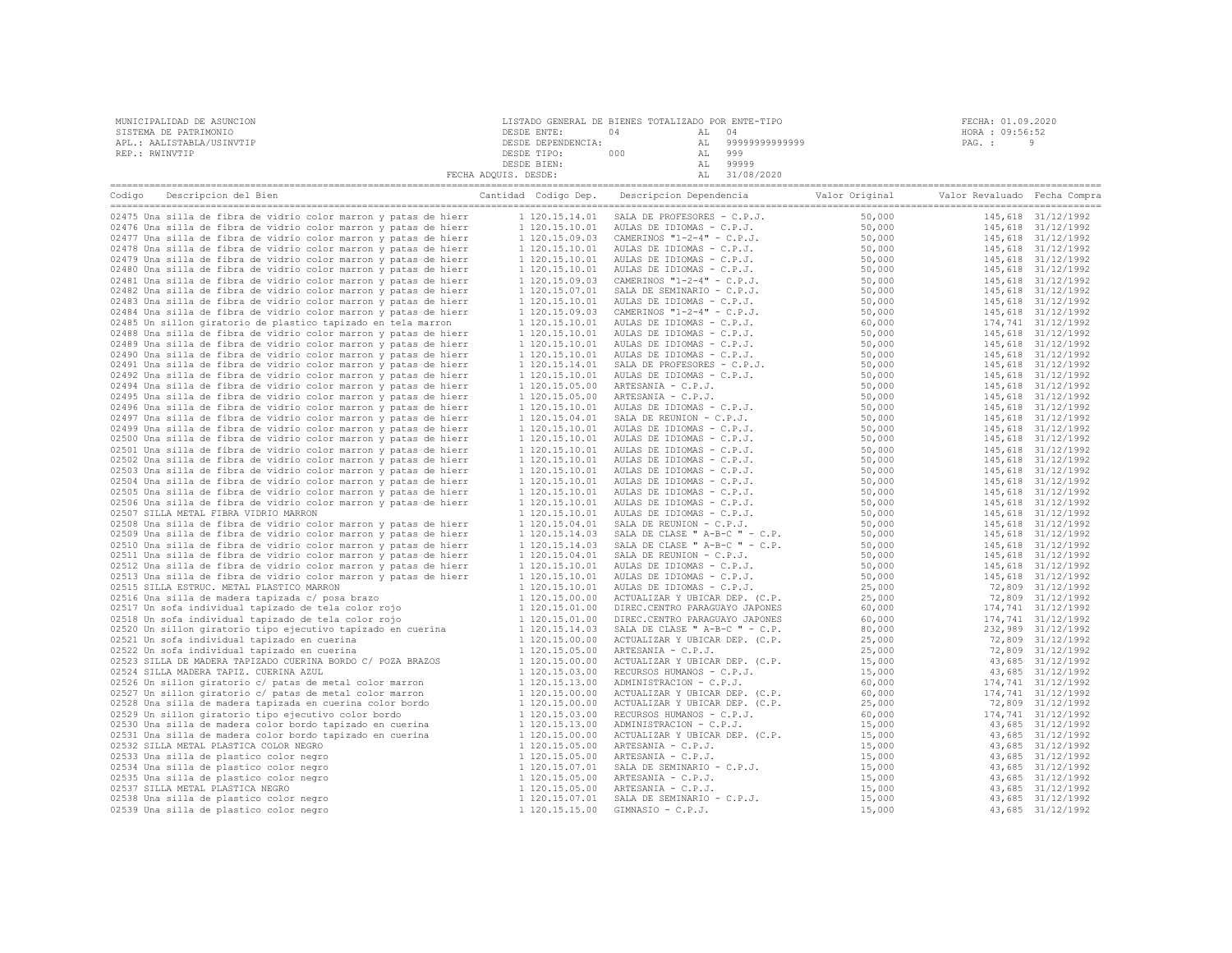| MUNICIPALIDAD DE ASUNCION                                                                                                            | LISTADO GENERAL DE BIENES TOTALIZADO POR ENTE-TIPO | FECHA: 01.09.2020                                                                                                                                            |  |                 |
|--------------------------------------------------------------------------------------------------------------------------------------|----------------------------------------------------|--------------------------------------------------------------------------------------------------------------------------------------------------------------|--|-----------------|
| SISTEMA DE PATRIMONIO                                                                                                                | DESDE ENTE:                                        | $0\,4$ $\hfill$ AL $\hfill 0\,4$                                                                                                                             |  | HORA : 09:56:52 |
| APL.: AALISTABLA/USINVTIP                                                                                                            |                                                    |                                                                                                                                                              |  | PAG.: 10        |
| REP.: RWINVTIP                                                                                                                       |                                                    |                                                                                                                                                              |  |                 |
|                                                                                                                                      |                                                    | ENTE: 04 AL 04<br>DESDE DEPENDENCIA: AL 999999999999999<br>DESDE TIPO: 000 AL 999<br>DESDE TIEN: DESDE BIEN: AL 999999<br>FECHA ADQUIS. DESDE: AL 31/08/2020 |  |                 |
|                                                                                                                                      |                                                    |                                                                                                                                                              |  |                 |
| Codigo Descripcion del Bien de Compra de Cantidad Codigo Dep. Descripcion Dependencia de Valor Original Valor Revaluado Fecha Compra |                                                    |                                                                                                                                                              |  |                 |
|                                                                                                                                      |                                                    |                                                                                                                                                              |  |                 |
|                                                                                                                                      |                                                    |                                                                                                                                                              |  |                 |
|                                                                                                                                      |                                                    |                                                                                                                                                              |  |                 |
|                                                                                                                                      |                                                    |                                                                                                                                                              |  |                 |
|                                                                                                                                      |                                                    |                                                                                                                                                              |  |                 |
|                                                                                                                                      |                                                    |                                                                                                                                                              |  |                 |
|                                                                                                                                      |                                                    |                                                                                                                                                              |  |                 |
|                                                                                                                                      |                                                    |                                                                                                                                                              |  |                 |
|                                                                                                                                      |                                                    |                                                                                                                                                              |  |                 |
|                                                                                                                                      |                                                    |                                                                                                                                                              |  |                 |
|                                                                                                                                      |                                                    |                                                                                                                                                              |  |                 |
|                                                                                                                                      |                                                    |                                                                                                                                                              |  |                 |
|                                                                                                                                      |                                                    |                                                                                                                                                              |  |                 |
|                                                                                                                                      |                                                    |                                                                                                                                                              |  |                 |
|                                                                                                                                      |                                                    |                                                                                                                                                              |  |                 |
|                                                                                                                                      |                                                    |                                                                                                                                                              |  |                 |
|                                                                                                                                      |                                                    |                                                                                                                                                              |  |                 |
|                                                                                                                                      |                                                    |                                                                                                                                                              |  |                 |
|                                                                                                                                      |                                                    |                                                                                                                                                              |  |                 |
|                                                                                                                                      |                                                    |                                                                                                                                                              |  |                 |
|                                                                                                                                      |                                                    |                                                                                                                                                              |  |                 |
|                                                                                                                                      |                                                    |                                                                                                                                                              |  |                 |
|                                                                                                                                      |                                                    |                                                                                                                                                              |  |                 |
|                                                                                                                                      |                                                    |                                                                                                                                                              |  |                 |
|                                                                                                                                      |                                                    |                                                                                                                                                              |  |                 |
|                                                                                                                                      |                                                    |                                                                                                                                                              |  |                 |
|                                                                                                                                      |                                                    |                                                                                                                                                              |  |                 |
|                                                                                                                                      |                                                    |                                                                                                                                                              |  |                 |
|                                                                                                                                      |                                                    |                                                                                                                                                              |  |                 |
|                                                                                                                                      |                                                    |                                                                                                                                                              |  |                 |
|                                                                                                                                      |                                                    |                                                                                                                                                              |  |                 |
|                                                                                                                                      |                                                    |                                                                                                                                                              |  |                 |
|                                                                                                                                      |                                                    |                                                                                                                                                              |  |                 |
|                                                                                                                                      |                                                    |                                                                                                                                                              |  |                 |
|                                                                                                                                      |                                                    |                                                                                                                                                              |  |                 |
|                                                                                                                                      |                                                    |                                                                                                                                                              |  |                 |
|                                                                                                                                      |                                                    |                                                                                                                                                              |  |                 |
|                                                                                                                                      |                                                    |                                                                                                                                                              |  |                 |
|                                                                                                                                      |                                                    |                                                                                                                                                              |  |                 |
|                                                                                                                                      |                                                    |                                                                                                                                                              |  |                 |
|                                                                                                                                      |                                                    |                                                                                                                                                              |  |                 |
|                                                                                                                                      |                                                    |                                                                                                                                                              |  |                 |
|                                                                                                                                      |                                                    |                                                                                                                                                              |  |                 |
|                                                                                                                                      |                                                    |                                                                                                                                                              |  |                 |
|                                                                                                                                      |                                                    |                                                                                                                                                              |  |                 |
|                                                                                                                                      |                                                    |                                                                                                                                                              |  |                 |
|                                                                                                                                      |                                                    |                                                                                                                                                              |  |                 |
|                                                                                                                                      |                                                    |                                                                                                                                                              |  |                 |
|                                                                                                                                      |                                                    |                                                                                                                                                              |  |                 |
|                                                                                                                                      |                                                    |                                                                                                                                                              |  |                 |
|                                                                                                                                      |                                                    |                                                                                                                                                              |  |                 |
|                                                                                                                                      |                                                    |                                                                                                                                                              |  |                 |
|                                                                                                                                      |                                                    |                                                                                                                                                              |  |                 |
|                                                                                                                                      |                                                    |                                                                                                                                                              |  |                 |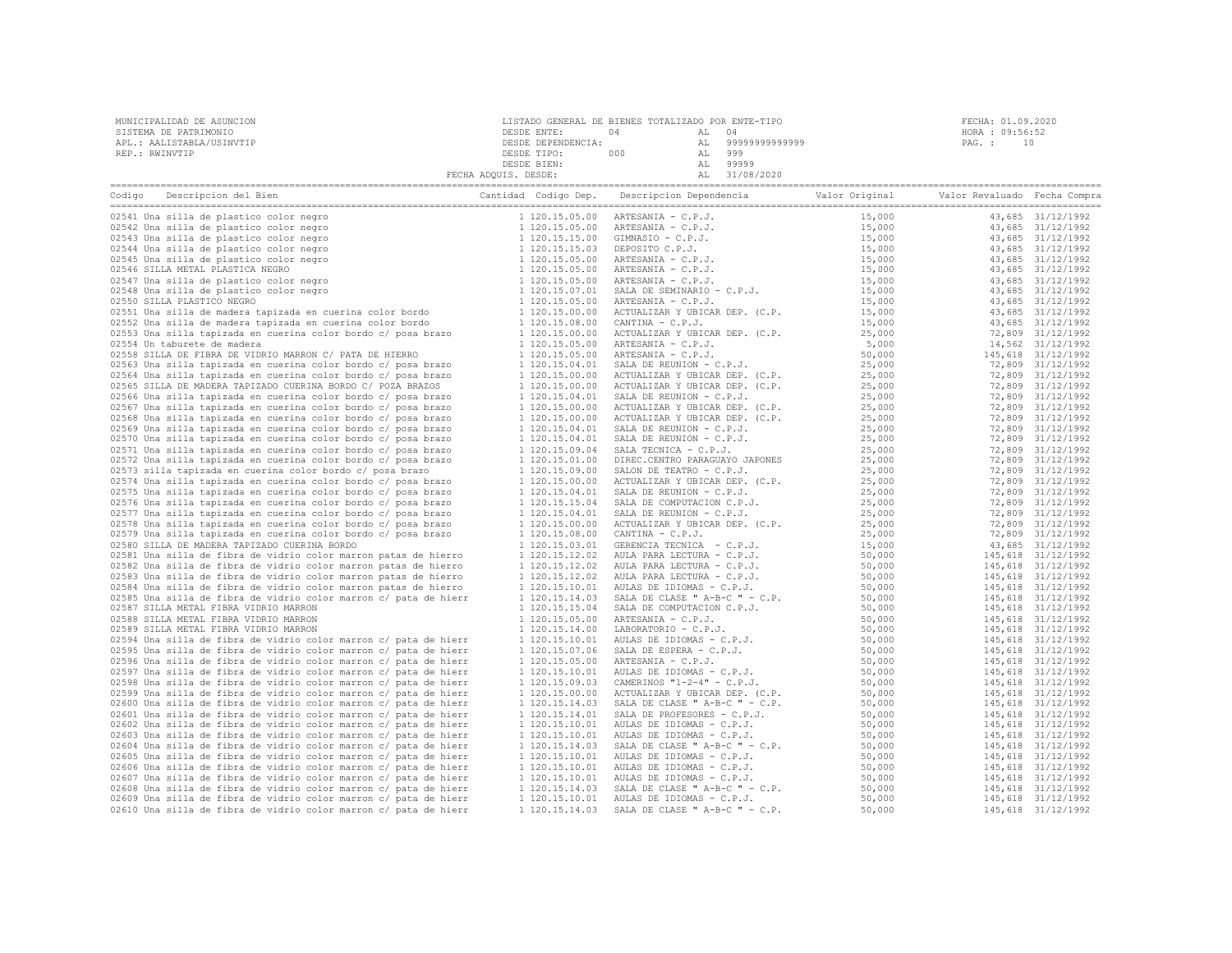| MUNICIPALIDAD DE ASUNCION | LISTADO GENERAL DE BIENES TOTALIZADO POR ENTE-TIPO |     |       |                   | FECHA: 01.09.2020 |  |
|---------------------------|----------------------------------------------------|-----|-------|-------------------|-------------------|--|
| SISTEMA DE PATRIMONIO     | DESDE ENTE:                                        | 04  | AL 04 |                   | HORA : 09:56:52   |  |
| APL.: AALISTABLA/USINVTIP | DESDE DEPENDENCIA:                                 |     |       | AL 99999999999999 | PAG. :            |  |
| REP.: RWINVTIP            | DESDE TIPO:                                        | 000 |       | 999               |                   |  |
|                           | DESDE BIEN:                                        |     |       | 99999             |                   |  |
|                           | FECHA ADOUIS. DESDE:                               |     |       | AL 31/08/2020     |                   |  |
|                           |                                                    |     |       |                   |                   |  |

|                                                                  | Descripcion Dependencia<br>Valor Original | Valor Revaluado Fecha Compra |  |
|------------------------------------------------------------------|-------------------------------------------|------------------------------|--|
|                                                                  |                                           |                              |  |
|                                                                  |                                           |                              |  |
|                                                                  |                                           |                              |  |
|                                                                  |                                           |                              |  |
| 02615 Una silla de fibra de vidrio color marron c/ pata de hierr |                                           |                              |  |
| 02616 Una silla de fibra de vidrio color marron c/ pata de hierr |                                           |                              |  |
| 02617 Una silla de fibra de vidrio color marron c/ pata de hierr |                                           |                              |  |
| 02618 Una silla de fibra de vidrio color marron c/ pata de hierr |                                           |                              |  |
| 02619 Una silla de fibra de vidrio color marron c/ pata de hierr |                                           |                              |  |
| 02620 Una silla de fibra de vidrio color marron c/ pata de hierr |                                           |                              |  |
| 02621 Una silla de fibra de vidrio color marron c/ pata de hierr |                                           |                              |  |
| 02622 Una silla de fibra de vidrio color marron c/ pata de hierr |                                           |                              |  |
| 02623 Una silla de fibra de vidrio color marron c/ pata de hierr |                                           |                              |  |
| 02624 Una silla de fibra de vidrio color marron c/ pata de hierr |                                           |                              |  |
| 02625 Una silla de fibra de vidrio color marron c/ pata de hierr |                                           |                              |  |
| 02627 Una silla de fibra de vidrio color marron c/ pata de hierr |                                           |                              |  |
| 02628 Una silla de fibra de vidrio color marron c/ pata de hierr |                                           |                              |  |
| 02629 Una silla de fibra de vidrio color marron c/ pata de hierr |                                           |                              |  |
| 02631 Una silla de fibra de vidrio color marron c/ pata de hierr |                                           |                              |  |
| 02632 Una silla de fibra de vidrio color marron c/ pata de hierr |                                           |                              |  |
| 02633 Una silla de fibra de vidrio color marron c/ pata de hierr |                                           |                              |  |
| 02634 Una silla de fibra de vidrio color marron c/ pata de hierr |                                           |                              |  |
| 02635 Una silla de fibra de vidrio color marron c/ pata de hierr |                                           |                              |  |
| 02636 Una silla de fibra de vidrio color marron c/ pata de hierr |                                           |                              |  |
| 02637 Una silla de fibra de vidrio color marron c/ pata de hierr |                                           |                              |  |
| 02638 Una silla de fibra de vidrio color marron c/ pata de hierr |                                           |                              |  |
| 02639 Una silla de fibra de vidrio color marron c/ pata de hierr |                                           |                              |  |
| 02640 Una silla de fibra de vidrio color marron c/ pata de hierr |                                           |                              |  |
| 02641 Una silla de fibra de vidrio color marron c/ pata de hierr |                                           |                              |  |
| 02642 Un sillon giratorio c/ patas de metal color marron         |                                           |                              |  |
| 02643 Un banco de madera                                         |                                           |                              |  |
| 02644 Un paso pies de madera                                     |                                           |                              |  |
| 02645 Un paso pies de madera                                     |                                           |                              |  |
| 02646 Un banco de madera                                         |                                           |                              |  |
| 02678 Una silla rodante tapizado en tela                         |                                           |                              |  |
| 02679 Una silla rodante tapizado en tela                         |                                           |                              |  |
| 02680 UNA SILLA PARA CLASE                                       |                                           |                              |  |
| 02681 UNA SILLA PARA CLASE                                       |                                           |                              |  |
| 02682 Una silla para clase                                       |                                           |                              |  |
| 02683 Una silla para clase                                       |                                           |                              |  |
| 02684 Una silla para clase                                       |                                           |                              |  |
| 02685 Una silla para clase                                       |                                           |                              |  |
| 02686 Una silla para clase                                       |                                           |                              |  |
| 02687 Una silla para clase                                       |                                           |                              |  |
| 02688 Una silla para clase                                       |                                           |                              |  |
| 02689 Una silla para clase<br>02690 Una silla para clase         |                                           |                              |  |
| 02691 Una silla para clase                                       |                                           |                              |  |
| 02692 Una silla para clase                                       |                                           |                              |  |
| 02693 Una silla para clase                                       |                                           |                              |  |
| 02694 Una silla para clase                                       |                                           |                              |  |
| 02695 Una silla para clase                                       |                                           |                              |  |
| 02696 Una silla para clase                                       |                                           |                              |  |
| 02697 Una silla para clase                                       |                                           |                              |  |
| 02698 Una silla para clase                                       |                                           |                              |  |
| 02699 Una silla para clase                                       |                                           |                              |  |
| 02700 Una silla para clase                                       |                                           |                              |  |
|                                                                  |                                           |                              |  |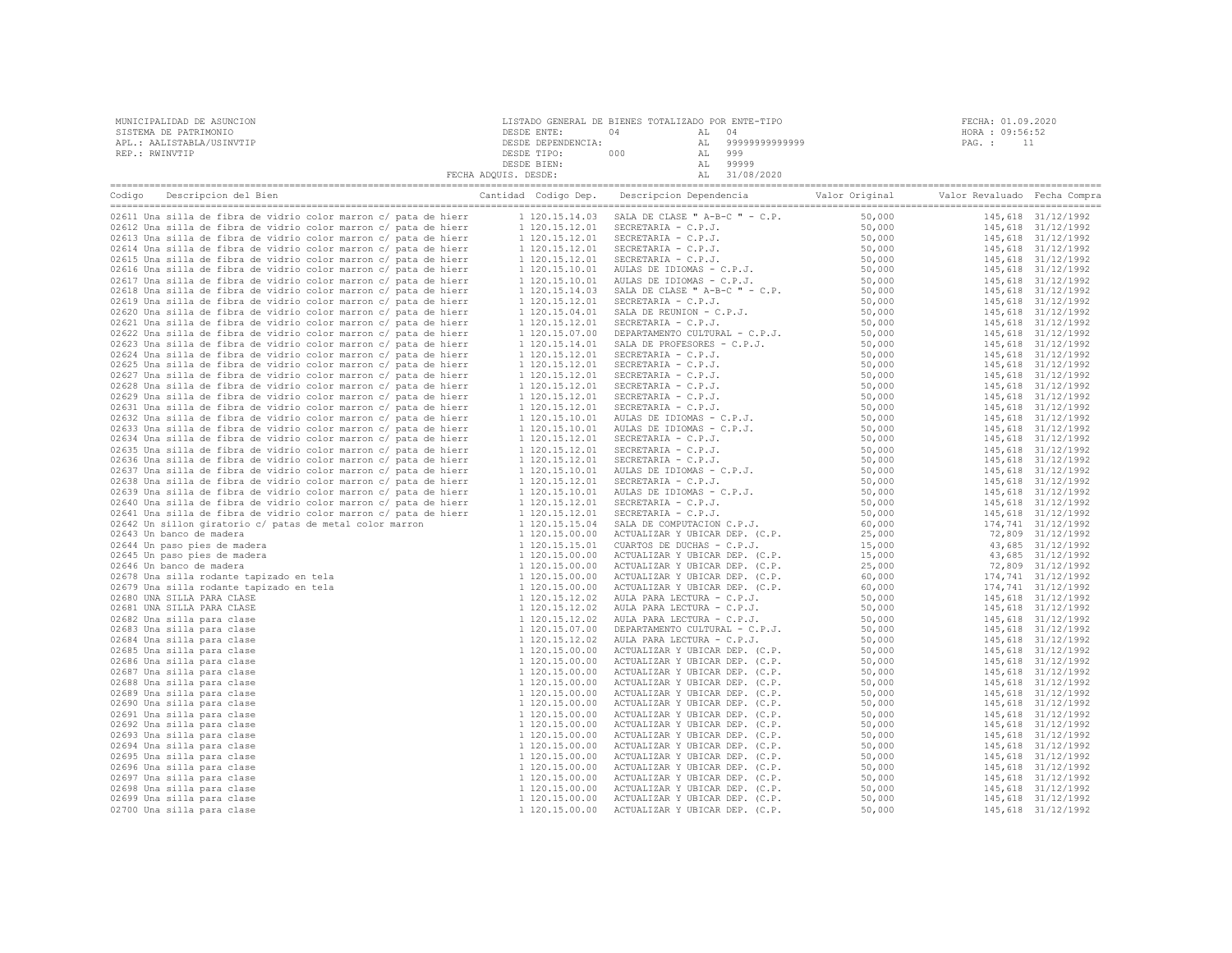| MUNICIPALIDAD DE ASUNCION<br>SISTEMA DE PATRIMONIO |                                                                                                                                                                                                                                | $\begin{tabular}{c c c c} \multicolumn{1}{c}{\textbf{ESDE} & \multicolumn{1}{c}{\textbf{D}} & \multicolumn{1}{c}{\textbf{D}} & \multicolumn{1}{c}{\textbf{D}} & \multicolumn{1}{c}{\textbf{D}} & \multicolumn{1}{c}{\textbf{D}} & \multicolumn{1}{c}{\textbf{D}} & \multicolumn{1}{c}{\textbf{D}} & \multicolumn{1}{c}{\textbf{D}} & \multicolumn{1}{c}{\textbf{D}} & \multicolumn{1}{c}{\textbf{D}} & \multicolumn{1}{c}{\textbf{D}} & \multicolumn{1}{c}{\textbf{$ |  |                                                                                                                                                                                                                                                                                                                                                                                                                                     | FECHA: 01.09.2020<br>HORA : 09:56:52 |  |  |  |
|----------------------------------------------------|--------------------------------------------------------------------------------------------------------------------------------------------------------------------------------------------------------------------------------|----------------------------------------------------------------------------------------------------------------------------------------------------------------------------------------------------------------------------------------------------------------------------------------------------------------------------------------------------------------------------------------------------------------------------------------------------------------------|--|-------------------------------------------------------------------------------------------------------------------------------------------------------------------------------------------------------------------------------------------------------------------------------------------------------------------------------------------------------------------------------------------------------------------------------------|--------------------------------------|--|--|--|
|                                                    | APL.: AALISTABLA/USINVTIP                                                                                                                                                                                                      |                                                                                                                                                                                                                                                                                                                                                                                                                                                                      |  |                                                                                                                                                                                                                                                                                                                                                                                                                                     | PAG.: 12                             |  |  |  |
| REP.: RWINVTIP                                     |                                                                                                                                                                                                                                |                                                                                                                                                                                                                                                                                                                                                                                                                                                                      |  |                                                                                                                                                                                                                                                                                                                                                                                                                                     |                                      |  |  |  |
|                                                    |                                                                                                                                                                                                                                |                                                                                                                                                                                                                                                                                                                                                                                                                                                                      |  |                                                                                                                                                                                                                                                                                                                                                                                                                                     |                                      |  |  |  |
|                                                    |                                                                                                                                                                                                                                |                                                                                                                                                                                                                                                                                                                                                                                                                                                                      |  |                                                                                                                                                                                                                                                                                                                                                                                                                                     |                                      |  |  |  |
|                                                    | Codigo Descripcion del Bien (Compra Cantidad Codigo Dep. Descripcion Dependencia Valor Original Valor Revaluado Fecha Compra Cantidad Codigo Dep. Descripcion Dependencia Valor Original Valor Revaluado Fecha Compra Cantidad |                                                                                                                                                                                                                                                                                                                                                                                                                                                                      |  | $\begin{tabular}{  c   c   c   c   c  } \hline \textbf{1} & \textbf{1} & \textbf{1} & \textbf{1} & \textbf{1} & \textbf{1} & \textbf{1} & \textbf{1} & \textbf{1} & \textbf{1} & \textbf{1} & \textbf{1} & \textbf{1} & \textbf{1} & \textbf{1} & \textbf{1} & \textbf{1} & \textbf{1} & \textbf{1} & \textbf{1} & \textbf{1} & \textbf{1} & \textbf{1} & \textbf{1} & \textbf{1} & \textbf{1} & \textbf{1} & \textbf{1} & \textbf$ |                                      |  |  |  |
|                                                    | 02701 Una silla para clase                                                                                                                                                                                                     |                                                                                                                                                                                                                                                                                                                                                                                                                                                                      |  |                                                                                                                                                                                                                                                                                                                                                                                                                                     |                                      |  |  |  |
|                                                    | 02702 Una silla para clase                                                                                                                                                                                                     |                                                                                                                                                                                                                                                                                                                                                                                                                                                                      |  |                                                                                                                                                                                                                                                                                                                                                                                                                                     |                                      |  |  |  |
|                                                    | 02703 Una silla para clase                                                                                                                                                                                                     |                                                                                                                                                                                                                                                                                                                                                                                                                                                                      |  |                                                                                                                                                                                                                                                                                                                                                                                                                                     |                                      |  |  |  |
|                                                    | 02704 Una silla para clase<br>02705 Una silla para clase                                                                                                                                                                       |                                                                                                                                                                                                                                                                                                                                                                                                                                                                      |  |                                                                                                                                                                                                                                                                                                                                                                                                                                     |                                      |  |  |  |
|                                                    | 02706 Una silla para clase                                                                                                                                                                                                     |                                                                                                                                                                                                                                                                                                                                                                                                                                                                      |  |                                                                                                                                                                                                                                                                                                                                                                                                                                     |                                      |  |  |  |
|                                                    | 02707 Una silla para clase                                                                                                                                                                                                     |                                                                                                                                                                                                                                                                                                                                                                                                                                                                      |  |                                                                                                                                                                                                                                                                                                                                                                                                                                     |                                      |  |  |  |
|                                                    | 02708 Una silla para clase                                                                                                                                                                                                     |                                                                                                                                                                                                                                                                                                                                                                                                                                                                      |  |                                                                                                                                                                                                                                                                                                                                                                                                                                     |                                      |  |  |  |
|                                                    | 02709 Una silla para clase                                                                                                                                                                                                     |                                                                                                                                                                                                                                                                                                                                                                                                                                                                      |  |                                                                                                                                                                                                                                                                                                                                                                                                                                     |                                      |  |  |  |
|                                                    | 02710 Una silla para clase                                                                                                                                                                                                     |                                                                                                                                                                                                                                                                                                                                                                                                                                                                      |  |                                                                                                                                                                                                                                                                                                                                                                                                                                     |                                      |  |  |  |
|                                                    | 02711 Una silla para clase                                                                                                                                                                                                     |                                                                                                                                                                                                                                                                                                                                                                                                                                                                      |  |                                                                                                                                                                                                                                                                                                                                                                                                                                     |                                      |  |  |  |
|                                                    | 02712 Una silla para clase                                                                                                                                                                                                     |                                                                                                                                                                                                                                                                                                                                                                                                                                                                      |  |                                                                                                                                                                                                                                                                                                                                                                                                                                     |                                      |  |  |  |
|                                                    | 02713 Una silla para clase                                                                                                                                                                                                     |                                                                                                                                                                                                                                                                                                                                                                                                                                                                      |  |                                                                                                                                                                                                                                                                                                                                                                                                                                     |                                      |  |  |  |
|                                                    | 02714 Una silla para clase                                                                                                                                                                                                     |                                                                                                                                                                                                                                                                                                                                                                                                                                                                      |  |                                                                                                                                                                                                                                                                                                                                                                                                                                     |                                      |  |  |  |
|                                                    | 02715 Una silla para clase                                                                                                                                                                                                     |                                                                                                                                                                                                                                                                                                                                                                                                                                                                      |  |                                                                                                                                                                                                                                                                                                                                                                                                                                     |                                      |  |  |  |
|                                                    | 02716 Una silla para clase<br>02717 Una silla para clase                                                                                                                                                                       |                                                                                                                                                                                                                                                                                                                                                                                                                                                                      |  |                                                                                                                                                                                                                                                                                                                                                                                                                                     |                                      |  |  |  |
|                                                    | 02718 Una silla para clase                                                                                                                                                                                                     |                                                                                                                                                                                                                                                                                                                                                                                                                                                                      |  |                                                                                                                                                                                                                                                                                                                                                                                                                                     |                                      |  |  |  |
|                                                    | 02719 Una silla para clase                                                                                                                                                                                                     |                                                                                                                                                                                                                                                                                                                                                                                                                                                                      |  |                                                                                                                                                                                                                                                                                                                                                                                                                                     |                                      |  |  |  |
|                                                    | 02720 Una silla para clase                                                                                                                                                                                                     |                                                                                                                                                                                                                                                                                                                                                                                                                                                                      |  |                                                                                                                                                                                                                                                                                                                                                                                                                                     |                                      |  |  |  |
|                                                    | 02721 Una silla para clase                                                                                                                                                                                                     |                                                                                                                                                                                                                                                                                                                                                                                                                                                                      |  |                                                                                                                                                                                                                                                                                                                                                                                                                                     |                                      |  |  |  |
|                                                    | 02722 Una silla para clase                                                                                                                                                                                                     |                                                                                                                                                                                                                                                                                                                                                                                                                                                                      |  |                                                                                                                                                                                                                                                                                                                                                                                                                                     |                                      |  |  |  |
|                                                    | 02723 Una silla para clase                                                                                                                                                                                                     |                                                                                                                                                                                                                                                                                                                                                                                                                                                                      |  |                                                                                                                                                                                                                                                                                                                                                                                                                                     |                                      |  |  |  |
|                                                    | 02724 Una silla para clase                                                                                                                                                                                                     |                                                                                                                                                                                                                                                                                                                                                                                                                                                                      |  |                                                                                                                                                                                                                                                                                                                                                                                                                                     |                                      |  |  |  |
|                                                    | 02725 Una silla para clase                                                                                                                                                                                                     |                                                                                                                                                                                                                                                                                                                                                                                                                                                                      |  |                                                                                                                                                                                                                                                                                                                                                                                                                                     |                                      |  |  |  |
|                                                    | 02726 Una silla para clase                                                                                                                                                                                                     |                                                                                                                                                                                                                                                                                                                                                                                                                                                                      |  |                                                                                                                                                                                                                                                                                                                                                                                                                                     |                                      |  |  |  |
|                                                    | 02727 Una silla para clase                                                                                                                                                                                                     |                                                                                                                                                                                                                                                                                                                                                                                                                                                                      |  |                                                                                                                                                                                                                                                                                                                                                                                                                                     |                                      |  |  |  |
|                                                    | 02728 Una silla para clase                                                                                                                                                                                                     |                                                                                                                                                                                                                                                                                                                                                                                                                                                                      |  |                                                                                                                                                                                                                                                                                                                                                                                                                                     |                                      |  |  |  |
|                                                    | 02729 Una silla para clase                                                                                                                                                                                                     |                                                                                                                                                                                                                                                                                                                                                                                                                                                                      |  |                                                                                                                                                                                                                                                                                                                                                                                                                                     |                                      |  |  |  |
|                                                    | 02730 Una silla para clase<br>02731 Una silla para clase                                                                                                                                                                       |                                                                                                                                                                                                                                                                                                                                                                                                                                                                      |  |                                                                                                                                                                                                                                                                                                                                                                                                                                     |                                      |  |  |  |
|                                                    | 02736 Una silla para clase                                                                                                                                                                                                     |                                                                                                                                                                                                                                                                                                                                                                                                                                                                      |  |                                                                                                                                                                                                                                                                                                                                                                                                                                     |                                      |  |  |  |
|                                                    | 02737 Una silla para clase                                                                                                                                                                                                     |                                                                                                                                                                                                                                                                                                                                                                                                                                                                      |  |                                                                                                                                                                                                                                                                                                                                                                                                                                     |                                      |  |  |  |
|                                                    | 02738 Una silla para clase                                                                                                                                                                                                     |                                                                                                                                                                                                                                                                                                                                                                                                                                                                      |  |                                                                                                                                                                                                                                                                                                                                                                                                                                     |                                      |  |  |  |
|                                                    | 02739 Una silla para clase                                                                                                                                                                                                     |                                                                                                                                                                                                                                                                                                                                                                                                                                                                      |  |                                                                                                                                                                                                                                                                                                                                                                                                                                     |                                      |  |  |  |
|                                                    | 02740 Una silla para clase                                                                                                                                                                                                     |                                                                                                                                                                                                                                                                                                                                                                                                                                                                      |  |                                                                                                                                                                                                                                                                                                                                                                                                                                     |                                      |  |  |  |
|                                                    | 02741 Una silla para clase                                                                                                                                                                                                     |                                                                                                                                                                                                                                                                                                                                                                                                                                                                      |  |                                                                                                                                                                                                                                                                                                                                                                                                                                     |                                      |  |  |  |
|                                                    | 02742 Una silla para clase                                                                                                                                                                                                     |                                                                                                                                                                                                                                                                                                                                                                                                                                                                      |  |                                                                                                                                                                                                                                                                                                                                                                                                                                     |                                      |  |  |  |
|                                                    | 02743 Una silla para clase                                                                                                                                                                                                     |                                                                                                                                                                                                                                                                                                                                                                                                                                                                      |  |                                                                                                                                                                                                                                                                                                                                                                                                                                     |                                      |  |  |  |
|                                                    | 02744 Una silla para clase                                                                                                                                                                                                     |                                                                                                                                                                                                                                                                                                                                                                                                                                                                      |  |                                                                                                                                                                                                                                                                                                                                                                                                                                     |                                      |  |  |  |
|                                                    | 02745 Una silla para clase                                                                                                                                                                                                     |                                                                                                                                                                                                                                                                                                                                                                                                                                                                      |  |                                                                                                                                                                                                                                                                                                                                                                                                                                     |                                      |  |  |  |
|                                                    | 02746 Una silla para clase                                                                                                                                                                                                     |                                                                                                                                                                                                                                                                                                                                                                                                                                                                      |  |                                                                                                                                                                                                                                                                                                                                                                                                                                     |                                      |  |  |  |
|                                                    | 02747 Una silla para clase                                                                                                                                                                                                     |                                                                                                                                                                                                                                                                                                                                                                                                                                                                      |  |                                                                                                                                                                                                                                                                                                                                                                                                                                     |                                      |  |  |  |
|                                                    | 02748 Una silla para clase                                                                                                                                                                                                     |                                                                                                                                                                                                                                                                                                                                                                                                                                                                      |  |                                                                                                                                                                                                                                                                                                                                                                                                                                     |                                      |  |  |  |
|                                                    | 02749 Una silla para clase<br>02750 Una silla para clase                                                                                                                                                                       |                                                                                                                                                                                                                                                                                                                                                                                                                                                                      |  |                                                                                                                                                                                                                                                                                                                                                                                                                                     |                                      |  |  |  |
|                                                    | 02751 Una silla para clase                                                                                                                                                                                                     |                                                                                                                                                                                                                                                                                                                                                                                                                                                                      |  |                                                                                                                                                                                                                                                                                                                                                                                                                                     |                                      |  |  |  |
|                                                    | 02752 Una silla para clase                                                                                                                                                                                                     |                                                                                                                                                                                                                                                                                                                                                                                                                                                                      |  |                                                                                                                                                                                                                                                                                                                                                                                                                                     |                                      |  |  |  |
|                                                    | 02753 Una silla para clase                                                                                                                                                                                                     |                                                                                                                                                                                                                                                                                                                                                                                                                                                                      |  |                                                                                                                                                                                                                                                                                                                                                                                                                                     |                                      |  |  |  |
|                                                    | 02754 Una silla para clase                                                                                                                                                                                                     |                                                                                                                                                                                                                                                                                                                                                                                                                                                                      |  |                                                                                                                                                                                                                                                                                                                                                                                                                                     |                                      |  |  |  |
|                                                    | 02755 Una silla para clase                                                                                                                                                                                                     |                                                                                                                                                                                                                                                                                                                                                                                                                                                                      |  |                                                                                                                                                                                                                                                                                                                                                                                                                                     |                                      |  |  |  |
|                                                    | 02756 Una silla para clase                                                                                                                                                                                                     |                                                                                                                                                                                                                                                                                                                                                                                                                                                                      |  |                                                                                                                                                                                                                                                                                                                                                                                                                                     |                                      |  |  |  |
|                                                    | 02757 Una silla para clase                                                                                                                                                                                                     |                                                                                                                                                                                                                                                                                                                                                                                                                                                                      |  |                                                                                                                                                                                                                                                                                                                                                                                                                                     |                                      |  |  |  |
|                                                    | 02761 Una silla para clase                                                                                                                                                                                                     |                                                                                                                                                                                                                                                                                                                                                                                                                                                                      |  |                                                                                                                                                                                                                                                                                                                                                                                                                                     |                                      |  |  |  |
|                                                    | 02762 Una silla para clase                                                                                                                                                                                                     |                                                                                                                                                                                                                                                                                                                                                                                                                                                                      |  |                                                                                                                                                                                                                                                                                                                                                                                                                                     |                                      |  |  |  |
|                                                    | 02776 SILLA ESTRUC. METAL PLASTICO MARRON                                                                                                                                                                                      |                                                                                                                                                                                                                                                                                                                                                                                                                                                                      |  |                                                                                                                                                                                                                                                                                                                                                                                                                                     |                                      |  |  |  |
|                                                    | 02927 SILLA PLASTICA MARRON                                                                                                                                                                                                    |                                                                                                                                                                                                                                                                                                                                                                                                                                                                      |  |                                                                                                                                                                                                                                                                                                                                                                                                                                     |                                      |  |  |  |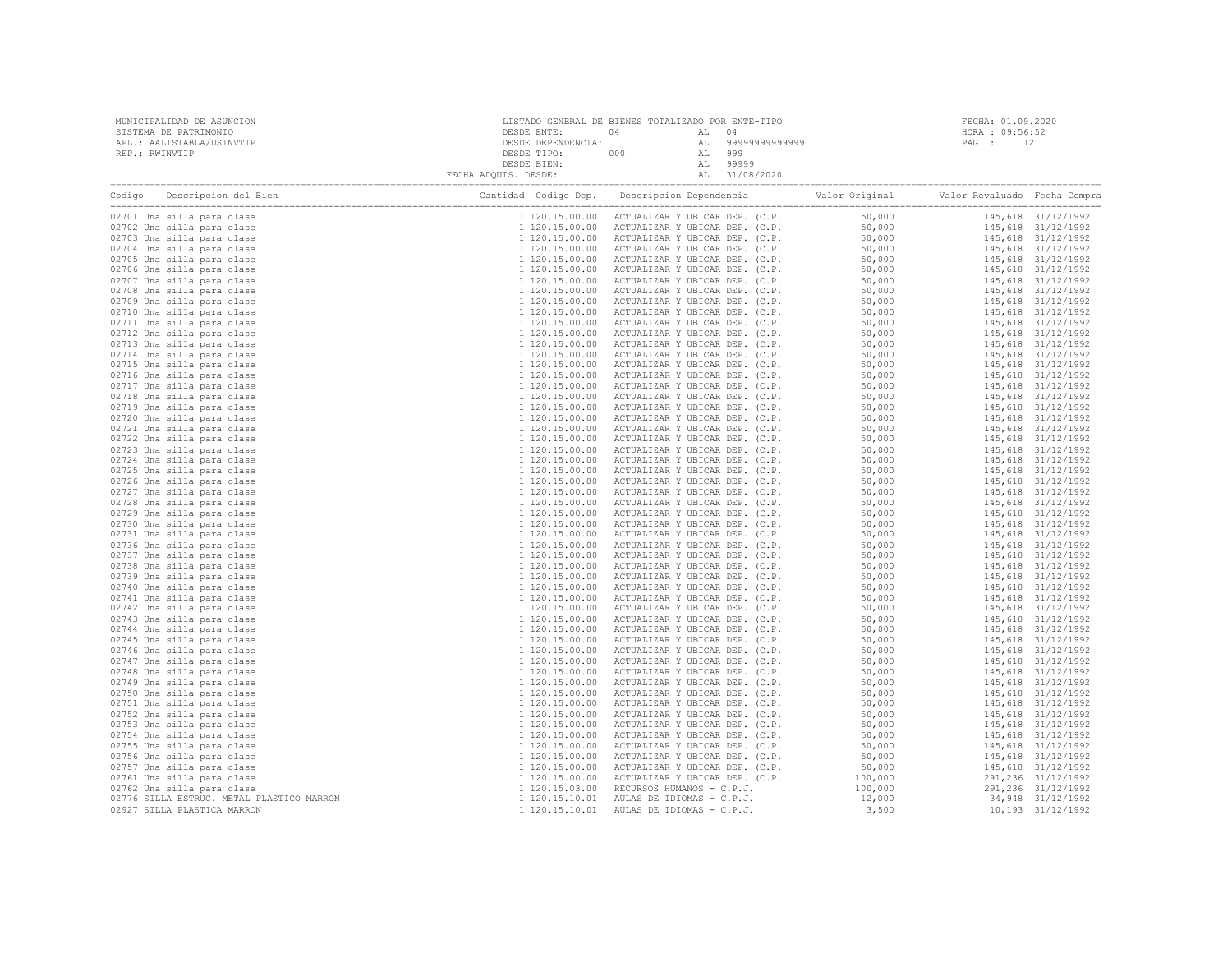| MUNICIPALIDAD DE ASUNCION<br>SISTEMA DE PATRIMONIO<br>APL.: AALISTABLA/USINVTIP<br>REP.: RWINVTIP                                   | LISTADO GENERAL DE BIENES TOTALIZADO POR ENTE-TIPO<br>${\small \begin{tabular}{c} \bf \texttt{DESDE ENTER:}} \\ \bf \texttt{DESDE ENTER:}} \\ \bf \texttt{DESDE} \\ \bf \texttt{DESDE THE:}} \\ \bf \texttt{DESDE THE:}} \\ \bf \texttt{PESDE THE:}} \\ \bf \texttt{FECHA ADQUIS. DESDE} \\ \bf \texttt{DESDE} \\ \bf \texttt{FECHA ADQUIS.} \\ \bf \texttt{DESDE} \\ \bf \texttt{NCES} \\ \bf \texttt{DESDE} \\ \bf \texttt{NCES} \\ \bf \texttt{NCES} \\ \bf \texttt{NCES} \\ \bf \texttt{NCES} \\ \bf \texttt{NCES} \\ \bf \texttt{NCES$ | FECHA: 01.09.2020<br>HORA : 09:56:52<br>PAG.: 13 |
|-------------------------------------------------------------------------------------------------------------------------------------|---------------------------------------------------------------------------------------------------------------------------------------------------------------------------------------------------------------------------------------------------------------------------------------------------------------------------------------------------------------------------------------------------------------------------------------------------------------------------------------------------------------------------------------------|--------------------------------------------------|
| Codigo Descripcion del Bien de Marco de Cantidad Codigo Dep. Descripcion Dependencia de Valor Original Valor Revaluado Fecha Compra |                                                                                                                                                                                                                                                                                                                                                                                                                                                                                                                                             |                                                  |
|                                                                                                                                     |                                                                                                                                                                                                                                                                                                                                                                                                                                                                                                                                             | 29,124 31/12/1992                                |
|                                                                                                                                     |                                                                                                                                                                                                                                                                                                                                                                                                                                                                                                                                             | 105,055 31/07/1993                               |
|                                                                                                                                     |                                                                                                                                                                                                                                                                                                                                                                                                                                                                                                                                             | 105,055 31/07/1993                               |
|                                                                                                                                     |                                                                                                                                                                                                                                                                                                                                                                                                                                                                                                                                             | 1,758,058 01/11/2010                             |
|                                                                                                                                     |                                                                                                                                                                                                                                                                                                                                                                                                                                                                                                                                             | 1,758,058 01/11/2010                             |
|                                                                                                                                     |                                                                                                                                                                                                                                                                                                                                                                                                                                                                                                                                             | 1,758,058 01/11/2010<br>1,758,058 01/11/2010     |
|                                                                                                                                     |                                                                                                                                                                                                                                                                                                                                                                                                                                                                                                                                             | 1,758,058 01/11/2010                             |
|                                                                                                                                     |                                                                                                                                                                                                                                                                                                                                                                                                                                                                                                                                             | 1,758,058 01/11/2010                             |
|                                                                                                                                     |                                                                                                                                                                                                                                                                                                                                                                                                                                                                                                                                             | 1,758,058 01/11/2010                             |
|                                                                                                                                     |                                                                                                                                                                                                                                                                                                                                                                                                                                                                                                                                             | 1,758,058 01/11/2010                             |
|                                                                                                                                     |                                                                                                                                                                                                                                                                                                                                                                                                                                                                                                                                             | 1,758,058 01/11/2010                             |
|                                                                                                                                     |                                                                                                                                                                                                                                                                                                                                                                                                                                                                                                                                             | 1,758,058 01/11/2010                             |
|                                                                                                                                     |                                                                                                                                                                                                                                                                                                                                                                                                                                                                                                                                             | 1,758,058 01/11/2010                             |
|                                                                                                                                     |                                                                                                                                                                                                                                                                                                                                                                                                                                                                                                                                             | 1,758,058 01/11/2010                             |
|                                                                                                                                     |                                                                                                                                                                                                                                                                                                                                                                                                                                                                                                                                             | 1,758,058 01/11/2010<br>1,758,058 01/11/2010     |
|                                                                                                                                     |                                                                                                                                                                                                                                                                                                                                                                                                                                                                                                                                             | 1,758,058 01/11/2010                             |
|                                                                                                                                     |                                                                                                                                                                                                                                                                                                                                                                                                                                                                                                                                             | 1,758,058 01/11/2010                             |
|                                                                                                                                     |                                                                                                                                                                                                                                                                                                                                                                                                                                                                                                                                             | 1,758,058 01/11/2010                             |
|                                                                                                                                     |                                                                                                                                                                                                                                                                                                                                                                                                                                                                                                                                             | 1,758,058 01/11/2010                             |
|                                                                                                                                     |                                                                                                                                                                                                                                                                                                                                                                                                                                                                                                                                             | 1,758,058 01/11/2010                             |
|                                                                                                                                     |                                                                                                                                                                                                                                                                                                                                                                                                                                                                                                                                             | 1,758,058 01/11/2010                             |
|                                                                                                                                     |                                                                                                                                                                                                                                                                                                                                                                                                                                                                                                                                             | 1,758,058 01/11/2010                             |
|                                                                                                                                     |                                                                                                                                                                                                                                                                                                                                                                                                                                                                                                                                             | 1,758,058 01/11/2010                             |
|                                                                                                                                     |                                                                                                                                                                                                                                                                                                                                                                                                                                                                                                                                             | 1,758,058 01/11/2010<br>1,758,058 01/11/2010     |
|                                                                                                                                     |                                                                                                                                                                                                                                                                                                                                                                                                                                                                                                                                             | 1,758,058 01/11/2010                             |
|                                                                                                                                     |                                                                                                                                                                                                                                                                                                                                                                                                                                                                                                                                             | 1,758,058 01/11/2010                             |
|                                                                                                                                     |                                                                                                                                                                                                                                                                                                                                                                                                                                                                                                                                             | 1,758,058 01/11/2010                             |
|                                                                                                                                     |                                                                                                                                                                                                                                                                                                                                                                                                                                                                                                                                             | 1,758,058 01/11/2010                             |
|                                                                                                                                     |                                                                                                                                                                                                                                                                                                                                                                                                                                                                                                                                             | 1,758,058 01/11/2010                             |
|                                                                                                                                     |                                                                                                                                                                                                                                                                                                                                                                                                                                                                                                                                             | 1,758,058 01/11/2010                             |
|                                                                                                                                     |                                                                                                                                                                                                                                                                                                                                                                                                                                                                                                                                             | 1,758,058 01/11/2010                             |
|                                                                                                                                     |                                                                                                                                                                                                                                                                                                                                                                                                                                                                                                                                             | 1,758,058 01/11/2010<br>1,758,058 01/11/2010     |
|                                                                                                                                     |                                                                                                                                                                                                                                                                                                                                                                                                                                                                                                                                             | 1,758,058 01/11/2010                             |
|                                                                                                                                     |                                                                                                                                                                                                                                                                                                                                                                                                                                                                                                                                             | 1,758,058 01/11/2010                             |
|                                                                                                                                     |                                                                                                                                                                                                                                                                                                                                                                                                                                                                                                                                             | 1,758,058 01/11/2010                             |
|                                                                                                                                     |                                                                                                                                                                                                                                                                                                                                                                                                                                                                                                                                             | 1,758,058 01/11/2010                             |
|                                                                                                                                     |                                                                                                                                                                                                                                                                                                                                                                                                                                                                                                                                             | 1,758,058 01/11/2010                             |
|                                                                                                                                     |                                                                                                                                                                                                                                                                                                                                                                                                                                                                                                                                             | 1,758,058 01/11/2010                             |
|                                                                                                                                     |                                                                                                                                                                                                                                                                                                                                                                                                                                                                                                                                             | 1,758,058 01/11/2010                             |
|                                                                                                                                     |                                                                                                                                                                                                                                                                                                                                                                                                                                                                                                                                             | 1,758,058 01/11/2010                             |
|                                                                                                                                     |                                                                                                                                                                                                                                                                                                                                                                                                                                                                                                                                             | 1,758,058 01/11/2010<br>1,758,058 01/11/2010     |
|                                                                                                                                     |                                                                                                                                                                                                                                                                                                                                                                                                                                                                                                                                             | 1,758,058 01/11/2010                             |
|                                                                                                                                     |                                                                                                                                                                                                                                                                                                                                                                                                                                                                                                                                             | 1,758,058 01/11/2010                             |
|                                                                                                                                     |                                                                                                                                                                                                                                                                                                                                                                                                                                                                                                                                             | 1,758,058 01/11/2010                             |
|                                                                                                                                     |                                                                                                                                                                                                                                                                                                                                                                                                                                                                                                                                             | 1,758,058 01/11/2010                             |
|                                                                                                                                     |                                                                                                                                                                                                                                                                                                                                                                                                                                                                                                                                             | 1,758,058 01/11/2010                             |
|                                                                                                                                     |                                                                                                                                                                                                                                                                                                                                                                                                                                                                                                                                             | 1,758,058 01/11/2010                             |
|                                                                                                                                     |                                                                                                                                                                                                                                                                                                                                                                                                                                                                                                                                             | 1,758,058 01/11/2010                             |
|                                                                                                                                     |                                                                                                                                                                                                                                                                                                                                                                                                                                                                                                                                             | 1,758,058 01/11/2010<br>1,758,058 01/11/2010     |
|                                                                                                                                     |                                                                                                                                                                                                                                                                                                                                                                                                                                                                                                                                             | 1,758,058 01/11/2010                             |
|                                                                                                                                     |                                                                                                                                                                                                                                                                                                                                                                                                                                                                                                                                             | 1,758,058 01/11/2010                             |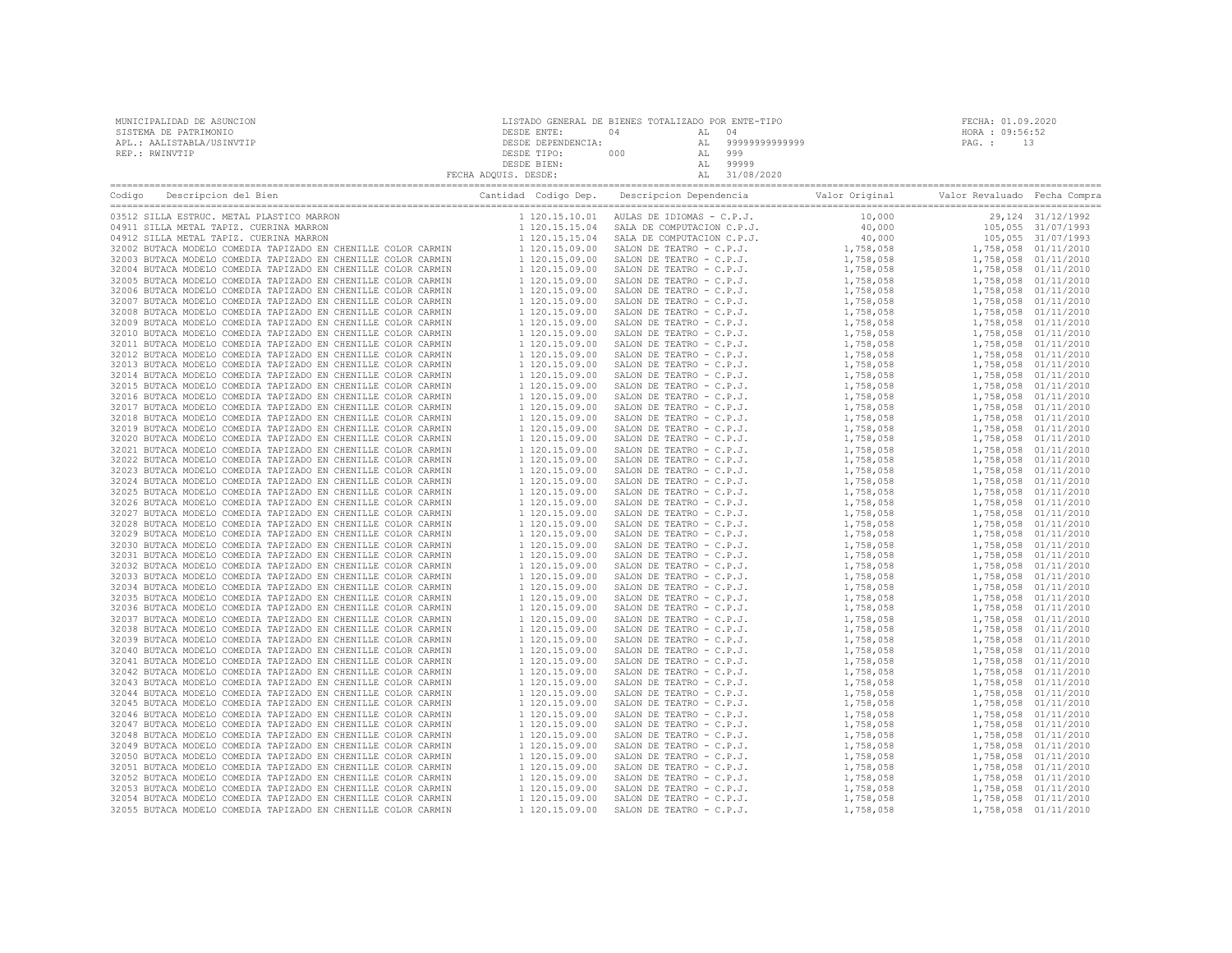| MUNICIPALIDAD DE ASUNCION | LISTADO GENERAL DE BIENES TOTALIZADO POR ENTE-TIPO |     |    |                |                 | FECHA: 01.09.2020 |
|---------------------------|----------------------------------------------------|-----|----|----------------|-----------------|-------------------|
| SISTEMA DE PATRIMONIO     | DESDE ENTE:                                        | N 4 |    | 04             | HORA : 09:56:52 |                   |
| APL.: AALISTABLA/USINVTIP | DESDE DEPENDENCIA:                                 |     |    | 99999999999999 | PAG. :          | 14                |
| REP.: RWINVTIP            | DESDE TIPO:                                        | 000 | AL | 999            |                 |                   |
|                           | DESDE BIEN:                                        |     |    | 99999          |                 |                   |
|                           | FECHA ADQUIS. DESDE:                               |     |    | 31/08/2020     |                 |                   |
|                           |                                                    |     |    |                |                 |                   |

| Codigo | Descripcion del Bien                                                                                                           | Cantidad Codigo Dep.             | Descripcion Dependencia                              | Valor Original         | Valor Revaluado Fecha Compra |                                              |
|--------|--------------------------------------------------------------------------------------------------------------------------------|----------------------------------|------------------------------------------------------|------------------------|------------------------------|----------------------------------------------|
|        | 32056 BUTACA MODELO COMEDIA TAPIZADO EN CHENILLE COLOR CARMIN                                                                  | 1 120.15.09.00                   | SALON DE TEATRO - C.P.J.                             | 1,758,058              |                              | 1,758,058 01/11/2010                         |
|        | 32057 BUTACA MODELO COMEDIA TAPIZADO EN CHENILLE COLOR CARMIN                                                                  | 1 120.15.09.00                   | SALON DE TEATRO - C.P.J.                             | 1,758,058              |                              | 1,758,058 01/11/2010                         |
|        | 32058 BUTACA MODELO COMEDIA TAPIZADO EN CHENILLE COLOR CARMIN                                                                  | 1 120.15.09.00                   | SALON DE TEATRO - C.P.J.                             | 1,758,058              |                              | 1,758,058 01/11/2010                         |
|        | 32059 BUTACA MODELO COMEDIA TAPIZADO EN CHENILLE COLOR CARMIN                                                                  | 1 120.15.09.00                   | SALON DE TEATRO - C.P.J.                             | 1,758,058              |                              | 1,758,058 01/11/2010                         |
|        | 32060 BUTACA MODELO COMEDIA TAPIZADO EN CHENILLE COLOR CARMIN                                                                  | 1 120.15.09.00                   | SALON DE TEATRO - C.P.J.                             | 1,758,058              |                              | 1,758,058 01/11/2010                         |
|        | 32061 BUTACA MODELO COMEDIA TAPIZADO EN CHENILLE COLOR CARMIN                                                                  | 1 120.15.09.00                   | SALON DE TEATRO - C.P.J.                             | 1,758,058              |                              | 1,758,058 01/11/2010                         |
|        | 32062 BUTACA MODELO COMEDIA TAPIZADO EN CHENILLE COLOR CARMIN                                                                  | 1 120.15.09.00                   | SALON DE TEATRO - C.P.J.                             | 1,758,058              |                              | 1,758,058 01/11/2010                         |
|        | 32063 BUTACA MODELO COMEDIA TAPIZADO EN CHENILLE COLOR CARMIN                                                                  | 1 120.15.09.00                   | SALON DE TEATRO - C.P.J.                             | 1,758,058              |                              | 1,758,058 01/11/2010                         |
|        | 32064 BUTACA MODELO COMEDIA TAPIZADO EN CHENILLE COLOR CARMIN                                                                  | 1 120.15.09.00                   | SALON DE TEATRO - C.P.J.                             | 1,758,058              |                              | 1,758,058 01/11/2010                         |
|        | 32065 BUTACA MODELO COMEDIA TAPIZADO EN CHENILLE COLOR CARMIN                                                                  | 1 120.15.09.00                   | SALON DE TEATRO - C.P.J.                             | 1,758,058              |                              | 1,758,058 01/11/2010                         |
|        | 32066 BUTACA MODELO COMEDIA TAPIZADO EN CHENILLE COLOR CARMIN                                                                  | 1 120.15.09.00                   | SALON DE TEATRO - C.P.J.                             | 1,758,058              |                              | 1,758,058 01/11/2010                         |
|        | 32067 BUTACA MODELO COMEDIA TAPIZADO EN CHENILLE COLOR CARMIN                                                                  | 1 120.15.09.00                   | SALON DE TEATRO - C.P.J.                             | 1,758,058              |                              | 1,758,058 01/11/2010                         |
|        | 32068 BUTACA MODELO COMEDIA TAPIZADO EN CHENILLE COLOR CARMIN                                                                  | 1 120.15.09.00                   | SALON DE TEATRO - C.P.J.                             | 1,758,058              |                              | 1,758,058 01/11/2010                         |
|        | 32069 BUTACA MODELO COMEDIA TAPIZADO EN CHENILLE COLOR CARMIN<br>32070 BUTACA MODELO COMEDIA TAPIZADO EN CHENILLE COLOR CARMIN | 1 120.15.09.00<br>1 120.15.09.00 | SALON DE TEATRO - C.P.J.<br>SALON DE TEATRO - C.P.J. | 1,758,058              |                              | 1,758,058 01/11/2010<br>1,758,058 01/11/2010 |
|        | 32071 BUTACA MODELO COMEDIA TAPIZADO EN CHENILLE COLOR CARMIN                                                                  | 1 120.15.09.00                   | SALON DE TEATRO - C.P.J.                             | 1,758,058<br>1,758,058 |                              | 1,758,058 01/11/2010                         |
|        | 32072 BUTACA MODELO COMEDIA TAPIZADO EN CHENILLE COLOR CARMIN                                                                  | 1 120.15.09.00                   | SALON DE TEATRO - C.P.J.                             | 1,758,058              |                              | 1,758,058 01/11/2010                         |
|        | 32073 BUTACA MODELO COMEDIA TAPIZADO EN CHENILLE COLOR CARMIN                                                                  | 1 120.15.09.00                   | SALON DE TEATRO - C.P.J.                             | 1,758,058              |                              | 1,758,058 01/11/2010                         |
|        | 32074 BUTACA MODELO COMEDIA TAPIZADO EN CHENILLE COLOR CARMIN                                                                  | 1 120.15.09.00                   | SALON DE TEATRO - C.P.J.                             | 1,758,058              |                              | 1,758,058 01/11/2010                         |
|        | 32075 BUTACA MODELO COMEDIA TAPIZADO EN CHENILLE COLOR CARMIN                                                                  | 1 120.15.09.00                   | SALON DE TEATRO - C.P.J.                             | 1,758,058              |                              | 1,758,058 01/11/2010                         |
|        | 32076 BUTACA MODELO COMEDIA TAPIZADO EN CHENILLE COLOR CARMIN                                                                  | 1 120.15.09.00                   | SALON DE TEATRO - C.P.J.                             | 1,758,058              |                              | 1,758,058 01/11/2010                         |
|        | 32077 BUTACA MODELO COMEDIA TAPIZADO EN CHENILLE COLOR CARMIN                                                                  | 1 120.15.09.00                   | SALON DE TEATRO - C.P.J.                             | 1,758,058              |                              | 1,758,058 01/11/2010                         |
|        | 32078 BUTACA MODELO COMEDIA TAPIZADO EN CHENILLE COLOR CARMIN                                                                  | 1 120.15.09.00                   | SALON DE TEATRO - C.P.J.                             | 1,758,058              |                              | 1,758,058 01/11/2010                         |
|        | 32079 BUTACA MODELO COMEDIA TAPIZADO EN CHENILLE COLOR CARMIN                                                                  | 1 120.15.09.00                   | SALON DE TEATRO - C.P.J.                             | 1,758,058              |                              | 1,758,058 01/11/2010                         |
|        | 32080 BUTACA MODELO COMEDIA TAPIZADO EN CHENILLE COLOR CARMIN                                                                  | 1 120.15.09.00                   | SALON DE TEATRO - C.P.J.                             | 1,758,058              |                              | 1,758,058 01/11/2010                         |
|        | 32081 BUTACA MODELO COMEDIA TAPIZADO EN CHENILLE COLOR CARMIN                                                                  | 1 120.15.09.00                   | SALON DE TEATRO - C.P.J.                             | 1,758,058              |                              | 1,758,058 01/11/2010                         |
|        | 32082 BUTACA MODELO COMEDIA TAPIZADO EN CHENILLE COLOR CARMIN                                                                  | 1 120.15.09.00                   | SALON DE TEATRO - C.P.J.                             | 1,758,058              |                              | 1,758,058 01/11/2010                         |
|        | 32083 BUTACA MODELO COMEDIA TAPIZADO EN CHENILLE COLOR CARMIN                                                                  | 1 120.15.09.00                   | SALON DE TEATRO - C.P.J.                             | 1,758,058              |                              | 1,758,058 01/11/2010                         |
|        | 32084 BUTACA MODELO COMEDIA TAPIZADO EN CHENILLE COLOR CARMIN                                                                  | 1 120.15.09.00                   | SALON DE TEATRO - C.P.J.                             | 1,758,058              |                              | 1,758,058 01/11/2010                         |
|        | 32085 BUTACA MODELO COMEDIA TAPIZADO EN CHENILLE COLOR CARMIN                                                                  | 1 120.15.09.00                   | SALON DE TEATRO - C.P.J.                             | 1,758,058              |                              | 1,758,058 01/11/2010                         |
|        | 32086 BUTACA MODELO COMEDIA TAPIZADO EN CHENILLE COLOR CARMIN                                                                  | 1 120.15.09.00                   | SALON DE TEATRO - C.P.J.                             | 1,758,058              |                              | 1,758,058 01/11/2010                         |
|        | 32087 BUTACA MODELO COMEDIA TAPIZADO EN CHENILLE COLOR CARMIN                                                                  | 1 120.15.09.00                   | SALON DE TEATRO - C.P.J.                             | 1,758,058              |                              | 1,758,058 01/11/2010                         |
|        | 32088 BUTACA MODELO COMEDIA TAPIZADO EN CHENILLE COLOR CARMIN                                                                  | 1 120.15.09.00                   | SALON DE TEATRO - C.P.J.                             | 1,758,058              |                              | 1,758,058 01/11/2010                         |
|        | 32089 BUTACA MODELO COMEDIA TAPIZADO EN CHENILLE COLOR CARMIN                                                                  | 1 120.15.09.00                   | SALON DE TEATRO - C.P.J.                             | 1,758,058              |                              | 1,758,058 01/11/2010                         |
|        | 32090 BUTACA MODELO COMEDIA TAPIZADO EN CHENILLE COLOR CARMIN                                                                  | 1 120.15.09.00                   | SALON DE TEATRO - C.P.J.                             | 1,758,058              |                              | 1,758,058 01/11/2010                         |
|        | 32091 BUTACA MODELO COMEDIA TAPIZADO EN CHENILLE COLOR CARMIN                                                                  | 1 120.15.09.00                   | SALON DE TEATRO - C.P.J.                             | 1,758,058              |                              | 1,758,058 01/11/2010                         |
|        | 32092 BUTACA MODELO COMEDIA TAPIZADO EN CHENILLE COLOR CARMIN                                                                  | 1 120.15.09.00                   | SALON DE TEATRO - C.P.J.                             | 1,758,058              |                              | 1,758,058 01/11/2010                         |
|        | 32093 BUTACA MODELO COMEDIA TAPIZADO EN CHENILLE COLOR CARMIN                                                                  | 1 120.15.09.00                   | SALON DE TEATRO - C.P.J.                             | 1,758,058              |                              | 1,758,058 01/11/2010                         |
|        | 32094 BUTACA MODELO COMEDIA TAPIZADO EN CHENILLE COLOR CARMIN                                                                  | 1 120.15.09.00                   | SALON DE TEATRO - C.P.J.                             | 1,758,058              |                              | 1,758,058 01/11/2010                         |
|        | 32095 BUTACA MODELO COMEDIA TAPIZADO EN CHENILLE COLOR CARMIN                                                                  | 1 120.15.09.00                   | SALON DE TEATRO - C.P.J.                             | 1,758,058              |                              | 1,758,058 01/11/2010                         |
|        | 32096 BUTACA MODELO COMEDIA TAPIZADO EN CHENILLE COLOR CARMIN                                                                  | 1 120.15.09.00                   | SALON DE TEATRO - C.P.J.                             | 1,758,058              |                              | 1,758,058 01/11/2010                         |
|        | 32097 BUTACA MODELO COMEDIA TAPIZADO EN CHENILLE COLOR CARMIN                                                                  | 1 120.15.09.00                   | SALON DE TEATRO - C.P.J.                             | 1,758,058              |                              | 1,758,058 01/11/2010                         |
|        | 32098 BUTACA MODELO COMEDIA TAPIZADO EN CHENILLE COLOR CARMIN                                                                  | 1 120.15.09.00                   | SALON DE TEATRO - C.P.J.                             | 1,758,058              |                              | 1,758,058 01/11/2010                         |
|        | 32099 BUTACA MODELO COMEDIA TAPIZADO EN CHENILLE COLOR CARMIN                                                                  | 1 120.15.09.00                   | SALON DE TEATRO - C.P.J.                             | 1,758,058              |                              | 1,758,058 01/11/2010                         |
|        | 32100 BUTACA MODELO COMEDIA TAPIZADO EN CHENILLE COLOR CARMIN                                                                  | 1 120.15.09.00                   | SALON DE TEATRO - C.P.J.                             | 1,758,058              |                              | 1,758,058 01/11/2010                         |
|        | 32101 BUTACA MODELO COMEDIA TAPIZADO EN CHENILLE COLOR CARMIN                                                                  | 1 120.15.09.00                   | SALON DE TEATRO - C.P.J.                             | 1,758,058              |                              | 1,758,058 01/11/2010                         |
|        | 32102 BUTACA MODELO COMEDIA TAPIZADO EN CHENILLE COLOR CARMIN                                                                  | 1 120.15.09.00                   | SALON DE TEATRO - C.P.J.                             | 1,758,058              |                              | 1,758,058 02/11/2010                         |
|        | 32103 BUTACA MODELO COMEDIA TAPIZADO EN CHENILLE COLOR CARMIN                                                                  | 1 120.15.09.00                   | SALON DE TEATRO - C.P.J.                             | 1,758,058              |                              | 1,758,058 02/11/2010                         |
|        | 32104 BUTACA MODELO COMEDIA TAPIZADO EN CHENILLE COLOR CARMIN                                                                  | 1 120.15.09.00                   | SALON DE TEATRO - C.P.J.                             | 1,758,058              |                              | 1,758,058 02/11/2010                         |
|        | 32105 BUTACA MODELO COMEDIA TAPIZADO EN CHENILLE COLOR CARMIN                                                                  | 1 120.15.09.00                   | SALON DE TEATRO - C.P.J.                             | 1,758,058              |                              | 1,758,058 02/11/2010                         |
|        | 32106 BUTACA MODELO COMEDIA TAPIZADO EN CHENILLE COLOR CARMIN<br>32107 BUTACA MODELO COMEDIA TAPIZADO EN CHENILLE COLOR CARMIN | 1 120.15.09.00<br>1 120.15.09.00 | SALON DE TEATRO - C.P.J.                             | 1,758,058<br>1,758,058 |                              | 1,758,058 02/11/2010                         |
|        | 32108 BUTACA MODELO COMEDIA TAPIZADO EN CHENILLE COLOR CARMIN                                                                  | 1 120.15.09.00                   | SALON DE TEATRO - C.P.J.<br>SALON DE TEATRO - C.P.J. | 1,758,058              |                              | 1,758,058 02/11/2010<br>1,758,058 02/11/2010 |
|        | 32109 BUTACA MODELO COMEDIA TAPIZADO EN CHENILLE COLOR CARMIN                                                                  | 1 120.15.09.00                   | SALON DE TEATRO - C.P.J.                             | 1,758,058              |                              | 1,758,058 02/11/2010                         |
|        | 32110 BUTACA MODELO COMEDIA TAPIZADO EN CHENILLI COLOR CARMIN                                                                  | 1 120.15.09.00                   | SALON DE TEATRO - C.P.J.                             | 1,758,058              |                              | 1,758,058 02/11/2010                         |
|        | 32111 BUTACA MODELO COMEDIA TAPIZADO EN CHENILLE COLOR CARMIN                                                                  | 1 120.15.09.00                   | SALON DE TEATRO - C.P.J.                             | 1,758,058              |                              | 1,758,058 02/11/2010                         |
|        | 32112 BUTACA MODELO COMEDIA TAPIZADO EN CHENILLE COLOR CARMIN                                                                  | 1 120.15.09.00                   | SALON DE TEATRO - C.P.J.                             | 1,758,058              |                              | 1,758,058 02/11/2010                         |
|        |                                                                                                                                |                                  |                                                      |                        |                              |                                              |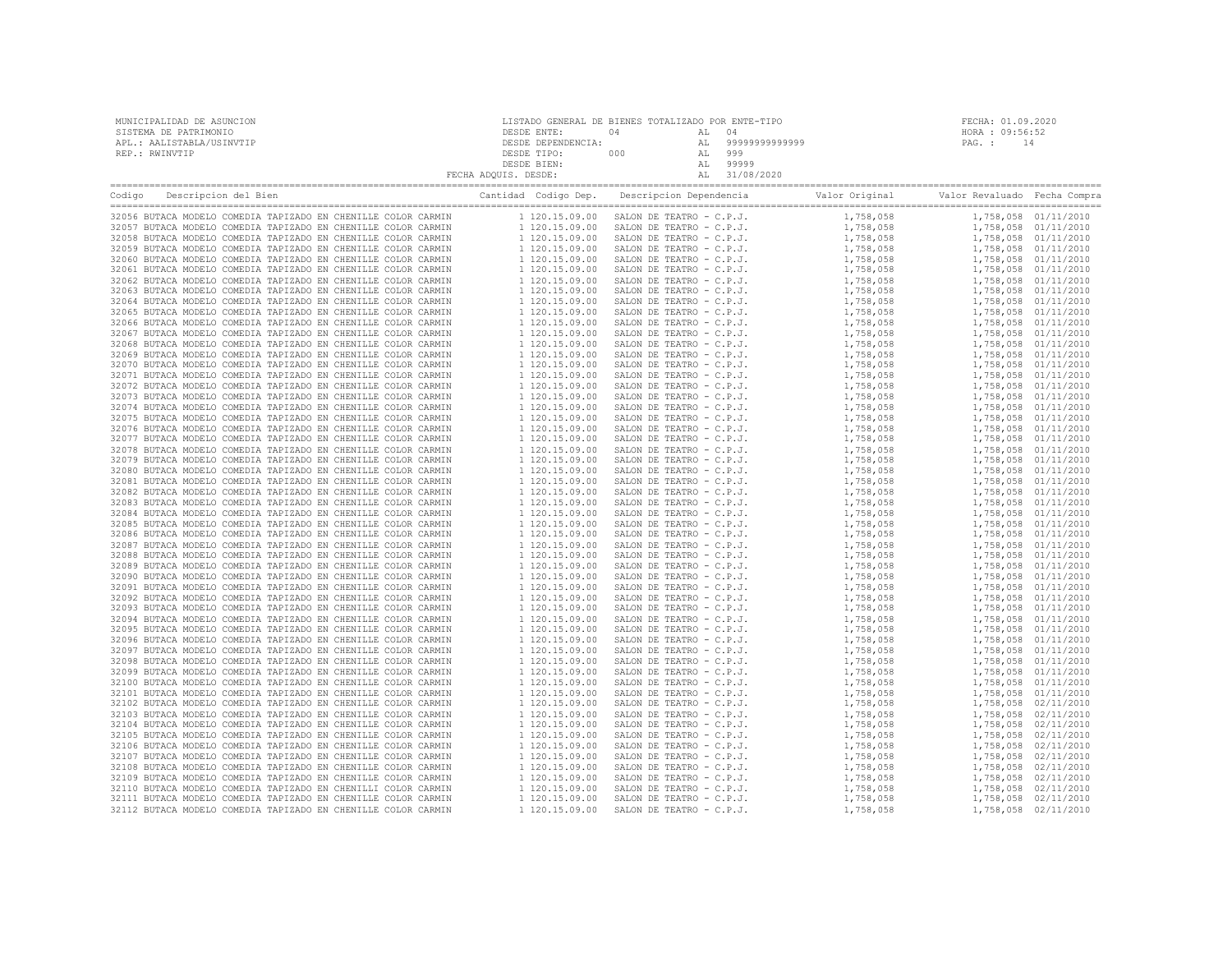| MUNICIPALIDAD DE ASUNCION | LISTADO GENERAL DE BIENES TOTALIZADO POR ENTE-TIPO |      |    |               |                 | FECHA: 01.09.2020 |  |
|---------------------------|----------------------------------------------------|------|----|---------------|-----------------|-------------------|--|
| SISTEMA DE PATRIMONIO     | DESDE ENTE:                                        | (14) |    |               | HORA : 09:56:52 |                   |  |
| APL.: AALISTABLA/USINVTIP | DESDE DEPENDENCIA:                                 |      | AL | 9999999999999 | PAG. :          |                   |  |
| REP.: RWINVTIP            | DESDE TIPO:                                        | 000  |    | 999           |                 |                   |  |
|                           | DESDE BIEN:                                        |      | AL | 99999         |                 |                   |  |
|                           | FECHA ADQUIS. DESDE:                               |      |    | 31/08/2020    |                 |                   |  |

| Codigo | Descripcion del Bien                                          | Cantidad Codigo Dep. | Descripcion Dependencia  | Valor Original Valor Revaluado Fecha Compra |                      |
|--------|---------------------------------------------------------------|----------------------|--------------------------|---------------------------------------------|----------------------|
|        |                                                               |                      |                          |                                             |                      |
|        | 32113 BUTACA MODELO COMEDIA TAPIZADO EN CHENILLE COLOR CARMIN | 1 120.15.09.00       | SALON DE TEATRO - C.P.J. | 1,758,058                                   | 1,758,058 02/11/2010 |
|        | 32114 BUTACA MODELO COMEDIA TAPIZADO EN CHENILLE COLOR CARMIN | 1 120.15.09.00       | SALON DE TEATRO - C.P.J. | 1,758,058                                   | 1,758,058 02/11/2010 |
|        | 32115 BUTACA MODELO COMEDIA TAPIZADO EN CHENILLE COLOR CARMIN | 1 120.15.09.00       | SALON DE TEATRO - C.P.J. | 1,758,058                                   | 1,758,058 02/11/2010 |
|        | 32116 BUTACA MODELO COMEDIA TAPIZADO EN CHENILLE COLOR CARMIN | 1 120.15.09.00       | SALON DE TEATRO - C.P.J. | 1,758,058                                   | 1,758,058 02/11/2010 |
|        | 32117 BUTACA MODELO COMEDIA TAPIZADO EN CHENILLE COLOR CARMIN | 1 120.15.09.00       | SALON DE TEATRO - C.P.J. | 1,758,058                                   | 1,758,058 02/11/2010 |
|        | 32118 BUTACA MODELO COMEDIA TAPIZADO EN CHENILLE COLOR CARMIN | 1 120.15.09.00       | SALON DE TEATRO - C.P.J. | 1,758,058                                   | 1,758,058 02/11/2010 |
|        | 32119 BUTACA MODELO COMEDIA TAPIZADO EN CHENILLE COLOR CARMIN | 1 120.15.09.00       | SALON DE TEATRO - C.P.J. | 1,758,058                                   | 1,758,058 02/11/2010 |
|        | 32120 BUTACA MODELO COMEDIA TAPIZADO EN CHENILLE COLOR CARMIN | 1 120.15.09.00       | SALON DE TEATRO - C.P.J. | 1,758,058                                   | 1,758,058 02/11/2010 |
|        | 32121 BUTACA MODELO COMEDIA TAPIZADO EN CHENILLE COLOR CARMIN | 1 120.15.09.00       | SALON DE TEATRO - C.P.J. | 1,758,058                                   | 1,758,058 02/11/2010 |
|        | 32122 BUTACA MODELO COMEDIA TAPIZADO EN CHENILLE COLOR CARMIN | 1 120.15.09.00       | SALON DE TEATRO - C.P.J. | 1,758,058                                   | 1,758,058 02/11/2010 |
|        | 32123 BUTACA MODELO COMEDIA TAPIZADO EN CHENILLE COLOR CARMIN | 1 120.15.09.00       | SALON DE TEATRO - C.P.J. | 1,758,058                                   | 1,758,058 02/11/2010 |
|        | 32124 BUTACA MODELO COMEDIA TAPIZADO EN CHENILLE COLOR CARMIN | 1 120.15.09.00       | SALON DE TEATRO - C.P.J. | 1,758,058                                   | 1,758,058 02/11/2010 |
|        | 32125 BUTACA MODELO COMEDIA TAPIZADO EN CHENILLE COLOR CARMIN | 1 120.15.09.00       | SALON DE TEATRO - C.P.J. | 1,758,058                                   | 1,758,058 02/11/2010 |
|        | 32126 BUTACA MODELO COMEDIA TAPIZADO EN CHENILLE COLOR CARMIN | 1 120.15.09.00       | SALON DE TEATRO - C.P.J. | 1,758,058                                   | 1,758,058 02/11/2010 |
|        |                                                               |                      |                          |                                             |                      |
|        | 32127 BUTACA MODELO COMEDIA TAPIZADO EN CHENILLE COLOR CARMIN | 1 120.15.09.00       | SALON DE TEATRO - C.P.J. | 1,758,058                                   | 1,758,058 02/11/2010 |
|        | 32128 BUTACA MODELO COMEDIA TAPIZADO EN CHENILLE COLOR CARMIN | 1 120.15.09.00       | SALON DE TEATRO - C.P.J. | 1,758,058                                   | 1,758,058 02/11/2010 |
|        | 32129 BUTACA MODELO COMEDIA TAPIZADO EN CHENILLE COLOR CARMIN | 1 120.15.09.00       | SALON DE TEATRO - C.P.J. | 1,758,058                                   | 1,758,058 02/11/2010 |
|        | 32130 BUTACA MODELO COMEDIA TAPIZADO EN CHENILLE COLOR CARMIN | 1 120.15.09.00       | SALON DE TEATRO - C.P.J. | 1,758,058                                   | 1,758,058 02/11/2010 |
|        | 32131 BUTACA MODELO COMEDIA TAPIZADO EN CHENILLE COLOR CARMIN | 1 120.15.09.00       | SALON DE TEATRO - C.P.J. | 1,758,058                                   | 1,758,058 02/11/2010 |
|        | 32132 BUTACA MODELO COMEDIA TAPIZADO EN CHENILLE COLOR CARMIN | 1 120.15.09.00       | SALON DE TEATRO - C.P.J. | 1,758,058                                   | 1,758,058 02/11/2010 |
|        | 32133 BUTACA MODELO COMEDIA TAPIZADO EN CHENILLE COLOR CARMIN | 1 120.15.09.00       | SALON DE TEATRO - C.P.J. | 1,758,058                                   | 1,758,058 02/11/2010 |
|        | 32134 BUTACA MODELO COMEDIA TAPIZADO EN CHENILLE COLOR CARMIN | 1 120.15.09.00       | SALON DE TEATRO - C.P.J. | 1,758,058                                   | 1,758,058 02/11/2010 |
|        | 32135 BUTACA MODELO COMEDIA TAPIZADO EN CHENILLE COLOR CARMIN | 1 120.15.09.00       | SALON DE TEATRO - C.P.J. | 1,758,058                                   | 1,758,058 02/11/2010 |
|        | 32136 BUTACA MODELO COMEDIA TAPIZADO EN CHENILLE COLOR CARMIN | 1 120.15.09.00       | SALON DE TEATRO - C.P.J. | 1,758,058                                   | 1,758,058 02/11/2010 |
|        | 32137 BUTACA MODELO COMEDIA TAPIZADO EN CHENILLE COLOR CARMIN | 1 120.15.09.00       | SALON DE TEATRO - C.P.J. | 1,758,058                                   | 1,758,058 02/11/2010 |
|        | 32138 BUTACA MODELO COMEDIA TAPIZADO EN CHENILLE COLOR CARMIN | 1 120.15.09.00       | SALON DE TEATRO - C.P.J. | 1,758,058                                   | 1,758,058 02/11/2010 |
|        | 32139 BUTACA MODELO COMEDIA TAPIZADO EN CHENILLE COLOR CARMIN | 1 120.15.09.00       | SALON DE TEATRO - C.P.J. | 1,758,058                                   | 1,758,058 02/11/2010 |
|        | 32140 BUTACA MODELO COMEDIA TAPIZADO EN CHENILLE COLOR CARMIN | 1 120.15.09.00       | SALON DE TEATRO - C.P.J. | 1,758,058                                   | 1,758,058 02/11/2010 |
|        | 32141 BUTACA MODELO COMEDIA TAPIZADO EN CHENILLE COLOR CARMIN | 1 120.15.09.00       | SALON DE TEATRO - C.P.J. | 1,758,058                                   | 1,758,058 02/11/2010 |
|        | 32142 BUTACA MODELO COMEDIA TAPIZADO EN CHENILLE COLOR CARMIN | 1 120.15.09.00       | SALON DE TEATRO - C.P.J. | 1,758,058                                   | 1,758,058 02/11/2010 |
|        | 32143 BUTACA MODELO COMEDIA TAPIZADO EN CHENILLE COLOR CARMIN | 1 120.15.09.00       | SALON DE TEATRO - C.P.J. | 1,758,058                                   | 1,758,058 02/11/2010 |
|        | 32144 BUTACA MODELO COMEDIA TAPIZADO EN CHENILLE COLOR CARMIN | 1 120.15.09.00       | SALON DE TEATRO - C.P.J. | 1,758,058                                   | 1,758,058 02/11/2010 |
|        | 32145 BUTACA MODELO COMEDIA TAPIZADO EN CHENILLE COLOR CARMIN | 1 120.15.09.00       | SALON DE TEATRO - C.P.J. | 1,758,058                                   | 1,758,058 02/11/2010 |
|        |                                                               |                      |                          |                                             |                      |
|        | 32146 BUTACA MODELO COMEDIA TAPIZADO EN CHENILLE COLOR CARMIN | 1 120.15.09.00       | SALON DE TEATRO - C.P.J. | 1,758,058                                   | 1,758,058 02/11/2010 |
|        | 32147 BUTACA MODELO COMEDIA TAPIZADO EN CHENILLE COLOR CARMIN | 1 120.15.09.00       | SALON DE TEATRO - C.P.J. | 1,758,058                                   | 1,758,058 02/11/2010 |
|        | 32148 BUTACA MODELO COMEDIA TAPIZADO EN CHENILLE COLOR CARMIN | 1 120.15.09.00       | SALON DE TEATRO - C.P.J. | 1,758,058                                   | 1,758,058 02/11/2010 |
|        | 32149 BUTACA MODELO COMEDIA TAPIZADO EN CHENILLE COLOR CARMIN | 1 120.15.09.00       | SALON DE TEATRO - C.P.J. | 1,758,058                                   | 1,758,058 02/11/2010 |
|        | 32150 BUTACA MODELO COMEDIA TAPIZADO EN CHENILLE COLOR CARMIN | 1 120.15.09.00       | SALON DE TEATRO - C.P.J. | 1,758,058                                   | 1,758,058 02/11/2010 |
|        | 32151 BUTACA MODELO COMEDIA TAPIZADO EN CHENILLE COLOR CARMIN | 1 120.15.09.00       | SALON DE TEATRO - C.P.J. | 1,758,058                                   | 1,758,058 02/11/2010 |
|        | 32152 BUTACA MODELO COMEDIA TAPIZADO EN CHENILLE COLOR CARMIN | 1 120.15.09.00       | SALON DE TEATRO - C.P.J. | 1,758,058                                   | 1,758,058 02/11/2010 |
|        | 32153 BUTACA MODELO COMEDIA TAPIZADO EN CHENILLE COLOR CARMIN | 1 120.15.09.00       | SALON DE TEATRO - C.P.J. | 1,758,058                                   | 1,758,058 02/11/2010 |
|        | 32154 BUTACA MODELO COMEDIA TAPIZADO EN CHENILLE COLOR CARMIN | 1 120.15.09.00       | SALON DE TEATRO - C.P.J. | 1,758,058                                   | 1,758,058 02/11/2010 |
|        | 32155 BUTACA MODELO COMEDIA TAPIZADO EN CHENILLE COLOR CARMIN | 1 120.15.09.00       | SALON DE TEATRO - C.P.J. | 1,758,058                                   | 1,758,058 02/11/2010 |
|        | 32156 BUTACA MODELO COMEDIA TAPIZADO EN CHENILLE COLOR CARMIN | 1 120.15.09.00       | SALON DE TEATRO - C.P.J. | 1,758,058                                   | 1,758,058 02/11/2010 |
|        | 32157 BUTACA MODELO COMEDIA TAPIZADO EN CHENILLE COLOR CARMIN | 1 120.15.09.00       | SALON DE TEATRO - C.P.J. | 1,758,058                                   | 1,758,058 02/11/2010 |
|        | 32158 BUTACA MODELO COMEDIA TAPIZADO EN CHENILLE COLOR CARMIN | 1 120.15.09.00       | SALON DE TEATRO - C.P.J. | 1,758,058                                   | 1,758,058 02/11/2010 |
|        | 32159 BUTACA MODELO COMEDIA TAPIZADO EN CHENILLE COLOR CARMIN | 1 120.15.09.00       | SALON DE TEATRO - C.P.J. | 1,758,058                                   | 1,758,058 02/11/2010 |
|        | 32160 BUTACA MODELO COMEDIA TAPIZADO EN CHENILLE COLOR CARMIN | 1 120.15.09.00       | SALON DE TEATRO - C.P.J. | 1,758,058                                   | 1,758,058 02/11/2010 |
|        | 32161 BUTACA MODELO COMEDIA TAPIZADO EN CHENILLE COLOR CARMIN | 1 120.15.09.00       | SALON DE TEATRO - C.P.J. | 1,758,058                                   | 1,758,058 02/11/2010 |
|        | 32162 BUTACA MODELO COMEDIA TAPIZADO EN CHENILLE COLOR CARMIN | 1 120.15.09.00       | SALON DE TEATRO - C.P.J. | 1,758,058                                   | 1,758,058 02/11/2010 |
|        | 32163 BUTACA MODELO COMEDIA TAPIZADO EN CHENILLE COLOR CARMIN | 1 120.15.09.00       | SALON DE TEATRO - C.P.J. | 1,758,058                                   | 1,758,058 02/11/2010 |
|        |                                                               |                      |                          |                                             |                      |
|        | 32164 BUTACA MODELO COMEDIA TAPIZADO EN CHENILLE COLOR CARMIN | 1 120.15.09.00       | SALON DE TEATRO - C.P.J. | 1,758,058                                   | 1,758,058 02/11/2010 |
|        | 32165 BUTACA MODELO COMEDIA TAPIZADO EN CHENILLE COLOR CARMIN | 1 120.15.09.00       | SALON DE TEATRO - C.P.J. | 1,758,058                                   | 1,758,058 02/11/2010 |
|        | 32166 BUTACA MODELO COMEDIA TAPIZADO EN CHENILLE COLOR CARMIN | 1 120.15.09.00       | SALON DE TEATRO - C.P.J. | 1,758,058                                   | 1,758,058 02/11/2010 |
|        | 32167 BUTACA MODELO COMEDIA TAPIZADO EN CHENILLE COLOR CARMIN | 1 120.15.09.00       | SALON DE TEATRO - C.P.J. | 1,758,058                                   | 1,758,058 02/11/2010 |
|        | 32168 BUTACA MODELO COMEDIA TAPIZADO EN CHENILLE COLOR CARMIN | 1 120.15.09.00       | SALON DE TEATRO - C.P.J. | 1,758,058                                   | 1,758,058 02/11/2010 |
|        | 32169 BUTACA MODELO COMEDIA TAPIZADO EN CHENILLE COLOR CARMIN | 1 120.15.09.00       | SALON DE TEATRO - C.P.J. | 1,758,058                                   | 1,758,058 02/11/2010 |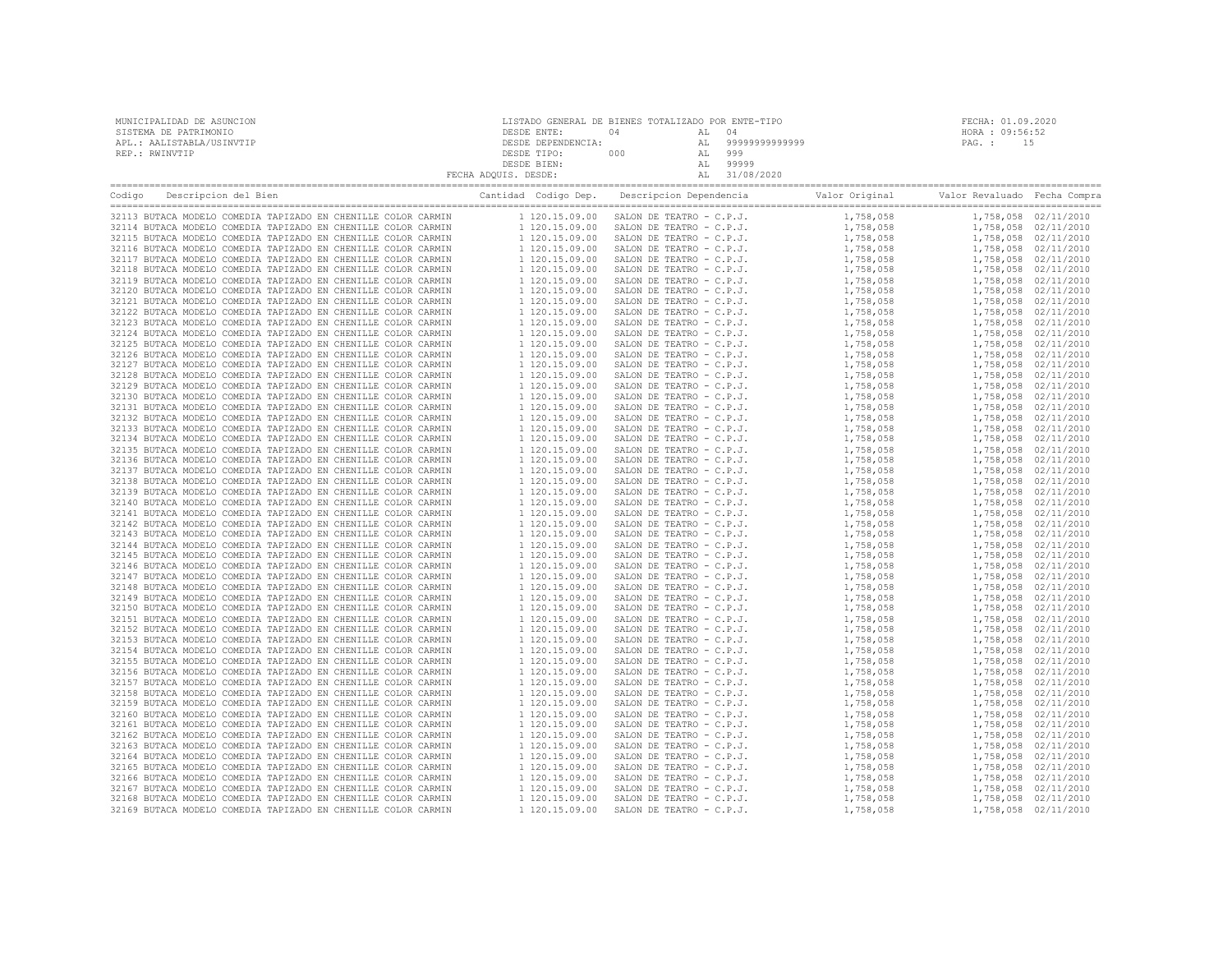| MUNICIPALIDAD DE ASUNCION | LISTADO GENERAL DE BIENES TOTALIZADO POR ENTE-TIPO |     |       |                   | FECHA: 01.09.2020 |
|---------------------------|----------------------------------------------------|-----|-------|-------------------|-------------------|
| SISTEMA DE PATRIMONIO     | DESDE ENTE:                                        |     | AL 04 |                   | HORA : 09:56:52   |
| APL.: AALISTABLA/USINVTIP | DESDE DEPENDENCIA:                                 |     |       | AL 99999999999999 | PAG.: 16          |
| REP.: RWINVTIP            | DESDE TIPO:                                        | 000 |       | 999               |                   |
|                           | DESDE BIEN:                                        |     |       | 99999             |                   |
|                           | FECHA ADOUIS. DESDE:                               |     |       | 31/08/2020        |                   |

| Descripcion del Bien<br>Codigo                                | Cantidad Codigo Dep. | Descripcion Dependencia  | Valor Original Valor Revaluado Fecha Compra |                      |
|---------------------------------------------------------------|----------------------|--------------------------|---------------------------------------------|----------------------|
| 32170 BUTACA MODELO COMEDIA TAPIZADO EN CHENILLE COLOR CARMIN | 1 120.15.09.00       | SALON DE TEATRO - C.P.J. | 1,758,058                                   | 1,758,058 02/11/2010 |
| 32171 BUTACA MODELO COMEDIA TAPIZADO EN CHENILLE COLOR CARMIN | 1 120.15.09.00       | SALON DE TEATRO - C.P.J. | 1,758,058                                   | 1,758,058 02/11/2010 |
| 32172 BUTACA MODELO COMEDIA TAPIZADO EN CHENILLE COLOR CARMIN | 1 120.15.09.00       | SALON DE TEATRO - C.P.J. | 1,758,058                                   | 1,758,058 02/11/2010 |
| 32173 BUTACA MODELO COMEDIA TAPIZADO EN CHENILLE COLOR CARMIN | 1 120.15.09.00       | SALON DE TEATRO - C.P.J. | 1,758,058                                   | 1,758,058 02/11/2010 |
| 32174 BUTACA MODELO COMEDIA TAPIZADO EN CHENILLE COLOR CARMIN | 1 120.15.09.00       | SALON DE TEATRO - C.P.J. | 1,758,058                                   | 1,758,058 02/11/2010 |
| 32175 BUTACA MODELO COMEDIA TAPIZADO EN CHENILLE COLOR CARMIN |                      |                          |                                             |                      |
|                                                               | 1 120.15.09.00       | SALON DE TEATRO - C.P.J. | 1,758,058                                   | 1,758,058 02/11/2010 |
| 32176 BUTACA MODELO COMEDIA TAPIZADO EN CHENILLE COLOR CARMIN | 1 120.15.09.00       | SALON DE TEATRO - C.P.J. | 1,758,058                                   | 1,758,058 02/11/2010 |
| 32177 BUTACA MODELO COMEDIA TAPIZADO EN CHENILLE COLOR CARMIN | 1 120.15.09.00       | SALON DE TEATRO - C.P.J. | 1,758,058                                   | 1,758,058 02/11/2010 |
| 32178 BUTACA MODELO COMEDIA TAPIZADO EN CHENILLE COLOR CARMIN | 1 120.15.09.00       | SALON DE TEATRO - C.P.J. | 1,758,058                                   | 1,758,058 02/11/2010 |
| 32179 BUTACA MODELO COMEDIA TAPIZADO EN CHENILLE COLOR CARMIN | 1 120.15.09.00       | SALON DE TEATRO - C.P.J. | 1,758,058                                   | 1,758,058 02/11/2010 |
| 32180 BUTACA MODELO COMEDIA TAPIZADO EN CHENILLE COLOR CARMIN | 1 120.15.09.00       | SALON DE TEATRO - C.P.J. | 1,758,058                                   | 1,758,058 02/11/2010 |
| 32181 BUTACA MODELO COMEDIA TAPIZADO EN CHENILLE COLOR CARMIN | 1 120.15.09.00       | SALON DE TEATRO - C.P.J. | 1,758,058                                   | 1,758,058 02/11/2010 |
| 32182 BUTACA MODELO COMEDIA TAPIZADO EN CHENILLE COLOR CARMIN | 1 120.15.09.00       | SALON DE TEATRO - C.P.J. | 1,758,058                                   | 1,758,058 02/11/2010 |
| 32183 BUTACA MODELO COMEDIA TAPIZADO EN CHENILLE COLOR CARMIN | 1 120.15.09.00       | SALON DE TEATRO - C.P.J. | 1,758,058                                   | 1,758,058 02/11/2010 |
| 32184 BUTACA MODELO COMEDIA TAPIZADO EN CHENILLE COLOR CARMIN | 1 120.15.09.00       | SALON DE TEATRO - C.P.J. | 1,758,058                                   | 1,758,058 02/11/2010 |
| 32185 BUTACA MODELO COMEDIA TAPIZADO EN CHENILLE COLOR CARMIN | 1 120.15.09.00       | SALON DE TEATRO - C.P.J. | 1,758,058                                   | 1,758,058 02/11/2010 |
| 32186 BUTACA MODELO COMEDIA TAPIZADO EN CHENILLE COLOR CARMIN | 1 120.15.09.00       | SALON DE TEATRO - C.P.J. | 1,758,058                                   | 1,758,058 02/11/2010 |
| 32187 BUTACA MODELO COMEDIA TAPIZADO EN CHENILLE COLOR CARMIN | 1 120.15.09.00       | SALON DE TEATRO - C.P.J. | 1,758,058                                   | 1,758,058 02/11/2010 |
| 32188 BUTACA MODELO COMEDIA TAPIZADO EN CHENILLE COLOR CARMIN | 1 120.15.09.00       | SALON DE TEATRO - C.P.J. | 1,758,058                                   | 1,758,058 02/11/2010 |
| 32189 BUTACA MODELO COMEDIA TAPIZADO EN CHENILLE COLOR CARMIN | 1 120.15.09.00       | SALON DE TEATRO - C.P.J. | 1,758,058                                   | 1,758,058 02/11/2010 |
| 32190 BUTACA MODELO COMEDIA TAPIZADO EN CHENILLE COLOR CARMIN | 1 120.15.09.00       | SALON DE TEATRO - C.P.J. | 1,758,058                                   | 1,758,058 02/11/2010 |
| 32191 BUTACA MODELO COMEDIA TAPIZADO EN CHENILLE COLOR CARMIN | 1 120.15.09.00       | SALON DE TEATRO - C.P.J. | 1,758,058                                   | 1,758,058 02/11/2010 |
| 32192 BUTACA MODELO COMEDIA TAPIZADO EN CHENILLE COLOR CARMIN | 1 120.15.09.00       | SALON DE TEATRO - C.P.J. | 1,758,058                                   | 1,758,058 02/11/2010 |
| 32193 BUTACA MODELO COMEDIA TAPIZADO EN CHENILLE COLOR CARMIN | 1 120.15.09.00       | SALON DE TEATRO - C.P.J. | 1,758,058                                   | 1,758,058 02/11/2010 |
| 32194 BUTACA MODELO COMEDIA TAPIZADO EN CHENILLE COLOR CARMIN | 1 120.15.09.00       | SALON DE TEATRO - C.P.J. | 1,758,058                                   |                      |
| 32195 BUTACA MODELO COMEDIA TAPIZADO EN CHENILLE COLOR CARMIN | 1 120.15.09.00       |                          |                                             | 1,758,058 02/11/2010 |
|                                                               |                      | SALON DE TEATRO - C.P.J. | 1,758,058                                   | 1,758,058 02/11/2010 |
| 32196 BUTACA MODELO COMEDIA TAPIZADO EN CHENILLE COLOR CARMIN | 1 120.15.09.00       | SALON DE TEATRO - C.P.J. | 1,758,058                                   | 1,758,058 02/11/2010 |
| 32197 BUTACA MODELO COMEDIA TAPIZADO EN CHENILLE COLOR CARMIN | 1 120.15.09.00       | SALON DE TEATRO - C.P.J. | 1,758,058                                   | 1,758,058 02/11/2010 |
| 32198 BUTACA MODELO COMEDIA TAPIZADO EN CHENILLE COLOR CARMIN | 1 120.15.09.00       | SALON DE TEATRO - C.P.J. | 1,758,058                                   | 1,758,058 02/11/2010 |
| 32199 BUTACA MODELO COMEDIA TAPIZADO EN CHENILLE COLOR CARMIN | 1 120.15.09.00       | SALON DE TEATRO - C.P.J. | 1,758,058                                   | 1,758,058 02/11/2010 |
| 32200 BUTACA MODELO COMEDIA TAPIZADO EN CHENILLE COLOR CARMIN | 1 120.15.09.00       | SALON DE TEATRO - C.P.J. | 1,758,058                                   | 1,758,058 02/11/2010 |
| 32201 BUTACA MODELO COMEDIA TAPIZADO EN CHENILLE COLOR CARMIN | 1 120.15.09.00       | SALON DE TEATRO - C.P.J. | 1,758,058                                   | 1,758,058 02/11/2010 |
| 32202 BUTACA MODELO COMEDIA TAPIZADO EN CHENILLE COLOR CARMIN | 1 120.15.09.00       | SALON DE TEATRO - C.P.J. | 1,758,058                                   | 1,758,058 09/11/2010 |
| 32203 BUTACA MODELO COMEDIA TAPIZADO EN CHENILLE COLOR CARMIN | 1 120.15.09.00       | SALON DE TEATRO - C.P.J. | 1,758,058                                   | 1,758,058 09/11/2010 |
| 32204 BUTACA MODELO COMEDIA TAPIZADO EN CHENILLE COLOR CARMIN | 1 120.15.09.00       | SALON DE TEATRO - C.P.J. | 1,758,058                                   | 1,758,058 09/11/2010 |
| 32205 BUTACA MODELO COMEDIA TAPIZADO EN CHENILLE COLOR CARMIN | 1 120.15.09.00       | SALON DE TEATRO - C.P.J. | 1,758,058                                   | 1,758,058 09/11/2010 |
| 32206 BUTACA MODELO COMEDIA TAPIZADO EN CHENILLE COLOR CARMIN | 1 120.15.09.00       | SALON DE TEATRO - C.P.J. | 1,758,058                                   | 1,758,058 09/11/2010 |
| 32207 BUTACA MODELO COMEDIA TAPIZADO EN CHENILLE COLOR CARMIN | 1 120.15.09.00       | SALON DE TEATRO - C.P.J. | 1,758,058                                   | 1,758,058 09/11/2010 |
| 32208 BUTACA MODELO COMEDIA TAPIZADO EN CHENILLE COLOR CARMIN | 1 120.15.09.00       | SALON DE TEATRO - C.P.J. | 1,758,058                                   | 1,758,058 09/11/2010 |
| 32209 BUTACA MODELO COMEDIA TAPIZADO EN CHENILLE COLOR CARMIN | 1 120.15.09.00       | SALON DE TEATRO - C.P.J. | 1,758,058                                   | 1,758,058 09/11/2010 |
| 32210 BUTACA MODELO COMEDIA TAPIZADO EN CHENILLE COLOR CARMIN | 1 120.15.09.00       | SALON DE TEATRO - C.P.J. | 1,758,058                                   | 1,758,058 09/11/2010 |
| 32211 BUTACA MODELO COMEDIA TAPIZADO EN CHENILLE COLOR CARMIN | 1 120.15.09.00       | SALON DE TEATRO - C.P.J. | 1,758,058                                   | 1,758,058 09/11/2010 |
| 32212 BUTACA MODELO COMEDIA TAPIZADO EN CHENILLE COLOR CARMIN | 1 120.15.09.00       | SALON DE TEATRO - C.P.J. | 1,758,058                                   | 1,758,058 09/11/2010 |
| 32213 BUTACA MODELO COMEDIA TAPIZADO EN CHENILLE COLOR CARMIN | 1 120.15.09.00       | SALON DE TEATRO - C.P.J. | 1,758,058                                   | 1,758,058 09/11/2010 |
| 32214 BUTACA MODELO COMEDIA TAPIZADO EN CHENILLE COLOR CARMIN | 1 120.15.09.00       | SALON DE TEATRO - C.P.J. | 1,758,058                                   | 1,758,058 09/11/2010 |
| 32215 BUTACA MODELO COMEDIA TAPIZADO EN CHENILLE COLOR CARMIN | 1 120.15.09.00       | SALON DE TEATRO - C.P.J. | 1,758,058                                   | 1,758,058 09/11/2010 |
| 32216 BUTACA MODELO COMEDIA TAPIZADO EN CHENILLE COLOR CARMIN | 1 120.15.09.00       | SALON DE TEATRO - C.P.J. | 1,758,058                                   | 1,758,058 09/11/2010 |
|                                                               |                      |                          |                                             |                      |
| 32217 BUTACA MODELO COMEDIA TAPIZADO EN CHENILLE COLOR CARMIN | 1 120.15.09.00       | SALON DE TEATRO - C.P.J. | 1,758,058                                   | 1,758,058 09/11/2010 |
| 32218 BUTACA MODELO COMEDIA TAPIZADO EN CHENILLE COLOR CARMIN | 1 120.15.09.00       | SALON DE TEATRO - C.P.J. | 1,758,058                                   | 1,758,058 09/11/2010 |
| 32219 BUTACA MODELO COMEDIA TAPIZADO EN CHENILLE COLOR CARMIN | 1 120.15.09.00       | SALON DE TEATRO - C.P.J. | 1,758,058                                   | 1,758,058 09/11/2010 |
| 32220 BUTACA MODELO COMEDIA TAPIZADO EN CHENILLE COLOR CARMIN | 1 120.15.09.00       | SALON DE TEATRO - C.P.J. | 1,758,058                                   | 1,758,058 09/11/2010 |
| 32221 BUTACA MODELO COMEDIA TAPIZADO EN CHENILLE COLOR CARMIN | 1 120.15.09.00       | SALON DE TEATRO - C.P.J. | 1,758,058                                   | 1,758,058 09/11/2010 |
| 32222 BUTACA MODELO COMEDIA TAPIZADO EN CHENILLE COLOR CARMIN | 1 120.15.09.00       | SALON DE TEATRO - C.P.J. | 1,758,058                                   | 1,758,058 09/11/2010 |
| 32223 BUTACA MODELO COMEDIA TAPIZADO EN CHENILLE COLOR CARMIN | 1 120.15.09.00       | SALON DE TEATRO - C.P.J. | 1,758,058                                   | 1,758,058 09/11/2010 |
| 32224 BUTACA MODELO COMEDIA TAPIZADO EN CHENILLE COLOR CARMIN | 1 120.15.09.00       | SALON DE TEATRO - C.P.J. | 1,758,058                                   | 1,758,058 09/11/2010 |
| 32225 BUTACA MODELO COMEDIA TAPIZADO EN CHENILLE COLOR CARMIN | 1 120.15.09.00       | SALON DE TEATRO - C.P.J. | 1,758,058                                   | 1,758,058 09/11/2010 |
| 32226 BUTACA MODELO COMEDIA TAPIZADO EN CHENILLE COLOR CARMIN | 1 120.15.09.00       | SALON DE TEATRO - C.P.J. | 1,758,058                                   | 1,758,058 09/11/2010 |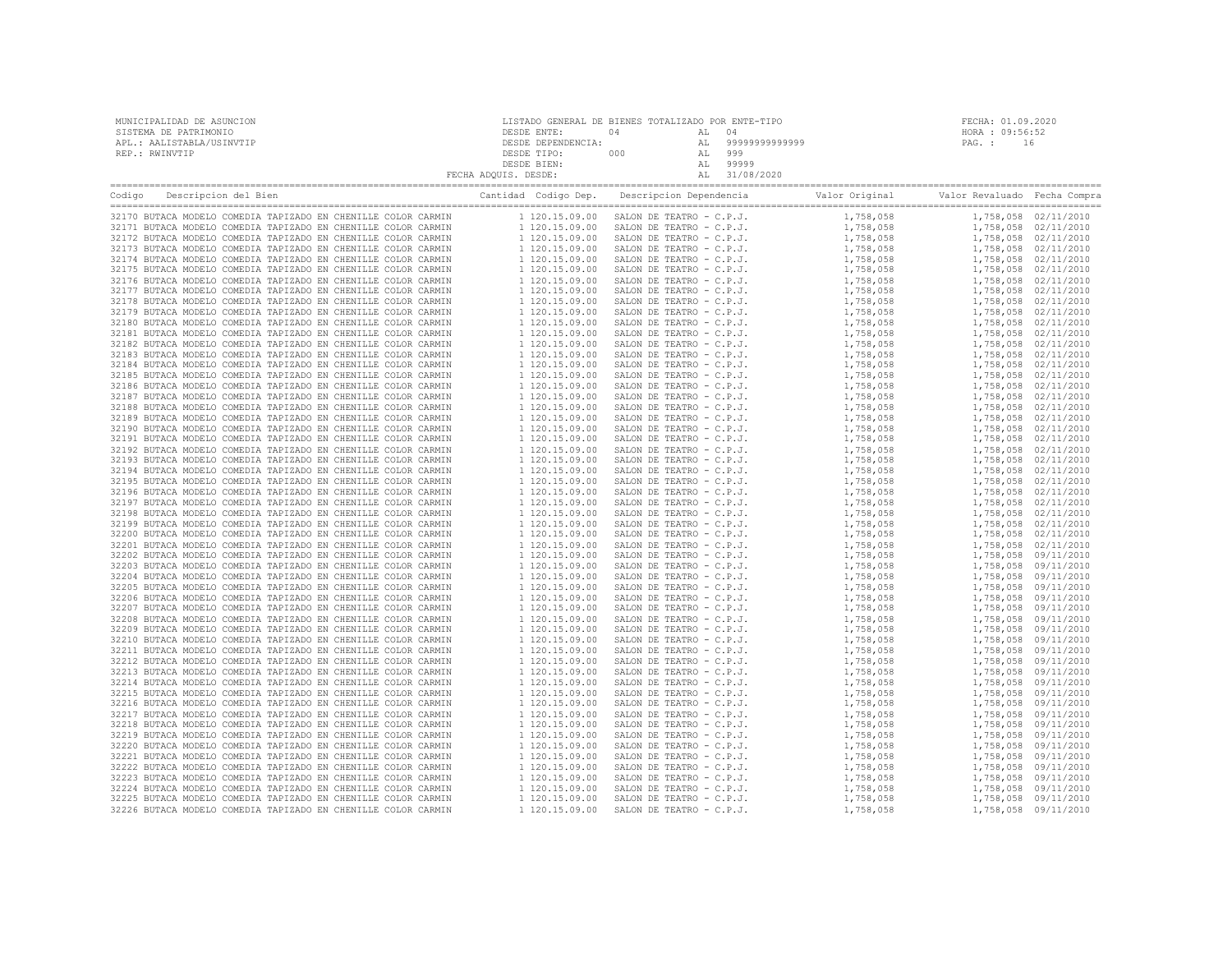| MUNICIPALIDAD DE ASUNCION | LISTADO GENERAL DE BIENES TOTALIZADO POR ENTE-TIPO |     |               | FECHA: 01.09.2020 |
|---------------------------|----------------------------------------------------|-----|---------------|-------------------|
| SISTEMA DE PATRIMONIO     | DESDE ENTE:                                        | ٦4  |               | HORA : 09:56:52   |
| APL.: AALISTABLA/USINVTIP | DESDE DEPENDENCIA:                                 |     | 9999999999999 | PAG. :            |
| REP.: RWINVTIP            | DESDE TIPO:                                        | 000 | 999           |                   |
|                           | DESDE BIEN:                                        |     | 99999         |                   |
|                           | FECHA ADQUIS. DESDE:                               |     | 31/08/2020    |                   |
|                           |                                                    |     |               |                   |

| Descripcion del Bien<br>Codigo                                                                                                 | Cantidad Codigo Dep.             | Descripcion Dependencia                              | Valor Original         | Valor Revaluado Fecha Compra |                                              |
|--------------------------------------------------------------------------------------------------------------------------------|----------------------------------|------------------------------------------------------|------------------------|------------------------------|----------------------------------------------|
| 32227 BUTACA MODELO COMEDIA TAPIZADO EN CHENILLE COLOR CARMIN                                                                  | 1 120.15.09.00                   | SALON DE TEATRO - C.P.J.                             | 1,758,058              |                              | 1,758,058 09/11/2010                         |
| 32228 BUTACA MODELO COMEDIA TAPIZADO EN CHENILLE COLOR CARMIN                                                                  | 1 120.15.09.00                   | SALON DE TEATRO - C.P.J.                             | 1,758,058              |                              | 1,758,058 09/11/2010                         |
| 32229 BUTACA MODELO COMEDIA TAPIZADO EN CHENILLE COLOR CARMIN                                                                  | 1 120.15.09.00                   | SALON DE TEATRO - C.P.J.                             | 1,758,058              |                              | 1,758,058 09/11/2010                         |
| 32230 BUTACA MODELO COMEDIA TAPIZADO EN CHENILLE COLOR CARMIN                                                                  | 1 120.15.09.00                   | SALON DE TEATRO - C.P.J.                             | 1,758,058              |                              | 1,758,058 09/11/2010                         |
| 32231 BUTACA MODELO COMEDIA TAPIZADO EN CHENILLE COLOR CARMIN                                                                  | 1 120.15.09.00                   | SALON DE TEATRO - C.P.J.                             | 1,758,058              |                              | 1,758,058 09/11/2010                         |
| 32232 BUTACA MODELO COMEDIA TAPIZADO EN CHENILLE COLOR CARMIN                                                                  | 1 120.15.09.00                   | SALON DE TEATRO - C.P.J.                             | 1,758,058              |                              | 1,758,058 09/11/2010                         |
| 32233 BUTACA MODELO COMEDIA TAPIZADO EN CHENILLE COLOR CARMIN                                                                  | 1 120.15.09.00                   | SALON DE TEATRO - C.P.J.                             | 1,758,058              |                              | 1,758,058 09/11/2010                         |
| 32234 BUTACA MODELO COMEDIA TAPIZADO EN CHENILLE COLOR CARMIN                                                                  | 1 120.15.09.00                   | SALON DE TEATRO - C.P.J.                             | 1,758,058              |                              | 1,758,058 09/11/2010                         |
| 32235 BUTACA MODELO COMEDIA TAPIZADO EN CHENILLE COLOR CARMIN                                                                  | 1 120.15.09.00                   | SALON DE TEATRO - C.P.J.                             | 1,758,058              |                              | 1,758,058 09/11/2010                         |
| 32236 BUTACA MODELO COMEDIA TAPIZADO EN CHENILLE COLOR CARMIN                                                                  | 1 120.15.09.00                   | SALON DE TEATRO - C.P.J.                             | 1,758,058              |                              | 1,758,058 09/11/2010                         |
| 32237 BUTACA MODELO COMEDIA TAPIZADO EN CHENILLE COLOR CARMIN                                                                  | 1 120.15.09.00                   | SALON DE TEATRO - C.P.J.                             | 1,758,058              |                              | 1,758,058 09/11/2010                         |
| 32239 BUTACA MODELO COMEDIA TAPIZADO EN CHENILLE COLOR CARMIN                                                                  | 1 120.15.09.00                   | SALON DE TEATRO - C.P.J.                             | 1,758,058              |                              | 1,758,058 09/11/2010                         |
| 32240 BUTACA MODELO COMEDIA TAPIZADO EN CHENILLE COLOR CARMIN                                                                  | 1 120.15.09.00                   | SALON DE TEATRO - C.P.J.                             | 1,758,058              |                              | 1,758,058 09/11/2010                         |
| 32241 BUTACA MODELO COMEDIA TAPIZADO EN CHENILLE COLOR CARMIN<br>32242 BUTACA MODELO COMEDIA TAPIZADO EN CHENILLE COLOR CARMIN | 1 120.15.09.00<br>1 120.15.09.00 | SALON DE TEATRO - C.P.J.<br>SALON DE TEATRO - C.P.J. | 1,758,058              |                              | 1,758,058 09/11/2010<br>1,758,058 09/11/2010 |
| 32243 BUTACA MODELO COMEDIA TAPIZADO EN CHENILLE COLOR CARMIN                                                                  | 1 120.15.09.00                   | SALON DE TEATRO - C.P.J.                             | 1,758,058<br>1,758,058 |                              | 1,758,058 09/11/2010                         |
| 32244 BUTACA MODELO COMEDIA TAPIZADO EN CHENILLE COLOR CARMIN                                                                  | 1 120.15.09.00                   | SALON DE TEATRO - C.P.J.                             | 1,758,058              |                              | 1,758,058 09/11/2010                         |
| 32245 BUTACA MODELO COMEDIA TAPIZADO EN CHENILLE COLOR CARMIN                                                                  | 1 120.15.09.00                   | SALON DE TEATRO - C.P.J.                             | 1,758,058              |                              | 1,758,058 09/11/2010                         |
| 32246 BUTACA MODELO COMEDIA TAPIZADO EN CHENILLE COLOR CARMIN                                                                  | 1 120.15.09.00                   | SALON DE TEATRO - C.P.J.                             | 1,758,058              |                              | 1,758,058 09/11/2010                         |
| 32247 BUTACA MODELO COMEDIA TAPIZADO EN CHENILLE COLOR CARMIN                                                                  | 1 120.15.09.00                   | SALON DE TEATRO - C.P.J.                             | 1,758,058              |                              | 1,758,058 09/11/2010                         |
| 32248 BUTACA MODELO COMEDIA TAPIZADO EN CHENILLE COLOR CARMIN                                                                  | 1 120.15.09.00                   | SALON DE TEATRO - C.P.J.                             | 1,758,058              |                              | 1,758,058 09/11/2010                         |
| 32249 BUTACA MODELO COMEDIA TAPIZADO EN CHENILLE COLOR CARMIN                                                                  | 1 120.15.09.00                   | SALON DE TEATRO - C.P.J.                             | 1,758,058              |                              | 1,758,058 09/11/2010                         |
| 32250 BUTACA MODELO COMEDIA TAPIZADO EN CHENILLE COLOR CARMIN                                                                  | 1 120.15.09.00                   | SALON DE TEATRO - C.P.J.                             | 1,758,058              |                              | 1,758,058 09/11/2010                         |
| 32251 BUTACA MODELO COMEDIA TAPIZADO EN CHENILLE COLOR CARMIN                                                                  | 1 120.15.09.00                   | SALON DE TEATRO - C.P.J.                             | 1,758,058              |                              | 1,758,058 09/11/2010                         |
| 32252 BUTACA MODELO COMEDIA TAPIZADO EN CHENILLE COLOR CARMIN                                                                  | 1 120.15.09.00                   | SALON DE TEATRO - C.P.J.                             | 1,758,058              |                              | 1,758,058 09/11/2010                         |
| 32253 BUTACA MODELO COMEDIA TAPIZADO EN CHENILLE COLOR CARMIN                                                                  | 1 120.15.09.00                   | SALON DE TEATRO - C.P.J.                             | 1,758,058              |                              | 1,758,058 09/11/2010                         |
| 32254 BUTACA MODELO COMEDIA TAPIZADO EN CHENILLE COLOR CARMIN                                                                  | 1 120.15.09.00                   | SALON DE TEATRO - C.P.J.                             | 1,758,058              |                              | 1,758,058 09/11/2010                         |
| 32255 BUTACA MODELO COMEDIA TAPIZADO EN CHENILLE COLOR CARMIN                                                                  | 1 120.15.09.00                   | SALON DE TEATRO - C.P.J.                             | 1,758,058              |                              | 1,758,058 09/11/2010                         |
| 32256 BUTACA MODELO COMEDIA TAPIZADO EN CHENILLE COLOR CARMIN                                                                  | 1 120.15.09.00                   | SALON DE TEATRO - C.P.J.                             | 1,758,058              |                              | 1,758,058 09/11/2010                         |
| 32258 BUTACA MODELO COMEDIA TAPIZADO EN CHENILLE COLOR CARMIN                                                                  | 1 120.15.09.00                   | SALON DE TEATRO - C.P.J.                             | 1,758,058              |                              | 1,758,058 09/11/2010                         |
| 32259 BUTACA MODELO COMEDIA TAPIZADO EN CHENILLE COLOR CARMIN                                                                  | 1 120.15.09.00                   | SALON DE TEATRO - C.P.J.                             | 1,758,058              |                              | 1,758,058 09/11/2010                         |
| 32260 BUTACA MODELO COMEDIA TAPIZADO EN CHENILLE COLOR CARMIN                                                                  | 1 120.15.09.00                   | SALON DE TEATRO - C.P.J.                             | 1,758,058              |                              | 1,758,058 09/11/2010                         |
| 32261 BUTACA MODELO COMEDIA TAPIZADO EN CHENILLE COLOR CARMIN                                                                  | 1 120.15.09.00                   | SALON DE TEATRO - C.P.J.                             | 1,758,058              |                              | 1,758,058 09/11/2010                         |
| 32262 BUTACA MODELO COMEDIA TAPIZADO EN CHENILLE COLOR CARMIN                                                                  | 1 120.15.09.00                   | SALON DE TEATRO - C.P.J.                             | 1,758,058              |                              | 1,758,058 09/11/2010                         |
| 32263 BUTACA MODELO COMEDIA TAPIZADO EN CHENILLE COLOR CARMIN                                                                  | 1 120.15.09.00                   | SALON DE TEATRO - C.P.J.                             | 1,758,058              |                              | 1,758,058 09/11/2010                         |
| 32264 BUTACA MODELO COMEDIA TAPIZADO EN CHENILLE COLOR CARMIN                                                                  | 1 120.15.09.00                   | SALON DE TEATRO - C.P.J.                             | 1,758,058              |                              | 1,758,058 09/11/2010                         |
| 32265 BUTACA MODELO COMEDIA TAPIZADO EN CHENILLE COLOR CARMIN                                                                  | 1 120.15.09.00                   | SALON DE TEATRO - C.P.J.                             | 1,758,058              |                              | 1,758,058 09/11/2010                         |
| 32266 BUTACA MODELO COMEDIA TAPIZADO EN CHENILLE COLOR CARMIN                                                                  | 1 120.15.09.00                   | SALON DE TEATRO - C.P.J.                             | 1,758,058              |                              | 1,758,058 09/11/2010                         |
| 32267 BUTACA MODELO COMEDIA TAPIZADO EN CHENILLE COLOR CARMIN                                                                  | 1 120.15.09.00                   | SALON DE TEATRO - C.P.J.                             | 1,758,058              |                              | 1,758,058 09/11/2010                         |
| 32268 BUTACA MODELO COMEDIA TAPIZADO EN CHENILLE COLOR CARMIN                                                                  | 1 120.15.09.00                   | SALON DE TEATRO - C.P.J.                             | 1,758,058              |                              | 1,758,058 09/11/2010                         |
| 32269 BUTACA MODELO COMEDIA TAPIZADO EN CHENILLE COLOR CARMIN                                                                  | 1 120.15.09.00                   | SALON DE TEATRO - C.P.J.                             | 1,758,058              |                              | 1,758,058 09/11/2010                         |
| 32270 BUTACA MODELO COMEDIA TAPIZADO EN CHENILLE COLOR CARMIN                                                                  | 1 120.15.09.00                   | SALON DE TEATRO - C.P.J.                             | 1,758,058              |                              | 1,758,058 09/11/2010                         |
| 32271 BUTACA MODELO COMEDIA TAPIZADO EN CHENILLE COLOR CARMIN                                                                  | 1 120.15.09.00                   | SALON DE TEATRO - C.P.J.                             | 1,758,058              |                              | 1,758,058 09/11/2010                         |
| 32272 BUTACA MODELO COMEDIA TAPIZADO EN CHENILLE COLOR CARMIN                                                                  | 1 120.15.09.00                   | SALON DE TEATRO - C.P.J.                             | 1,758,058              |                              | 1,758,058 09/11/2010                         |
| 32273 BUTACA MODELO COMEDIA TAPIZADO EN CHENILLE COLOR CARMIN                                                                  | 1 120.15.09.00                   | SALON DE TEATRO - C.P.J.                             | 1,758,058              |                              | 1,758,058 09/11/2010                         |
| 32274 BUTACA MODELO COMEDIA TAPIZADO EN CHENILLE COLOR CARMIN                                                                  | 1 120.15.09.00                   | SALON DE TEATRO - C.P.J.                             | 1,758,058              |                              | 1,758,058 09/11/2010                         |
| 32275 BUTACA MODELO COMEDIA TAPIZADO EN CHENILLE COLOR CARMIN                                                                  | 1 120.15.09.00                   | SALON DE TEATRO - C.P.J.                             | 1,758,058              |                              | 1,758,058 09/11/2010                         |
| 32276 BUTACA MODELO COMEDIA TAPIZADO EN CHENILLE COLOR CARMIN                                                                  | 1 120.15.09.00                   | SALON DE TEATRO - C.P.J.                             | 1,758,058              |                              | 1,758,058 09/11/2010                         |
| 32277 BUTACA MODELO COMEDIA TAPIZADO EN CHENILLE COLOR CARMIN                                                                  | 1 120.15.09.00                   | SALON DE TEATRO - C.P.J.                             | 1,758,058              |                              | 1,758,058 09/11/2010                         |
| 32278 BUTACA MODELO COMEDIA TAPIZADO EN CHENILLE COLOR CARMIN                                                                  | 1 120.15.09.00                   | SALON DE TEATRO - C.P.J.                             | 1,758,058              |                              | 1,758,058 09/11/2010                         |
| 32279 BUTACA MODELO COMEDIA TAPIZADO EN CHENILLE COLOR CARMIN                                                                  | 1 120.15.09.00                   | SALON DE TEATRO - C.P.J.                             | 1,758,058              |                              | 1,758,058 09/11/2010                         |
| 32280 BUTACA MODELO COMEDIA TAPIZADO EN CHENILLE COLOR CARMIN                                                                  | 1 120.15.09.00                   | SALON DE TEATRO - C.P.J.                             | 1,758,058              |                              | 1,758,058 09/11/2010                         |
| 32281 BUTACA MODELO COMEDIA TAPIZADO EN CHENILLE COLOR CARMIN                                                                  | 1 120.15.09.00                   | SALON DE TEATRO - C.P.J.                             | 1,758,058              |                              | 1,758,058 09/11/2010                         |
| 32282 BUTACA MODELO COMEDIA TAPIZADO EN CHENILLE COLOR CARMIN                                                                  | 1 120.15.09.00                   | SALON DE TEATRO - C.P.J.                             | 1,758,058              |                              | 1,758,058 09/11/2010                         |
| 32283 BUTACA MODELO COMEDIA TAPIZADO EN CHENILLE COLOR CARMIN                                                                  | 1 120.15.09.00                   | SALON DE TEATRO - C.P.J.                             | 1,758,058              |                              | 1,758,058 09/11/2010                         |
| 32284 BUTACA MODELO COMEDIA TAPIZADO EN CHENILLE COLOR CARMIN<br>32285 BUTACA MODELO COMEDIA TAPIZADO EN CHENILLE COLOR CARMIN | 1 120.15.09.00<br>1 120.15.09.00 | SALON DE TEATRO - C.P.J.<br>SALON DE TEATRO - C.P.J. | 1,758,058<br>1,758,058 |                              | 1,758,058 09/11/2010<br>1,758,058 09/11/2010 |
|                                                                                                                                |                                  |                                                      |                        |                              |                                              |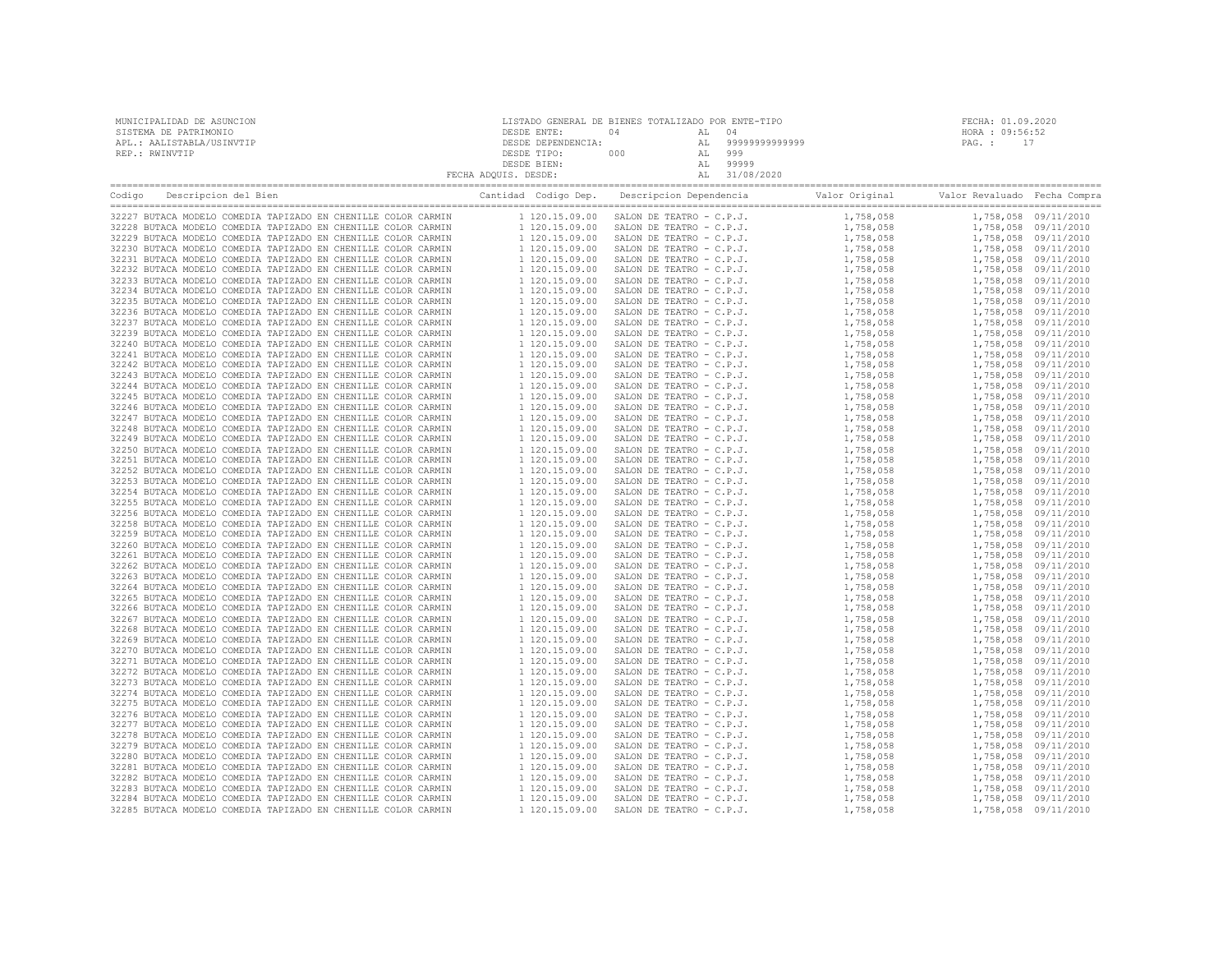| MUNICIPALIDAD DE ASUNCION | LISTADO GENERAL DE BIENES TOTALIZADO POR ENTE-TIPO |     |  |                |                 | FECHA: 01.09.2020 |
|---------------------------|----------------------------------------------------|-----|--|----------------|-----------------|-------------------|
| SISTEMA DE PATRIMONIO     | DESDE ENTE:                                        | 04  |  |                | HORA : 09:56:52 |                   |
| APL.: AALISTABLA/USINVTIP | DESDE DEPENDENCIA:                                 |     |  | 99999999999999 | PAG. :          |                   |
| REP.: RWINVTIP            | DESDE TIPO:                                        | 000 |  | 999            |                 |                   |
|                           | DESDE BIEN:                                        |     |  | 99999          |                 |                   |
|                           | FECHA ADQUIS. DESDE:                               |     |  | 31/08/2020     |                 |                   |
|                           |                                                    |     |  |                |                 |                   |

| Codigo | Descripcion del Bien                                                                                                           | Cantidad Codigo Dep.                                                                                  | Descripcion Dependencia Valor Original                                                                                                                                                                                                                 |                                                                                  | Valor Revaluado Fecha Compra |                      |
|--------|--------------------------------------------------------------------------------------------------------------------------------|-------------------------------------------------------------------------------------------------------|--------------------------------------------------------------------------------------------------------------------------------------------------------------------------------------------------------------------------------------------------------|----------------------------------------------------------------------------------|------------------------------|----------------------|
|        | 32286 BUTACA MODELO COMEDIA TAPIZADO EN CHENILLE COLOR CARMIN                                                                  | 1 120.15.09.00                                                                                        |                                                                                                                                                                                                                                                        |                                                                                  |                              | 1,758,058 09/11/2010 |
|        | 32287 BUTACA MODELO COMEDIA TAPIZADO EN CHENILLE COLOR CARMIN                                                                  | 1 120.15.09.00                                                                                        |                                                                                                                                                                                                                                                        |                                                                                  | 1,758,058 09/11/2010         |                      |
|        | 32288 BUTACA MODELO COMEDIA TAPIZADO EN CHENILLE COLOR CARMIN                                                                  | 1 120.15.09.00                                                                                        |                                                                                                                                                                                                                                                        |                                                                                  | 1,758,058 09/11/2010         |                      |
|        | 32289 BUTACA MODELO COMEDIA TAPIZADO EN CHENILLE COLOR CARMIN                                                                  | 1 120.15.09.00<br>1 120.15.09.00<br>1 120.15.09.00                                                    |                                                                                                                                                                                                                                                        | $1,758,058\n1,758,058\n1,758,058\n1,758,058\n$                                   | 1,758,058 09/11/2010         |                      |
|        | 32290 BUTACA MODELO COMEDIA TAPIZADO EN CHENILLE COLOR CARMIN                                                                  |                                                                                                       |                                                                                                                                                                                                                                                        | $1,758,050$<br>$1,758,058$<br>$1,758,058$<br>$1,758,058$<br>$58,058$<br>$-8,058$ | 1,758,058 09/11/2010         |                      |
|        | 32291 BUTACA MODELO COMEDIA TAPIZADO EN CHENILLE COLOR CARMIN                                                                  |                                                                                                       |                                                                                                                                                                                                                                                        |                                                                                  | 1,758,058 09/11/2010         |                      |
|        | 32292 BUTACA MODELO COMEDIA TAPIZADO EN CHENILLE COLOR CARMIN                                                                  | 1 120.15.09.00                                                                                        |                                                                                                                                                                                                                                                        |                                                                                  | 1,758,058 09/11/2010         |                      |
|        | 32293 BUTACA MODELO COMEDIA TAPIZADO EN CHENILLE COLOR CARMIN                                                                  | 1 120.15.09.00                                                                                        |                                                                                                                                                                                                                                                        |                                                                                  | 1,758,058 09/11/2010         |                      |
|        | 32294 BUTACA MODELO COMEDIA TAPIZADO EN CHENILLE COLOR CARMIN                                                                  | 1 120.15.09.00                                                                                        |                                                                                                                                                                                                                                                        |                                                                                  | 1,758,058 09/11/2010         |                      |
|        | 32295 BUTACA MODELO COMEDIA TAPIZADO EN CHENILLE COLOR CARMIN                                                                  | 1 120.15.09.00                                                                                        |                                                                                                                                                                                                                                                        |                                                                                  | 1,758,058 09/11/2010         |                      |
|        | 32296 BUTACA MODELO COMEDIA TAPIZADO EN CHENILLE COLOR CARMIN                                                                  | 1 120.15.09.00                                                                                        |                                                                                                                                                                                                                                                        |                                                                                  | 1,758,058 09/11/2010         |                      |
|        | 32297 BUTACA MODELO COMEDIA TAPIZADO EN CHENILLE COLOR CARMIN                                                                  | 1 120.15.09.00                                                                                        |                                                                                                                                                                                                                                                        |                                                                                  | 1,758,058 09/11/2010         |                      |
|        | 32298 BUTACA MODELO COMEDIA TAPIZADO EN CHENILLE COLOR CARMIN                                                                  | 1 120.15.09.00                                                                                        |                                                                                                                                                                                                                                                        |                                                                                  | 1,758,058 09/11/2010         |                      |
|        | 32299 BUTACA MODELO COMEDIA TAPIZADO EN CHENILLE COLOR CARMIN                                                                  | 1 120.15.09.00                                                                                        |                                                                                                                                                                                                                                                        |                                                                                  | 1,758,058 09/11/2010         |                      |
|        | 32300 BUTACA MODELO COMEDIA TAPIZADO EN CHENILLE COLOR CARMIN                                                                  | 1 120.15.09.00                                                                                        |                                                                                                                                                                                                                                                        |                                                                                  | 1,758,058 09/11/2010         |                      |
|        | 32301 BUTACA MODELO COMEDIA TAPIZADO EN CHENILLE COLOR CARMIN                                                                  | 1 120.15.09.00                                                                                        |                                                                                                                                                                                                                                                        |                                                                                  |                              | 1,758,058 09/11/2010 |
|        | 32302 BUTACA MODELO COMEDIA TAPIZADO EN CHENILLE COLOR CARMIN                                                                  | 1 120.15.09.00                                                                                        |                                                                                                                                                                                                                                                        |                                                                                  | 1,758,057 09/11/2010         |                      |
|        | 32303 BUTACA MODELO COMEDIA TAPIZADO EN CHENILLE COLOR CARMIN                                                                  | 1 120.15.09.00                                                                                        |                                                                                                                                                                                                                                                        |                                                                                  | 1,758,057 09/11/2010         |                      |
|        | 32304 BUTACA MODELO COMEDIA TAPIZADO EN CHENILLE COLOR CARMIN                                                                  | 1 120.15.09.00                                                                                        |                                                                                                                                                                                                                                                        | 1,758,057                                                                        | 1,758,057 09/11/2010         |                      |
|        |                                                                                                                                |                                                                                                       |                                                                                                                                                                                                                                                        |                                                                                  |                              |                      |
|        | 32305 BUTACA MODELO COMEDIA TAPIZADO EN CHENILLE COLOR CARMIN                                                                  | 1 120.15.09.00                                                                                        |                                                                                                                                                                                                                                                        |                                                                                  | 1,758,057 09/11/2010         |                      |
|        | 32306 BUTACA MODELO COMEDIA TAPIZADO EN CHENILLE COLOR CARMIN                                                                  | 1 120.15.09.00                                                                                        |                                                                                                                                                                                                                                                        |                                                                                  | 1,758,057 09/11/2010         |                      |
|        | 32307 BUTACA MODELO COMEDIA TAPIZADO EN CHENILLE COLOR CARMIN                                                                  | 1 120.15.09.00                                                                                        |                                                                                                                                                                                                                                                        |                                                                                  |                              | 1,758,057 09/11/2010 |
|        | 32308 BUTACA MODELO COMEDIA TAPIZADO EN CHENILLE COLOR CARMIN                                                                  | 1 120.15.09.00                                                                                        |                                                                                                                                                                                                                                                        |                                                                                  | 1,758,057 09/11/2010         |                      |
|        | 32309 BUTACA MODELO COMEDIA TAPIZADO EN CHENILLE COLOR CARMIN                                                                  | 1 120.15.09.00                                                                                        |                                                                                                                                                                                                                                                        | $1,758,057$<br>1.758.057                                                         | 1,758,057 09/11/2010         |                      |
|        | 32310 BUTACA MODELO COMEDIA TAPIZADO EN CHENILLE COLOR CARMIN                                                                  | 1 120.15.09.00                                                                                        |                                                                                                                                                                                                                                                        |                                                                                  | 1,758,057 09/11/2010         |                      |
|        | 32311 BUTACA MODELO COMEDIA TAPIZADO EN CHENILLE COLOR CARMIN                                                                  | 1 120.15.09.00                                                                                        |                                                                                                                                                                                                                                                        |                                                                                  |                              | 1,758,057 09/11/2010 |
|        | 32312 BUTACA MODELO COMEDIA TAPIZADO EN CHENILLE COLOR CARMIN                                                                  | 1 120.15.09.00                                                                                        |                                                                                                                                                                                                                                                        |                                                                                  |                              |                      |
|        | 1,758,057 09/11/2010                                                                                                           |                                                                                                       |                                                                                                                                                                                                                                                        |                                                                                  |                              |                      |
|        | 32313 BUTACA MODELO COMEDIA TAPIZADO EN CHENILLE COLOR CARMIN                                                                  | 1 120.15.09.00                                                                                        |                                                                                                                                                                                                                                                        | 1,758,057                                                                        |                              | 1,758,057 09/11/2010 |
|        | 32314 BUTACA MODELO COMEDIA TAPIZADO EN CHENILLE COLOR CARMIN                                                                  | 1 120.15.09.00                                                                                        |                                                                                                                                                                                                                                                        | 1,758,057                                                                        |                              | 1,758,057 09/11/2010 |
|        | 32315 BUTACA MODELO COMEDIA TAPIZADO EN CHENILLE COLOR CARMIN                                                                  | 1 120.15.09.00                                                                                        |                                                                                                                                                                                                                                                        | 1,758,057                                                                        |                              | 1,758,057 09/11/2010 |
|        | 32316 BUTACA MODELO COMEDIA TAPIZADO EN CHENILLE COLOR CARMIN                                                                  | 1 120.15.09.00                                                                                        |                                                                                                                                                                                                                                                        | 1,758,057                                                                        |                              | 1,758,057 09/11/2010 |
|        | 32317 BUTACA MODELO COMEDIA TAPIZADO EN CHENILLE COLOR CARMIN                                                                  | 1 120.15.09.00                                                                                        |                                                                                                                                                                                                                                                        | 1,758,057                                                                        |                              | 1,758,057 09/11/2010 |
|        | 32318 BUTACA MODELO COMEDIA TAPIZADO EN CHENILLE COLOR CARMIN                                                                  | 1 120.15.09.00                                                                                        |                                                                                                                                                                                                                                                        | 1,758,057                                                                        |                              | 1,758,057 09/11/2010 |
|        | 32319 BUTACA MODELO COMEDIA TAPIZADO EN CHENILLE COLOR CARMIN                                                                  | 1 120.15.09.00                                                                                        |                                                                                                                                                                                                                                                        | 1,758,057                                                                        |                              | 1,758,057 09/11/2010 |
|        | 32320 BUTACA MODELO COMEDIA TAPIZADO EN CHENILLE COLOR CARMIN                                                                  | 1 120.15.09.00                                                                                        |                                                                                                                                                                                                                                                        | 1,758,057                                                                        |                              | 1,758,057 09/11/2010 |
|        | 32321 BUTACA MODELO COMEDIA TAPIZADO EN CHENILLE COLOR CARMIN                                                                  | 1 120.15.09.00                                                                                        |                                                                                                                                                                                                                                                        | 1,758,057                                                                        |                              | 1,758,057 09/11/2010 |
|        | 32322 BUTACA MODELO COMEDIA TAPIZADO EN CHENILLE COLOR CARMIN                                                                  | 1 120.15.09.00                                                                                        |                                                                                                                                                                                                                                                        | 1,758,057                                                                        |                              | 1,758,057 09/11/2010 |
|        | 32323 BUTACA MODELO COMEDIA TAPIZADO EN CHENILLE COLOR CARMIN                                                                  | 1 120.15.09.00                                                                                        |                                                                                                                                                                                                                                                        | 1,758,057                                                                        | 1,758,057 09/11/2010         |                      |
|        | 32324 BUTACA MODELO COMEDIA TAPIZADO EN CHENILLE COLOR CARMIN                                                                  | 1 120.15.09.00                                                                                        |                                                                                                                                                                                                                                                        | 1,758,057                                                                        |                              | 1,758,057 09/11/2010 |
|        | 32325 BUTACA MODELO COMEDIA TAPIZADO EN CHENILLE COLOR CARMIN                                                                  | 1 120.15.09.00                                                                                        |                                                                                                                                                                                                                                                        | 1,758,057                                                                        |                              | 1,758,057 09/11/2010 |
|        | 32326 BUTACA MODELO COMEDIA TAPIZADO EN CHENILLE COLOR CARMIN                                                                  | 1 120.15.09.00                                                                                        |                                                                                                                                                                                                                                                        | 1,758,057                                                                        | 1,758,057 09/11/2010         |                      |
|        | 32327 BUTACA MODELO COMEDIA TAPIZADO EN CHENILLE COLOR CARMIN                                                                  | 1 120.15.09.00                                                                                        |                                                                                                                                                                                                                                                        | 1,758,057                                                                        | 1,758,057 09/11/2010         |                      |
|        | 32328 BUTACA MODELO COMEDIA TAPIZADO EN CHENILLE COLOR CARMIN                                                                  | 1 120.15.09.00                                                                                        |                                                                                                                                                                                                                                                        | 1,758,057                                                                        | 1,758,057 09/11/2010         |                      |
|        | 32329 BUTACA MODELO COMEDIA TAPIZADO EN CHENILLE COLOR CARMIN                                                                  | 1 120.15.09.00                                                                                        |                                                                                                                                                                                                                                                        | 1,758,057                                                                        |                              | 1,758,057 09/11/2010 |
|        | 32330 BUTACA MODELO COMEDIA TAPIZADO EN CHENILLE COLOR CARMIN                                                                  | 1 120.15.09.00                                                                                        |                                                                                                                                                                                                                                                        | 1,758,057                                                                        | 1,758,057 09/11/2010         |                      |
|        | 32331 BUTACA MODELO COMEDIA TAPIZADO EN CHENILLE COLOR CARMIN                                                                  | 1 120.15.09.00                                                                                        |                                                                                                                                                                                                                                                        | 1,758,057                                                                        | 1,758,057 09/11/2010         |                      |
|        | 32332 BUTACA MODELO COMEDIA TAPIZADO EN CHENILLE COLOR CARMIN                                                                  | 1 120.15.09.00                                                                                        |                                                                                                                                                                                                                                                        | 1,758,057                                                                        | 1,758,057 09/11/2010         |                      |
|        | 32333 BUTACA MODELO COMEDIA TAPIZADO EN CHENILLE COLOR CARMIN                                                                  | 1 120.15.09.00                                                                                        |                                                                                                                                                                                                                                                        | 1,758,057                                                                        |                              | 1,758,057 09/11/2010 |
|        | 32334 BUTACA MODELO COMEDIA TAPIZADO EN CHENILLE COLOR CARMIN                                                                  | 1 120.15.09.00                                                                                        |                                                                                                                                                                                                                                                        | 1,758,057                                                                        | 1,758,057 09/11/2010         |                      |
|        | 32335 BUTACA MODELO COMEDIA TAPIZADO EN CHENILLE COLOR CARMIN                                                                  | 1 120.15.09.00                                                                                        | SALON DE TEATRO - C.P.J.<br>SALON DE TEATRO - C.P.J.<br>SALON DE TEATRO - C.P.J.<br>SALON DE TEATRO - C.P.J.<br>SALON DE TEATRO - C.P.J.<br>SALON DE TEATRO - C.P.J.<br>SALON DE TEATRO - C.P.J.<br>SALON DE TEATRO - C.P.J.<br>SALON DE TEATRO - C.P. | 1,758,057                                                                        | 1,758,057 09/11/2010         |                      |
|        | 32336 BUTACA MODELO COMEDIA TAPIZADO EN CHENILLE COLOR CARMIN                                                                  | 1 120.15.09.00                                                                                        |                                                                                                                                                                                                                                                        | 1,758,057                                                                        | 1,758,057 09/11/2010         |                      |
|        | 32337 BUTACA MODELO COMEDIA TAPIZADO EN CHENILLE COLOR CARMIN                                                                  | 1 120.15.09.00                                                                                        |                                                                                                                                                                                                                                                        | 1,758,057                                                                        |                              | 1,758,057 09/11/2010 |
|        |                                                                                                                                |                                                                                                       |                                                                                                                                                                                                                                                        |                                                                                  |                              |                      |
|        | 32338 BUTACA MODELO COMEDIA TAPIZADO EN CHENILLE COLOR CARMIN<br>32339 BUTACA MODELO COMEDIA TAPIZADO EN CHENILLE COLOR CARMIN |                                                                                                       |                                                                                                                                                                                                                                                        | 1,758,057<br>1,758,057                                                           | 1,758,057 09/11/2010         |                      |
|        |                                                                                                                                |                                                                                                       |                                                                                                                                                                                                                                                        |                                                                                  | 1,758,057 09/11/2010         |                      |
|        | 32340 BUTACA MODELO COMEDIA TAPIZADO EN CHENILLE COLOR CARMIN                                                                  | $1\ 120.15.09.00$<br>$1\ 120.15.09.00$<br>$1\ 120.15.09.00$<br>$1\ 120.15.09.00$<br>$1\ 120.15.09.00$ |                                                                                                                                                                                                                                                        | $1,758,057$<br>$1,758,057$<br>$1.758,057$                                        | 1,758,057 09/11/2010         |                      |
|        | 32341 BUTACA MODELO COMEDIA TAPIZADO EN CHENILLE COLOR CARMIN                                                                  |                                                                                                       |                                                                                                                                                                                                                                                        |                                                                                  | 1,758,057 09/11/2010         |                      |
|        | 32342 BUTACA MODELO COMEDIA TAPIZADO EN CHENILLE COLOR CARMIN                                                                  | 1 120.15.09.00                                                                                        |                                                                                                                                                                                                                                                        | 1,758,057                                                                        | 1,758,057 09/11/2010         |                      |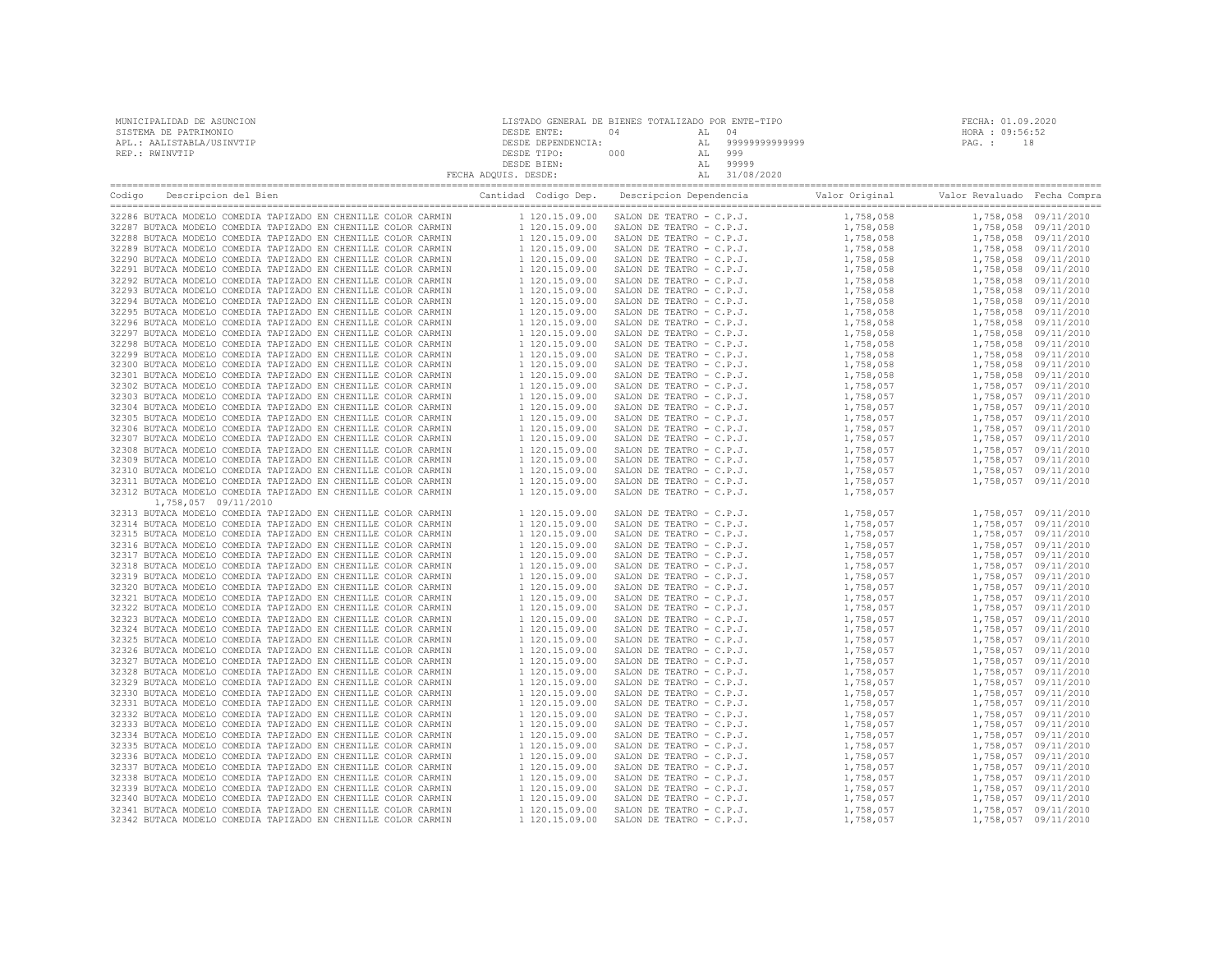| MUNICIPALIDAD DE ASUNCION | LISTADO GENERAL DE BIENES TOTALIZADO POR ENTE-TIPO |     |               | FECHA: 01.09.2020 |
|---------------------------|----------------------------------------------------|-----|---------------|-------------------|
| SISTEMA DE PATRIMONIO     | DESDE ENTE:                                        | ገ 4 |               | HORA : 09:56:52   |
| APL.: AALISTABLA/USINVTIP | DESDE DEPENDENCIA:                                 |     | 9999999999999 | 19<br>PAG. :      |
| REP.: RWINVTIP            | DESDE TIPO:                                        | 000 | 999           |                   |
|                           | DESDE BIEN:                                        |     | 99999         |                   |
|                           | FECHA ADQUIS. DESDE:                               |     | 31/08/2020    |                   |
|                           |                                                    |     |               |                   |

| Codigo | Descripcion del Bien                                          | Cantidad Codigo Dep. | Descripcion Dependencia  | Valor Original | Valor Revaluado Fecha Compra |                      |
|--------|---------------------------------------------------------------|----------------------|--------------------------|----------------|------------------------------|----------------------|
|        | 32343 BUTACA MODELO COMEDIA TAPIZADO EN CHENILLE COLOR CARMIN | 1 120.15.09.00       | SALON DE TEATRO - C.P.J. | 1,758,057      |                              | 1,758,057 09/11/2010 |
|        | 32344 BUTACA MODELO COMEDIA TAPIZADO EN CHENILLE COLOR CARMIN | 1 120.15.09.00       | SALON DE TEATRO - C.P.J. | 1,758,057      |                              | 1,758,057 09/11/2010 |
|        | 32345 BUTACA MODELO COMEDIA TAPIZADO EN CHENILLE COLOR CARMIN | 1 120.15.09.00       | SALON DE TEATRO - C.P.J. | 1,758,057      |                              | 1,758,057 09/11/2010 |
|        | 32346 BUTACA MODELO COMEDIA TAPIZADO EN CHENILLE COLOR CARMIN | 1 120.15.09.00       | SALON DE TEATRO - C.P.J. | 1,758,057      |                              | 1,758,057 09/11/2010 |
|        | 32347 BUTACA MODELO COMEDIA TAPIZADO EN CHENILLE COLOR CARMIN | 1 120.15.09.00       | SALON DE TEATRO - C.P.J. | 1,758,057      |                              | 1,758,057 09/11/2010 |
|        | 32348 BUTACA MODELO COMEDIA TAPIZADO EN CHENILLE COLOR CARMIN | 1 120.15.09.00       | SALON DE TEATRO - C.P.J. | 1,758,057      |                              | 1,758,057 09/11/2010 |
|        | 32349 BUTACA MODELO COMEDIA TAPIZADO EN CHENILLE COLOR CARMIN | 1 120.15.09.00       | SALON DE TEATRO - C.P.J. | 1,758,057      |                              | 1,758,057 09/11/2010 |
|        | 32350 BUTACA MODELO COMEDIA TAPIZADO EN CHENILLE COLOR CARMIN | 1 120.15.09.00       | SALON DE TEATRO - C.P.J. | 1,758,057      |                              | 1,758,057 09/11/2010 |
|        | 32351 BUTACA MODELO COMEDIA TAPIZADO EN CHENILLE COLOR CARMIN | 1 120.15.09.00       | SALON DE TEATRO - C.P.J. | 1,758,057      |                              | 1,758,057 09/11/2010 |
|        | 32352 BUTACA MODELO COMEDIA TAPIZADO EN CHENILLE COLOR CARMIN | 1 120.15.09.00       | SALON DE TEATRO - C.P.J. | 1,758,057      |                              | 1,758,057 09/11/2010 |
|        | 32353 BUTACA MODELO COMEDIA TAPIZADO EN CHENILLE COLOR CARMIN | 1 120.15.09.00       | SALON DE TEATRO - C.P.J. | 1,758,057      |                              | 1,758,057 09/11/2010 |
|        | 32354 BUTACA MODELO COMEDIA TAPIZADO EN CHENILLE COLOR CARMIN | 1 120.15.09.00       | SALON DE TEATRO - C.P.J. | 1,758,057      |                              | 1,758,057 09/11/2010 |
|        | 32355 BUTACA MODELO COMEDIA TAPIZADO EN CHENILLE COLOR CARMIN | 1 120.15.09.00       | SALON DE TEATRO - C.P.J. | 1,758,057      |                              | 1,758,057 09/11/2010 |
|        | 32356 BUTACA MODELO COMEDIA TAPIZADO EN CHENILLE COLOR CARMIN | 1 120.15.09.00       | SALON DE TEATRO - C.P.J. | 1,758,057      |                              | 1,758,057 09/11/2010 |
|        | 32357 BUTACA MODELO COMEDIA TAPIZADO EN CHENILLE COLOR CARMIN | 1 120.15.09.00       | SALON DE TEATRO - C.P.J. | 1,758,057      |                              | 1,758,057 09/11/2010 |
|        | 32358 BUTACA MODELO COMEDIA TAPIZADO EN CHENILLE COLOR CARMIN | 1 120.15.09.00       | SALON DE TEATRO - C.P.J. | 1,758,057      |                              | 1,758,057 09/11/2010 |
|        | 32359 BUTACA MODELO COMEDIA TAPIZADO EN CHENILLE COLOR CARMIN | 1 120.15.09.00       | SALON DE TEATRO - C.P.J. | 1,758,057      |                              | 1,758,057 09/11/2010 |
|        | 32360 BUTACA MODELO COMEDIA TAPIZADO EN CHENILLE COLOR CARMIN | 1 120.15.09.00       | SALON DE TEATRO - C.P.J. | 1,758,057      |                              | 1,758,057 09/11/2010 |
|        | 32361 BUTACA MODELO COMEDIA TAPIZADO EN CHENILLE COLOR CARMIN | 1 120.15.09.00       | SALON DE TEATRO - C.P.J. | 1,758,057      |                              | 1,758,057 09/11/2010 |
|        | 32362 BUTACA MODELO COMEDIA TAPIZADO EN CHENILLE COLOR CARMIN | 1 120.15.09.00       | SALON DE TEATRO - C.P.J. | 1,758,057      |                              | 1,758,057 09/11/2010 |
|        | 32363 BUTACA MODELO COMEDIA TAPIZADO EN CHENILLE COLOR CARMIN | 1 120.15.09.00       | SALON DE TEATRO - C.P.J. | 1,758,057      |                              | 1,758,057 09/11/2010 |
|        | 32364 BUTACA MODELO COMEDIA TAPIZADO EN CHENILLE COLOR CARMIN | 1 120.15.09.00       | SALON DE TEATRO - C.P.J. | 1,758,057      |                              | 1,758,057 09/11/2010 |
|        | 32365 BUTACA MODELO COMEDIA TAPIZADO EN CHENILLE COLOR CARMIN | 1 120.15.09.00       | SALON DE TEATRO - C.P.J. | 1,758,057      |                              | 1,758,057 09/11/2010 |
|        | 32366 BUTACA MODELO COMEDIA TAPIZADO EN CHENILLE COLOR CARMIN | 1 120.15.09.00       | SALON DE TEATRO - C.P.J. | 1,758,057      |                              | 1,758,057 09/11/2010 |
|        | 32367 BUTACA MODELO COMEDIA TAPIZADO EN CHENILLE COLOR CARMIN | 1 120.15.09.00       | SALON DE TEATRO - C.P.J. | 1,758,057      |                              | 1,758,057 09/11/2010 |
|        | 32368 BUTACA MODELO COMEDIA TAPIZADO EN CHENILLE COLOR CARMIN | 1 120.15.09.00       | SALON DE TEATRO - C.P.J. | 1,758,057      |                              | 1,758,057 09/11/2010 |
|        | 32369 BUTACA MODELO COMEDIA TAPIZADO EN CHENILLE COLOR CARMIN | 1 120.15.09.00       | SALON DE TEATRO - C.P.J. |                |                              | 1,758,057 09/11/2010 |
|        |                                                               |                      |                          | 1,758,057      |                              |                      |
|        | 32370 BUTACA MODELO COMEDIA TAPIZADO EN CHENILLE COLOR CARMIN | 1 120.15.09.00       | SALON DE TEATRO - C.P.J. | 1,758,057      |                              | 1,758,057 09/11/2010 |
|        | 32371 BUTACA MODELO COMEDIA TAPIZADO EN CHENILLE COLOR CARMIN | 1 120.15.09.00       | SALON DE TEATRO - C.P.J. | 1,758,057      |                              | 1,758,057 09/11/2010 |
|        | 32372 BUTACA MODELO COMEDIA TAPIZADO EN CHENILLE COLOR CARMIN | 1 120.15.09.00       | SALON DE TEATRO - C.P.J. | 1,758,057      |                              | 1,758,057 09/11/2010 |
|        | 32373 BUTACA MODELO COMEDIA TAPIZADO EN CHENILLE COLOR CARMIN | 1 120.15.09.00       | SALON DE TEATRO - C.P.J. | 1,758,057      |                              | 1,758,057 09/11/2010 |
|        | 32374 BUTACA MODELO COMEDIA TAPIZADO EN CHENILLE COLOR CARMIN | 1 120.15.09.00       | SALON DE TEATRO - C.P.J. | 1,758,057      |                              | 1,758,057 09/11/2010 |
|        | 32375 BUTACA MODELO COMEDIA TAPIZADO EN CHENILLE COLOR CARMIN | 1 120.15.09.00       | SALON DE TEATRO - C.P.J. | 1,758,057      |                              | 1,758,057 09/11/2010 |
|        | 32376 BUTACA MODELO COMEDIA TAPIZADO EN CHENILLE COLOR CARMIN | 1 120.15.09.00       | SALON DE TEATRO - C.P.J. | 1,758,057      |                              | 1,758,057 09/11/2010 |
|        | 32377 BUTACA MODELO COMEDIA TAPIZADO EN CHENILLE COLOR CARMIN | 1 120.15.09.00       | SALON DE TEATRO - C.P.J. | 1,758,057      |                              | 1,758,057 09/11/2010 |
|        | 32378 BUTACA MODELO COMEDIA TAPIZADO EN CHENILLE COLOR CARMIN | 1 120.15.09.00       | SALON DE TEATRO - C.P.J. | 1,758,057      |                              | 1,758,057 09/11/2010 |
|        | 32379 BUTACA MODELO COMEDIA TAPIZADO EN CHENILLE COLOR CARMIN | 1 120.15.09.00       | SALON DE TEATRO - C.P.J. | 1,758,057      |                              | 1,758,057 09/11/2010 |
|        | 32380 BUTACA MODELO COMEDIA TAPIZADO EN CHENILLE COLOR CARMIN | 1 120.15.09.00       | SALON DE TEATRO - C.P.J. | 1,758,057      |                              | 1,758,057 09/11/2010 |
|        | 32381 BUTACA MODELO COMEDIA TAPIZADO EN CHENILLE COLOR CARMIN | 1 120.15.09.00       | SALON DE TEATRO - C.P.J. | 1,758,057      |                              | 1,758,057 09/11/2010 |
|        | 32432 BUTACA MODELO COMEDIA TAPIZADO EN CHENILLE COLOR CARMIN | 1 120.15.09.00       | SALON DE TEATRO - C.P.J. | 1,758,057      |                              | 1,758,057 09/11/2010 |
|        | 32433 BUTACA MODELO COMEDIA TAPIZADO EN CHENILLE COLOR CARMIN | 1 120.15.09.00       | SALON DE TEATRO - C.P.J. | 1,758,057      |                              | 1,758,057 09/11/2010 |
|        | 32434 BUTACA MODELO COMEDIA TAPIZADO EN CHENILLE COLOR CARMIN | 1 120.15.09.00       | SALON DE TEATRO - C.P.J. | 1,758,057      |                              | 1,758,057 09/11/2010 |
|        | 32435 BUTACA MODELO COMEDIA TAPIZADO EN CHENILLE COLOR CARMIN | 1 120.15.09.00       | SALON DE TEATRO - C.P.J. | 1,758,057      |                              | 1,758,057 09/11/2010 |
|        | 32436 BUTACA MODELO COMEDIA TAPIZADO EN CHENILLE COLOR CARMIN | 1 120.15.09.00       | SALON DE TEATRO - C.P.J. | 1,758,057      |                              | 1,758,057 09/11/2010 |
|        | 32437 BUTACA MODELO COMEDIA TAPIZADO EN CHENILLE COLOR CARMIN | 1 120.15.09.00       | SALON DE TEATRO - C.P.J. | 1,758,057      |                              | 1,758,057 09/11/2010 |
|        | 32438 BUTACA MODELO COMEDIA TAPIZADO EN CHENILLE COLOR CARMIN | 1 120.15.09.00       | SALON DE TEATRO - C.P.J. | 1,758,057      |                              | 1,758,057 09/11/2010 |
|        | 32439 BUTACA MODELO COMEDIA TAPIZADO EN CHENILLE COLOR CARMIN | 1 120.15.09.00       | SALON DE TEATRO - C.P.J. | 1,758,057      |                              | 1,758,057 09/11/2010 |
|        | 32440 BUTACA MODELO COMEDIA TAPIZADO EN CHENILLE COLOR CARMIN | 1 120.15.09.00       | SALON DE TEATRO - C.P.J. | 1,758,057      |                              | 1,758,057 09/11/2010 |
|        | 32441 BUTACA MODELO COMEDIA TAPIZADO EN CHENILLE COLOR CARMIN | 1 120.15.09.00       | SALON DE TEATRO - C.P.J. | 1,758,057      |                              | 1,758,057 09/11/2010 |
|        | 32442 BUTACA MODELO COMEDIA TAPIZADO EN CHENILLE COLOR CARMIN | 1 120.15.09.00       | SALON DE TEATRO - C.P.J. | 1,758,057      |                              | 1,758,057 09/11/2010 |
|        | 32443 BUTACA MODELO COMEDIA TAPIZADO EN CHENILLE COLOR CARMIN | 1 120.15.09.00       | SALON DE TEATRO - C.P.J. | 1,758,057      |                              | 1,758,057 09/11/2010 |
|        | 32444 BUTACA MODELO COMEDIA TAPIZADO EN CHENILLE COLOR CARMIN | 1 120.15.09.00       | SALON DE TEATRO - C.P.J. | 1,758,057      |                              | 1,758,057 09/11/2010 |
|        | 32445 BUTACA MODELO COMEDIA TAPIZADO EN CHENILLE COLOR CARMIN | 1 120.15.09.00       | SALON DE TEATRO - C.P.J. | 1,758,057      |                              | 1,758,057 09/11/2010 |
|        | 32446 BUTACA MODELO COMEDIA TAPIZADO EN CHENILLE COLOR CARMIN | 1 120.15.09.00       | SALON DE TEATRO - C.P.J. | 1,758,057      |                              | 1,758,057 09/11/2010 |
|        | 32447 BUTACA MODELO COMEDIA TAPIZADO EN CHENILLE COLOR CARMIN | 1 120.15.09.00       | SALON DE TEATRO - C.P.J. | 1,758,057      |                              | 1,758,057 09/11/2010 |
|        | 32448 BUTACA MODELO COMEDIA TAPIZADO EN CHENILLE COLOR CARMIN | 1 120.15.09.00       | SALON DE TEATRO - C.P.J. | 1,758,057      |                              | 1,758,057 09/11/2010 |
|        | 32449 BUTACA MODELO COMEDIA TAPIZADO EN CHENILLE COLOR CARMIN | 1 120.15.09.00       | SALON DE TEATRO - C.P.J. | 1,758,057      |                              | 1,758,057 09/11/2010 |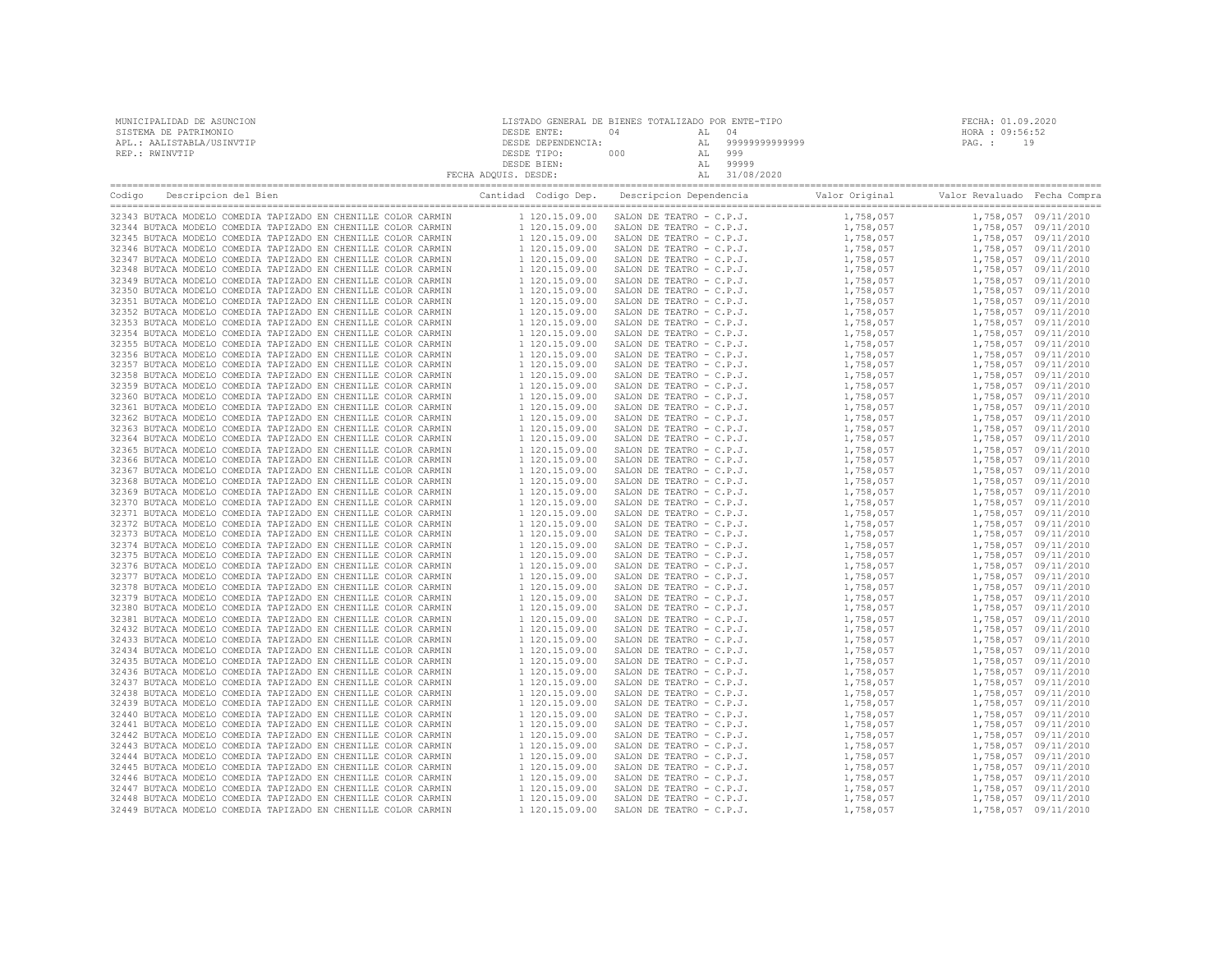| MUNICIPALIDAD DE ASUNCION | LISTADO GENERAL DE BIENES TOTALIZADO POR ENTE-TIPO |     |    |                |                 | FECHA: 01.09.2020 |
|---------------------------|----------------------------------------------------|-----|----|----------------|-----------------|-------------------|
| SISTEMA DE PATRIMONIO     | DESDE ENTE:                                        | 04  |    |                | HORA : 09:56:52 |                   |
| APL.: AALISTABLA/USINVTIP | DESDE DEPENDENCIA:                                 |     |    | 99999999999999 | PAG. :          | 20                |
| REP.: RWINVTIP            | DESDE TIPO:                                        | 000 | AL | 999            |                 |                   |
|                           | DESDE BIEN:                                        |     |    | 99999          |                 |                   |
|                           | FECHA ADQUIS. DESDE:                               |     |    | 31/08/2020     |                 |                   |
|                           |                                                    |     |    |                |                 |                   |

| Descripcion del Bien<br>Codigo                                | Cantidad Codigo Dep. | Descripcion Dependencia                 | Valor Original | Valor Revaluado Fecha Compra |                      |
|---------------------------------------------------------------|----------------------|-----------------------------------------|----------------|------------------------------|----------------------|
| 32450 BUTACA MODELO COMEDIA TAPIZADO EN CHENILLE COLOR CARMIN |                      | 1 120.15.09.00 SALON DE TEATRO - C.P.J. | 1,758,057      |                              | 1,758,057 09/11/2010 |
| 32451 BUTACA MODELO COMEDIA TAPIZADO EN CHENILLE COLOR CARMIN | 1 120.15.09.00       | SALON DE TEATRO - C.P.J.                | 1,758,057      |                              | 1,758,057 09/11/2010 |
| 32452 BUTACA MODELO COMEDIA TAPIZADO EN CHENILLE COLOR CARMIN | 1 120.15.09.00       | SALON DE TEATRO - C.P.J.                | 1,758,057      |                              | 1,758,057 09/11/2010 |
| 32453 BUTACA MODELO COMEDIA TAPIZADO EN CHENILLE COLOR CARMIN | 1 120.15.09.00       | SALON DE TEATRO - C.P.J.                | 1,758,057      |                              | 1,758,057 09/11/2010 |
| 32454 BUTACA MODELO COMEDIA TAPIZADO EN CHENILLE COLOR CARMIN | 1 120.15.09.00       | SALON DE TEATRO - C.P.J.                | 1,758,057      |                              | 1,758,057 09/11/2010 |
| 32455 BUTACA MODELO COMEDIA TAPIZADO EN CHENILLE COLOR CARMIN | 1 120.15.09.00       | SALON DE TEATRO - C.P.J.                | 1,758,057      |                              | 1,758,057 09/11/2010 |
| 32456 BUTACA MODELO COMEDIA TAPIZADO EN CHENILLE COLOR CARMIN | 1 120.15.09.00       | SALON DE TEATRO - C.P.J.                | 1,758,057      |                              | 1,758,057 09/11/2010 |
| 32457 BUTACA MODELO COMEDIA TAPIZADO EN CHENILLE COLOR CARMIN | 1 120.15.09.00       | SALON DE TEATRO - C.P.J.                | 1,758,057      |                              | 1,758,057 09/11/2010 |
| 32458 BUTACA MODELO COMEDIA TAPIZADO EN CHENILLE COLOR CARMIN | 1 120.15.09.00       | SALON DE TEATRO - C.P.J.                | 1,758,057      |                              | 1,758,057 09/11/2010 |
| 32459 BUTACA MODELO COMEDIA TAPIZADO EN CHENILLE COLOR CARMIN | 1 120.15.09.00       | SALON DE TEATRO - C.P.J.                | 1,758,057      |                              | 1,758,057 09/11/2010 |
| 32460 BUTACA MODELO COMEDIA TAPIZADO EN CHENILLE COLOR CARMIN | 1 120.15.09.00       | SALON DE TEATRO - C.P.J.                | 1,758,057      |                              | 1,758,057 09/11/2010 |
| 32461 BUTACA MODELO COMEDIA TAPIZADO EN CHENILLE COLOR CARMIN | 1 120.15.09.00       | SALON DE TEATRO - C.P.J.                | 1,758,057      |                              | 1,758,057 09/11/2010 |
| 32462 BUTACA MODELO COMEDIA TAPIZADO EN CHENILLE COLOR CARMIN | 1 120.15.09.00       | SALON DE TEATRO - C.P.J.                | 1,758,057      |                              | 1,758,057 09/11/2010 |
| 32463 BUTACA MODELO COMEDIA TAPIZADO EN CHENILLE COLOR CARMIN | 1 120.15.09.00       | SALON DE TEATRO - C.P.J.                | 1,758,057      |                              | 1,758,057 09/11/2010 |
| 32464 BUTACA MODELO COMEDIA TAPIZADO EN CHENILLE COLOR CARMIN | 1 120.15.09.00       | SALON DE TEATRO - C.P.J.                | 1,758,057      |                              | 1,758,057 09/11/2010 |
| 32465 BUTACA MODELO COMEDIA TAPIZADO EN CHENILLE COLOR CARMIN | 1 120.15.09.00       | SALON DE TEATRO - C.P.J.                | 1,758,057      |                              | 1,758,057 09/11/2010 |
| 32466 BUTACA MODELO COMEDIA TAPIZADO EN CHENILLE COLOR CARMIN | 1 120.15.09.00       | SALON DE TEATRO - C.P.J.                | 1,758,057      |                              | 1,758,057 09/11/2010 |
| 32467 BUTACA MODELO COMEDIA TAPIZADO EN CHENILLE COLOR CARMIN | 1 120.15.09.00       | SALON DE TEATRO - C.P.J.                | 1,758,057      |                              | 1,758,057 09/11/2010 |
| 32468 BUTACA MODELO COMEDIA TAPIZADO EN CHENILLE COLOR CARMIN | 1 120.15.09.00       | SALON DE TEATRO - C.P.J.                | 1,758,057      |                              | 1,758,057 09/11/2010 |
| 32469 BUTACA MODELO COMEDIA TAPIZADO EN CHENILLE COLOR CARMIN | 1 120.15.09.00       | SALON DE TEATRO - C.P.J.                | 1,758,057      |                              | 1,758,057 09/11/2010 |
| 32470 BUTACA MODELO COMEDIA TAPIZADO EN CHENILLE COLOR CARMIN | 1 120.15.09.00       | SALON DE TEATRO - C.P.J.                | 1,758,057      |                              | 1,758,057 09/11/2010 |
| 32471 BUTACA MODELO COMEDIA TAPIZADO EN CHENILLE COLOR CARMIN | 1 120.15.09.00       | SALON DE TEATRO - C.P.J.                | 1,758,057      |                              | 1,758,057 09/11/2010 |
| 32472 BUTACA MODELO COMEDIA TAPIZADO EN CHENILLE COLOR CARMIN | 1 120.15.09.00       | SALON DE TEATRO - C.P.J.                | 1,758,057      |                              | 1,758,057 09/11/2010 |
| 32473 BUTACA MODELO COMEDIA TAPIZADO EN CHENILLE COLOR CARMIN | 1 120.15.09.00       | SALON DE TEATRO - C.P.J.                | 1,758,057      |                              | 1,758,057 09/11/2010 |
| 32474 BUTACA MODELO COMEDIA TAPIZADO EN CHENILLE COLOR CARMIN | 1 120.15.09.00       | SALON DE TEATRO - C.P.J.                | 1,758,057      |                              | 1,758,057 09/11/2010 |
| 32475 BUTACA MODELO COMEDIA TAPIZADO EN CHENILLE COLOR CARMIN | 1 120.15.09.00       | SALON DE TEATRO - C.P.J.                | 1,758,057      |                              | 1,758,057 09/11/2010 |
| 32476 BUTACA MODELO COMEDIA TAPIZADO EN CHENILLE COLOR CARMIN | 1 120.15.09.00       | SALON DE TEATRO - C.P.J.                | 1,758,057      |                              | 1,758,057 09/11/2010 |
| 32477 BUTACA MODELO COMEDIA TAPIZADO EN CHENILLE COLOR CARMIN | 1 120.15.09.00       | SALON DE TEATRO - C.P.J.                | 1,758,057      |                              | 1,758,057 09/11/2010 |
| 32478 BUTACA MODELO COMEDIA TAPIZADO EN CHENILLE COLOR CARMIN | 1 120.15.09.00       | SALON DE TEATRO - C.P.J.                | 1,758,057      |                              | 1,758,057 09/11/2010 |
| 32479 BUTACA MODELO COMEDIA TAPIZADO EN CHENILLE COLOR CARMIN | 1 120.15.09.00       | SALON DE TEATRO - C.P.J.                | 1,758,057      |                              | 1,758,057 09/11/2010 |
| 32480 BUTACA MODELO COMEDIA TAPIZADO EN CHENILLE COLOR CARMIN | 1 120.15.09.00       | SALON DE TEATRO - C.P.J.                | 1,758,057      |                              | 1,758,057 09/11/2010 |
| 32481 BUTACA MODELO COMEDIA TAPIZADO EN CHENILLE COLOR CARMIN | 1 120.15.09.00       | SALON DE TEATRO - C.P.J.                | 1,758,057      |                              | 1,758,057 09/11/2010 |
| 32482 BUTACA MODELO COMEDIA TAPIZADO EN CHENILLE COLOR CARMIN | 1 120.15.09.00       | SALON DE TEATRO - C.P.J.                | 1,758,057      |                              | 1,758,057 09/11/2010 |
| 32483 BUTACA MODELO COMEDIA TAPIZADO EN CHENILLE COLOR CARMIN | 1 120.15.09.00       | SALON DE TEATRO - C.P.J.                | 1,758,057      |                              | 1,758,057 09/11/2010 |
| 32484 BUTACA MODELO COMEDIA TAPIZADO EN CHENILLE COLOR CARMIN | 1 120.15.09.00       | SALON DE TEATRO - C.P.J.                | 1,758,057      |                              | 1,758,057 09/11/2010 |
| 32485 BUTACA MODELO COMEDIA TAPIZADO EN CHENILLE COLOR CARMIN | 1 120.15.09.00       | SALON DE TEATRO - C.P.J.                | 1,758,057      |                              | 1,758,057 09/11/2010 |
| 32486 BUTACA MODELO COMEDIA TAPIZADO EN CHENILLE COLOR CARMIN | 1 120.15.09.00       | SALON DE TEATRO - C.P.J.                | 1,758,057      |                              | 1,758,057 09/11/2010 |
| 32487 BUTACA MODELO COMEDIA TAPIZADO EN CHENILLE COLOR CARMIN | 1 120.15.09.00       | SALON DE TEATRO - C.P.J.                | 1,758,057      |                              | 1,758,057 09/11/2010 |
| 32488 BUTACA MODELO COMEDIA TAPIZADO EN CHENILLE COLOR CARMIN | 1 120.15.09.00       | SALON DE TEATRO - C.P.J.                | 1,758,057      |                              | 1,758,057 09/11/2010 |
| 32489 BUTACA MODELO COMEDIA TAPIZADO EN CHENILLE COLOR CARMIN | 1 120.15.09.00       | SALON DE TEATRO - C.P.J.                | 1,758,057      |                              | 1,758,057 09/11/2010 |
| 32490 BUTACA MODELO COMEDIA TAPIZADO EN CHENILLE COLOR CARMIN | 1 120.15.09.00       | SALON DE TEATRO - C.P.J.                | 1,758,057      |                              | 1,758,057 09/11/2010 |
| 32491 BUTACA MODELO COMEDIA TAPIZADO EN CHENILLE COLOR CARMIN | 1 120.15.09.00       | SALON DE TEATRO - C.P.J.                | 1,758,057      |                              | 1,758,057 09/11/2010 |
| 32492 BUTACA MODELO COMEDIA TAPIZADO EN CHENILLE COLOR CARMIN | 1 120.15.09.00       | SALON DE TEATRO - C.P.J.                | 1,758,057      |                              | 1,758,057 09/11/2010 |
| 32493 BUTACA MODELO COMEDIA TAPIZADO EN CHENILLE COLOR CARMIN | 1 120.15.09.00       | SALON DE TEATRO - C.P.J.                | 1,758,057      |                              | 1,758,057 09/11/2010 |
| 32494 BUTACA MODELO COMEDIA TAPIZADO EN CHENILLE COLOR CARMIN | 1 120.15.09.00       | SALON DE TEATRO - C.P.J.                | 1,758,057      |                              | 1,758,057 09/11/2010 |
| 32495 BUTACA MODELO COMEDIA TAPIZADO EN CHENILLE COLOR CARMIN | 1 120.15.09.00       | SALON DE TEATRO - C.P.J.                | 1,758,057      |                              | 1,758,057 09/11/2010 |
| 32497 BUTACA MODELO COMEDIA TAPIZADO EN CHENILLE COLOR CARMIN | 1 120.15.09.00       | SALON DE TEATRO - C.P.J.                | 1,758,057      |                              | 1,758,057 09/11/2010 |
| 32498 BUTACA MODELO COMEDIA TAPIZADO EN CHENILLE COLOR CARMIN | 1 120.15.09.00       | SALON DE TEATRO - C.P.J.                | 1,758,057      |                              | 1,758,057 09/11/2010 |
| 32499 BUTACA MODELO COMEDIA TAPIZADO EN CHENILLE COLOR CARMIN | 1 120.15.09.00       | SALON DE TEATRO - C.P.J.                | 1,758,057      |                              | 1,758,057 09/11/2010 |
| 32500 BUTACA MODELO COMEDIA TAPIZADO EN CHENILLE COLOR CARMIN | 1 120.15.09.00       | SALON DE TEATRO - C.P.J.                | 1,758,057      |                              | 1,758,057 09/11/2010 |
| 32501 BUTACA MODELO COMEDIA TAPIZADO EN CHENILLE COLOR CARMIN | 1 120.15.09.00       | SALON DE TEATRO - C.P.J.                | 1,758,057      |                              | 1,758,057 09/11/2010 |
| 32502 BUTACA MODELO COMEDIA TAPIZADO EN CHENILLE COLOR CARMIN | 1 120.15.09.00       | SALON DE TEATRO - C.P.J.                | 1,758,057      |                              | 1,758,057 09/11/2010 |
| 32503 BUTACA MODELO COMEDIA TAPIZADO EN CHENILLE COLOR CARMIN | 1 120.15.09.00       | SALON DE TEATRO - C.P.J.                | 1,758,057      |                              | 1,758,057 09/11/2010 |
| 32504 BUTACA MODELO COMEDIA TAPIZADO EN CHENILLE COLOR CARMIN | 1 120.15.09.00       | SALON DE TEATRO - C.P.J.                | 1,758,057      |                              | 1,758,057 09/11/2010 |
| 32505 BUTACA MODELO COMEDIA TAPIZADO EN CHENILLE COLOR CARMIN | 1 120.15.09.00       | SALON DE TEATRO - C.P.J.                | 1,758,057      |                              | 1,758,057 09/11/2010 |
| 32506 BUTACA MODELO COMEDIA TAPIZADO EN CHENILLE COLOR CARMIN | 1 120.15.09.00       | SALON DE TEATRO - C.P.J.                | 1,758,057      |                              | 1,758,057 09/11/2010 |
| 32507 BUTACA MODELO COMEDIA TAPIZADO EN CHENILLE COLOR CARMIN | 1 120.15.09.00       | SALON DE TEATRO - C.P.J.                | 1,758,057      |                              | 1,758,057 09/11/2010 |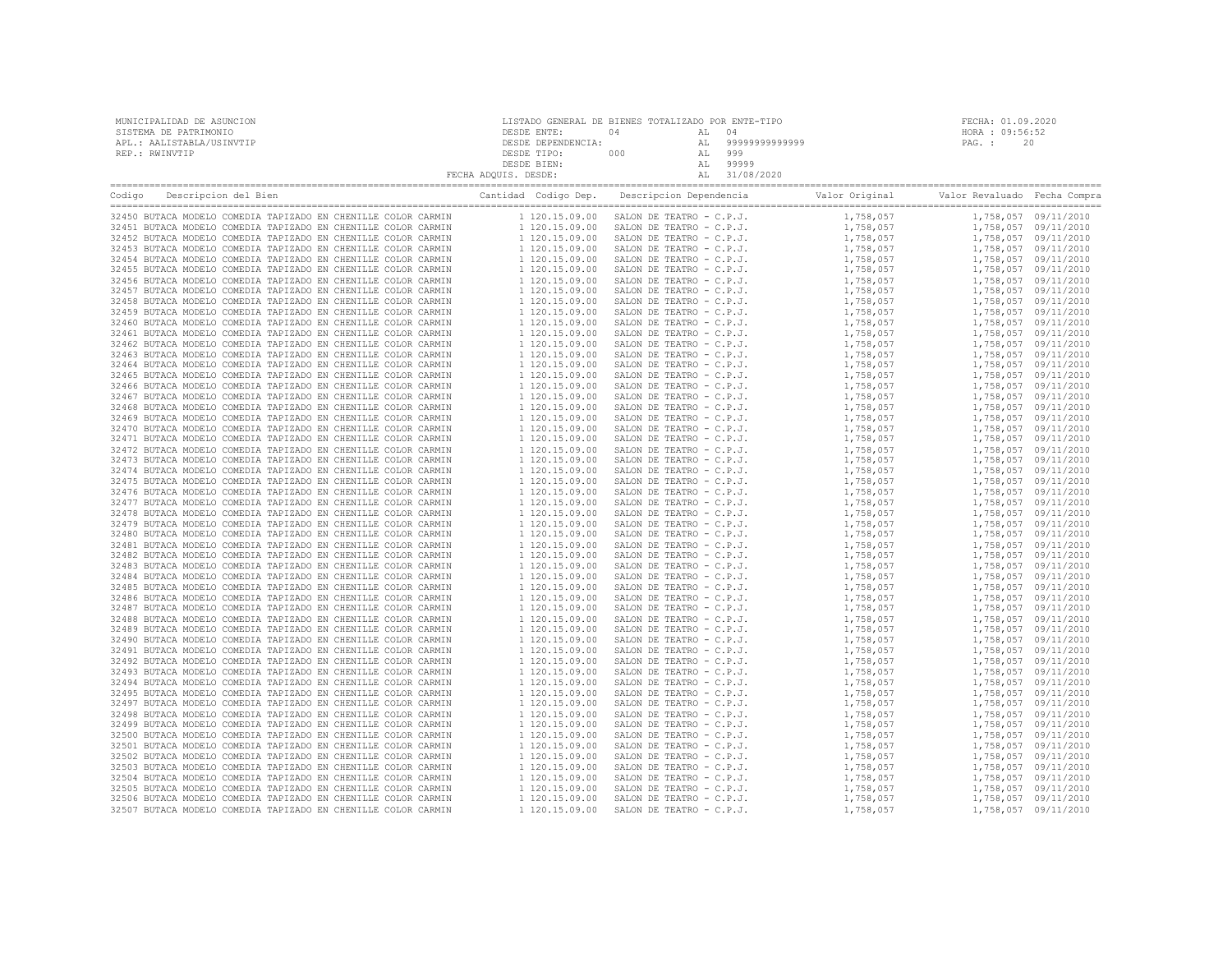| MUNICIPALIDAD DE ASUNCION | LISTADO GENERAL DE BIENES TOTALIZADO POR ENTE-TIPO |     |       |               | FECHA: 01.09.2020 |    |
|---------------------------|----------------------------------------------------|-----|-------|---------------|-------------------|----|
| SISTEMA DE PATRIMONIO     | DESDE ENTE:                                        | 04  | AL 04 |               | HORA : 09:56:52   |    |
| APL.: AALISTABLA/USINVTIP | DESDE DEPENDENCIA:                                 |     | AL    | 9999999999999 | PAG. :            | 21 |
| REP.: RWINVTIP            | DESDE TIPO:                                        | 000 | AL    | 999           |                   |    |
|                           | DESDE BIEN:                                        |     |       | 99999         |                   |    |
|                           | FECHA ADQUIS. DESDE:                               |     |       | 31/08/2020    |                   |    |
|                           |                                                    |     |       |               |                   |    |

| Codiao | Descripcion del Bien                                          | Cantidad Codigo Dep. | Descripcion Dependencia        | Valor Original | Valor Revaluado Fecha Compra |                      |
|--------|---------------------------------------------------------------|----------------------|--------------------------------|----------------|------------------------------|----------------------|
|        | 32508 BUTACA MODELO COMEDIA TAPIZADO EN CHENILLE COLOR CARMIN | 1 120.15.09.00       | SALON DE TEATRO - C.P.J.       | 1,758,057      |                              | 1,758,057 09/11/2010 |
| 32509  | BUTACA MODELO COMEDIA TAPIZADO EN CHENILLE COLOR CARMIN       | 1 120.15.09.00       | SALON DE TEATRO - C.P.J.       | 1,758,057      |                              | 1,758,057 09/11/2010 |
|        | 32510 BUTACA MODELO COMEDIA TAPIZADO EN CHENILLE COLOR CARMIN | 1 120.15.09.00       | SALON DE TEATRO - C.P.J.       | 1,758,057      |                              | 1,758,057 09/11/2010 |
| 32511  | BUTACA MODELO COMEDIA TAPIZADO EN CHENILLE COLOR CARMIN       | 1 120.15.09.00       | SALON DE TEATRO - C.P.J.       | 1,758,057      |                              | 1,758,057 09/11/2010 |
|        | 32512 BUTACA MODELO COMEDIA TAPIZADO EN CHENILLE COLOR CARMIN | 1 120.15.09.00       | SALON DE TEATRO - C.P.J.       | 1,758,057      |                              | 1,758,057 09/11/2010 |
|        | 32513 BUTACA MODELO COMEDIA TAPIZADO EN CHENILLE COLOR CARMIN | 1 120.15.09.00       | SALON DE TEATRO - C.P.J.       | 1,758,057      |                              | 1,758,057 09/11/2010 |
|        | 32514 BUTACA MODELO COMEDIA TAPIZADO EN CHENILLE COLOR CARMIN | 1 120.15.09.00       | SALON DE TEATRO - C.P.J.       | 1,758,057      |                              | 1,758,057 09/11/2010 |
|        | 32515 BUTACA MODELO COMEDIA TAPIZADO EN CHENILLE COLOR CARMIN | 1 120.15.09.00       | SALON DE TEATRO - C.P.J.       | 1,758,057      |                              | 1,758,057 09/11/2010 |
|        | 32516 BUTACA MODELO COMEDIA TAPIZADO EN CHENILLE COLOR CARMIN | 1 120.15.09.00       | SALON DE TEATRO - C.P.J.       | 1,758,057      |                              | 1,758,057 09/11/2010 |
|        | 32517 BUTACA MODELO COMEDIA TAPIZADO EN CHENILLE COLOR CARMIN | 1 120.15.09.00       | SALON DE TEATRO - C.P.J.       | 1,758,057      |                              | 1,758,057 09/11/2010 |
|        | 32518 BUTACA MODELO COMEDIA TAPIZADO EN CHENILLE COLOR CARMIN | 1 120.15.09.00       | SALON DE TEATRO - C.P.J.       | 1,758,057      |                              | 1,758,057 09/11/2010 |
|        | 32519 BUTACA MODELO COMEDIA TAPIZADO EN CHENILLE COLOR CARMIN | 1 120.15.09.00       | SALON DE TEATRO - C.P.J.       | 1,758,057      |                              | 1,758,057 09/11/2010 |
|        | 32532 BUTACA MODELO COMEDIA TAPIZADO EN CHENILLE COLOR CARMIN | 1 120.15.09.00       | SALON DE TEATRO - C.P.J.       | 1,758,057      |                              | 1,758,057 09/11/2010 |
|        | 32533 BUTACA MODELO COMEDIA TAPIZADO EN CHENILLE COLOR CARMIN | 1 120.15.09.00       | SALON DE TEATRO - C.P.J.       | 1,758,057      |                              | 1,758,057 09/11/2010 |
| 32534  | BUTACA MODELO COMEDIA TAPIZADO EN CHENILLE COLOR CARMIN       | 1 120.15.09.00       | SALON DE TEATRO - C.P.J.       | 1,758,057      |                              | 1,758,057 09/11/2010 |
|        | 32535 BUTACA MODELO COMEDIA TAPIZADO EN CHENILLE COLOR CARMIN | 1 120.15.09.00       | SALON DE TEATRO - C.P.J.       | 1,758,057      |                              | 1,758,057 09/11/2010 |
|        | 32536 BUTACA MODELO COMEDIA TAPIZADO EN CHENILLE COLOR CARMIN | 1 120.15.09.00       | SALON DE TEATRO - C.P.J.       | 1,758,057      |                              | 1,758,057 09/11/2010 |
|        | 32537 BUTACA MODELO COMEDIA TAPIZADO EN CHENILLE COLOR CARMIN | 1 120.15.09.00       | SALON DE TEATRO - C.P.J.       | 1,758,057      |                              | 1,758,057 09/11/2010 |
|        | 32538 BUTACA MODELO COMEDIA TAPIZADO EN CHENILLE COLOR CARMIN | 1 120.15.09.00       | SALON DE TEATRO - C.P.J.       | 1,758,057      |                              | 1,758,057 09/11/2010 |
|        | 32539 BUTACA MODELO COMEDIA TAPIZADO EN CHENILLE COLOR CARMIN | 1 120.15.09.00       | SALON DE TEATRO - C.P.J.       | 1,758,057      |                              | 1,758,057 09/11/2010 |
| 32540  | BUTACA MODELO COMEDIA TAPIZADO EN CHENILLE COLOR CARMIN       | 1 120.15.09.00       | SALON DE TEATRO - C.P.J.       | 1,758,057      |                              | 1,758,057 09/11/2010 |
|        | 32541 BUTACA MODELO COMEDIA TAPIZADO EN CHENILLE COLOR CARMIN | 1 120.15.09.00       | SALON DE TEATRO - C.P.J.       | 1,758,057      |                              | 1,758,057 09/11/2010 |
| 32542  | BUTACA MODELO COMEDIA TAPIZADO EN CHENILLE COLOR CARMIN       | 1 120.15.09.00       | SALON DE TEATRO - C.P.J.       | 1,758,057      |                              | 1,758,057 09/11/2010 |
|        | 32543 BUTACA MODELO COMEDIA TAPIZADO EN CHENILLE COLOR CARMIN | 1 120.15.09.00       | SALON DE TEATRO - C.P.J.       | 1,758,057      |                              | 1,758,057 09/11/2010 |
| 32544  | BUTACA MODELO COMEDIA TAPIZADO EN CHENILLE COLOR CARMIN       | 1 120.15.09.00       | SALON DE TEATRO - C.P.J.       | 1,758,057      |                              | 1,758,057 09/11/2010 |
|        | 32545 BUTACA MODELO COMEDIA TAPIZADO EN CHENILLE COLOR CARMIN | 1 120.15.09.00       | SALON DE TEATRO - C.P.J.       | 1,758,057      |                              | 1,758,057 09/11/2010 |
| 32546  | BUTACA MODELO COMEDIA TAPIZADO EN CHENILLE COLOR CARMIN       | 1 120.15.09.00       | SALON DE TEATRO - C.P.J.       | 1,758,057      |                              | 1,758,057 09/11/2010 |
|        | 32547 BUTACA MODELO COMEDIA TAPIZADO EN CHENILLE COLOR CARMIN | 1 120.15.09.00       | SALON DE TEATRO - C.P.J.       | 1,758,057      |                              | 1,758,057 09/11/2010 |
|        | 32548 BUTACA MODELO COMEDIA TAPIZADO EN CHENILLE COLOR CARMIN | 1 120.15.09.00       | SALON DE TEATRO - C.P.J.       | 1,758,057      |                              | 1,758,057 09/11/2010 |
|        | 32549 BUTACA MODELO COMEDIA TAPIZADO EN CHENILLE COLOR CARMIN | 1 120.15.09.00       | SALON DE TEATRO - C.P.J.       | 1,758,057      |                              | 1,758,057 09/11/2010 |
|        | 32550 BUTACA MODELO COMEDIA TAPIZADO EN CHENILLE COLOR CARMIN | 1 120.15.09.00       | SALON DE TEATRO - C.P.J.       | 1,758,057      |                              | 1,758,057 09/11/2010 |
|        | 32551 BUTACA MODELO COMEDIA TAPIZADO EN CHENILLE COLOR CARMIN | 1 120.15.09.00       | SALON DE TEATRO - C.P.J.       | 1,758,057      |                              | 1,758,057 09/11/2010 |
|        | 32552 BUTACA MODELO COMEDIA TAPIZADO EN CHENILLE COLOR CARMIN | 1 120.15.09.00       | SALON DE TEATRO - C.P.J.       | 1,758,057      |                              | 1,758,057 09/11/2010 |
|        | 32553 BUTACA MODELO COMEDIA TAPIZADO EN CHENILLE COLOR CARMIN | 1 120.15.09.00       | SALON DE TEATRO - C.P.J.       | 1,758,057      |                              | 1,758,057 09/11/2010 |
|        | 32554 BUTACA MODELO COMEDIA TAPIZADO EN CHENILLE COLOR CARMIN | 1 120.15.00.00       | ACTUALIZAR Y UBICAR DEP. (C.P. | 1,758,057      |                              | 1,758,057 09/11/2010 |
| 32555  | BUTACA MODELO COMEDIA TAPIZADO EN CHENILLE COLOR CARMIN       | 1 120.15.00.00       | ACTUALIZAR Y UBICAR DEP. (C.P. | 1,758,057      |                              | 1,758,057 09/11/2010 |
|        | 32556 BUTACA MODELO COMEDIA TAPIZADO EN CHENILLE COLOR CARMIN | 1 120.15.00.00       | ACTUALIZAR Y UBICAR DEP. (C.P. | 1,758,057      |                              | 1,758,057 09/11/2010 |
|        | 32557 BUTACA MODELO COMEDIA TAPIZADO EN CHENILLE COLOR CARMIN | 1 120.15.00.00       | ACTUALIZAR Y UBICAR DEP. (C.P. | 1,758,057      |                              | 1,758,057 09/11/2010 |
| 32558  | BUTACA MODELO COMEDIA TAPIZADO EN CHENILLE COLOR CARMIN       | 1 120.15.00.00       | ACTUALIZAR Y UBICAR DEP. (C.P. | 1,758,057      |                              | 1,758,057 09/11/2010 |
| 32559  | BUTACA MODELO COMEDIA TAPIZADO EN CHENILLE COLOR CARMIN       | 1 120.15.00.00       | ACTUALIZAR Y UBICAR DEP. (C.P. | 1,758,057      |                              | 1,758,057 09/11/2010 |
|        | 32560 BUTACA MODELO COMEDIA TAPIZADO EN CHENILLE COLOR CARMIN | 1 120.15.00.00       | ACTUALIZAR Y UBICAR DEP. (C.P. | 1,758,057      |                              | 1,758,057 09/11/2010 |
| 32561  | BUTACA MODELO COMEDIA TAPIZADO EN CHENILLE COLOR CARMIN       | 1 120.15.00.00       | ACTUALIZAR Y UBICAR DEP. (C.P. | 1,758,057      |                              | 1,758,057 09/11/2010 |
|        | 32562 BUTACA MODELO COMEDIA TAPIZADO EN CHENILLE COLOR CARMIN | 1 120.15.00.00       | ACTUALIZAR Y UBICAR DEP. (C.P. | 1,758,057      |                              | 1,758,057 09/11/2010 |
|        | 32563 BUTACA MODELO COMEDIA TAPIZADO EN CHENILLE COLOR CARMIN | 1 120.15.00.00       | ACTUALIZAR Y UBICAR DEP. (C.P. | 1,758,057      |                              | 1,758,057 09/11/2010 |
|        |                                                               | Totales Tipo 100:    |                                | 916,787,357    | 999,027,190                  |                      |

| Tipo: 101 ESCRITORIOS Y MESAS                         |                |                                               |        |                    |
|-------------------------------------------------------|----------------|-----------------------------------------------|--------|--------------------|
| 00021 MESA METAL P/COMPUTADORA M/ATOKI                | 1 120.15.15.04 | SALA DE COMPUTACION C.P.J.                    | 20,000 | 58, 247 31/12/1992 |
| 00024 MESA DE MADERA FORRADA EN FORMICA PARA FAX      |                | 1 120.15.00.00 ACTUALIZAR Y UBICAR DEP. (C.P. | 84,800 | 246,968 31/12/1992 |
| 00136 ESCRITORIO MADERA FORMICA 3 CAJONES             |                | 1 120.15.07.01 SALA DE SEMINARIO - C.P.J.     | 20,000 | 58, 247 31/12/1992 |
| 00155 ESCRITORIO 3 CAJON FORMICA                      |                | $1$ 120.15.10.00 SALA DE PRODUCCION - C.P.J.  | 25,000 | 72,809 31/12/1992  |
| 00901 ESCRITORIO MADERA 3 CAJONES                     |                | 1 120.15.03.00 RECURSOS HUMANOS - C.P.J.      | 15,000 | 43,685 31/12/1992  |
| 01256 UN ATRIL METAL MARCA TELUBIA KIM                |                | 1 120.15.00.00 ACTUALIZAR Y UBICAR DEP. (C.P. | 30,000 | 87,371 31/12/1992  |
| 01292 Una mesa de madera barnizado c/ patas metalicas |                | 1 120.15.07.06 SALA DE ESPERA - C.P.J.        | 50,000 | 145,618 31/12/1992 |
| 01293 ESCRITORIO MADERA 3 CAJON                       |                | 1 120.15.03.00 RECURSOS HUMANOS - C.P.J.      | 25,000 | 72,809 31/12/1992  |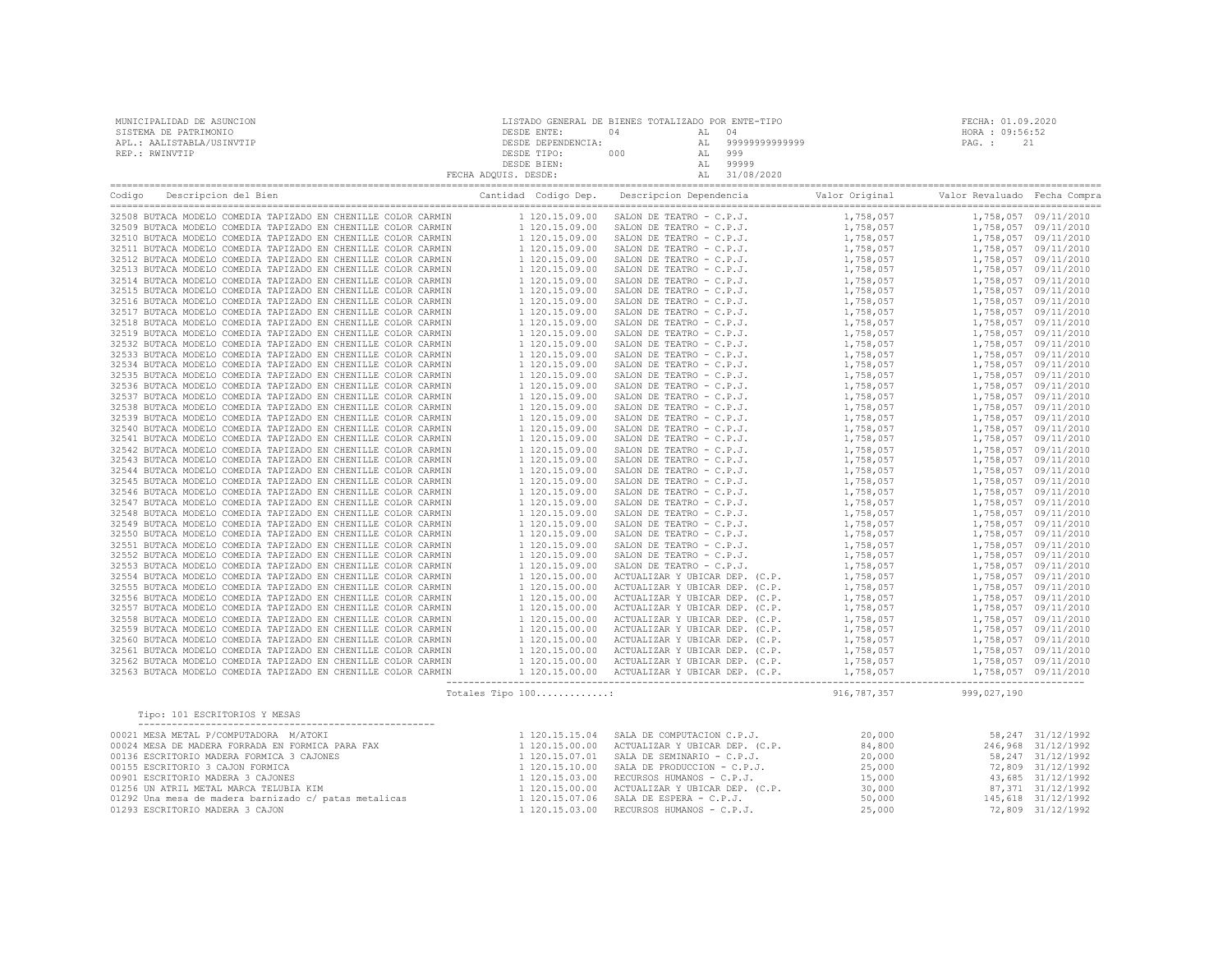| MUNICIPALIDAD DE ASUNCION<br>SISTEMA DE PATRIMONIO<br>APL.: AALISTABLA/USINVTIP<br>REP.: RWINVTIP                                   | LISTADO GENERAL DE BIENES TOTALIZADO POR ENTE-TIPO<br>DESDE ENTE: 04 AL 04<br>DESDE ENTE: 04 AL 999999999999999<br>DESDE TIPO: 000 AL 999999999999999<br>DESDE TIPO: 000 AL 9999<br>DESDE ETEN: AL 99999<br>PECHA ADQUIS. DESDE: AL 31/08/2020 | FECHA: 01.09.2020<br>HORA : 09:56:52<br>PAG. :<br>22 |
|-------------------------------------------------------------------------------------------------------------------------------------|------------------------------------------------------------------------------------------------------------------------------------------------------------------------------------------------------------------------------------------------|------------------------------------------------------|
| Codigo Descripcion del Bien de Marco de Cantidad Codigo Dep. Descripcion Dependencia de Valor Original Valor Revaluado Fecha Compra |                                                                                                                                                                                                                                                |                                                      |
|                                                                                                                                     |                                                                                                                                                                                                                                                |                                                      |
|                                                                                                                                     |                                                                                                                                                                                                                                                |                                                      |
|                                                                                                                                     |                                                                                                                                                                                                                                                |                                                      |
|                                                                                                                                     |                                                                                                                                                                                                                                                |                                                      |
|                                                                                                                                     |                                                                                                                                                                                                                                                |                                                      |
|                                                                                                                                     |                                                                                                                                                                                                                                                |                                                      |
|                                                                                                                                     |                                                                                                                                                                                                                                                |                                                      |
|                                                                                                                                     |                                                                                                                                                                                                                                                |                                                      |
|                                                                                                                                     |                                                                                                                                                                                                                                                |                                                      |
|                                                                                                                                     |                                                                                                                                                                                                                                                |                                                      |
|                                                                                                                                     |                                                                                                                                                                                                                                                |                                                      |
|                                                                                                                                     |                                                                                                                                                                                                                                                |                                                      |
|                                                                                                                                     |                                                                                                                                                                                                                                                |                                                      |
|                                                                                                                                     |                                                                                                                                                                                                                                                |                                                      |
|                                                                                                                                     |                                                                                                                                                                                                                                                |                                                      |
|                                                                                                                                     |                                                                                                                                                                                                                                                |                                                      |
|                                                                                                                                     |                                                                                                                                                                                                                                                |                                                      |
|                                                                                                                                     |                                                                                                                                                                                                                                                |                                                      |
|                                                                                                                                     |                                                                                                                                                                                                                                                |                                                      |
|                                                                                                                                     |                                                                                                                                                                                                                                                |                                                      |
|                                                                                                                                     |                                                                                                                                                                                                                                                |                                                      |
|                                                                                                                                     |                                                                                                                                                                                                                                                |                                                      |
|                                                                                                                                     |                                                                                                                                                                                                                                                |                                                      |
|                                                                                                                                     |                                                                                                                                                                                                                                                |                                                      |
|                                                                                                                                     |                                                                                                                                                                                                                                                |                                                      |
|                                                                                                                                     |                                                                                                                                                                                                                                                |                                                      |
|                                                                                                                                     |                                                                                                                                                                                                                                                |                                                      |
|                                                                                                                                     |                                                                                                                                                                                                                                                |                                                      |
|                                                                                                                                     |                                                                                                                                                                                                                                                |                                                      |
|                                                                                                                                     |                                                                                                                                                                                                                                                |                                                      |
|                                                                                                                                     |                                                                                                                                                                                                                                                |                                                      |
|                                                                                                                                     |                                                                                                                                                                                                                                                |                                                      |
|                                                                                                                                     |                                                                                                                                                                                                                                                |                                                      |
|                                                                                                                                     |                                                                                                                                                                                                                                                |                                                      |
|                                                                                                                                     |                                                                                                                                                                                                                                                |                                                      |
|                                                                                                                                     |                                                                                                                                                                                                                                                |                                                      |
|                                                                                                                                     |                                                                                                                                                                                                                                                |                                                      |
|                                                                                                                                     |                                                                                                                                                                                                                                                |                                                      |
|                                                                                                                                     |                                                                                                                                                                                                                                                |                                                      |
|                                                                                                                                     |                                                                                                                                                                                                                                                |                                                      |
|                                                                                                                                     |                                                                                                                                                                                                                                                |                                                      |
|                                                                                                                                     |                                                                                                                                                                                                                                                |                                                      |
|                                                                                                                                     |                                                                                                                                                                                                                                                |                                                      |
|                                                                                                                                     |                                                                                                                                                                                                                                                |                                                      |
|                                                                                                                                     |                                                                                                                                                                                                                                                |                                                      |
|                                                                                                                                     |                                                                                                                                                                                                                                                |                                                      |
|                                                                                                                                     |                                                                                                                                                                                                                                                |                                                      |
|                                                                                                                                     |                                                                                                                                                                                                                                                |                                                      |
|                                                                                                                                     |                                                                                                                                                                                                                                                |                                                      |
|                                                                                                                                     |                                                                                                                                                                                                                                                |                                                      |
|                                                                                                                                     |                                                                                                                                                                                                                                                |                                                      |
|                                                                                                                                     |                                                                                                                                                                                                                                                |                                                      |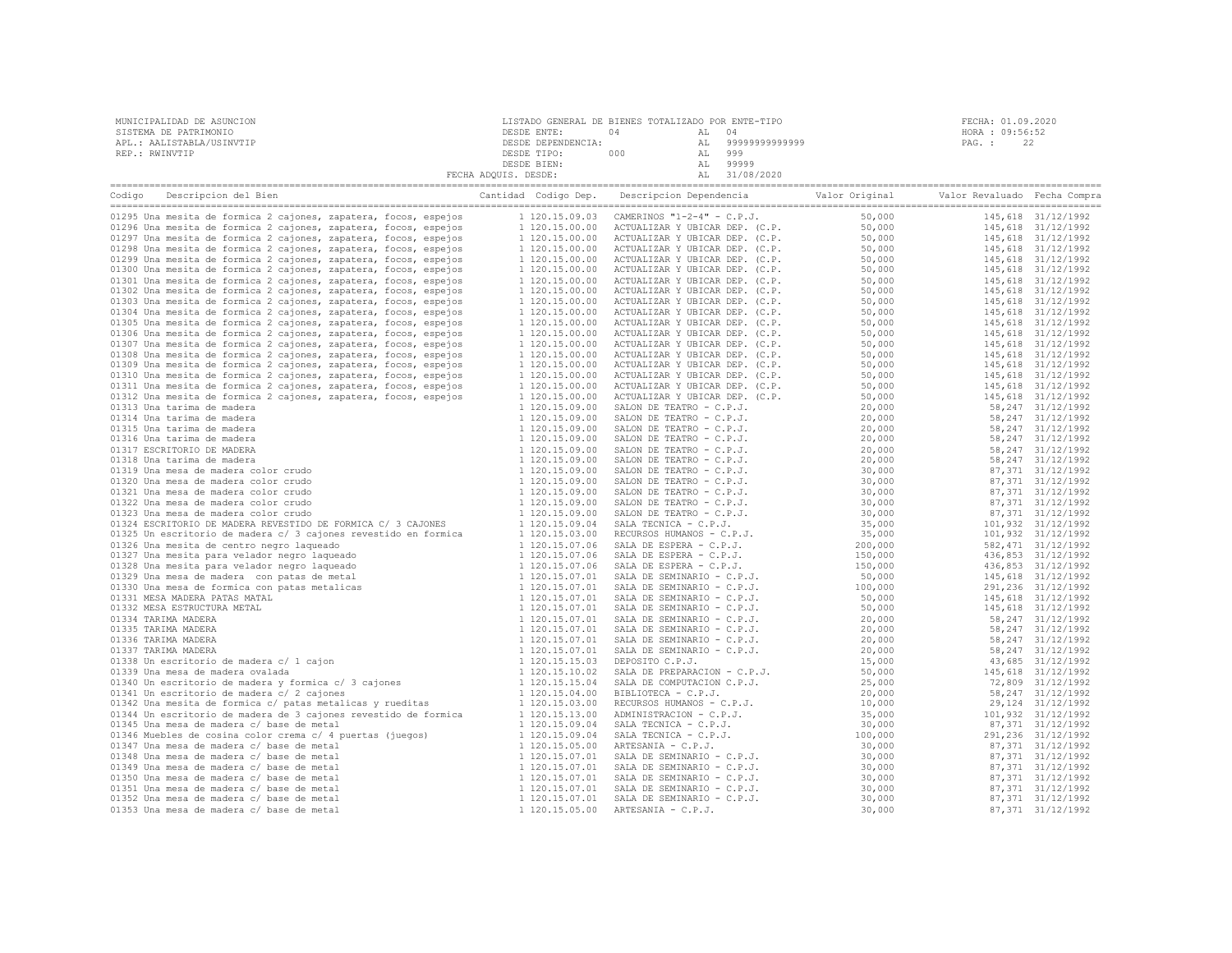| MUNICIPALIDAD DE ASUNCION | LISTADO GENERAL DE BIENES TOTALIZADO POR ENTE-TIPO |     |    |               | FECHA: 01.09.2020 |  |  |
|---------------------------|----------------------------------------------------|-----|----|---------------|-------------------|--|--|
| SISTEMA DE PATRIMONIO     | DESDE ENTE:                                        |     |    |               | HORA : 09:56:52   |  |  |
| APL.: AALISTABLA/USINVTIP | DESDE DEPENDENCIA:                                 |     | AL | 9999999999999 | PAG. :            |  |  |
| REP.: RWINVTIP            | DESDE TIPO:                                        | 000 |    | 999           |                   |  |  |
|                           | DESDE BIEN:                                        |     |    | 99999         |                   |  |  |
|                           | FECHA ADOUIS. DESDE:                               |     | AL | 31/08/2020    |                   |  |  |

| Descripcion del Bien<br>Codigo                                   | Cantidad Codigo Dep. | Descripcion Dependencia Valor Original                                                                                                                                                                                                                                                                                                                                                          |                                                        | Valor Revaluado Fecha Compra |                     |
|------------------------------------------------------------------|----------------------|-------------------------------------------------------------------------------------------------------------------------------------------------------------------------------------------------------------------------------------------------------------------------------------------------------------------------------------------------------------------------------------------------|--------------------------------------------------------|------------------------------|---------------------|
| 01354 Una mesa de madera c/ base de metal                        | 1 120.15.07.01       | SALA DE SEMINARIO - C.P.J.                                                                                                                                                                                                                                                                                                                                                                      | 30,000                                                 |                              | 87,371 31/12/1992   |
| 01355 Una mesa de madera c/ base de metal                        | 1 120.15.05.00       | SALA DE SEMINANIO<br>SALA DE SEMINARIO - C.P.J.<br>SALA DE SEMINARIO - C.P.J.<br>SALA DE SEMINARIO - C.P.J.<br>SALA DE SEMINARIO - C.P.J.<br>OFICINA DE INTENDENCIA C.P.J.<br>- INTENDENCIA C.P.J.                                                                                                                                                                                              | 30,000                                                 |                              | 87,371 31/12/1992   |
| 01357 Una mesa de madera c/ base de metal                        | 1 120.15.07.01       |                                                                                                                                                                                                                                                                                                                                                                                                 | 30,000                                                 |                              | 87,371 31/12/1992   |
| 01358 Una mesa de madera c/ base de metal                        | 1 120.15.07.01       |                                                                                                                                                                                                                                                                                                                                                                                                 | $30,000$<br>$30,000$<br>$30,000$<br>$10,000$<br>$45$ c |                              | 87,371 31/12/1992   |
| 01359 Una mesa de madera c/ base de metal                        | 1 120.15.07.01       |                                                                                                                                                                                                                                                                                                                                                                                                 |                                                        |                              | 87,371 31/12/1992   |
| 01360 Una mesa de madera c/ formica                              | 1 120.15.14.04       | OFICINA DE INTENDENCIA C.P.J.<br>DEINIDEN DE INTENDENCIA C.P.J.<br>BIBLIOTECA - C.P.J.<br>GIMNASIO - C.P.J.<br>GIMNASIO - C.P.J.<br>GIMNASIO - C.P.J.<br>GIMNASIO - C.P.J.<br>GIMNASIO - C.P.J.<br>GIMNASIO - C.P.J.<br>GIMNASIO - C.P.J.<br>GIMNASIO - C.P.                                                                                                                                    |                                                        |                              | 87,371 31/12/1992   |
| 01361 Una mesa de madera                                         | 1 120.15.14.04       |                                                                                                                                                                                                                                                                                                                                                                                                 |                                                        |                              | 29, 124 31/12/1992  |
| 01362 Un escritorio de metal de 3 cajones y revestido de formica | 1 120.15.04.00       |                                                                                                                                                                                                                                                                                                                                                                                                 | 45,000                                                 |                              | 131,056 31/12/1992  |
| 01363 Un escritorio de madera de 6 cajones c/ revestido formico  | 1 120.15.14.04       |                                                                                                                                                                                                                                                                                                                                                                                                 | 45,000                                                 |                              | 131,056 31/12/1992  |
| 01364 Una mesa de Pin Pon                                        | 1 120.15.15.00       |                                                                                                                                                                                                                                                                                                                                                                                                 | 100,000                                                |                              | 291,236 31/12/1992  |
| 01365 Una mesa de Pin Pon                                        | 1 120.15.15.00       |                                                                                                                                                                                                                                                                                                                                                                                                 | 100,000                                                |                              | 291, 236 31/12/1992 |
| 01366 Una mesa de Pin Pon                                        | 1 120.15.15.00       |                                                                                                                                                                                                                                                                                                                                                                                                 | 100,000                                                |                              | 291,236 31/12/1992  |
| 01367 Una mesa de Pin Pon                                        | 1 120.15.15.00       |                                                                                                                                                                                                                                                                                                                                                                                                 | 100,000                                                |                              | 291,236 31/12/1992  |
| 01368 Una mesa de Pin Pon                                        | 1 120.15.15.00       |                                                                                                                                                                                                                                                                                                                                                                                                 | 100,000                                                |                              | 291,236 31/12/1992  |
| 01369 Una mesa de Pin Pon                                        | 1 120.15.15.00       |                                                                                                                                                                                                                                                                                                                                                                                                 | 100,000                                                |                              | 291,236 31/12/1992  |
| 01370 Una mesa de madera c/ base de metal                        | 1 120.15.08.00       |                                                                                                                                                                                                                                                                                                                                                                                                 | 30,000                                                 |                              | 87,371 31/12/1992   |
| 01371 Un escritorio c/ base de metal y mesada formica 3 cajones  | 1 120.15.04.00       |                                                                                                                                                                                                                                                                                                                                                                                                 | 60,000                                                 |                              | 174,741 31/12/1992  |
| 01372 Una mesa de formica c/ patas de metal p/ reunion           | 1 120.15.14.01       |                                                                                                                                                                                                                                                                                                                                                                                                 | 60,000                                                 |                              | 174,741 31/12/1992  |
| 01373 Una mesa rectangular de madera revestido de formica        | 1 120.15.04.00       |                                                                                                                                                                                                                                                                                                                                                                                                 | 80,000                                                 |                              | 232,989 31/12/1992  |
| 01374 Una mesa rectangular de madera revestido de formica        | 1 120.15.04.00       |                                                                                                                                                                                                                                                                                                                                                                                                 | 80,000                                                 |                              | 232,989 31/12/1992  |
| 01375 Una mesa rectangular de madera revestido de formica        | 1 120.15.04.00       |                                                                                                                                                                                                                                                                                                                                                                                                 | 80,000                                                 |                              | 232,989 31/12/1992  |
| 01376 Una mesa rectangular de madera revestido de formica        | 1 120.15.04.00       |                                                                                                                                                                                                                                                                                                                                                                                                 | 80,000                                                 |                              | 232,989 31/12/1992  |
| 01377 Una mesa rectangular de madera revestido de formica        | 1 120.15.04.00       | BIBLIOTECA - C.P.J.<br>BIBLIOTECA - C.P.J.<br>BIBLIOTECA - C.P.J.<br>BIBLIOTECA - C.P.J.<br>BIBLIOTECA - C.P.J.<br>ADMINISTRACION - C.P.J.<br>ADMINISTRACION - C.P.J.                                                                                                                                                                                                                           | 80,000                                                 |                              | 232,989 31/12/1992  |
| 01378 Una mesa rectangular de madera revestido de formica        | 1 120.15.04.00       |                                                                                                                                                                                                                                                                                                                                                                                                 | 80,000                                                 |                              | 232,989 31/12/1992  |
| 01379 Un escritorio c/ base de metal revestido de formica        | 1 120.15.04.00       |                                                                                                                                                                                                                                                                                                                                                                                                 | 60,000                                                 |                              | 174,741 31/12/1992  |
| 01380 Una mesita centro c/ patas de metal revestido en formica   | 1 120.15.04.00       |                                                                                                                                                                                                                                                                                                                                                                                                 | 15,000                                                 |                              | 43,685 31/12/1992   |
| 01381 Un escritorio de 3 cajones revestido en formica            | 1 120.15.13.00       |                                                                                                                                                                                                                                                                                                                                                                                                 | 15,000                                                 |                              | 43,685 31/12/1992   |
| 01382 Un escritorio de 3 cajones revestido en formica            | 1 120.15.09.04       |                                                                                                                                                                                                                                                                                                                                                                                                 | 15,000                                                 |                              | 43,685 31/12/1992   |
| 01383 Un escritorio 6 cajones base de metal revestido en formica | 1 120.15.10.00       | SALA DE PRODUCCION - C.P.J.<br>SALA DE MANDO - C.P.J.<br>SALA DE PRODUCCO.<br>SALA DE MANDO - C.P.J.<br>ACTUALIZAR Y UBICAR DEP. (C.P.<br>DIREC.CENTRO PARAGUAYO JAPONES<br>TON DE TEATRO - C.P.J.<br>TON DE TEATRO - C.P.J.                                                                                                                                                                    | 100,000                                                |                              | 291, 236 31/12/1992 |
| 01384 Una mesa de madera c/ base de metal                        | 1 120.15.07.02       |                                                                                                                                                                                                                                                                                                                                                                                                 | 10,000                                                 |                              | 29, 124 31/12/1992  |
| 01385 Una mesa centro con pata de metal                          | 1 120.15.00.00       |                                                                                                                                                                                                                                                                                                                                                                                                 | 15,000                                                 |                              | 43,685 31/12/1992   |
| 01386 Un escritorio de madera lustrada c/ 6 cajones              | 1 120.15.01.00       |                                                                                                                                                                                                                                                                                                                                                                                                 | 80,000                                                 |                              | 232,989 31/12/1992  |
| 01387 Un escritorio de madera lustrada c/ 2 cajones              | 1 120.15.09.00       |                                                                                                                                                                                                                                                                                                                                                                                                 | 45,000                                                 |                              | 131,056 31/12/1992  |
| 01388 Una mesa metalica para maquina de escribir c/ ruedita      | 1 120.15.07.00       |                                                                                                                                                                                                                                                                                                                                                                                                 | 50,000                                                 |                              | 145,618 31/12/1992  |
| 01389 Una mesa de madera color blanco                            | 1 120.15.01.00       | DIREC.CENTRO PARAGUAYO JAPONES                                                                                                                                                                                                                                                                                                                                                                  | 8,000                                                  |                              | 23,299 31/12/1992   |
| 01390 Un escritorio de madera c/ 3 cajones                       | 1 120.15.10.00       | SALA DE PRODUCCION - C.P.J.                                                                                                                                                                                                                                                                                                                                                                     | 30,000                                                 |                              | 87,371 31/12/1992   |
| 01391 Un escritorio de madera c/ 3 cajones                       | 1 120.15.10.01       | AULAS DE IDIOMAS - C.P.J.                                                                                                                                                                                                                                                                                                                                                                       | 30,000                                                 |                              | 87,371 31/12/1992   |
| 01392 Un escritorio de madera c/ 3 cajones                       | 1 120.15.10.01       | AULAS DE IDIOMAS - C.P.J.                                                                                                                                                                                                                                                                                                                                                                       | 30,000                                                 |                              | 87,371 31/12/1992   |
| 01393 Un escritorio de madera c/ 3 cajones                       | 1 120.15.10.00       | SALA DE PRODUCCION - C.P.J.                                                                                                                                                                                                                                                                                                                                                                     | 30,000                                                 |                              | 87,371 31/12/1992   |
| 01394 Un escritorio de madera c/ 3 cajones                       | 1 120.15.10.00       | SALA DE PRODUCCION - C.P.J.                                                                                                                                                                                                                                                                                                                                                                     | 30,000                                                 |                              | 87,371 31/12/1992   |
| 01395 Un escritorio de madera c/ 3 cajones                       | 1 120.15.07.00       | DEPARTAMENTO CULTURAL - C.P.J.                                                                                                                                                                                                                                                                                                                                                                  | 30,000                                                 |                              | 87,371 31/12/1992   |
| 01396 Un escritorio de madera c/ 3 cajones                       | 1 120.15.10.00       | SALA DE PRODUCCION - C.P.J.                                                                                                                                                                                                                                                                                                                                                                     | 15,000                                                 |                              | 43,685 31/12/1992   |
| 01397 Un escritorio de madera c/ 3 cajones revestido de formica  | 1 120.15.10.00       | SALA DE PRODUCCION - C.P.J.                                                                                                                                                                                                                                                                                                                                                                     | 30,000                                                 |                              | 87,371 31/12/1992   |
| 01398 Un escritorio de madera c/ 3 cajones revestido de formica  | 1 120.15.14.01       | SALA DE PROFESORES - C.P.J.                                                                                                                                                                                                                                                                                                                                                                     | 30,000                                                 |                              | 87,371 31/12/1992   |
| 01399 Una mesita revestida de formica base de metal              | 1 120.15.00.00       | ACTUALIZAR Y UBICAR DEP. (C.P.                                                                                                                                                                                                                                                                                                                                                                  | 35,000                                                 |                              | 101,932 31/12/1992  |
| 01400 Una mesita revestida de formica base de metal              | 1 120.15.00.00       | ACTUALIZAR Y UBICAR DEP. (C.P.                                                                                                                                                                                                                                                                                                                                                                  | 35,000                                                 |                              | 101,932 31/12/1992  |
| 01401 Un escritorio c/ 1 cajon revestido en formica de madera    | 1 120.15.10.01       | AULAS DE IDIOMAS - C.P.J.                                                                                                                                                                                                                                                                                                                                                                       | 25,000                                                 |                              | 72,809 31/12/1992   |
| 01402 Una mesa de formica acrilico                               | 1 120.15.07.02       |                                                                                                                                                                                                                                                                                                                                                                                                 | 15,000                                                 |                              | 43,685 31/12/1992   |
| 01403 Una mesa de formica acrilico                               | 1 120.15.07.02       |                                                                                                                                                                                                                                                                                                                                                                                                 | 15,000                                                 |                              | 43,685 31/12/1992   |
| 01404 Una mesa de formica acrilico                               | 1 120.15.07.02       | $\begin{array}{ll} \multicolumn{2}{l}{{\bf{S.}}}{\bf{S.}} & \multicolumn{2}{l}{{\bf{S.}}}{\bf{S.}} & \multicolumn{2}{l}{{\bf{S.}}}{\bf{S.}} & \multicolumn{2}{l}{{\bf{S.}}}{\bf{S.}} & \multicolumn{2}{l}{{\bf{S.}}}{\bf{S.}} & \multicolumn{2}{l}{{\bf{S.}}}{\bf{S.}} & \multicolumn{2}{l}{{\bf{S.}}}{\bf{S.}} & \multicolumn{2}{l}{{\bf{S.}}}{\bf{S.}} & \multicolumn{2}{l}{{\bf{S.}}}{\bf{S$ | 15,000                                                 |                              | 43,685 31/12/1992   |
| 01405 Una mesa de formica acrilico                               | 1 120.15.07.02       |                                                                                                                                                                                                                                                                                                                                                                                                 | 15,000                                                 |                              | 43,685 31/12/1992   |
| 01406 Una mesa de formica acrilico                               | 1 120.15.07.02       |                                                                                                                                                                                                                                                                                                                                                                                                 | 15,000                                                 |                              | 43,685 31/12/1992   |
| 01407 Una mesa de formica acrilico                               | 1 120.15.07.02       |                                                                                                                                                                                                                                                                                                                                                                                                 | 15,000                                                 |                              | 43,685 31/12/1992   |
| 01408 Una mesa de formica acrilico                               | 1 120.15.07.02       |                                                                                                                                                                                                                                                                                                                                                                                                 | 15,000                                                 |                              | 43,685 31/12/1992   |
| 01409 Una mesa de formica acrilico                               | 1 120.15.07.02       |                                                                                                                                                                                                                                                                                                                                                                                                 | 15,000                                                 |                              | 43,685 31/12/1992   |
| 01410 Una mesa de formica acrilico                               | 1 120.15.07.02       |                                                                                                                                                                                                                                                                                                                                                                                                 | 15,000                                                 |                              | 43,685 31/12/1992   |
| 01411 Una mesa de formica acrilico                               | 1 120.15.07.02       |                                                                                                                                                                                                                                                                                                                                                                                                 | 15,000                                                 |                              | 43,685 31/12/1992   |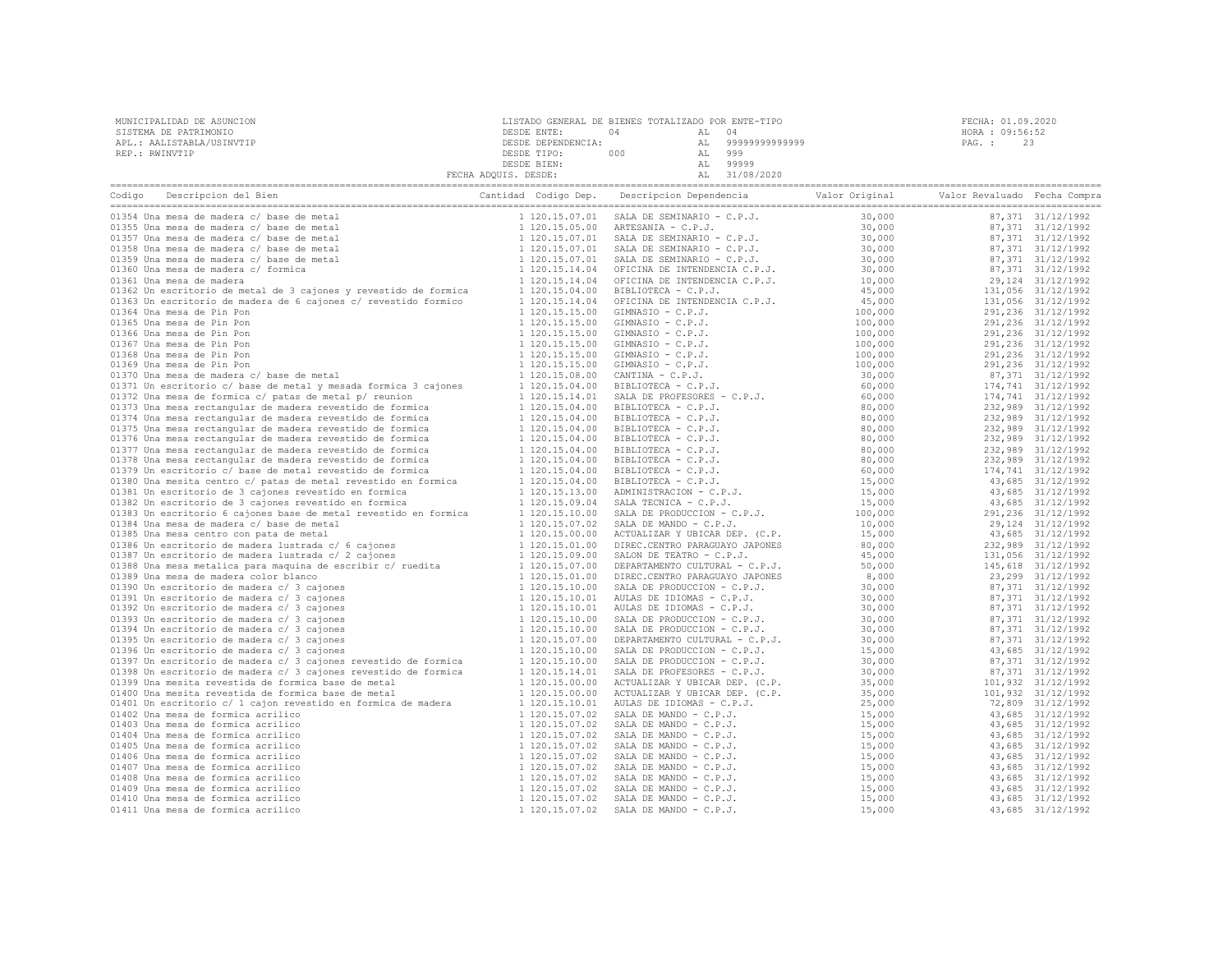| MUNICIPALIDAD DE ASUNCION | LISTADO GENERAL DE BIENES TOTALIZADO POR ENTE-TIPO |     |    |                | FECHA: 01.09.2020 |
|---------------------------|----------------------------------------------------|-----|----|----------------|-------------------|
| SISTEMA DE PATRIMONIO     | DESDE ENTE:                                        |     |    | 04             | HORA : 09:56:52   |
| APL.: AALISTABLA/USINVTIP | DESDE DEPENDENCIA:                                 |     | AL | 99999999999999 | PAG. :            |
| REP.: RWINVTIP            | DESDE TIPO:                                        | 000 |    | 999            |                   |
|                           | DESDE BIEN:                                        |     |    | 99999          |                   |
|                           | FECHA ADQUIS. DESDE:                               |     |    | 31/08/2020     |                   |

| Codigo | Descripcion del Bien                                             | Cantidad Codigo Dep. |                | Descripcion Dependencia                                    | Valor Original | Valor Revaluado Fecha Compra |                    |
|--------|------------------------------------------------------------------|----------------------|----------------|------------------------------------------------------------|----------------|------------------------------|--------------------|
|        | 01412 Una mesa de formica acrilico                               |                      | 1 120.15.07.02 | SALA DE MANDO - C.P.J.                                     | 15,000         |                              | 43,685 31/12/1992  |
|        | 01413 Una mesa de formica acrilico                               |                      | 1 120.15.07.02 | SALA DE MANDO - C.P.J.                                     | 15,000         |                              | 43,685 31/12/1992  |
|        | 01414 Una mesa de formica acrilico                               |                      | 1 120.15.14.01 |                                                            | 15,000         |                              | 43,685 31/12/1992  |
|        | 01415 Una mesa de formica acrilico                               |                      | 1 120.15.14.01 | SALA DE PROFESORES - C.P.J.<br>SALA DE PROFESORES - C.P.J. | 15,000         |                              | 43,685 31/12/1992  |
|        | 01416 Una mesa de formica acrilico                               |                      | 1 120.15.15.00 | GIMNASIO - C.P.J.                                          | 15,000         |                              | 43,685 31/12/1992  |
|        | 01417 Una mesa de formica acrilico                               |                      | 1 120.15.07.02 | SALA DE MANDO - C.P.J.                                     | 15,000         |                              | 43,685 31/12/1992  |
|        | 01418 Una mesa de formica acrilico                               |                      | 1 120.15.07.02 | SALA DE MANDO - C.P.J.                                     | 15,000         |                              | 43,685 31/12/1992  |
|        | 01419 Una mesa de formica acrilico                               |                      | 1 120.15.07.02 | SALA DE MANDO - C.P.J.                                     | 15,000         |                              | 43,685 31/12/1992  |
|        | 01420 Una mesa rectangular revestido de formica y patas de metal |                      | 1 120.15.10.01 | AULAS DE IDIOMAS - C.P.J.                                  | 35,000         |                              | 101,932 31/12/1992 |
|        | 01421 Una mesa rectangular revestido de formica y patas de metal |                      | 1 120.15.10.01 | AULAS DE IDIOMAS - C.P.J.                                  | 35,000         |                              | 101,932 31/12/1992 |
|        | 01422 Una mesa rectangular revestido de formica y patas de metal |                      | 1 120.15.10.01 | AULAS DE IDIOMAS - C.P.J.                                  | 35,000         |                              | 101,932 31/12/1992 |
|        | 01423 Una mesa rectangular revestido de formica y patas de metal |                      | 1 120.15.14.01 | SALA DE PROFESORES - C.P.J.                                | 35,000         |                              | 101,932 31/12/1992 |
|        | 01424 Una mesa rectangular revestido de formica y patas de metal |                      | 1 120.15.10.01 | AULAS DE IDIOMAS - C.P.J.                                  | 35,000         |                              | 101,932 31/12/1992 |
|        | 01425 Una mesita revestido de formica y pata de metal p/ profeso |                      | 1 120.15.03.00 | RECURSOS HUMANOS - C.P.J.                                  | 35,000         |                              | 101,932 31/12/1992 |
|        | 01426 Un escritorio de madera c/ 3 cajones lustrada              |                      | 1 120.15.10.01 | AULAS DE IDIOMAS - C.P.J.                                  | 20,000         |                              | 58, 247 31/12/1992 |
|        | 01427 Una mesa rectangular revestido de formica y patas de metal |                      | 1 120.15.05.00 | ARTESANIA - C.P.J.                                         | 35,000         |                              | 101,932 31/12/1992 |
|        | 01428 Una mesa rectangular revestido de formica y patas de metal |                      | 1 120.15.14.01 | SALA DE PROFESORES - C.P.J.                                | 35,000         |                              | 101,932 31/12/1992 |
|        | 01429 Una mesa rectangular revestido de formica y patas de metal |                      | 1 120.15.14.01 | SALA DE PROFESORES - C.P.J.                                | 35,000         |                              | 101,932 31/12/1992 |
|        | 01430 Una mesa rectangular revestido de formica y patas de metal |                      | 1 120.15.10.01 | AULAS DE IDIOMAS - C.P.J.                                  | 35,000         |                              | 101,932 31/12/1992 |
|        | 01431 Una mesa rectangular revestido de formica y patas de metal |                      | 1 120.15.10.01 | AULAS DE IDIOMAS - C.P.J.                                  | 35,000         |                              | 101,932 31/12/1992 |
|        | 01432 Una mesa rectangular revestido de formica y patas de metal |                      | 1 120.15.14.01 | SALA DE PROFESORES - C.P.J.                                | 35,000         |                              | 101,932 31/12/1992 |
|        | 01433 Una mesa rectangular revestido de formica y patas de metal |                      | 1 120.15.04.01 | SALA DE REUNION - C.P.J.                                   | 35,000         |                              | 101,932 31/12/1992 |
|        | 01434 Una mesa rectangular revestido de formica y patas de metal |                      | 1 120.15.10.01 | AULAS DE IDIOMAS - C.P.J.                                  | 35,000         |                              | 101,932 31/12/1992 |
|        | 01435 Una mesa rectangular revestido de formica y patas de metal |                      | 1 120.15.10.01 | AULAS DE IDIOMAS - C.P.J.                                  | 35,000         |                              | 101,932 31/12/1992 |
|        | 01436 Una mesa rectangular revestido de formica y patas de metal |                      | 1 120.15.10.01 | AULAS DE IDIOMAS - C.P.J.                                  | 35,000         |                              | 101,932 31/12/1992 |
|        | 01437 Una mesa rectangular revestido de formica y patas de metal |                      | 1 120.15.10.01 | AULAS DE IDIOMAS - C.P.J.                                  | 35,000         |                              | 101,932 31/12/1992 |
|        | 01439 Una mesa rectangular revestido de formica y patas de metal |                      | 1 120.15.10.01 | AULAS DE IDIOMAS - C.P.J.                                  | 35,000         |                              | 101,932 31/12/1992 |
|        | 01440 Una mesa rectangular revestido de formica y patas de metal |                      | 1 120.15.10.01 | AULAS DE IDIOMAS - C.P.J.                                  | 35,000         |                              | 101,932 31/12/1992 |
|        | 01441 Una mesa rectangular revestido de formica y patas de metal |                      | 1 120.15.10.01 | AULAS DE IDIOMAS - C.P.J.                                  | 35,000         |                              | 101,932 31/12/1992 |
|        | 01442 Una mesa rectangular revestido de formica y patas de metal |                      | 1 120.15.10.01 | AULAS DE IDIOMAS - C.P.J.                                  | 35,000         |                              | 101,932 31/12/1992 |
|        | 01443 Mesa rectangular revestido de formica y patas de metal     |                      | 1 120.15.15.03 | DEPOSITO C.P.J.                                            | 35,000         |                              | 101,932 31/12/1992 |
|        | 01444 Una mesa rectangular revestido de formica y patas de metal |                      | 1 120.15.10.01 | AULAS DE IDIOMAS - C.P.J.                                  | 35,000         |                              | 101,932 31/12/1992 |
|        | 01445 Una mesa rectangular revestido de formica y patas de metal |                      | 1 120.15.10.01 | AULAS DE IDIOMAS - C.P.J.                                  | 35,000         |                              | 101,932 31/12/1992 |
|        | 01446 Una mesa c/ base de metal revestido de formica p/ profesor |                      | 1 120.15.01.00 | DIREC. CENTRO PARAGUAYO JAPONES                            | 35,000         |                              | 101,932 31/12/1992 |
|        | 01447 Una mesa rectangular revestido de formica y patas de metal |                      | 1 120.15.10.01 | AULAS DE IDIOMAS - C.P.J.                                  | 35,000         |                              | 101,932 31/12/1992 |
|        | 01448 Una mesa rectangular revestido de formica y patas de metal |                      | 1 120.15.10.01 | AULAS DE IDIOMAS - C.P.J.                                  | 35,000         |                              | 101,932 31/12/1992 |
|        | 01449 Una mesa rectangular revestido de formica y patas de metal |                      | 1 120.15.10.01 | AULAS DE IDIOMAS - C.P.J.                                  | 35,000         |                              | 101,932 31/12/1992 |
|        | 01450 Una mesa rectangular revestido de formica y patas de metal |                      | 1 120.15.10.01 | AULAS DE IDIOMAS - C.P.J.                                  | 35,000         |                              | 101,932 31/12/1992 |
|        | 01451 Una mesa rectangular revestido de formica y patas de metal |                      | 1 120.15.10.01 | AULAS DE IDIOMAS - C.P.J.                                  | 35,000         |                              | 101,932 31/12/1992 |
|        | 01452 Una mesa rectangular revestido de formica y patas de metal |                      | 1 120.15.10.01 | AULAS DE IDIOMAS - C.P.J.                                  | 35,000         |                              | 101,932 31/12/1992 |
|        | 01453 Una mesa rectangular revestido de formica y patas de metal |                      | 1 120.15.10.01 | AULAS DE IDIOMAS - C.P.J.                                  | 35,000         |                              | 101,932 31/12/1992 |
|        | 01454 Una mesa rectangular revestido de formica y patas de metal |                      | 1 120.15.15.00 | GIMNASIO - C.P.J.                                          | 35,000         |                              | 101,932 31/12/1992 |
|        | 01455 Una mesa revestido en formica y patas de metal             |                      | 1 120.15.00.00 | ACTUALIZAR Y UBICAR DEP. (C.P.                             | 25,000         |                              | 72,809 31/12/1992  |
|        | 01456 Una mesa c/ base de metal p/ provectar de laminas          |                      | 1 120.15.15.03 | DEPOSITO C.P.J.                                            | 20,000         |                              | 58, 247 31/12/1992 |
|        | 01457 Una mesa revestido en formica y patas de metal             |                      | 1 120.15.10.01 | AULAS DE IDIOMAS - C.P.J.                                  | 25,000         |                              | 72,809 31/12/1992  |
|        | 01458 Una mesa revestido en formica y patas de metal             |                      | 1 120.15.05.00 | ARTESANIA - C.P.J.                                         | 25,000         |                              | 72,809 31/12/1992  |
|        | 01459 Una mesa rectangular revestido de formica y patas de metal |                      | 1 120.15.00.00 | ACTUALIZAR Y UBICAR DEP. (C.P.                             | 35,000         |                              | 101,932 31/12/1992 |
|        | 01460 Una mesa rectangular revestido de formica y patas de metal |                      | 1 120.15.07.06 | SALA DE ESPERA - C.P.J.                                    | 35,000         |                              | 101,932 31/12/1992 |
|        | 01461 Una mesa rectangular revestido de formica y patas de metal |                      | 1 120.15.03.00 | RECURSOS HUMANOS - C.P.J.                                  | 35,000         |                              | 101,932 31/12/1992 |
|        | 01462 Una mesa rectangular revestido de formica y patas de metal |                      | 1 120.15.10.01 | AULAS DE IDIOMAS - C.P.J.                                  | 35,000         |                              | 101,932 31/12/1992 |
|        | 01463 Una mesa rectangular revestido de formica y patas de metal |                      | 1 120.15.14.01 | SALA DE PROFESORES - C.P.J.                                | 35,000         |                              | 101,932 31/12/1992 |
|        | 01464 Una mesa rectangular revestido de formica y patas de metal |                      | 1 120.15.10.01 | AULAS DE IDIOMAS - C.P.J.                                  | 40,000         |                              | 116,494 31/12/1992 |
|        | 01465 Una mesa rectangular revestido de formica y patas de metal |                      | 1 120.15.00.00 | ACTUALIZAR Y UBICAR DEP. (C.P.                             | 35,000         |                              | 101,932 31/12/1992 |
|        | 01466 Una mesa rectangular revestido de formica y patas de metal |                      | 1 120.15.09.00 | SALON DE TEATRO - C.P.J.                                   | 35,000         |                              | 101,932 31/12/1992 |
|        | 01467 Una mesa rectangular revestido de formica y patas de metal |                      | 1 120.15.00.00 | ACTUALIZAR Y UBICAR DEP. (C.P.                             | 35,000         |                              | 101,932 31/12/1992 |
|        | 01468 Una mesa rectangular revestido de formica y patas de metal |                      | 1 120.15.10.01 | AULAS DE IDIOMAS - C.P.J.                                  | 35,000         |                              | 101,932 31/12/1992 |
|        | 01469 Una mesa rectangular revestido de formica y patas de metal |                      | 1 120.15.15.00 | GIMNASIO - C.P.J.                                          | 35,000         |                              | 101,932 31/12/1992 |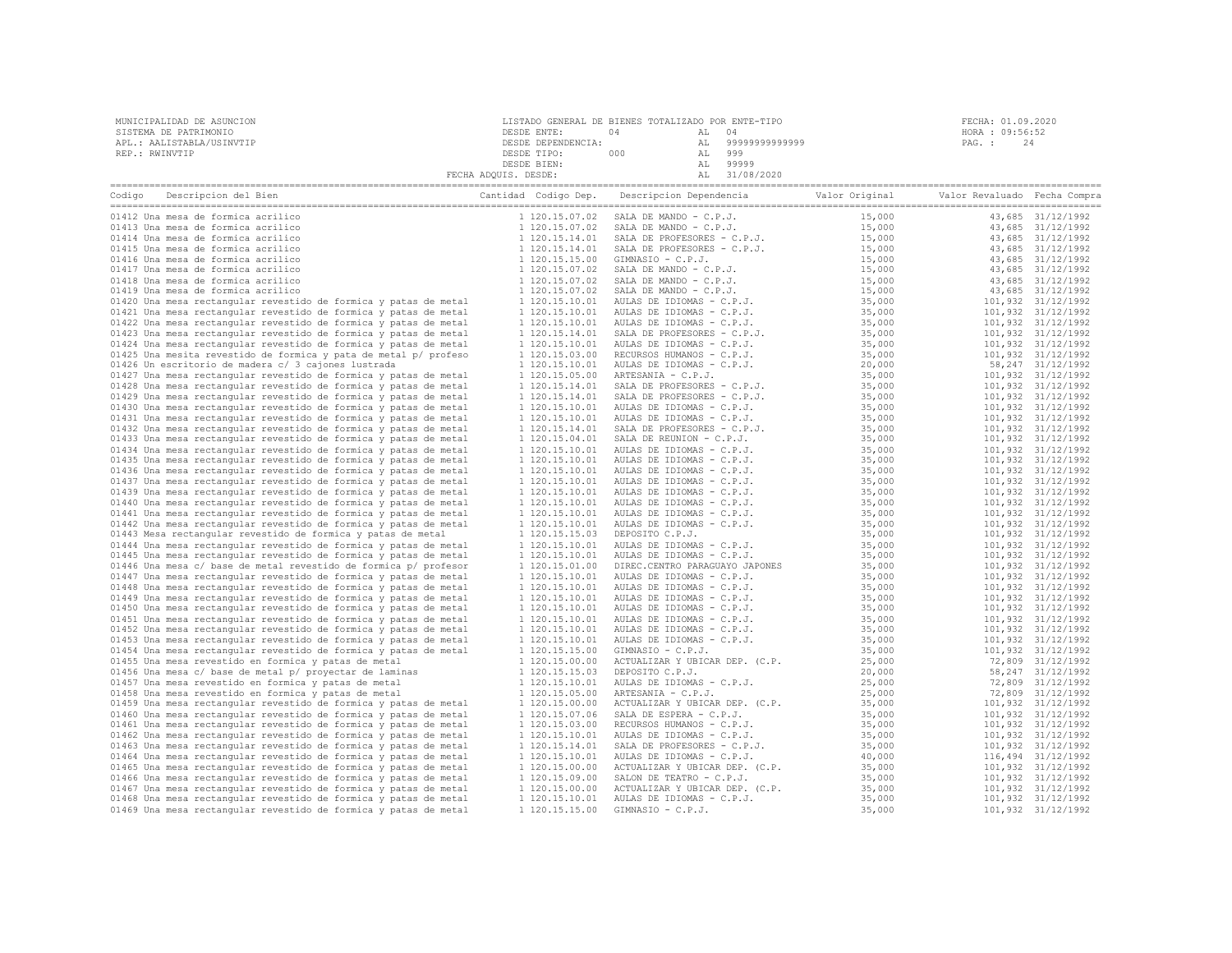| MUNICIPALIDAD DE ASUNCION | LISTADO GENERAL DE BIENES TOTALIZADO POR ENTE-TIPO |     |       |                   |        | FECHA: 01.09.2020 |  |
|---------------------------|----------------------------------------------------|-----|-------|-------------------|--------|-------------------|--|
| SISTEMA DE PATRIMONIO     | DESDE ENTE:                                        | 04  | AL 04 |                   |        | HORA : 09:56:52   |  |
| APL.: AALISTABLA/USINVTIP | DESDE DEPENDENCIA:                                 |     |       | AL 99999999999999 | PAG. : | 25                |  |
| REP.: RWINVTIP            | DESDE TIPO:                                        | 000 | AL    | 999               |        |                   |  |
|                           | DESDE BIEN:                                        |     | AT.   | 99999             |        |                   |  |
|                           | FECHA ADQUIS. DESDE:                               |     |       | 31/08/2020        |        |                   |  |

| Descripcion del Bien<br>Codigo                                   | Cantidad Codigo Dep. | Descripcion Dependencia Valor Original                                                                                                                                                                 |         | Valor Revaluado Fecha Compra |                      |
|------------------------------------------------------------------|----------------------|--------------------------------------------------------------------------------------------------------------------------------------------------------------------------------------------------------|---------|------------------------------|----------------------|
| 01470 Una mesa rectangular revestido de formica y patas de metal | 1 120.15.05.00       | ARTESANIA - C.P.J.                                                                                                                                                                                     | 35,000  |                              | 101,932 31/12/1992   |
| 01471 Un escritorio de madera c/ 6 cajones                       | 1 120.15.01.00       |                                                                                                                                                                                                        | 80,000  |                              | 232,989 31/12/1992   |
| 01472 Una mesita revestida c/ formica, patas de metal c/ ruedas  | 1 120.15.01.00       | DIREC.CENTRO PARAGUAYO JAPONES<br>DIREC.CENTRO PARAGUAYO JAPONES<br>ACTUALIZAR Y UBICAR DEP. (C.P.<br>ACTUALIZAR Y UBICAR DEP. (C.P.<br>ADMINISTRACION - C.P.J.<br>DMINISTRACION - C.P.J.              | 30,000  |                              | 87,371 31/12/1992    |
| 01473 Una mesita revestida c/ formica para video cassettero      | 1 120.15.00.00       |                                                                                                                                                                                                        | 25,000  |                              | 72,809 31/12/1992    |
| 01474 MESITA CHICA DE LIVING                                     | 1 120.15.00.00       |                                                                                                                                                                                                        | 25,000  |                              | 72,809 31/12/1992    |
| 01475 Una mesa de madera color marron barnizado c/ 3 cajones     | 1 120.15.13.00       |                                                                                                                                                                                                        | 25,000  |                              | 72,809 31/12/1992    |
| 01476 Un escritorio de madera revestido c/ formica c/ 3 cajones  | 1 120.15.13.00       | ADMINISTRACION - C.P.J.<br>TESORERIA - C.P.J.<br>TESORERIA - C.P.J.<br>TESORERIA - C.P.J.<br>ARTESANIA - C.P.J.<br>RECURSOS HUMANOS - C.P.J.<br>RECURSOS HUMANOS - C.P.J.                              | 25,000  |                              | 72,809 31/12/1992    |
| 01477 Un escritorio de madera color marron 6 cajones             | 1 120.15.02.00       |                                                                                                                                                                                                        | 40,000  |                              | 116,494 31/12/1992   |
| 01478 Un escritorio de madera color marron                       | 1 120.15.02.00       |                                                                                                                                                                                                        | 30,000  |                              | 87,371 31/12/1992    |
| 01479 Una mesa c/ base de metal y patas de hierro y rueditas     | 1 120.15.02.00       |                                                                                                                                                                                                        | 25,000  |                              | 72,809 31/12/1992    |
| 01480 Una mesa de metal c/ patas de hierro para computadoras     | 1 120.15.05.00       |                                                                                                                                                                                                        | 35,000  |                              | 101,932 31/12/1992   |
| 01481 Un escritorio de madera c/ 6 cajones                       | 1 120.15.03.00       |                                                                                                                                                                                                        | 40,000  |                              | 116,494 31/12/1992   |
| 01482 Una mesa obalada de madera                                 | 1 120.15.00.00       | ACTUALIZAR Y UBICAR DEP. (C.P.                                                                                                                                                                         | 120,000 |                              | 349,483 31/12/1992   |
| 01483 Una mesita c/ base de metal p/ proyector de transparencia  | 1 120.15.15.03       | DEPOSITO C.P.J.                                                                                                                                                                                        | 25,000  |                              | 72,809 31/12/1992    |
| 01484 Una mesita de madera tallada                               | 1 120.15.00.00       |                                                                                                                                                                                                        | 15,000  |                              | 43,685 31/12/1992    |
| 01485 Una mesa de madera c/ base de metal                        | 1 120.15.05.00       |                                                                                                                                                                                                        | 35,000  |                              | 101,932 31/12/1992   |
| 01486 Una mesa de madera c/ base de metal                        | 1 120.15.05.00       | DEPOSITO C.P.J.<br>ACTUALIZAR Y UBICAR DEP. (C.P.<br>ARTESANIA - C.P.J.<br>ARTESANIA - 2 P.T.                                                                                                          | 35,000  |                              | 101,932 31/12/1992   |
| 01487 Una mesa de madera c/ base de metal                        | 1 120.15.05.00       |                                                                                                                                                                                                        | 35,000  |                              | 101,932 31/12/1992   |
| 01488 Una mesa de madera c/ base de metal                        | 1 120.15.05.00       |                                                                                                                                                                                                        | 35,000  |                              | 101,932 31/12/1992   |
| 01489 Una mesa de madera c/ base de metal                        | 1 120.15.03.00       | ARTESANIA - C.P.J.<br>ARTESANIA - C.P.J.<br>ARTESANIA - C.P.J.<br>ARTESANIA - C.P.J.<br>RECURSOS HUMANOS - C.P.J.<br>ACTUALIZAR Y UBICAR DEP. (C.P.<br>ACTUALIZAR Y UBICAR DEP. (C.P.                  | 35,000  |                              | 101,932 31/12/1992   |
| 01490 Un tablero de madera sarnizados con caballete              | 1 120.15.00.00       |                                                                                                                                                                                                        | 8,000   |                              | 23,299 31/12/1992    |
| 01492 Un tablero de madera sarnizados con caballete              | 1 120.15.00.00       |                                                                                                                                                                                                        | 8,000   |                              | 23, 299 31/12/1992   |
| 01493 Un escritorio de 6 cajones de madera lustrada              | 1 120.15.05.00       | ARTESANIA - C.P.J.                                                                                                                                                                                     | 60,000  |                              | 174,741 31/12/1992   |
| 01494 Una mesa rectangular color crema                           | 1 120.15.00.00       | ACTUALIZAR Y UBICAR DEP. (C.P.                                                                                                                                                                         | 12,000  |                              | 34,948 31/12/1992    |
| 01495 Una mesa rectangular plegable                              | 1 120.15.00.00       | ACTUALIZAR Y UBICAR DEP. (C.P.                                                                                                                                                                         | 8,000   |                              | 23,299 31/12/1992    |
| 01496 Una mesa revestido de formica y base de metal              | 1 120.15.07.00       | DEPARTAMENTO CULTURAL - C.P.J.                                                                                                                                                                         | 35,000  |                              | 101,932 31/12/1992   |
| 01497 Una mesa c/ base de metal para computadoras                | 1 120.15.10.01       |                                                                                                                                                                                                        | 30,000  |                              | 87,371 31/12/1992    |
| 01498 Una mesa c/ base de metal para computadoras                | 1 120.15.12.02       | AULAS DE IDIOMAS - C.P.J.<br>AULA PARA LECTURA - C.P.J.<br>AULAS DE IDIOMAS - C.P.J.<br>AULA PARA LECTURA - C.P.J.<br>AULA PARA LECTURA - C.P.J.<br>ADMINISTRACION - C.P.J.<br>ADMINISTRACION - C.P.J. | 30,000  |                              | 87,371 31/12/1992    |
| 01499 Una mesa c/ base de metal para computadoras                | 1 120.15.10.01       |                                                                                                                                                                                                        | 30,000  |                              | 87,371 31/12/1992    |
| 01500 Una mesa c/ base de metal para computadoras                | 1 120.15.12.02       |                                                                                                                                                                                                        | 30,000  |                              | 87,371 31/12/1992    |
| 01501 Una mesa c/ base de metal para computadoras                | 1 120.15.12.02       |                                                                                                                                                                                                        | 30,000  |                              | 87,371 31/12/1992    |
| 01502 Una mesa c/ base de metal para computadoras                | 1 120.15.13.00       |                                                                                                                                                                                                        | 30,000  |                              | 87,371 31/12/1992    |
| 01503 Una mesa c/ base de metal para computadoras                | 1 120.15.15.04       | SALA DE COMPUTACION C.P.J.                                                                                                                                                                             | 30,000  |                              | 87,371 31/12/1992    |
| 01504 Una mesa c/ base de metal para computadoras                | 1 120.15.13.00       | ADMINISTRACION - C.P.J.                                                                                                                                                                                | 30,000  |                              | 87,371 31/12/1992    |
| 01505 Una mesa c/ base de metal para computadoras                | 1 120.15.05.00       | ARTESANIA - C.P.J.                                                                                                                                                                                     | 30,000  |                              | 87,371 31/12/1992    |
| 01506 Una mesa c/ base de metal para computadoras                | 1 120.15.12.02       | AULA PARA LECTURA - C.P.J.                                                                                                                                                                             | 30,000  |                              | 87,371 31/12/1992    |
| 01507 Una mesa c/ base de metal para computadoras                | 1 120.15.15.04       | SALA DE COMPUTACION C.P.J.                                                                                                                                                                             | 30,000  |                              | 87,371 31/12/1992    |
| 01508 Una mesa c/ base de metal para computadoras                | 1 120.15.00.00       | ACTUALIZAR Y UBICAR DEP. (C.P.                                                                                                                                                                         | 30,000  |                              | 87,371 31/12/1992    |
| 01509 Una mesa c/ base de metal para computadoras                | 1 120.15.00.00       |                                                                                                                                                                                                        | 30,000  |                              | 87,371 31/12/1992    |
| 01510 Una mesa c/ base de metal para computadoras                | 1 120.15.10.01       |                                                                                                                                                                                                        | 30,000  |                              | 87,371 31/12/1992    |
| 01511 Una mesa c/ base de metal para computadoras                | 1 120.15.00.00       | ACTUALIZAR Y UBICAR DEP. (C.P.<br>AULAS DE IDIOMAS - C.P.J.<br>ACTUALIZAR Y UBICAR DEP. (C.P.<br>AULAS DE IDIOMAS - C.P.J.                                                                             | 30,000  |                              | 87,371 31/12/1992    |
| 01512 Una mesa c/ base de metal para computadoras                | 1 120.15.10.01       |                                                                                                                                                                                                        | 30,000  |                              | 87,371 31/12/1992    |
| 01513 Una mesa c/ base de metal para computadoras                | 1 120.15.10.01       | AULAS DE IDIOMAS - C.P.J.                                                                                                                                                                              | 30,000  |                              | 87,371 31/12/1992    |
| 01514 Una mesa c/ base de metal para computadoras                | 1 120.15.03.00       | RECURSOS HUMANOS - C.P.J.                                                                                                                                                                              | 30,000  |                              | 87,371 31/12/1992    |
| 01515 Una mesa c/ base de metal para computadoras                | 1 120.15.12.02       | AULA PARA LECTURA - C.P.J.                                                                                                                                                                             | 30,000  |                              | 87,371 31/12/1992    |
| 01516 Una mesa c/ base de metal para computadoras                | 1 120.15.00.00       | ACTUALIZAR Y UBICAR DEP. (C.P.                                                                                                                                                                         | 30,000  |                              | 87,371 31/12/1992    |
| 01517 Una mesa c/ base de metal para computadoras                | 1 120.15.00.00       | ACTUALIZAR Y UBICAR DEP. (C.P.<br>AULAS DE IDIOMAS - C.P.J.<br>AULAS DE IDIOMAS - C.P.J.<br>APTESANTA - C.P.J.                                                                                         | 30,000  |                              | 87,371 31/12/1992    |
| 01518 Una mesa c/ base de metal para computadoras                | 1 120.15.10.01       |                                                                                                                                                                                                        | 30,000  |                              | 87,371 31/12/1992    |
| 01519 Una mesa c/ base de metal para computadoras                | 1 120.15.10.01       |                                                                                                                                                                                                        | 30,000  |                              | 87,371 31/12/1992    |
| 01520 Una mesa c/ base de metal para computadoras                | 1 120.15.05.00       | ARTESANIA - C.P.J.                                                                                                                                                                                     | 30,000  |                              | 87,371 31/12/1992    |
| 01521 Una mesa c/ base de metal para computadoras                | 1 120.15.10.01       | AULAS DE IDIOMAS - C.P.J.                                                                                                                                                                              | 30,000  |                              | 87,371 31/12/1992    |
| 01523 Una mesa c/ base de metal para computadoras                | 1 120.15.10.01       | AULAS DE IDIOMAS - C.P.J.                                                                                                                                                                              | 30,000  |                              | 87,371 31/12/1992    |
| 01524 Una mesa c/ base de metal para computadoras                | 1 120.15.15.04       | SALA DE COMPUTACION C.P.J.                                                                                                                                                                             | 30,000  |                              | 87,371 31/12/1992    |
| 01525 Una mesa para computadora                                  | 1 120.15.14.01       | SALA DE PROFESORES - C.P.J.                                                                                                                                                                            | 100,000 |                              | 291,236 31/12/1992   |
| 01526 Una mesa para proyectar c/ base de metal                   | 1 120.15.00.00       | ACTUALIZAR Y UBICAR DEP. (C.P.                                                                                                                                                                         | 60,000  |                              | 174,741 31/12/1992   |
| 01527 MESA PARA COMPUTADORA MODELO PRIMAVERA                     | 1 120.15.00.00       | ACTUALIZAR Y UBICAR DEP. (C.P.                                                                                                                                                                         | 199,100 |                              | 579,850 31/12/1992   |
| 01549 Un escritorio de madera con 4 cajones color blanco         | 1 120.15.00.00       | ACTUALIZAR Y UBICAR DEP. (C.P.                                                                                                                                                                         | 360,000 |                              | 1,048,448 31/12/1992 |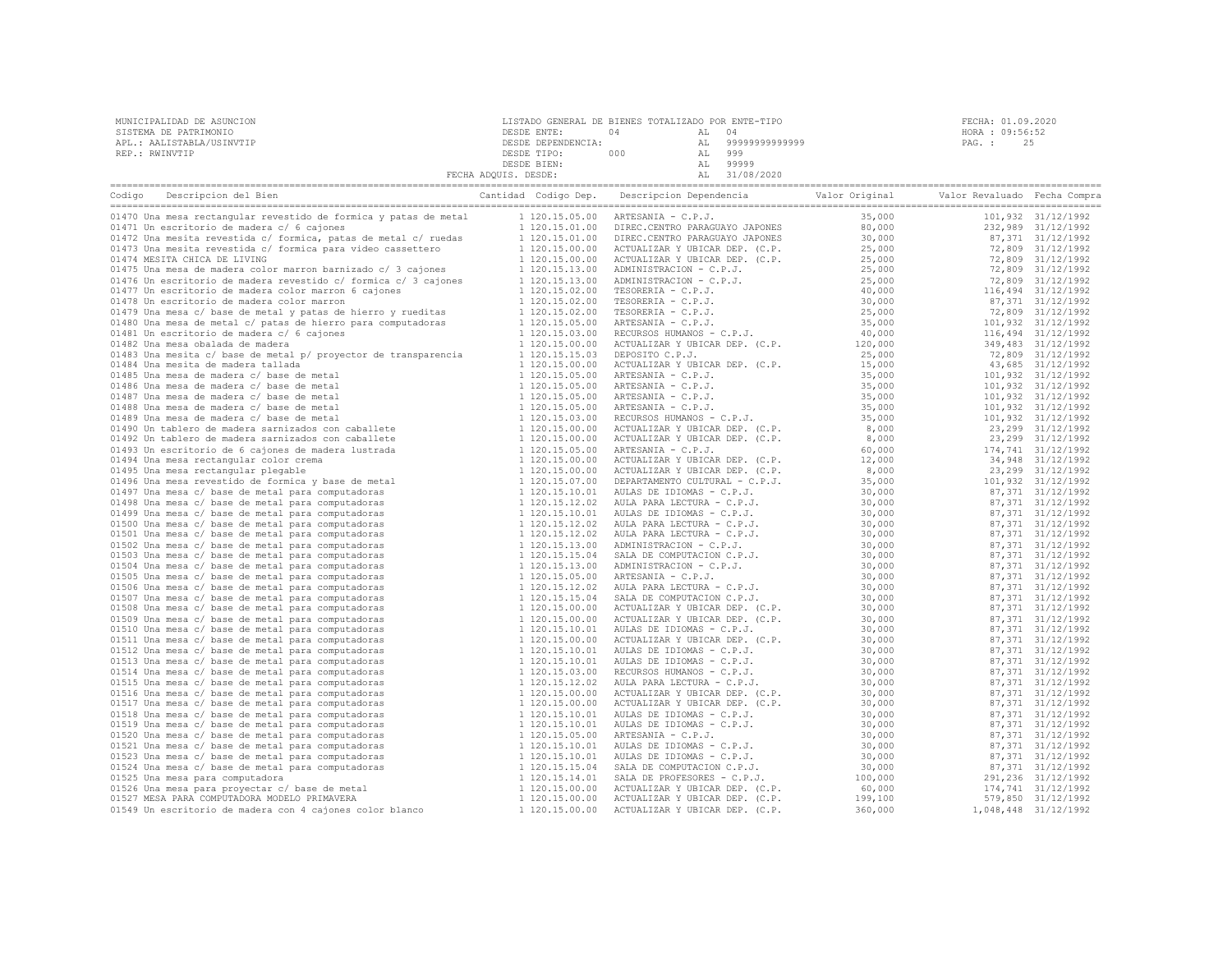| MUNICIPALIDAD DE ASUNCION | LISTADO GENERAL DE BIENES TOTALIZADO POR ENTE-TIPO |     |       |                | FECHA: 01.09.2020 |
|---------------------------|----------------------------------------------------|-----|-------|----------------|-------------------|
| SISTEMA DE PATRIMONIO     | DESDE ENTE:                                        |     | AL 04 |                | HORA : 09:56:52   |
| APL.: AALISTABLA/USINVTIP | DESDE DEPENDENCIA:                                 |     | AT.   | 99999999999999 | 26<br>PAG. :      |
| REP.: RWINVTIP            | DESDE TIPO:                                        | 000 | AL    | 999            |                   |
|                           | DESDE BIEN:                                        |     |       | AL 99999       |                   |
|                           | FECHA ADQUIS. DESDE:                               |     |       | AL 31/08/2020  |                   |

| Codigo Descripcion del Bien<br>Coding a Decoripcion del Sien<br>Class Conservation del Sien<br>Olisso Un septitte para class<br>Olisso Un spective para class<br>Olisso Un spective para class<br>Olisso Un propitte para computadora chea<br>Olisso Un propitte para cla |                | $\begin{tabular}{@{}llllll} \textbf{Add Coid} & \textbf{Dep} & \textbf{Delectric} & \textbf{Web} & \textbf{Pole} \\ \hline \textbf{1 120, 15, 00, 00} & \textbf{ACTUALIAER BE}, 00, 00 \\ 1 & 120, 15, 00, 00 \\ 1 & 120, 15, 00, 00 \\ 1 & 120, 15, 00, 00 \\ 1 & 120, 15, 00, 00 \\ 1 & 120, 15, 00, 00 \\ 1 & 120, 15, 00, 00 \\ 1 & $ |                                                                                                                                                                                                                                  |                    |                      |
|---------------------------------------------------------------------------------------------------------------------------------------------------------------------------------------------------------------------------------------------------------------------------|----------------|-------------------------------------------------------------------------------------------------------------------------------------------------------------------------------------------------------------------------------------------------------------------------------------------------------------------------------------------|----------------------------------------------------------------------------------------------------------------------------------------------------------------------------------------------------------------------------------|--------------------|----------------------|
|                                                                                                                                                                                                                                                                           |                |                                                                                                                                                                                                                                                                                                                                           |                                                                                                                                                                                                                                  |                    | 1,048,448 31/12/1992 |
|                                                                                                                                                                                                                                                                           |                |                                                                                                                                                                                                                                                                                                                                           |                                                                                                                                                                                                                                  | 189,303 31/12/1992 |                      |
|                                                                                                                                                                                                                                                                           |                |                                                                                                                                                                                                                                                                                                                                           |                                                                                                                                                                                                                                  |                    | 203,865 31/12/1992   |
|                                                                                                                                                                                                                                                                           |                |                                                                                                                                                                                                                                                                                                                                           |                                                                                                                                                                                                                                  |                    | 189,303 31/12/1992   |
|                                                                                                                                                                                                                                                                           |                |                                                                                                                                                                                                                                                                                                                                           |                                                                                                                                                                                                                                  |                    | 189,303 31/12/1992   |
|                                                                                                                                                                                                                                                                           |                |                                                                                                                                                                                                                                                                                                                                           |                                                                                                                                                                                                                                  |                    | 189,303 31/12/1992   |
|                                                                                                                                                                                                                                                                           |                |                                                                                                                                                                                                                                                                                                                                           |                                                                                                                                                                                                                                  |                    | 189,303 31/12/1992   |
|                                                                                                                                                                                                                                                                           |                |                                                                                                                                                                                                                                                                                                                                           |                                                                                                                                                                                                                                  |                    | 189,303 31/12/1992   |
|                                                                                                                                                                                                                                                                           |                |                                                                                                                                                                                                                                                                                                                                           |                                                                                                                                                                                                                                  |                    | 189,303 31/12/1992   |
|                                                                                                                                                                                                                                                                           |                |                                                                                                                                                                                                                                                                                                                                           |                                                                                                                                                                                                                                  |                    | 189,303 31/12/1992   |
|                                                                                                                                                                                                                                                                           |                |                                                                                                                                                                                                                                                                                                                                           |                                                                                                                                                                                                                                  |                    | 189,303 31/12/1992   |
|                                                                                                                                                                                                                                                                           |                |                                                                                                                                                                                                                                                                                                                                           |                                                                                                                                                                                                                                  |                    | 189,303 31/12/1992   |
|                                                                                                                                                                                                                                                                           |                |                                                                                                                                                                                                                                                                                                                                           |                                                                                                                                                                                                                                  |                    | 189,303 31/12/1992   |
|                                                                                                                                                                                                                                                                           |                |                                                                                                                                                                                                                                                                                                                                           |                                                                                                                                                                                                                                  |                    | 189,303 31/12/1992   |
|                                                                                                                                                                                                                                                                           |                |                                                                                                                                                                                                                                                                                                                                           |                                                                                                                                                                                                                                  |                    |                      |
|                                                                                                                                                                                                                                                                           |                |                                                                                                                                                                                                                                                                                                                                           |                                                                                                                                                                                                                                  |                    | 189,303 31/12/1992   |
|                                                                                                                                                                                                                                                                           |                |                                                                                                                                                                                                                                                                                                                                           |                                                                                                                                                                                                                                  |                    | 189,303 31/12/1992   |
|                                                                                                                                                                                                                                                                           |                |                                                                                                                                                                                                                                                                                                                                           |                                                                                                                                                                                                                                  |                    | 189,303 31/12/1992   |
|                                                                                                                                                                                                                                                                           |                |                                                                                                                                                                                                                                                                                                                                           |                                                                                                                                                                                                                                  |                    | 189,303 31/12/1992   |
|                                                                                                                                                                                                                                                                           |                |                                                                                                                                                                                                                                                                                                                                           |                                                                                                                                                                                                                                  |                    | 189,303 31/12/1992   |
|                                                                                                                                                                                                                                                                           |                |                                                                                                                                                                                                                                                                                                                                           |                                                                                                                                                                                                                                  |                    | 189,303 31/12/1992   |
|                                                                                                                                                                                                                                                                           |                |                                                                                                                                                                                                                                                                                                                                           |                                                                                                                                                                                                                                  |                    | 189,303 31/12/1992   |
|                                                                                                                                                                                                                                                                           |                |                                                                                                                                                                                                                                                                                                                                           |                                                                                                                                                                                                                                  |                    | 189,303 31/12/1992   |
|                                                                                                                                                                                                                                                                           |                |                                                                                                                                                                                                                                                                                                                                           |                                                                                                                                                                                                                                  |                    | 189,303 31/12/1992   |
|                                                                                                                                                                                                                                                                           |                |                                                                                                                                                                                                                                                                                                                                           |                                                                                                                                                                                                                                  |                    | 189,303 31/12/1992   |
|                                                                                                                                                                                                                                                                           |                |                                                                                                                                                                                                                                                                                                                                           |                                                                                                                                                                                                                                  |                    | 189,303 31/12/1992   |
|                                                                                                                                                                                                                                                                           |                |                                                                                                                                                                                                                                                                                                                                           |                                                                                                                                                                                                                                  |                    | 189,303 31/12/1992   |
|                                                                                                                                                                                                                                                                           |                |                                                                                                                                                                                                                                                                                                                                           |                                                                                                                                                                                                                                  |                    | 189,303 31/12/1992   |
|                                                                                                                                                                                                                                                                           |                |                                                                                                                                                                                                                                                                                                                                           |                                                                                                                                                                                                                                  |                    | 189,303 31/12/1992   |
|                                                                                                                                                                                                                                                                           |                |                                                                                                                                                                                                                                                                                                                                           |                                                                                                                                                                                                                                  |                    | 189,303 31/12/1992   |
|                                                                                                                                                                                                                                                                           |                |                                                                                                                                                                                                                                                                                                                                           |                                                                                                                                                                                                                                  |                    | 189,303 31/12/1992   |
|                                                                                                                                                                                                                                                                           |                |                                                                                                                                                                                                                                                                                                                                           |                                                                                                                                                                                                                                  |                    | 189,303 31/12/1992   |
|                                                                                                                                                                                                                                                                           |                |                                                                                                                                                                                                                                                                                                                                           |                                                                                                                                                                                                                                  |                    | 189,303 31/12/1992   |
|                                                                                                                                                                                                                                                                           |                |                                                                                                                                                                                                                                                                                                                                           |                                                                                                                                                                                                                                  |                    | 189,303 31/12/1992   |
|                                                                                                                                                                                                                                                                           |                |                                                                                                                                                                                                                                                                                                                                           |                                                                                                                                                                                                                                  |                    | 189,303 31/12/1992   |
|                                                                                                                                                                                                                                                                           |                |                                                                                                                                                                                                                                                                                                                                           |                                                                                                                                                                                                                                  |                    | 189,303 31/12/1992   |
|                                                                                                                                                                                                                                                                           |                |                                                                                                                                                                                                                                                                                                                                           |                                                                                                                                                                                                                                  |                    | 189,303 31/12/1992   |
|                                                                                                                                                                                                                                                                           |                |                                                                                                                                                                                                                                                                                                                                           |                                                                                                                                                                                                                                  |                    | 189,303 31/12/1992   |
|                                                                                                                                                                                                                                                                           |                |                                                                                                                                                                                                                                                                                                                                           |                                                                                                                                                                                                                                  |                    | 189,303 31/12/1992   |
|                                                                                                                                                                                                                                                                           | 1 120.15.00.00 | ACTUALIZAR Y UBICAR DEP. (C.P.                                                                                                                                                                                                                                                                                                            |                                                                                                                                                                                                                                  |                    | 189,303 31/12/1992   |
|                                                                                                                                                                                                                                                                           | 1 120.15.00.00 | ACTUALIZAR Y UBICAR DEP. (C.P.                                                                                                                                                                                                                                                                                                            |                                                                                                                                                                                                                                  |                    | 189,303 31/12/1992   |
|                                                                                                                                                                                                                                                                           | 1 120.15.00.00 | ACTUALIZAR Y UBICAR DEP. (C.P.                                                                                                                                                                                                                                                                                                            |                                                                                                                                                                                                                                  |                    | 189,303 31/12/1992   |
|                                                                                                                                                                                                                                                                           | 1 120.15.00.00 | ACTUALIZAR Y UBICAR DEP. (C.P.                                                                                                                                                                                                                                                                                                            |                                                                                                                                                                                                                                  |                    | 189,303 31/12/1992   |
|                                                                                                                                                                                                                                                                           | 1 120.15.00.00 | ACTUALIZAR Y UBICAR DEP. (C.P.                                                                                                                                                                                                                                                                                                            |                                                                                                                                                                                                                                  |                    | 189,303 31/12/1992   |
|                                                                                                                                                                                                                                                                           | 1 120.15.00.00 | ACTUALIZAR Y UBICAR DEP. (C.P.                                                                                                                                                                                                                                                                                                            |                                                                                                                                                                                                                                  |                    | 189,303 31/12/1992   |
|                                                                                                                                                                                                                                                                           | 1 120.15.00.00 | ACTUALIZAR Y UBICAR DEP. (C.P.                                                                                                                                                                                                                                                                                                            |                                                                                                                                                                                                                                  |                    | 189,303 31/12/1992   |
|                                                                                                                                                                                                                                                                           | 1 120.15.00.00 | ACTUALIZAR Y UBICAR DEP. (C.P.                                                                                                                                                                                                                                                                                                            |                                                                                                                                                                                                                                  |                    | 189,303 31/12/1992   |
|                                                                                                                                                                                                                                                                           | 1 120.15.00.00 | ACTUALIZAR Y UBICAR DEP. (C.P.                                                                                                                                                                                                                                                                                                            |                                                                                                                                                                                                                                  |                    | 189,303 31/12/1992   |
|                                                                                                                                                                                                                                                                           | 1 120.15.00.00 | ACTUALIZAR Y UBICAR DEP. (C.P.                                                                                                                                                                                                                                                                                                            |                                                                                                                                                                                                                                  |                    | 189,303 31/12/1992   |
|                                                                                                                                                                                                                                                                           | 1 120.15.00.00 | ACTUALIZAR Y UBICAR DEP. (C.P.                                                                                                                                                                                                                                                                                                            |                                                                                                                                                                                                                                  |                    | 189,303 31/12/1992   |
|                                                                                                                                                                                                                                                                           | 1 120.15.00.00 | ACTUALIZAR Y UBICAR DEP. (C.P.                                                                                                                                                                                                                                                                                                            | $65,000$<br>$65,000$<br>$65,000$<br>$65,000$<br>$65,000$<br>$65,000$<br>$65,000$<br>$65,000$<br>$65,000$<br>$65,000$<br>$65,000$<br>$65,000$<br>$65,000$<br>$65,000$<br>$65,000$<br>$65,000$<br>$65,000$<br>$65,000$<br>$65,000$ |                    | 189,303 31/12/1992   |
|                                                                                                                                                                                                                                                                           | 1 120.15.00.00 | ACTUALIZAR Y UBICAR DEP. (C.P.                                                                                                                                                                                                                                                                                                            |                                                                                                                                                                                                                                  |                    | 189,303 31/12/1992   |
|                                                                                                                                                                                                                                                                           | 1 120.15.00.00 | ACTUALIZAR Y UBICAR DEP. (C.P.                                                                                                                                                                                                                                                                                                            |                                                                                                                                                                                                                                  |                    | 189,303 31/12/1992   |
|                                                                                                                                                                                                                                                                           | 1 120.15.00.00 | ACTUALIZAR Y UBICAR DEP. (C.P.                                                                                                                                                                                                                                                                                                            |                                                                                                                                                                                                                                  |                    | 189,303 31/12/1992   |
|                                                                                                                                                                                                                                                                           | 1 120.15.00.00 | ACTUALIZAR Y UBICAR DEP. (C.P.                                                                                                                                                                                                                                                                                                            |                                                                                                                                                                                                                                  |                    | 203,865 31/12/1992   |
|                                                                                                                                                                                                                                                                           | 1 120.15.00.00 | ACTUALIZAR Y UBICAR DEP. (C.P.                                                                                                                                                                                                                                                                                                            | 65,000                                                                                                                                                                                                                           |                    | 189,303 31/12/1992   |
|                                                                                                                                                                                                                                                                           | 1 120.15.00.00 | ACTUALIZAR Y UBICAR DEP. (C.P.                                                                                                                                                                                                                                                                                                            | 65,000                                                                                                                                                                                                                           |                    | 189,303 31/12/1992   |
|                                                                                                                                                                                                                                                                           |                |                                                                                                                                                                                                                                                                                                                                           |                                                                                                                                                                                                                                  |                    |                      |
|                                                                                                                                                                                                                                                                           | 1 120.15.00.00 | ACTUALIZAR Y UBICAR DEP. (C.P.                                                                                                                                                                                                                                                                                                            | 65,000                                                                                                                                                                                                                           |                    | 189,303 31/12/1992   |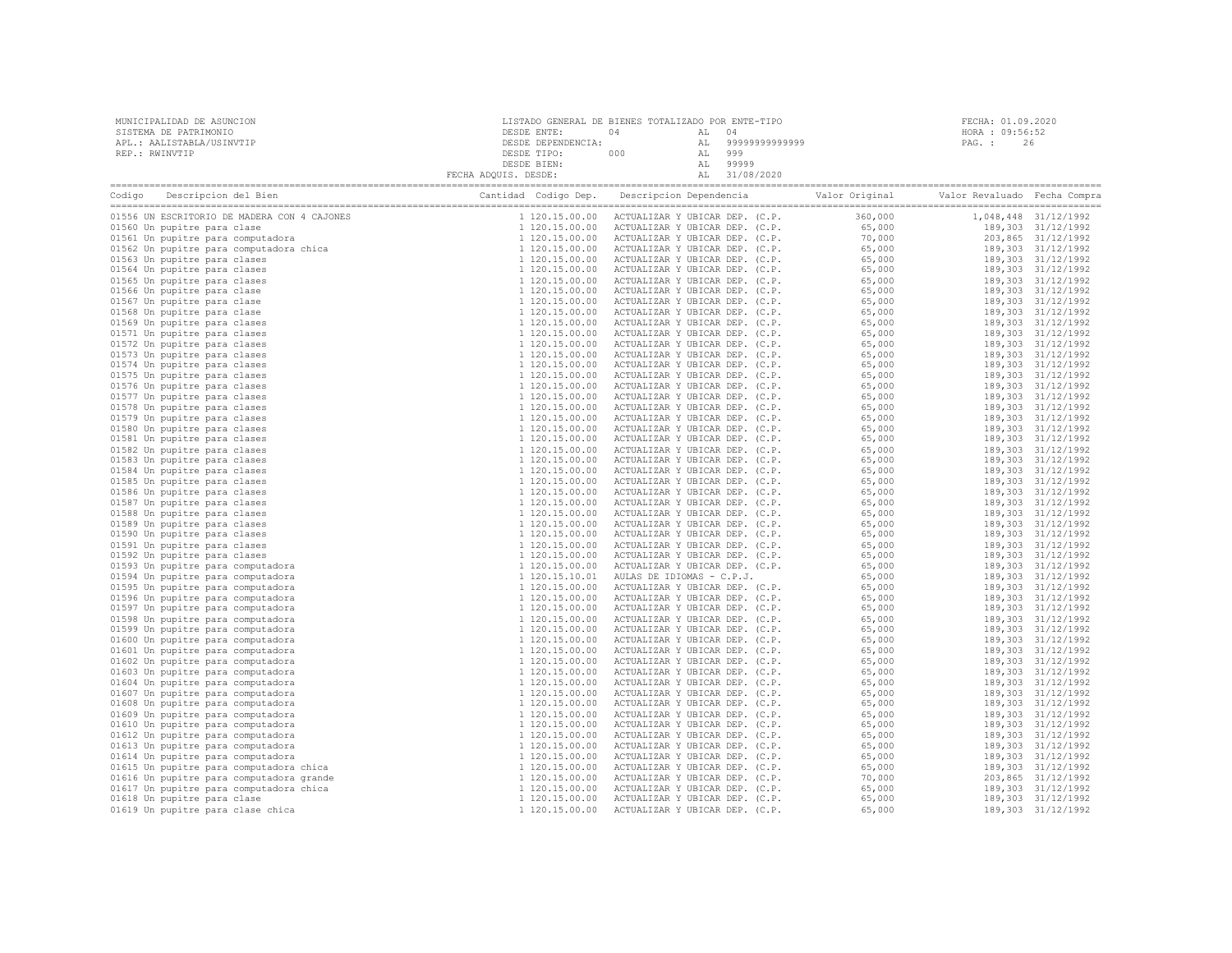| 120.15.00.00 ACTUALIZAR Y USLAR DEFINITELY (1.2.15.15.00 ATTAILIZAR Y USLAR DEFINITELY (1.2.15.15.00 ATTAILIZAR V USLAR DEFINITELY (1.2.15.15.00 ATTAILIZAR V USLAR DEFINITELY (1.2.15.15.00 ATTAILIZAR V USLAR DEFINITELY (1. |  |  |
|--------------------------------------------------------------------------------------------------------------------------------------------------------------------------------------------------------------------------------|--|--|
| Tipo: 102 ARMARIOS - ESTANTES - GAVETAS                                                                                                                                                                                        |  |  |
|                                                                                                                                                                                                                                |  |  |
|                                                                                                                                                                                                                                |  |  |
|                                                                                                                                                                                                                                |  |  |
|                                                                                                                                                                                                                                |  |  |
|                                                                                                                                                                                                                                |  |  |
|                                                                                                                                                                                                                                |  |  |
|                                                                                                                                                                                                                                |  |  |
|                                                                                                                                                                                                                                |  |  |
|                                                                                                                                                                                                                                |  |  |
|                                                                                                                                                                                                                                |  |  |
|                                                                                                                                                                                                                                |  |  |
|                                                                                                                                                                                                                                |  |  |
|                                                                                                                                                                                                                                |  |  |
|                                                                                                                                                                                                                                |  |  |
|                                                                                                                                                                                                                                |  |  |
|                                                                                                                                                                                                                                |  |  |
|                                                                                                                                                                                                                                |  |  |
|                                                                                                                                                                                                                                |  |  |
|                                                                                                                                                                                                                                |  |  |
|                                                                                                                                                                                                                                |  |  |
|                                                                                                                                                                                                                                |  |  |
|                                                                                                                                                                                                                                |  |  |
|                                                                                                                                                                                                                                |  |  |
|                                                                                                                                                                                                                                |  |  |
|                                                                                                                                                                                                                                |  |  |
|                                                                                                                                                                                                                                |  |  |
|                                                                                                                                                                                                                                |  |  |
|                                                                                                                                                                                                                                |  |  |
|                                                                                                                                                                                                                                |  |  |
|                                                                                                                                                                                                                                |  |  |
|                                                                                                                                                                                                                                |  |  |
|                                                                                                                                                                                                                                |  |  |
|                                                                                                                                                                                                                                |  |  |
|                                                                                                                                                                                                                                |  |  |
|                                                                                                                                                                                                                                |  |  |
|                                                                                                                                                                                                                                |  |  |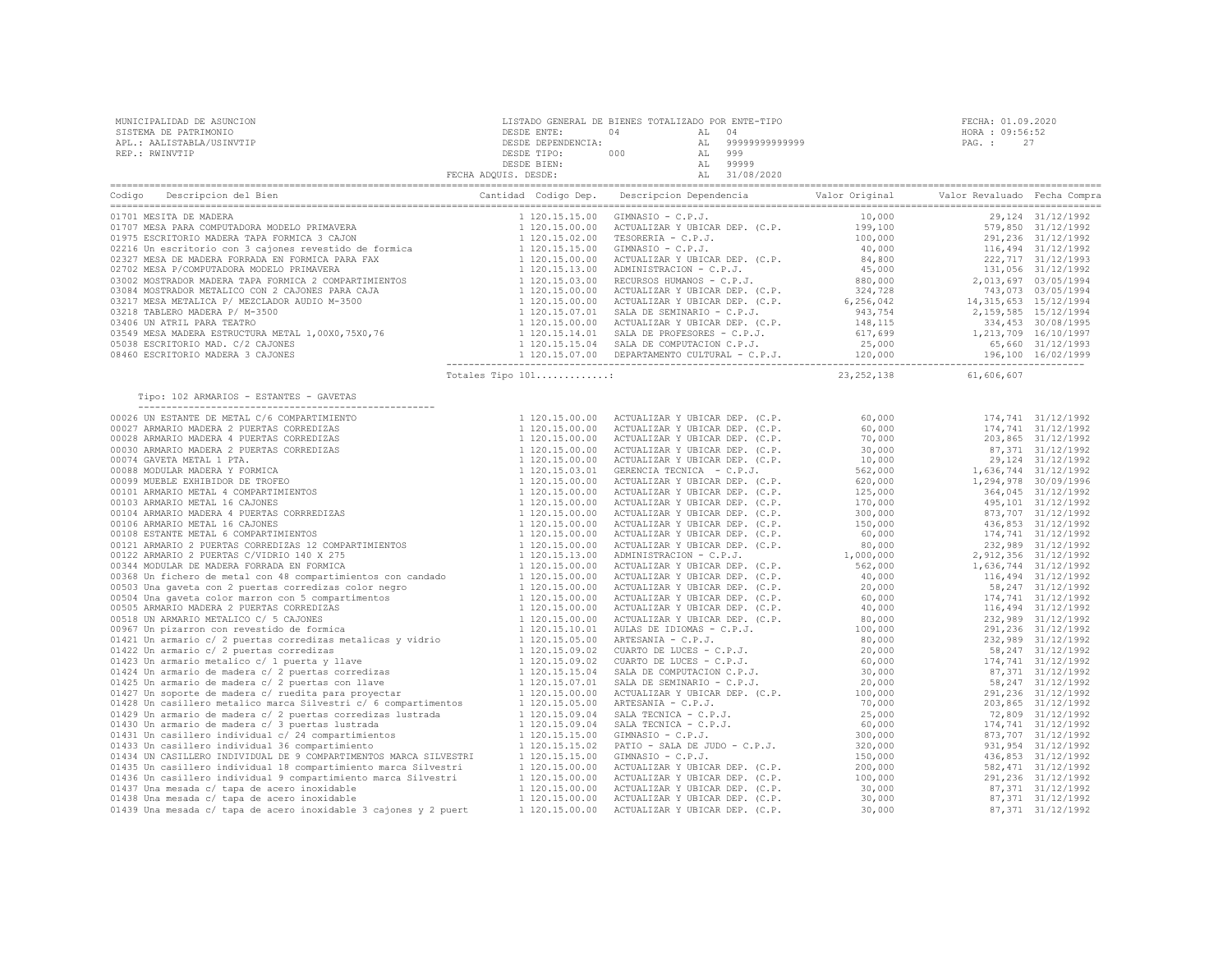| MUNICIPALIDAD DE ASUNCION | LISTADO GENERAL DE BIENES TOTALIZADO POR ENTE-TIPO |     |                | FECHA: 01.09.2020 |  |
|---------------------------|----------------------------------------------------|-----|----------------|-------------------|--|
| SISTEMA DE PATRIMONIO     | DESDE ENTE:                                        |     |                | HORA : 09:56:52   |  |
| APL.: AALISTABLA/USINVTIP | DESDE DEPENDENCIA:                                 |     | 99999999999999 | PAG. :            |  |
| REP.: RWINVTIP            | DESDE TIPO:                                        | 000 | 999            |                   |  |
|                           | DESDE BIEN:                                        |     | 99999          |                   |  |
|                           | FECHA ADOUIS. DESDE:                               |     | 31/08/2020     |                   |  |

| Descripcion del Bien<br>Codigo                                   | Cantidad Codigo Dep. |                | Descripcion Dependencia                                                                                                                                                                                                                                      | Valor Original | Valor Revaluado Fecha Compra |                      |
|------------------------------------------------------------------|----------------------|----------------|--------------------------------------------------------------------------------------------------------------------------------------------------------------------------------------------------------------------------------------------------------------|----------------|------------------------------|----------------------|
| 01441 Una mesada c/ 2 bacheras                                   |                      | 1 120.15.00.00 | ACTUALIZAR Y UBICAR DEP. (C.P.                                                                                                                                                                                                                               | 60,000         |                              | 174,741 31/12/1992   |
| 01442 Una mesada c/ 2 bacheras                                   |                      | 1 120.15.00.00 |                                                                                                                                                                                                                                                              | 60,000         |                              | 174,741 31/12/1992   |
| 01443 Un mostrador de madera tipo cafeteria                      |                      | 1 120.15.00.00 |                                                                                                                                                                                                                                                              | 60,000         |                              | 174,741 31/12/1992   |
| 01444 Una estanteria de pared                                    |                      | 1 120.15.00.00 | ACTUALIZAR Y UBICAR DEP. (C.P.<br>ACTUALIZAR Y UBICAR DEP. (C.P.<br>BIBLIOTECA - C.P.J.<br>BIBLIOTECA - C.P.J.<br>BIBLIOTECA - C.P.J.<br>BIBLIOTECA - C.P.J.<br>MIBLIOTECA - C.P.J.<br>TUALIZAR Y UBICAR DEP. (C.P.<br>TUALIZAR Y UBICAR DEP. (C.P.<br>BL    | 30,000         |                              | 87,371 31/12/1992    |
| 01445 Un armario metalico c/ 2 puertas corredizas de formica     |                      | 1 120.15.04.00 |                                                                                                                                                                                                                                                              | 100,000        |                              | 291,236 31/12/1992   |
| 01446 Un armario metalico c/ 2 puertas corredizas de formica     |                      | 1 120.15.04.00 |                                                                                                                                                                                                                                                              | 100,000        |                              | 291,236 31/12/1992   |
| 01447 Un armario metalico c/ 2 puertas corredizas de formica     |                      | 1 120.15.04.00 |                                                                                                                                                                                                                                                              | 100,000        |                              | 291,236 31/12/1992   |
| 01448 Un armario metalico c/ 2 puertas corredizas de formica     |                      |                |                                                                                                                                                                                                                                                              |                |                              |                      |
|                                                                  |                      | 1 120.15.04.00 |                                                                                                                                                                                                                                                              | 100,000        |                              | 291,236 31/12/1992   |
| 01449 Un esquinero metalico c/ mesada de formica                 |                      | 1 120.15.04.00 |                                                                                                                                                                                                                                                              | 45,000         |                              | 131,056 31/12/1992   |
| 01450 Un fichero metalico c/ mesada oculta de formica            |                      | 1 120.15.00.00 |                                                                                                                                                                                                                                                              | 150,000        |                              | 436,853 31/12/1992   |
| 01451 Un armario metalico c/ 2 puertas y llave                   |                      | 1 120.15.04.00 | BIBLIOTECA - C.P.J.                                                                                                                                                                                                                                          | 120,000        |                              | 349,483 31/12/1992   |
| 01452 Un armario metalico c/ 3 cajones y llave                   |                      | 1 120.15.04.00 | BIBLIOTECA - C.P.J.                                                                                                                                                                                                                                          | 140,000        |                              | 407,730 31/12/1992   |
| 01453 Un estante para libros metalicos                           |                      | 1 120.15.04.00 | BIBLIOTECA - C.P.J.                                                                                                                                                                                                                                          | 200,000        |                              | 582, 471 31/12/1992  |
| 01454 Un estante para libros metalicos y soporte de madera       |                      | 1 120.15.00.00 | ACTUALIZAR Y UBICAR DEP. (C.P.                                                                                                                                                                                                                               | 450,000        |                              | 1,310,560 31/12/1992 |
| 01455 Un estante para libros metalicos y soporte de madera       |                      | 1 120.15.04.00 | BIBLIOTECA - C.P.J.                                                                                                                                                                                                                                          | 450,000        |                              | 1,310,560 31/12/1992 |
| 01456 Un estante para libros metalicos y soporte de madera       |                      | 1 120.15.00.00 | ACTUALIZAR Y UBICAR DEP. (C.P.                                                                                                                                                                                                                               | 450,000        |                              | 1,310,560 31/12/1992 |
| 01457 Un estante para libros metalicos y soporte de madera       |                      | 1 120.15.00.00 | ACTUALIZAR Y UBICAR DEP. (C.P.                                                                                                                                                                                                                               | 450,000        |                              | 1,310,560 31/12/1992 |
| 01458 Un estante para libros metalicos y soporte de madera       |                      | 1 120.15.00.00 | ACTUALIZAR Y UBICAR DEP. (C.P.                                                                                                                                                                                                                               | 450,000        |                              | 1,310,560 31/12/1992 |
| 01459 Un estante para libros metalicos y soporte de madera       |                      | 1 120.15.04.00 | BIBLIOTECA - C.P.J.                                                                                                                                                                                                                                          | 450,000        |                              | 1,310,560 31/12/1992 |
| 01460 Un estante para libros metalicos y soporte de madera       |                      | 1 120.15.00.00 | ACTUALIZAR Y UBICAR DEP. (C.P.                                                                                                                                                                                                                               | 450,000        |                              | 1,310,560 31/12/1992 |
| 01461 Un exhibidor de libros metalico c/ 2 bandejas plegables    |                      | 1 120.15.04.00 |                                                                                                                                                                                                                                                              | 100,000        |                              | 291,236 31/12/1992   |
| 01462 Un exhibidor de libros metalico c/ 2 bandejas plegables    |                      | 1 120.15.04.00 |                                                                                                                                                                                                                                                              | 100,000        |                              | 291, 236 31/12/1992  |
| 01463 Un exhibidor de libros metalico c/ 2 bandejas plegables    |                      | 1 120.15.04.00 | MUNDANA I BELGA DEP. (C.P.<br>BIBLIOTECA - C.P.J.<br>BIBLIOTECA - C.P.J.<br>BIBLIOTECA - C.P.J.<br>BIBLIOTECA - C.P.J.<br>BIBLIOTECA - C.P.J.<br>BIBLIOTECA - C.P.J.<br>BIBLIOTECA - C.P.J.<br>BIBLIOTECA - C.P.J.<br>ARTESANIA - C.P.J.<br>ARTESANIA - C.P. | 100,000        |                              | 291,236 31/12/1992   |
| 01464 Un exhibidor de libros metalico c/ 2 bandejas plegables    |                      | 1 120.15.04.00 |                                                                                                                                                                                                                                                              | 100,000        |                              | 291,236 31/12/1992   |
| 01465 Un exhibidor de libros metalico c/ 2 bandejas plegables    |                      | 1 120.15.04.00 |                                                                                                                                                                                                                                                              | 100,000        |                              | 291,236 31/12/1992   |
|                                                                  |                      | 1 120.15.04.00 |                                                                                                                                                                                                                                                              |                |                              |                      |
| 01466 Un exhibidor de libros metalico c/ 2 bandejas plegables    |                      |                |                                                                                                                                                                                                                                                              | 100,000        |                              | 291,236 31/12/1992   |
| 01467 Un armario metalico c/ vidrios corredizas                  |                      | 1 120.15.04.00 |                                                                                                                                                                                                                                                              | 130,000        |                              | 378,606 31/12/1992   |
| 01468 Un armario metalico c/ vidrios corredizas                  |                      | 1 120.15.04.00 |                                                                                                                                                                                                                                                              | 130,000        |                              | 378,606 31/12/1992   |
| 01469 Un armario metalico c/ 2 puertas y llave                   |                      | 1 120.15.04.00 |                                                                                                                                                                                                                                                              | 120,000        |                              | 349,483 31/12/1992   |
| 01470 Un armario metalico c/ 2 puertas y llave                   |                      | 1 120.15.05.00 |                                                                                                                                                                                                                                                              | 120,000        |                              | 349,483 31/12/1992   |
| 01471 Un exhibidor de libros de madera c/ patas metalicas        |                      | 1 120.15.04.00 | BIBLIOTECA - C.P.J.                                                                                                                                                                                                                                          | 65,000         |                              | 189,303 31/12/1992   |
| 01472 Un exhibidor de libros de madera c/ patas metalicas        |                      | 1 120.15.04.00 | BIBLIOTECA - C.P.J.                                                                                                                                                                                                                                          | 65,000         |                              | 189,303 31/12/1992   |
| 01473 Un fichero metalico p/ tarjeta control de tiempo Voqueo    |                      | 1 120.15.00.00 | ACTUALIZAR Y UBICAR DEP. (C.P.                                                                                                                                                                                                                               | 30,000         |                              | 87,371 31/12/1992    |
| 01475 Un fichero metalico p/ tarjeta control de tiempo Voqueo    |                      | 1 120.15.00.00 | ACTUALIZAR Y UBICAR DEP. (C.P.                                                                                                                                                                                                                               | 30,000         |                              | 87,371 31/12/1992    |
| 01477 Un armario metalico c/ 2 puertas y llave                   |                      | 1 120.15.04.00 | BIBLIOTECA - C.P.J.                                                                                                                                                                                                                                          | 120,000        |                              | 349,483 31/12/1992   |
| 01478 Un armario metalico c/ 3 cajones                           |                      | 1 120.15.04.00 | BIBLIOTECA - C.P.J.                                                                                                                                                                                                                                          | 140,000        |                              | 407,730 31/12/1992   |
| 01479 ARMARIO METAL PTAS. CORREDIZAS ATOKI                       |                      | 1 120.15.10.01 | AULAS DE IDIOMAS - C.P.J.                                                                                                                                                                                                                                    | 150,000        |                              | 436,853 31/12/1992   |
| 01480 Un armario metalico c/ puertas corredizas y cerradura      |                      | 1 120.15.10.01 | AULAS DE IDIOMAS - C.P.J.                                                                                                                                                                                                                                    | 120,000        |                              | 349,483 31/12/1992   |
| 01481 Un armario metalico puertas corredizas de vidrio y cerradu |                      | 1 120.15.10.02 | AULAS DE PREPARACION - C.P.J.<br>SALA DE PREPARACION - C.P.J.                                                                                                                                                                                                | 150,000        |                              | 436,853 31/12/1992   |
| 01482 Un armario metalico c/ puertas corredizas y cerradura      |                      | 1 120.15.13.00 |                                                                                                                                                                                                                                                              | 120,000        |                              | 349,483 31/12/1992   |
| 01483 Un porta libro de madera c/ 8 divisorias                   |                      | 1 120.15.14.01 | SALA DE PROFESORES - C.P.J.                                                                                                                                                                                                                                  | 10,000         |                              | 29, 124 31/12/1992   |
| 01484 Un porta libro de madera c/ 12 divisorias                  |                      | 1 120.15.14.01 | SALA DE PROFESORES - C.P.J.                                                                                                                                                                                                                                  | 15,000         |                              | 43,685 31/12/1992    |
| 01485 Un armario de madera c/ 2 puertas corredizas y cerradura   |                      | 1 120.15.14.01 | SALA DE PROFESORES - C.P.J.                                                                                                                                                                                                                                  | 20,000         |                              | 58, 247 31/12/1992   |
| 01486 Un estante para libros de madera                           |                      | 1 120.15.10.01 | AULAS DE IDIOMAS - C.P.J.                                                                                                                                                                                                                                    | 10,000         |                              | 29, 124 31/12/1992   |
|                                                                  |                      |                |                                                                                                                                                                                                                                                              |                |                              |                      |
| 01487 Un pizarron de Acrilico                                    |                      | 1 120.15.07.02 | SALA DE MANDO - C.P.J.                                                                                                                                                                                                                                       | 75,000         |                              | 218, 427 31/12/1992  |
| 01488 Un pizarron acrilico                                       |                      | 1 120.15.10.01 | AULAS DE IDIOMAS - C.P.J.                                                                                                                                                                                                                                    | 75,000         |                              | 218, 427 31/12/1992  |
| 01489 PIZARRA DE MADERA                                          |                      | 1 120.15.15.00 | GIMNASIO - C.P.J.                                                                                                                                                                                                                                            | 75,000         |                              | 218, 427 31/12/1992  |
| 01490 Un pizarron acrilico                                       |                      | 1 120.15.07.00 |                                                                                                                                                                                                                                                              | 75,000         |                              | 218, 427 31/12/1992  |
| 01491 Un pizarron acrilico                                       |                      | 1 120.15.10.01 | DEPARTAMENTO CULTURAL - C.P.J.<br>AULAS DE IDIOMAS - C.P.J.<br>AULAS DE IDIOMAS - C.P.J.                                                                                                                                                                     | 75,000         |                              | 218, 427 31/12/1992  |
| 01492 Un pizarron acrilico                                       |                      | 1 120.15.10.01 |                                                                                                                                                                                                                                                              | 75,000         |                              | 218, 427 31/12/1992  |
| 01493 PIZARRON ACRILICO                                          |                      | 1 120.15.05.00 | ARTESANIA - C.P.J.                                                                                                                                                                                                                                           | 75,000         |                              | 218, 427 31/12/1992  |
| 01494 Un pizarron acrilico                                       |                      | 1 120.15.10.01 | AULAS DE IDIOMAS - C.P.J.                                                                                                                                                                                                                                    | 75,000         |                              | 218, 427 31/12/1992  |
| 01495 Un cartel porta afiches c/ patas metalicas y ruedas        |                      | 1 120.15.00.00 | ACTUALIZAR Y UBICAR DEP. (C.P.                                                                                                                                                                                                                               | 130,000        |                              | 378,606 31/12/1992   |
| 01496 Un cartel porte afiches de madera                          |                      | 1 120.15.00.00 | ACTUALIZAR Y UBICAR DEP. (C.P.<br>ARTESANIA - C.P.J.<br>TESORERIA - C.P.J.<br>TESORERIA - C.P.J.                                                                                                                                                             | 35,000         |                              | 101,932 31/12/1992   |
| 01497 Un armario de madera lustrada de 3 puertas                 |                      | 1 120.15.05.00 |                                                                                                                                                                                                                                                              | 85,000         |                              | 247,550 31/12/1992   |
| 01498 Un armario de madera y formica 2 puertas corredizas        |                      | 1 120.15.02.00 |                                                                                                                                                                                                                                                              | 35,000         |                              | 101,932 31/12/1992   |
| 01499 Un armario de madera y formica 2 puertas corredizas        |                      | 1 120.15.02.00 | TESORERIA - C.P.J.                                                                                                                                                                                                                                           | 35,000         |                              | 101,932 31/12/1992   |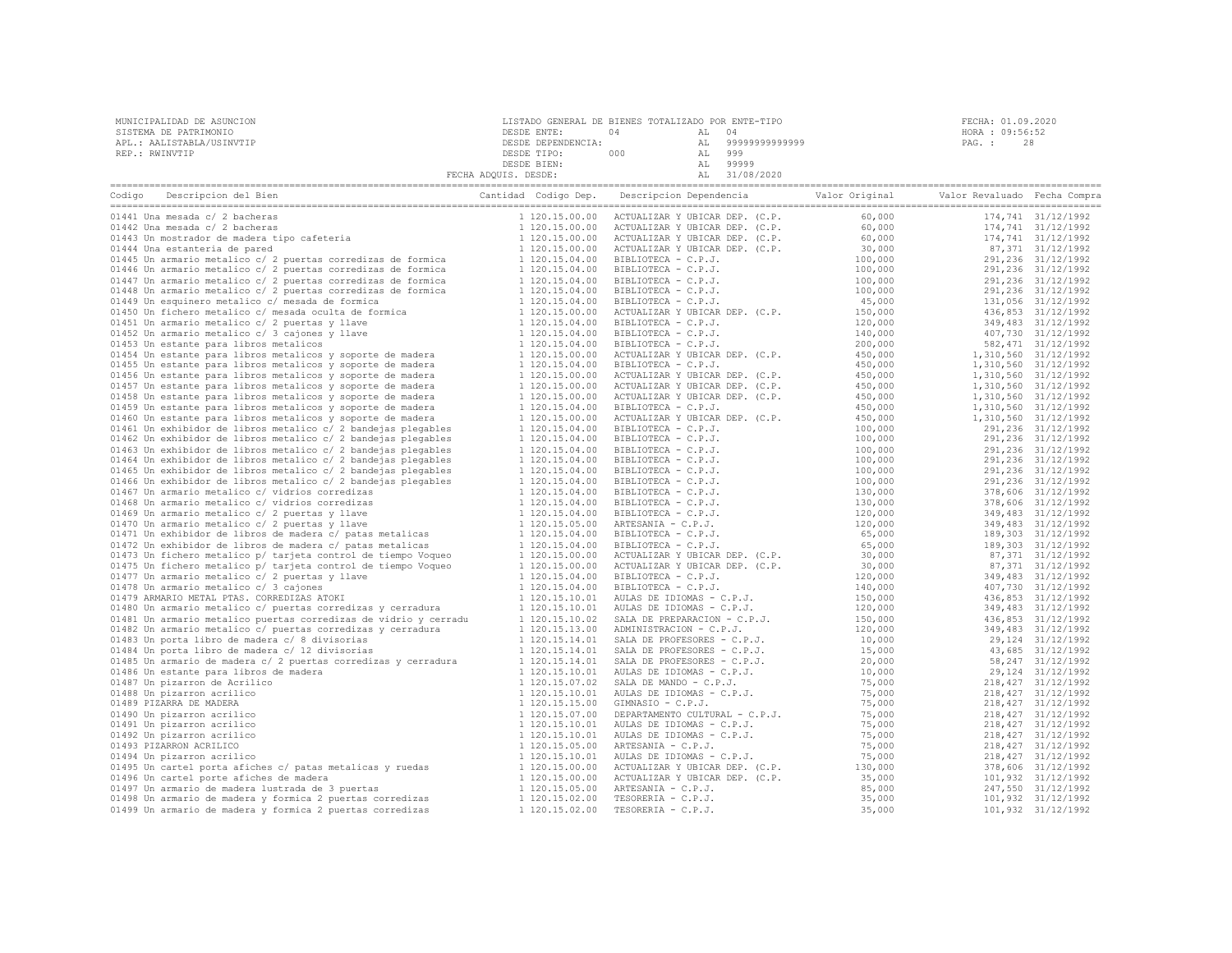| MUNICIPALIDAD DE ASUNCION<br>SISTEMA DE PATRIMONIO<br>APL.: AALISTABLA/USINVTIP<br>REP.: RWINVTIP                                                                                                                                                                                                                                                                         |                   | LISTADO GENERAL DE BIENES TOTALIZADO POR ENTE-TIPO<br>DESDE ENTE: 04 AL 04<br>DESDE DEPENDENCIA: AL 999999999999999<br>DESDE DEPENDENCIA: AL 999999999999999<br>DESDE TIPO: 000 AL 9999<br>DESDE BIEN: AL 99999<br>PECHA ADQUIS. DESDE: AL | FECHA: 01.09.2<br>HORA : 09:56:<br>PAG. : 29<br>FECHA: 01.09.2020<br>HORA : 09:56:52 |  |
|---------------------------------------------------------------------------------------------------------------------------------------------------------------------------------------------------------------------------------------------------------------------------------------------------------------------------------------------------------------------------|-------------------|--------------------------------------------------------------------------------------------------------------------------------------------------------------------------------------------------------------------------------------------|--------------------------------------------------------------------------------------|--|
| Codigo Descripcion del Bien de Marco de Marco Cantidad Codigo Dep. Descripcion Dependencia de Valor Original Valor Revaluado Fecha Compra                                                                                                                                                                                                                                 |                   |                                                                                                                                                                                                                                            |                                                                                      |  |
|                                                                                                                                                                                                                                                                                                                                                                           |                   |                                                                                                                                                                                                                                            |                                                                                      |  |
|                                                                                                                                                                                                                                                                                                                                                                           |                   |                                                                                                                                                                                                                                            |                                                                                      |  |
|                                                                                                                                                                                                                                                                                                                                                                           |                   |                                                                                                                                                                                                                                            |                                                                                      |  |
|                                                                                                                                                                                                                                                                                                                                                                           |                   |                                                                                                                                                                                                                                            |                                                                                      |  |
|                                                                                                                                                                                                                                                                                                                                                                           |                   |                                                                                                                                                                                                                                            |                                                                                      |  |
|                                                                                                                                                                                                                                                                                                                                                                           |                   |                                                                                                                                                                                                                                            |                                                                                      |  |
|                                                                                                                                                                                                                                                                                                                                                                           |                   |                                                                                                                                                                                                                                            |                                                                                      |  |
|                                                                                                                                                                                                                                                                                                                                                                           |                   |                                                                                                                                                                                                                                            |                                                                                      |  |
|                                                                                                                                                                                                                                                                                                                                                                           |                   |                                                                                                                                                                                                                                            |                                                                                      |  |
|                                                                                                                                                                                                                                                                                                                                                                           |                   |                                                                                                                                                                                                                                            |                                                                                      |  |
|                                                                                                                                                                                                                                                                                                                                                                           |                   |                                                                                                                                                                                                                                            |                                                                                      |  |
|                                                                                                                                                                                                                                                                                                                                                                           |                   |                                                                                                                                                                                                                                            |                                                                                      |  |
|                                                                                                                                                                                                                                                                                                                                                                           |                   |                                                                                                                                                                                                                                            |                                                                                      |  |
|                                                                                                                                                                                                                                                                                                                                                                           |                   |                                                                                                                                                                                                                                            |                                                                                      |  |
|                                                                                                                                                                                                                                                                                                                                                                           |                   |                                                                                                                                                                                                                                            |                                                                                      |  |
|                                                                                                                                                                                                                                                                                                                                                                           |                   |                                                                                                                                                                                                                                            |                                                                                      |  |
|                                                                                                                                                                                                                                                                                                                                                                           |                   |                                                                                                                                                                                                                                            |                                                                                      |  |
|                                                                                                                                                                                                                                                                                                                                                                           |                   |                                                                                                                                                                                                                                            |                                                                                      |  |
|                                                                                                                                                                                                                                                                                                                                                                           |                   |                                                                                                                                                                                                                                            |                                                                                      |  |
|                                                                                                                                                                                                                                                                                                                                                                           |                   |                                                                                                                                                                                                                                            |                                                                                      |  |
|                                                                                                                                                                                                                                                                                                                                                                           |                   |                                                                                                                                                                                                                                            |                                                                                      |  |
|                                                                                                                                                                                                                                                                                                                                                                           |                   |                                                                                                                                                                                                                                            |                                                                                      |  |
|                                                                                                                                                                                                                                                                                                                                                                           |                   |                                                                                                                                                                                                                                            |                                                                                      |  |
|                                                                                                                                                                                                                                                                                                                                                                           |                   |                                                                                                                                                                                                                                            |                                                                                      |  |
|                                                                                                                                                                                                                                                                                                                                                                           |                   |                                                                                                                                                                                                                                            |                                                                                      |  |
|                                                                                                                                                                                                                                                                                                                                                                           |                   |                                                                                                                                                                                                                                            |                                                                                      |  |
|                                                                                                                                                                                                                                                                                                                                                                           |                   |                                                                                                                                                                                                                                            |                                                                                      |  |
|                                                                                                                                                                                                                                                                                                                                                                           |                   |                                                                                                                                                                                                                                            |                                                                                      |  |
|                                                                                                                                                                                                                                                                                                                                                                           |                   |                                                                                                                                                                                                                                            |                                                                                      |  |
|                                                                                                                                                                                                                                                                                                                                                                           |                   |                                                                                                                                                                                                                                            |                                                                                      |  |
|                                                                                                                                                                                                                                                                                                                                                                           |                   |                                                                                                                                                                                                                                            |                                                                                      |  |
|                                                                                                                                                                                                                                                                                                                                                                           |                   |                                                                                                                                                                                                                                            |                                                                                      |  |
|                                                                                                                                                                                                                                                                                                                                                                           |                   |                                                                                                                                                                                                                                            |                                                                                      |  |
|                                                                                                                                                                                                                                                                                                                                                                           |                   |                                                                                                                                                                                                                                            |                                                                                      |  |
|                                                                                                                                                                                                                                                                                                                                                                           |                   |                                                                                                                                                                                                                                            |                                                                                      |  |
|                                                                                                                                                                                                                                                                                                                                                                           |                   |                                                                                                                                                                                                                                            |                                                                                      |  |
|                                                                                                                                                                                                                                                                                                                                                                           |                   |                                                                                                                                                                                                                                            |                                                                                      |  |
|                                                                                                                                                                                                                                                                                                                                                                           | Totales Tipo 102: | 29, 481, 400 76, 256, 892                                                                                                                                                                                                                  |                                                                                      |  |
| Tipo: 104 VEHICULOS AUTOMOTORES                                                                                                                                                                                                                                                                                                                                           |                   |                                                                                                                                                                                                                                            |                                                                                      |  |
| $\texttt{37790 AUTO RENAULT LOG.EXPRES.B 1.6 CH:93YLSR7UHCJ258520 (BKP-267) }\\ \texttt{1120.15.01.00 DIREC.CENTRO PARGUAYO JAPONES} \\ \texttt{120.15.01.00 DIREC. CENTRO PARGUAYO JAPONES} \\ \texttt{130.15.01.01 DIREC. CENTRO PARGUAYO JAPONES} \\ \texttt{140.15.01.02 DIREC. CENTRO PARGUAYO JAPONES} \\ \texttt{150.15.03.035} \\ \texttt{160.15.04.04} \\ \text$ |                   |                                                                                                                                                                                                                                            |                                                                                      |  |
|                                                                                                                                                                                                                                                                                                                                                                           | Totales Tipo 104: |                                                                                                                                                                                                                                            | 75,180,000 75,180,000                                                                |  |
| Tipo: 105 ARTEFACTOS DE CONFORT                                                                                                                                                                                                                                                                                                                                           |                   |                                                                                                                                                                                                                                            |                                                                                      |  |
| $\begin{tabular}{cccccccc} \texttt{100026} \texttt{CAPTEER} \texttt{EECTRICA} \texttt{SDEER} & 120.15.03.00 & \texttt{RECURSOS HUMANOS} - C.P.J. & 110,000 & 251,712 & 30/12/1994 & 251,712 & 30/12/1994 & 251,712 & 30/12/1994 & 251,712 & 30/12/1994 & 251,712 & 30/12/1994 & 251,712 & 30/12/1994 & 251$                                                               |                   |                                                                                                                                                                                                                                            |                                                                                      |  |
|                                                                                                                                                                                                                                                                                                                                                                           |                   |                                                                                                                                                                                                                                            |                                                                                      |  |
|                                                                                                                                                                                                                                                                                                                                                                           |                   |                                                                                                                                                                                                                                            |                                                                                      |  |
|                                                                                                                                                                                                                                                                                                                                                                           |                   |                                                                                                                                                                                                                                            |                                                                                      |  |
|                                                                                                                                                                                                                                                                                                                                                                           |                   |                                                                                                                                                                                                                                            |                                                                                      |  |
|                                                                                                                                                                                                                                                                                                                                                                           |                   |                                                                                                                                                                                                                                            |                                                                                      |  |
|                                                                                                                                                                                                                                                                                                                                                                           |                   |                                                                                                                                                                                                                                            |                                                                                      |  |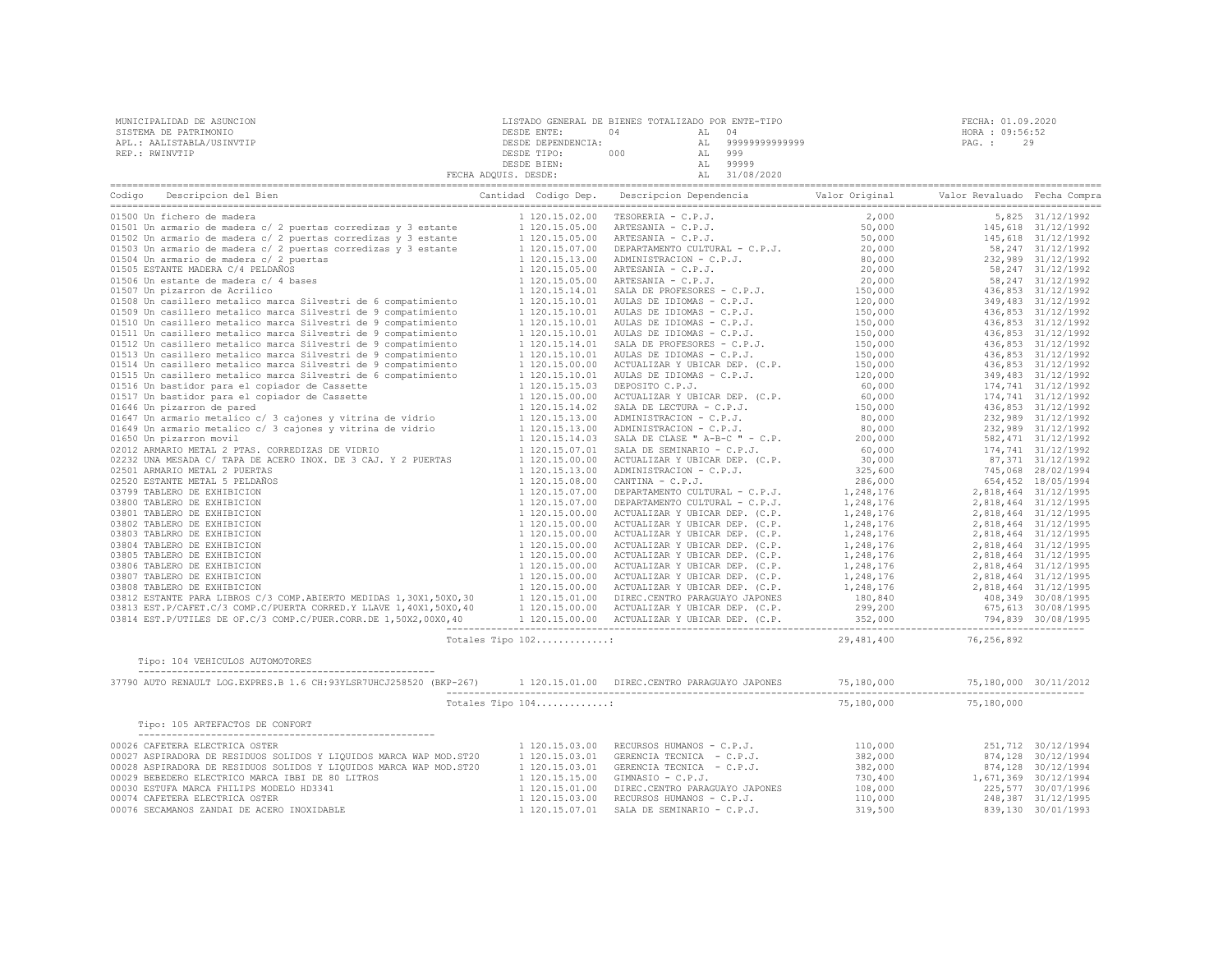| MUNICIPALIDAD DE ASUNCION | LISTADO GENERAL DE BIENES TOTALIZADO POR ENTE-TIPO |     |    |                | FECHA: 01.09.2020 |    |
|---------------------------|----------------------------------------------------|-----|----|----------------|-------------------|----|
| SISTEMA DE PATRIMONIO     | DESDE ENTE:                                        | 04  |    | 04             | HORA : 09:56:52   |    |
| APL.: AALISTABLA/USINVTIP | DESDE DEPENDENCIA:                                 |     |    | 99999999999999 | PAG. :            | 30 |
| REP.: RWINVTIP            | DESDE TIPO:                                        | 000 | AL | 999            |                   |    |
|                           | DESDE BIEN:                                        |     |    | 99999          |                   |    |
|                           | FECHA ADQUIS. DESDE:                               |     |    | 31/08/2020     |                   |    |
|                           |                                                    |     |    |                |                   |    |

| 22, 119, 900 28, 400, 150<br>Totales Tipo 105:<br>Tipo: 106 MAQUINA DE ESCRIBIR<br>2,044,602 5,755,972<br>Totales Tipo 106:<br>Tipo: 108 MAQUINA DE CALCULAR<br>$\begin{tabular}{c cccc} {\bf Type: 108 MAQUINA DE CALCULAR} & {\bf Type: AIG.} & {\bf Type: 108 MAQUINA DE CALCULAR} & {\bf Type: 1120.15.00.00} & {\bf ACTUALIZAR Y UBLCAR DBP.} & ({\it C.P.} & {\it D145.0000} & {\it D15.0000} & {\it D15.0000} & {\it D168 MAQ. CALCULAR GABAR CASIO} \\ 00168 MAQ. CALCULAR GABAR CASIO & {\it D168 MAQ. CALCULAR OLYIA BER T. WBLCAR BEP. & ({\it C.P.} & {\it D16.0000} & {\it D$ | Codigo<br>Descripcion del Bien | Cantidad Codigo Dep. Descripcion Dependencia and Valor Original Valor Revaluado Fecha Compra |  |  |
|--------------------------------------------------------------------------------------------------------------------------------------------------------------------------------------------------------------------------------------------------------------------------------------------------------------------------------------------------------------------------------------------------------------------------------------------------------------------------------------------------------------------------------------------------------------------------------------------|--------------------------------|----------------------------------------------------------------------------------------------|--|--|
|                                                                                                                                                                                                                                                                                                                                                                                                                                                                                                                                                                                            |                                |                                                                                              |  |  |
|                                                                                                                                                                                                                                                                                                                                                                                                                                                                                                                                                                                            |                                |                                                                                              |  |  |
|                                                                                                                                                                                                                                                                                                                                                                                                                                                                                                                                                                                            |                                |                                                                                              |  |  |
|                                                                                                                                                                                                                                                                                                                                                                                                                                                                                                                                                                                            |                                |                                                                                              |  |  |
|                                                                                                                                                                                                                                                                                                                                                                                                                                                                                                                                                                                            |                                |                                                                                              |  |  |
|                                                                                                                                                                                                                                                                                                                                                                                                                                                                                                                                                                                            |                                |                                                                                              |  |  |
|                                                                                                                                                                                                                                                                                                                                                                                                                                                                                                                                                                                            |                                |                                                                                              |  |  |
|                                                                                                                                                                                                                                                                                                                                                                                                                                                                                                                                                                                            |                                |                                                                                              |  |  |
|                                                                                                                                                                                                                                                                                                                                                                                                                                                                                                                                                                                            |                                |                                                                                              |  |  |
|                                                                                                                                                                                                                                                                                                                                                                                                                                                                                                                                                                                            |                                |                                                                                              |  |  |
|                                                                                                                                                                                                                                                                                                                                                                                                                                                                                                                                                                                            |                                |                                                                                              |  |  |
|                                                                                                                                                                                                                                                                                                                                                                                                                                                                                                                                                                                            |                                |                                                                                              |  |  |
|                                                                                                                                                                                                                                                                                                                                                                                                                                                                                                                                                                                            |                                |                                                                                              |  |  |
|                                                                                                                                                                                                                                                                                                                                                                                                                                                                                                                                                                                            |                                |                                                                                              |  |  |
|                                                                                                                                                                                                                                                                                                                                                                                                                                                                                                                                                                                            |                                |                                                                                              |  |  |
|                                                                                                                                                                                                                                                                                                                                                                                                                                                                                                                                                                                            |                                |                                                                                              |  |  |
|                                                                                                                                                                                                                                                                                                                                                                                                                                                                                                                                                                                            |                                |                                                                                              |  |  |
|                                                                                                                                                                                                                                                                                                                                                                                                                                                                                                                                                                                            |                                |                                                                                              |  |  |
|                                                                                                                                                                                                                                                                                                                                                                                                                                                                                                                                                                                            |                                |                                                                                              |  |  |
|                                                                                                                                                                                                                                                                                                                                                                                                                                                                                                                                                                                            |                                |                                                                                              |  |  |
|                                                                                                                                                                                                                                                                                                                                                                                                                                                                                                                                                                                            |                                |                                                                                              |  |  |
|                                                                                                                                                                                                                                                                                                                                                                                                                                                                                                                                                                                            |                                |                                                                                              |  |  |
|                                                                                                                                                                                                                                                                                                                                                                                                                                                                                                                                                                                            |                                |                                                                                              |  |  |
|                                                                                                                                                                                                                                                                                                                                                                                                                                                                                                                                                                                            |                                |                                                                                              |  |  |
|                                                                                                                                                                                                                                                                                                                                                                                                                                                                                                                                                                                            |                                |                                                                                              |  |  |
|                                                                                                                                                                                                                                                                                                                                                                                                                                                                                                                                                                                            |                                |                                                                                              |  |  |
|                                                                                                                                                                                                                                                                                                                                                                                                                                                                                                                                                                                            |                                |                                                                                              |  |  |
|                                                                                                                                                                                                                                                                                                                                                                                                                                                                                                                                                                                            |                                |                                                                                              |  |  |
|                                                                                                                                                                                                                                                                                                                                                                                                                                                                                                                                                                                            |                                |                                                                                              |  |  |
|                                                                                                                                                                                                                                                                                                                                                                                                                                                                                                                                                                                            |                                |                                                                                              |  |  |
|                                                                                                                                                                                                                                                                                                                                                                                                                                                                                                                                                                                            |                                |                                                                                              |  |  |
|                                                                                                                                                                                                                                                                                                                                                                                                                                                                                                                                                                                            |                                |                                                                                              |  |  |
|                                                                                                                                                                                                                                                                                                                                                                                                                                                                                                                                                                                            |                                |                                                                                              |  |  |
|                                                                                                                                                                                                                                                                                                                                                                                                                                                                                                                                                                                            |                                |                                                                                              |  |  |
|                                                                                                                                                                                                                                                                                                                                                                                                                                                                                                                                                                                            |                                |                                                                                              |  |  |
|                                                                                                                                                                                                                                                                                                                                                                                                                                                                                                                                                                                            |                                |                                                                                              |  |  |
|                                                                                                                                                                                                                                                                                                                                                                                                                                                                                                                                                                                            |                                |                                                                                              |  |  |
|                                                                                                                                                                                                                                                                                                                                                                                                                                                                                                                                                                                            |                                |                                                                                              |  |  |
|                                                                                                                                                                                                                                                                                                                                                                                                                                                                                                                                                                                            |                                |                                                                                              |  |  |
|                                                                                                                                                                                                                                                                                                                                                                                                                                                                                                                                                                                            |                                |                                                                                              |  |  |
|                                                                                                                                                                                                                                                                                                                                                                                                                                                                                                                                                                                            |                                |                                                                                              |  |  |
|                                                                                                                                                                                                                                                                                                                                                                                                                                                                                                                                                                                            |                                |                                                                                              |  |  |
|                                                                                                                                                                                                                                                                                                                                                                                                                                                                                                                                                                                            |                                |                                                                                              |  |  |
|                                                                                                                                                                                                                                                                                                                                                                                                                                                                                                                                                                                            |                                |                                                                                              |  |  |
|                                                                                                                                                                                                                                                                                                                                                                                                                                                                                                                                                                                            |                                |                                                                                              |  |  |
|                                                                                                                                                                                                                                                                                                                                                                                                                                                                                                                                                                                            |                                |                                                                                              |  |  |
|                                                                                                                                                                                                                                                                                                                                                                                                                                                                                                                                                                                            |                                |                                                                                              |  |  |
|                                                                                                                                                                                                                                                                                                                                                                                                                                                                                                                                                                                            |                                |                                                                                              |  |  |
|                                                                                                                                                                                                                                                                                                                                                                                                                                                                                                                                                                                            |                                |                                                                                              |  |  |
|                                                                                                                                                                                                                                                                                                                                                                                                                                                                                                                                                                                            |                                |                                                                                              |  |  |
|                                                                                                                                                                                                                                                                                                                                                                                                                                                                                                                                                                                            |                                |                                                                                              |  |  |
|                                                                                                                                                                                                                                                                                                                                                                                                                                                                                                                                                                                            |                                |                                                                                              |  |  |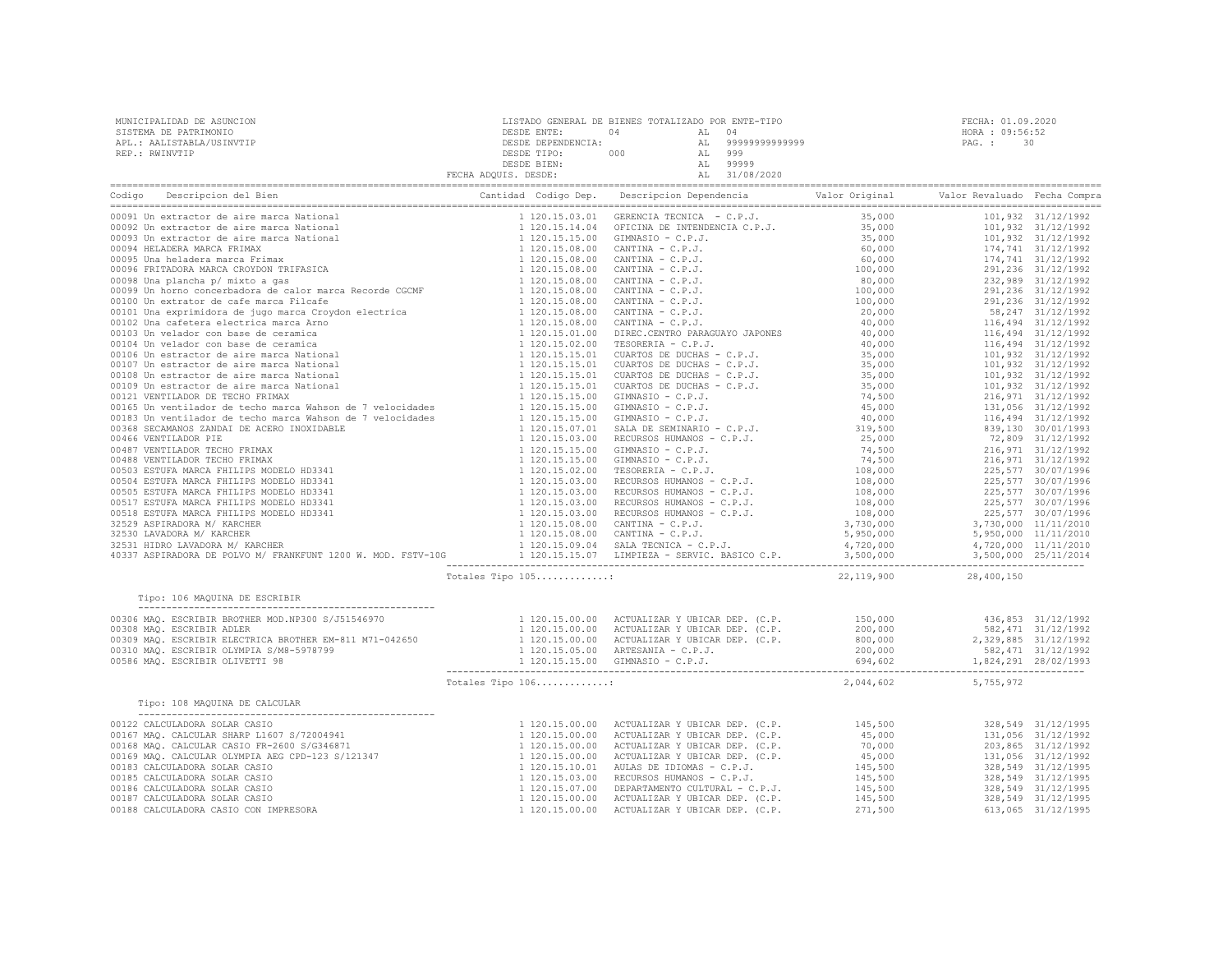| Tipo: 109 COMPUTADORAS |  |  |  |
|------------------------|--|--|--|
|                        |  |  |  |
|                        |  |  |  |
|                        |  |  |  |
|                        |  |  |  |
|                        |  |  |  |
|                        |  |  |  |
|                        |  |  |  |
|                        |  |  |  |
|                        |  |  |  |
|                        |  |  |  |
|                        |  |  |  |
|                        |  |  |  |
|                        |  |  |  |
|                        |  |  |  |
|                        |  |  |  |
|                        |  |  |  |
|                        |  |  |  |
|                        |  |  |  |
|                        |  |  |  |
|                        |  |  |  |
|                        |  |  |  |
|                        |  |  |  |
|                        |  |  |  |
|                        |  |  |  |
|                        |  |  |  |
|                        |  |  |  |
|                        |  |  |  |
|                        |  |  |  |
|                        |  |  |  |
|                        |  |  |  |
|                        |  |  |  |
|                        |  |  |  |
|                        |  |  |  |
|                        |  |  |  |
|                        |  |  |  |
|                        |  |  |  |
|                        |  |  |  |
|                        |  |  |  |
|                        |  |  |  |
|                        |  |  |  |
|                        |  |  |  |
|                        |  |  |  |
|                        |  |  |  |
|                        |  |  |  |
|                        |  |  |  |
|                        |  |  |  |
|                        |  |  |  |
|                        |  |  |  |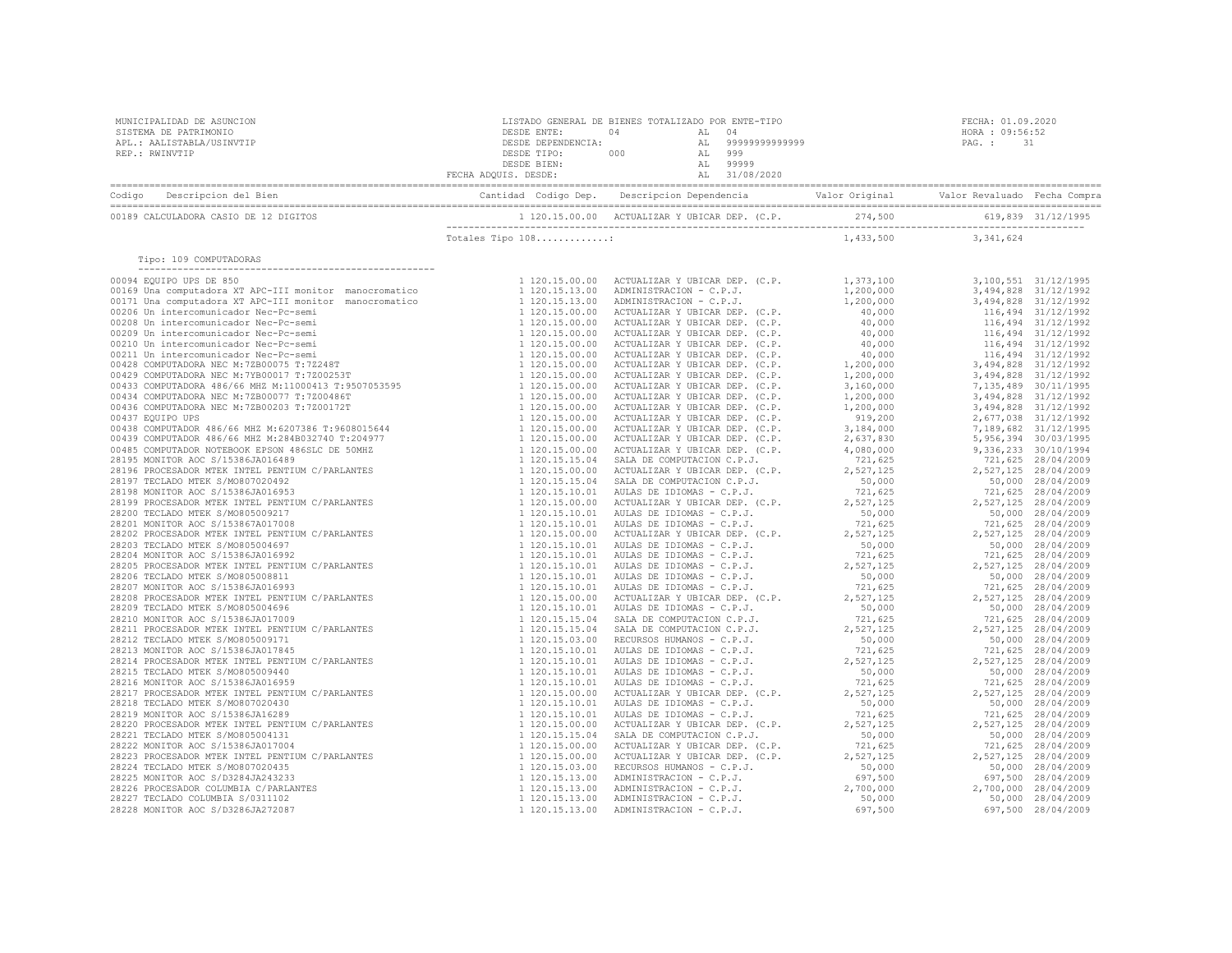|                                                                                                                                                                                                                                                                                                       | FECHA ADQUIS. DESDE: | DESDE BIEN:    | AL 99999<br>AL 31/08/2020                                                                    |                                                                                                                                                                                                                                                                                                                                                                                                                                                       |                        |
|-------------------------------------------------------------------------------------------------------------------------------------------------------------------------------------------------------------------------------------------------------------------------------------------------------|----------------------|----------------|----------------------------------------------------------------------------------------------|-------------------------------------------------------------------------------------------------------------------------------------------------------------------------------------------------------------------------------------------------------------------------------------------------------------------------------------------------------------------------------------------------------------------------------------------------------|------------------------|
| Descripcion del Bien<br>Codigo                                                                                                                                                                                                                                                                        |                      |                | Cantidad Codigo Dep. Descripcion Dependencia and Valor Original Valor Revaluado Fecha Compra | $\begin{tabular}{l cccc} \hline \textbf{Description} & \textbf{Deconifpolencia} & \textbf{Value} & \textbf{Value} & \textbf{Value} & \textbf{Value} \\ \hline \textbf{Deconifpolencia} & \textbf{Value} & \textbf{Value} & \textbf{Value} \\ \hline \textbf{AAIA} & \textbf{REDFSE} & \textbf{G.P.3} & 2, 700, 000 \\ \textbf{AMANISTRAIC10N} = C.P.3. & 4, 500, 000 \\ \textbf{AMMINISTRAIC10N} = C.P.3. & 1, 000, 000 \\ \textbf{AMMNISTRAIC10N} =$ |                        |
|                                                                                                                                                                                                                                                                                                       |                      | 1 120.15.13.00 |                                                                                              |                                                                                                                                                                                                                                                                                                                                                                                                                                                       | 2,700,000 28/04/2009   |
|                                                                                                                                                                                                                                                                                                       |                      | 1 120.15.13.00 |                                                                                              |                                                                                                                                                                                                                                                                                                                                                                                                                                                       | 50,000 28/04/2009      |
|                                                                                                                                                                                                                                                                                                       |                      | 1 120.15.14.01 |                                                                                              |                                                                                                                                                                                                                                                                                                                                                                                                                                                       | 4,500,000 28/04/2009   |
|                                                                                                                                                                                                                                                                                                       |                      | 1 120.15.13.00 |                                                                                              |                                                                                                                                                                                                                                                                                                                                                                                                                                                       | 3,330,000 26/10/2009   |
|                                                                                                                                                                                                                                                                                                       |                      | 1 120.15.13.00 |                                                                                              |                                                                                                                                                                                                                                                                                                                                                                                                                                                       | 1,000,000 26/10/2009   |
|                                                                                                                                                                                                                                                                                                       |                      | 1 120.15.13.00 |                                                                                              |                                                                                                                                                                                                                                                                                                                                                                                                                                                       | 50,000 26/10/2009      |
|                                                                                                                                                                                                                                                                                                       |                      | 1 120.15.03.00 |                                                                                              |                                                                                                                                                                                                                                                                                                                                                                                                                                                       | 3,330,000 26/10/2009   |
|                                                                                                                                                                                                                                                                                                       |                      | 1 120.15.03.00 |                                                                                              |                                                                                                                                                                                                                                                                                                                                                                                                                                                       | 1,000,000 26/10/2009   |
|                                                                                                                                                                                                                                                                                                       |                      | 1 120.15.03.00 |                                                                                              |                                                                                                                                                                                                                                                                                                                                                                                                                                                       | 50,000 26/10/2009      |
|                                                                                                                                                                                                                                                                                                       |                      | 1 120.15.15.04 |                                                                                              |                                                                                                                                                                                                                                                                                                                                                                                                                                                       | 652,500 28/12/2012     |
|                                                                                                                                                                                                                                                                                                       |                      | 1 120.15.15.04 |                                                                                              |                                                                                                                                                                                                                                                                                                                                                                                                                                                       | 4,041,371 28/12/2012   |
|                                                                                                                                                                                                                                                                                                       |                      | 1 120.15.15.04 |                                                                                              |                                                                                                                                                                                                                                                                                                                                                                                                                                                       | 176,000 28/12/2012     |
|                                                                                                                                                                                                                                                                                                       |                      | 1 120.15.10.01 |                                                                                              |                                                                                                                                                                                                                                                                                                                                                                                                                                                       | 652,500 28/12/2012     |
|                                                                                                                                                                                                                                                                                                       |                      | 1 120.15.10.01 |                                                                                              |                                                                                                                                                                                                                                                                                                                                                                                                                                                       | 4,041,371 28/12/2012   |
|                                                                                                                                                                                                                                                                                                       |                      | 1 120.15.10.01 |                                                                                              |                                                                                                                                                                                                                                                                                                                                                                                                                                                       | 176,000 28/12/2012     |
|                                                                                                                                                                                                                                                                                                       |                      | 1 120.15.10.01 |                                                                                              |                                                                                                                                                                                                                                                                                                                                                                                                                                                       | 652,500 28/12/2012     |
|                                                                                                                                                                                                                                                                                                       |                      | 1 120.15.10.01 |                                                                                              |                                                                                                                                                                                                                                                                                                                                                                                                                                                       | 4,041,371 28/12/2012   |
|                                                                                                                                                                                                                                                                                                       |                      | 1 120.15.10.01 |                                                                                              |                                                                                                                                                                                                                                                                                                                                                                                                                                                       | 176,000 28/12/2012     |
|                                                                                                                                                                                                                                                                                                       |                      | 1 120.15.10.01 |                                                                                              |                                                                                                                                                                                                                                                                                                                                                                                                                                                       | 652,500 28/12/2012     |
|                                                                                                                                                                                                                                                                                                       |                      | 1 120.15.10.01 |                                                                                              |                                                                                                                                                                                                                                                                                                                                                                                                                                                       | 4,041,371 28/12/2012   |
|                                                                                                                                                                                                                                                                                                       |                      | 1 120.15.10.01 |                                                                                              |                                                                                                                                                                                                                                                                                                                                                                                                                                                       | 176,000 28/12/2012     |
|                                                                                                                                                                                                                                                                                                       |                      | 1 120.15.10.01 |                                                                                              |                                                                                                                                                                                                                                                                                                                                                                                                                                                       | 652,500 28/12/2012     |
|                                                                                                                                                                                                                                                                                                       |                      | 1 120.15.10.01 |                                                                                              |                                                                                                                                                                                                                                                                                                                                                                                                                                                       | 4,041,371 28/12/2012   |
|                                                                                                                                                                                                                                                                                                       |                      | 1 120.15.10.01 |                                                                                              |                                                                                                                                                                                                                                                                                                                                                                                                                                                       | 176,000 28/12/2012     |
|                                                                                                                                                                                                                                                                                                       |                      | 1 120.15.10.01 |                                                                                              |                                                                                                                                                                                                                                                                                                                                                                                                                                                       | 652,500 28/12/2012     |
|                                                                                                                                                                                                                                                                                                       |                      | 1 120.15.10.01 |                                                                                              |                                                                                                                                                                                                                                                                                                                                                                                                                                                       | 4,041,371 28/12/2012   |
|                                                                                                                                                                                                                                                                                                       |                      | 1 120.15.10.01 |                                                                                              |                                                                                                                                                                                                                                                                                                                                                                                                                                                       | 176,000 28/12/2012     |
|                                                                                                                                                                                                                                                                                                       |                      | 1 120.15.10.01 |                                                                                              |                                                                                                                                                                                                                                                                                                                                                                                                                                                       | 652,500 28/12/2012     |
|                                                                                                                                                                                                                                                                                                       |                      | 1 120.15.10.01 |                                                                                              |                                                                                                                                                                                                                                                                                                                                                                                                                                                       | 4,041,371 28/12/2012   |
|                                                                                                                                                                                                                                                                                                       |                      | 1 120.15.10.01 |                                                                                              |                                                                                                                                                                                                                                                                                                                                                                                                                                                       | 176,000 28/12/2012     |
|                                                                                                                                                                                                                                                                                                       |                      | 1 120.15.10.01 |                                                                                              |                                                                                                                                                                                                                                                                                                                                                                                                                                                       | 652,500 28/12/2012     |
|                                                                                                                                                                                                                                                                                                       |                      | 1 120.15.10.01 |                                                                                              |                                                                                                                                                                                                                                                                                                                                                                                                                                                       | 4,041,371 28/12/2012   |
|                                                                                                                                                                                                                                                                                                       |                      | 1 120.15.10.01 |                                                                                              |                                                                                                                                                                                                                                                                                                                                                                                                                                                       | 176,000 28/12/2012     |
|                                                                                                                                                                                                                                                                                                       |                      | 1 120.15.10.01 |                                                                                              |                                                                                                                                                                                                                                                                                                                                                                                                                                                       | 652,500 28/12/2012     |
|                                                                                                                                                                                                                                                                                                       |                      | 1 120.15.10.01 |                                                                                              |                                                                                                                                                                                                                                                                                                                                                                                                                                                       | 4,041,371 28/12/2012   |
|                                                                                                                                                                                                                                                                                                       |                      | 1 120.15.10.01 |                                                                                              |                                                                                                                                                                                                                                                                                                                                                                                                                                                       | 176,000 28/12/2012     |
|                                                                                                                                                                                                                                                                                                       |                      | 1 120.15.10.01 |                                                                                              |                                                                                                                                                                                                                                                                                                                                                                                                                                                       | 652,500 28/12/2012     |
|                                                                                                                                                                                                                                                                                                       |                      | 1 120.15.10.01 |                                                                                              |                                                                                                                                                                                                                                                                                                                                                                                                                                                       | 4,041,371 28/12/2012   |
|                                                                                                                                                                                                                                                                                                       |                      | 1 120.15.10.01 |                                                                                              |                                                                                                                                                                                                                                                                                                                                                                                                                                                       | 176,000 28/12/2012     |
|                                                                                                                                                                                                                                                                                                       |                      | 1 120.15.10.01 |                                                                                              | $\begin{array}{r} 652,500\\ 4,041,371\\ 176,000\\ 652,500\\ 4,041,371\\ 176,000\\ 652,500\\ 4,041,371\\ 176,000\\ 652,500\\ 4,041,371\\ 176,000\\ 652,500\\ 4,041,371\\ 176,000\\ 652,500\\ 4,041,371\\ 176,000\\ 652,500\\ \end{array}$                                                                                                                                                                                                              | 652,500 28/12/2012     |
|                                                                                                                                                                                                                                                                                                       |                      | 1 120.15.10.01 |                                                                                              |                                                                                                                                                                                                                                                                                                                                                                                                                                                       | 4,041,371 28/12/2012   |
|                                                                                                                                                                                                                                                                                                       |                      | 1 120.15.10.01 |                                                                                              |                                                                                                                                                                                                                                                                                                                                                                                                                                                       | 176,000 28/12/2012     |
|                                                                                                                                                                                                                                                                                                       |                      | 1 120.15.10.01 |                                                                                              |                                                                                                                                                                                                                                                                                                                                                                                                                                                       | 652,500 28/12/2012     |
|                                                                                                                                                                                                                                                                                                       |                      | 1 120.15.10.01 |                                                                                              |                                                                                                                                                                                                                                                                                                                                                                                                                                                       | 4, 041, 371 28/12/2012 |
| 37383 TECLADO M/AOPEN S/N°:11501133NF                                                                                                                                                                                                                                                                 |                      |                | AULAS DE IDIOMAS - C.P.J.                                                                    | 176,000                                                                                                                                                                                                                                                                                                                                                                                                                                               | 176,000 28/12/2012     |
| 37384 MONITOR M/AOC S/N° : CEOB8HA040091                                                                                                                                                                                                                                                              |                      |                | AULAS DE IDIOMAS - C.P.J.                                                                    | 652,500                                                                                                                                                                                                                                                                                                                                                                                                                                               | 652,500 28/12/2012     |
| 37385 CPU M/HOUSTON C/2 PARLANTES AOPEN                                                                                                                                                                                                                                                               |                      |                | AULAS DE IDIOMAS - C.P.J.                                                                    | 4,041,371                                                                                                                                                                                                                                                                                                                                                                                                                                             | 4,041,371 28/12/2012   |
| 37386 TECLADO M/AOPEN S/N°:10902399NF                                                                                                                                                                                                                                                                 |                      |                | AULAS DE IDIOMAS - C.P.J.                                                                    | 176,000                                                                                                                                                                                                                                                                                                                                                                                                                                               | 176,000 28/12/2012     |
| 37387 MONITOR M/AOC S/N° : CEOB8HA040827                                                                                                                                                                                                                                                              |                      |                | AULAS DE IDIOMAS - C.P.J.                                                                    | 652,500                                                                                                                                                                                                                                                                                                                                                                                                                                               | 652,500 28/12/2012     |
| $\begin{array}{r} 1 \ 120.15.10.01 \\ 1 \ 120.15.10.01 \\ 1 \ 120.15.10.01 \\ 1 \ 120.15.10.01 \\ 1 \ 120.15.10.01 \\ 1 \ 120.15.10.01 \\ 1 \ 120.15.10.01 \\ 1 \ 120.15.10.01 \\ 1 \ 120.15.10.01 \\ 1 \ 120.15.10.01 \\ 1 \ 120.15.10.01 \\ \end{array}$<br>37388 CPU M/HOUSTON C/2 PARLANTES AOPEN |                      |                | AULAS DE IDIOMAS - C.P.J.                                                                    |                                                                                                                                                                                                                                                                                                                                                                                                                                                       | 4,041,371 28/12/2012   |
| 37389 TECLADO M/AOPEN S/N°:10902951NF                                                                                                                                                                                                                                                                 |                      |                | AULAS DE IDIOMAS - C.P.J.                                                                    |                                                                                                                                                                                                                                                                                                                                                                                                                                                       | 176,000 28/12/2012     |
| 37390 MONITOR M/AOC S/N°: CEOB8HA040978                                                                                                                                                                                                                                                               |                      |                | AULAS DE IDIOMAS - C.P.J.                                                                    |                                                                                                                                                                                                                                                                                                                                                                                                                                                       | 652,500 28/12/2012     |
| 37391 CPU M/HOUSTON C2 PARLANTES AOPEN                                                                                                                                                                                                                                                                |                      |                | AULAS DE IDIOMAS - C.P.J.                                                                    |                                                                                                                                                                                                                                                                                                                                                                                                                                                       | 4,041,371 28/12/2012   |
| 37392 TECLADO M/AOPEN S/N°:11500636NF                                                                                                                                                                                                                                                                 |                      |                | AULAS DE IDIOMAS - C.P.J.                                                                    |                                                                                                                                                                                                                                                                                                                                                                                                                                                       | 176,000 28/12/2012     |
|                                                                                                                                                                                                                                                                                                       |                      |                | SALA DE MANDO - C.P.J.                                                                       |                                                                                                                                                                                                                                                                                                                                                                                                                                                       | 652,500 28/12/2012     |
| 37393 MONITOR M/AOC C/CAMARA SATELLITE S/N°:CZGBBJA011536<br>37394 CPU M/HOUSTON C/2 PARLANTES AOPEN<br>37394 CPU M/HOUSTON C/2 PARLANTES AOPEN                                                                                                                                                       |                      | 1 120.15.07.02 | SALA DE MANDO - C.P.J.                                                                       | 2,431,767                                                                                                                                                                                                                                                                                                                                                                                                                                             | 2,431,767 28/12/2012   |
| 37395 TECLADO M/AOPEN S/N°:11500740NF                                                                                                                                                                                                                                                                 |                      | 1 120.15.07.02 | SALA DE MANDO - C.P.J.                                                                       | 176,000                                                                                                                                                                                                                                                                                                                                                                                                                                               | 176,000 28/12/2012     |
|                                                                                                                                                                                                                                                                                                       |                      |                |                                                                                              |                                                                                                                                                                                                                                                                                                                                                                                                                                                       |                        |

| MUNICIPALIDAD DE ASUNCION | LISTADO GENERAL DE BIENES TOTALIZADO POR ENTE-TIPO |     |    |                |                 | FECHA: 01.09.2020 |
|---------------------------|----------------------------------------------------|-----|----|----------------|-----------------|-------------------|
| SISTEMA DE PATRIMONIO     | DESDE ENTE:                                        | 04  |    |                | HORA : 09:56:52 |                   |
| APL.: AALISTABLA/USINVTIP | DESDE DEPENDENCIA:                                 |     | AL | 99999999999999 | PAG. :          | 32                |
| REP.: RWINVTIP            | DESDE TIPO:                                        | 000 | AL | 999            |                 |                   |
|                           | DESDE BIEN:                                        |     |    | 99999          |                 |                   |
|                           | FECHA ADQUIS. DESDE:                               |     |    | 31/08/2020     |                 |                   |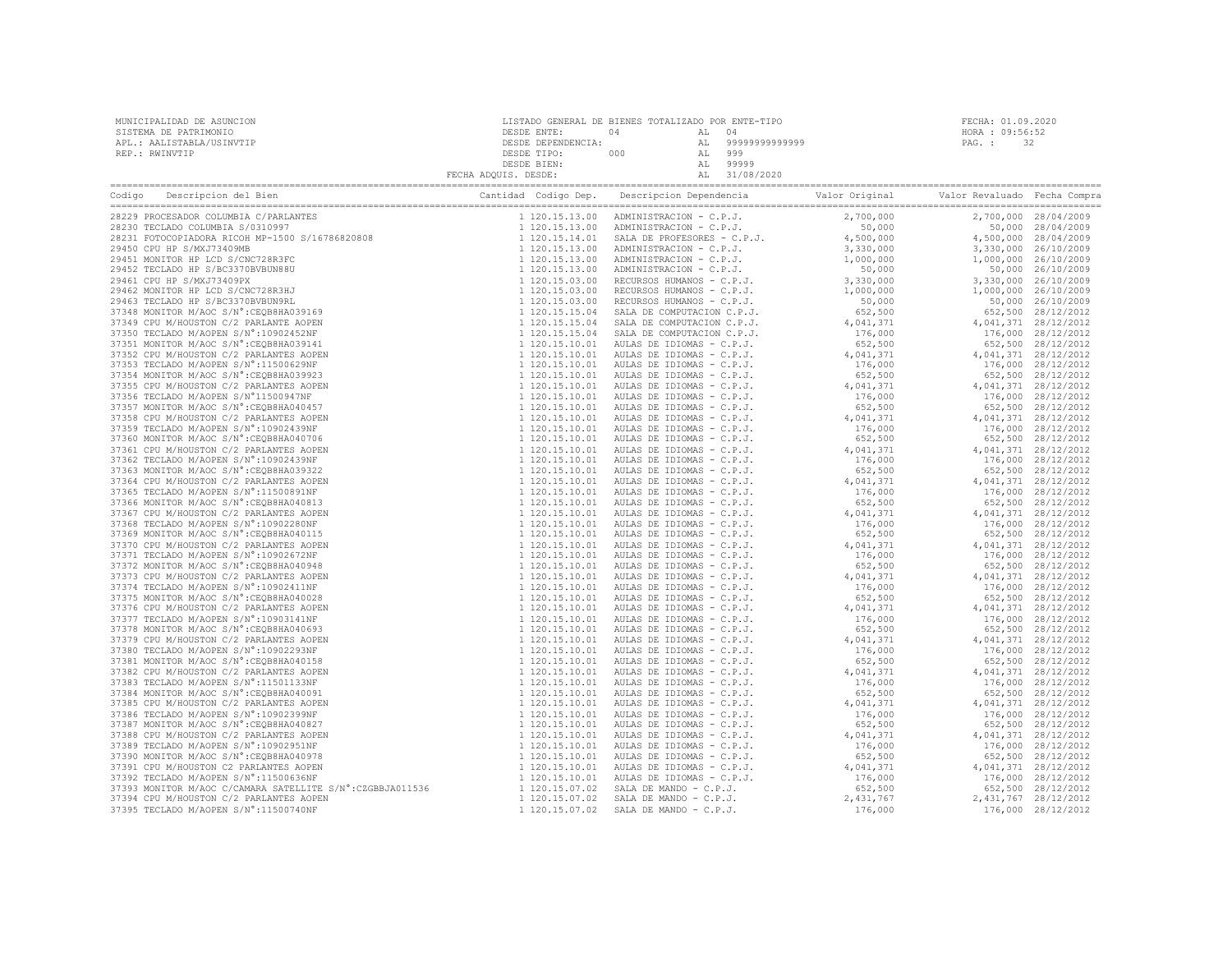|                                                                                                                                                                                         | FECHA ADQUIS. DESDE:             | AL 31/08/2020                                                                                                                                                                                                                                          |                        |                                          |
|-----------------------------------------------------------------------------------------------------------------------------------------------------------------------------------------|----------------------------------|--------------------------------------------------------------------------------------------------------------------------------------------------------------------------------------------------------------------------------------------------------|------------------------|------------------------------------------|
|                                                                                                                                                                                         |                                  |                                                                                                                                                                                                                                                        |                        |                                          |
|                                                                                                                                                                                         |                                  |                                                                                                                                                                                                                                                        |                        | 652,500 28/12/2012                       |
|                                                                                                                                                                                         |                                  |                                                                                                                                                                                                                                                        |                        | 2,431,767 28/12/2012                     |
|                                                                                                                                                                                         |                                  |                                                                                                                                                                                                                                                        |                        | 176,000 28/12/2012                       |
|                                                                                                                                                                                         |                                  |                                                                                                                                                                                                                                                        |                        | 652,500 28/12/2012                       |
|                                                                                                                                                                                         |                                  |                                                                                                                                                                                                                                                        |                        | 2,431,767 28/12/2012                     |
|                                                                                                                                                                                         |                                  |                                                                                                                                                                                                                                                        |                        | 176,000 28/12/2012                       |
|                                                                                                                                                                                         |                                  |                                                                                                                                                                                                                                                        |                        | 652,500 28/12/2012                       |
|                                                                                                                                                                                         |                                  |                                                                                                                                                                                                                                                        |                        | 2,431,767 28/12/2012                     |
|                                                                                                                                                                                         |                                  |                                                                                                                                                                                                                                                        |                        | 176,000 28/12/2012                       |
|                                                                                                                                                                                         |                                  |                                                                                                                                                                                                                                                        |                        | 652,500 28/12/2012                       |
|                                                                                                                                                                                         |                                  |                                                                                                                                                                                                                                                        |                        | 2,431,767 28/12/2012                     |
|                                                                                                                                                                                         |                                  |                                                                                                                                                                                                                                                        |                        | 176,000 28/12/2012                       |
|                                                                                                                                                                                         |                                  |                                                                                                                                                                                                                                                        |                        | 652,500 28/12/2012                       |
|                                                                                                                                                                                         |                                  |                                                                                                                                                                                                                                                        |                        | 2,431,767 28/12/2012                     |
|                                                                                                                                                                                         |                                  |                                                                                                                                                                                                                                                        |                        | 176,000 28/12/2012                       |
|                                                                                                                                                                                         |                                  |                                                                                                                                                                                                                                                        |                        | 652,500 28/12/2012                       |
|                                                                                                                                                                                         |                                  |                                                                                                                                                                                                                                                        |                        | 2,431,767 28/12/2012                     |
|                                                                                                                                                                                         |                                  |                                                                                                                                                                                                                                                        |                        | 176,000 28/12/2012                       |
|                                                                                                                                                                                         |                                  |                                                                                                                                                                                                                                                        |                        | 652,500 28/12/2012                       |
| 37415 CPU M/HOUSTON C/2 PARLANTES AOPEN                                                                                                                                                 | 1 120.15.07.02                   |                                                                                                                                                                                                                                                        | 2,431,767              | 2,431,767 28/12/2012                     |
| 37416 TECLADO M/AOPEN S/N°:10902798NF                                                                                                                                                   | 1 120.15.07.02                   |                                                                                                                                                                                                                                                        |                        | 176,000 28/12/2012                       |
| 37410 THEORY M/ACC C/CAMARA SATELLITE S/N°:CZGBBJA013039<br>37410 CDI M/HOLC C/CAMARA SATELLITE S/N°:CZGBBJA013039                                                                      | 1 120.15.00.00                   | SALA DE MANDO - C.P.J.<br>SALA DE MANDO - C.P.J.<br>ACTUALIZAR Y UBICAR DEP. (C.P.                                                                                                                                                                     | $176,000$<br>652,500   | 652,500 28/12/2012                       |
| 37418 CPU M/HOUSTON C/2 PARLANTES AOPEN                                                                                                                                                 | 1 120.15.07.02                   | ACTUALIZAR Y UMICAR DEF. (C.P.<br>SALA DE MANDO - C.P.J.<br>SALA DE MANDO - C.P.J.<br>SALA DE MANDO - C.P.J.<br>SALA DE MANDO - C.P.J.<br>SALA DE MANDO - C.P.J.<br>SALA DE COMPUTACION C.P.J.<br>SALA DE COMPUTACION C.P.J.<br>SALA DE COMPUTACION C. | 2,431,767              | 2,431,767 28/12/2012                     |
| 37419 TECLADO M/AOPEN S/N°:11500599NF                                                                                                                                                   | 1 120.15.07.02                   |                                                                                                                                                                                                                                                        | 176,000                | 176,000 28/12/2012                       |
|                                                                                                                                                                                         | 1 120.15.07.02                   |                                                                                                                                                                                                                                                        | 652,500                | 652,500 28/12/2012                       |
| 37420 MONITOR M/AOC C/CAMARA SATELLITE S/N°:CZGBBJA011582<br>37421 CPU M/HOUSTON C/2 PARLANTES AOPEN<br>37422 TECLADO M/AOPEN S/N°:11500546NF                                           | 1 120.15.07.02                   |                                                                                                                                                                                                                                                        | 2,431,767              | 2,431,767 28/12/2012                     |
|                                                                                                                                                                                         | 1 120.15.07.02                   |                                                                                                                                                                                                                                                        | 176,000                | 176,000 28/12/2012                       |
| 37423 MONITOR M/AOC C/CAMARA SATELLITE S/N°:CZGBBJA011599                                                                                                                               | 1 120.15.15.04                   |                                                                                                                                                                                                                                                        | 652,500                | 652,500 28/12/2012                       |
| 37424 CPU M/HOUSTON C/2 PARLANTES AOPEN                                                                                                                                                 | 1 120.15.15.04                   |                                                                                                                                                                                                                                                        | 2,431,767              | 2,431,767 28/12/2012                     |
| 37425 TECLADO M/AOPEN S/N°:10902682NF                                                                                                                                                   | 1 120.15.15.04                   |                                                                                                                                                                                                                                                        |                        |                                          |
|                                                                                                                                                                                         | 1 120.15.15.04                   |                                                                                                                                                                                                                                                        | 176,000                | 176,000 28/12/2012<br>652,500 28/12/2012 |
| 37426 MONITOR M/AOC C/CAMARA SATELLITE S/N°:CZGBBJA013096<br>37426 ADMITOR M/AOC C/CAMARA SATELLITE S/N°:CZGBBJA013096                                                                  |                                  |                                                                                                                                                                                                                                                        | 652,500                |                                          |
| 37427 CPU M/HOUSTON C/2 PARLANTES AOPEN                                                                                                                                                 | 1 120.15.15.04                   |                                                                                                                                                                                                                                                        | 2,431,767              | 2,431,767 28/12/2012                     |
| 37428 TECLADO M/AOPEN S/N°:10902408NF                                                                                                                                                   | 1 120.15.15.04<br>1 120.15.07.02 | SALA DE COMPUTACION C.P.J.                                                                                                                                                                                                                             | 176,000                | 176,000 28/12/2012                       |
| 37429 MONITOR M/AOC C/CAMARA SATELLITE S/N°: CZGBBJA011550                                                                                                                              |                                  | SALA DE MANDO - $C.P.J.$                                                                                                                                                                                                                               | 652,500                | 652,500 28/12/2012                       |
| 37430 CPU M/HOUSTON C/2 PARLANTES AOPEN                                                                                                                                                 | 1 120.15.07.02                   |                                                                                                                                                                                                                                                        | $2,431,767$<br>176,000 | 2,431,767 28/12/2012                     |
| 37431 TECLADO M/AOEEN S/N°:10902344NF<br>37431 TECLADO M/AOEEN S/N°:10902344NF<br>37432 MONITOR M/AOC C/CAMARA SATELLITE S/N°:CZGBBJA013926                                             | 1 120.15.07.02                   |                                                                                                                                                                                                                                                        |                        | 176,000 28/12/2012                       |
|                                                                                                                                                                                         | 1 120.15.07.02                   |                                                                                                                                                                                                                                                        | 652,500                | 652,500 28/12/2012                       |
| 37433 CPU M/HOUSTON C/2 PARLANTES AOPEN                                                                                                                                                 | 1 120.15.07.02                   |                                                                                                                                                                                                                                                        | 2,431,767<br>176,000   | 2,431,767 28/12/2012                     |
| 37434 TECLADO M/AOPEN S/N°:10902640NF                                                                                                                                                   | 1 120.15.07.02                   |                                                                                                                                                                                                                                                        | 176,000                | 176,000 28/12/2012                       |
| 37435 MONITOR M/AOC C/CAMARA SATELLITE S/N°:CZGBBJA000733                                                                                                                               | 1 120.15.07.02                   |                                                                                                                                                                                                                                                        | 652,500                | 652,500 28/12/2012                       |
| 37436 CPU M/HOUSTON C/2 PARLANTES AOPEN                                                                                                                                                 | 1 120.15.07.02                   |                                                                                                                                                                                                                                                        | 2,431,767              | 2,431,767 28/12/2012                     |
| 37437 TECLADO M/AOPEN S/N°:11500630NF                                                                                                                                                   | 1 120.15.07.02                   |                                                                                                                                                                                                                                                        | 176,000                | 176,000 28/12/2012                       |
|                                                                                                                                                                                         | 1 120.15.07.02                   |                                                                                                                                                                                                                                                        | 652,500                | 652,500 28/12/2012                       |
| 37439 CPU M/HOUSTON C/2 PARLANTES AOPEN                                                                                                                                                 | 1 120.15.07.02                   |                                                                                                                                                                                                                                                        | 2,431,767              | 2,431,767 28/12/2012                     |
| 37440 TECLADO M/AOPEN S/N°:10902706NF                                                                                                                                                   | 1 120.15.07.02                   |                                                                                                                                                                                                                                                        | 176,000                | 176,000 28/12/2012                       |
| 37441 MONITOR M/AOC C/CAMARA SATELLITE S/N°:CZGBBJA013929<br>37442 CPU M/HOUSTON C/2 PARLANTES AOPEN<br>37443 TECLADO M/AOPEN S/N°:11500557NF                                           | 1 120.15.07.02                   |                                                                                                                                                                                                                                                        | 652,500                | 652,500 28/12/2012                       |
|                                                                                                                                                                                         | 1 120.15.07.02                   |                                                                                                                                                                                                                                                        | 2,431,767              | 2,431,767 28/12/2012                     |
|                                                                                                                                                                                         | 1 120.15.07.02                   |                                                                                                                                                                                                                                                        | 176,000                | 176,000 28/12/2012                       |
| 37444 MONITOR M/AOC C/CAMARA SATELLITE S/N°:CZGBBJA013046<br>37445 CPU M/HOUSTON C/2 PARLANTES AOPEN<br>37446 TECLADO M/AOEEN S/N°:10902636NF<br>37447 MONITOR M/AOE G/AN':10 31-411-42 | 1 120.15.07.02                   | 02 SALA DE MANDO - C.P.J.<br>02 SALA DE MANDO - C.P.J.<br>SALA DE MANDO - C.P.J.<br>23 SALA DE MANDO - C.P.J.<br>23 SALA DE MANDO - C.P.J.<br>23 SALA DE MANDO - C.P.J.<br>23 SALA DE MANDO - C.P.J.<br>23 SALA DE MANDO - C.P.J.<br>23 SALA D         | 652,500                | 652,500 28/12/2012                       |
|                                                                                                                                                                                         | 1 120.15.07.02                   |                                                                                                                                                                                                                                                        | 2,431,767              | 2,431,767 28/12/2012                     |
|                                                                                                                                                                                         | 1 120.15.07.02                   |                                                                                                                                                                                                                                                        | 176,000                | 176,000 28/12/2012                       |
|                                                                                                                                                                                         | 1 120.15.07.02                   |                                                                                                                                                                                                                                                        | $652,500$<br>2,431,767 | 652,500 28/12/2012                       |
|                                                                                                                                                                                         | 1 120.15.07.02                   |                                                                                                                                                                                                                                                        |                        | 2,431,767 28/12/2012                     |
| 37447 MONITOR M/AOC C/CAMARA SATELLITE S/N°:CZGBBJA011523<br>37448 CPU M/HOUSTON C/2PARLANTES AOPEN<br>37449 TECLADO M/AOPEN S/N°:10902811NF                                            | 1 120.15.07.02                   |                                                                                                                                                                                                                                                        | 176,000                | 176,000 28/12/2012                       |
|                                                                                                                                                                                         | 1 120.15.07.02                   |                                                                                                                                                                                                                                                        | 652,500                | 652,500 28/12/2012                       |
| 37450 MONITOR BM/AOC C/CAMARA SATELLITE S/N°:CZGBBJA011234<br>37451 CPU M/HOUSTON C/2 PARLANTES AOPEN<br>37452 TECLADO M/AOPEN S/N°:10902296NF                                          | 1 120.15.07.02                   |                                                                                                                                                                                                                                                        | 2,431,767              | 2,431,767 28/12/2012                     |
| 37452 TECLADO M/AOPEN S/N°:10902296NF                                                                                                                                                   | 1 120.15.15.04                   |                                                                                                                                                                                                                                                        | 176,000                | 176,000 28/12/2012                       |

| MUNICIPALIDAD DE ASUNCION | LISTADO GENERAL DE BIENES TOTALIZADO POR ENTE-TIPO |     |        |                |        | FECHA: 01.09.2020 |
|---------------------------|----------------------------------------------------|-----|--------|----------------|--------|-------------------|
| SISTEMA DE PATRIMONIO     | DESDE ENTE:                                        | N 4 | AL 04  |                |        | HORA : 09:56:52   |
| APL.: AALISTABLA/USINVTIP | DESDE DEPENDENCIA:                                 |     | AL     | 99999999999999 | PAG. : |                   |
| REP.: RWINVTIP            | DESDE TIPO:                                        | 000 | AL 999 |                |        |                   |
|                           | DESDE BIEN:                                        |     | AT.    | 99999          |        |                   |
|                           | FECHA ADQUIS. DESDE:                               |     |        | 31/08/2020     |        |                   |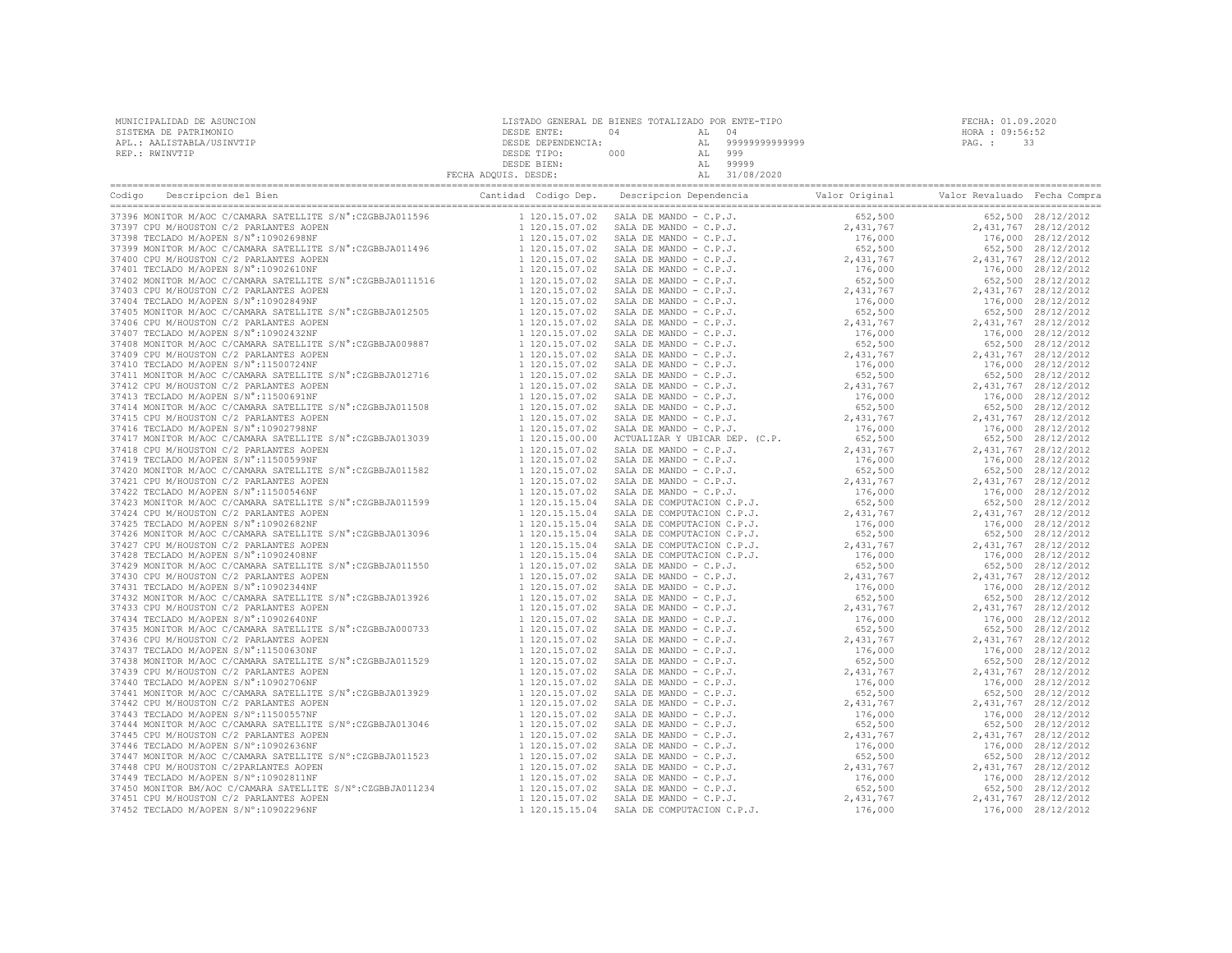|  | Totales Tipo 109: 285,922,264 320,114,958 |  |  |
|--|-------------------------------------------|--|--|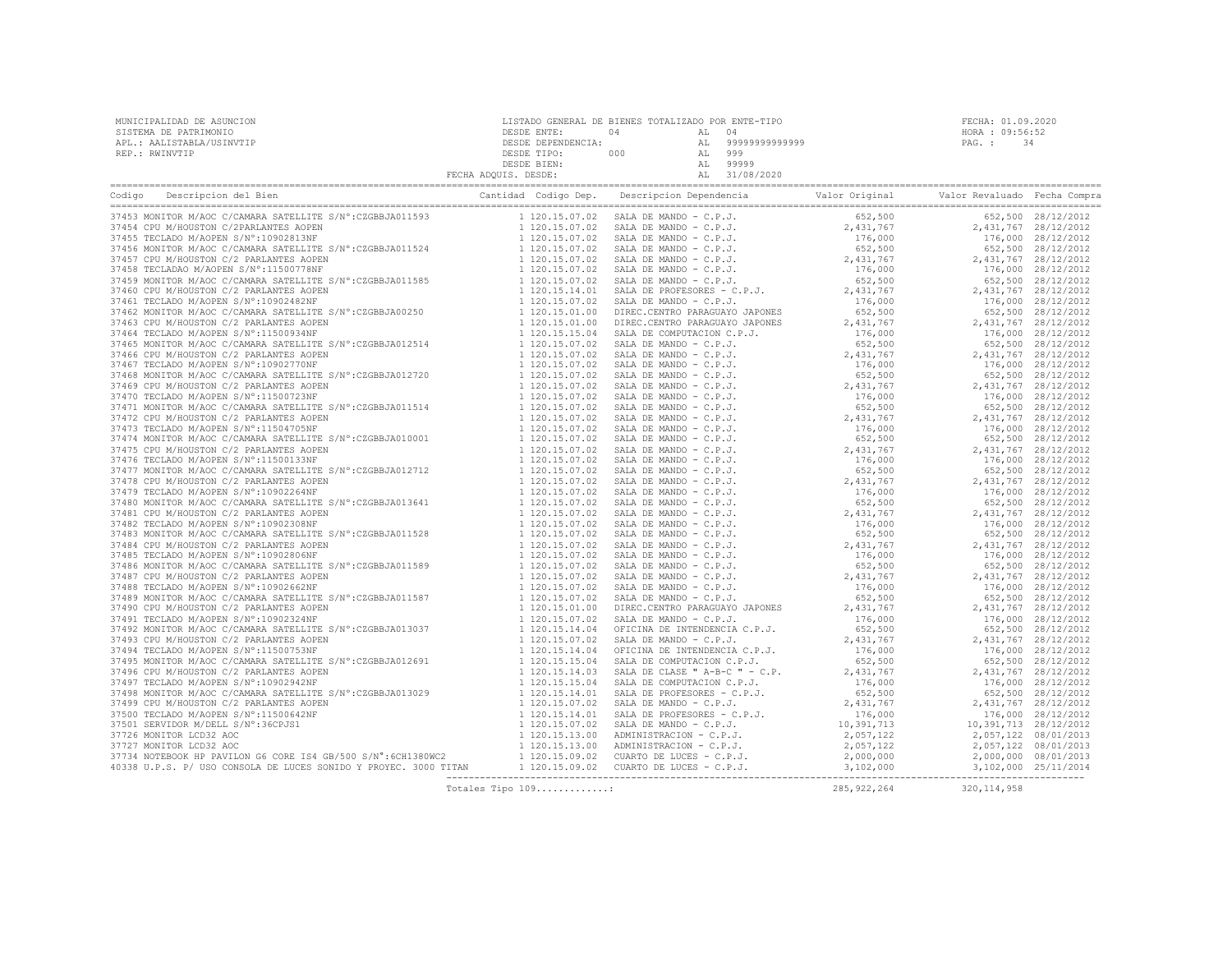| MUNICIPALIDAD DE ASUNCION<br>SISTEMA DE PATRIMONIO<br>APL.: AALISTABLA/USINVTIP<br>REP.: RWINVTIP                                                                                                                                                                                                                                                                                            |                   | $\begin{tabular}{cccccc} \multicolumn{4}{c}{\begin{tabular}{c} \multicolumn{4}{c}{\begin{tabular}{c} \multicolumn{4}{c}{\begin{tabular}{c} \multicolumn{4}{c}{\begin{tabular}{c} \multicolumn{4}{c}{\begin{tabular}{c} \multicolumn{4}{c}{\begin{tabular}{c} \multicolumn{4}{c}{\begin{tabular}{c} \multicolumn{4}{c}{\begin{tabular}{c} \multicolumn{4}{c}{\begin{tabular}{c} \multicolumn{4}{c}{\begin{tabular}{c} \multicolumn{4}{c}{\begin{tabular}{c} \multicolumn{4}{c}{\begin{tabular}{c} \multicolumn{4}{$ | FECHA: 01.09.2020     |
|----------------------------------------------------------------------------------------------------------------------------------------------------------------------------------------------------------------------------------------------------------------------------------------------------------------------------------------------------------------------------------------------|-------------------|--------------------------------------------------------------------------------------------------------------------------------------------------------------------------------------------------------------------------------------------------------------------------------------------------------------------------------------------------------------------------------------------------------------------------------------------------------------------------------------------------------------------|-----------------------|
|                                                                                                                                                                                                                                                                                                                                                                                              |                   |                                                                                                                                                                                                                                                                                                                                                                                                                                                                                                                    |                       |
| Tipo: 110 IMPRESORAS                                                                                                                                                                                                                                                                                                                                                                         |                   |                                                                                                                                                                                                                                                                                                                                                                                                                                                                                                                    |                       |
| $\begin{tabular}{cccccccc} {\bf 1} & {\bf 1} & {\bf 1} & {\bf 1} & {\bf 1} & {\bf 1} & {\bf 1} & {\bf 1} & {\bf 1} & {\bf 1} & {\bf 1} & {\bf 1} & {\bf 1} & {\bf 1} & {\bf 1} & {\bf 1} & {\bf 1} & {\bf 1} & {\bf 1} & {\bf 1} & {\bf 1} & {\bf 1} & {\bf 1} & {\bf 1} & {\bf 1} & {\bf 1} & {\bf 1} & {\bf 1} & {\bf 1} & {\bf 1} & {\bf 1} & {\bf 1} & {\bf 1} & {\bf 1} & {\bf 1} & {\$ |                   |                                                                                                                                                                                                                                                                                                                                                                                                                                                                                                                    |                       |
|                                                                                                                                                                                                                                                                                                                                                                                              |                   |                                                                                                                                                                                                                                                                                                                                                                                                                                                                                                                    |                       |
|                                                                                                                                                                                                                                                                                                                                                                                              | Totales Tipo 110: |                                                                                                                                                                                                                                                                                                                                                                                                                                                                                                                    | 23,590,796 34,908,602 |
| Tipo: 111 ELEMENTOS DE COMPUTADORAS                                                                                                                                                                                                                                                                                                                                                          |                   |                                                                                                                                                                                                                                                                                                                                                                                                                                                                                                                    |                       |
|                                                                                                                                                                                                                                                                                                                                                                                              |                   |                                                                                                                                                                                                                                                                                                                                                                                                                                                                                                                    |                       |
|                                                                                                                                                                                                                                                                                                                                                                                              |                   |                                                                                                                                                                                                                                                                                                                                                                                                                                                                                                                    |                       |
|                                                                                                                                                                                                                                                                                                                                                                                              |                   |                                                                                                                                                                                                                                                                                                                                                                                                                                                                                                                    |                       |
|                                                                                                                                                                                                                                                                                                                                                                                              |                   |                                                                                                                                                                                                                                                                                                                                                                                                                                                                                                                    |                       |
|                                                                                                                                                                                                                                                                                                                                                                                              |                   |                                                                                                                                                                                                                                                                                                                                                                                                                                                                                                                    |                       |
|                                                                                                                                                                                                                                                                                                                                                                                              |                   |                                                                                                                                                                                                                                                                                                                                                                                                                                                                                                                    |                       |
|                                                                                                                                                                                                                                                                                                                                                                                              |                   |                                                                                                                                                                                                                                                                                                                                                                                                                                                                                                                    |                       |
|                                                                                                                                                                                                                                                                                                                                                                                              |                   |                                                                                                                                                                                                                                                                                                                                                                                                                                                                                                                    |                       |
|                                                                                                                                                                                                                                                                                                                                                                                              |                   |                                                                                                                                                                                                                                                                                                                                                                                                                                                                                                                    |                       |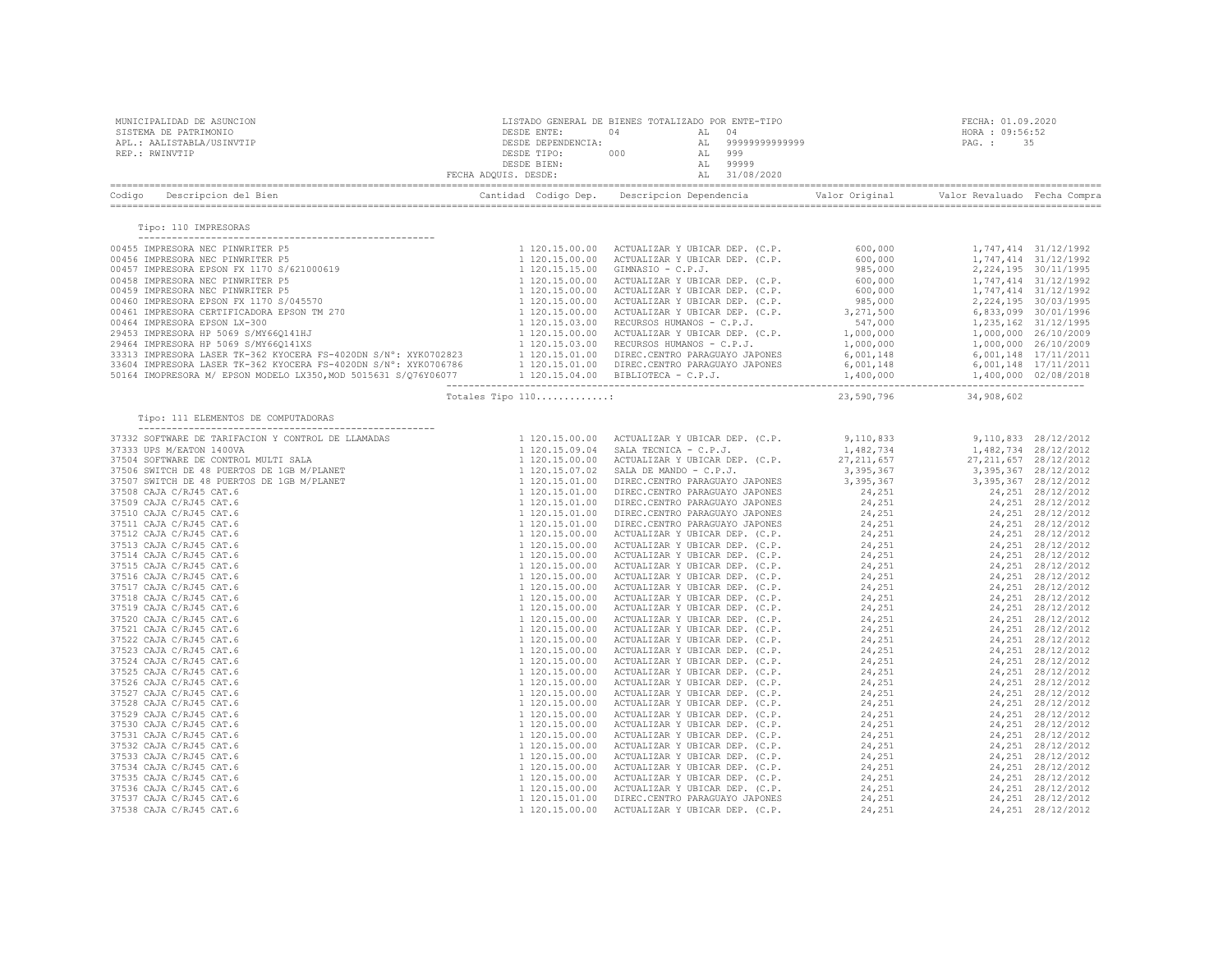| Could Decret provide the control of the control of the proposition of the control of the control of the control of the control of the control of the control of the control of the control of the control of the control of t                                          |  |  |  |
|------------------------------------------------------------------------------------------------------------------------------------------------------------------------------------------------------------------------------------------------------------------------|--|--|--|
| Tipo: 112 FOTOCOPIADORAS                                                                                                                                                                                                                                               |  |  |  |
|                                                                                                                                                                                                                                                                        |  |  |  |
|                                                                                                                                                                                                                                                                        |  |  |  |
|                                                                                                                                                                                                                                                                        |  |  |  |
|                                                                                                                                                                                                                                                                        |  |  |  |
|                                                                                                                                                                                                                                                                        |  |  |  |
| Tipo: 113 ALFOMBRAS Y CORTINADOS<br>(1120.15.00.00 ACTUALIZAR Y UBICAR DEP. (C.P. 5,26,000 113,273,433 31/01/1996<br>20025 TRESCIENTOS UENFUNITAN CUNTRO NZ DE ALFONERA BE<br>2003 TRESCIENTOS CUARBURA Y UBICAR DEP. (C.P. 5,26,000 114,257,293 30/07/1996<br>20099 U |  |  |  |
|                                                                                                                                                                                                                                                                        |  |  |  |
|                                                                                                                                                                                                                                                                        |  |  |  |
|                                                                                                                                                                                                                                                                        |  |  |  |
|                                                                                                                                                                                                                                                                        |  |  |  |
|                                                                                                                                                                                                                                                                        |  |  |  |
|                                                                                                                                                                                                                                                                        |  |  |  |
|                                                                                                                                                                                                                                                                        |  |  |  |
|                                                                                                                                                                                                                                                                        |  |  |  |
|                                                                                                                                                                                                                                                                        |  |  |  |
|                                                                                                                                                                                                                                                                        |  |  |  |
|                                                                                                                                                                                                                                                                        |  |  |  |
|                                                                                                                                                                                                                                                                        |  |  |  |
|                                                                                                                                                                                                                                                                        |  |  |  |
|                                                                                                                                                                                                                                                                        |  |  |  |
|                                                                                                                                                                                                                                                                        |  |  |  |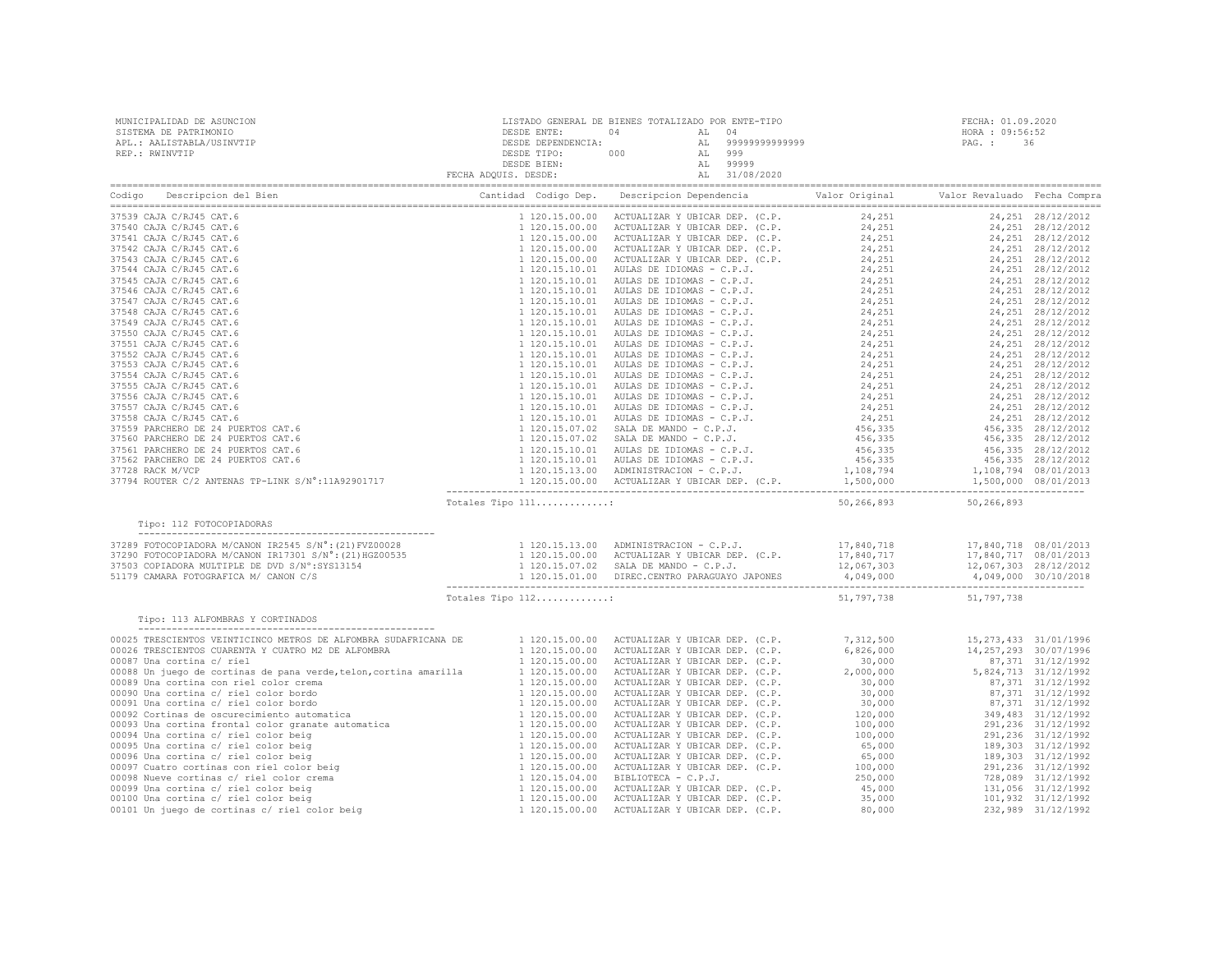| MUNICIPALIDAD DE ASUNCION | LISTADO GENERAL DE BIENES TOTALIZADO POR ENTE-TIPO |            |                   | FECHA: 01.09.2020 |
|---------------------------|----------------------------------------------------|------------|-------------------|-------------------|
| SISTEMA DE PATRIMONIO     | DESDE ENTE:                                        |            | AL 04             | HORA : 09:56:52   |
| APL.: AALISTABLA/USINVTIP | DESDE DEPENDENCIA:                                 |            | AL 99999999999999 | PAG.: 37          |
| REP.: RWINVTIP            | DESDE TIPO:                                        | 000<br>AT. | 999               |                   |
|                           | DESDE BIEN:                                        | AT.        | 99999             |                   |
|                           | FECHA ADOUIS. DESDE:                               |            | 31/08/2020        |                   |

| Contribute of this computer of the contribute of the contribute of the contribute of the contribute of the contribute of the contribute of the contribute of the contribute of the contribute of the contribute of the contri                                                                                                                                                                                    | Totales Tipo 113: |                                                                                                                                                                                                                                                                                                                                                                           | 110,870,560 | 147, 328, 752        |  |
|------------------------------------------------------------------------------------------------------------------------------------------------------------------------------------------------------------------------------------------------------------------------------------------------------------------------------------------------------------------------------------------------------------------|-------------------|---------------------------------------------------------------------------------------------------------------------------------------------------------------------------------------------------------------------------------------------------------------------------------------------------------------------------------------------------------------------------|-------------|----------------------|--|
|                                                                                                                                                                                                                                                                                                                                                                                                                  |                   |                                                                                                                                                                                                                                                                                                                                                                           |             |                      |  |
| $\begin{tabular}{cccccccc} \textbf{1} & \textbf{1} & \textbf{20} & \textbf{3} & \textbf{3} & \textbf{43} & \textbf{5} & \textbf{64} & \textbf{65} & \textbf{66} & \textbf{67} & \textbf{68} & \textbf{68} & \textbf{69} & \textbf{68} & \textbf{69} & \textbf{68} & \textbf{69} & \textbf{68} & \textbf{69} & \textbf{69} & \textbf{68} & \textbf{69} & \textbf{69} & \textbf{69} & \textbf{69} & \textbf{69} &$ |                   |                                                                                                                                                                                                                                                                                                                                                                           |             |                      |  |
|                                                                                                                                                                                                                                                                                                                                                                                                                  |                   |                                                                                                                                                                                                                                                                                                                                                                           |             |                      |  |
|                                                                                                                                                                                                                                                                                                                                                                                                                  |                   |                                                                                                                                                                                                                                                                                                                                                                           |             |                      |  |
|                                                                                                                                                                                                                                                                                                                                                                                                                  |                   |                                                                                                                                                                                                                                                                                                                                                                           |             |                      |  |
|                                                                                                                                                                                                                                                                                                                                                                                                                  |                   |                                                                                                                                                                                                                                                                                                                                                                           |             |                      |  |
|                                                                                                                                                                                                                                                                                                                                                                                                                  |                   |                                                                                                                                                                                                                                                                                                                                                                           |             |                      |  |
|                                                                                                                                                                                                                                                                                                                                                                                                                  |                   |                                                                                                                                                                                                                                                                                                                                                                           |             |                      |  |
|                                                                                                                                                                                                                                                                                                                                                                                                                  |                   |                                                                                                                                                                                                                                                                                                                                                                           |             |                      |  |
|                                                                                                                                                                                                                                                                                                                                                                                                                  |                   |                                                                                                                                                                                                                                                                                                                                                                           |             |                      |  |
|                                                                                                                                                                                                                                                                                                                                                                                                                  |                   |                                                                                                                                                                                                                                                                                                                                                                           |             |                      |  |
|                                                                                                                                                                                                                                                                                                                                                                                                                  |                   |                                                                                                                                                                                                                                                                                                                                                                           |             |                      |  |
|                                                                                                                                                                                                                                                                                                                                                                                                                  |                   |                                                                                                                                                                                                                                                                                                                                                                           |             |                      |  |
|                                                                                                                                                                                                                                                                                                                                                                                                                  | Totales Tipo 114: |                                                                                                                                                                                                                                                                                                                                                                           |             | 6,893,883 15,624,273 |  |
| Tipo: 120 EQUIPOS ELECTRICOS                                                                                                                                                                                                                                                                                                                                                                                     |                   |                                                                                                                                                                                                                                                                                                                                                                           |             |                      |  |
| $120.15.00.00$ Tipo 120 EQUIPOS ELECTRICOS<br>1120.15.00.00<br>00031 Una torre de luces de hierro c/ ruedas<br>00033 Una torre de luces de hierro c/ ruedas<br>00033 Una tablero de operaciones de escenario<br>00034 Una candileja de                                                                                                                                                                           |                   | $\begin{tabular}{l c c c c} \texttt{ACTUALIZATION}&Y UBLCAR DEP. &C.P. &120,000 &349,483&31/12/1992\\ \texttt{ACTUALIZATION}&Y UBLCAR DEP. &C.P. &120,000 &349,483&31/12/1992\\ \texttt{ACTUALIZATION}&Y UBLCAR DEP. &C.P. &100,000 &291,236&31/12/1992\\ \texttt{ACTUALIZATION}&Y UBLCAR DEP. &C.P. &100,000 &291,236&31/12/1992\\ \texttt{ACTUALIZATION}&Y UBLCAR DEP.$ |             |                      |  |
|                                                                                                                                                                                                                                                                                                                                                                                                                  |                   |                                                                                                                                                                                                                                                                                                                                                                           |             |                      |  |
|                                                                                                                                                                                                                                                                                                                                                                                                                  |                   |                                                                                                                                                                                                                                                                                                                                                                           |             |                      |  |
|                                                                                                                                                                                                                                                                                                                                                                                                                  |                   |                                                                                                                                                                                                                                                                                                                                                                           |             |                      |  |
|                                                                                                                                                                                                                                                                                                                                                                                                                  |                   |                                                                                                                                                                                                                                                                                                                                                                           |             |                      |  |
|                                                                                                                                                                                                                                                                                                                                                                                                                  |                   |                                                                                                                                                                                                                                                                                                                                                                           |             |                      |  |
|                                                                                                                                                                                                                                                                                                                                                                                                                  |                   |                                                                                                                                                                                                                                                                                                                                                                           |             |                      |  |
|                                                                                                                                                                                                                                                                                                                                                                                                                  |                   |                                                                                                                                                                                                                                                                                                                                                                           |             |                      |  |
|                                                                                                                                                                                                                                                                                                                                                                                                                  |                   |                                                                                                                                                                                                                                                                                                                                                                           |             |                      |  |
|                                                                                                                                                                                                                                                                                                                                                                                                                  |                   |                                                                                                                                                                                                                                                                                                                                                                           |             |                      |  |
|                                                                                                                                                                                                                                                                                                                                                                                                                  |                   |                                                                                                                                                                                                                                                                                                                                                                           |             |                      |  |
|                                                                                                                                                                                                                                                                                                                                                                                                                  |                   |                                                                                                                                                                                                                                                                                                                                                                           |             |                      |  |
|                                                                                                                                                                                                                                                                                                                                                                                                                  |                   |                                                                                                                                                                                                                                                                                                                                                                           |             |                      |  |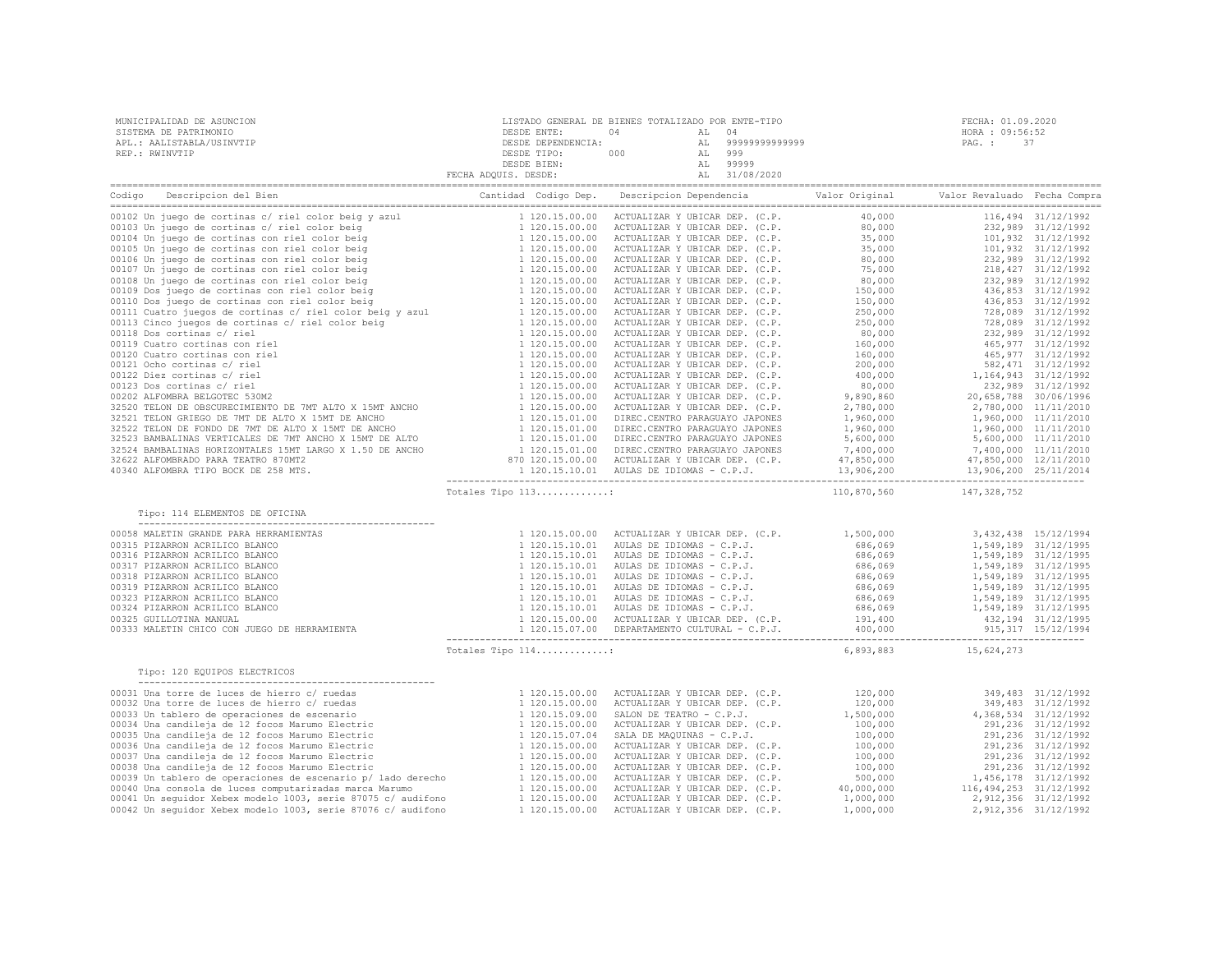| MUNICIPALIDAD DE ASUNCION<br>SISTEMA DE PATRIMONIO<br>APL.: AALISTABLA/USINVTIP<br>REP.: RWINVTIP                                                                                                                              | DESDE ENTE: | LISTADO GENERAL DE BIENES TOTALIZADO POR ENTE-TIPO<br>04 AL 04<br>DESDE ENTE: 04 AL 04<br>DESDE DEPENDENCIA: AL 99999999999999999<br>DESDE TIPO: 000 AL 999<br>DESDE TIEN: 000 AL 9999<br>DESDE BIEN: AL 999999<br>FECHA ADQUIS. DESDE: AL 31/08/2020 | FECHA: 01.09.2020<br>HORA : 09:56:52<br>PAG. :<br>-38 |
|--------------------------------------------------------------------------------------------------------------------------------------------------------------------------------------------------------------------------------|-------------|-------------------------------------------------------------------------------------------------------------------------------------------------------------------------------------------------------------------------------------------------------|-------------------------------------------------------|
| Codigo Descripcion del Bien (Compra Cantidad Codigo Dep. Descripcion Dependencia Valor Original Valor Revaluado Fecha Compra Cantidad Codigo Dep. Descripcion Dependencia Valor Original Valor Revaluado Fecha Compra Cantidad |             |                                                                                                                                                                                                                                                       |                                                       |
|                                                                                                                                                                                                                                |             |                                                                                                                                                                                                                                                       |                                                       |
|                                                                                                                                                                                                                                |             |                                                                                                                                                                                                                                                       |                                                       |
|                                                                                                                                                                                                                                |             |                                                                                                                                                                                                                                                       |                                                       |
|                                                                                                                                                                                                                                |             |                                                                                                                                                                                                                                                       |                                                       |
|                                                                                                                                                                                                                                |             |                                                                                                                                                                                                                                                       |                                                       |
|                                                                                                                                                                                                                                |             |                                                                                                                                                                                                                                                       |                                                       |
|                                                                                                                                                                                                                                |             |                                                                                                                                                                                                                                                       |                                                       |
|                                                                                                                                                                                                                                |             |                                                                                                                                                                                                                                                       |                                                       |
|                                                                                                                                                                                                                                |             |                                                                                                                                                                                                                                                       |                                                       |
|                                                                                                                                                                                                                                |             |                                                                                                                                                                                                                                                       |                                                       |
|                                                                                                                                                                                                                                |             |                                                                                                                                                                                                                                                       |                                                       |
|                                                                                                                                                                                                                                |             |                                                                                                                                                                                                                                                       |                                                       |
|                                                                                                                                                                                                                                |             |                                                                                                                                                                                                                                                       |                                                       |
|                                                                                                                                                                                                                                |             |                                                                                                                                                                                                                                                       |                                                       |
|                                                                                                                                                                                                                                |             |                                                                                                                                                                                                                                                       |                                                       |
|                                                                                                                                                                                                                                |             |                                                                                                                                                                                                                                                       |                                                       |
|                                                                                                                                                                                                                                |             |                                                                                                                                                                                                                                                       |                                                       |
|                                                                                                                                                                                                                                |             |                                                                                                                                                                                                                                                       |                                                       |
|                                                                                                                                                                                                                                |             |                                                                                                                                                                                                                                                       |                                                       |
|                                                                                                                                                                                                                                |             |                                                                                                                                                                                                                                                       |                                                       |
|                                                                                                                                                                                                                                |             |                                                                                                                                                                                                                                                       |                                                       |
|                                                                                                                                                                                                                                |             |                                                                                                                                                                                                                                                       |                                                       |
|                                                                                                                                                                                                                                |             |                                                                                                                                                                                                                                                       |                                                       |
|                                                                                                                                                                                                                                |             |                                                                                                                                                                                                                                                       |                                                       |
|                                                                                                                                                                                                                                |             |                                                                                                                                                                                                                                                       |                                                       |
|                                                                                                                                                                                                                                |             |                                                                                                                                                                                                                                                       |                                                       |
|                                                                                                                                                                                                                                |             |                                                                                                                                                                                                                                                       |                                                       |
|                                                                                                                                                                                                                                |             |                                                                                                                                                                                                                                                       |                                                       |
|                                                                                                                                                                                                                                |             |                                                                                                                                                                                                                                                       |                                                       |
|                                                                                                                                                                                                                                |             |                                                                                                                                                                                                                                                       |                                                       |
|                                                                                                                                                                                                                                |             |                                                                                                                                                                                                                                                       |                                                       |
|                                                                                                                                                                                                                                |             |                                                                                                                                                                                                                                                       |                                                       |
|                                                                                                                                                                                                                                |             |                                                                                                                                                                                                                                                       |                                                       |
|                                                                                                                                                                                                                                |             |                                                                                                                                                                                                                                                       |                                                       |
|                                                                                                                                                                                                                                |             |                                                                                                                                                                                                                                                       |                                                       |
|                                                                                                                                                                                                                                |             |                                                                                                                                                                                                                                                       |                                                       |
|                                                                                                                                                                                                                                |             |                                                                                                                                                                                                                                                       |                                                       |
|                                                                                                                                                                                                                                |             |                                                                                                                                                                                                                                                       |                                                       |
|                                                                                                                                                                                                                                |             |                                                                                                                                                                                                                                                       |                                                       |
|                                                                                                                                                                                                                                |             |                                                                                                                                                                                                                                                       |                                                       |
|                                                                                                                                                                                                                                |             |                                                                                                                                                                                                                                                       |                                                       |
|                                                                                                                                                                                                                                |             |                                                                                                                                                                                                                                                       |                                                       |
|                                                                                                                                                                                                                                |             |                                                                                                                                                                                                                                                       |                                                       |
|                                                                                                                                                                                                                                |             |                                                                                                                                                                                                                                                       |                                                       |
|                                                                                                                                                                                                                                |             |                                                                                                                                                                                                                                                       |                                                       |
|                                                                                                                                                                                                                                |             |                                                                                                                                                                                                                                                       |                                                       |
|                                                                                                                                                                                                                                |             |                                                                                                                                                                                                                                                       |                                                       |
|                                                                                                                                                                                                                                |             |                                                                                                                                                                                                                                                       |                                                       |
|                                                                                                                                                                                                                                |             |                                                                                                                                                                                                                                                       |                                                       |
|                                                                                                                                                                                                                                |             |                                                                                                                                                                                                                                                       |                                                       |
|                                                                                                                                                                                                                                |             |                                                                                                                                                                                                                                                       |                                                       |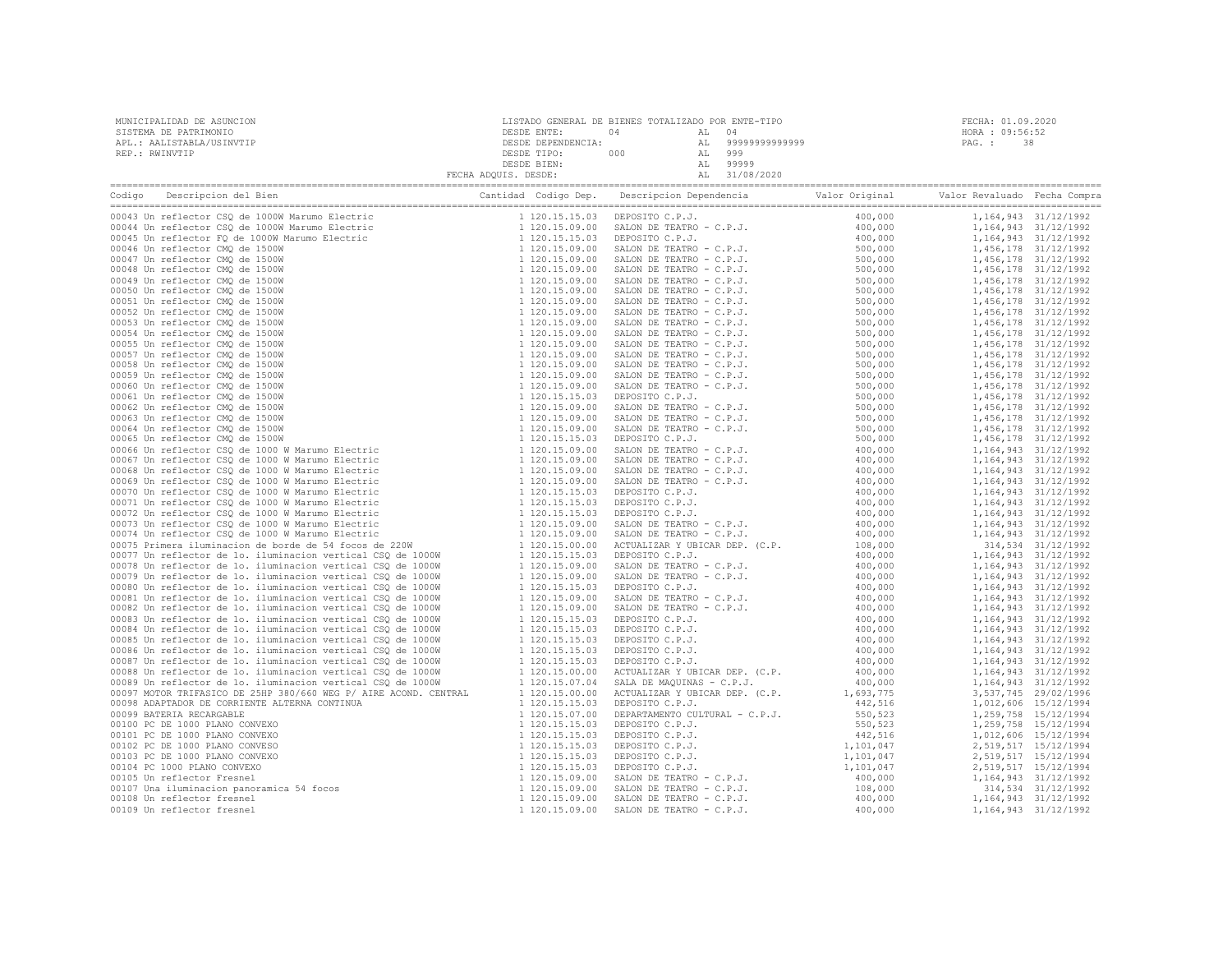| MUNICIPALIDAD DE ASUNCION<br>SISTEMA DE PATRIMONIO<br>APL.: AALISTABLA/USINVTIP<br>REP.: RWINVTIP |                                                                                                                                                                                                                                | $\begin{tabular}{c c c c c} \multicolumn{1}{c }{\texttt{DESDE}} & \multicolumn{1}{c }{\texttt{DESDE}} & \multicolumn{1}{c }{\texttt{DESDE}} & \multicolumn{1}{c }{\texttt{DESDE}} & \multicolumn{1}{c }{\texttt{DESDE}} & \multicolumn{1}{c }{\texttt{DESDE}} & \multicolumn{1}{c }{\texttt{DESDE}} & \multicolumn{1}{c }{\texttt{DESDE}} & \multicolumn{1}{c }{\texttt{DESDE}} & \multicolumn{1}{c }{\texttt{DESDE}} & \multicolumn{1}{c }{\texttt{DES$ | FECHA: 01.09.2020<br>HORA : 09:56:52<br>PAG.: 39 |  |
|---------------------------------------------------------------------------------------------------|--------------------------------------------------------------------------------------------------------------------------------------------------------------------------------------------------------------------------------|----------------------------------------------------------------------------------------------------------------------------------------------------------------------------------------------------------------------------------------------------------------------------------------------------------------------------------------------------------------------------------------------------------------------------------------------------------|--------------------------------------------------|--|
|                                                                                                   | Codigo Descripcion del Bien (Compra Cantidad Codigo Dep. Descripcion Dependencia Valor Original Valor Revaluado Fecha Compra Cantidad Codigo Dep. Descripcion Dependencia Valor Original Valor Revaluado Fecha Compra Cantidad |                                                                                                                                                                                                                                                                                                                                                                                                                                                          |                                                  |  |
|                                                                                                   |                                                                                                                                                                                                                                |                                                                                                                                                                                                                                                                                                                                                                                                                                                          |                                                  |  |
|                                                                                                   |                                                                                                                                                                                                                                |                                                                                                                                                                                                                                                                                                                                                                                                                                                          |                                                  |  |
|                                                                                                   |                                                                                                                                                                                                                                |                                                                                                                                                                                                                                                                                                                                                                                                                                                          |                                                  |  |
|                                                                                                   |                                                                                                                                                                                                                                |                                                                                                                                                                                                                                                                                                                                                                                                                                                          |                                                  |  |
|                                                                                                   |                                                                                                                                                                                                                                |                                                                                                                                                                                                                                                                                                                                                                                                                                                          |                                                  |  |
|                                                                                                   |                                                                                                                                                                                                                                |                                                                                                                                                                                                                                                                                                                                                                                                                                                          |                                                  |  |
|                                                                                                   |                                                                                                                                                                                                                                |                                                                                                                                                                                                                                                                                                                                                                                                                                                          |                                                  |  |
|                                                                                                   |                                                                                                                                                                                                                                |                                                                                                                                                                                                                                                                                                                                                                                                                                                          |                                                  |  |
|                                                                                                   |                                                                                                                                                                                                                                |                                                                                                                                                                                                                                                                                                                                                                                                                                                          |                                                  |  |
|                                                                                                   |                                                                                                                                                                                                                                |                                                                                                                                                                                                                                                                                                                                                                                                                                                          |                                                  |  |
|                                                                                                   |                                                                                                                                                                                                                                |                                                                                                                                                                                                                                                                                                                                                                                                                                                          |                                                  |  |
|                                                                                                   |                                                                                                                                                                                                                                |                                                                                                                                                                                                                                                                                                                                                                                                                                                          |                                                  |  |
|                                                                                                   |                                                                                                                                                                                                                                |                                                                                                                                                                                                                                                                                                                                                                                                                                                          |                                                  |  |
|                                                                                                   |                                                                                                                                                                                                                                |                                                                                                                                                                                                                                                                                                                                                                                                                                                          |                                                  |  |
|                                                                                                   |                                                                                                                                                                                                                                |                                                                                                                                                                                                                                                                                                                                                                                                                                                          |                                                  |  |
|                                                                                                   |                                                                                                                                                                                                                                |                                                                                                                                                                                                                                                                                                                                                                                                                                                          |                                                  |  |
|                                                                                                   |                                                                                                                                                                                                                                |                                                                                                                                                                                                                                                                                                                                                                                                                                                          |                                                  |  |
|                                                                                                   |                                                                                                                                                                                                                                |                                                                                                                                                                                                                                                                                                                                                                                                                                                          |                                                  |  |
|                                                                                                   |                                                                                                                                                                                                                                |                                                                                                                                                                                                                                                                                                                                                                                                                                                          |                                                  |  |
|                                                                                                   |                                                                                                                                                                                                                                |                                                                                                                                                                                                                                                                                                                                                                                                                                                          |                                                  |  |
|                                                                                                   |                                                                                                                                                                                                                                |                                                                                                                                                                                                                                                                                                                                                                                                                                                          |                                                  |  |
|                                                                                                   |                                                                                                                                                                                                                                |                                                                                                                                                                                                                                                                                                                                                                                                                                                          |                                                  |  |
|                                                                                                   |                                                                                                                                                                                                                                |                                                                                                                                                                                                                                                                                                                                                                                                                                                          |                                                  |  |
|                                                                                                   |                                                                                                                                                                                                                                |                                                                                                                                                                                                                                                                                                                                                                                                                                                          |                                                  |  |
|                                                                                                   |                                                                                                                                                                                                                                |                                                                                                                                                                                                                                                                                                                                                                                                                                                          |                                                  |  |
|                                                                                                   |                                                                                                                                                                                                                                |                                                                                                                                                                                                                                                                                                                                                                                                                                                          |                                                  |  |
|                                                                                                   |                                                                                                                                                                                                                                |                                                                                                                                                                                                                                                                                                                                                                                                                                                          |                                                  |  |
|                                                                                                   |                                                                                                                                                                                                                                |                                                                                                                                                                                                                                                                                                                                                                                                                                                          |                                                  |  |
|                                                                                                   |                                                                                                                                                                                                                                |                                                                                                                                                                                                                                                                                                                                                                                                                                                          |                                                  |  |
|                                                                                                   |                                                                                                                                                                                                                                |                                                                                                                                                                                                                                                                                                                                                                                                                                                          |                                                  |  |
|                                                                                                   |                                                                                                                                                                                                                                |                                                                                                                                                                                                                                                                                                                                                                                                                                                          |                                                  |  |
|                                                                                                   |                                                                                                                                                                                                                                |                                                                                                                                                                                                                                                                                                                                                                                                                                                          |                                                  |  |
|                                                                                                   |                                                                                                                                                                                                                                |                                                                                                                                                                                                                                                                                                                                                                                                                                                          |                                                  |  |
|                                                                                                   |                                                                                                                                                                                                                                |                                                                                                                                                                                                                                                                                                                                                                                                                                                          |                                                  |  |
|                                                                                                   |                                                                                                                                                                                                                                |                                                                                                                                                                                                                                                                                                                                                                                                                                                          |                                                  |  |
|                                                                                                   |                                                                                                                                                                                                                                |                                                                                                                                                                                                                                                                                                                                                                                                                                                          |                                                  |  |
|                                                                                                   |                                                                                                                                                                                                                                |                                                                                                                                                                                                                                                                                                                                                                                                                                                          |                                                  |  |
|                                                                                                   |                                                                                                                                                                                                                                |                                                                                                                                                                                                                                                                                                                                                                                                                                                          |                                                  |  |
|                                                                                                   |                                                                                                                                                                                                                                |                                                                                                                                                                                                                                                                                                                                                                                                                                                          |                                                  |  |
|                                                                                                   |                                                                                                                                                                                                                                |                                                                                                                                                                                                                                                                                                                                                                                                                                                          |                                                  |  |
|                                                                                                   |                                                                                                                                                                                                                                |                                                                                                                                                                                                                                                                                                                                                                                                                                                          |                                                  |  |
|                                                                                                   |                                                                                                                                                                                                                                |                                                                                                                                                                                                                                                                                                                                                                                                                                                          |                                                  |  |
|                                                                                                   |                                                                                                                                                                                                                                |                                                                                                                                                                                                                                                                                                                                                                                                                                                          |                                                  |  |
|                                                                                                   |                                                                                                                                                                                                                                |                                                                                                                                                                                                                                                                                                                                                                                                                                                          |                                                  |  |
|                                                                                                   |                                                                                                                                                                                                                                |                                                                                                                                                                                                                                                                                                                                                                                                                                                          |                                                  |  |
|                                                                                                   |                                                                                                                                                                                                                                |                                                                                                                                                                                                                                                                                                                                                                                                                                                          |                                                  |  |
|                                                                                                   |                                                                                                                                                                                                                                |                                                                                                                                                                                                                                                                                                                                                                                                                                                          |                                                  |  |
|                                                                                                   |                                                                                                                                                                                                                                |                                                                                                                                                                                                                                                                                                                                                                                                                                                          |                                                  |  |
|                                                                                                   |                                                                                                                                                                                                                                |                                                                                                                                                                                                                                                                                                                                                                                                                                                          |                                                  |  |
|                                                                                                   |                                                                                                                                                                                                                                |                                                                                                                                                                                                                                                                                                                                                                                                                                                          |                                                  |  |
|                                                                                                   |                                                                                                                                                                                                                                |                                                                                                                                                                                                                                                                                                                                                                                                                                                          |                                                  |  |
|                                                                                                   |                                                                                                                                                                                                                                |                                                                                                                                                                                                                                                                                                                                                                                                                                                          |                                                  |  |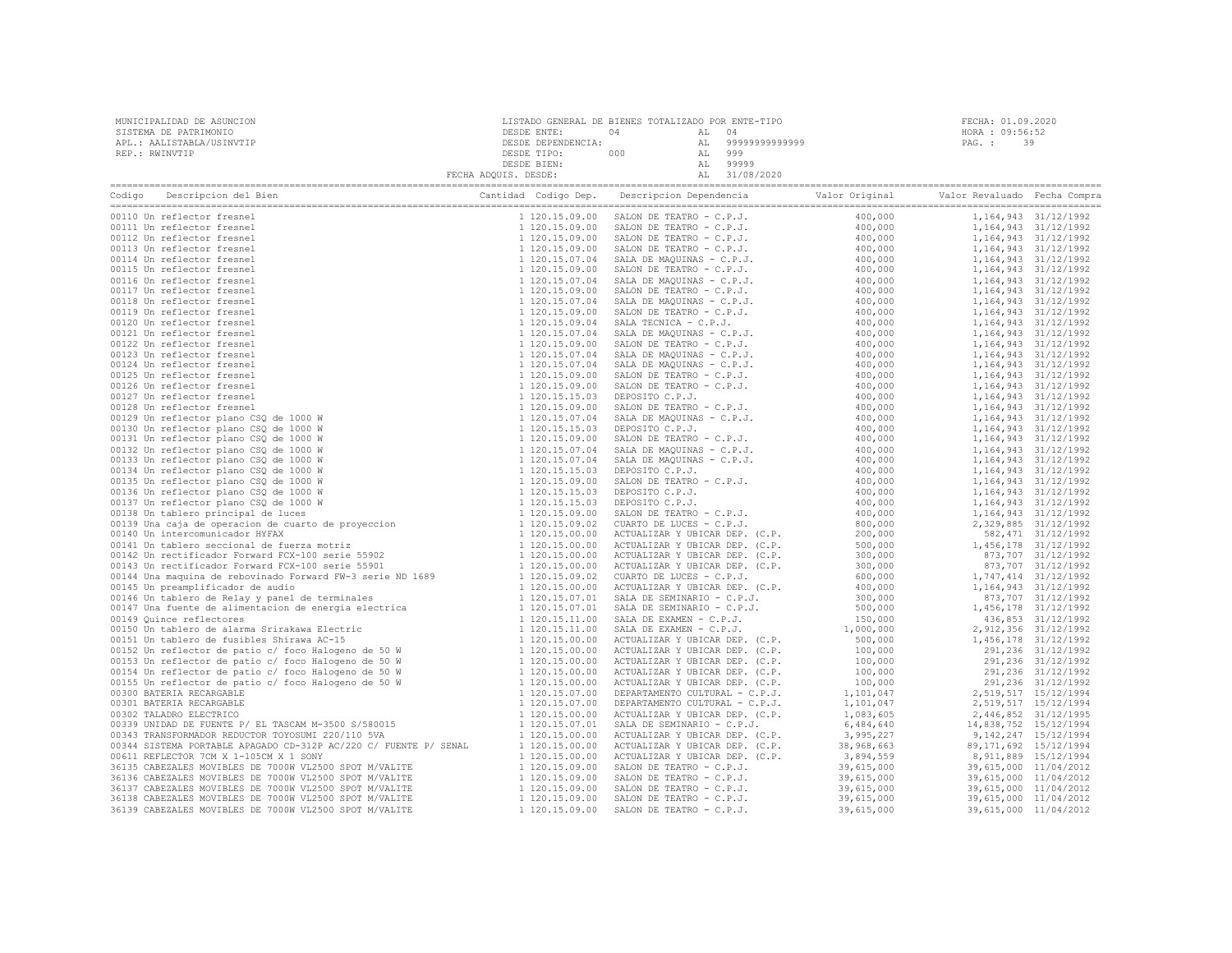| MUNICIPALIDAD DE ASUNCION<br>SISTEMA DE PATRIMONIO<br>APL.: AALISTABLA/USINVTIP<br>REP.: RWINVTIP                                                                                                                              | $\begin{tabular}{c c c c} \multicolumn{2}{c}{\textbf{DESDE}} & \multicolumn{2}{c}{\textbf{DESDE}} & \multicolumn{2}{c}{\textbf{DESDE}} & \multicolumn{2}{c}{\textbf{DESDE}} & \multicolumn{2}{c}{\textbf{DESDE}} & \multicolumn{2}{c}{\textbf{DESDE}} & \multicolumn{2}{c}{\textbf{DESDE}} & \multicolumn{2}{c}{\textbf{DESDE}} & \multicolumn{2}{c}{\textbf{DESDE}} & \multicolumn{2}{c}{\textbf{DESDE}} & \multicolumn{2}{c}{\textbf{DESDE}} & \multicolumn{2}{c}{$ | FECHA: 01.09.2020<br>HORA : 09:56:52<br>PAG.: 40 |  |
|--------------------------------------------------------------------------------------------------------------------------------------------------------------------------------------------------------------------------------|-----------------------------------------------------------------------------------------------------------------------------------------------------------------------------------------------------------------------------------------------------------------------------------------------------------------------------------------------------------------------------------------------------------------------------------------------------------------------|--------------------------------------------------|--|
| Codigo Descripcion del Bien (Compra Cantidad Codigo Dep. Descripcion Dependencia Valor Original Valor Revaluado Fecha Compra Cantidad Codigo Dep. Descripcion Dependencia Valor Original Valor Revaluado Fecha Compra Cantidad |                                                                                                                                                                                                                                                                                                                                                                                                                                                                       |                                                  |  |
|                                                                                                                                                                                                                                |                                                                                                                                                                                                                                                                                                                                                                                                                                                                       |                                                  |  |
|                                                                                                                                                                                                                                |                                                                                                                                                                                                                                                                                                                                                                                                                                                                       |                                                  |  |
|                                                                                                                                                                                                                                |                                                                                                                                                                                                                                                                                                                                                                                                                                                                       |                                                  |  |
|                                                                                                                                                                                                                                |                                                                                                                                                                                                                                                                                                                                                                                                                                                                       |                                                  |  |
|                                                                                                                                                                                                                                |                                                                                                                                                                                                                                                                                                                                                                                                                                                                       |                                                  |  |
|                                                                                                                                                                                                                                |                                                                                                                                                                                                                                                                                                                                                                                                                                                                       |                                                  |  |
|                                                                                                                                                                                                                                |                                                                                                                                                                                                                                                                                                                                                                                                                                                                       |                                                  |  |
|                                                                                                                                                                                                                                |                                                                                                                                                                                                                                                                                                                                                                                                                                                                       |                                                  |  |
|                                                                                                                                                                                                                                |                                                                                                                                                                                                                                                                                                                                                                                                                                                                       |                                                  |  |
|                                                                                                                                                                                                                                |                                                                                                                                                                                                                                                                                                                                                                                                                                                                       |                                                  |  |
|                                                                                                                                                                                                                                |                                                                                                                                                                                                                                                                                                                                                                                                                                                                       |                                                  |  |
|                                                                                                                                                                                                                                |                                                                                                                                                                                                                                                                                                                                                                                                                                                                       |                                                  |  |
|                                                                                                                                                                                                                                |                                                                                                                                                                                                                                                                                                                                                                                                                                                                       |                                                  |  |
|                                                                                                                                                                                                                                |                                                                                                                                                                                                                                                                                                                                                                                                                                                                       |                                                  |  |
|                                                                                                                                                                                                                                |                                                                                                                                                                                                                                                                                                                                                                                                                                                                       |                                                  |  |
|                                                                                                                                                                                                                                |                                                                                                                                                                                                                                                                                                                                                                                                                                                                       |                                                  |  |
|                                                                                                                                                                                                                                |                                                                                                                                                                                                                                                                                                                                                                                                                                                                       |                                                  |  |
|                                                                                                                                                                                                                                |                                                                                                                                                                                                                                                                                                                                                                                                                                                                       |                                                  |  |
|                                                                                                                                                                                                                                |                                                                                                                                                                                                                                                                                                                                                                                                                                                                       |                                                  |  |
|                                                                                                                                                                                                                                |                                                                                                                                                                                                                                                                                                                                                                                                                                                                       |                                                  |  |
|                                                                                                                                                                                                                                |                                                                                                                                                                                                                                                                                                                                                                                                                                                                       |                                                  |  |
|                                                                                                                                                                                                                                |                                                                                                                                                                                                                                                                                                                                                                                                                                                                       |                                                  |  |
|                                                                                                                                                                                                                                |                                                                                                                                                                                                                                                                                                                                                                                                                                                                       |                                                  |  |
|                                                                                                                                                                                                                                |                                                                                                                                                                                                                                                                                                                                                                                                                                                                       |                                                  |  |
|                                                                                                                                                                                                                                |                                                                                                                                                                                                                                                                                                                                                                                                                                                                       |                                                  |  |
|                                                                                                                                                                                                                                |                                                                                                                                                                                                                                                                                                                                                                                                                                                                       |                                                  |  |
|                                                                                                                                                                                                                                |                                                                                                                                                                                                                                                                                                                                                                                                                                                                       |                                                  |  |
|                                                                                                                                                                                                                                |                                                                                                                                                                                                                                                                                                                                                                                                                                                                       |                                                  |  |
|                                                                                                                                                                                                                                |                                                                                                                                                                                                                                                                                                                                                                                                                                                                       |                                                  |  |
|                                                                                                                                                                                                                                |                                                                                                                                                                                                                                                                                                                                                                                                                                                                       |                                                  |  |
|                                                                                                                                                                                                                                |                                                                                                                                                                                                                                                                                                                                                                                                                                                                       |                                                  |  |
|                                                                                                                                                                                                                                |                                                                                                                                                                                                                                                                                                                                                                                                                                                                       |                                                  |  |
|                                                                                                                                                                                                                                |                                                                                                                                                                                                                                                                                                                                                                                                                                                                       |                                                  |  |
|                                                                                                                                                                                                                                |                                                                                                                                                                                                                                                                                                                                                                                                                                                                       |                                                  |  |
|                                                                                                                                                                                                                                |                                                                                                                                                                                                                                                                                                                                                                                                                                                                       |                                                  |  |
|                                                                                                                                                                                                                                |                                                                                                                                                                                                                                                                                                                                                                                                                                                                       |                                                  |  |
|                                                                                                                                                                                                                                |                                                                                                                                                                                                                                                                                                                                                                                                                                                                       |                                                  |  |
|                                                                                                                                                                                                                                |                                                                                                                                                                                                                                                                                                                                                                                                                                                                       |                                                  |  |
|                                                                                                                                                                                                                                |                                                                                                                                                                                                                                                                                                                                                                                                                                                                       |                                                  |  |
|                                                                                                                                                                                                                                |                                                                                                                                                                                                                                                                                                                                                                                                                                                                       |                                                  |  |
|                                                                                                                                                                                                                                |                                                                                                                                                                                                                                                                                                                                                                                                                                                                       |                                                  |  |
|                                                                                                                                                                                                                                |                                                                                                                                                                                                                                                                                                                                                                                                                                                                       |                                                  |  |
|                                                                                                                                                                                                                                |                                                                                                                                                                                                                                                                                                                                                                                                                                                                       |                                                  |  |
|                                                                                                                                                                                                                                |                                                                                                                                                                                                                                                                                                                                                                                                                                                                       |                                                  |  |
|                                                                                                                                                                                                                                |                                                                                                                                                                                                                                                                                                                                                                                                                                                                       |                                                  |  |
|                                                                                                                                                                                                                                |                                                                                                                                                                                                                                                                                                                                                                                                                                                                       |                                                  |  |
|                                                                                                                                                                                                                                |                                                                                                                                                                                                                                                                                                                                                                                                                                                                       |                                                  |  |
|                                                                                                                                                                                                                                |                                                                                                                                                                                                                                                                                                                                                                                                                                                                       |                                                  |  |
|                                                                                                                                                                                                                                |                                                                                                                                                                                                                                                                                                                                                                                                                                                                       |                                                  |  |
|                                                                                                                                                                                                                                |                                                                                                                                                                                                                                                                                                                                                                                                                                                                       |                                                  |  |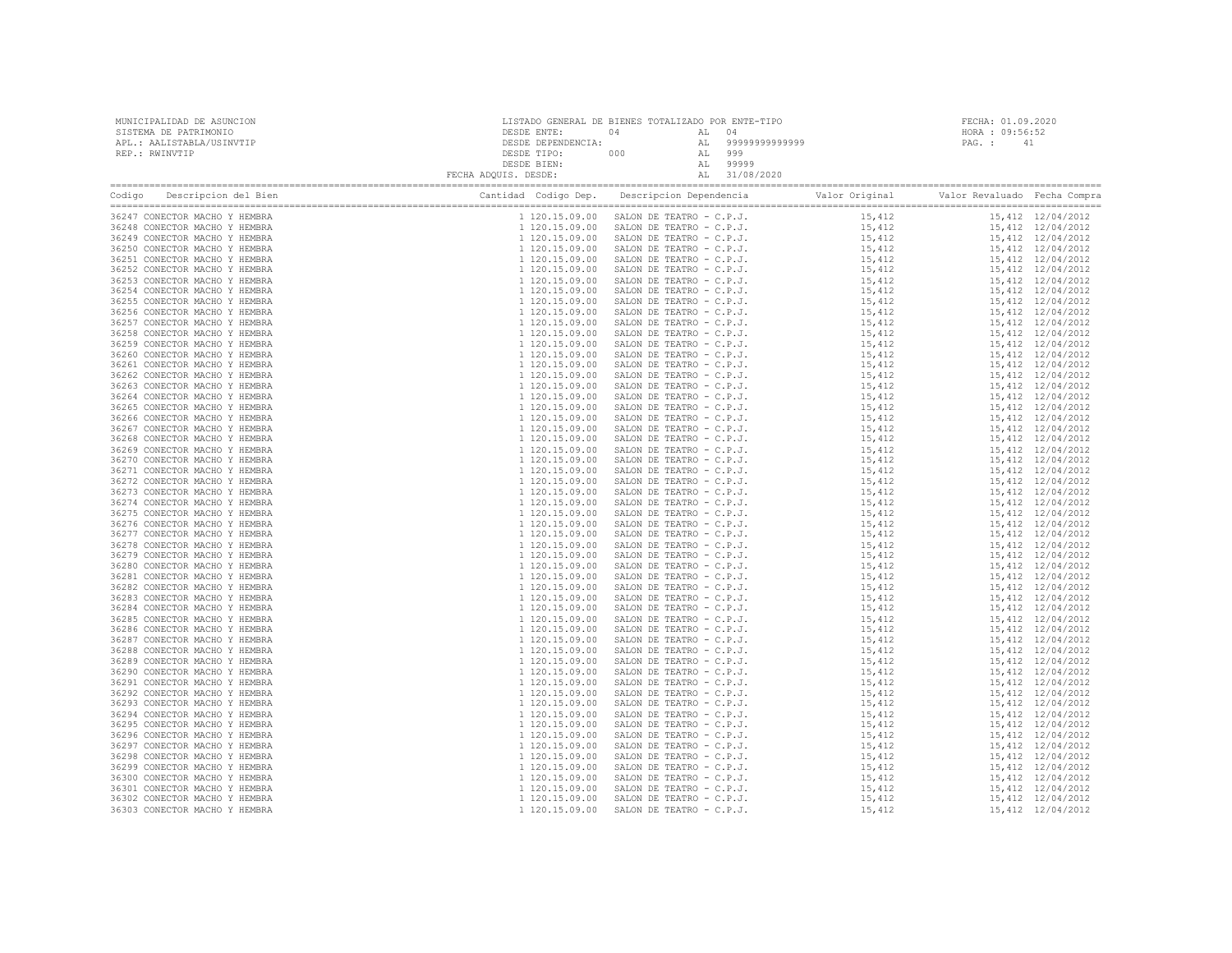| 36304 CONECTOR MACHO Y HEMBRA                                  |  |  |  |  |  |  |
|----------------------------------------------------------------|--|--|--|--|--|--|
| 36305 CONECTOR MACHO Y HEMBRA                                  |  |  |  |  |  |  |
| 36306 CONECTOR MACHO Y HEMBRA<br>36307 CONECTOR MACHO Y HEMBRA |  |  |  |  |  |  |
| 36308 CONECTOR MACHO Y HEMBRA                                  |  |  |  |  |  |  |
| 36309 CONECTOR MACHO Y HEMBRA                                  |  |  |  |  |  |  |
| 36310 CONECTOR MACHO Y HEMBRA                                  |  |  |  |  |  |  |
| 36311 CONECTOR MACHO Y HEMBRA                                  |  |  |  |  |  |  |
| 36312 CONECTOR MACHO Y HEMBRA                                  |  |  |  |  |  |  |
| 36313 CONECTOR MACHO Y HEMBRA                                  |  |  |  |  |  |  |
| 36314 CONECTOR MACHO Y HEMBRA<br>36315 CONECTOR MACHO Y HEMBRA |  |  |  |  |  |  |
| 36316 CONECTOR MACHO Y HEMBRA                                  |  |  |  |  |  |  |
| 36317 CONECTOR MACHO Y HEMBRA                                  |  |  |  |  |  |  |
| 36318 CONECTOR MACHO Y HEMBRA                                  |  |  |  |  |  |  |
| 36319 CONECTOR MACHO Y HEMBRA                                  |  |  |  |  |  |  |
| 36320 CONECTOR MACHO Y HEMBRA                                  |  |  |  |  |  |  |
| 36321 CONECTOR MACHO Y HEMBRA                                  |  |  |  |  |  |  |
| 36322 CONECTOR MACHO Y HEMBRA                                  |  |  |  |  |  |  |
| 36323 CONECTOR MACHO Y HEMBRA<br>36324 CONECTOR MACHO Y HEMBRA |  |  |  |  |  |  |
| 36325 CONECTOR MACHO Y HEMBRA                                  |  |  |  |  |  |  |
| 36326 CONECTOR MACHO Y HEMBRA                                  |  |  |  |  |  |  |
| 36327 CONECTOR MACHO Y HEMBRA                                  |  |  |  |  |  |  |
| 36328 CONECTOR MACHO Y HEMBRA                                  |  |  |  |  |  |  |
| 36329 CONECTOR MACHO Y HEMBRA                                  |  |  |  |  |  |  |
| 36330 CONECTOR MACHO Y HEMBRA                                  |  |  |  |  |  |  |
| 36331 CONECTOR MACHO Y HEMBRA<br>36332 CONECTOR MACHO Y HEMBRA |  |  |  |  |  |  |
| 36333 CONECTOR MACHO Y HEMBRA                                  |  |  |  |  |  |  |
| 36334 CONECTOR MACHO Y HEMBRA                                  |  |  |  |  |  |  |
| 36335 CONECTOR MACHO Y HEMBRA                                  |  |  |  |  |  |  |
| 36336 CONECTOR MACHO Y HEMBRA                                  |  |  |  |  |  |  |
| 36337 CONECTOR MACHO Y HEMBRA                                  |  |  |  |  |  |  |
| 36338 CONECTOR MACHO Y HEMBRA                                  |  |  |  |  |  |  |
| 36339 CONECTOR MACHO Y HEMBRA                                  |  |  |  |  |  |  |
| 36340 CONECTOR MACHO Y HEMBRA<br>36341 CONECTOR MACHO Y HEMBRA |  |  |  |  |  |  |
| 36342 CONECTOR MACHO Y HEMBRA                                  |  |  |  |  |  |  |
| 36343 CONECTOR MACHO Y HEMBRA                                  |  |  |  |  |  |  |
| 36344 CONECTOR MACHO Y HEMBRA                                  |  |  |  |  |  |  |
| 36345 CONECTOR MACHO Y HEMBRA                                  |  |  |  |  |  |  |
| 36346 CONECTOR MACHO Y HEMBRA                                  |  |  |  |  |  |  |
| 36347 CONECTOR MACHO Y HEMBRA                                  |  |  |  |  |  |  |
| 36348 CONECTOR MACHO Y HEMBRA                                  |  |  |  |  |  |  |
| 36349 CONECTOR MACHO Y HEMBRA<br>36350 CONECTOR MACHO Y HEMBRA |  |  |  |  |  |  |
| 36351 CONECTOR MACHO Y HEMBRA                                  |  |  |  |  |  |  |
| 36352 CONECTOR MACHO Y HEMBRA                                  |  |  |  |  |  |  |
| 36353 CONECTOR MACHO Y HEMBRA                                  |  |  |  |  |  |  |
| 36354 CONECTOR MACHO Y HEMBRA                                  |  |  |  |  |  |  |
| 36355 CONECTOR MACHO Y HEMBRA                                  |  |  |  |  |  |  |
| 36356 CONECTOR MACHO Y HEMBRA                                  |  |  |  |  |  |  |
| 36357 CONECTOR MACHO Y HEMBRA                                  |  |  |  |  |  |  |
| 36358 CONECTOR MACHO Y HEMBRA<br>36359 CONECTOR MACHO Y HEMBRA |  |  |  |  |  |  |
| 36360 CONECTOR MACHO Y HEMBRA                                  |  |  |  |  |  |  |
|                                                                |  |  |  |  |  |  |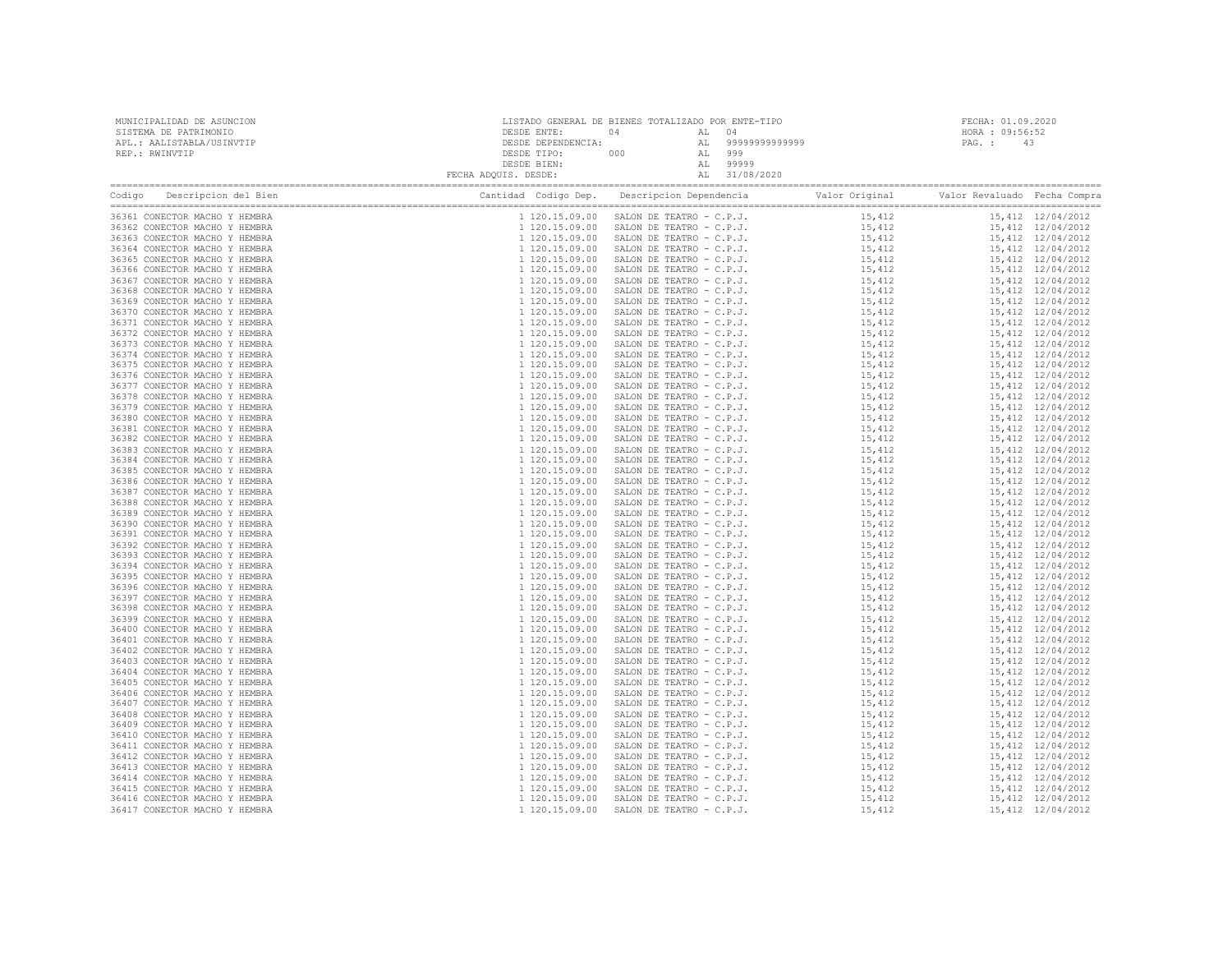| 36418 CONECTOR MACHO Y HEMBRA                                  |  |  |  |  |  |  |
|----------------------------------------------------------------|--|--|--|--|--|--|
| 36419 CONECTOR MACHO Y HEMBRA                                  |  |  |  |  |  |  |
| 36420 CONECTOR MACHO Y HEMBRA<br>36421 CONECTOR MACHO Y HEMBRA |  |  |  |  |  |  |
| 36422 CONECTOR MACHO Y HEMBRA                                  |  |  |  |  |  |  |
| 36423 CONECTOR MACHO Y HEMBRA                                  |  |  |  |  |  |  |
| 36424 CONECTOR MACHO Y HEMBRA                                  |  |  |  |  |  |  |
| 36425 CONECTOR MACHO Y HEMBRA                                  |  |  |  |  |  |  |
| 36426 CONECTOR MACHO Y HEMBRA                                  |  |  |  |  |  |  |
| 36427 CONECTOR MACHO Y HEMBRA                                  |  |  |  |  |  |  |
| 36428 CONECTOR MACHO Y HEMBRA<br>36429 CONECTOR MACHO Y HEMBRA |  |  |  |  |  |  |
| 36430 CONECTOR MACHO Y HEMBRA                                  |  |  |  |  |  |  |
| 36431 CONECTOR MACHO Y HEMBRA                                  |  |  |  |  |  |  |
| 36432 CONECTOR MACHO Y HEMBRA                                  |  |  |  |  |  |  |
| 36433 CONECTOR MACHO Y HEMBRA                                  |  |  |  |  |  |  |
| 36434 CONECTOR MACHO Y HEMBRA                                  |  |  |  |  |  |  |
| 36435 CONECTOR MACHO Y HEMBRA                                  |  |  |  |  |  |  |
| 36436 CONECTOR MACHO Y HEMBRA                                  |  |  |  |  |  |  |
| 36437 CONECTOR MACHO Y HEMBRA<br>36438 CONECTOR MACHO Y HEMBRA |  |  |  |  |  |  |
| 36439 CONECTOR MACHO Y HEMBRA                                  |  |  |  |  |  |  |
| 36440 CONECTOR MACHO Y HEMBRA                                  |  |  |  |  |  |  |
| 36441 CONECTOR MACHO Y HEMBRA                                  |  |  |  |  |  |  |
| 36442 CONECTOR MACHO Y HEMBRA                                  |  |  |  |  |  |  |
| 36443 CONECTOR MACHO Y HEMBRA                                  |  |  |  |  |  |  |
| 36444 CONECTOR MACHO Y HEMBRA                                  |  |  |  |  |  |  |
| 36445 CONECTOR MACHO Y HEMBRA<br>36446 CONECTOR MACHO Y HEMBRA |  |  |  |  |  |  |
| 36447 CONECTOR MACHO Y HEMBRA                                  |  |  |  |  |  |  |
| 36448 CONECTOR MACHO Y HEMBRA                                  |  |  |  |  |  |  |
| 36449 CONECTOR MACHO Y HEMBRA                                  |  |  |  |  |  |  |
| 36450 CONECTOR MACHO Y HEMBRA                                  |  |  |  |  |  |  |
| 36451 CONECTOR MACHO Y HEMBRA                                  |  |  |  |  |  |  |
| 36452 CONECTOR MACHO Y HEMBRA                                  |  |  |  |  |  |  |
| 36453 CONECTOR MACHO Y HEMBRA                                  |  |  |  |  |  |  |
| 36454 CONECTOR MACHO Y HEMBRA<br>36455 CONECTOR MACHO Y HEMBRA |  |  |  |  |  |  |
| 36456 CONECTOR MACHO Y HEMBRA                                  |  |  |  |  |  |  |
| 36457 CONECTOR MACHO Y HEMBRA                                  |  |  |  |  |  |  |
| 36458 CONECTOR MACHO Y HEMBRA                                  |  |  |  |  |  |  |
| 36459 CONECTOR MACHO Y HEMBRA                                  |  |  |  |  |  |  |
| 36460 CONECTOR MACHO Y HEMBRA                                  |  |  |  |  |  |  |
| 36461 CONECTOR MACHO Y HEMBRA                                  |  |  |  |  |  |  |
| 36462 CONECTOR MACHO Y HEMBRA                                  |  |  |  |  |  |  |
| 36463 CONECTOR MACHO Y HEMBRA<br>36464 CONECTOR MACHO Y HEMBRA |  |  |  |  |  |  |
| 36465 CONECTOR MACHO Y HEMBRA                                  |  |  |  |  |  |  |
| 36466 CONECTOR MACHO Y HEMBRA                                  |  |  |  |  |  |  |
| 36467 CONECTOR MACHO Y HEMBRA                                  |  |  |  |  |  |  |
| 36468 CONECTOR MACHO Y HEMBRA                                  |  |  |  |  |  |  |
| 36469 CONECTOR MACHO Y HEMBRA                                  |  |  |  |  |  |  |
| 36470 CONECTOR MACHO Y HEMBRA                                  |  |  |  |  |  |  |
| 36471 CONECTOR MACHO Y HEMBRA                                  |  |  |  |  |  |  |
| 36472 CONECTOR MACHO Y HEMBRA<br>36473 CONECTOR MACHO Y HEMBRA |  |  |  |  |  |  |
| 36474 CONECTOR MACHO Y HEMBRA                                  |  |  |  |  |  |  |
|                                                                |  |  |  |  |  |  |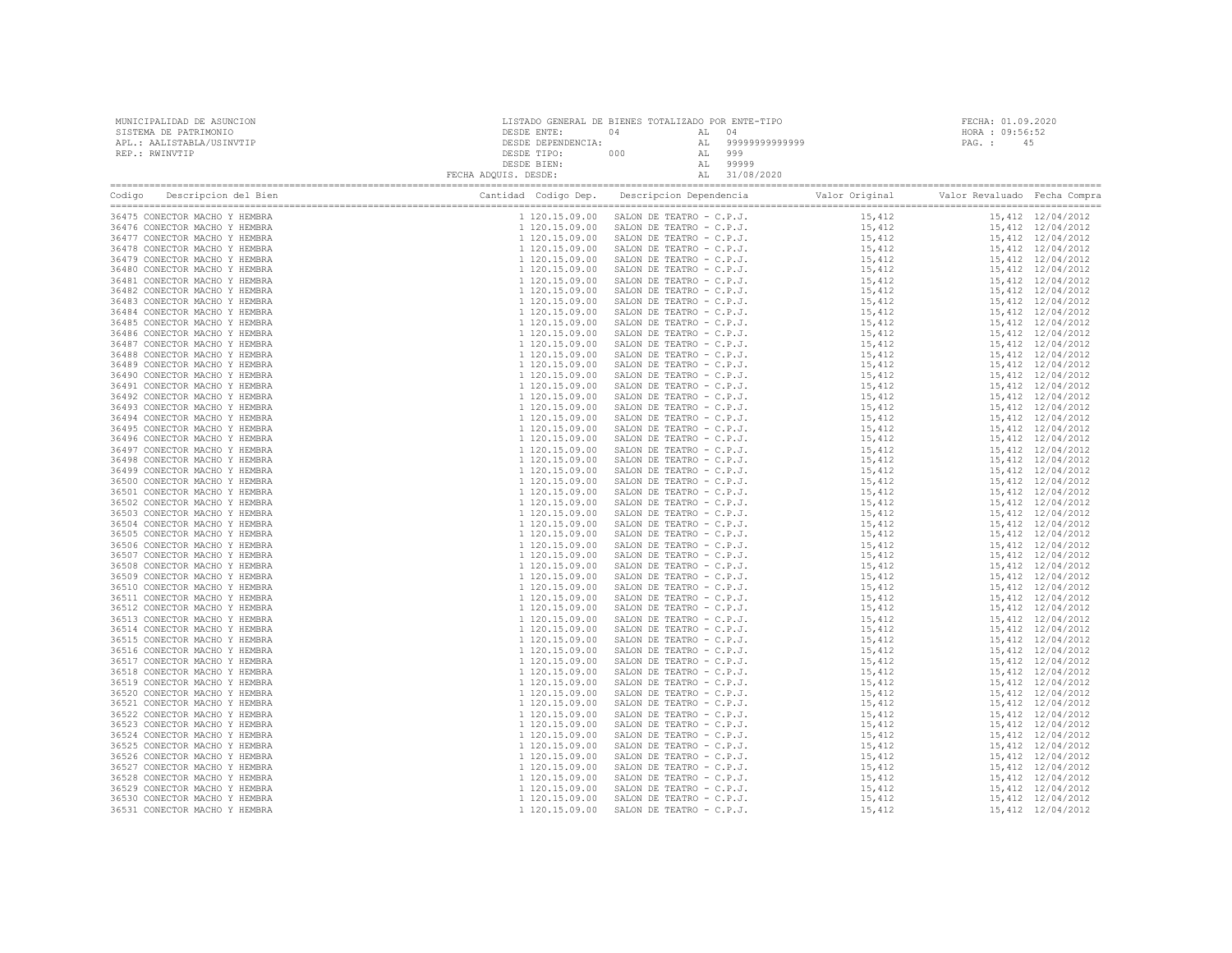| MUNICIPALIDAD DE ASUNCION<br>SISTEMA DE PATRIMONIO<br>APL.: AALISTABLA/USINVTIP<br>REP.: RWINVTIP |  |  |  | FECHA: 01.09.2020<br>HORA : 09:56:52<br>PAG.: 46 |  |  |
|---------------------------------------------------------------------------------------------------|--|--|--|--------------------------------------------------|--|--|
|                                                                                                   |  |  |  |                                                  |  |  |
|                                                                                                   |  |  |  |                                                  |  |  |
|                                                                                                   |  |  |  |                                                  |  |  |
|                                                                                                   |  |  |  |                                                  |  |  |
|                                                                                                   |  |  |  |                                                  |  |  |
|                                                                                                   |  |  |  |                                                  |  |  |
|                                                                                                   |  |  |  |                                                  |  |  |
|                                                                                                   |  |  |  |                                                  |  |  |
|                                                                                                   |  |  |  |                                                  |  |  |
|                                                                                                   |  |  |  |                                                  |  |  |
|                                                                                                   |  |  |  |                                                  |  |  |
|                                                                                                   |  |  |  |                                                  |  |  |
|                                                                                                   |  |  |  |                                                  |  |  |
|                                                                                                   |  |  |  |                                                  |  |  |
|                                                                                                   |  |  |  |                                                  |  |  |
|                                                                                                   |  |  |  |                                                  |  |  |
|                                                                                                   |  |  |  |                                                  |  |  |
|                                                                                                   |  |  |  |                                                  |  |  |
|                                                                                                   |  |  |  |                                                  |  |  |
|                                                                                                   |  |  |  |                                                  |  |  |
|                                                                                                   |  |  |  |                                                  |  |  |
|                                                                                                   |  |  |  |                                                  |  |  |
|                                                                                                   |  |  |  |                                                  |  |  |
|                                                                                                   |  |  |  |                                                  |  |  |
|                                                                                                   |  |  |  |                                                  |  |  |
|                                                                                                   |  |  |  |                                                  |  |  |
|                                                                                                   |  |  |  |                                                  |  |  |
|                                                                                                   |  |  |  |                                                  |  |  |
|                                                                                                   |  |  |  |                                                  |  |  |
|                                                                                                   |  |  |  |                                                  |  |  |
|                                                                                                   |  |  |  |                                                  |  |  |
|                                                                                                   |  |  |  |                                                  |  |  |
|                                                                                                   |  |  |  |                                                  |  |  |
|                                                                                                   |  |  |  |                                                  |  |  |
|                                                                                                   |  |  |  |                                                  |  |  |
|                                                                                                   |  |  |  |                                                  |  |  |
|                                                                                                   |  |  |  |                                                  |  |  |
|                                                                                                   |  |  |  |                                                  |  |  |
|                                                                                                   |  |  |  |                                                  |  |  |
|                                                                                                   |  |  |  |                                                  |  |  |
|                                                                                                   |  |  |  |                                                  |  |  |
|                                                                                                   |  |  |  |                                                  |  |  |
|                                                                                                   |  |  |  |                                                  |  |  |
|                                                                                                   |  |  |  |                                                  |  |  |
|                                                                                                   |  |  |  |                                                  |  |  |
|                                                                                                   |  |  |  |                                                  |  |  |
|                                                                                                   |  |  |  |                                                  |  |  |
|                                                                                                   |  |  |  |                                                  |  |  |
|                                                                                                   |  |  |  |                                                  |  |  |
|                                                                                                   |  |  |  |                                                  |  |  |
|                                                                                                   |  |  |  |                                                  |  |  |
|                                                                                                   |  |  |  |                                                  |  |  |
|                                                                                                   |  |  |  |                                                  |  |  |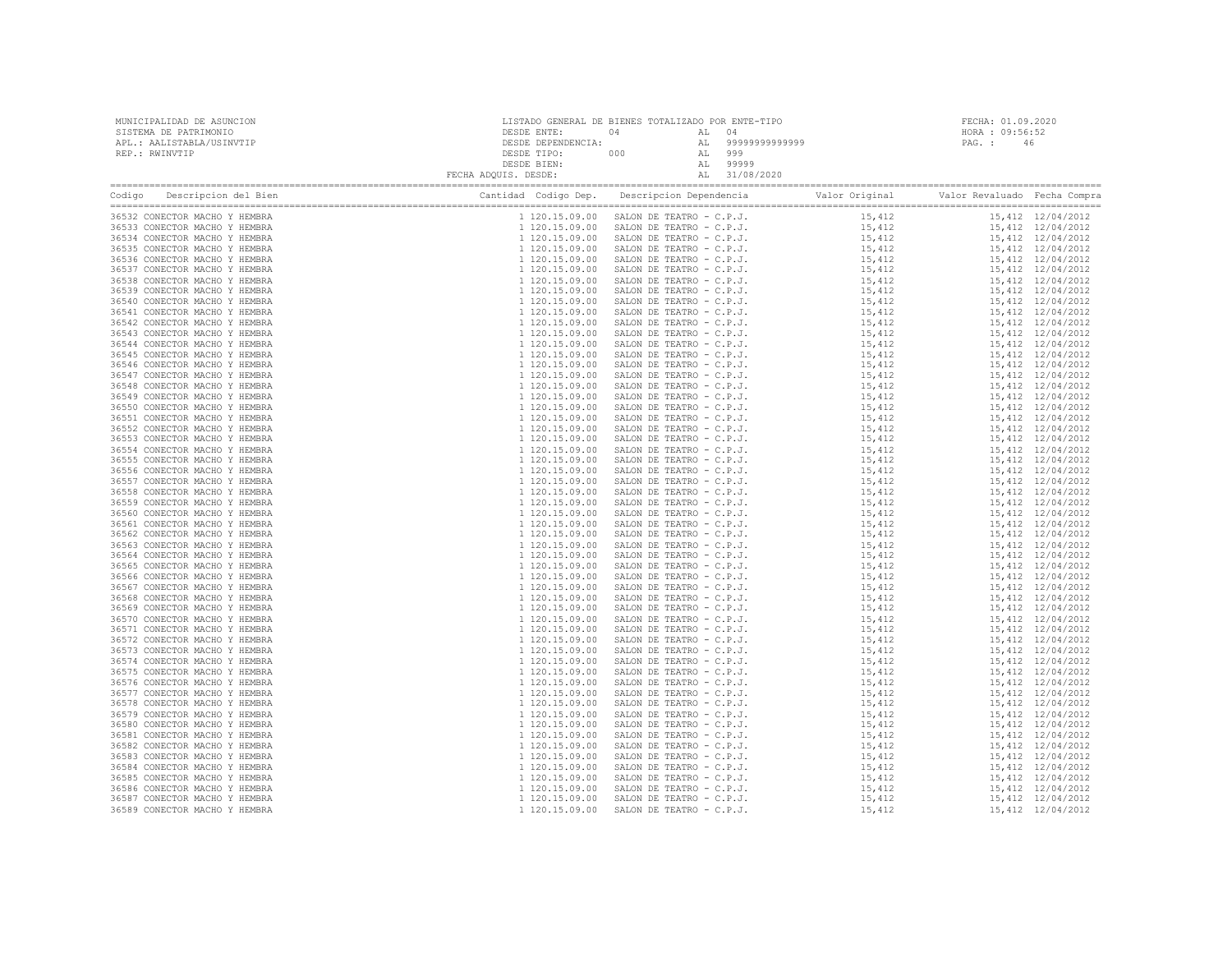| MUNICIPALIDAD DE ASUNCION<br>SISTEMA DE PATRIMONIO<br>APL.: AALISTABLA/USINVTIP<br>REP.: RWINVTIP                                                                                                                                                                                                                                                                                                                                                                                                                                            | DESDE ENTE:<br>DESDE DEPENDENCIA:<br>DESDE TIPO:<br>DESDE BIEN:<br>FECHA ADQUIS. DESDE:                                                                                                                                                                                                      | LISTADO GENERAL DE BIENES TOTALIZADO POR ENTE-TIPO<br>04<br>04<br>AL<br>99999999999999<br>AL<br>000<br>999<br>AL<br>AL<br>99999<br>31/08/2020<br>AL                                                                                                                                                                                                                                                                                                          |                                                                                                                                                              | FECHA: 01.09.2020<br>HORA : 09:56:52<br>PAG. :<br>47                                                                                                                                                                                                                                                                                         |
|----------------------------------------------------------------------------------------------------------------------------------------------------------------------------------------------------------------------------------------------------------------------------------------------------------------------------------------------------------------------------------------------------------------------------------------------------------------------------------------------------------------------------------------------|----------------------------------------------------------------------------------------------------------------------------------------------------------------------------------------------------------------------------------------------------------------------------------------------|--------------------------------------------------------------------------------------------------------------------------------------------------------------------------------------------------------------------------------------------------------------------------------------------------------------------------------------------------------------------------------------------------------------------------------------------------------------|--------------------------------------------------------------------------------------------------------------------------------------------------------------|----------------------------------------------------------------------------------------------------------------------------------------------------------------------------------------------------------------------------------------------------------------------------------------------------------------------------------------------|
| Descripcion del Bien<br>Codigo                                                                                                                                                                                                                                                                                                                                                                                                                                                                                                               | Cantidad Codigo Dep.                                                                                                                                                                                                                                                                         | Descripcion Dependencia                                                                                                                                                                                                                                                                                                                                                                                                                                      | Valor Original                                                                                                                                               | Valor Revaluado Fecha Compra                                                                                                                                                                                                                                                                                                                 |
| 36590 CONECTOR MACHO Y HEMBRA<br>36591 CONECTOR MACHO Y HEMBRA<br>36592 CONECTOR MACHO Y HEMBRA<br>36593 CONECTOR MACHO Y HEMBRA<br>36594 CONECTOR MACHO Y HEMBRA<br>36595 CONECTOR MACHO Y HEMBRA<br>36596 CONECTOR MACHO Y HEMBRA<br>36597 CONECTOR MACHO Y HEMBRA<br>36598 CONECTOR MACHO Y HEMBRA<br>36599 CONECTOR MACHO Y HEMBRA<br>36600 CONECTOR MACHO Y HEMBRA<br>36601 CONECTOR MACHO Y HEMBRA<br>36602 CONECTOR MACHO Y HEMBRA<br>36603 CONECTOR MACHO Y HEMBRA<br>36604 CONECTOR MACHO Y HEMBRA<br>36605 CONECTOR MACHO Y HEMBRA | 1 120.15.09.00<br>1 120.15.09.00<br>1 120.15.09.00<br>1 120.15.09.00<br>1 120.15.09.00<br>1 120.15.09.00<br>1 120.15.09.00<br>1 120.15.09.00<br>1 120.15.09.00<br>1 120.15.09.00<br>1 120.15.09.00<br>1 120.15.09.00<br>1 120.15.09.00<br>1 120.15.09.00<br>1 120.15.09.00<br>1 120.15.09.00 | SALON DE TEATRO - C.P.J.<br>SALON DE TEATRO - C.P.J.<br>SALON DE TEATRO - C.P.J.<br>SALON DE TEATRO - C.P.J.<br>SALON DE TEATRO - C.P.J.<br>SALON DE TEATRO - C.P.J.<br>SALON DE TEATRO - C.P.J.<br>SALON DE TEATRO - C.P.J.<br>SALON DE TEATRO - C.P.J.<br>SALON DE TEATRO - C.P.J.<br>SALON DE TEATRO - C.P.J.<br>SALON DE TEATRO - C.P.J.<br>SALON DE TEATRO - C.P.J.<br>SALON DE TEATRO - C.P.J.<br>SALON DE TEATRO - C.P.J.<br>SALON DE TEATRO - C.P.J. | 15,412<br>15,412<br>15,412<br>15,412<br>15,412<br>15,412<br>15,412<br>15,412<br>15,412<br>15,412<br>15,412<br>15,412<br>15,412<br>15,412<br>15,412<br>15,412 | 15,412 12/04/2012<br>15,412 12/04/2012<br>15,412 12/04/2012<br>15,412 12/04/2012<br>15,412 12/04/2012<br>15,412 12/04/2012<br>15,412 12/04/2012<br>15,412 12/04/2012<br>15,412 12/04/2012<br>15,412 12/04/2012<br>15,412 12/04/2012<br>15,412 12/04/2012<br>15,412 12/04/2012<br>15,412 12/04/2012<br>15,412 12/04/2012<br>15,412 12/04/2012 |
| 36606 CONECTOR MACHO Y HEMBRA<br>36607 CABLE BALANCEADO DE 6MM MIC 1K/3,5MM MIC2K<br>36608 CABLE BALANCEADO DE 6MM MIC 1K/3,5MM MIC2K<br>36651 CONECTOR MACHO Y HEMBRA<br>36652 CONECTOR MACHO Y HEMBRA                                                                                                                                                                                                                                                                                                                                      | 1 120.15.09.00<br>1 120.15.09.00<br>1 120.15.09.00<br>1 120.15.09.00<br>1 120.15.09.00                                                                                                                                                                                                       | SALON DE TEATRO - C.P.J.<br>SALON DE TEATRO - C.P.J.<br>SALON DE TEATRO - C.P.J.<br>SALON DE TEATRO - C.P.J.<br>SALON DE TEATRO - C.P.J.                                                                                                                                                                                                                                                                                                                     | 15,412<br>2,274,090<br>2,274,090<br>15,412<br>15,412                                                                                                         | 15,412 12/04/2012<br>2,274,090 12/04/2012<br>2,274,090 12/04/2012<br>15,412 12/04/2012<br>15,412 12/04/2012                                                                                                                                                                                                                                  |

|                                                                                                                                                                                                                                                                                                                                                                                                                                                          |                                                                                                                                              |                                                                                                                                                                                                                                                                                                                      | 15,412      |                                                                | 15,412 12/04/2012 |
|----------------------------------------------------------------------------------------------------------------------------------------------------------------------------------------------------------------------------------------------------------------------------------------------------------------------------------------------------------------------------------------------------------------------------------------------------------|----------------------------------------------------------------------------------------------------------------------------------------------|----------------------------------------------------------------------------------------------------------------------------------------------------------------------------------------------------------------------------------------------------------------------------------------------------------------------|-------------|----------------------------------------------------------------|-------------------|
|                                                                                                                                                                                                                                                                                                                                                                                                                                                          |                                                                                                                                              | SALON DE TEATRO - C.P.J.<br>SALON DE TEATRO - C.P.J.<br>31.01 DE TEATRO - C.P.J.<br>31.01 DE TEATRO - C.P.J.<br>31.01 DE TEATRO - C.P.J.                                                                                                                                                                             |             | 15,412  12/04/2012<br>15,412  12/04/2012                       |                   |
|                                                                                                                                                                                                                                                                                                                                                                                                                                                          |                                                                                                                                              |                                                                                                                                                                                                                                                                                                                      |             |                                                                |                   |
|                                                                                                                                                                                                                                                                                                                                                                                                                                                          |                                                                                                                                              |                                                                                                                                                                                                                                                                                                                      |             | 15,412 12/04/2012                                              |                   |
|                                                                                                                                                                                                                                                                                                                                                                                                                                                          |                                                                                                                                              |                                                                                                                                                                                                                                                                                                                      |             |                                                                |                   |
|                                                                                                                                                                                                                                                                                                                                                                                                                                                          |                                                                                                                                              |                                                                                                                                                                                                                                                                                                                      |             |                                                                |                   |
|                                                                                                                                                                                                                                                                                                                                                                                                                                                          |                                                                                                                                              | $\begin{tabular}{lllllllllll} \multicolumn{4}{c}{\textbf{SALON DE TEATRO}}&-&C.P.J. &&&15,412\\ \multicolumn{4}{c}{\textbf{SALON DE TEATRO}}&-&C.P.J. &&&15,412\\ \multicolumn{4}{c}{\textbf{SALON DE TEATRO}}&-&C.P.J. &&&15,412\\ \multicolumn{4}{c}{\textbf{SALON DE TEATRO}}&-&C.P.J. &&&15,412\\ \end{tabular}$ |             | 15,412  12/04/2012<br>15,412  12/04/2012<br>15,412  12/04/2012 |                   |
|                                                                                                                                                                                                                                                                                                                                                                                                                                                          |                                                                                                                                              |                                                                                                                                                                                                                                                                                                                      |             |                                                                |                   |
|                                                                                                                                                                                                                                                                                                                                                                                                                                                          |                                                                                                                                              |                                                                                                                                                                                                                                                                                                                      |             |                                                                |                   |
|                                                                                                                                                                                                                                                                                                                                                                                                                                                          |                                                                                                                                              |                                                                                                                                                                                                                                                                                                                      |             |                                                                |                   |
|                                                                                                                                                                                                                                                                                                                                                                                                                                                          |                                                                                                                                              |                                                                                                                                                                                                                                                                                                                      |             |                                                                |                   |
|                                                                                                                                                                                                                                                                                                                                                                                                                                                          |                                                                                                                                              |                                                                                                                                                                                                                                                                                                                      |             |                                                                |                   |
|                                                                                                                                                                                                                                                                                                                                                                                                                                                          |                                                                                                                                              |                                                                                                                                                                                                                                                                                                                      |             |                                                                |                   |
|                                                                                                                                                                                                                                                                                                                                                                                                                                                          |                                                                                                                                              |                                                                                                                                                                                                                                                                                                                      |             |                                                                |                   |
|                                                                                                                                                                                                                                                                                                                                                                                                                                                          |                                                                                                                                              |                                                                                                                                                                                                                                                                                                                      |             |                                                                |                   |
|                                                                                                                                                                                                                                                                                                                                                                                                                                                          |                                                                                                                                              |                                                                                                                                                                                                                                                                                                                      |             |                                                                |                   |
|                                                                                                                                                                                                                                                                                                                                                                                                                                                          |                                                                                                                                              |                                                                                                                                                                                                                                                                                                                      |             |                                                                |                   |
|                                                                                                                                                                                                                                                                                                                                                                                                                                                          |                                                                                                                                              |                                                                                                                                                                                                                                                                                                                      |             |                                                                |                   |
|                                                                                                                                                                                                                                                                                                                                                                                                                                                          |                                                                                                                                              |                                                                                                                                                                                                                                                                                                                      |             |                                                                |                   |
|                                                                                                                                                                                                                                                                                                                                                                                                                                                          |                                                                                                                                              |                                                                                                                                                                                                                                                                                                                      |             |                                                                |                   |
|                                                                                                                                                                                                                                                                                                                                                                                                                                                          |                                                                                                                                              |                                                                                                                                                                                                                                                                                                                      |             |                                                                |                   |
|                                                                                                                                                                                                                                                                                                                                                                                                                                                          |                                                                                                                                              |                                                                                                                                                                                                                                                                                                                      |             |                                                                |                   |
|                                                                                                                                                                                                                                                                                                                                                                                                                                                          |                                                                                                                                              |                                                                                                                                                                                                                                                                                                                      |             |                                                                |                   |
|                                                                                                                                                                                                                                                                                                                                                                                                                                                          |                                                                                                                                              |                                                                                                                                                                                                                                                                                                                      |             |                                                                |                   |
|                                                                                                                                                                                                                                                                                                                                                                                                                                                          |                                                                                                                                              |                                                                                                                                                                                                                                                                                                                      |             |                                                                |                   |
|                                                                                                                                                                                                                                                                                                                                                                                                                                                          |                                                                                                                                              |                                                                                                                                                                                                                                                                                                                      |             |                                                                |                   |
|                                                                                                                                                                                                                                                                                                                                                                                                                                                          |                                                                                                                                              |                                                                                                                                                                                                                                                                                                                      |             |                                                                |                   |
|                                                                                                                                                                                                                                                                                                                                                                                                                                                          |                                                                                                                                              |                                                                                                                                                                                                                                                                                                                      |             |                                                                |                   |
|                                                                                                                                                                                                                                                                                                                                                                                                                                                          |                                                                                                                                              |                                                                                                                                                                                                                                                                                                                      |             |                                                                |                   |
|                                                                                                                                                                                                                                                                                                                                                                                                                                                          |                                                                                                                                              |                                                                                                                                                                                                                                                                                                                      |             |                                                                |                   |
|                                                                                                                                                                                                                                                                                                                                                                                                                                                          |                                                                                                                                              |                                                                                                                                                                                                                                                                                                                      |             |                                                                |                   |
|                                                                                                                                                                                                                                                                                                                                                                                                                                                          |                                                                                                                                              | 1 120.15.09.00 SALON DE TEATRO – C.P.J.<br>1 120.15.09.00 SALON DE TEATRO – C.P.J.<br>1 120.15.09.00 SALON DE TEATRO – C.P.J.<br>1 120.15.09.00 SALON DE TEATRO – C.P.J.<br>1 120.15.09.00 SALON DE TEATRO – C.P.J.<br>1 120.15.09.00 S                                                                              |             |                                                                |                   |
|                                                                                                                                                                                                                                                                                                                                                                                                                                                          |                                                                                                                                              |                                                                                                                                                                                                                                                                                                                      | 594,496,798 | 835,196,028                                                    |                   |
| $\begin{tabular}{cccccccc} \multicolumn{4}{c}{\textbf{0.1}} \multicolumn{4}{c}{\textbf{0.1}} \multicolumn{4}{c}{\textbf{0.1}} \multicolumn{4}{c}{\textbf{0.1}} \multicolumn{4}{c}{\textbf{0.1}} \multicolumn{4}{c}{\textbf{0.1}} \multicolumn{4}{c}{\textbf{0.1}} \multicolumn{4}{c}{\textbf{0.1}} \multicolumn{4}{c}{\textbf{0.1}} \multicolumn{4}{c}{\textbf{0.1}} \multicolumn{4}{c}{\textbf{0.1}} \multicolumn{4}{c}{\textbf{0.1}} \multicolumn{4}{$ |                                                                                                                                              |                                                                                                                                                                                                                                                                                                                      |             |                                                                |                   |
| 00002 UN APARATO MARCA OKIDA 2020                                                                                                                                                                                                                                                                                                                                                                                                                        | 1 120.15.00.00<br>1 120.15.14.04<br>1 120.15.14.04<br>1 120.15.07.06<br>1 120.15.07.06<br>1 120.15.07.06<br>1 120.15.07.06<br>1 120.15.00.00 | 1 120.15.00.00 ACTUALIZAR Y UBICAR DEP. (C.P. 15,000 43,685 31/12/1992                                                                                                                                                                                                                                               |             |                                                                |                   |
| 00261 TELEFONO MARCA POST A DISCO                                                                                                                                                                                                                                                                                                                                                                                                                        |                                                                                                                                              | OFICINA DE INTENDENCIA C.P.J. 70,000                                                                                                                                                                                                                                                                                 |             | 203,865 31/12/1992                                             |                   |
| 00303 TELEFONO MARCA OKIDA 2020                                                                                                                                                                                                                                                                                                                                                                                                                          |                                                                                                                                              | SALA DE ESPERA - C.P.J.                                                                                                                                                                                                                                                                                              | 15,000      | 43,685 31/12/1992                                              |                   |
| 00304 TELEFONO MARCA OKIDA 2020                                                                                                                                                                                                                                                                                                                                                                                                                          |                                                                                                                                              |                                                                                                                                                                                                                                                                                                                      |             |                                                                |                   |
| 00305 TELEFONO MARCA OKIDA 2020                                                                                                                                                                                                                                                                                                                                                                                                                          |                                                                                                                                              | SALA DE ESPERA - C.P.J. (15,000 SALA DE ESPERA - C.P.J. (15,000 )                                                                                                                                                                                                                                                    |             | 43,685 31/12/1992<br>43,685 31/12/1992                         |                   |
| 00306 TELEFONO MARCA OKIDA 2020                                                                                                                                                                                                                                                                                                                                                                                                                          |                                                                                                                                              | SALA DE ESPERA - C.P.J.                                                                                                                                                                                                                                                                                              | 15,000      | 43,685 31/12/1992                                              |                   |
| 00307 TELEFONO MARCA OKIDA 2020                                                                                                                                                                                                                                                                                                                                                                                                                          |                                                                                                                                              | GERENCIA TECNICA - C.P.J.                                                                                                                                                                                                                                                                                            | 15,000      |                                                                | 43,685 31/12/1992 |
| 00308 TRIROMO MARCA OKIDA 2020                                                                                                                                                                                                                                                                                                                                                                                                                           |                                                                                                                                              |                                                                                                                                                                                                                                                                                                                      |             |                                                                |                   |

| 00307 TELEFONO MARCA OKIDA 2020                  | 1 120.15.03.01 | GERENCIA TECNICA - C.P.J.                     | 15,000 | 43,685 31/12/1992 |
|--------------------------------------------------|----------------|-----------------------------------------------|--------|-------------------|
| 00308 TELEFONO MARCA OKIDA 2020                  | 1 120.15.00.00 | ACTUALIZAR Y UBICAR DEP. (C.P.                | 15,000 | 43,685 31/12/1992 |
| 00310 TELEFONO MARCA OKIDA 2020 INTERCOMUNICADOR |                | 1 120.15.00.00 ACTUALIZAR Y UBICAR DEP. (C.P. | 15,000 | 43,685 31/12/1992 |
| 00311 TELEFONO MARCA OKIDA 2020                  |                | 1 120.15.00.00 ACTUALIZAR Y UBICAR DEP. (C.P. | 15,000 | 43,685 31/12/1992 |
| 00312 TELEFONO MARCA OKIDA 2020                  |                | 1 120.15.00.00 ACTUALIZAR Y UBICAR DEP. (C.P. | 15,000 | 43,685 31/12/1992 |
| 00313 TELEFONO MARCA OKIDA 2020                  |                | 1 120.15.00.00 ACTUALIZAR Y UBICAR DEP. (C.P. | 15,000 | 43,685 31/12/1992 |
| 00315 TELEFONO MARCA OKIDA 2020                  |                | 1 120.15.00.00 ACTUALIZAR Y UBICAR DEP. (C.P. | 15,000 | 43,685 31/12/1992 |
| 00316 TELEFONO MARCA OKIDA 2020                  |                | 1 120.15.00.00 ACTUALIZAR Y UBICAR DEP. (C.P. | 15,000 | 43,685 31/12/1992 |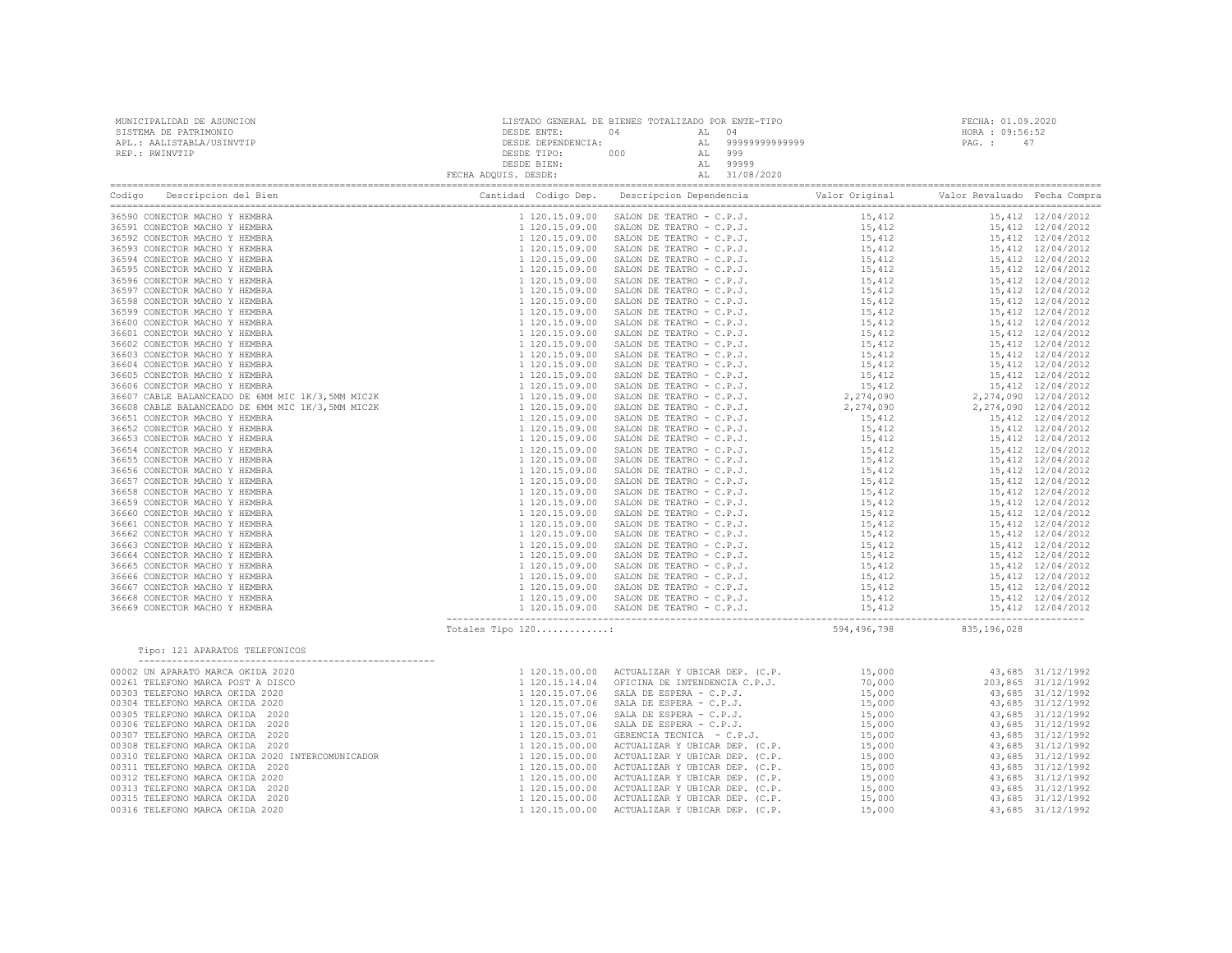| MUNICIPALIDAD DE ASUNCION | LISTADO GENERAL DE BIENES TOTALIZADO POR ENTE-TIPO |     |        |                   |                 | FECHA: 01.09.2020 |
|---------------------------|----------------------------------------------------|-----|--------|-------------------|-----------------|-------------------|
| SISTEMA DE PATRIMONIO     | DESDE ENTE:                                        | 04  | AT. 04 |                   | HORA : 09:56:52 |                   |
| APL.: AALISTABLA/USINVTIP | DESDE DEPENDENCIA:                                 |     |        | AL 99999999999999 | PAG. :          | 48                |
| REP.: RWINVTIP            | DESDE TIPO:                                        | 000 | AL     | 999               |                 |                   |
|                           | DESDE BIEN:                                        |     | AL     | 99999             |                 |                   |
|                           | FECHA ADOUIS. DESDE:                               |     |        | 31/08/2020        |                 |                   |

| $\begin{tabular}{ c c c c c c } \hline \multicolumn{1}{ c c c c } \hline \multicolumn{1}{ c c c } \hline \multicolumn{1}{ c c c } \hline \multicolumn{1}{ c c c } \hline \multicolumn{1}{ c c c } \hline \multicolumn{1}{ c c c } \hline \multicolumn{1}{ c c c } \hline \multicolumn{1}{ c c c } \hline \multicolumn{1}{ c c c } \hline \multicolumn{1}{ c c } \hline \multicolumn{1}{ c c } \hline \$ |                |  |  |
|---------------------------------------------------------------------------------------------------------------------------------------------------------------------------------------------------------------------------------------------------------------------------------------------------------------------------------------------------------------------------------------------------------|----------------|--|--|
|                                                                                                                                                                                                                                                                                                                                                                                                         |                |  |  |
|                                                                                                                                                                                                                                                                                                                                                                                                         |                |  |  |
|                                                                                                                                                                                                                                                                                                                                                                                                         |                |  |  |
|                                                                                                                                                                                                                                                                                                                                                                                                         |                |  |  |
|                                                                                                                                                                                                                                                                                                                                                                                                         |                |  |  |
|                                                                                                                                                                                                                                                                                                                                                                                                         |                |  |  |
|                                                                                                                                                                                                                                                                                                                                                                                                         |                |  |  |
|                                                                                                                                                                                                                                                                                                                                                                                                         |                |  |  |
|                                                                                                                                                                                                                                                                                                                                                                                                         |                |  |  |
|                                                                                                                                                                                                                                                                                                                                                                                                         |                |  |  |
|                                                                                                                                                                                                                                                                                                                                                                                                         |                |  |  |
|                                                                                                                                                                                                                                                                                                                                                                                                         |                |  |  |
|                                                                                                                                                                                                                                                                                                                                                                                                         |                |  |  |
|                                                                                                                                                                                                                                                                                                                                                                                                         |                |  |  |
|                                                                                                                                                                                                                                                                                                                                                                                                         |                |  |  |
|                                                                                                                                                                                                                                                                                                                                                                                                         |                |  |  |
|                                                                                                                                                                                                                                                                                                                                                                                                         |                |  |  |
|                                                                                                                                                                                                                                                                                                                                                                                                         |                |  |  |
|                                                                                                                                                                                                                                                                                                                                                                                                         |                |  |  |
|                                                                                                                                                                                                                                                                                                                                                                                                         |                |  |  |
|                                                                                                                                                                                                                                                                                                                                                                                                         |                |  |  |
|                                                                                                                                                                                                                                                                                                                                                                                                         |                |  |  |
|                                                                                                                                                                                                                                                                                                                                                                                                         |                |  |  |
|                                                                                                                                                                                                                                                                                                                                                                                                         |                |  |  |
|                                                                                                                                                                                                                                                                                                                                                                                                         |                |  |  |
|                                                                                                                                                                                                                                                                                                                                                                                                         |                |  |  |
|                                                                                                                                                                                                                                                                                                                                                                                                         |                |  |  |
|                                                                                                                                                                                                                                                                                                                                                                                                         |                |  |  |
|                                                                                                                                                                                                                                                                                                                                                                                                         |                |  |  |
|                                                                                                                                                                                                                                                                                                                                                                                                         |                |  |  |
|                                                                                                                                                                                                                                                                                                                                                                                                         |                |  |  |
|                                                                                                                                                                                                                                                                                                                                                                                                         |                |  |  |
|                                                                                                                                                                                                                                                                                                                                                                                                         |                |  |  |
| 37299 TELEFONO ANALOGICO M/SIEMENS EURO SET.3005 S/N°:E05A11201122 1 120.15.13.00                                                                                                                                                                                                                                                                                                                       |                |  |  |
| 37300 TELEFONO ANALOGICO M/SIEMENS EURO SET.3005 S/N°:E05A11201128 120.15.03.00                                                                                                                                                                                                                                                                                                                         |                |  |  |
| 37301 TELEFONO ANALOGICO M/SIEMENS EURO SET.3005 S/N°:E05A11201126                                                                                                                                                                                                                                                                                                                                      | 1 120.15.01.00 |  |  |
| 37302 TELEFONO ANALOGICO M/SIEMENS EURO SET.3005 S/N°:E05A11201130                                                                                                                                                                                                                                                                                                                                      | 1 120.15.07.00 |  |  |
| 37303 TELEFONO ANALOGICO M/SIEMENS EURO SET.3005 S/N°:E05A11201127                                                                                                                                                                                                                                                                                                                                      |                |  |  |
| 37304 TELEFONO ANALOGICO M/SIEMENS EURO SET.3005 S/N°:E05A11201124                                                                                                                                                                                                                                                                                                                                      |                |  |  |
| 37305 TELEFONO ANALOGICO M/SIEMENS EURO SET.3005 S/N°:E05A11201121                                                                                                                                                                                                                                                                                                                                      |                |  |  |
| 37306 TELEFONO ANALOGICO M/SIEMENS EURO SET.3005 S/N°:E05A11200978                                                                                                                                                                                                                                                                                                                                      |                |  |  |
| 37307 TELEFONO ANALOGICO M/SIEMENS EURO SET.3005 S/N°:E05A11201129                                                                                                                                                                                                                                                                                                                                      |                |  |  |
| 37308 TELEFONO ANALOGICO M/SIEMENS EURO SET.3005 S/N°:E05A11200977                                                                                                                                                                                                                                                                                                                                      |                |  |  |
| 37309 TELEFONO ANALOGICO M/SIEMENS EURO SET.3005 S/N°:E05A11200979                                                                                                                                                                                                                                                                                                                                      |                |  |  |
| 37310 TELEFONO ANALOGICO M/SIEMENS EURO SET.3005 S/N°:E05A11201123                                                                                                                                                                                                                                                                                                                                      |                |  |  |
| 37311 TELEFONO ANALOGICO M/SIEMENS EURO SET.3005 S/N°:E05A11200971                                                                                                                                                                                                                                                                                                                                      |                |  |  |
| 37312 TELEFONO ANALOGICO M/SIEMENS EURO SET.3005 S/N°:E05A11200972                                                                                                                                                                                                                                                                                                                                      |                |  |  |
| 37313 TELEFONO ANALOGICO M/SIEMENS EURO SET.3005 S/N°:E05A11200976                                                                                                                                                                                                                                                                                                                                      | 1 120.15.08.00 |  |  |
| 37314 TELEFONO ANALOGICO M/SIEMENS EURO SET.3005 SN°:E05A1120 120.15.00.00                                                                                                                                                                                                                                                                                                                              |                |  |  |
|                                                                                                                                                                                                                                                                                                                                                                                                         |                |  |  |
|                                                                                                                                                                                                                                                                                                                                                                                                         |                |  |  |
|                                                                                                                                                                                                                                                                                                                                                                                                         |                |  |  |
|                                                                                                                                                                                                                                                                                                                                                                                                         |                |  |  |
|                                                                                                                                                                                                                                                                                                                                                                                                         |                |  |  |
|                                                                                                                                                                                                                                                                                                                                                                                                         |                |  |  |
|                                                                                                                                                                                                                                                                                                                                                                                                         |                |  |  |
|                                                                                                                                                                                                                                                                                                                                                                                                         |                |  |  |
|                                                                                                                                                                                                                                                                                                                                                                                                         |                |  |  |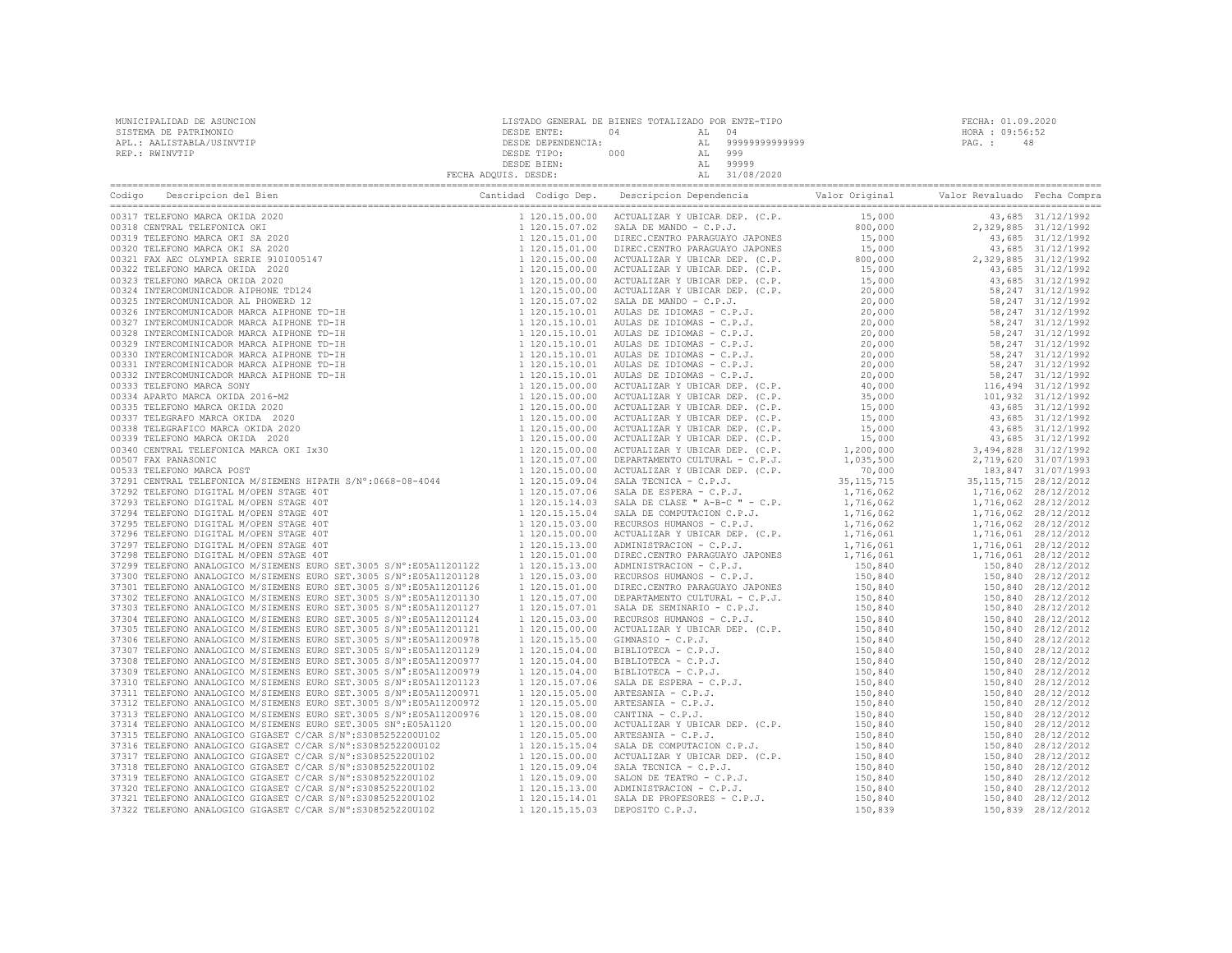| MUNICIPALIDAD DE ASUNCION<br>SISTEMA DE PATRIMONIO<br>APL.: AALISTABLA/USINVTIP<br>REP.: RWINVTIP                                                                                                                               |                   |                           | FECHA: 01.09.2020<br>HORA : 09:56:52<br>PAG.: 49 |
|---------------------------------------------------------------------------------------------------------------------------------------------------------------------------------------------------------------------------------|-------------------|---------------------------|--------------------------------------------------|
|                                                                                                                                                                                                                                 |                   |                           |                                                  |
|                                                                                                                                                                                                                                 |                   |                           |                                                  |
|                                                                                                                                                                                                                                 |                   |                           |                                                  |
|                                                                                                                                                                                                                                 |                   |                           |                                                  |
|                                                                                                                                                                                                                                 |                   |                           |                                                  |
|                                                                                                                                                                                                                                 |                   |                           |                                                  |
|                                                                                                                                                                                                                                 |                   |                           |                                                  |
|                                                                                                                                                                                                                                 |                   |                           |                                                  |
|                                                                                                                                                                                                                                 |                   |                           |                                                  |
| 93232 TELEFONO ANALOGICO GIGASET C/CAR S/N°:S308525220U102 1 120.15.15.04 SALA DE COMPUTACION C.P.J. 150,839 150,839 28/12/2012<br>19324 TELEFONO ANALOGICO GIGASET C/CAR S/N°:S308525220U102 1 120.15.05.00 ARTESANIA – C.P.J. |                   |                           |                                                  |
|                                                                                                                                                                                                                                 | Totales Tipo 121: | 65, 708, 471 74, 113, 629 |                                                  |
| Tipo: 122 RADIALES Y TELEVISIVAS                                                                                                                                                                                                |                   |                           |                                                  |
|                                                                                                                                                                                                                                 |                   |                           |                                                  |
|                                                                                                                                                                                                                                 |                   |                           |                                                  |
|                                                                                                                                                                                                                                 |                   |                           |                                                  |
|                                                                                                                                                                                                                                 |                   |                           |                                                  |
|                                                                                                                                                                                                                                 |                   |                           |                                                  |
|                                                                                                                                                                                                                                 |                   |                           |                                                  |
|                                                                                                                                                                                                                                 |                   |                           |                                                  |
|                                                                                                                                                                                                                                 |                   |                           |                                                  |
|                                                                                                                                                                                                                                 |                   |                           |                                                  |
|                                                                                                                                                                                                                                 |                   |                           |                                                  |
|                                                                                                                                                                                                                                 |                   |                           |                                                  |
|                                                                                                                                                                                                                                 |                   |                           |                                                  |
|                                                                                                                                                                                                                                 |                   |                           |                                                  |
|                                                                                                                                                                                                                                 |                   |                           |                                                  |
|                                                                                                                                                                                                                                 |                   |                           |                                                  |
|                                                                                                                                                                                                                                 |                   |                           |                                                  |
|                                                                                                                                                                                                                                 |                   |                           |                                                  |
|                                                                                                                                                                                                                                 |                   |                           |                                                  |
|                                                                                                                                                                                                                                 |                   |                           |                                                  |
|                                                                                                                                                                                                                                 |                   |                           |                                                  |
|                                                                                                                                                                                                                                 |                   |                           |                                                  |
|                                                                                                                                                                                                                                 |                   |                           |                                                  |
|                                                                                                                                                                                                                                 |                   |                           |                                                  |
|                                                                                                                                                                                                                                 |                   |                           |                                                  |
|                                                                                                                                                                                                                                 |                   |                           |                                                  |
|                                                                                                                                                                                                                                 |                   |                           |                                                  |
|                                                                                                                                                                                                                                 |                   |                           |                                                  |
|                                                                                                                                                                                                                                 |                   |                           |                                                  |
|                                                                                                                                                                                                                                 |                   |                           |                                                  |
|                                                                                                                                                                                                                                 |                   |                           |                                                  |
|                                                                                                                                                                                                                                 |                   |                           |                                                  |
|                                                                                                                                                                                                                                 |                   |                           |                                                  |
|                                                                                                                                                                                                                                 |                   |                           |                                                  |
|                                                                                                                                                                                                                                 |                   |                           |                                                  |
|                                                                                                                                                                                                                                 |                   |                           |                                                  |
|                                                                                                                                                                                                                                 |                   |                           |                                                  |
|                                                                                                                                                                                                                                 |                   |                           |                                                  |
|                                                                                                                                                                                                                                 |                   |                           |                                                  |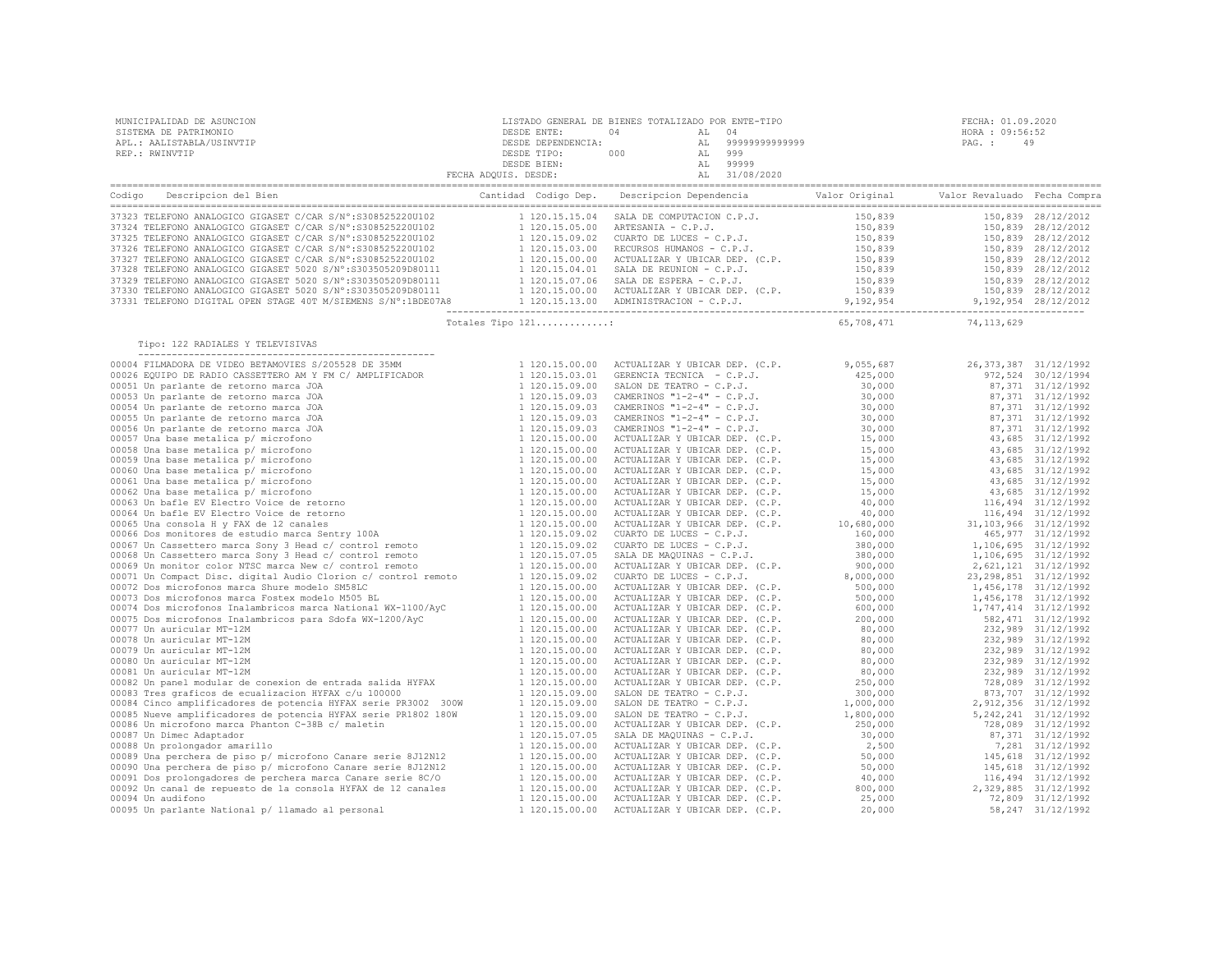| MUNICIPALIDAD DE ASUNCION | LISTADO GENERAL DE BIENES TOTALIZADO POR ENTE-TIPO |     |    |                | FECHA: 01.09.2020 |    |
|---------------------------|----------------------------------------------------|-----|----|----------------|-------------------|----|
| SISTEMA DE PATRIMONIO     | DESDE ENTE:                                        |     |    | 04             | HORA : 09:56:52   |    |
| APL.: AALISTABLA/USINVTIP | DESDE DEPENDENCIA:                                 |     | AL | 99999999999999 | PAG. :            | 50 |
| REP.: RWINVTIP            | DESDE TIPO:                                        | 000 |    | 999            |                   |    |
|                           | DESDE BIEN:                                        |     |    | 99999          |                   |    |
|                           | FECHA ADQUIS. DESDE:                               |     |    | 31/08/2020     |                   |    |

| Codigo Descripcion del Bien                                                                                                                                                                                                                   | Cantidad Codigo Dep. | Descripcion Dependencia Valor Original                                                                                                                                                                                                                                               |                          | Valor Revaluado Fecha Compra |                        |
|-----------------------------------------------------------------------------------------------------------------------------------------------------------------------------------------------------------------------------------------------|----------------------|--------------------------------------------------------------------------------------------------------------------------------------------------------------------------------------------------------------------------------------------------------------------------------------|--------------------------|------------------------------|------------------------|
| 00097 Un parlante de retorno marca JOA<br>00097 Un parlante de retorno marca JOA<br>00098 Un intercomunicador marca HYFAX<br>00099 Un parlante National p/ llamado al personal<br>00100 Un parlante de retorno marca JOA<br>00101 Un parlante | 1 120.15.09.02       | ====----<br>CUARTO DE LUCES - C.P.J.<br>CUARTO DE LUCES - C.P.J.<br>SALA DE CINE - C.P.J.<br>SALON DE TEATRO - C.P.J.<br>TAMPO - C.P.J.                                                                                                                                              | 30,000                   |                              | 87,371 31/12/1992      |
|                                                                                                                                                                                                                                               | 1 120.15.09.02       |                                                                                                                                                                                                                                                                                      | 350,000                  |                              | 1,019,325 31/12/1992   |
|                                                                                                                                                                                                                                               | 1 120.15.07.07       |                                                                                                                                                                                                                                                                                      | 20,000                   |                              | 58, 247 31/12/1992     |
|                                                                                                                                                                                                                                               | 1 120.15.09.00       |                                                                                                                                                                                                                                                                                      | 30,000                   |                              | 87,371 31/12/1992      |
|                                                                                                                                                                                                                                               | 1 120.15.09.00       |                                                                                                                                                                                                                                                                                      | 20,000                   |                              | 58, 247 31/12/1992     |
| 00102 Una pantalla de cine                                                                                                                                                                                                                    | 1 120.15.00.00       |                                                                                                                                                                                                                                                                                      | 400,000                  |                              | 1, 164, 943 31/12/1992 |
| 00103 Una maquina de cabeza c/ pedestal Royal serie 87025                                                                                                                                                                                     | 1 120.15.00.00       | ACTUALIZAR Y UBICAR DEP. (C.P.<br>ACTUALIZAR Y UBICAR DEP. (C.P.<br>ACTUALIZAR Y UBICAR DEP. (C.P.                                                                                                                                                                                   | 100,000                  |                              | 291,236 31/12/1992     |
| 00104 Una maquina de cabeza c/ pedestal Royal serie 87024                                                                                                                                                                                     | 1 120.15.00.00       |                                                                                                                                                                                                                                                                                      | 100,000                  |                              | 291,236 31/12/1992     |
| 00105 Un parlante National p/ llamado al personal                                                                                                                                                                                             | 1 120.15.09.02       | CUARTO DE LUCES - C.P.J.                                                                                                                                                                                                                                                             | 20,000                   |                              | 58, 247 31/12/1992     |
| 00106 Un parlante de retorno marca JOA                                                                                                                                                                                                        | 1 120.15.00.00       | ACTUALIZAR Y UBICAR DEP. (C.P.                                                                                                                                                                                                                                                       | 30,000                   |                              | 87,371 31/12/1992      |
| 00108 Un sintonizador de frecuencia p/ microfono marca WX8350                                                                                                                                                                                 | 1 120.15.07.01       | SALA DE SEMINARIO - C.P.J.                                                                                                                                                                                                                                                           | 800,000                  |                              | 2,329,885 31/12/1992   |
| 00109 Un ecualizador grafico de 2 canales marca Ramsawz 9330                                                                                                                                                                                  | 1 120.15.00.00       | ACTUALIZAR Y UBICAR DEP. (C.P.<br>ACTUALIZAR Y UBICAR DEP. (C.P.<br>ACTUALIZAR Y URICAR DEP. (C.P.                                                                                                                                                                                   | 2,000,000                |                              | 5,824,713 31/12/1992   |
| 00110 Un cassettero Technies Stereo RS-B905                                                                                                                                                                                                   | 1 120.15.00.00       |                                                                                                                                                                                                                                                                                      | 460,000                  |                              | 1,339,684 31/12/1992   |
| 00111 Un giradisco Technies Quartz SL1200 MK2                                                                                                                                                                                                 | 1 120.15.00.00       |                                                                                                                                                                                                                                                                                      | 500,000                  |                              | 1,456,178 31/12/1992   |
| 00112 Tres amplificadores de potencia c/ 2 canales cada uno                                                                                                                                                                                   | 1 120.15.07.01       | SALA DE SEMINARIO - C.P.J.                                                                                                                                                                                                                                                           | 3,900,000                |                              | 11,358,190 31/12/1992  |
| 00113 Una consola de 12 canales marca Ransa WR 8312                                                                                                                                                                                           | 1 120.15.07.01       | SALA DE SEMINARIO - C.P.J.                                                                                                                                                                                                                                                           | 1,800,000                |                              | 5, 242, 241 31/12/1992 |
| 00114 Un monitor Panassonic 12000                                                                                                                                                                                                             | 1 120.15.09.02       | CUARTO DE LUCES - C.P.J.                                                                                                                                                                                                                                                             | 800,000                  |                              | 2,329,885 31/12/1992   |
| 00115 Un selector Video/Audio VCS-63A                                                                                                                                                                                                         | 1 120.15.00.00       |                                                                                                                                                                                                                                                                                      | 105,000                  |                              | 305,797 31/12/1992     |
|                                                                                                                                                                                                                                               |                      | ACTUALIZAR Y UBICAR DEP. (C.P.<br>ACTUALIZAR Y UBICAR DEP. (C.P.<br>ACTUALIZAR Y UBICAR DEP. (C.P.                                                                                                                                                                                   |                          |                              |                        |
|                                                                                                                                                                                                                                               | 1 120.15.00.00       |                                                                                                                                                                                                                                                                                      | 500,000                  |                              | 1,456,178 31/12/1992   |
|                                                                                                                                                                                                                                               | 1 120.15.00.00       |                                                                                                                                                                                                                                                                                      | 800,000                  |                              | 2,329,885 31/12/1992   |
|                                                                                                                                                                                                                                               | 1 120.15.00.00       | ACTUALIZAR Y UBICAR DEP. (C.P.                                                                                                                                                                                                                                                       | 600,000                  |                              | 1,747,414 31/12/1992   |
|                                                                                                                                                                                                                                               | 1 120.15.09.00       | SALON DE TEATRO - C.P.J.                                                                                                                                                                                                                                                             | 800,000                  |                              | 2,329,885 31/12/1992   |
|                                                                                                                                                                                                                                               | 1 120.15.00.00       | ACTUALIZAR Y UBICAR DEP. (C.P.                                                                                                                                                                                                                                                       | $1,200,000$<br>$100.000$ |                              | 3,494,828 31/12/1992   |
|                                                                                                                                                                                                                                               | 1 120.15.00.00       | ACTUALIZAR Y UBICAR DEP. (C.P.                                                                                                                                                                                                                                                       |                          |                              | 291,236 31/12/1992     |
|                                                                                                                                                                                                                                               | 1 120.15.00.00       | ACTUALIZAR Y UBICAR DEP. (C.P.                                                                                                                                                                                                                                                       | 100,000                  |                              | 291,236 31/12/1992     |
|                                                                                                                                                                                                                                               | 1 120.15.07.01       | SALA DE SEMINARIO - C.P.J.                                                                                                                                                                                                                                                           | 60,000                   |                              | 174,741 31/12/1992     |
|                                                                                                                                                                                                                                               | 1 120.15.07.01       | SALA DE SEMINARIO - C.P.J.                                                                                                                                                                                                                                                           | 60,000                   |                              | 174,741 31/12/1992     |
| 00115 Un selector Video/Audio VCS-63A<br>00115 Un selector Video/Audio VCS-63A<br>00116 Un video VBS de dos sistemas PAL-N/NTSC Panassonic<br>00117 Un trascodificador de color B2240<br>00118 Un video Betamax de 3 sistemas Sony<br>00119 U | 1 120.15.00.00       | ACTUALIZAR Y UBICAR DEP. (C.P.                                                                                                                                                                                                                                                       | 267,000                  |                              | 777,599 31/12/1992     |
|                                                                                                                                                                                                                                               | 1 120.15.07.01       | SALA DE SEMINARIO - C.P.J.                                                                                                                                                                                                                                                           | 800,000                  |                              | 2,329,885 31/12/1992   |
|                                                                                                                                                                                                                                               | 1 120.15.07.01       | SALA DE SEMINARIO - C.P.J.                                                                                                                                                                                                                                                           | 800,000                  |                              | 2,329,885 31/12/1992   |
|                                                                                                                                                                                                                                               | 1 120.15.00.00       | ACTUALIZAR Y UBICAR DEP. (C.P.                                                                                                                                                                                                                                                       | 800,000                  |                              | 2,329,885 31/12/1992   |
|                                                                                                                                                                                                                                               | 1 120.15.07.01       | SALA DE SEMINARIO - C.P.J.                                                                                                                                                                                                                                                           | 860,000                  |                              | 2,504,626 31/12/1992   |
|                                                                                                                                                                                                                                               | 1 120.15.07.01       |                                                                                                                                                                                                                                                                                      | 860,000                  |                              | 2,504,626 31/12/1992   |
|                                                                                                                                                                                                                                               | 1 120.15.07.01       | SALA DE SEMINARIO - C.P.J.<br>SALA DE SEMINARIO - C.P.J.<br>SALA DE SEMINARIO - C.P.J.<br>DEPOSITO C.P.J.                                                                                                                                                                            | 20,000                   |                              | 58, 247 31/12/1992     |
|                                                                                                                                                                                                                                               | 1 120.15.07.01       |                                                                                                                                                                                                                                                                                      | 20,000                   |                              | 58, 247 31/12/1992     |
|                                                                                                                                                                                                                                               | 1 120.15.15.03       |                                                                                                                                                                                                                                                                                      | 600,000                  |                              | 1,747,414 31/12/1992   |
| 00135 Un proyector de video                                                                                                                                                                                                                   | 1 120.15.07.01       | SALA DE SEMINARIO - C.P.J.                                                                                                                                                                                                                                                           | 1,100,000                |                              | 3, 203, 592 31/12/1992 |
| 00136 Una mesa control de clase c/ panel de operacion de madera                                                                                                                                                                               | 1 120.15.10.00       | SALA DE PRODUCCION - C.P.J.                                                                                                                                                                                                                                                          | 400,000                  |                              | 1, 164, 943 31/12/1992 |
| 00137 Una base para microfono serie 3240                                                                                                                                                                                                      | 1 120.15.07.01       | SALA DE SEMINARIO - C.P.J.                                                                                                                                                                                                                                                           | 120,000                  |                              | 349,483 31/12/1992     |
| 00138 Una base para microfono National WN-172N<br>00139 Un alta voz de potencia Proscenium de 400 W<br>00140 Un alta voz de potencia 400 W lado izquierdo<br>00141 Un alta voz de potencia 400 W lado derecho                                 | 1 120.15.00.00       | ACTUALIZAR Y UBICAR DEP. (C.P.                                                                                                                                                                                                                                                       | 120,000                  |                              | 349,483 31/12/1992     |
|                                                                                                                                                                                                                                               | 1 120.15.00.00       | ACTUALIZAR Y UBICAR DEP. (C.P.                                                                                                                                                                                                                                                       | 1,000,000                |                              | 2,912,356 31/12/1992   |
|                                                                                                                                                                                                                                               | 1 120.15.00.00       | ACTUALIZAR Y UBICAR DEP. (C.P.                                                                                                                                                                                                                                                       | 1,000,000                |                              | 2,912,356 31/12/1992   |
|                                                                                                                                                                                                                                               | 1 120.15.00.00       | ACTUALIZAR Y UBICAR DEP. (C.P.                                                                                                                                                                                                                                                       | 1,000,000                |                              | 2,912,356 31/12/1992   |
| 00142 Un equipo de difusion c/ amplificador y cassetero National                                                                                                                                                                              | 1 120.15.09.04       | SALA TECNICA - C.P.J.                                                                                                                                                                                                                                                                | 5,000,000                | 14,561,782 31/12/1992        |                        |
| 00143 Un pedestal p/ microfono                                                                                                                                                                                                                | 1 120.15.00.00       | ACTUALIZAR Y UBICAR DEP. (C.P.                                                                                                                                                                                                                                                       | 100,000                  |                              | 291,236 31/12/1992     |
| 00144 Un parlante National p/ llamado al personal                                                                                                                                                                                             | 1 120.15.14.04       | OFICINA DE INTENDENCIA C.P.J.                                                                                                                                                                                                                                                        | 20,000                   |                              | 58, 247 31/12/1992     |
| 00145 Un equipo de sonido marca Philips F/120 c/ 2 bafles                                                                                                                                                                                     | 1 120.15.14.04       | OFICINA DE INTENDENCIA C.P.J.                                                                                                                                                                                                                                                        | 400,000                  |                              | 1, 164, 943 31/12/1992 |
| 00148 Un intercomunicador National WR-11ON                                                                                                                                                                                                    | 1 120.15.00.00       | ACTUALIZAR Y UBICAR DEP. (C.P.                                                                                                                                                                                                                                                       | 500,000                  |                              | 1,456,178 31/12/1992   |
| 00149 Una consola de laboratorio de idioma marca Sony LL550 PTU.                                                                                                                                                                              | 1 120.15.07.02       |                                                                                                                                                                                                                                                                                      | 3,000,000                |                              | 8,737,069 31/12/1992   |
| 00150 Un copiador de cintas de cassette marca Sony CCP-300                                                                                                                                                                                    | 1 120.15.07.02       |                                                                                                                                                                                                                                                                                      | 800,000                  |                              | 2,329,885 31/12/1992   |
| 00151 Dos grabadoras de cinta maestra Sony ER-5052                                                                                                                                                                                            | 1 120.15.07.02       |                                                                                                                                                                                                                                                                                      | 300,000                  |                              | 873,707 31/12/1992     |
| 00152 Un grabador de cinta Sony ER-5050                                                                                                                                                                                                       | 1 120.15.14.00       |                                                                                                                                                                                                                                                                                      | 50,000                   |                              | 145,618 31/12/1992     |
| 00153 Un grabador de cinta Sony ER-5050                                                                                                                                                                                                       | 1 120.15.14.00       |                                                                                                                                                                                                                                                                                      | 50,000                   |                              | 145,618 31/12/1992     |
| 00154 Un grabador de cinta Sony ER-5050                                                                                                                                                                                                       | 1 120.15.14.00       |                                                                                                                                                                                                                                                                                      | 50,000                   |                              | 145,618 31/12/1992     |
| 00155 Un grabador de cinta Sony ER-5050                                                                                                                                                                                                       | 1 120.15.14.00       |                                                                                                                                                                                                                                                                                      | 50,000                   |                              | 145,618 31/12/1992     |
| 00156 Un grabador de cinta Sony ER-5050                                                                                                                                                                                                       | 1 120.15.14.00       |                                                                                                                                                                                                                                                                                      | 50,000                   |                              | 145,618 31/12/1992     |
| 00158 Un grabador de cinta Sony ER-5050                                                                                                                                                                                                       | 1 120.15.14.00       | RUDDELLAR IUSCHER DER (C.F.<br>SALA DE MANDO - C.P.J.<br>SALA DE MANDO - C.P.J.<br>LABORATORIO - C.P.J.<br>LABORATORIO - C.P.J.<br>LABORATORIO - C.P.J.<br>LABORATORIO - C.P.J.<br>LABORATORIO - C.P.J.<br>LABORATORIO - C.P.J.<br>LABORATORIO - C.P.J.<br>L<br>LABORATORIO - C.P.J. | 50,000                   |                              | 145,618 31/12/1992     |
|                                                                                                                                                                                                                                               |                      |                                                                                                                                                                                                                                                                                      |                          |                              |                        |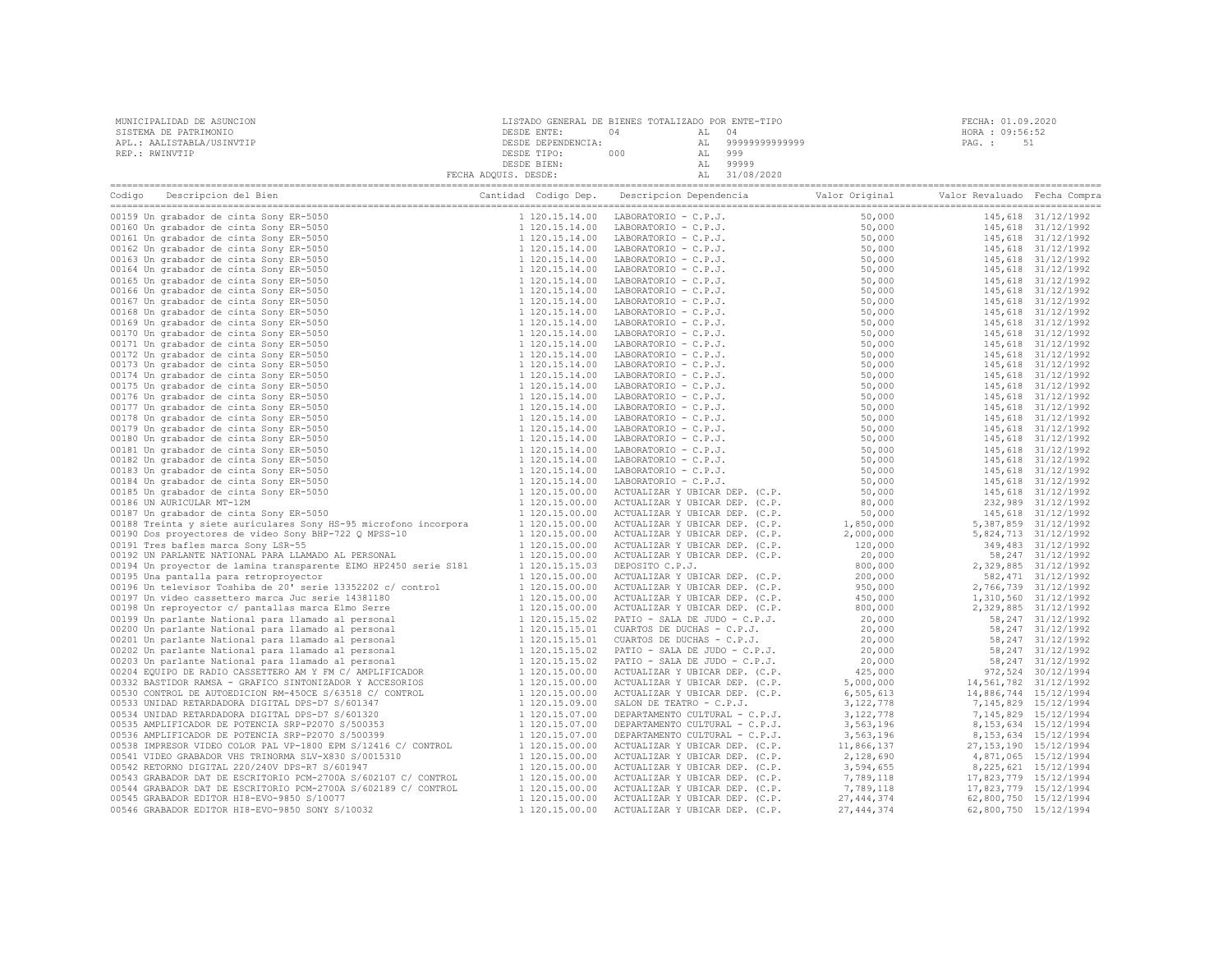| MUNICIPALIDAD DE ASUNCION<br>SISTEMA DE PATRIMONIO<br>APL.: AALISTABLA/USINVTIP<br>REP.: RWINVTIP                                         | $\begin{tabular}{cccc} \multicolumn{4}{c}{\textbf{5.3.1}} \multicolumn{4}{c}{\textbf{5.4.1}} \multicolumn{4}{c}{\textbf{5.5.1}} \multicolumn{4}{c}{\textbf{5.6.1}} \multicolumn{4}{c}{\textbf{5.6.1}} \multicolumn{4}{c}{\textbf{5.6.1}} \multicolumn{4}{c}{\textbf{5.6.1}} \multicolumn{4}{c}{\textbf{5.6.1}} \multicolumn{4}{c}{\textbf{5.6.1}} \multicolumn{4}{c}{\textbf{5.6.1}} \multicolumn{4}{c}{\textbf{5.6.1}} \multic$ | FECHA: 01.09.2020<br>HORA : 09:56:52<br>PAG.: 52 |  |
|-------------------------------------------------------------------------------------------------------------------------------------------|----------------------------------------------------------------------------------------------------------------------------------------------------------------------------------------------------------------------------------------------------------------------------------------------------------------------------------------------------------------------------------------------------------------------------------|--------------------------------------------------|--|
|                                                                                                                                           |                                                                                                                                                                                                                                                                                                                                                                                                                                  |                                                  |  |
| Codigo Descripcion del Bien de Marco de Marco Cantidad Codigo Dep. Descripcion Dependencia de Valor Original Valor Revaluado Fecha Compra |                                                                                                                                                                                                                                                                                                                                                                                                                                  |                                                  |  |
|                                                                                                                                           |                                                                                                                                                                                                                                                                                                                                                                                                                                  |                                                  |  |
|                                                                                                                                           |                                                                                                                                                                                                                                                                                                                                                                                                                                  |                                                  |  |
|                                                                                                                                           |                                                                                                                                                                                                                                                                                                                                                                                                                                  |                                                  |  |
|                                                                                                                                           |                                                                                                                                                                                                                                                                                                                                                                                                                                  |                                                  |  |
|                                                                                                                                           |                                                                                                                                                                                                                                                                                                                                                                                                                                  |                                                  |  |
|                                                                                                                                           |                                                                                                                                                                                                                                                                                                                                                                                                                                  |                                                  |  |
|                                                                                                                                           |                                                                                                                                                                                                                                                                                                                                                                                                                                  |                                                  |  |
|                                                                                                                                           |                                                                                                                                                                                                                                                                                                                                                                                                                                  |                                                  |  |
|                                                                                                                                           |                                                                                                                                                                                                                                                                                                                                                                                                                                  |                                                  |  |
|                                                                                                                                           |                                                                                                                                                                                                                                                                                                                                                                                                                                  |                                                  |  |
|                                                                                                                                           |                                                                                                                                                                                                                                                                                                                                                                                                                                  |                                                  |  |
|                                                                                                                                           |                                                                                                                                                                                                                                                                                                                                                                                                                                  |                                                  |  |
|                                                                                                                                           |                                                                                                                                                                                                                                                                                                                                                                                                                                  |                                                  |  |
|                                                                                                                                           |                                                                                                                                                                                                                                                                                                                                                                                                                                  |                                                  |  |
|                                                                                                                                           |                                                                                                                                                                                                                                                                                                                                                                                                                                  |                                                  |  |
|                                                                                                                                           |                                                                                                                                                                                                                                                                                                                                                                                                                                  |                                                  |  |
|                                                                                                                                           |                                                                                                                                                                                                                                                                                                                                                                                                                                  |                                                  |  |
|                                                                                                                                           |                                                                                                                                                                                                                                                                                                                                                                                                                                  |                                                  |  |
|                                                                                                                                           |                                                                                                                                                                                                                                                                                                                                                                                                                                  |                                                  |  |
|                                                                                                                                           |                                                                                                                                                                                                                                                                                                                                                                                                                                  |                                                  |  |
|                                                                                                                                           |                                                                                                                                                                                                                                                                                                                                                                                                                                  |                                                  |  |
|                                                                                                                                           |                                                                                                                                                                                                                                                                                                                                                                                                                                  |                                                  |  |
|                                                                                                                                           |                                                                                                                                                                                                                                                                                                                                                                                                                                  |                                                  |  |
|                                                                                                                                           |                                                                                                                                                                                                                                                                                                                                                                                                                                  |                                                  |  |
|                                                                                                                                           |                                                                                                                                                                                                                                                                                                                                                                                                                                  |                                                  |  |
|                                                                                                                                           |                                                                                                                                                                                                                                                                                                                                                                                                                                  |                                                  |  |
|                                                                                                                                           |                                                                                                                                                                                                                                                                                                                                                                                                                                  |                                                  |  |
|                                                                                                                                           |                                                                                                                                                                                                                                                                                                                                                                                                                                  |                                                  |  |
|                                                                                                                                           |                                                                                                                                                                                                                                                                                                                                                                                                                                  |                                                  |  |
|                                                                                                                                           |                                                                                                                                                                                                                                                                                                                                                                                                                                  |                                                  |  |
|                                                                                                                                           |                                                                                                                                                                                                                                                                                                                                                                                                                                  |                                                  |  |
|                                                                                                                                           |                                                                                                                                                                                                                                                                                                                                                                                                                                  |                                                  |  |
|                                                                                                                                           |                                                                                                                                                                                                                                                                                                                                                                                                                                  |                                                  |  |
|                                                                                                                                           |                                                                                                                                                                                                                                                                                                                                                                                                                                  |                                                  |  |
|                                                                                                                                           |                                                                                                                                                                                                                                                                                                                                                                                                                                  |                                                  |  |
|                                                                                                                                           |                                                                                                                                                                                                                                                                                                                                                                                                                                  |                                                  |  |
|                                                                                                                                           |                                                                                                                                                                                                                                                                                                                                                                                                                                  |                                                  |  |
|                                                                                                                                           |                                                                                                                                                                                                                                                                                                                                                                                                                                  |                                                  |  |
|                                                                                                                                           |                                                                                                                                                                                                                                                                                                                                                                                                                                  |                                                  |  |
|                                                                                                                                           |                                                                                                                                                                                                                                                                                                                                                                                                                                  |                                                  |  |
|                                                                                                                                           |                                                                                                                                                                                                                                                                                                                                                                                                                                  |                                                  |  |
|                                                                                                                                           |                                                                                                                                                                                                                                                                                                                                                                                                                                  |                                                  |  |
|                                                                                                                                           |                                                                                                                                                                                                                                                                                                                                                                                                                                  |                                                  |  |
|                                                                                                                                           |                                                                                                                                                                                                                                                                                                                                                                                                                                  |                                                  |  |
|                                                                                                                                           |                                                                                                                                                                                                                                                                                                                                                                                                                                  |                                                  |  |
|                                                                                                                                           |                                                                                                                                                                                                                                                                                                                                                                                                                                  |                                                  |  |
|                                                                                                                                           |                                                                                                                                                                                                                                                                                                                                                                                                                                  |                                                  |  |
|                                                                                                                                           |                                                                                                                                                                                                                                                                                                                                                                                                                                  |                                                  |  |
|                                                                                                                                           |                                                                                                                                                                                                                                                                                                                                                                                                                                  |                                                  |  |
|                                                                                                                                           |                                                                                                                                                                                                                                                                                                                                                                                                                                  |                                                  |  |
|                                                                                                                                           |                                                                                                                                                                                                                                                                                                                                                                                                                                  |                                                  |  |
|                                                                                                                                           |                                                                                                                                                                                                                                                                                                                                                                                                                                  |                                                  |  |
|                                                                                                                                           |                                                                                                                                                                                                                                                                                                                                                                                                                                  |                                                  |  |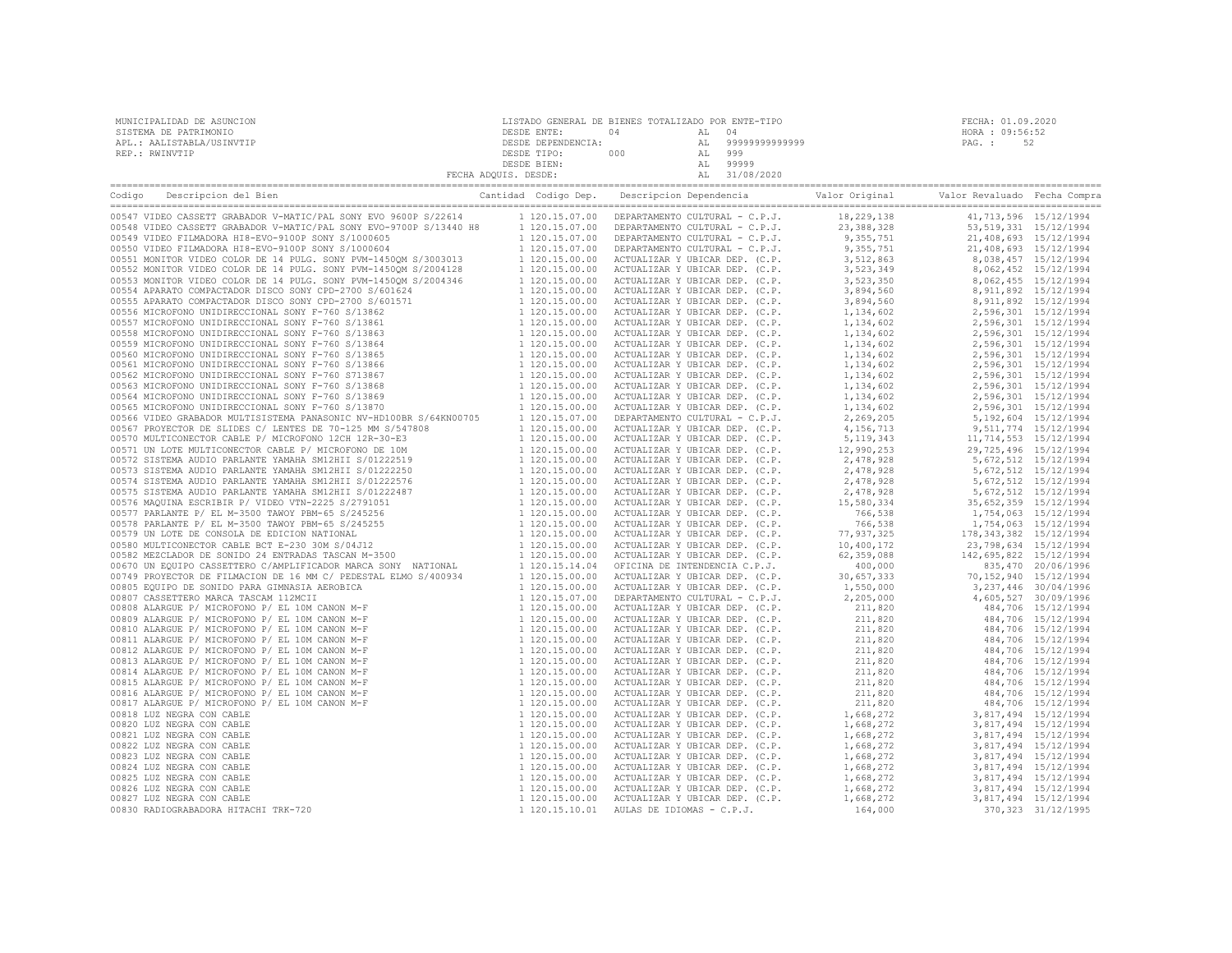| MUNICIPALIDAD DE ASUNCION<br>SISTEMA DE PATRIMONIO<br>APL.: AALISTABLA/USINVTIP<br>REP.: RWINVTIP | $\begin{tabular}{c c c c c} \multicolumn{1}{c}{\texttt{DESDE}} & \multicolumn{1}{c}{\texttt{DESDE}} & \multicolumn{1}{c}{\texttt{DESDE}} & \multicolumn{1}{c}{\texttt{DESDE}} & \multicolumn{1}{c}{\texttt{DESDE}} & \multicolumn{1}{c}{\texttt{DESDE}} & \multicolumn{1}{c}{\texttt{DESDE}} & \multicolumn{1}{c}{\texttt{DESDE}} & \multicolumn{1}{c}{\texttt{DESDE}} & \multicolumn{1}{c}{\texttt{DESDE}} & \multicolumn{1}{c}{\texttt{DESDE}} & \multicolumn{1}{c$ | FECHA: 01.09.2020<br>HORA : 09:56:52<br>PAG.: 53 |
|---------------------------------------------------------------------------------------------------|-----------------------------------------------------------------------------------------------------------------------------------------------------------------------------------------------------------------------------------------------------------------------------------------------------------------------------------------------------------------------------------------------------------------------------------------------------------------------|--------------------------------------------------|
|                                                                                                   |                                                                                                                                                                                                                                                                                                                                                                                                                                                                       |                                                  |
|                                                                                                   |                                                                                                                                                                                                                                                                                                                                                                                                                                                                       |                                                  |
|                                                                                                   |                                                                                                                                                                                                                                                                                                                                                                                                                                                                       |                                                  |
|                                                                                                   |                                                                                                                                                                                                                                                                                                                                                                                                                                                                       |                                                  |
|                                                                                                   |                                                                                                                                                                                                                                                                                                                                                                                                                                                                       |                                                  |
|                                                                                                   |                                                                                                                                                                                                                                                                                                                                                                                                                                                                       |                                                  |
|                                                                                                   |                                                                                                                                                                                                                                                                                                                                                                                                                                                                       |                                                  |
|                                                                                                   |                                                                                                                                                                                                                                                                                                                                                                                                                                                                       |                                                  |
|                                                                                                   |                                                                                                                                                                                                                                                                                                                                                                                                                                                                       |                                                  |
|                                                                                                   |                                                                                                                                                                                                                                                                                                                                                                                                                                                                       |                                                  |
|                                                                                                   |                                                                                                                                                                                                                                                                                                                                                                                                                                                                       |                                                  |
|                                                                                                   |                                                                                                                                                                                                                                                                                                                                                                                                                                                                       |                                                  |
|                                                                                                   |                                                                                                                                                                                                                                                                                                                                                                                                                                                                       |                                                  |
|                                                                                                   |                                                                                                                                                                                                                                                                                                                                                                                                                                                                       |                                                  |
|                                                                                                   |                                                                                                                                                                                                                                                                                                                                                                                                                                                                       |                                                  |
|                                                                                                   |                                                                                                                                                                                                                                                                                                                                                                                                                                                                       |                                                  |
|                                                                                                   |                                                                                                                                                                                                                                                                                                                                                                                                                                                                       |                                                  |
|                                                                                                   |                                                                                                                                                                                                                                                                                                                                                                                                                                                                       |                                                  |
|                                                                                                   |                                                                                                                                                                                                                                                                                                                                                                                                                                                                       |                                                  |
|                                                                                                   |                                                                                                                                                                                                                                                                                                                                                                                                                                                                       |                                                  |
|                                                                                                   |                                                                                                                                                                                                                                                                                                                                                                                                                                                                       |                                                  |
|                                                                                                   |                                                                                                                                                                                                                                                                                                                                                                                                                                                                       |                                                  |
|                                                                                                   |                                                                                                                                                                                                                                                                                                                                                                                                                                                                       |                                                  |
|                                                                                                   |                                                                                                                                                                                                                                                                                                                                                                                                                                                                       |                                                  |
|                                                                                                   |                                                                                                                                                                                                                                                                                                                                                                                                                                                                       |                                                  |
|                                                                                                   |                                                                                                                                                                                                                                                                                                                                                                                                                                                                       |                                                  |
|                                                                                                   |                                                                                                                                                                                                                                                                                                                                                                                                                                                                       |                                                  |
|                                                                                                   |                                                                                                                                                                                                                                                                                                                                                                                                                                                                       |                                                  |
|                                                                                                   |                                                                                                                                                                                                                                                                                                                                                                                                                                                                       |                                                  |
|                                                                                                   |                                                                                                                                                                                                                                                                                                                                                                                                                                                                       |                                                  |
|                                                                                                   |                                                                                                                                                                                                                                                                                                                                                                                                                                                                       |                                                  |
|                                                                                                   |                                                                                                                                                                                                                                                                                                                                                                                                                                                                       |                                                  |
|                                                                                                   |                                                                                                                                                                                                                                                                                                                                                                                                                                                                       |                                                  |
|                                                                                                   |                                                                                                                                                                                                                                                                                                                                                                                                                                                                       |                                                  |
|                                                                                                   |                                                                                                                                                                                                                                                                                                                                                                                                                                                                       |                                                  |
|                                                                                                   |                                                                                                                                                                                                                                                                                                                                                                                                                                                                       |                                                  |
|                                                                                                   |                                                                                                                                                                                                                                                                                                                                                                                                                                                                       |                                                  |
|                                                                                                   |                                                                                                                                                                                                                                                                                                                                                                                                                                                                       |                                                  |
|                                                                                                   |                                                                                                                                                                                                                                                                                                                                                                                                                                                                       |                                                  |
|                                                                                                   |                                                                                                                                                                                                                                                                                                                                                                                                                                                                       |                                                  |
|                                                                                                   |                                                                                                                                                                                                                                                                                                                                                                                                                                                                       |                                                  |
|                                                                                                   |                                                                                                                                                                                                                                                                                                                                                                                                                                                                       |                                                  |
|                                                                                                   |                                                                                                                                                                                                                                                                                                                                                                                                                                                                       |                                                  |
|                                                                                                   |                                                                                                                                                                                                                                                                                                                                                                                                                                                                       |                                                  |
|                                                                                                   |                                                                                                                                                                                                                                                                                                                                                                                                                                                                       |                                                  |
|                                                                                                   |                                                                                                                                                                                                                                                                                                                                                                                                                                                                       |                                                  |
|                                                                                                   |                                                                                                                                                                                                                                                                                                                                                                                                                                                                       |                                                  |
|                                                                                                   |                                                                                                                                                                                                                                                                                                                                                                                                                                                                       |                                                  |
|                                                                                                   |                                                                                                                                                                                                                                                                                                                                                                                                                                                                       |                                                  |
|                                                                                                   |                                                                                                                                                                                                                                                                                                                                                                                                                                                                       |                                                  |
|                                                                                                   |                                                                                                                                                                                                                                                                                                                                                                                                                                                                       |                                                  |
|                                                                                                   |                                                                                                                                                                                                                                                                                                                                                                                                                                                                       |                                                  |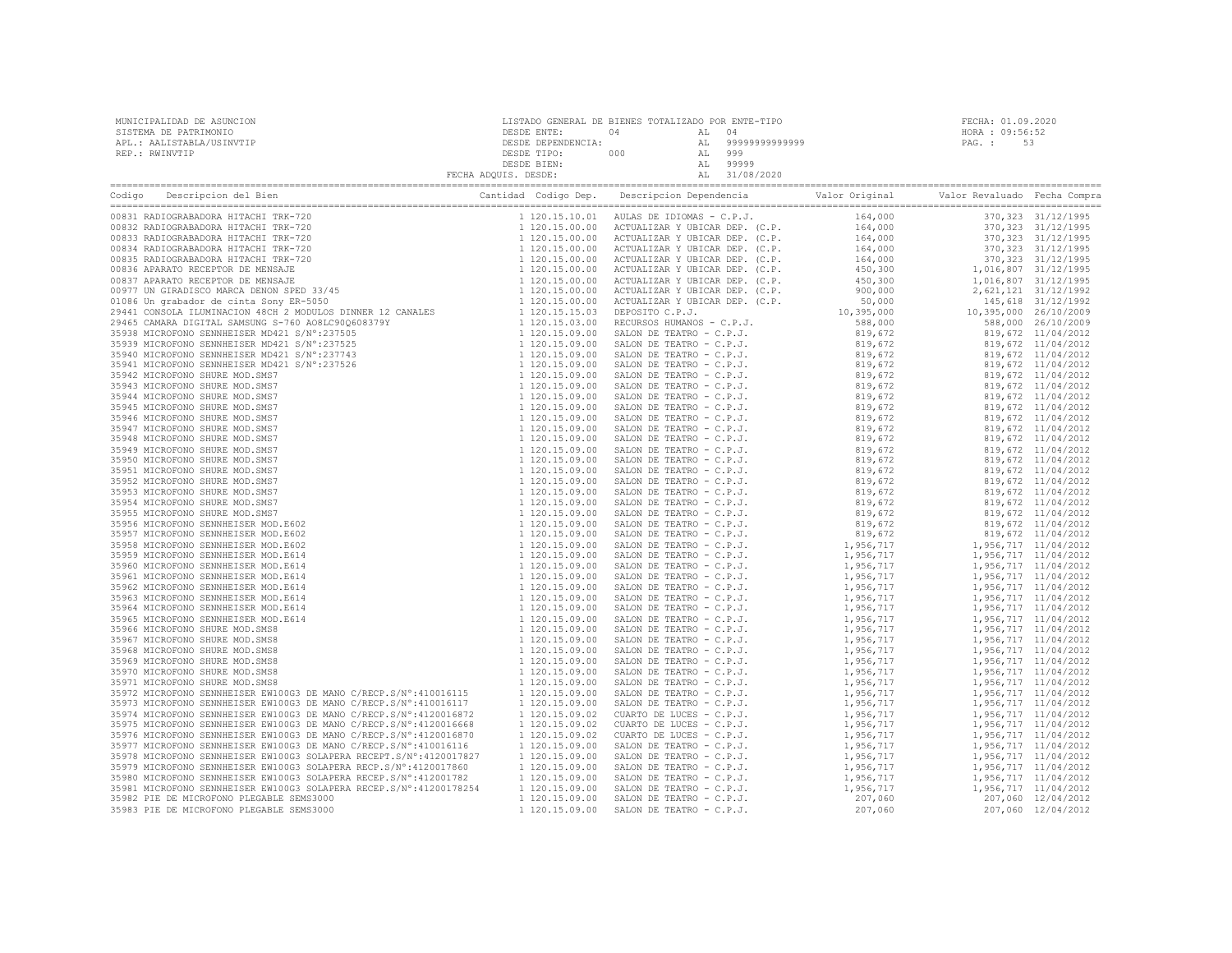| MUNICIPALIDAD DE ASUNCION<br>SISTEMA DE PATRIMONIO |  | FECHA: 01.09.2020<br>HORA : 09:56:52 |  |
|----------------------------------------------------|--|--------------------------------------|--|
| APL.: AALISTABLA/USINVTIP                          |  | PAG. :<br>54                         |  |
| REP.: RWINVTIP                                     |  |                                      |  |
|                                                    |  |                                      |  |
|                                                    |  |                                      |  |
|                                                    |  |                                      |  |
|                                                    |  |                                      |  |
|                                                    |  |                                      |  |
|                                                    |  |                                      |  |
|                                                    |  |                                      |  |
|                                                    |  |                                      |  |
|                                                    |  |                                      |  |
|                                                    |  |                                      |  |
|                                                    |  |                                      |  |
|                                                    |  |                                      |  |
|                                                    |  |                                      |  |
|                                                    |  |                                      |  |
|                                                    |  |                                      |  |
|                                                    |  |                                      |  |
|                                                    |  |                                      |  |
|                                                    |  |                                      |  |
|                                                    |  |                                      |  |
|                                                    |  |                                      |  |
|                                                    |  |                                      |  |
|                                                    |  |                                      |  |
|                                                    |  |                                      |  |
|                                                    |  |                                      |  |
|                                                    |  |                                      |  |
|                                                    |  |                                      |  |
|                                                    |  |                                      |  |
|                                                    |  |                                      |  |
|                                                    |  |                                      |  |
|                                                    |  |                                      |  |
|                                                    |  |                                      |  |
|                                                    |  |                                      |  |
|                                                    |  |                                      |  |
|                                                    |  |                                      |  |
|                                                    |  |                                      |  |
|                                                    |  |                                      |  |
|                                                    |  |                                      |  |
|                                                    |  |                                      |  |
|                                                    |  |                                      |  |
|                                                    |  |                                      |  |
|                                                    |  |                                      |  |
|                                                    |  |                                      |  |
|                                                    |  |                                      |  |
|                                                    |  |                                      |  |
|                                                    |  |                                      |  |
|                                                    |  |                                      |  |
|                                                    |  |                                      |  |
|                                                    |  |                                      |  |
|                                                    |  |                                      |  |
|                                                    |  |                                      |  |
|                                                    |  |                                      |  |
|                                                    |  |                                      |  |
|                                                    |  |                                      |  |
|                                                    |  |                                      |  |
|                                                    |  |                                      |  |
|                                                    |  |                                      |  |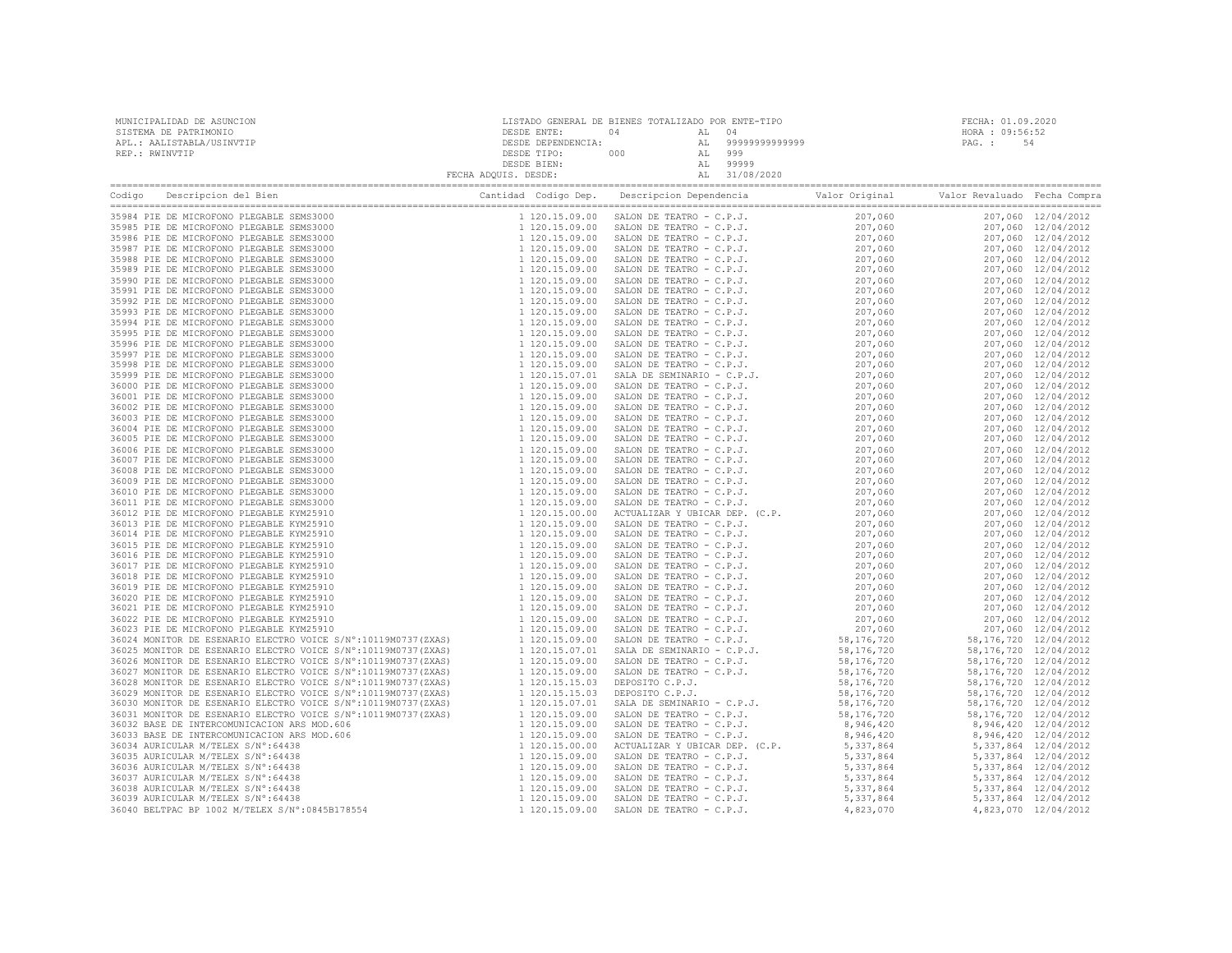| MUNICIPALIDAD DE ASUNCION | LISTADO GENERAL DE BIENES TOTALIZADO POR ENTE-TIPO |     |     |                | FECHA: 01.09.2020 |  |
|---------------------------|----------------------------------------------------|-----|-----|----------------|-------------------|--|
| SISTEMA DE PATRIMONIO     | DESDE ENTE:                                        |     |     |                | HORA : 09:56:52   |  |
| APL.: AALISTABLA/USINVTIP | DESDE DEPENDENCIA:                                 |     | AT. | 99999999999999 | PAG. :            |  |
| REP.: RWINVTIP            | DESDE TIPO:                                        | 000 | AL  | 999            |                   |  |
|                           | DESDE BIEN:                                        |     |     | 99999          |                   |  |
|                           | FECHA ADQUIS. DESDE:                               |     |     | 31/08/2020     |                   |  |

| Descripcion del Bien<br>Codigo                                                                                                                                                                                    |                                  |                                                      |                        |                       |                                                  |
|-------------------------------------------------------------------------------------------------------------------------------------------------------------------------------------------------------------------|----------------------------------|------------------------------------------------------|------------------------|-----------------------|--------------------------------------------------|
| 36041 BELTPAC BP 1002 M/TELEX S/N°:B1876431014                                                                                                                                                                    | 1 120.15.09.00                   | SALON DE TEATRO - C.P.J.                             | 4,823,070              |                       | 4,823,070 12/04/2012                             |
| 36042 BELTPAC BP 1002 M/TELEX S/N°:B1876401014                                                                                                                                                                    | 1 120.15.09.00                   | SALON DE TEATRO - C.P.J.                             | 4,823,070              |                       | 4,823,070 12/04/2012                             |
| 36043 BELTPAC BP 1002 M/TELEX S/N°:0845B178560                                                                                                                                                                    | 1 120.15.09.00                   | SALON DE TEATRO - C.P.J.                             | 4,823,070              |                       | 4,823,070 12/04/2012                             |
| 36044 BELTPAC BP 1002 M/TELEX S/N°:B1876411014                                                                                                                                                                    | 1 120.15.09.00                   | SALON DE TEATRO - C.P.J.                             | 4,823,070              |                       | 4,823,070 12/04/2012                             |
| 36045 BELTPAC BP 1002 M/TELEX S/N°:B1876441014                                                                                                                                                                    | 1 120.15.09.00                   | SALON DE TEATRO - C.P.J.                             | 4,823,070              |                       | 4,823,070 12/04/2012                             |
| 36046 MULTI EFECTO ESTEREO M-ONE T.CELECTRONIC S/Nº:3539195<br>36047 MULTI EFECTO ESTEREO M-ONE T.CELECTRONIC S/Nº:3539202<br>36048 CONSOLA M/MA.LIGHTING S/Nº:100501282<br>26051 CONDIDGO MULTING S/Nº:100501282 | 1 120.15.09.00                   | SALON DE TEATRO - C.P.J.                             | 2,399,040              |                       | 2,399,040 11/04/2012                             |
|                                                                                                                                                                                                                   | 1 120.15.09.00                   | SALON DE TEATRO - C.P.J.                             | 2,399,040              |                       | 2,399,040 11/04/2012                             |
|                                                                                                                                                                                                                   | 1 120.15.09.02                   | CUARTO DE LUCES - C.P.J.                             | 52,516,000             | 52,516,000 11/04/2012 |                                                  |
| 36051 COMPRESOR MULTIBANDA S/N°:10001596                                                                                                                                                                          | 1 120.15.09.00                   | SALON DE TEATRO - C.P.J.                             | 1,994,202              |                       | 1,994,202 12/04/2012                             |
| 36052 COMPRESOR MULTIBANDA S/N°:1000159                                                                                                                                                                           | 1 120.15.09.00                   | SALON DE TEATRO - C.P.J.                             | 1,994,202              |                       | 1,994,202 12/04/2012                             |
| 36053 AURICULAR SENHEISER MOD.HD280PRO                                                                                                                                                                            | 1 120.15.09.00                   | SALON DE TEATRO - C.P.J.                             | 444,822                |                       | 444,822 12/04/2012                               |
| 36054 AURICULAR SENHEISER MOD.HD280PRO                                                                                                                                                                            | 1 120.15.09.00                   | SALON DE TEATRO - C.P.J.                             | 444,822                |                       | 444,822 12/04/2012                               |
| 36055 ECUALIZADOR DE 31 BANDAS KLARXTEXMIX S/N°:SQIG/008805                                                                                                                                                       | 1 120.15.09.00                   | SALON DE TEATRO - C.P.J.                             | 5,437,824              |                       | 5,437,824 11/04/2012                             |
| 36056 ECUALIZADOR DE 31 BANDAS KLARXTEXMIX S/N°:SOIG/008774                                                                                                                                                       | 1 120.15.09.00                   | SALON DE TEATRO - C.P.J.                             | 5,437,824              |                       | 5,437,824 11/04/2012                             |
| 36057 AMPLIFICADOR DE POTENCIA ELECTROVOICE Q66-11 S/N°:F01U076822                                                                                                                                                | 1 120.15.15.03                   | DEPOSITO C.P.J.                                      | 3,016,293              |                       | 3,016,293 11/04/2012                             |
| 36058 AMPLIFICADOR DE POTENCIA ELECTROVOICE 066-11 S/N°:F01U076822                                                                                                                                                | 1 120.15.09.00                   | SALON DE TEATRO - C.P.J.                             | 3,016,293              |                       | 3,016,293 11/04/2012                             |
| 36059 AMPLIFICADOR DE POTENCIA ELECTROVOICE Q66-11 S/N°:F01U076822                                                                                                                                                | 1 120.15.09.00                   | SALON DE TEATRO - C.P.J.                             | 3,016,293              |                       | 3,016,293 11/04/2012                             |
| 36060 AMPLIFICADOR DE POTENCIA ELECTROVOICE Q66-11 S/N°:F01U076822                                                                                                                                                | 1 120.15.09.00                   | SALON DE TEATRO - C.P.J.                             | 3,016,293              |                       | 3,016,293 11/04/2012                             |
| 36061 AMPLIFICADOR DE POTENCIA ELECTROVOICE 066-11 S/N°:F01U076822                                                                                                                                                | 1 120.15.09.00                   | SALON DE TEATRO - C.P.J.                             | 3,016,293              |                       | 3,016,293 11/04/2012                             |
| 36062 AMPLIFICADOR DE POTENCIA ELECTROVOICE Q66-11 S/N°:F01U076822                                                                                                                                                | 1 120.15.00.00                   | ACTUALIZAR Y UBICAR DEP. (C.P.                       | 3,016,293              |                       | 3,016,293 11/04/2012                             |
| 36063 AMPLIFICADOR DE POTENCIA ELECTROVOICE Q 99 S/N°: F01U076822                                                                                                                                                 | 1 120.15.09.00                   | SALON DE TEATRO - C.P.J.                             | 3,016,293              |                       | 3,016,293 11/04/2012                             |
| 36064 AMPLIFICADOR DE POTENCIA ELECTROVOICE O 99 S/N°:F01U076822                                                                                                                                                  | 1 120.15.09.00                   | SALON DE TEATRO - C.P.J.                             | 3,016,293              |                       | 3,016,293 11/04/2012                             |
| 36065 ARTEFACTO PLANO M/SELECON RAMA175-7S/N°:RA009556                                                                                                                                                            | 1 120.15.09.00                   | SALON DE TEATRO - C.P.J.                             | 2,191,677              |                       | 2, 191, 677 11/04/2012                           |
| 36066 ARTEFACTO PLANO M/SELECON RAMA175-7S/N°:RA009536                                                                                                                                                            | 1 120.15.09.00                   | SALON DE TEATRO - C.P.J.                             | 2,191,677              |                       | 2, 191, 677 11/04/2012                           |
| 36067 ARTEFACTO PLANO M/SELECON RAMA175-7S/N°:RA009549                                                                                                                                                            | 1 120.15.09.00                   | SALON DE TEATRO - C.P.J.                             | 2,191,677              |                       | 2, 191, 677 11/04/2012                           |
| 36068 ARTEFACTO PLANO M/SELECON RAMA175-7S/N°:RA009558                                                                                                                                                            | 1 120.15.09.00                   | SALON DE TEATRO - C.P.J.                             | 2,191,677              |                       | 2, 191, 677 11/04/2012                           |
| 36069 ARTEFACTO PLANO M/SELECON RAMA175-7S/N°:RA009535                                                                                                                                                            | 1 120.15.09.00                   | SALON DE TEATRO - C.P.J.                             | 2,191,677              |                       | 2, 191, 677 11/04/2012                           |
| 36070 ARTEFACTO PLANO M/SELECON RAMA175-7S/N°:RA009553                                                                                                                                                            | 1 120.15.09.00                   | SALON DE TEATRO - C.P.J.                             | 2,191,677              |                       | 2, 191, 677 11/04/2012                           |
| 36071 ARTEFACTO PLANO M/SELECON RAMA175-7S/N°:RA009542                                                                                                                                                            | 1 120.15.09.00                   | SALON DE TEATRO - C.P.J.                             | 2,191,677              |                       | 2, 191, 677 11/04/2012                           |
| 36072 ARTEFACTO PLANO M/SELECON RAMA175-7S/N°:RA009534<br>36073 ARTEFACTO PLANO M/SELECON RAMA175-7S/N°:RA009547                                                                                                  | 1 120.15.09.00                   | SALON DE TEATRO - C.P.J.<br>SALON DE TEATRO - C.P.J. | 2,191,677              |                       | 2, 191, 677 11/04/2012                           |
| 36074 ARTEFACTO PLANO M/SELECON RAMA175-7S/N°:RA009544                                                                                                                                                            | 1 120.15.09.00<br>1 120.15.09.00 | SALON DE TEATRO - C.P.J.                             | 2,191,677<br>2,191,677 |                       | 2, 191, 677 11/04/2012<br>2, 191, 677 11/04/2012 |
| 36075 ARTEFACTO PLANO M/SELECON RAMA175-7S/N°:RA009557                                                                                                                                                            | 1 120.15.09.00                   | SALON DE TEATRO - C.P.J.                             | 2,191,677              |                       | 2, 191, 677 11/04/2012                           |
| 36076 ARTEFACTO PLANO M/SELECON RAMA175-7S/N°:RA009543                                                                                                                                                            | 1 120.15.09.00                   | SALON DE TEATRO - C.P.J.                             | 2,191,677              |                       | 2, 191, 677 11/04/2012                           |
| 36077 ARTEFACTO PLANO M/SELECON RAMA175-7S/N°:RA009551                                                                                                                                                            | 1 120.15.09.00                   | SALON DE TEATRO - C.P.J.                             | 2,191,677              |                       | 2, 191, 677 11/04/2012                           |
| 36078 ARTEFACTO PLANO M/SELECON RAMA175-7S/N°:RA009538                                                                                                                                                            | 1 120.15.09.00                   | SALON DE TEATRO - C.P.J.                             | 2,191,677              |                       | 2, 191, 677 11/04/2012                           |
| 36079 ARTEFACTO PLANO M/SELECON RAMA175-7S/N°:RA009554                                                                                                                                                            | 1 120.15.09.00                   | SALON DE TEATRO - C.P.J.                             | 2,191,677              |                       | 2, 191, 677 11/04/2012                           |
| 36080 ARTEFACTO PLANO M/SELECON RAMA175-7S/N°:RA009552                                                                                                                                                            | 1 120.15.09.00                   | SALON DE TEATRO - C.P.J.                             | 2,191,677              |                       | 2, 191, 677 11/04/2012                           |
| 36081 ARTEFACTO PLANO M/SELECON RAMA175-7S/N°:RA009537                                                                                                                                                            | 1 120.15.09.00                   | SALON DE TEATRO - C.P.J.                             | 2,191,677              |                       | 2, 191, 677 11/04/2012                           |
| 36082 ARTEFACTO PLANO M/SELECON RAMA175-7S/N°:RA009548                                                                                                                                                            | 1 120.15.09.00                   | SALON DE TEATRO - C.P.J.                             | 2,191,677              |                       | 2, 191, 677 11/04/2012                           |
| 36083 ARTEFACTO PLANO M/SELECON RAMA175-7S/N°:RA009540                                                                                                                                                            | 1 120.15.09.00                   | SALON DE TEATRO - C.P.J.                             | 2,191,677              |                       | 2, 191, 677 11/04/2012                           |
| 36084 ARTEFACTO PLANO M/SELECON RAMA175-7S/N°:RA009539                                                                                                                                                            | 1 120.15.09.00                   | SALON DE TEATRO - C.P.J.                             | 2,191,677              |                       | 2, 191, 677 11/04/2012                           |
| 36085 ARTEFACTO PLANO M/SELECON RAMA175-7S/N°:RA009555                                                                                                                                                            | 1 120.15.09.00                   | SALON DE TEATRO - C.P.J.                             | 2,191,677              |                       | 2, 191, 677 11/04/2012                           |
| 36086 ARTEFACTO PLANO M/SELECON RAMA175-7S/N°:RA009546                                                                                                                                                            | 1 120.15.09.00                   | SALON DE TEATRO - C.P.J.                             | 2,191,677              |                       | 2, 191, 677 11/04/2012                           |
| 36087 ARTEFACTO PLANO M/SELECON RAMA175-7S/N°:RA009541                                                                                                                                                            | 1 120.15.09.00                   | SALON DE TEATRO - C.P.J.                             | 2,191,677              |                       | 2, 191, 677 11/04/2012                           |
| 36088 ARTEFACTO PLANO M/SELECON RAMA175-7S/N°:RA009550                                                                                                                                                            | 1 120.15.09.00                   | SALON DE TEATRO - C.P.J.                             | 2,191,677              |                       | 2, 191, 677 11/04/2012                           |
| 36089 ARTEFACTO ELIPSOIDAL DE 1000W M/SELECON PASIF 5,5/13                                                                                                                                                        | 1 120.15.09.00                   | SALON DE TEATRO - C.P.J.                             | 4,622,189              |                       | 4,622,189 11/04/2012                             |
| 36090 ARTEFACTO ELIPSOIDAL DE 1000W M/SELECON PASIFI 5,5/13                                                                                                                                                       | 1 120.15.09.00                   | SALON DE TEATRO - C.P.J.                             | 4,622,189              |                       | 4,622,189 11/04/2012                             |
| 36091 ARTEFACTO ELIPSOIDAL DE 1000W M/SELECON PASIFIC 5,5/13                                                                                                                                                      | 1 120.15.15.03                   | DEPOSITO C.P.J.                                      | 4,622,189              |                       | 4,622,189 11/04/2012                             |
| 36092 ARTEFACTO ELIPSOIDAL DE 1000W M/SELECON PASIFIC 5,5/13                                                                                                                                                      | 1 120.15.15.03                   | DEPOSITO C.P.J.                                      | 4,622,189              |                       | 4,622,189 11/04/2012                             |
| 36093 ARTEFACTO ELIPSOIDAL DE 1000W M/SELECON PASIFIC 5,5/13                                                                                                                                                      | 1 120.15.15.03                   | DEPOSITO C.P.J.                                      | 4,622,189              |                       | 4,622,189 11/04/2012                             |
| 36094 ARTEFACTO ELIPSOIDAL DE 1000W M/SELECON PASIFIC 5,5/13                                                                                                                                                      | 1 120.15.15.03                   | DEPOSITO C.P.J.                                      | 4,622,189              |                       | 4,622,189 11/04/2012                             |
| 36095 CAJA ELECTRO ACUSTICA M/ELECTRO VOICE S/N°: EVA20825                                                                                                                                                        | 1 120.15.09.00                   | SALON DE TEATRO - C.P.J.                             | 9,896,040              |                       | 9,896,040 11/04/2012                             |
| 36096 CAJA ELECTRO ACUSTICA M/ELECTRO VOICE S/N°: EVA20825                                                                                                                                                        | 1 120.15.09.00                   | SALON DE TEATRO - C.P.J.                             | 9,896,040              |                       | 9,896,040 11/04/2012                             |
| 36097 CAJA ELECTRO ACUSTICA M/ELECTRO VOICE S/N°: EVA20825                                                                                                                                                        | 1 120.15.09.00                   | SALON DE TEATRO - C.P.J.                             | 9,896,040              |                       | 9,896,040 11/04/2012                             |
| 36098 CAJA ELECTRO ACUSTICA M/ELECTRO VOICE S/N°: EVA20825                                                                                                                                                        | 1 120.15.00.00                   | ACTUALIZAR Y UBICAR DEP. (C.P.                       | 9,896,040              |                       | 9,896,040 11/04/2012                             |
| 36099 CAJA ELECTRO ACUSTICA M/ELECTRO VOICE S/N°: EVA20825                                                                                                                                                        | 1 120.15.00.00                   | ACTUALIZAR Y UBICAR DEP. (C.P.                       | 9,896,040              |                       | 9,896,040 11/04/2012                             |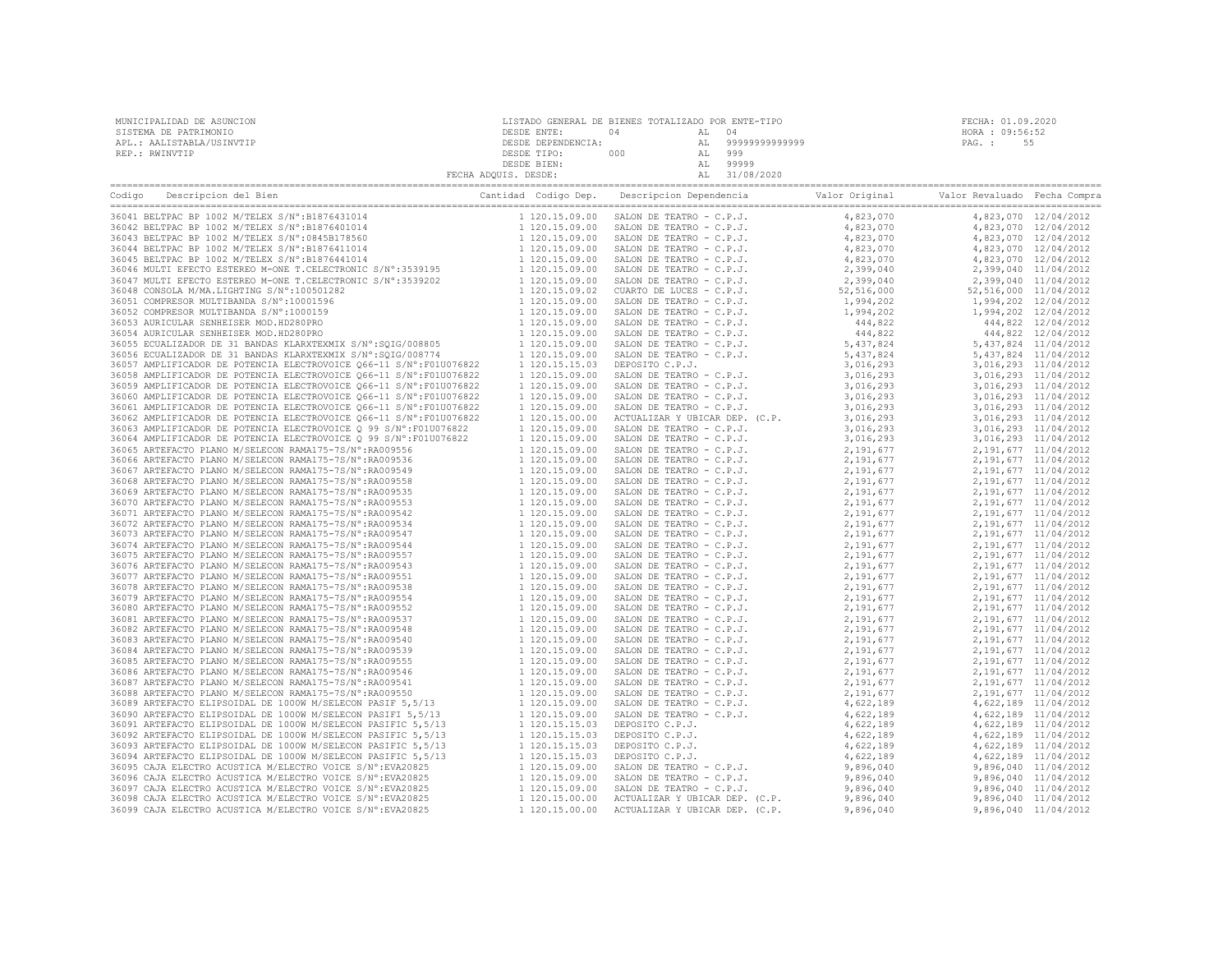| MUNICIPALIDAD DE ASUNCION | LISTADO GENERAL DE BIENES TOTALIZADO POR ENTE-TIPO |     |       |                |                 | FECHA: 01.09.2020 |
|---------------------------|----------------------------------------------------|-----|-------|----------------|-----------------|-------------------|
| SISTEMA DE PATRIMONIO     | DESDE ENTE:                                        | 04  | AL 04 |                | HORA : 09:56:52 |                   |
| APL.: AALISTABLA/USINVTIP | DESDE DEPENDENCIA:                                 |     |       | 99999999999999 | PAG. :          | 56                |
| REP.: RWINVTIP            | DESDE TIPO:                                        | 000 |       | 999            |                 |                   |
|                           | DESDE BIEN:                                        |     |       | 99999          |                 |                   |
|                           | FECHA ADOUIS. DESDE:                               |     |       | AL 31/08/2020  |                 |                   |
|                           |                                                    |     |       |                |                 |                   |

| Cantidad Codigo Dep.<br>Codigo<br>Descripcion del Bien<br>CARL CARRIE (2003)<br>200825 1120.15.00.00 ACTUR<br>200825 1120.15.00.00 ACTUR<br>EVA20825 1120.15.00.00 ACTUR<br>EVA20825 1120.15.00.00 ACT<br>EVA20825 1120.15.15.03 DEF<br>9:EVA20825 1120.15.15.03 DEF<br>9:EVA20825 1120.15.15.03 DEF<br> |                                                                                                                  | Descripcion Dependencia<br>Valor Original                                                                                                                                                                                              |                                                                                                 | Valor Revaluado Fecha Compra |  |
|----------------------------------------------------------------------------------------------------------------------------------------------------------------------------------------------------------------------------------------------------------------------------------------------------------|------------------------------------------------------------------------------------------------------------------|----------------------------------------------------------------------------------------------------------------------------------------------------------------------------------------------------------------------------------------|-------------------------------------------------------------------------------------------------|------------------------------|--|
| 36100 CAJA ELECTRO ACUSTICA M/ELECTRO VOICE S/N°: EVA20825                                                                                                                                                                                                                                               |                                                                                                                  |                                                                                                                                                                                                                                        |                                                                                                 |                              |  |
| 36101 CAJA ELECTRO ACUSTICA M/ELECTRO VOICE S/N°:EVA20825                                                                                                                                                                                                                                                |                                                                                                                  |                                                                                                                                                                                                                                        |                                                                                                 |                              |  |
| 36102 CAJA ELECTRO ACUSTICA M/ELECTRO VOICE S/N°: EVA20825                                                                                                                                                                                                                                               |                                                                                                                  |                                                                                                                                                                                                                                        |                                                                                                 |                              |  |
| 36103 CAJA ELECTRO ACUSTICA M/ELECTRO VOICE S/N°:EVA20825                                                                                                                                                                                                                                                |                                                                                                                  |                                                                                                                                                                                                                                        |                                                                                                 |                              |  |
| 36104 CAJA ELECTRO ACUSTICA M/ELECTRO VOICE S/N°:EVA20825                                                                                                                                                                                                                                                |                                                                                                                  |                                                                                                                                                                                                                                        |                                                                                                 |                              |  |
| 36105 CAJA ELECTRO ACUSTICA M/ELECTRO VOICE S/N°:EVA20825                                                                                                                                                                                                                                                |                                                                                                                  |                                                                                                                                                                                                                                        |                                                                                                 |                              |  |
| 36106 CAJA ELECTRO ACUSTICA M/ELECTRO VOICE S/N°: EVA20825                                                                                                                                                                                                                                               |                                                                                                                  |                                                                                                                                                                                                                                        |                                                                                                 |                              |  |
| 36107 CAJA DIRECTA VALANCEADA S/N°:NSB2B-12/4                                                                                                                                                                                                                                                            |                                                                                                                  |                                                                                                                                                                                                                                        |                                                                                                 |                              |  |
| 36108 CAJA DIRECTA VALANCEADA S/N°:NSB2B-12/4                                                                                                                                                                                                                                                            |                                                                                                                  |                                                                                                                                                                                                                                        |                                                                                                 |                              |  |
| 36109 CAJA DIRECTA VALANCEADA S/N°:NSB2B-12/4                                                                                                                                                                                                                                                            |                                                                                                                  |                                                                                                                                                                                                                                        |                                                                                                 |                              |  |
| 36110 CAJA DIRECTA VALANCEADA S/N°:NSB2B-12/4                                                                                                                                                                                                                                                            |                                                                                                                  |                                                                                                                                                                                                                                        |                                                                                                 |                              |  |
| 36111 CAJA DIRECTA VALANCEADA S/N°:NSB2B-12/4                                                                                                                                                                                                                                                            |                                                                                                                  |                                                                                                                                                                                                                                        |                                                                                                 |                              |  |
| 36112 CAJA DIRECTA VALANCEADA S/N°:NSB2B-12/4                                                                                                                                                                                                                                                            |                                                                                                                  |                                                                                                                                                                                                                                        |                                                                                                 |                              |  |
| 36113 CAJA DIRECTA VALANCEADA M/XDIRECT                                                                                                                                                                                                                                                                  |                                                                                                                  |                                                                                                                                                                                                                                        |                                                                                                 |                              |  |
| 36114 CAJA DIRECTA VALANCEADA M/XDIRECT                                                                                                                                                                                                                                                                  |                                                                                                                  |                                                                                                                                                                                                                                        |                                                                                                 |                              |  |
| 36115 CAJA DIRECTA VALANCEADA M/XDIRECT                                                                                                                                                                                                                                                                  |                                                                                                                  |                                                                                                                                                                                                                                        |                                                                                                 |                              |  |
| 36116 CAJA DIRECTA VALANCEADA M/XDIRECT                                                                                                                                                                                                                                                                  |                                                                                                                  |                                                                                                                                                                                                                                        |                                                                                                 |                              |  |
| 36117 CAJA DIRECTA VALANCEADA M/XDIRECT                                                                                                                                                                                                                                                                  |                                                                                                                  |                                                                                                                                                                                                                                        |                                                                                                 |                              |  |
| 36118 CAJA DIRECTA VALANCEADA M/XDIRECT                                                                                                                                                                                                                                                                  |                                                                                                                  |                                                                                                                                                                                                                                        |                                                                                                 |                              |  |
| 36119 CAJA DIRECTA VALANCEADA M/XDIRECT                                                                                                                                                                                                                                                                  |                                                                                                                  |                                                                                                                                                                                                                                        |                                                                                                 |                              |  |
|                                                                                                                                                                                                                                                                                                          |                                                                                                                  |                                                                                                                                                                                                                                        |                                                                                                 |                              |  |
| 36120 CAJA DIRECTA VALANCEADA M/XDIRECT 1 (120.15.09.00 16121 GABINETE DE 96 CANALES DMX5125 M/STAND EC21 S/N°:76502-0776 1 120.15.09.00                                                                                                                                                                 |                                                                                                                  |                                                                                                                                                                                                                                        |                                                                                                 |                              |  |
|                                                                                                                                                                                                                                                                                                          |                                                                                                                  |                                                                                                                                                                                                                                        |                                                                                                 |                              |  |
|                                                                                                                                                                                                                                                                                                          |                                                                                                                  |                                                                                                                                                                                                                                        |                                                                                                 |                              |  |
|                                                                                                                                                                                                                                                                                                          |                                                                                                                  |                                                                                                                                                                                                                                        |                                                                                                 |                              |  |
|                                                                                                                                                                                                                                                                                                          |                                                                                                                  |                                                                                                                                                                                                                                        |                                                                                                 |                              |  |
|                                                                                                                                                                                                                                                                                                          |                                                                                                                  |                                                                                                                                                                                                                                        |                                                                                                 |                              |  |
|                                                                                                                                                                                                                                                                                                          |                                                                                                                  |                                                                                                                                                                                                                                        |                                                                                                 |                              |  |
|                                                                                                                                                                                                                                                                                                          |                                                                                                                  |                                                                                                                                                                                                                                        |                                                                                                 |                              |  |
|                                                                                                                                                                                                                                                                                                          |                                                                                                                  |                                                                                                                                                                                                                                        |                                                                                                 |                              |  |
|                                                                                                                                                                                                                                                                                                          |                                                                                                                  |                                                                                                                                                                                                                                        |                                                                                                 |                              |  |
|                                                                                                                                                                                                                                                                                                          |                                                                                                                  |                                                                                                                                                                                                                                        |                                                                                                 |                              |  |
| 36131 ARTEFACTO ELIPSOIDAL M/SELECON PASIFIC S/N°:K5402                                                                                                                                                                                                                                                  |                                                                                                                  |                                                                                                                                                                                                                                        |                                                                                                 |                              |  |
| 36132 ARTEFACTO ELIPSOIDAL M/SELECON PASIFIC S/N°: K5375                                                                                                                                                                                                                                                 | $\begin{array}{ccc} 1 & 120.15.09.00 \\ 1 & 120.15.09.00 \\ 1 & 120.15.09.00 \\ 1 & 120.15.15.03 \\ \end{array}$ |                                                                                                                                                                                                                                        |                                                                                                 |                              |  |
| 36133 ARTEFACTO ELIPSOIDAL M/SELECON PASIFIC S/N°:K5404                                                                                                                                                                                                                                                  |                                                                                                                  |                                                                                                                                                                                                                                        |                                                                                                 |                              |  |
| 36134 ARTEFACTO ELIPSOIDAL M/SELECON PASIFIC S/N°:K5107                                                                                                                                                                                                                                                  |                                                                                                                  |                                                                                                                                                                                                                                        |                                                                                                 |                              |  |
| 36147 ARTEFACTO C/LENTES INTERCAMBIABLES SOUCE ETC NSP/UNSP750W                                                                                                                                                                                                                                          | 1 120.15.09.00<br>1 120.15.09 00                                                                                 |                                                                                                                                                                                                                                        |                                                                                                 |                              |  |
| 36148 ARTEFACTO C/LENTES INTERCAMBIABLES SOUCE ETC NSP/UNSP750W                                                                                                                                                                                                                                          |                                                                                                                  |                                                                                                                                                                                                                                        |                                                                                                 |                              |  |
| 36149 ARTEFACTO C/LENTES INTERCAMBIABLES SOUCE ETC NSP/UNSP750W                                                                                                                                                                                                                                          | 1 120.15.09.00                                                                                                   |                                                                                                                                                                                                                                        |                                                                                                 |                              |  |
| 36150 ARTEFACTO C/LENTES INTERCAMBIABLES SOUCE ETC NSP/UNSP750W                                                                                                                                                                                                                                          |                                                                                                                  |                                                                                                                                                                                                                                        |                                                                                                 |                              |  |
| 36151 ARTEFACTO C/LENTES INTERCAMBIABLES SOUCE ETC NSP/UNSP750W                                                                                                                                                                                                                                          |                                                                                                                  |                                                                                                                                                                                                                                        |                                                                                                 |                              |  |
| 36152 ARTEFACTO C/LENTES INTERCAMBIABLES SOUCE ETC NSP/UNSP750W                                                                                                                                                                                                                                          |                                                                                                                  |                                                                                                                                                                                                                                        |                                                                                                 |                              |  |
| 36153 ARTEFACTO C/LENTES INTERCAMBIABLES SOUCE ETC NSP/UNSP750W                                                                                                                                                                                                                                          | 1 120.15.09.00                                                                                                   |                                                                                                                                                                                                                                        |                                                                                                 |                              |  |
| 36154 ARTEFACTO C/LENTES INTERCAMBIABLES SOUCE ETC NSP/UNSP750W                                                                                                                                                                                                                                          |                                                                                                                  |                                                                                                                                                                                                                                        |                                                                                                 |                              |  |
| 36155 ARTEFACTO C/LENTES INTERCAMBIABLES SOUCE ETC NSP/UNSP750W                                                                                                                                                                                                                                          |                                                                                                                  |                                                                                                                                                                                                                                        |                                                                                                 |                              |  |
| 36156 ARTEFACTO C/LENTES INTERCAMBIABLES SOUCE ETC NSP/UNSP750W                                                                                                                                                                                                                                          | 1 120.15.09.00<br>1 120.15.09.00                                                                                 |                                                                                                                                                                                                                                        | 1,534,250<br>1,534,250<br>1,534,250                                                             |                              |  |
| 36157 ARTEFACTO C/LENTES INTERCAMBIABLES SOUCE ETC NSP/UNSP750W                                                                                                                                                                                                                                          |                                                                                                                  |                                                                                                                                                                                                                                        |                                                                                                 |                              |  |
| 36158 ARTEFACTO C/LENTES INTERCAMBIABLES SOUCE ETC NSP/UNSP750W                                                                                                                                                                                                                                          | 1 120.15.09.00                                                                                                   | SALON DE TEATRO - C.P.J.                                                                                                                                                                                                               |                                                                                                 | 1,534,250 11/04/2012         |  |
| 36159 ARTEFACTO ASIMETRICO M/SELECON LUI S/N°:LUI011564                                                                                                                                                                                                                                                  | 1 120.15.09.00                                                                                                   | SALON DE TEATRO - C.P.J.                                                                                                                                                                                                               |                                                                                                 | 1,061,450 11/04/2012         |  |
| 36160 ARTEFACTO ASIMETRICO M/SELECON LUI S/N°:LUI011578                                                                                                                                                                                                                                                  | 1 120.15.09.00                                                                                                   | SALON DE TEATRO - C.P.J.                                                                                                                                                                                                               |                                                                                                 | 1,061,450 11/04/2012         |  |
| 36161 ARTEFACTO ASIMETRICO M/SELECON LUI S/N°:LUI011576                                                                                                                                                                                                                                                  | 1 120.15.00.00                                                                                                   | ACTUALIZAR Y UBICAR DEP. (C.P.                                                                                                                                                                                                         | 1, 534, 250<br>1, 061, 450<br>1, 061, 450<br>2. P.<br>1, 061, 450<br>1, 051, 450<br>1, 051, 450 | 1,061,450 11/04/2012         |  |
| 36162 ARTEFACTO ASIMETRICO M/SELECON LUI S/N°:LUI011572                                                                                                                                                                                                                                                  | 1 120.15.09.00                                                                                                   | SALON DE TEATRO - C.P.J.<br>SALON DE TEATRO - C.P.J.<br>ACTUALIZAR Y UBICAR DEP. (C.P. 1,061,450 1,061,450 11/04/2012<br>ACTUALIZAR Y UBICAR DEP. (C.P. 1,061,450 1,061,450 11/04/2012<br>ACTUALIZAR Y UBICAR DEP. (C.P. 1,061,450 1,0 |                                                                                                 |                              |  |
| 36163 ARTEFACTO ASIMETRICO M/SELECON LUI S/N°: LUI011574                                                                                                                                                                                                                                                 | 1 120.15.00.00                                                                                                   |                                                                                                                                                                                                                                        |                                                                                                 |                              |  |
| 36164 ARTEFACTO ASIMETRICO M/SELECON LUI S/N°:LUI011569                                                                                                                                                                                                                                                  | 1 120.15.00.00                                                                                                   |                                                                                                                                                                                                                                        |                                                                                                 |                              |  |
| 36165 ARTEFACTO ASIMETRICO M/SELECON LUI S/N°: LUI011577                                                                                                                                                                                                                                                 | 1 120.15.09.00                                                                                                   |                                                                                                                                                                                                                                        |                                                                                                 |                              |  |
| 36166 ARTEFACTO ASIMETRICO M/SELECON LUI S/N°:LUI011567                                                                                                                                                                                                                                                  | 1 120.15.00.00                                                                                                   |                                                                                                                                                                                                                                        |                                                                                                 |                              |  |
| 36167 ARTEFACTO ASIMETRICO M/SELECON LUI S/N°:LUI011570                                                                                                                                                                                                                                                  | 1 120.15.09.00                                                                                                   |                                                                                                                                                                                                                                        |                                                                                                 |                              |  |
| 36168 ARTEFACTO ASIMETRICO M/SELECON LUI S/N°: LUI011573                                                                                                                                                                                                                                                 | 1 120.15.09.00                                                                                                   | SALON DE TEATRO - C.P.J.                                                                                                                                                                                                               | 1,061,450                                                                                       | 1,061,450 11/04/2012         |  |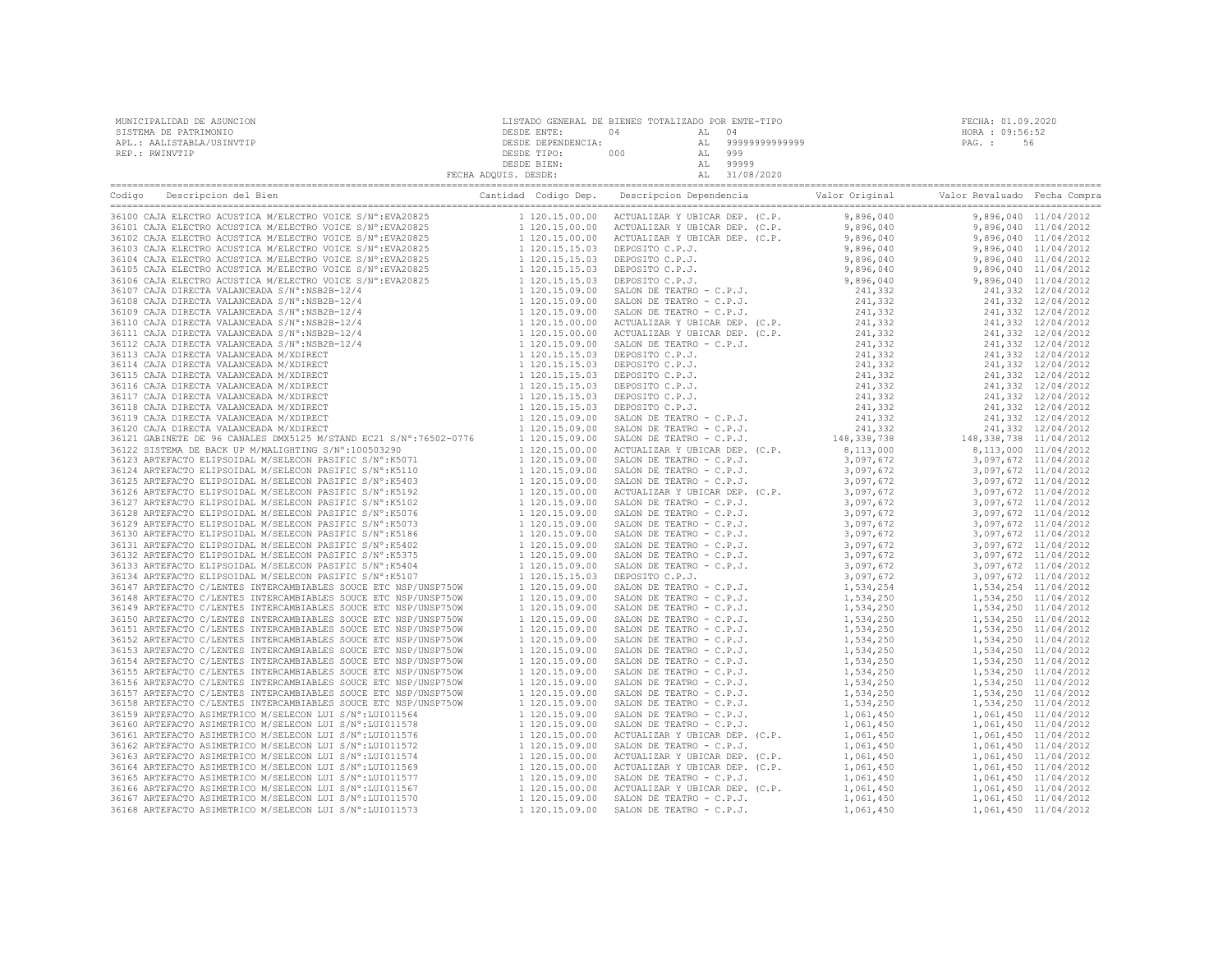| MUNICIPALIDAD DE ASUNCION | LISTADO GENERAL DE BIENES TOTALIZADO POR ENTE-TIPO |     |       |                   | FECHA: 01.09.2020 |  |  |
|---------------------------|----------------------------------------------------|-----|-------|-------------------|-------------------|--|--|
| SISTEMA DE PATRIMONIO     | DESDE ENTE:                                        | 04  | AL 04 |                   | HORA : 09:56:52   |  |  |
| APL.: AALISTABLA/USINVTIP | DESDE DEPENDENCIA:                                 |     |       | AL 99999999999999 | PAG.: 57          |  |  |
| REP.: RWINVTIP            | DESDE TIPO:                                        | 000 | AL    | 999               |                   |  |  |
|                           | DESDE BIEN:                                        |     | AL    | 99999             |                   |  |  |
|                           | FECHA ADOUIS. DESDE:                               |     |       | 31/08/2020        |                   |  |  |

| 37586 CAMARA COLOR PROFE. N/D SAMSUNG SCB2000 |  |  |  |
|-----------------------------------------------|--|--|--|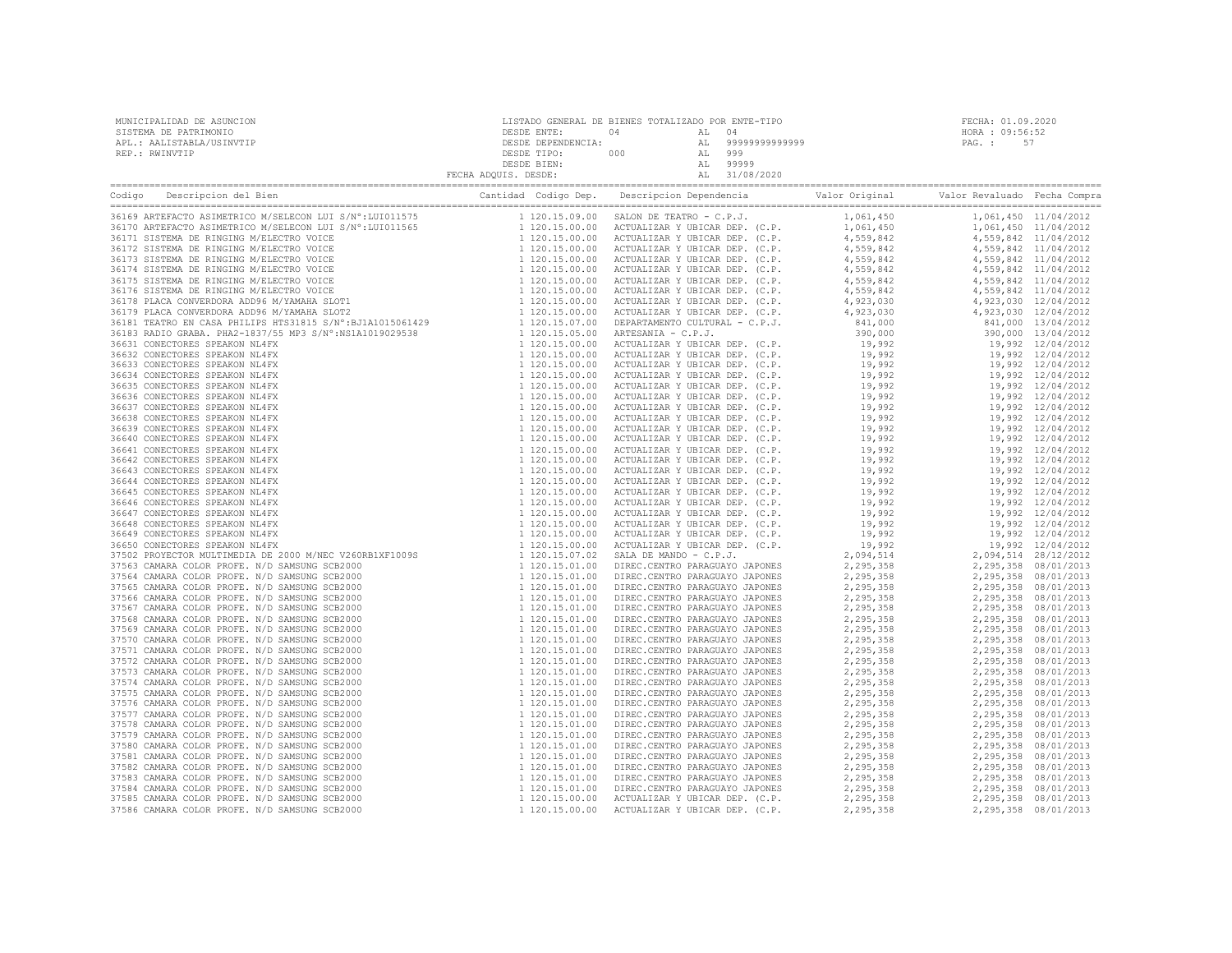| MUNICIPALIDAD DE ASUNCION<br>SISTEMA DE PATRIMONIO<br>APL.: AALISTABLA/USINVTIP |  | FECHA: 01.09.2020<br>HORA : 09:56:52<br>PAG.: 58 |  |  |
|---------------------------------------------------------------------------------|--|--------------------------------------------------|--|--|
| REP.: RWINVTIP                                                                  |  |                                                  |  |  |
|                                                                                 |  |                                                  |  |  |
|                                                                                 |  |                                                  |  |  |
|                                                                                 |  |                                                  |  |  |
|                                                                                 |  |                                                  |  |  |
|                                                                                 |  |                                                  |  |  |
|                                                                                 |  |                                                  |  |  |
|                                                                                 |  |                                                  |  |  |
|                                                                                 |  |                                                  |  |  |
|                                                                                 |  |                                                  |  |  |
|                                                                                 |  |                                                  |  |  |
|                                                                                 |  |                                                  |  |  |
|                                                                                 |  |                                                  |  |  |
|                                                                                 |  |                                                  |  |  |
|                                                                                 |  |                                                  |  |  |
|                                                                                 |  |                                                  |  |  |
|                                                                                 |  |                                                  |  |  |
|                                                                                 |  |                                                  |  |  |
|                                                                                 |  |                                                  |  |  |
|                                                                                 |  |                                                  |  |  |
|                                                                                 |  |                                                  |  |  |
|                                                                                 |  |                                                  |  |  |
|                                                                                 |  |                                                  |  |  |
|                                                                                 |  |                                                  |  |  |
|                                                                                 |  |                                                  |  |  |
|                                                                                 |  |                                                  |  |  |
|                                                                                 |  |                                                  |  |  |
|                                                                                 |  |                                                  |  |  |
|                                                                                 |  |                                                  |  |  |
|                                                                                 |  |                                                  |  |  |
|                                                                                 |  |                                                  |  |  |
|                                                                                 |  |                                                  |  |  |
|                                                                                 |  |                                                  |  |  |
|                                                                                 |  |                                                  |  |  |
|                                                                                 |  |                                                  |  |  |
|                                                                                 |  |                                                  |  |  |
|                                                                                 |  |                                                  |  |  |
|                                                                                 |  |                                                  |  |  |
|                                                                                 |  |                                                  |  |  |
|                                                                                 |  |                                                  |  |  |
|                                                                                 |  |                                                  |  |  |
|                                                                                 |  |                                                  |  |  |
|                                                                                 |  |                                                  |  |  |
|                                                                                 |  |                                                  |  |  |
|                                                                                 |  |                                                  |  |  |
|                                                                                 |  |                                                  |  |  |
|                                                                                 |  |                                                  |  |  |
|                                                                                 |  |                                                  |  |  |
|                                                                                 |  |                                                  |  |  |
|                                                                                 |  |                                                  |  |  |
|                                                                                 |  |                                                  |  |  |
|                                                                                 |  |                                                  |  |  |
|                                                                                 |  |                                                  |  |  |
|                                                                                 |  |                                                  |  |  |
|                                                                                 |  |                                                  |  |  |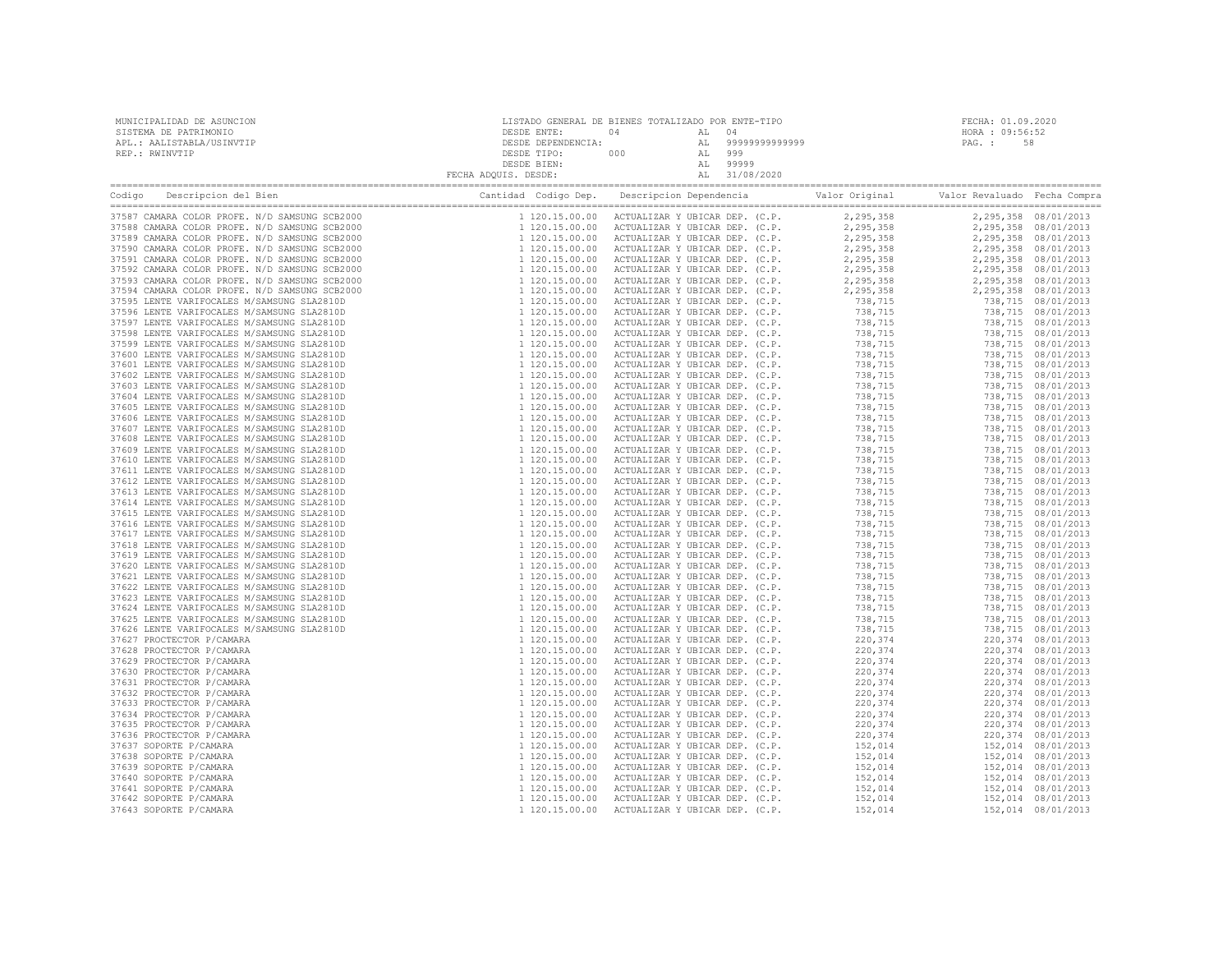| MUNICIPALIDAD DE ASUNCION<br>SISTEMA DE PATRIMONIO<br>APL.: AALISTABLA/USINVTIP<br>REP.: RWINVTIP |  | FECHA: 01.09.2020<br>HORA : 09:56:52<br>PAG.: 59                                                                                                                                                                                                                                                                                                                                                                                    |  |  |  |
|---------------------------------------------------------------------------------------------------|--|-------------------------------------------------------------------------------------------------------------------------------------------------------------------------------------------------------------------------------------------------------------------------------------------------------------------------------------------------------------------------------------------------------------------------------------|--|--|--|
|                                                                                                   |  |                                                                                                                                                                                                                                                                                                                                                                                                                                     |  |  |  |
|                                                                                                   |  | $\begin{tabular}{  c   c   c   c   c  } \hline \textbf{1} & \textbf{1} & \textbf{1} & \textbf{1} & \textbf{1} & \textbf{1} & \textbf{1} & \textbf{1} & \textbf{1} & \textbf{1} & \textbf{1} & \textbf{1} & \textbf{1} & \textbf{1} & \textbf{1} & \textbf{1} & \textbf{1} & \textbf{1} & \textbf{1} & \textbf{1} & \textbf{1} & \textbf{1} & \textbf{1} & \textbf{1} & \textbf{1} & \textbf{1} & \textbf{1} & \textbf{1} & \textbf$ |  |  |  |
| 37644 SOPORTE P/CAMARA                                                                            |  |                                                                                                                                                                                                                                                                                                                                                                                                                                     |  |  |  |
| 37645 SOPORTE P/CAMARA                                                                            |  |                                                                                                                                                                                                                                                                                                                                                                                                                                     |  |  |  |
| 37646 SOPORTE P/CAMARA                                                                            |  |                                                                                                                                                                                                                                                                                                                                                                                                                                     |  |  |  |
| 37647 SOPORTE P/CAMARA                                                                            |  |                                                                                                                                                                                                                                                                                                                                                                                                                                     |  |  |  |
| 37648 SOPORTE P/CAMARA<br>37649 SOPORTE P/CAMARA                                                  |  |                                                                                                                                                                                                                                                                                                                                                                                                                                     |  |  |  |
| 37650 SOPORTE P/CAMARA                                                                            |  |                                                                                                                                                                                                                                                                                                                                                                                                                                     |  |  |  |
| 37651 SOPORTE P/CAMARA                                                                            |  |                                                                                                                                                                                                                                                                                                                                                                                                                                     |  |  |  |
| 37652 SOPORTE P/CAMARA                                                                            |  |                                                                                                                                                                                                                                                                                                                                                                                                                                     |  |  |  |
| 37653 SOPORTE P/CAMARA                                                                            |  |                                                                                                                                                                                                                                                                                                                                                                                                                                     |  |  |  |
| 37654 SOPORTE P/CAMARA                                                                            |  |                                                                                                                                                                                                                                                                                                                                                                                                                                     |  |  |  |
| 37655 SOPORTE P/CAMARA                                                                            |  |                                                                                                                                                                                                                                                                                                                                                                                                                                     |  |  |  |
| 37656 SOPORTE P/CAMARA                                                                            |  |                                                                                                                                                                                                                                                                                                                                                                                                                                     |  |  |  |
| 37657 SOPORTE P/CAMARA                                                                            |  |                                                                                                                                                                                                                                                                                                                                                                                                                                     |  |  |  |
| 37658 SOPORTE P/CAMARA                                                                            |  |                                                                                                                                                                                                                                                                                                                                                                                                                                     |  |  |  |
| 37659 CONVERSOR DE VIDEO                                                                          |  |                                                                                                                                                                                                                                                                                                                                                                                                                                     |  |  |  |
| 37660 CONVERSOR DE VIDEO                                                                          |  |                                                                                                                                                                                                                                                                                                                                                                                                                                     |  |  |  |
| 37661 CONVERSOR DE VIDEO                                                                          |  |                                                                                                                                                                                                                                                                                                                                                                                                                                     |  |  |  |
| 37662 CONVERSOR DE VIDEO                                                                          |  |                                                                                                                                                                                                                                                                                                                                                                                                                                     |  |  |  |
| 37663 CONVERSOR DE VIDEO<br>37664 CONVERSOR DE VIDEO                                              |  |                                                                                                                                                                                                                                                                                                                                                                                                                                     |  |  |  |
| 37665 CONVERSOR DE VIDEO                                                                          |  |                                                                                                                                                                                                                                                                                                                                                                                                                                     |  |  |  |
| 37666 CONVERSOR DE VIDEO                                                                          |  |                                                                                                                                                                                                                                                                                                                                                                                                                                     |  |  |  |
| 37667 CONVERSOR DE VIDEO                                                                          |  |                                                                                                                                                                                                                                                                                                                                                                                                                                     |  |  |  |
| 37668 CONVERSOR DE VIDEO                                                                          |  |                                                                                                                                                                                                                                                                                                                                                                                                                                     |  |  |  |
| 37669 CONVERSOR DE VIDEO                                                                          |  |                                                                                                                                                                                                                                                                                                                                                                                                                                     |  |  |  |
| 37670 CONVERSOR DE VIDEO                                                                          |  |                                                                                                                                                                                                                                                                                                                                                                                                                                     |  |  |  |
| 37671 CONVERSOR DE VIDEO                                                                          |  |                                                                                                                                                                                                                                                                                                                                                                                                                                     |  |  |  |
| 37672 CONVERSOR DE VIDEO                                                                          |  |                                                                                                                                                                                                                                                                                                                                                                                                                                     |  |  |  |
| 37673 CONVERSOR DE VIDEO                                                                          |  |                                                                                                                                                                                                                                                                                                                                                                                                                                     |  |  |  |
| 37674 CONVERSOR DE VIDEO                                                                          |  |                                                                                                                                                                                                                                                                                                                                                                                                                                     |  |  |  |
| 37675 CONVERSOR DE VIDEO                                                                          |  |                                                                                                                                                                                                                                                                                                                                                                                                                                     |  |  |  |
| 37676 CONVERSOR DE VIDEO                                                                          |  |                                                                                                                                                                                                                                                                                                                                                                                                                                     |  |  |  |
| 37677 CONVERSOR DE VIDEO<br>37678 CONVERSOR DE VIDEO                                              |  |                                                                                                                                                                                                                                                                                                                                                                                                                                     |  |  |  |
| 37679 CONVERSOR DE VIDEO                                                                          |  |                                                                                                                                                                                                                                                                                                                                                                                                                                     |  |  |  |
| 37680 CONVERSOR DE VIDEO                                                                          |  |                                                                                                                                                                                                                                                                                                                                                                                                                                     |  |  |  |
| 37681 CONVERSOR DE VIDEO                                                                          |  |                                                                                                                                                                                                                                                                                                                                                                                                                                     |  |  |  |
| 37682 CONVERSOR DE VIDEO                                                                          |  |                                                                                                                                                                                                                                                                                                                                                                                                                                     |  |  |  |
| 37683 CONVERSOR DE VIDEO                                                                          |  |                                                                                                                                                                                                                                                                                                                                                                                                                                     |  |  |  |
| 37684 CONVERSOR DE VIDEO                                                                          |  |                                                                                                                                                                                                                                                                                                                                                                                                                                     |  |  |  |
| 37685 CONVERSOR DE VIDEO                                                                          |  |                                                                                                                                                                                                                                                                                                                                                                                                                                     |  |  |  |
| 37686 CONVERSOR DE VIDEO                                                                          |  |                                                                                                                                                                                                                                                                                                                                                                                                                                     |  |  |  |
| 37687 CONVERSOR DE VIDEO                                                                          |  |                                                                                                                                                                                                                                                                                                                                                                                                                                     |  |  |  |
| 37688 CONVERSOR DE VIDEO                                                                          |  |                                                                                                                                                                                                                                                                                                                                                                                                                                     |  |  |  |
| 37689 CONVERSOR DE VIDEO                                                                          |  |                                                                                                                                                                                                                                                                                                                                                                                                                                     |  |  |  |
| 37690 CONVERSOR DE VIDEO                                                                          |  |                                                                                                                                                                                                                                                                                                                                                                                                                                     |  |  |  |
| 37691 CONVERSOR DE VIDEO                                                                          |  |                                                                                                                                                                                                                                                                                                                                                                                                                                     |  |  |  |
| 37692 CONVERSOR DE VIDEO<br>37693 CONVERSOR DE VIDEO                                              |  |                                                                                                                                                                                                                                                                                                                                                                                                                                     |  |  |  |
| 37694 CONVERSOR DE VIDEO                                                                          |  |                                                                                                                                                                                                                                                                                                                                                                                                                                     |  |  |  |
| 37695 CONVERSOR DE VIDEO                                                                          |  |                                                                                                                                                                                                                                                                                                                                                                                                                                     |  |  |  |
| 37696 CONVERSOR DE VIDEO                                                                          |  |                                                                                                                                                                                                                                                                                                                                                                                                                                     |  |  |  |
| 37697 CONVERSOR DE VIDEO                                                                          |  |                                                                                                                                                                                                                                                                                                                                                                                                                                     |  |  |  |
| 37698 CONVERSOR DE VIDEO                                                                          |  |                                                                                                                                                                                                                                                                                                                                                                                                                                     |  |  |  |
| 37699 CONVERSOR DE VIDEO                                                                          |  |                                                                                                                                                                                                                                                                                                                                                                                                                                     |  |  |  |
| 37700 CONVERSOR DE VIDEO                                                                          |  |                                                                                                                                                                                                                                                                                                                                                                                                                                     |  |  |  |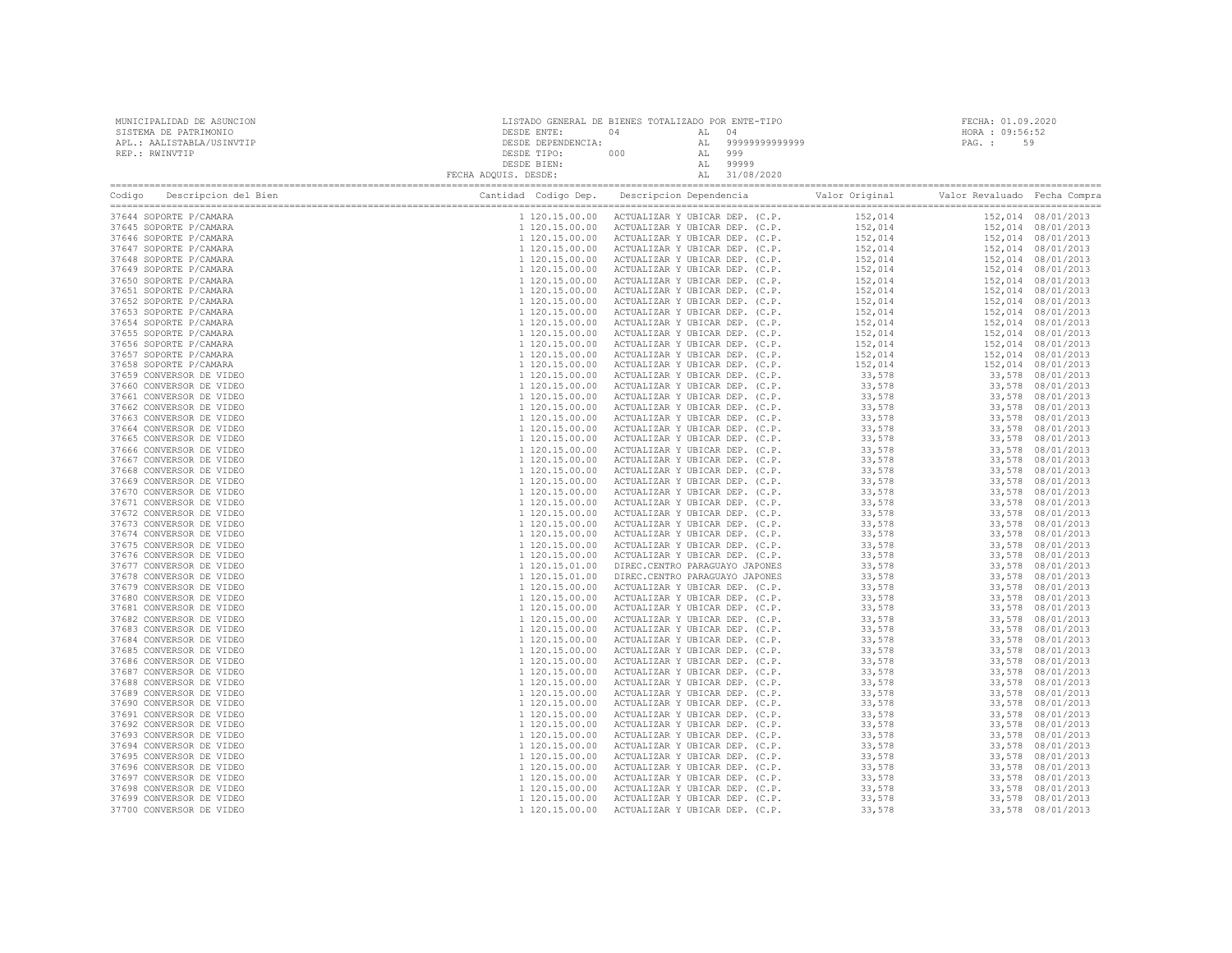| MUNICIPALIDAD DE ASUNCION<br>SISTEMA DE PATRIMONIO<br>APL.: AALISTABLA/USINVTIP<br>REP.: RWINVTIP                                                                                                                                                                                                                                                                                                             |                   |  |                             |  |
|---------------------------------------------------------------------------------------------------------------------------------------------------------------------------------------------------------------------------------------------------------------------------------------------------------------------------------------------------------------------------------------------------------------|-------------------|--|-----------------------------|--|
|                                                                                                                                                                                                                                                                                                                                                                                                               |                   |  |                             |  |
|                                                                                                                                                                                                                                                                                                                                                                                                               |                   |  |                             |  |
|                                                                                                                                                                                                                                                                                                                                                                                                               |                   |  |                             |  |
|                                                                                                                                                                                                                                                                                                                                                                                                               |                   |  |                             |  |
|                                                                                                                                                                                                                                                                                                                                                                                                               |                   |  |                             |  |
|                                                                                                                                                                                                                                                                                                                                                                                                               |                   |  |                             |  |
|                                                                                                                                                                                                                                                                                                                                                                                                               |                   |  |                             |  |
|                                                                                                                                                                                                                                                                                                                                                                                                               |                   |  |                             |  |
|                                                                                                                                                                                                                                                                                                                                                                                                               |                   |  |                             |  |
|                                                                                                                                                                                                                                                                                                                                                                                                               |                   |  |                             |  |
|                                                                                                                                                                                                                                                                                                                                                                                                               |                   |  |                             |  |
|                                                                                                                                                                                                                                                                                                                                                                                                               |                   |  |                             |  |
|                                                                                                                                                                                                                                                                                                                                                                                                               |                   |  |                             |  |
|                                                                                                                                                                                                                                                                                                                                                                                                               |                   |  |                             |  |
|                                                                                                                                                                                                                                                                                                                                                                                                               |                   |  |                             |  |
|                                                                                                                                                                                                                                                                                                                                                                                                               |                   |  |                             |  |
|                                                                                                                                                                                                                                                                                                                                                                                                               |                   |  |                             |  |
|                                                                                                                                                                                                                                                                                                                                                                                                               |                   |  |                             |  |
|                                                                                                                                                                                                                                                                                                                                                                                                               |                   |  |                             |  |
|                                                                                                                                                                                                                                                                                                                                                                                                               |                   |  |                             |  |
|                                                                                                                                                                                                                                                                                                                                                                                                               |                   |  |                             |  |
|                                                                                                                                                                                                                                                                                                                                                                                                               |                   |  |                             |  |
|                                                                                                                                                                                                                                                                                                                                                                                                               |                   |  |                             |  |
|                                                                                                                                                                                                                                                                                                                                                                                                               |                   |  |                             |  |
|                                                                                                                                                                                                                                                                                                                                                                                                               |                   |  |                             |  |
|                                                                                                                                                                                                                                                                                                                                                                                                               |                   |  |                             |  |
|                                                                                                                                                                                                                                                                                                                                                                                                               |                   |  |                             |  |
|                                                                                                                                                                                                                                                                                                                                                                                                               |                   |  |                             |  |
|                                                                                                                                                                                                                                                                                                                                                                                                               |                   |  |                             |  |
|                                                                                                                                                                                                                                                                                                                                                                                                               | Totales Tipo 122: |  | 1,950,009,130 2,702,085,376 |  |
| Tipo: 123 REFRIGERACION Y CALEFACCION<br>$(120,15,07,06 \text{ SRA}, F13 \text{ SRA}, 0000 \text{ SRA}, 0000 \text{ SRA}, 0000 \text{ SRA}, 0000 \text{ SRA}, 0000 \text{ SRA}, 0000 \text{ SRA}, 0000 \text{ SRA}, 0000 \text{ SRA}, 0000 \text{ SRA}, 0000 \text{ SRA}, 0000 \text{ SRA}, 0000 \text{ SRA}, 0000 \text{ SRA}, 0000 \text{ SRA}, 0000 \text{ SRA}, 0000 \text{ SRA}, 0000 \text{ SRA}, 0000$ |                   |  |                             |  |
|                                                                                                                                                                                                                                                                                                                                                                                                               |                   |  |                             |  |
|                                                                                                                                                                                                                                                                                                                                                                                                               |                   |  |                             |  |
|                                                                                                                                                                                                                                                                                                                                                                                                               |                   |  |                             |  |
|                                                                                                                                                                                                                                                                                                                                                                                                               |                   |  |                             |  |
|                                                                                                                                                                                                                                                                                                                                                                                                               |                   |  |                             |  |
|                                                                                                                                                                                                                                                                                                                                                                                                               |                   |  |                             |  |
|                                                                                                                                                                                                                                                                                                                                                                                                               |                   |  |                             |  |
|                                                                                                                                                                                                                                                                                                                                                                                                               |                   |  |                             |  |
|                                                                                                                                                                                                                                                                                                                                                                                                               |                   |  |                             |  |
|                                                                                                                                                                                                                                                                                                                                                                                                               |                   |  |                             |  |
|                                                                                                                                                                                                                                                                                                                                                                                                               |                   |  |                             |  |
|                                                                                                                                                                                                                                                                                                                                                                                                               |                   |  |                             |  |
|                                                                                                                                                                                                                                                                                                                                                                                                               |                   |  |                             |  |
|                                                                                                                                                                                                                                                                                                                                                                                                               |                   |  |                             |  |
|                                                                                                                                                                                                                                                                                                                                                                                                               |                   |  |                             |  |
|                                                                                                                                                                                                                                                                                                                                                                                                               |                   |  |                             |  |
|                                                                                                                                                                                                                                                                                                                                                                                                               |                   |  |                             |  |
|                                                                                                                                                                                                                                                                                                                                                                                                               |                   |  |                             |  |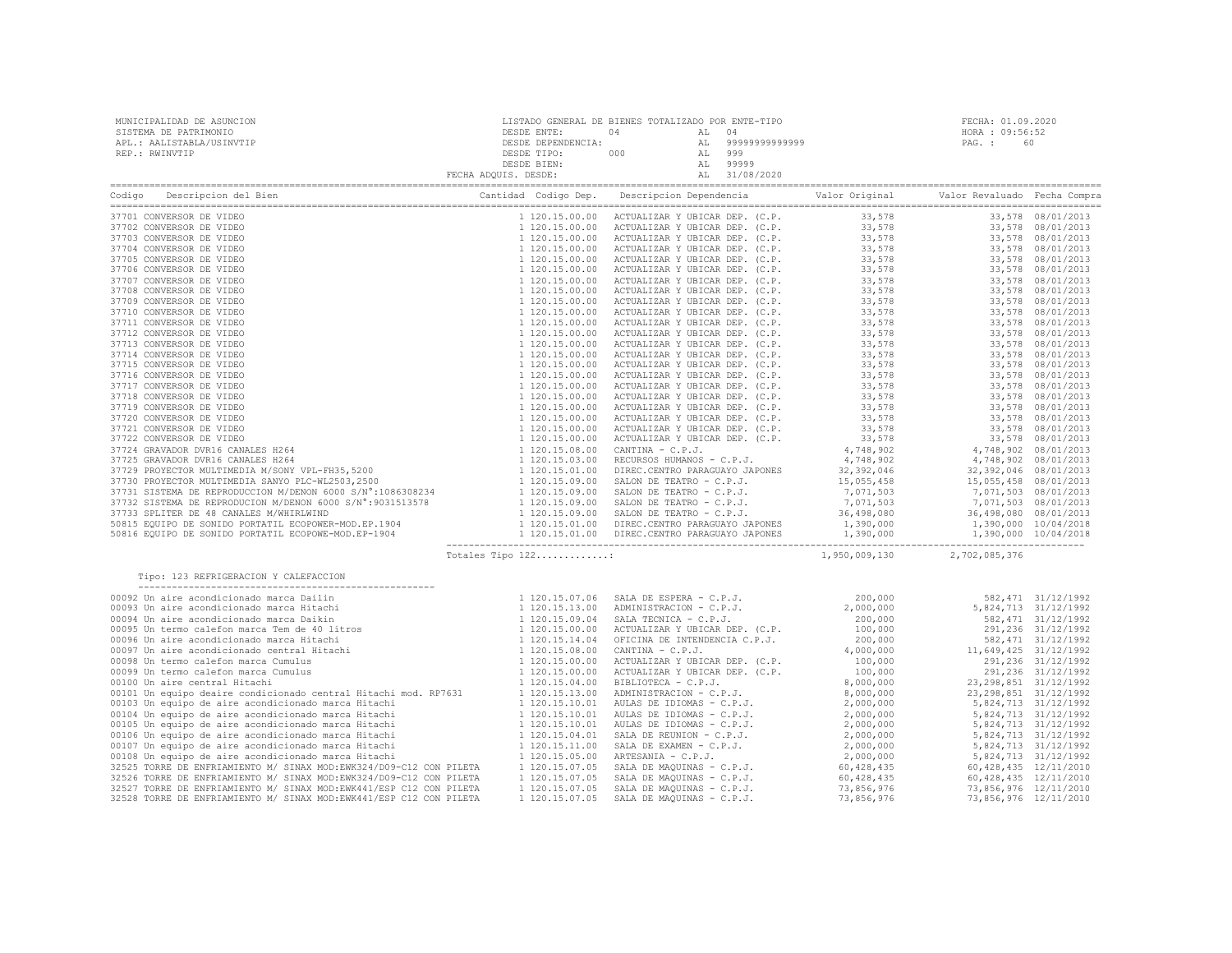| MUNICIPALIDAD DE ASUNCION<br>SISTEMA DE PATRIMONIO<br>APL.: AALISTABLA/USINVTIP<br>REP.: RWINVTIP                                                                                                                                                                                                                                                                                            |                   |  |                             | FECHA: 01.09.2020<br>HORA : 09:56:52 |  |
|----------------------------------------------------------------------------------------------------------------------------------------------------------------------------------------------------------------------------------------------------------------------------------------------------------------------------------------------------------------------------------------------|-------------------|--|-----------------------------|--------------------------------------|--|
| Codigo                                                                                                                                                                                                                                                                                                                                                                                       |                   |  |                             |                                      |  |
|                                                                                                                                                                                                                                                                                                                                                                                              | Totales Tipo 123: |  | 303, 470, 822 370, 212, 058 |                                      |  |
| Tipo: 125 SERVICIOS DE INCENDIO                                                                                                                                                                                                                                                                                                                                                              |                   |  |                             |                                      |  |
|                                                                                                                                                                                                                                                                                                                                                                                              |                   |  |                             |                                      |  |
|                                                                                                                                                                                                                                                                                                                                                                                              |                   |  |                             |                                      |  |
|                                                                                                                                                                                                                                                                                                                                                                                              | Totales Tipo 125: |  | 10,219,905 10,219,905       |                                      |  |
| Tipo: 126 HERRAMIENTAS OBRAS DIVERSAS                                                                                                                                                                                                                                                                                                                                                        |                   |  |                             |                                      |  |
| $\begin{array}{cccccccc} 00004 & \texttt{EXTINTORES} & \texttt{DE} & 4KG & 2 & \texttt{UNID}, & \texttt{DE} & 6KG & 5 & \texttt{UNID}, & \texttt{DE} & 10 & \texttt{KG}. & 40 \texttt{NID}, & 1 & 120.15.07.00 & \texttt{DEPARTAMENTO} & \texttt{CULTURAL} & - C.P. J. & 1, 341, 450 & 2, 048, 776 & 30/07/1994 & 120.15.00.00 & \texttt{ACTUALIZATION} & \texttt{UBLCAR} & \texttt{DE} & 2$ |                   |  |                             |                                      |  |
|                                                                                                                                                                                                                                                                                                                                                                                              | Totales Tipo 126: |  |                             | 1,621,450 2,476,416                  |  |
| Tipo: 128 PRECISION Y MEDIDAS                                                                                                                                                                                                                                                                                                                                                                |                   |  |                             |                                      |  |
| 00047 Unrelevant Control master National 1 grande,1 mediano y 49 c control 1120.15.09.04 SALA TECNICA - C.P.J. (C.P. 1,000,000 1,816,469 31/12/1992<br>00048 Unremometro 90049 Unrelevant Control master National 1 grande,1 medi                                                                                                                                                            |                   |  |                             |                                      |  |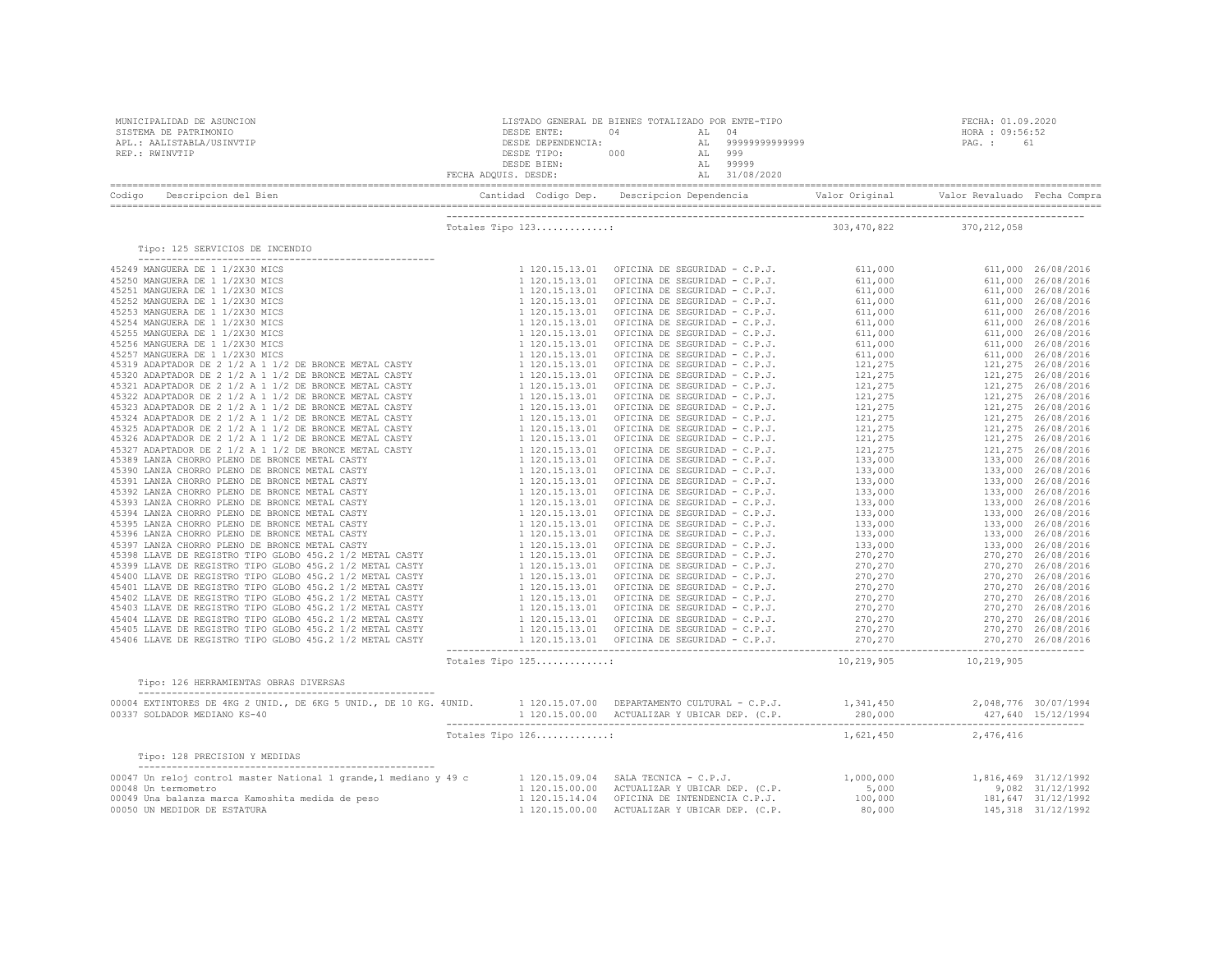| MUNICIPALIDAD DE ASUNCION<br>SISTEMA DE PATRIMONIO<br>APL.: AALISTABLA/USINVTIP<br>REP.: RWINVTIP                                         |                   | LISTADO GENERAL DE BIENES TOTALIZADO POR ENTE-TIPO<br>PESDE ENTE: 04<br>DESDE ENTE: 04<br>DESDE DEPENDENCIA: AL 999999999999999<br>DESDE TIPO: 000<br>DESDE TIPO: 000<br>AL 99999<br>PECHA ADQUIS. DESDE: AL 31/08/2020 | FECHA: 01.09.2<br>HORA : 09:56:5<br>PAG. : 62<br>FECHA: 01.09.2020<br>HORA : 09:56:52 |
|-------------------------------------------------------------------------------------------------------------------------------------------|-------------------|-------------------------------------------------------------------------------------------------------------------------------------------------------------------------------------------------------------------------|---------------------------------------------------------------------------------------|
| Codigo Descripcion del Bien de Marca de Marca Contidad Codigo Dep. Descripcion Dependencia de Valor Original Valor Revaluado Fecha Compra |                   |                                                                                                                                                                                                                         |                                                                                       |
|                                                                                                                                           |                   |                                                                                                                                                                                                                         |                                                                                       |
| Tipo: 130 INSTRUMENTOS MUSICALES                                                                                                          |                   |                                                                                                                                                                                                                         |                                                                                       |
|                                                                                                                                           |                   |                                                                                                                                                                                                                         |                                                                                       |
|                                                                                                                                           | Totales Tipo 130: |                                                                                                                                                                                                                         | 312,815,023 369,654,097                                                               |
| Tipo: 132 APARATOS E INSTRUMENTOS                                                                                                         |                   |                                                                                                                                                                                                                         |                                                                                       |
|                                                                                                                                           |                   |                                                                                                                                                                                                                         |                                                                                       |
|                                                                                                                                           |                   |                                                                                                                                                                                                                         |                                                                                       |
|                                                                                                                                           |                   |                                                                                                                                                                                                                         |                                                                                       |
|                                                                                                                                           |                   |                                                                                                                                                                                                                         |                                                                                       |
|                                                                                                                                           |                   |                                                                                                                                                                                                                         |                                                                                       |
|                                                                                                                                           |                   |                                                                                                                                                                                                                         |                                                                                       |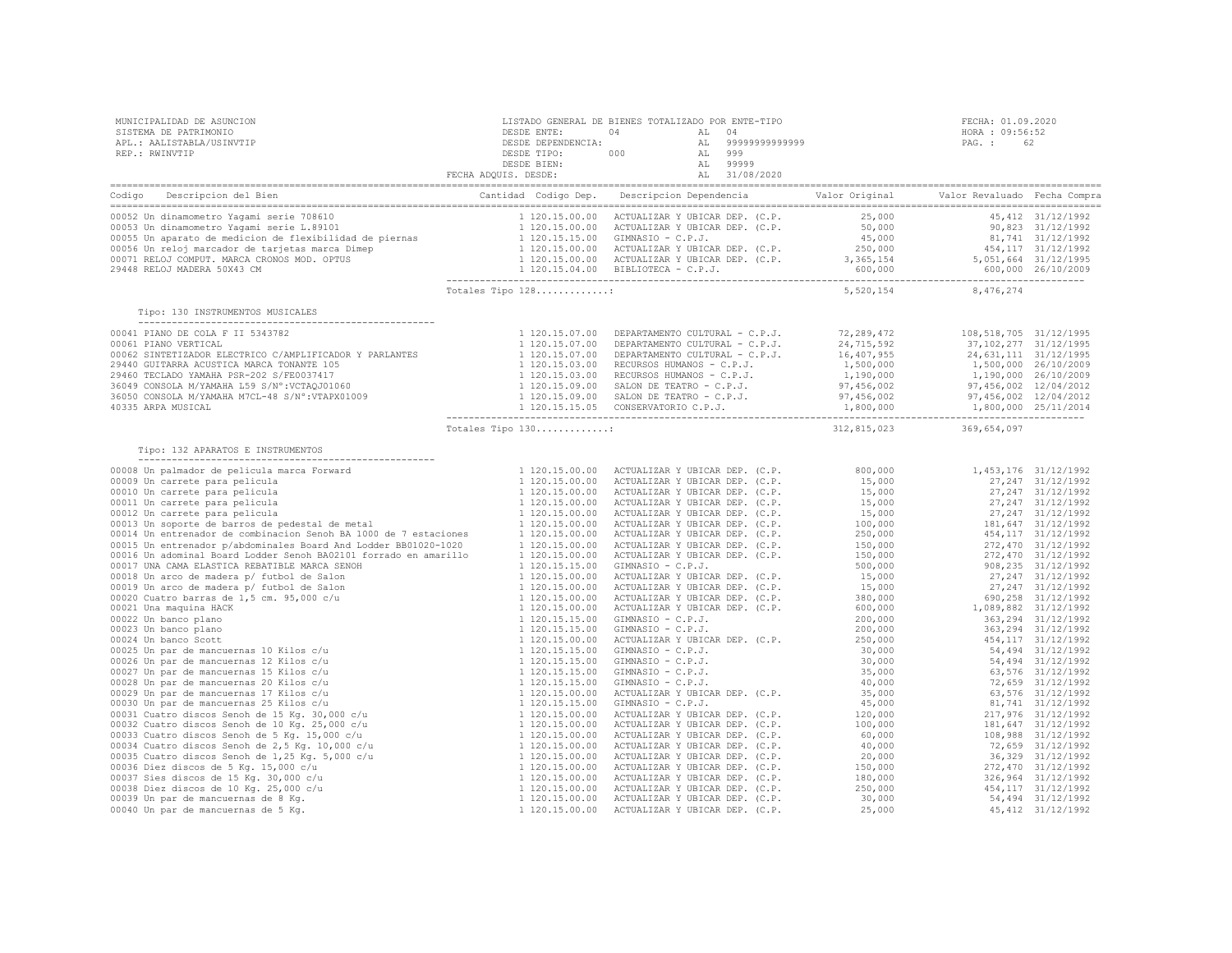| MUNICIPALIDAD DE ASUNCION | LISTADO GENERAL DE BIENES TOTALIZADO POR ENTE-TIPO |     |                | FECHA: 01.09.2020 |  |
|---------------------------|----------------------------------------------------|-----|----------------|-------------------|--|
| SISTEMA DE PATRIMONIO     | DESDE ENTE:                                        |     |                | HORA : 09:56:52   |  |
| APL.: AALISTABLA/USINVTIP | DESDE DEPENDENCIA:                                 |     | 99999999999999 | PAG. :            |  |
| REP.: RWINVTIP            | DESDE TIPO:                                        | 000 | 999            |                   |  |
|                           | DESDE BIEN:                                        |     | 99999          |                   |  |
|                           | FECHA ADOUIS. DESDE:                               |     | 31/08/2020     |                   |  |

|                                                                                                                                                                                                                                            |  | $\begin{tabular}{ c c c c c c c c} \hline \multicolumn{2}{ c c c} \hline \multicolumn{2}{ c c c} \hline \multicolumn{2}{ c c c} \hline \multicolumn{2}{ c c c} \hline \multicolumn{2}{ c c c} \hline \multicolumn{2}{ c c c} \hline \multicolumn{2}{ c c c} \hline \multicolumn{2}{ c c c} \hline \multicolumn{2}{ c c c} \hline \multicolumn{2}{ c c c} \hline \multicolumn{2}{ c c c} \hline \multicolumn{2}{$ |  |  |
|--------------------------------------------------------------------------------------------------------------------------------------------------------------------------------------------------------------------------------------------|--|------------------------------------------------------------------------------------------------------------------------------------------------------------------------------------------------------------------------------------------------------------------------------------------------------------------------------------------------------------------------------------------------------------------|--|--|
| 00041 Un par de mancuerans de 3 Kg.<br>10041 Un par de mancuerans de 3 Kg.<br>10042 Un par de mancuerans de 3 Kg.<br>10042 Un par de mancuerans de 2 Kg.<br>20043 Cuatro barras DC 1,5 cm.<br>10043 Cuatro barras DC 1,5 cm.<br>10043 Cuat |  |                                                                                                                                                                                                                                                                                                                                                                                                                  |  |  |
|                                                                                                                                                                                                                                            |  |                                                                                                                                                                                                                                                                                                                                                                                                                  |  |  |
|                                                                                                                                                                                                                                            |  |                                                                                                                                                                                                                                                                                                                                                                                                                  |  |  |
|                                                                                                                                                                                                                                            |  |                                                                                                                                                                                                                                                                                                                                                                                                                  |  |  |
|                                                                                                                                                                                                                                            |  |                                                                                                                                                                                                                                                                                                                                                                                                                  |  |  |
|                                                                                                                                                                                                                                            |  |                                                                                                                                                                                                                                                                                                                                                                                                                  |  |  |
|                                                                                                                                                                                                                                            |  |                                                                                                                                                                                                                                                                                                                                                                                                                  |  |  |
|                                                                                                                                                                                                                                            |  |                                                                                                                                                                                                                                                                                                                                                                                                                  |  |  |
|                                                                                                                                                                                                                                            |  |                                                                                                                                                                                                                                                                                                                                                                                                                  |  |  |
|                                                                                                                                                                                                                                            |  |                                                                                                                                                                                                                                                                                                                                                                                                                  |  |  |
|                                                                                                                                                                                                                                            |  |                                                                                                                                                                                                                                                                                                                                                                                                                  |  |  |
|                                                                                                                                                                                                                                            |  |                                                                                                                                                                                                                                                                                                                                                                                                                  |  |  |
|                                                                                                                                                                                                                                            |  |                                                                                                                                                                                                                                                                                                                                                                                                                  |  |  |
| 00055 Un soporte tablero y aro de basketbol base de metal Senoh 1 120.15.15.00                                                                                                                                                             |  |                                                                                                                                                                                                                                                                                                                                                                                                                  |  |  |
|                                                                                                                                                                                                                                            |  |                                                                                                                                                                                                                                                                                                                                                                                                                  |  |  |
|                                                                                                                                                                                                                                            |  |                                                                                                                                                                                                                                                                                                                                                                                                                  |  |  |
|                                                                                                                                                                                                                                            |  |                                                                                                                                                                                                                                                                                                                                                                                                                  |  |  |
|                                                                                                                                                                                                                                            |  |                                                                                                                                                                                                                                                                                                                                                                                                                  |  |  |
|                                                                                                                                                                                                                                            |  |                                                                                                                                                                                                                                                                                                                                                                                                                  |  |  |
|                                                                                                                                                                                                                                            |  |                                                                                                                                                                                                                                                                                                                                                                                                                  |  |  |
|                                                                                                                                                                                                                                            |  |                                                                                                                                                                                                                                                                                                                                                                                                                  |  |  |
|                                                                                                                                                                                                                                            |  |                                                                                                                                                                                                                                                                                                                                                                                                                  |  |  |
|                                                                                                                                                                                                                                            |  |                                                                                                                                                                                                                                                                                                                                                                                                                  |  |  |
|                                                                                                                                                                                                                                            |  |                                                                                                                                                                                                                                                                                                                                                                                                                  |  |  |
|                                                                                                                                                                                                                                            |  |                                                                                                                                                                                                                                                                                                                                                                                                                  |  |  |
|                                                                                                                                                                                                                                            |  |                                                                                                                                                                                                                                                                                                                                                                                                                  |  |  |
|                                                                                                                                                                                                                                            |  |                                                                                                                                                                                                                                                                                                                                                                                                                  |  |  |
|                                                                                                                                                                                                                                            |  |                                                                                                                                                                                                                                                                                                                                                                                                                  |  |  |
|                                                                                                                                                                                                                                            |  |                                                                                                                                                                                                                                                                                                                                                                                                                  |  |  |
|                                                                                                                                                                                                                                            |  |                                                                                                                                                                                                                                                                                                                                                                                                                  |  |  |
|                                                                                                                                                                                                                                            |  |                                                                                                                                                                                                                                                                                                                                                                                                                  |  |  |
|                                                                                                                                                                                                                                            |  |                                                                                                                                                                                                                                                                                                                                                                                                                  |  |  |
|                                                                                                                                                                                                                                            |  |                                                                                                                                                                                                                                                                                                                                                                                                                  |  |  |
|                                                                                                                                                                                                                                            |  |                                                                                                                                                                                                                                                                                                                                                                                                                  |  |  |
|                                                                                                                                                                                                                                            |  |                                                                                                                                                                                                                                                                                                                                                                                                                  |  |  |
|                                                                                                                                                                                                                                            |  |                                                                                                                                                                                                                                                                                                                                                                                                                  |  |  |
|                                                                                                                                                                                                                                            |  |                                                                                                                                                                                                                                                                                                                                                                                                                  |  |  |
|                                                                                                                                                                                                                                            |  |                                                                                                                                                                                                                                                                                                                                                                                                                  |  |  |
|                                                                                                                                                                                                                                            |  |                                                                                                                                                                                                                                                                                                                                                                                                                  |  |  |
|                                                                                                                                                                                                                                            |  |                                                                                                                                                                                                                                                                                                                                                                                                                  |  |  |
|                                                                                                                                                                                                                                            |  |                                                                                                                                                                                                                                                                                                                                                                                                                  |  |  |
|                                                                                                                                                                                                                                            |  |                                                                                                                                                                                                                                                                                                                                                                                                                  |  |  |
|                                                                                                                                                                                                                                            |  |                                                                                                                                                                                                                                                                                                                                                                                                                  |  |  |
|                                                                                                                                                                                                                                            |  |                                                                                                                                                                                                                                                                                                                                                                                                                  |  |  |
|                                                                                                                                                                                                                                            |  |                                                                                                                                                                                                                                                                                                                                                                                                                  |  |  |
|                                                                                                                                                                                                                                            |  |                                                                                                                                                                                                                                                                                                                                                                                                                  |  |  |
|                                                                                                                                                                                                                                            |  |                                                                                                                                                                                                                                                                                                                                                                                                                  |  |  |
|                                                                                                                                                                                                                                            |  |                                                                                                                                                                                                                                                                                                                                                                                                                  |  |  |
|                                                                                                                                                                                                                                            |  |                                                                                                                                                                                                                                                                                                                                                                                                                  |  |  |
|                                                                                                                                                                                                                                            |  |                                                                                                                                                                                                                                                                                                                                                                                                                  |  |  |
|                                                                                                                                                                                                                                            |  |                                                                                                                                                                                                                                                                                                                                                                                                                  |  |  |
|                                                                                                                                                                                                                                            |  |                                                                                                                                                                                                                                                                                                                                                                                                                  |  |  |
|                                                                                                                                                                                                                                            |  |                                                                                                                                                                                                                                                                                                                                                                                                                  |  |  |
|                                                                                                                                                                                                                                            |  |                                                                                                                                                                                                                                                                                                                                                                                                                  |  |  |
| 00459 UN POTRO C/ CUERO GAMUZADO BASE DE HIERRO MARCA SENOH<br>00460 VEINTICUATRO PEDAMAS DE GOMA TAPIZADO EN COLOR VERDE                                                                                                                  |  |                                                                                                                                                                                                                                                                                                                                                                                                                  |  |  |
| 00460 VEINTICUATRO PEDAMAS DE GOMA TAPIZADO EN COLOR VERDE                                                                                                                                                                                 |  |                                                                                                                                                                                                                                                                                                                                                                                                                  |  |  |
| 00461 OCHO PROTECTORES DE POSTE P/ VOLLEY COLOR NARANJA SENOH                                                                                                                                                                              |  |                                                                                                                                                                                                                                                                                                                                                                                                                  |  |  |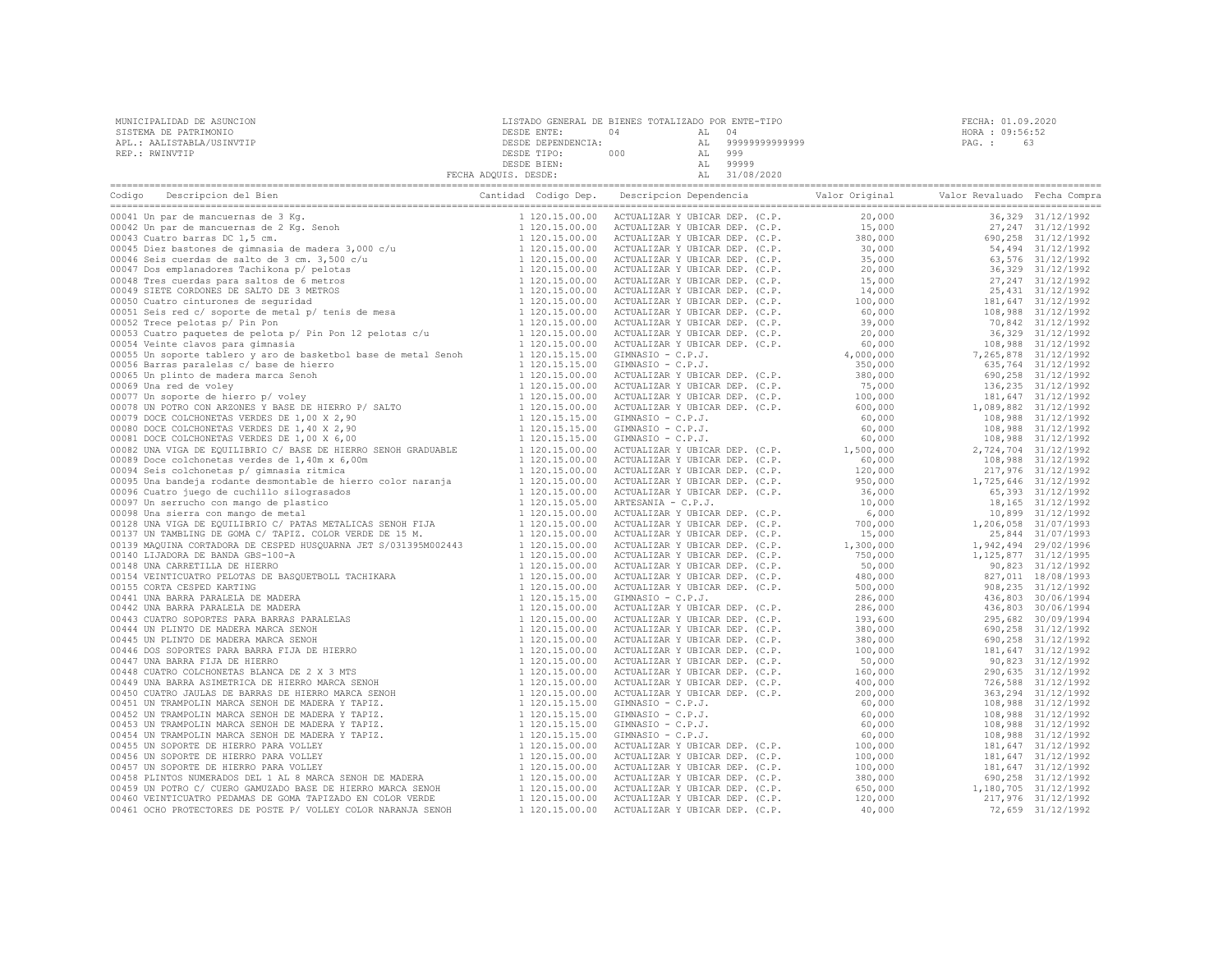| MUNICIPALIDAD DE ASUNCION<br>SISTEMA DE PATRIMONIO<br>APL.: AALISTABLA/USINVTIP<br>REP.: RWINVTIP                                   | LISTADO GENERAL DE BIENES TOTALIZADO POR ENTE-TIPO | FECHA: 01.09.2020<br>HORA : 09:56:52<br>PAG.: 64 |
|-------------------------------------------------------------------------------------------------------------------------------------|----------------------------------------------------|--------------------------------------------------|
| Codigo Descripcion del Bien de Marco de Cantidad Codigo Dep. Descripcion Dependencia de Valor Original Valor Revaluado Fecha Compra |                                                    |                                                  |
|                                                                                                                                     |                                                    |                                                  |
|                                                                                                                                     |                                                    |                                                  |
|                                                                                                                                     |                                                    |                                                  |
|                                                                                                                                     |                                                    |                                                  |
|                                                                                                                                     |                                                    |                                                  |
|                                                                                                                                     |                                                    |                                                  |
|                                                                                                                                     |                                                    |                                                  |
|                                                                                                                                     |                                                    |                                                  |
|                                                                                                                                     |                                                    |                                                  |
|                                                                                                                                     |                                                    |                                                  |
|                                                                                                                                     |                                                    |                                                  |
|                                                                                                                                     |                                                    |                                                  |
|                                                                                                                                     |                                                    |                                                  |
|                                                                                                                                     |                                                    |                                                  |
|                                                                                                                                     |                                                    |                                                  |
|                                                                                                                                     |                                                    |                                                  |
|                                                                                                                                     |                                                    |                                                  |
|                                                                                                                                     |                                                    |                                                  |
|                                                                                                                                     |                                                    |                                                  |
|                                                                                                                                     |                                                    |                                                  |
|                                                                                                                                     |                                                    |                                                  |
|                                                                                                                                     |                                                    |                                                  |
|                                                                                                                                     |                                                    |                                                  |
|                                                                                                                                     |                                                    |                                                  |
|                                                                                                                                     |                                                    |                                                  |
|                                                                                                                                     |                                                    |                                                  |
|                                                                                                                                     |                                                    |                                                  |
|                                                                                                                                     |                                                    |                                                  |
|                                                                                                                                     |                                                    |                                                  |
|                                                                                                                                     |                                                    |                                                  |
|                                                                                                                                     |                                                    |                                                  |
|                                                                                                                                     |                                                    |                                                  |
|                                                                                                                                     |                                                    |                                                  |
|                                                                                                                                     |                                                    |                                                  |
|                                                                                                                                     |                                                    |                                                  |
|                                                                                                                                     |                                                    |                                                  |
|                                                                                                                                     |                                                    |                                                  |
|                                                                                                                                     |                                                    |                                                  |
|                                                                                                                                     |                                                    |                                                  |
|                                                                                                                                     |                                                    |                                                  |
|                                                                                                                                     |                                                    |                                                  |
|                                                                                                                                     |                                                    |                                                  |
|                                                                                                                                     |                                                    |                                                  |
|                                                                                                                                     |                                                    |                                                  |
|                                                                                                                                     |                                                    |                                                  |
|                                                                                                                                     |                                                    |                                                  |
|                                                                                                                                     |                                                    |                                                  |
|                                                                                                                                     |                                                    |                                                  |
|                                                                                                                                     |                                                    |                                                  |
|                                                                                                                                     |                                                    |                                                  |
|                                                                                                                                     |                                                    |                                                  |
|                                                                                                                                     |                                                    |                                                  |
|                                                                                                                                     |                                                    |                                                  |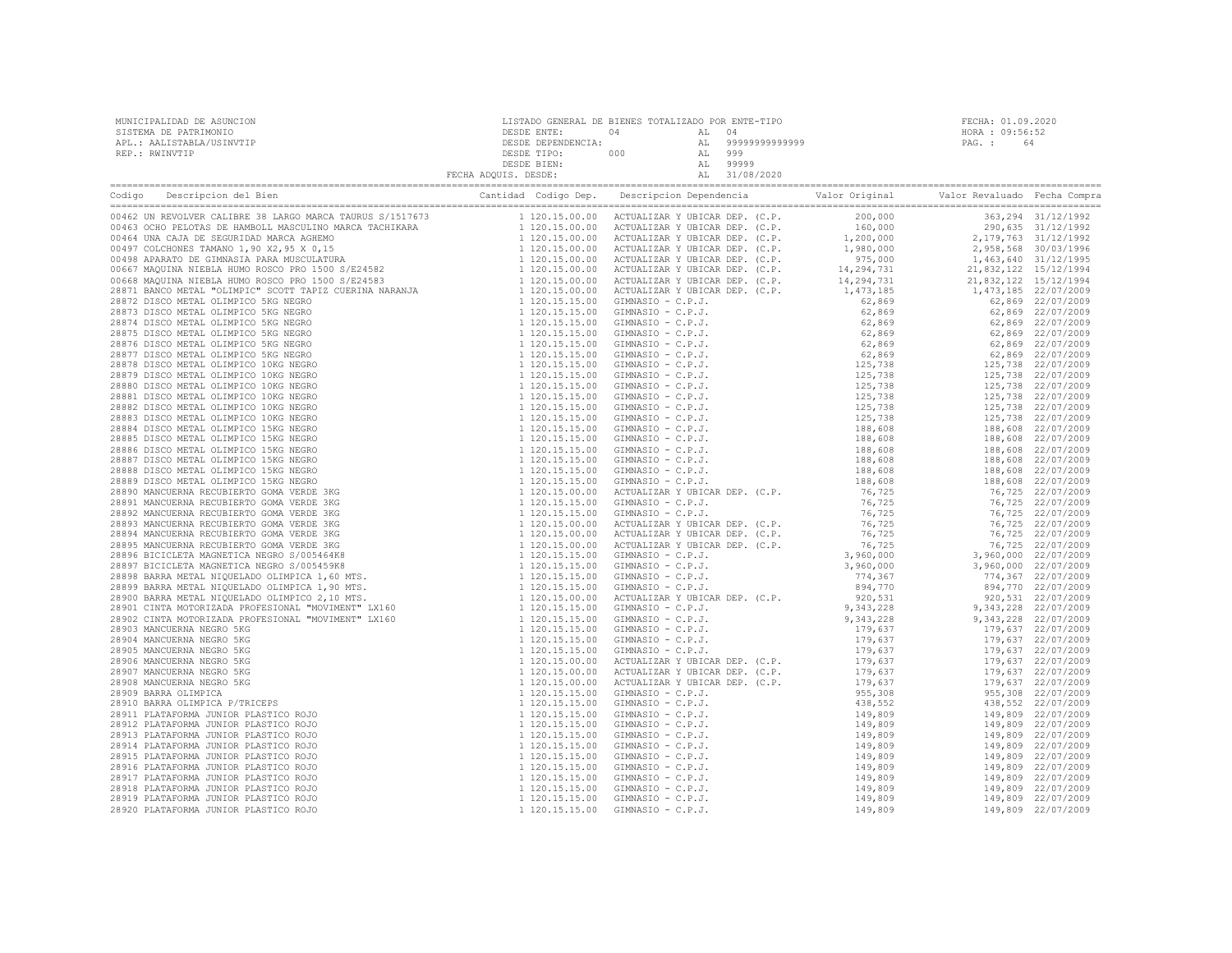| MUNICIPALIDAD DE ASUNCION<br>SISTEMA DE PATRIMONIO<br>APL.: AALISTABLA/USINVTIP                    |                   |                                                                                                                                                                                                                                            |                        | FECHA: 01.09.2020<br>HORA : 09:56:52<br>PAG. : 65 |                    |  |
|----------------------------------------------------------------------------------------------------|-------------------|--------------------------------------------------------------------------------------------------------------------------------------------------------------------------------------------------------------------------------------------|------------------------|---------------------------------------------------|--------------------|--|
| REP.: RWINVTIP                                                                                     |                   | LISTADO GENERAL DE BIENES TOTALIZADO POR ENTE-TIPO<br>DESDE ENTE : 04<br>DESDE DEPENDENCIA: AL 99999999999999999<br>DESDE TIPO: 000 AL 999<br>DESDE BIEN: AL 999999<br>FECHA ADQUIS. DESDE: AL 31/08/2020<br>FECHA ADQUIS. DESDE: AL 31/08 |                        |                                                   |                    |  |
|                                                                                                    |                   |                                                                                                                                                                                                                                            |                        |                                                   |                    |  |
| 28921 PLATAFORMA JUNIOR PLASTICO AZUL                                                              |                   |                                                                                                                                                                                                                                            |                        |                                                   |                    |  |
| 28922 PLATAFORMA JUNIOR PLASTICO AZUL                                                              |                   |                                                                                                                                                                                                                                            |                        |                                                   |                    |  |
| 28923 PLATAFORMA JUNIOR PLASTICO AZUL                                                              |                   |                                                                                                                                                                                                                                            |                        |                                                   |                    |  |
| 28924 PLATAFORMA JUNIOR PLASTICO AZUL                                                              |                   |                                                                                                                                                                                                                                            |                        |                                                   |                    |  |
| 28925 PLATAFORMA JUNIOR PLASTICO AZUL                                                              |                   |                                                                                                                                                                                                                                            |                        |                                                   |                    |  |
| 28926 PLATAFORMA JUNIOR PLASTICO AZUL<br>28927 PLATAFORMA JUNIOR PLASTICO AZUL                     |                   |                                                                                                                                                                                                                                            |                        |                                                   |                    |  |
| 28928 PLATAFORMA JUNIOR PLASTICO AZUL                                                              |                   |                                                                                                                                                                                                                                            |                        |                                                   |                    |  |
| 28929 PLATAFORMA JUNIOR PLASTICO AZUL                                                              |                   |                                                                                                                                                                                                                                            |                        |                                                   |                    |  |
| 28930 PLATAFORMA JUNIOR PLASTICO AZUL                                                              |                   |                                                                                                                                                                                                                                            |                        |                                                   |                    |  |
| 28931 MODULO STEP PLASTICO AMARILLO                                                                |                   |                                                                                                                                                                                                                                            |                        |                                                   |                    |  |
| 28932 MODULO STEP PLASTICO AMARILLO                                                                |                   |                                                                                                                                                                                                                                            |                        |                                                   |                    |  |
| 28933 MODULO STEP PLASTICO AMARILLO                                                                |                   |                                                                                                                                                                                                                                            |                        |                                                   |                    |  |
| 28934 MODULO STEP PLASTICO AMARILLO                                                                |                   |                                                                                                                                                                                                                                            |                        |                                                   |                    |  |
| 28935 MODULO STEP PLASTICO AMARILLO                                                                |                   |                                                                                                                                                                                                                                            |                        |                                                   |                    |  |
| 28936 MODULO STEP PLASTICO AMARILLO                                                                |                   |                                                                                                                                                                                                                                            |                        |                                                   |                    |  |
| 28937 MODULO STEP PLASTICO AMARILLO                                                                |                   |                                                                                                                                                                                                                                            |                        |                                                   |                    |  |
| 28938 MODULO STEP PLASTICO AMARILLO                                                                |                   |                                                                                                                                                                                                                                            |                        |                                                   |                    |  |
| 28939 MODULO STEP PLASTICO AMARILLO                                                                |                   |                                                                                                                                                                                                                                            |                        |                                                   |                    |  |
| 28940 MODULO STEP PLASTICO AMARILLO                                                                |                   |                                                                                                                                                                                                                                            |                        |                                                   |                    |  |
| 28941 MODULO STEP PLASTICO AMARILLO                                                                |                   |                                                                                                                                                                                                                                            |                        |                                                   |                    |  |
| 28942 MODULO STEP PLASTICO AMARILLO                                                                |                   |                                                                                                                                                                                                                                            |                        |                                                   |                    |  |
| 28943 MODULO STEP PLASTICO AMARILLO                                                                |                   |                                                                                                                                                                                                                                            |                        |                                                   |                    |  |
| 28944 MODULO STEP PLASTICO AMARILLO                                                                |                   |                                                                                                                                                                                                                                            |                        |                                                   |                    |  |
| 28945 MODULO STEP PLASTICO AMARILLO                                                                |                   |                                                                                                                                                                                                                                            |                        |                                                   |                    |  |
| 28946 MODULO STEP PLASTICO AMARILLO<br>28947 MODULO STEP PLASTICO AMARILLO                         |                   |                                                                                                                                                                                                                                            |                        |                                                   |                    |  |
| 28948 MODULO STEP PLASTICO AMARILLO                                                                |                   |                                                                                                                                                                                                                                            |                        |                                                   |                    |  |
| 28949 MODULO STEP PLASTICO AMARILLO                                                                |                   |                                                                                                                                                                                                                                            |                        |                                                   |                    |  |
| 28950 MODULO STEP PLASTICO AMARILLO                                                                |                   |                                                                                                                                                                                                                                            |                        |                                                   |                    |  |
| 28951 MODULO STEP PLASTICO AMARILLO                                                                |                   |                                                                                                                                                                                                                                            |                        |                                                   |                    |  |
| 28952 MODULO STEP PLASTICO AMARILLO                                                                |                   |                                                                                                                                                                                                                                            |                        |                                                   |                    |  |
| 28953 MODULO STEP PLASTICO AMARILLO                                                                |                   |                                                                                                                                                                                                                                            |                        |                                                   |                    |  |
| 28954 MODULO STEP PLASTICO AMARILLO                                                                |                   |                                                                                                                                                                                                                                            |                        |                                                   |                    |  |
| 28955 MODULO STEP PLASTICO AMARILLO                                                                |                   |                                                                                                                                                                                                                                            |                        |                                                   |                    |  |
| 28956 MODULO STEP PLASTICO AMARILLO                                                                |                   |                                                                                                                                                                                                                                            |                        |                                                   |                    |  |
| 28957 MODULO STEP PLASTICO AMARILLO                                                                |                   |                                                                                                                                                                                                                                            |                        |                                                   |                    |  |
| 28958 MODULO STEP PLASTICO AMARILLO                                                                |                   |                                                                                                                                                                                                                                            |                        |                                                   |                    |  |
| 28959 MODULO STEP PLASTICO AMARILLO                                                                |                   |                                                                                                                                                                                                                                            |                        |                                                   |                    |  |
| 28960 MODULO STEP PLASTICO AMARILLO                                                                |                   |                                                                                                                                                                                                                                            |                        |                                                   |                    |  |
| 28961 MODULO STEP PLASTICO AMARILLO                                                                |                   |                                                                                                                                                                                                                                            |                        |                                                   |                    |  |
| 28962 MODULO STEP PLASTICO AMARILLO                                                                |                   |                                                                                                                                                                                                                                            |                        |                                                   |                    |  |
| 28963 MODULO STEP PLASTICO AMARILLO<br>28964 MODULO STEP PLASTICO AMARILLO                         |                   |                                                                                                                                                                                                                                            |                        |                                                   |                    |  |
| 28965 MODULO STEP PLASTICO AMARILLO                                                                |                   |                                                                                                                                                                                                                                            |                        |                                                   |                    |  |
| 28966 MODULO STEP PLASTICO AMARILLO                                                                |                   |                                                                                                                                                                                                                                            |                        |                                                   |                    |  |
| 28967 MODULO STEP PLASTICO AMARILLO                                                                |                   |                                                                                                                                                                                                                                            |                        |                                                   |                    |  |
| 28968 MODULO STEP PLASTICO AMARILLO                                                                |                   |                                                                                                                                                                                                                                            |                        |                                                   |                    |  |
| 28969 MODULO STEP PLASTICO AMARILLO                                                                |                   |                                                                                                                                                                                                                                            |                        |                                                   |                    |  |
| 28970 MODULO STEP PLASTICO AMARILLO                                                                |                   |                                                                                                                                                                                                                                            |                        |                                                   |                    |  |
|                                                                                                    | Totales Tipo 132: |                                                                                                                                                                                                                                            | 95, 911, 593           | 130,697,451                                       |                    |  |
| Tipo: 133 LIBROS                                                                                   |                   |                                                                                                                                                                                                                                            |                        |                                                   |                    |  |
| 00027 SIETE ENCICLOPEDIAS EN VIDEO                                                                 |                   | 1 120.15.04.00 BIBLIOTECA - C.P.J.                                                                                                                                                                                                         |                        |                                                   | 252,730 30/04/1996 |  |
| VOUZA SEIS ENCICLOPEDIAS GENIOS DE LA PINTURA Y 3 ERASE UNA VEZ $120.15.04.00$ BIBLIOTECA - C.P.J. |                   |                                                                                                                                                                                                                                            | $121,000$<br>$169,500$ |                                                   | 354,030 30/05/1996 |  |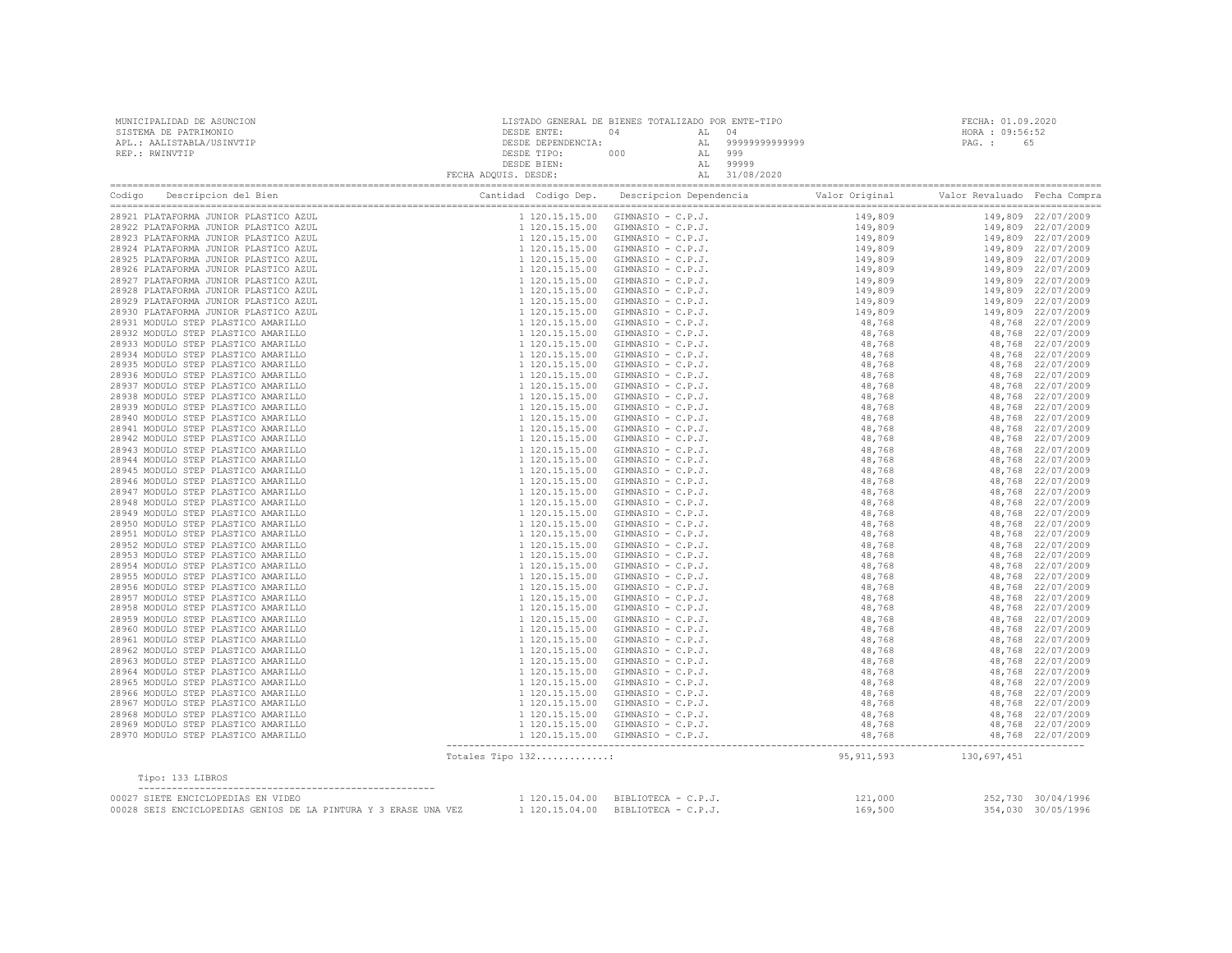| MUNICIPALIDAD DE ASUNCION<br>NERE ENTERNA DE PATRIMONIO<br>NERE : RWINVTIP<br>APL.: AALISTABLA/USINVTIP<br>REP.: RWINVTIP<br>REP.: RWINVTIP<br>REP.: RWINVTIP<br>REP.: RWINVTIP<br>CHE SESDE TIPIC: 000<br>DESDE DEPENDENCIA: (DOSSIDE DEPENDENCIA: 201999999999999999999 | LISTADO GENERAL DE BIENES TOTALIZADO POR ENTE-TIPO | FECHA: 01.09.2020 |  |
|---------------------------------------------------------------------------------------------------------------------------------------------------------------------------------------------------------------------------------------------------------------------------|----------------------------------------------------|-------------------|--|
|                                                                                                                                                                                                                                                                           |                                                    |                   |  |
|                                                                                                                                                                                                                                                                           |                                                    |                   |  |
|                                                                                                                                                                                                                                                                           |                                                    |                   |  |
|                                                                                                                                                                                                                                                                           |                                                    |                   |  |
|                                                                                                                                                                                                                                                                           |                                                    |                   |  |
|                                                                                                                                                                                                                                                                           |                                                    |                   |  |
|                                                                                                                                                                                                                                                                           |                                                    |                   |  |
|                                                                                                                                                                                                                                                                           |                                                    |                   |  |
|                                                                                                                                                                                                                                                                           |                                                    |                   |  |
|                                                                                                                                                                                                                                                                           |                                                    |                   |  |
|                                                                                                                                                                                                                                                                           |                                                    |                   |  |
|                                                                                                                                                                                                                                                                           |                                                    |                   |  |
|                                                                                                                                                                                                                                                                           |                                                    |                   |  |
|                                                                                                                                                                                                                                                                           |                                                    |                   |  |
|                                                                                                                                                                                                                                                                           |                                                    |                   |  |
|                                                                                                                                                                                                                                                                           |                                                    |                   |  |
|                                                                                                                                                                                                                                                                           |                                                    |                   |  |
|                                                                                                                                                                                                                                                                           |                                                    |                   |  |
|                                                                                                                                                                                                                                                                           |                                                    |                   |  |
|                                                                                                                                                                                                                                                                           |                                                    |                   |  |
|                                                                                                                                                                                                                                                                           |                                                    |                   |  |
|                                                                                                                                                                                                                                                                           |                                                    |                   |  |
|                                                                                                                                                                                                                                                                           |                                                    |                   |  |
|                                                                                                                                                                                                                                                                           |                                                    |                   |  |
|                                                                                                                                                                                                                                                                           |                                                    |                   |  |
|                                                                                                                                                                                                                                                                           |                                                    |                   |  |
|                                                                                                                                                                                                                                                                           |                                                    |                   |  |
|                                                                                                                                                                                                                                                                           |                                                    |                   |  |
|                                                                                                                                                                                                                                                                           |                                                    |                   |  |
|                                                                                                                                                                                                                                                                           |                                                    |                   |  |
|                                                                                                                                                                                                                                                                           |                                                    |                   |  |
|                                                                                                                                                                                                                                                                           |                                                    |                   |  |
|                                                                                                                                                                                                                                                                           |                                                    |                   |  |
|                                                                                                                                                                                                                                                                           |                                                    |                   |  |
|                                                                                                                                                                                                                                                                           |                                                    |                   |  |
|                                                                                                                                                                                                                                                                           |                                                    |                   |  |
|                                                                                                                                                                                                                                                                           |                                                    |                   |  |
|                                                                                                                                                                                                                                                                           |                                                    |                   |  |
|                                                                                                                                                                                                                                                                           |                                                    |                   |  |
|                                                                                                                                                                                                                                                                           |                                                    |                   |  |
|                                                                                                                                                                                                                                                                           |                                                    |                   |  |
|                                                                                                                                                                                                                                                                           |                                                    |                   |  |
|                                                                                                                                                                                                                                                                           |                                                    |                   |  |
|                                                                                                                                                                                                                                                                           |                                                    |                   |  |
|                                                                                                                                                                                                                                                                           |                                                    |                   |  |
|                                                                                                                                                                                                                                                                           |                                                    |                   |  |
|                                                                                                                                                                                                                                                                           |                                                    |                   |  |
|                                                                                                                                                                                                                                                                           |                                                    |                   |  |
|                                                                                                                                                                                                                                                                           |                                                    |                   |  |
|                                                                                                                                                                                                                                                                           |                                                    |                   |  |
|                                                                                                                                                                                                                                                                           |                                                    |                   |  |
|                                                                                                                                                                                                                                                                           |                                                    |                   |  |
|                                                                                                                                                                                                                                                                           |                                                    |                   |  |
|                                                                                                                                                                                                                                                                           |                                                    |                   |  |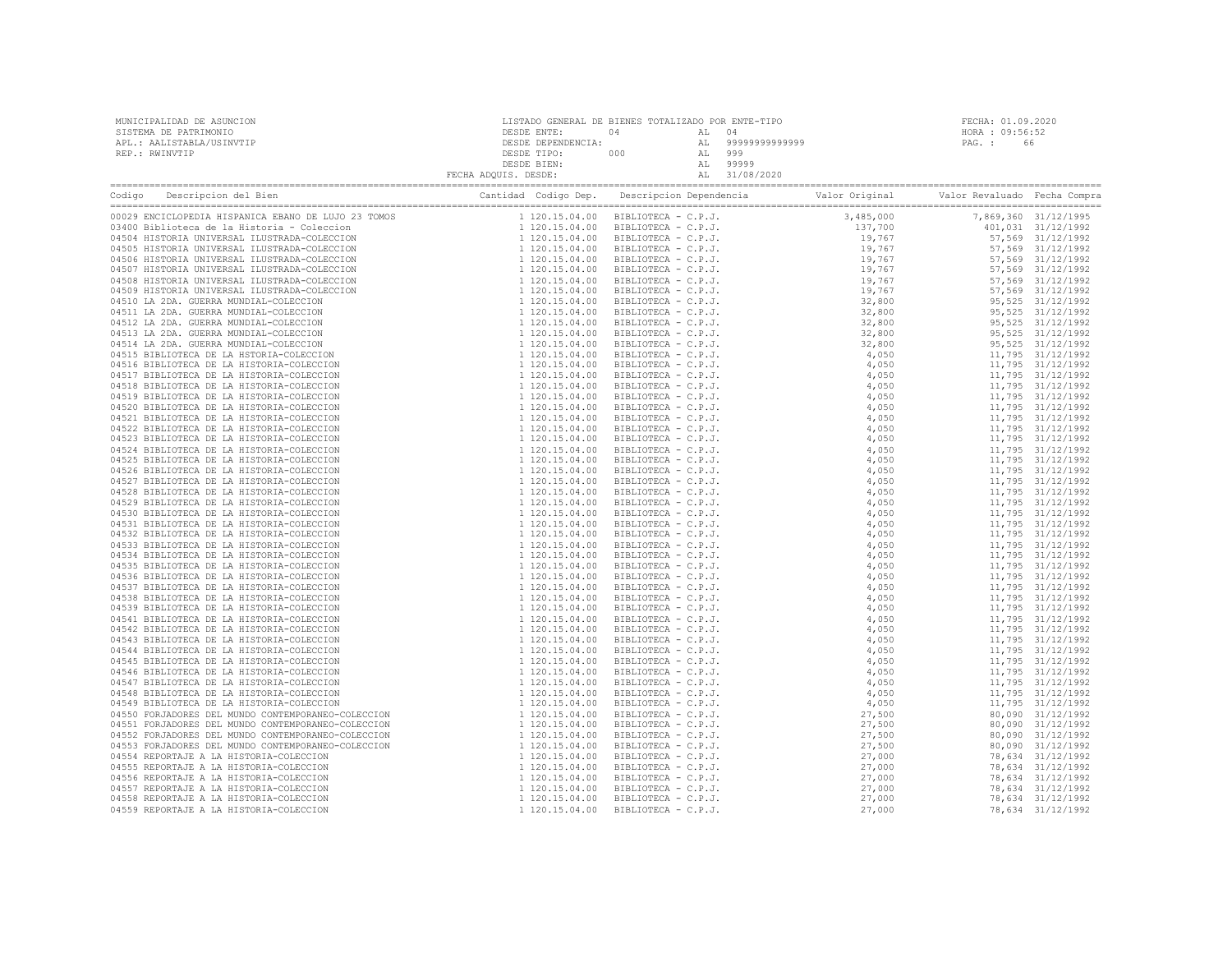| Codigo Descripcion del Bien (Compra Cantidad Codigo Dep. Descripcion Dependencia Valor Original Valor Revaluado Fecha Compra Cantidad Codigo Dep. Descripcion Dependencia Valor Original Valor Revaluado Fecha Compra Cantidad |  |  |  |  |  |  |
|--------------------------------------------------------------------------------------------------------------------------------------------------------------------------------------------------------------------------------|--|--|--|--|--|--|
| 04560 REPORTAJE A LA HISTORIA-COLECCION                                                                                                                                                                                        |  |  |  |  |  |  |
| 04561 REPORTAJE A LA HISTORIA-COLECCION                                                                                                                                                                                        |  |  |  |  |  |  |
| 04562 BIBLIOTECA DE LA EMPRESA-COLECCION                                                                                                                                                                                       |  |  |  |  |  |  |
| 04563 BIBLIOTECA DE LA EMPRESA-COLECCION                                                                                                                                                                                       |  |  |  |  |  |  |
| 04564 BIBLIOTECA DE LA EMPRESA-COLECCION                                                                                                                                                                                       |  |  |  |  |  |  |
| 04565 BIBLIOTECA DE LA EMPRESA-COLECCION<br>04566 BIBLIOTECA DE LA EMPRESA-COLECCION                                                                                                                                           |  |  |  |  |  |  |
| 04567 BIBLIOTECA DE LA EMPRESA-COLECCION                                                                                                                                                                                       |  |  |  |  |  |  |
| 04568 BIBLIOTECA DE LA EMPRESA-COLECCION                                                                                                                                                                                       |  |  |  |  |  |  |
| 04569 BIBLIOTECA DE LA EMPRESA-COLECCION                                                                                                                                                                                       |  |  |  |  |  |  |
| 04570 BIBLIOTECA DE LA EMPRESA-COLECCION                                                                                                                                                                                       |  |  |  |  |  |  |
| 04571 BIBLIOTECA DE LA EMPRESA-COLECCION                                                                                                                                                                                       |  |  |  |  |  |  |
| 04572 BIBLIOTECA DE LA EMPRESA-COLECCION                                                                                                                                                                                       |  |  |  |  |  |  |
| 04573 BIBLIOTECA DE LA EMPRESA-COLECCION                                                                                                                                                                                       |  |  |  |  |  |  |
| 04574 BIBLIOTECA DE LA EMPRESA-COLECCION                                                                                                                                                                                       |  |  |  |  |  |  |
| 04575 BIBLIOTECA DE LA EMPRESA-COLECCION                                                                                                                                                                                       |  |  |  |  |  |  |
| 04576 BIBLIOTECA DE LA EMPRESA-COLECCION                                                                                                                                                                                       |  |  |  |  |  |  |
| 04577 BIBLIOTECA DE LA EMPRESA-COLECCION                                                                                                                                                                                       |  |  |  |  |  |  |
| 04578 BIBLIOTECA DE LA EMPRESA-COLECCION                                                                                                                                                                                       |  |  |  |  |  |  |
| 04579 BIBLIOTECA DE LA EMPRESA-COLECCION                                                                                                                                                                                       |  |  |  |  |  |  |
| 04580 BIBLIOTECA DE LA EMPRESA-COLECCION                                                                                                                                                                                       |  |  |  |  |  |  |
| 04581 BIBLIOTECA DE LA EMPRESA-COLECCION                                                                                                                                                                                       |  |  |  |  |  |  |
| 04582 MANAGEMENT-COLECCION<br>04583 MANAGEMENT-COLECCION                                                                                                                                                                       |  |  |  |  |  |  |
| 04584 MANAGEMENT-COLECCION                                                                                                                                                                                                     |  |  |  |  |  |  |
| 04585 MANUAL DE SECRETARIA-COLECCION                                                                                                                                                                                           |  |  |  |  |  |  |
| 04586 MANUAL DE SECRETARIA-COLECCION                                                                                                                                                                                           |  |  |  |  |  |  |
| 04587 MANUAL DE SECRETARIA-COLECCION                                                                                                                                                                                           |  |  |  |  |  |  |
| 04588 ENCICLOPEDIA DE LA PEDAGOGIA-COLECCION                                                                                                                                                                                   |  |  |  |  |  |  |
| 04589 ENCICLOPEDIA DE LA PEDAGOGIA-COLECCION                                                                                                                                                                                   |  |  |  |  |  |  |
| 04590 ENCICLOPEDIA DE LA PEDAGOGIA-COLECCION                                                                                                                                                                                   |  |  |  |  |  |  |
| 04591 ENCICLOPEDIA DE LA PSICOLOGIA-COLECCION                                                                                                                                                                                  |  |  |  |  |  |  |
| 04592 ENCICLOPEDIA DE LA PSICOLOGIA-COLECCION                                                                                                                                                                                  |  |  |  |  |  |  |
| 04593 ENCICLOPEDIA DE LA PSICOLOGIA-COLECCION                                                                                                                                                                                  |  |  |  |  |  |  |
| 04594 ENCICLOPEDIA DE LA PSICOLOGIA-COLECCION                                                                                                                                                                                  |  |  |  |  |  |  |
| 04595 ENCICLOPEDIA DE LA PSICOLOGIA-COLECCION                                                                                                                                                                                  |  |  |  |  |  |  |
| 04596 ENCICLOPEDIA DE LA PSICOLOGIA-COLECCION                                                                                                                                                                                  |  |  |  |  |  |  |
| 04597 GRAN LIBROS DE LOS PADRES-COLECCION                                                                                                                                                                                      |  |  |  |  |  |  |
| 04598 GRAN LIBROS DE LOS PADRES-COLECCION                                                                                                                                                                                      |  |  |  |  |  |  |
| 04599 GRAN LIBROS DE LOS PADRES-COLECCION<br>04600 ATLAS GEOGRAFICO                                                                                                                                                            |  |  |  |  |  |  |
| 04601 BIBLIA DE LUJO, CON ATRIL                                                                                                                                                                                                |  |  |  |  |  |  |
| 04602 MUNDO EN ACCION-COLECCION                                                                                                                                                                                                |  |  |  |  |  |  |
| 04603 MUNDO EN ACCION-COLECCION                                                                                                                                                                                                |  |  |  |  |  |  |
| 04604 MUNDO EN ACCION-COLECCION                                                                                                                                                                                                |  |  |  |  |  |  |
| 04605 MUNDO EN ACCION-COLECCION                                                                                                                                                                                                |  |  |  |  |  |  |
| 04606 ANATOMIA-COLECCION                                                                                                                                                                                                       |  |  |  |  |  |  |
| 04607 ANATOMIA-COLECCION                                                                                                                                                                                                       |  |  |  |  |  |  |
| 04608 ANATOMIA-COLECCION                                                                                                                                                                                                       |  |  |  |  |  |  |
| 04609 ANATOMIA-COLECCION                                                                                                                                                                                                       |  |  |  |  |  |  |
| 04610 ANATOMIA-COLECCION                                                                                                                                                                                                       |  |  |  |  |  |  |
| 04611 ANATOMIA-COLECCION                                                                                                                                                                                                       |  |  |  |  |  |  |
| 04612 EL MUNDO DE LA BIOLOGIA-COLECCION                                                                                                                                                                                        |  |  |  |  |  |  |
| 04613 EL MUNDO DE LA BIOLOGIA-COLECCION                                                                                                                                                                                        |  |  |  |  |  |  |
| 04614 EL MUNOD DE LA BIOLOGIA-COLECCION                                                                                                                                                                                        |  |  |  |  |  |  |
| 04615 EL MUNDO DE LA BIOLOGIA-COLECCION                                                                                                                                                                                        |  |  |  |  |  |  |
| 04616 AUDIOVISUAL "CONTI"-COLECCION                                                                                                                                                                                            |  |  |  |  |  |  |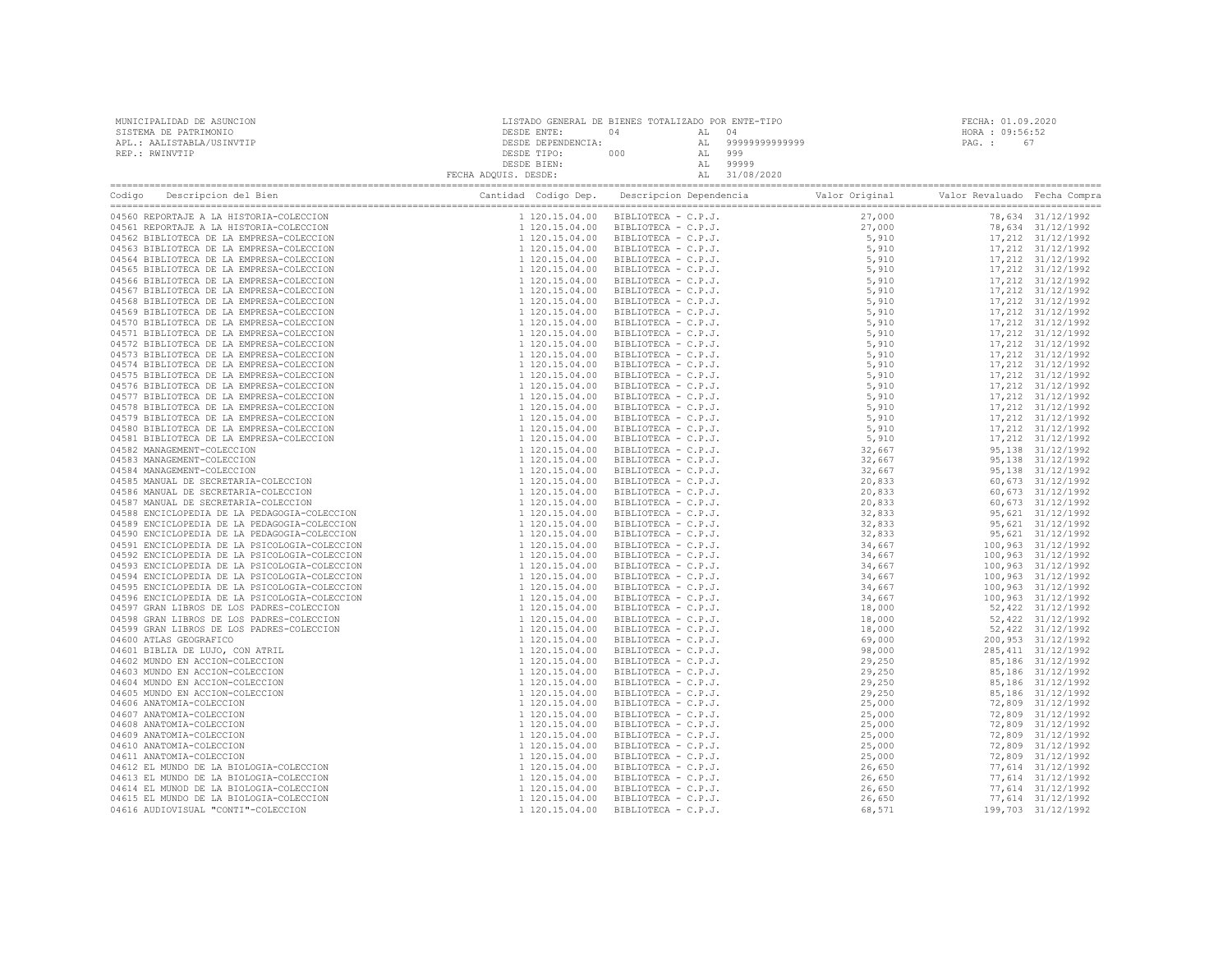| MUNICIPALIDAD DE ASUNCION                                                                                                                                                                                                      | LISTADO GENERAL DE BIENES TOTALIZADO POR ENTE-TIPO |  | $\overline{9}$ | FECHA: 01.09.2020 |  |  |
|--------------------------------------------------------------------------------------------------------------------------------------------------------------------------------------------------------------------------------|----------------------------------------------------|--|----------------|-------------------|--|--|
| Company Cantida Codigo Dep. Descripcion Dependencia Valor Original Valor Revaluado Fecha Compra Cantidad Codigo Dep. Descripcion Dependencia Valor Original Valor Revaluado Fecha Compra Cantidad Codigo Dep. Descripcion Depe |                                                    |  |                |                   |  |  |
|                                                                                                                                                                                                                                |                                                    |  |                |                   |  |  |
|                                                                                                                                                                                                                                |                                                    |  |                |                   |  |  |
|                                                                                                                                                                                                                                |                                                    |  |                |                   |  |  |
|                                                                                                                                                                                                                                |                                                    |  |                |                   |  |  |
|                                                                                                                                                                                                                                |                                                    |  |                |                   |  |  |
|                                                                                                                                                                                                                                |                                                    |  |                |                   |  |  |
|                                                                                                                                                                                                                                |                                                    |  |                |                   |  |  |
|                                                                                                                                                                                                                                |                                                    |  |                |                   |  |  |
|                                                                                                                                                                                                                                |                                                    |  |                |                   |  |  |
|                                                                                                                                                                                                                                |                                                    |  |                |                   |  |  |
|                                                                                                                                                                                                                                |                                                    |  |                |                   |  |  |
|                                                                                                                                                                                                                                |                                                    |  |                |                   |  |  |
|                                                                                                                                                                                                                                |                                                    |  |                |                   |  |  |
|                                                                                                                                                                                                                                |                                                    |  |                |                   |  |  |
|                                                                                                                                                                                                                                |                                                    |  |                |                   |  |  |
|                                                                                                                                                                                                                                |                                                    |  |                |                   |  |  |
|                                                                                                                                                                                                                                |                                                    |  |                |                   |  |  |
|                                                                                                                                                                                                                                |                                                    |  |                |                   |  |  |
|                                                                                                                                                                                                                                |                                                    |  |                |                   |  |  |
|                                                                                                                                                                                                                                |                                                    |  |                |                   |  |  |
|                                                                                                                                                                                                                                |                                                    |  |                |                   |  |  |
|                                                                                                                                                                                                                                |                                                    |  |                |                   |  |  |
|                                                                                                                                                                                                                                |                                                    |  |                |                   |  |  |
|                                                                                                                                                                                                                                |                                                    |  |                |                   |  |  |
|                                                                                                                                                                                                                                |                                                    |  |                |                   |  |  |
|                                                                                                                                                                                                                                |                                                    |  |                |                   |  |  |
|                                                                                                                                                                                                                                |                                                    |  |                |                   |  |  |
|                                                                                                                                                                                                                                |                                                    |  |                |                   |  |  |
|                                                                                                                                                                                                                                |                                                    |  |                |                   |  |  |
|                                                                                                                                                                                                                                |                                                    |  |                |                   |  |  |
|                                                                                                                                                                                                                                |                                                    |  |                |                   |  |  |
|                                                                                                                                                                                                                                |                                                    |  |                |                   |  |  |
|                                                                                                                                                                                                                                |                                                    |  |                |                   |  |  |
|                                                                                                                                                                                                                                |                                                    |  |                |                   |  |  |
|                                                                                                                                                                                                                                |                                                    |  |                |                   |  |  |
|                                                                                                                                                                                                                                |                                                    |  |                |                   |  |  |
|                                                                                                                                                                                                                                |                                                    |  |                |                   |  |  |
|                                                                                                                                                                                                                                |                                                    |  |                |                   |  |  |
|                                                                                                                                                                                                                                |                                                    |  |                |                   |  |  |
|                                                                                                                                                                                                                                |                                                    |  |                |                   |  |  |
|                                                                                                                                                                                                                                |                                                    |  |                |                   |  |  |
|                                                                                                                                                                                                                                |                                                    |  |                |                   |  |  |
|                                                                                                                                                                                                                                |                                                    |  |                |                   |  |  |
|                                                                                                                                                                                                                                |                                                    |  |                |                   |  |  |
|                                                                                                                                                                                                                                |                                                    |  |                |                   |  |  |
|                                                                                                                                                                                                                                |                                                    |  |                |                   |  |  |
|                                                                                                                                                                                                                                |                                                    |  |                |                   |  |  |
|                                                                                                                                                                                                                                |                                                    |  |                |                   |  |  |
|                                                                                                                                                                                                                                |                                                    |  |                |                   |  |  |
|                                                                                                                                                                                                                                |                                                    |  |                |                   |  |  |
|                                                                                                                                                                                                                                |                                                    |  |                |                   |  |  |
|                                                                                                                                                                                                                                |                                                    |  |                |                   |  |  |
|                                                                                                                                                                                                                                |                                                    |  |                |                   |  |  |
|                                                                                                                                                                                                                                |                                                    |  |                |                   |  |  |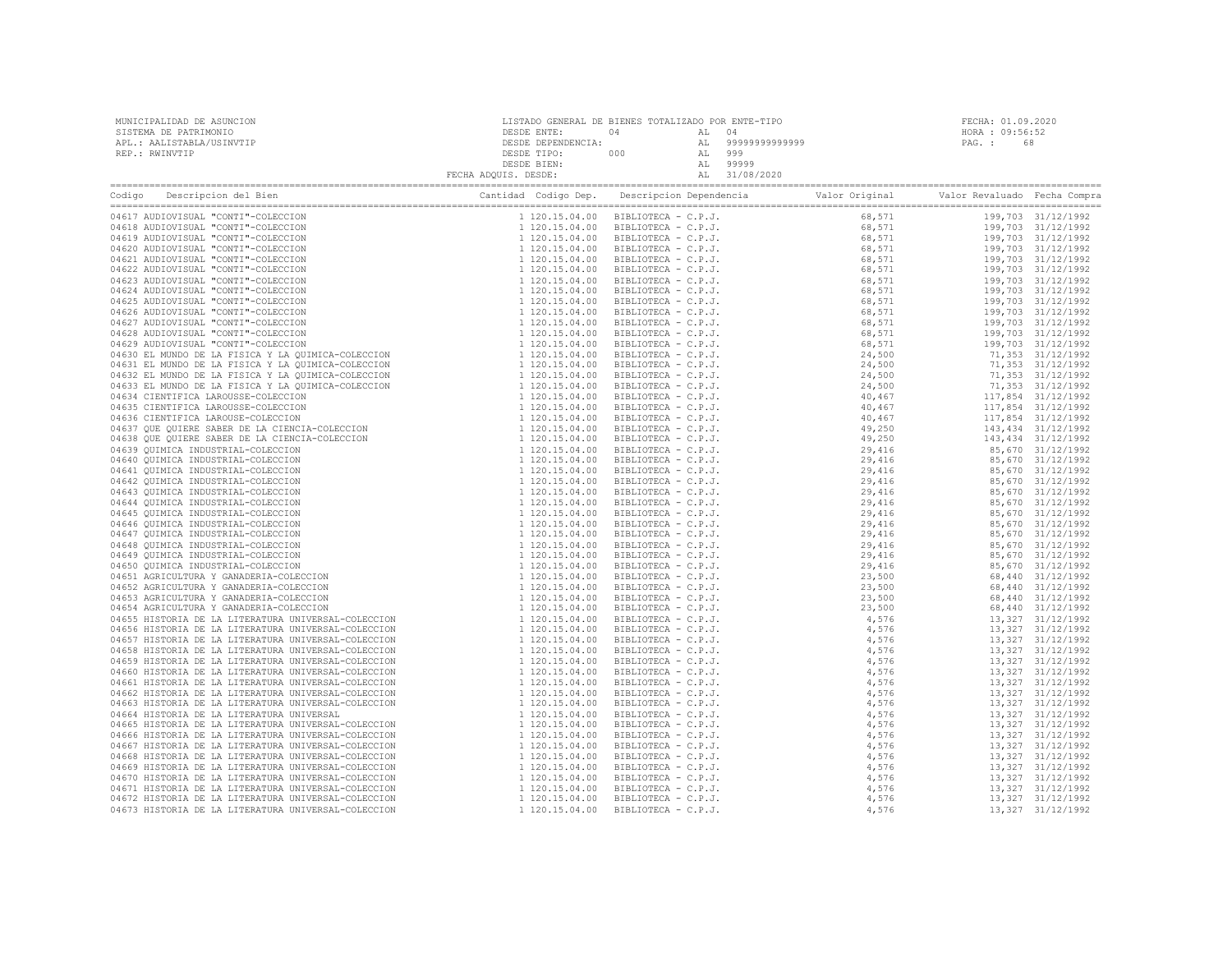| MUNICIPALIDAD DE ASUNCION | LISTADO GENERAL DE BIENES TOTALIZADO POR ENTE-TIPO |     |        |                    | FECHA: 01.09.2020 |    |
|---------------------------|----------------------------------------------------|-----|--------|--------------------|-------------------|----|
| SISTEMA DE PATRIMONIO     | DESDE ENTE:                                        | 04  | AL 04  |                    | HORA : 09:56:52   |    |
| APL.: AALISTABLA/USINVTIP | DESDE DEPENDENCIA:                                 |     |        | AT, 99999999999999 | PAG. :            | 69 |
| REP.: RWINVTIP            | DESDE TIPO:                                        | 000 | AL 999 |                    |                   |    |
|                           | DESDE BIEN:                                        |     |        | 99999              |                   |    |
|                           | FECHA ADQUIS. DESDE:                               |     |        | AL 31/08/2020      |                   |    |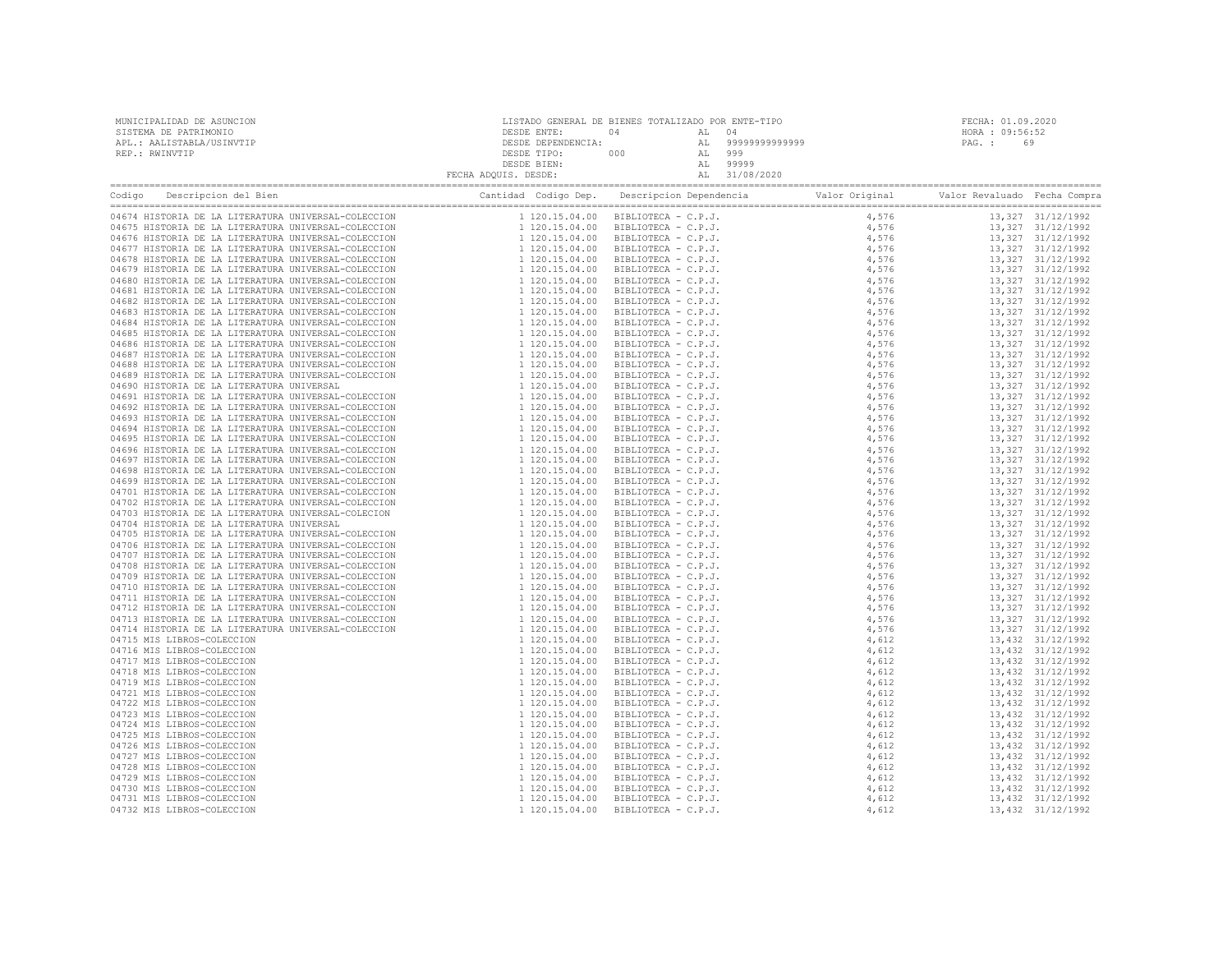| MUNICIPALIDAD DE ASUNCION<br>SISTEMA DE PATRIMONIO<br>APL.: AALISTABLA/USINVTIP                                                                                                                                                |                                                                                                                                                                                                                                                                                                                                                                                                                                                                                                 | FECHA: 01.09.2020<br>HORA : 09:56:52<br>PAG. : 70                                                                                                                                                                            |  |  |                                          |
|--------------------------------------------------------------------------------------------------------------------------------------------------------------------------------------------------------------------------------|-------------------------------------------------------------------------------------------------------------------------------------------------------------------------------------------------------------------------------------------------------------------------------------------------------------------------------------------------------------------------------------------------------------------------------------------------------------------------------------------------|------------------------------------------------------------------------------------------------------------------------------------------------------------------------------------------------------------------------------|--|--|------------------------------------------|
| REP.: RWINVTIP                                                                                                                                                                                                                 | ${\small \begin{tabular}{c} \texttt{DESDE ENTE:} \end{tabular} \begin{tabular}{c} \texttt{DESDE ENTE:} \end{tabular} \begin{tabular}{c} \texttt{04} \end{tabular} \begin{tabular}{c} \texttt{06} \end{tabular} \begin{tabular}{c} \texttt{07} \end{tabular} \begin{tabular}{c} \texttt{08} \end{tabular} \begin{tabular}{c} \texttt{08} \end{tabular} \begin{tabular}{c} \texttt{08} \end{tabular} \begin{tabular}{c} \texttt{09} \end{tabular} \begin{tabular}{c} \texttt{09} \end{tabular} \$ |                                                                                                                                                                                                                              |  |  |                                          |
| Codigo Descripcion del Bien (Compra Cantidad Codigo Dep. Descripcion Dependencia Valor Original Valor Revaluado Fecha Compra Cantidad Codigo Dep. Descripcion Dependencia Valor Original Valor Revaluado Fecha Compra Cantidad |                                                                                                                                                                                                                                                                                                                                                                                                                                                                                                 | 18. 1923 : 1924 : 1924 : 1924 : 1924 : 1924 : 1924 : 1924 : 1924 : 1924 : 1924 : 1924 : 1924 : 1924 : 1924 : 1924 : 1924 : 1924 : 1924 : 1924 : 1924 : 1924 : 1924 : 1924 : 1924 : 1924 : 1924 : 1924 : 1924 : 1924 : 1924 : |  |  |                                          |
| 04733 MIS LIBROS-COLECCION                                                                                                                                                                                                     |                                                                                                                                                                                                                                                                                                                                                                                                                                                                                                 |                                                                                                                                                                                                                              |  |  | 13,432 31/12/1992                        |
| 04734 MIS LIBROS-COLECCION                                                                                                                                                                                                     |                                                                                                                                                                                                                                                                                                                                                                                                                                                                                                 |                                                                                                                                                                                                                              |  |  | 13,432 31/12/1992                        |
| 04735 MIS LIBROS-COLECCION                                                                                                                                                                                                     |                                                                                                                                                                                                                                                                                                                                                                                                                                                                                                 |                                                                                                                                                                                                                              |  |  | 13,432 31/12/1992                        |
| 04736 MIS LIBROS-COLECCION                                                                                                                                                                                                     |                                                                                                                                                                                                                                                                                                                                                                                                                                                                                                 |                                                                                                                                                                                                                              |  |  | 13,432 31/12/1992                        |
| 04737 MIS LIBROS-COLECCION                                                                                                                                                                                                     |                                                                                                                                                                                                                                                                                                                                                                                                                                                                                                 |                                                                                                                                                                                                                              |  |  | 13,432 31/12/1992<br>13,432 31/12/1992   |
| 04738 MIS LIBROS-COLECCION<br>04739 MIS LIBROS-COLECCION                                                                                                                                                                       |                                                                                                                                                                                                                                                                                                                                                                                                                                                                                                 |                                                                                                                                                                                                                              |  |  | 13,432 31/12/1992                        |
| 04740 MIS LIBROS-COLECCION                                                                                                                                                                                                     |                                                                                                                                                                                                                                                                                                                                                                                                                                                                                                 |                                                                                                                                                                                                                              |  |  | 13,432 31/12/1992                        |
| 04741 MIS LIBROS-COLECCION                                                                                                                                                                                                     |                                                                                                                                                                                                                                                                                                                                                                                                                                                                                                 |                                                                                                                                                                                                                              |  |  | 13,432 31/12/1992                        |
| 04742 MIS LIBROS-COLECCION                                                                                                                                                                                                     |                                                                                                                                                                                                                                                                                                                                                                                                                                                                                                 |                                                                                                                                                                                                                              |  |  | 13,432 31/12/1992                        |
| 04743 MIS LIBROS-COLECCION                                                                                                                                                                                                     |                                                                                                                                                                                                                                                                                                                                                                                                                                                                                                 |                                                                                                                                                                                                                              |  |  | 13,432 31/12/1992                        |
| 04744 MIS LIBROS-COLECCION                                                                                                                                                                                                     |                                                                                                                                                                                                                                                                                                                                                                                                                                                                                                 |                                                                                                                                                                                                                              |  |  | 13,432 31/12/1992                        |
| 04745 MIS LIBROS-COLECCION                                                                                                                                                                                                     |                                                                                                                                                                                                                                                                                                                                                                                                                                                                                                 |                                                                                                                                                                                                                              |  |  | 13,432 31/12/1992                        |
| 04746 MIS LIBROS-COLECCIOON                                                                                                                                                                                                    |                                                                                                                                                                                                                                                                                                                                                                                                                                                                                                 |                                                                                                                                                                                                                              |  |  | 13,432 31/12/1992                        |
| 04747 MIS LIBROS-COLECCION                                                                                                                                                                                                     |                                                                                                                                                                                                                                                                                                                                                                                                                                                                                                 |                                                                                                                                                                                                                              |  |  | 13,432 31/12/1992                        |
| 04748 MIS LIBROS-COLECCION                                                                                                                                                                                                     |                                                                                                                                                                                                                                                                                                                                                                                                                                                                                                 |                                                                                                                                                                                                                              |  |  | 13,432 31/12/1992                        |
| 04749 MIS LIBROS-COLECCION                                                                                                                                                                                                     |                                                                                                                                                                                                                                                                                                                                                                                                                                                                                                 |                                                                                                                                                                                                                              |  |  | 13,432 31/12/1992                        |
| 04750 MIS LIBROS-COLECCION                                                                                                                                                                                                     |                                                                                                                                                                                                                                                                                                                                                                                                                                                                                                 |                                                                                                                                                                                                                              |  |  | 13,432 31/12/1992                        |
| 04751 MIS LIBROS-COLECCION                                                                                                                                                                                                     |                                                                                                                                                                                                                                                                                                                                                                                                                                                                                                 |                                                                                                                                                                                                                              |  |  | 13,432 31/12/1992<br>13,432 31/12/1992   |
| 04752 MIS LIBROS-COLECCION<br>04753 MIS LIBROS-COLECCION                                                                                                                                                                       |                                                                                                                                                                                                                                                                                                                                                                                                                                                                                                 |                                                                                                                                                                                                                              |  |  | 13,432 31/12/1992                        |
| 04754 MIS LIBROS-COLECCION                                                                                                                                                                                                     |                                                                                                                                                                                                                                                                                                                                                                                                                                                                                                 |                                                                                                                                                                                                                              |  |  | 13,432 31/12/1992                        |
| 04755 MIS LIBROS-COLECCION                                                                                                                                                                                                     |                                                                                                                                                                                                                                                                                                                                                                                                                                                                                                 |                                                                                                                                                                                                                              |  |  | 13,432 31/12/1992                        |
| 04756 MIS LIBROS-COLECCION                                                                                                                                                                                                     |                                                                                                                                                                                                                                                                                                                                                                                                                                                                                                 |                                                                                                                                                                                                                              |  |  | 13,432 31/12/1992                        |
| 04757 MIS LIBROS-COLECCION                                                                                                                                                                                                     |                                                                                                                                                                                                                                                                                                                                                                                                                                                                                                 |                                                                                                                                                                                                                              |  |  | 13,432 31/12/1992                        |
| 04758 MIS LIBROS-COLECCION                                                                                                                                                                                                     |                                                                                                                                                                                                                                                                                                                                                                                                                                                                                                 |                                                                                                                                                                                                                              |  |  | 13,432 31/12/1992                        |
| 04759 MIS LIBROS -COLECCION                                                                                                                                                                                                    |                                                                                                                                                                                                                                                                                                                                                                                                                                                                                                 |                                                                                                                                                                                                                              |  |  | 13,432 31/12/1992                        |
| 04760 MIS LIBROS-COLECCION                                                                                                                                                                                                     |                                                                                                                                                                                                                                                                                                                                                                                                                                                                                                 |                                                                                                                                                                                                                              |  |  | 13,432 31/12/1992                        |
| 04761 MIS LIBROS-COLECION                                                                                                                                                                                                      |                                                                                                                                                                                                                                                                                                                                                                                                                                                                                                 |                                                                                                                                                                                                                              |  |  | 13,432 31/12/1992                        |
| 04762 MIS LIBROS-COLECCION                                                                                                                                                                                                     |                                                                                                                                                                                                                                                                                                                                                                                                                                                                                                 |                                                                                                                                                                                                                              |  |  | 13,432 31/12/1992                        |
| 04763 MIS LIBROS-COLECCION                                                                                                                                                                                                     |                                                                                                                                                                                                                                                                                                                                                                                                                                                                                                 |                                                                                                                                                                                                                              |  |  | 13,432 31/12/1992                        |
| 04764 MIS LIBROS-COLECCION                                                                                                                                                                                                     |                                                                                                                                                                                                                                                                                                                                                                                                                                                                                                 |                                                                                                                                                                                                                              |  |  | 13,432 31/12/1992                        |
| 04765 PREMIOS NOVEL-COLECCION                                                                                                                                                                                                  |                                                                                                                                                                                                                                                                                                                                                                                                                                                                                                 |                                                                                                                                                                                                                              |  |  | 13,164 31/12/1992                        |
| 04766 PREMIOS NOVEL-COLECCION<br>04767 PREMIOS NOVEL-COLECCION                                                                                                                                                                 |                                                                                                                                                                                                                                                                                                                                                                                                                                                                                                 |                                                                                                                                                                                                                              |  |  | 13,164 31/12/1992<br>13, 164 31/12/1992  |
| 04768 PREMIOS NOVEL-COLECCION                                                                                                                                                                                                  |                                                                                                                                                                                                                                                                                                                                                                                                                                                                                                 |                                                                                                                                                                                                                              |  |  | 13,164 31/12/1992                        |
| 04769 PREMIOS NOVEL-COLECCION                                                                                                                                                                                                  |                                                                                                                                                                                                                                                                                                                                                                                                                                                                                                 |                                                                                                                                                                                                                              |  |  | 13,164 31/12/1992                        |
| 04770 PREMIOS NOVEL-COLECCION                                                                                                                                                                                                  |                                                                                                                                                                                                                                                                                                                                                                                                                                                                                                 |                                                                                                                                                                                                                              |  |  | 13,164 31/12/1992                        |
| 04771 PREMIOS NOVEL-COLECCION                                                                                                                                                                                                  |                                                                                                                                                                                                                                                                                                                                                                                                                                                                                                 |                                                                                                                                                                                                                              |  |  | 13, 164 31/12/1992                       |
| 04772 PREMIOS NOVEL-COLECCION                                                                                                                                                                                                  |                                                                                                                                                                                                                                                                                                                                                                                                                                                                                                 |                                                                                                                                                                                                                              |  |  | 13, 164 31/12/1992                       |
| 04773 PREMIOS NOVEL-COLECCION                                                                                                                                                                                                  |                                                                                                                                                                                                                                                                                                                                                                                                                                                                                                 |                                                                                                                                                                                                                              |  |  | 13,164 31/12/1992                        |
| 04774 PREMIOS NOVEL-COLECCION                                                                                                                                                                                                  |                                                                                                                                                                                                                                                                                                                                                                                                                                                                                                 |                                                                                                                                                                                                                              |  |  | 13, 164 31/12/1992                       |
| 04775 PREMIOS NOVEL-COLECCION                                                                                                                                                                                                  |                                                                                                                                                                                                                                                                                                                                                                                                                                                                                                 |                                                                                                                                                                                                                              |  |  | 13, 164 31/12/1992                       |
| 04776 PREMIOS NOVEL-COLECCION                                                                                                                                                                                                  |                                                                                                                                                                                                                                                                                                                                                                                                                                                                                                 |                                                                                                                                                                                                                              |  |  | 13,164 31/12/1992                        |
| 04777 PREMIOS NOVEL-COLECCION                                                                                                                                                                                                  |                                                                                                                                                                                                                                                                                                                                                                                                                                                                                                 |                                                                                                                                                                                                                              |  |  | 13, 164 31/12/1992                       |
| 04778 PREMIOS NOVEL-COLECCION                                                                                                                                                                                                  |                                                                                                                                                                                                                                                                                                                                                                                                                                                                                                 |                                                                                                                                                                                                                              |  |  | 13, 164 31/12/1992                       |
| 04779 PREMIOS NOVEL-COLECCION<br>04780 PREMIOS NOVEL-COLECCION                                                                                                                                                                 |                                                                                                                                                                                                                                                                                                                                                                                                                                                                                                 |                                                                                                                                                                                                                              |  |  | 13, 164 31/12/1992<br>13, 164 31/12/1992 |
| 04781 PREMIOS NOVEL-COLECCION                                                                                                                                                                                                  |                                                                                                                                                                                                                                                                                                                                                                                                                                                                                                 |                                                                                                                                                                                                                              |  |  | 13,164 31/12/1992                        |
| 04782 PREMIOS NOVEL-COLECCION                                                                                                                                                                                                  |                                                                                                                                                                                                                                                                                                                                                                                                                                                                                                 |                                                                                                                                                                                                                              |  |  | 13, 164 31/12/1992                       |
| 04783 PREMIOS NOVEL-COLECCION                                                                                                                                                                                                  |                                                                                                                                                                                                                                                                                                                                                                                                                                                                                                 |                                                                                                                                                                                                                              |  |  | 13, 164 31/12/1992                       |
| 04784 PREMIOS NOVEL-COLECCION                                                                                                                                                                                                  |                                                                                                                                                                                                                                                                                                                                                                                                                                                                                                 |                                                                                                                                                                                                                              |  |  | 13, 164 31/12/1992                       |
| 04785 PREMIOS NOVEL-COLECCION                                                                                                                                                                                                  |                                                                                                                                                                                                                                                                                                                                                                                                                                                                                                 |                                                                                                                                                                                                                              |  |  | 13, 164 31/12/1992                       |
| 04786 PREMIOS NOVEL-COLECCION                                                                                                                                                                                                  |                                                                                                                                                                                                                                                                                                                                                                                                                                                                                                 |                                                                                                                                                                                                                              |  |  | 13, 164 31/12/1992                       |
| 04787 PREMIOS NOVEL-COLECCION                                                                                                                                                                                                  |                                                                                                                                                                                                                                                                                                                                                                                                                                                                                                 |                                                                                                                                                                                                                              |  |  | 13, 164 31/12/1992                       |
| 04788 PREMIOS NOVEL-COLECCION                                                                                                                                                                                                  |                                                                                                                                                                                                                                                                                                                                                                                                                                                                                                 |                                                                                                                                                                                                                              |  |  | 13,164 31/12/1992                        |
| 04789 PREMIOS NOVEL-COLECCION                                                                                                                                                                                                  |                                                                                                                                                                                                                                                                                                                                                                                                                                                                                                 |                                                                                                                                                                                                                              |  |  | 13,164 31/12/1992                        |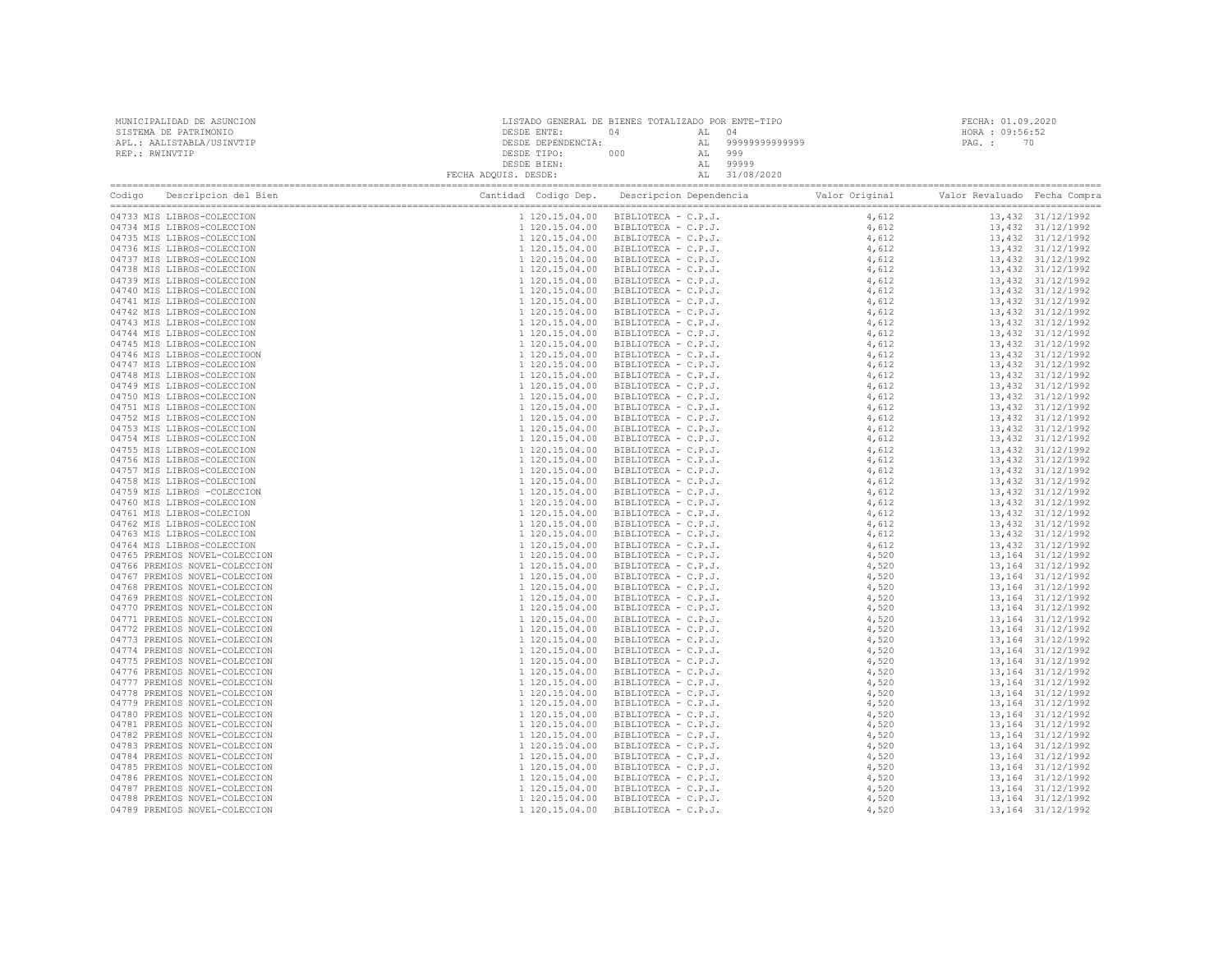| MUNICIPALIDAD DE ASUNCION                                                                                                                 |  | FECHA: 01.09.2020 |                 |  |
|-------------------------------------------------------------------------------------------------------------------------------------------|--|-------------------|-----------------|--|
| SISTEMA DE PATRIMONIO                                                                                                                     |  |                   | HORA : 09:56:52 |  |
| APL.: AALISTABLA/USINVTIP                                                                                                                 |  |                   | PAG.: 71        |  |
| REP.: RWINVTIP                                                                                                                            |  |                   |                 |  |
|                                                                                                                                           |  |                   |                 |  |
| Codigo Descripcion del Bien de Marco de Marco Cantidad Codigo Dep. Descripcion Dependencia de Valor Original Valor Revaluado Fecha Compra |  |                   |                 |  |
|                                                                                                                                           |  |                   |                 |  |
|                                                                                                                                           |  |                   |                 |  |
|                                                                                                                                           |  |                   |                 |  |
|                                                                                                                                           |  |                   |                 |  |
|                                                                                                                                           |  |                   |                 |  |
|                                                                                                                                           |  |                   |                 |  |
|                                                                                                                                           |  |                   |                 |  |
|                                                                                                                                           |  |                   |                 |  |
|                                                                                                                                           |  |                   |                 |  |
|                                                                                                                                           |  |                   |                 |  |
|                                                                                                                                           |  |                   |                 |  |
|                                                                                                                                           |  |                   |                 |  |
|                                                                                                                                           |  |                   |                 |  |
|                                                                                                                                           |  |                   |                 |  |
|                                                                                                                                           |  |                   |                 |  |
|                                                                                                                                           |  |                   |                 |  |
|                                                                                                                                           |  |                   |                 |  |
|                                                                                                                                           |  |                   |                 |  |
|                                                                                                                                           |  |                   |                 |  |
|                                                                                                                                           |  |                   |                 |  |
|                                                                                                                                           |  |                   |                 |  |
|                                                                                                                                           |  |                   |                 |  |
|                                                                                                                                           |  |                   |                 |  |
|                                                                                                                                           |  |                   |                 |  |
|                                                                                                                                           |  |                   |                 |  |
|                                                                                                                                           |  |                   |                 |  |
|                                                                                                                                           |  |                   |                 |  |
|                                                                                                                                           |  |                   |                 |  |
|                                                                                                                                           |  |                   |                 |  |
|                                                                                                                                           |  |                   |                 |  |
|                                                                                                                                           |  |                   |                 |  |
|                                                                                                                                           |  |                   |                 |  |
|                                                                                                                                           |  |                   |                 |  |
|                                                                                                                                           |  |                   |                 |  |
|                                                                                                                                           |  |                   |                 |  |
|                                                                                                                                           |  |                   |                 |  |
|                                                                                                                                           |  |                   |                 |  |
|                                                                                                                                           |  |                   |                 |  |
|                                                                                                                                           |  |                   |                 |  |
|                                                                                                                                           |  |                   |                 |  |
|                                                                                                                                           |  |                   |                 |  |
|                                                                                                                                           |  |                   |                 |  |
|                                                                                                                                           |  |                   |                 |  |
|                                                                                                                                           |  |                   |                 |  |
|                                                                                                                                           |  |                   |                 |  |
|                                                                                                                                           |  |                   |                 |  |
|                                                                                                                                           |  |                   |                 |  |
|                                                                                                                                           |  |                   |                 |  |
|                                                                                                                                           |  |                   |                 |  |
|                                                                                                                                           |  |                   |                 |  |
|                                                                                                                                           |  |                   |                 |  |
|                                                                                                                                           |  |                   |                 |  |
|                                                                                                                                           |  |                   |                 |  |
|                                                                                                                                           |  |                   |                 |  |
|                                                                                                                                           |  |                   |                 |  |
|                                                                                                                                           |  |                   |                 |  |
|                                                                                                                                           |  |                   |                 |  |
|                                                                                                                                           |  |                   |                 |  |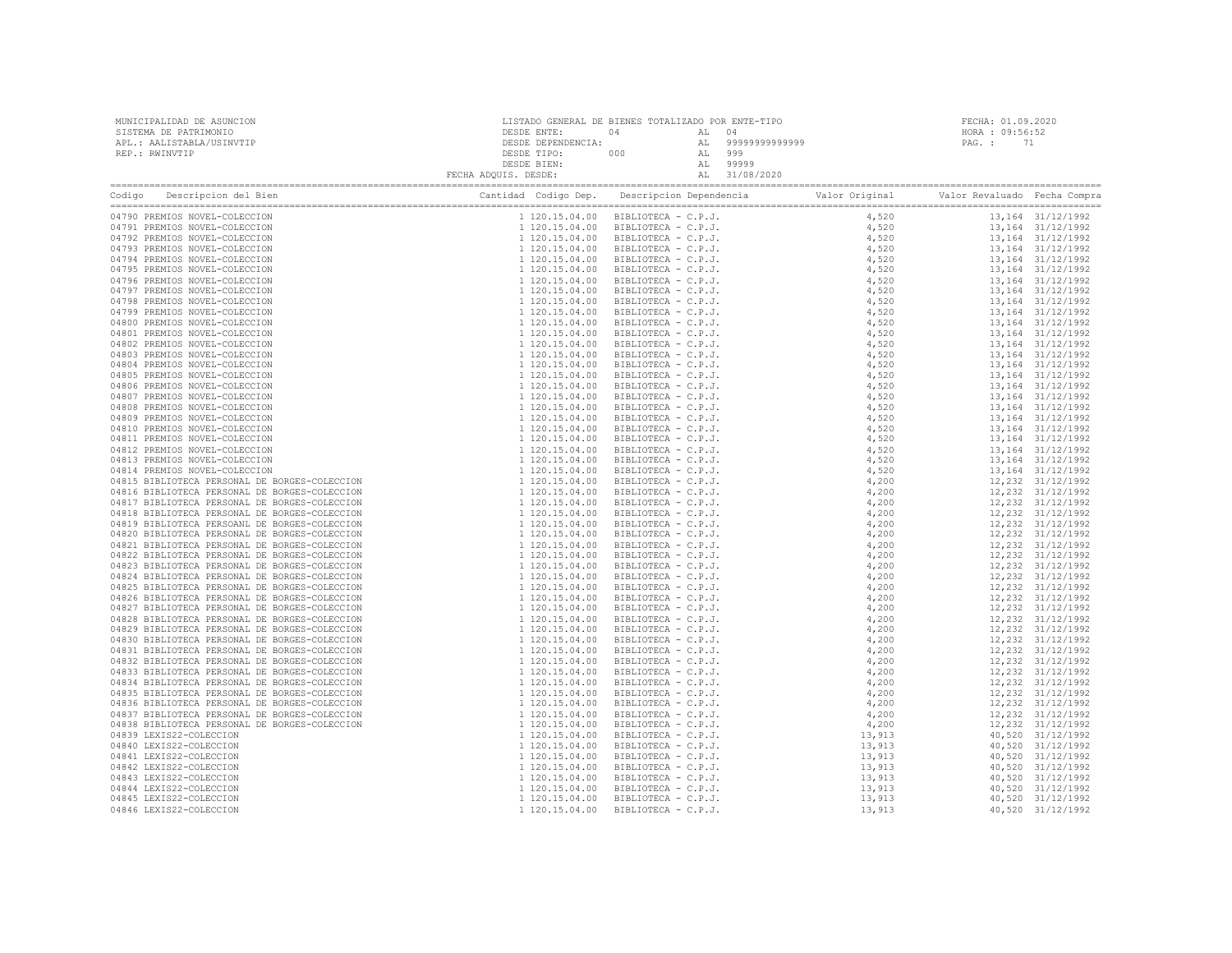| Codigo Descripcion del Bien (Compra Cantidad Codigo Dep. Descripcion Dependencia Valor Original Valor Revaluado Fecha Compra Cantidad Codigo Dep. Descripcion Dependencia Valor Original Valor Revaluado Fecha Compra Cantidad |  |  |  |
|--------------------------------------------------------------------------------------------------------------------------------------------------------------------------------------------------------------------------------|--|--|--|
|                                                                                                                                                                                                                                |  |  |  |
|                                                                                                                                                                                                                                |  |  |  |
|                                                                                                                                                                                                                                |  |  |  |
|                                                                                                                                                                                                                                |  |  |  |
|                                                                                                                                                                                                                                |  |  |  |
|                                                                                                                                                                                                                                |  |  |  |
|                                                                                                                                                                                                                                |  |  |  |
|                                                                                                                                                                                                                                |  |  |  |
|                                                                                                                                                                                                                                |  |  |  |
|                                                                                                                                                                                                                                |  |  |  |
|                                                                                                                                                                                                                                |  |  |  |
|                                                                                                                                                                                                                                |  |  |  |
|                                                                                                                                                                                                                                |  |  |  |
|                                                                                                                                                                                                                                |  |  |  |
|                                                                                                                                                                                                                                |  |  |  |
|                                                                                                                                                                                                                                |  |  |  |
|                                                                                                                                                                                                                                |  |  |  |
|                                                                                                                                                                                                                                |  |  |  |
|                                                                                                                                                                                                                                |  |  |  |
|                                                                                                                                                                                                                                |  |  |  |
|                                                                                                                                                                                                                                |  |  |  |
|                                                                                                                                                                                                                                |  |  |  |
|                                                                                                                                                                                                                                |  |  |  |
|                                                                                                                                                                                                                                |  |  |  |
|                                                                                                                                                                                                                                |  |  |  |
|                                                                                                                                                                                                                                |  |  |  |
|                                                                                                                                                                                                                                |  |  |  |
|                                                                                                                                                                                                                                |  |  |  |
|                                                                                                                                                                                                                                |  |  |  |
|                                                                                                                                                                                                                                |  |  |  |
|                                                                                                                                                                                                                                |  |  |  |
|                                                                                                                                                                                                                                |  |  |  |
|                                                                                                                                                                                                                                |  |  |  |
|                                                                                                                                                                                                                                |  |  |  |
|                                                                                                                                                                                                                                |  |  |  |
|                                                                                                                                                                                                                                |  |  |  |
|                                                                                                                                                                                                                                |  |  |  |
|                                                                                                                                                                                                                                |  |  |  |
|                                                                                                                                                                                                                                |  |  |  |
|                                                                                                                                                                                                                                |  |  |  |
|                                                                                                                                                                                                                                |  |  |  |
|                                                                                                                                                                                                                                |  |  |  |
|                                                                                                                                                                                                                                |  |  |  |
|                                                                                                                                                                                                                                |  |  |  |
|                                                                                                                                                                                                                                |  |  |  |
|                                                                                                                                                                                                                                |  |  |  |
|                                                                                                                                                                                                                                |  |  |  |
|                                                                                                                                                                                                                                |  |  |  |
|                                                                                                                                                                                                                                |  |  |  |
|                                                                                                                                                                                                                                |  |  |  |
|                                                                                                                                                                                                                                |  |  |  |
|                                                                                                                                                                                                                                |  |  |  |
|                                                                                                                                                                                                                                |  |  |  |
|                                                                                                                                                                                                                                |  |  |  |
|                                                                                                                                                                                                                                |  |  |  |
|                                                                                                                                                                                                                                |  |  |  |
|                                                                                                                                                                                                                                |  |  |  |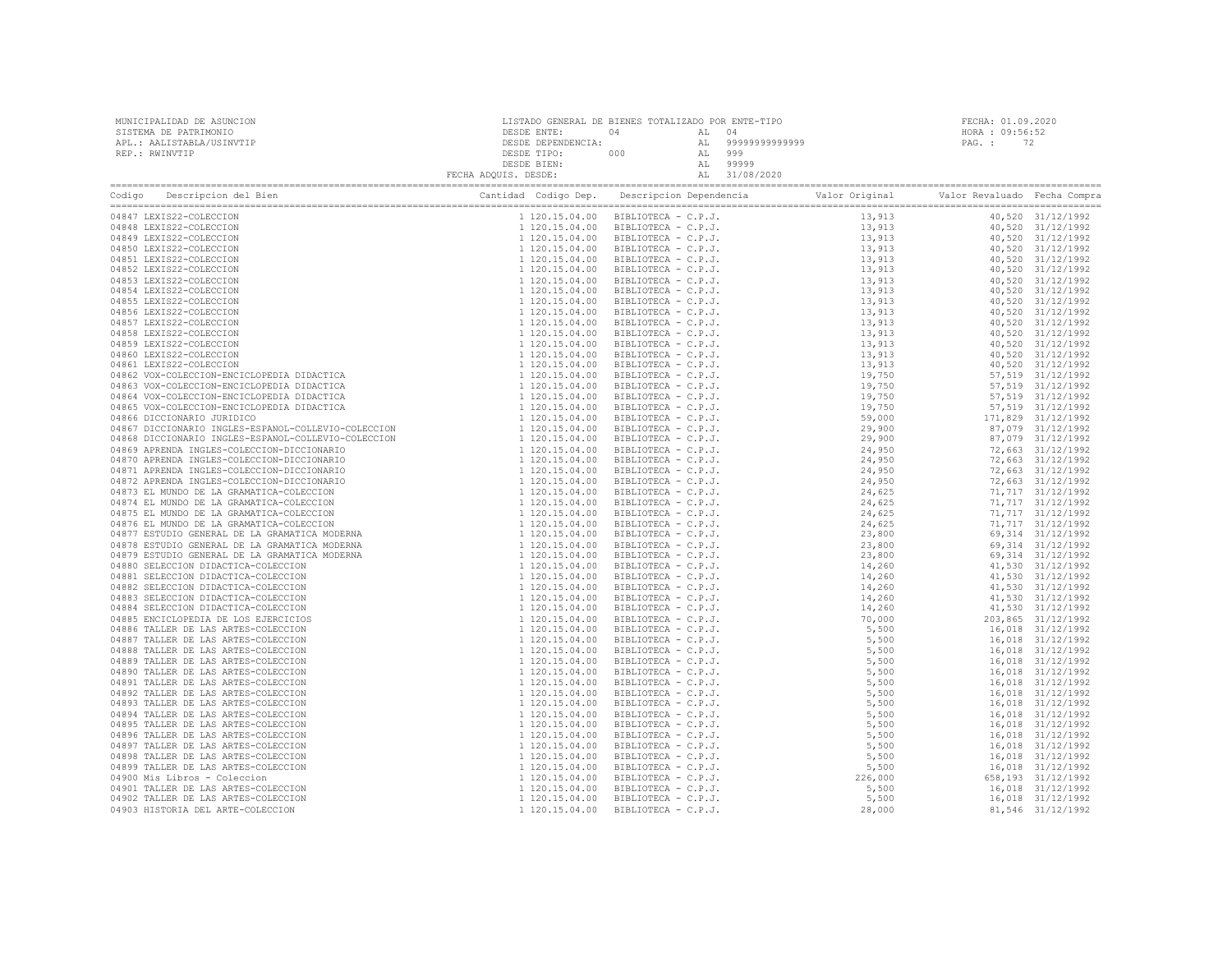| MUNICIPALIDAD DE ASUNCION<br>SISTEMA DE PATRIMONIO<br>APL.: AALISTABLA/USINVTIP<br>REP.: RWINVTIP                                    | DESDE ENTE:<br>DESDE TILL<br>DESDE BIEN:<br>ADQUIS. DESDE:<br>ADQUIS. DESDE: | LISTADO GENERAL DE BIENES TOTALIZADO POR ENTE-TIPO<br>04 AL 04<br>DESDE DEPENDENCIA:<br>DESDE TIPO: 000 AL 999<br>DESDE TIPO: 000 AL 999<br>DESDE BIEN: AL 99999<br>FECHA ADQUIS. DESDE: AL 31/08/2020 | FECHA: 01.09.2020<br>HORA : 09:56:52<br>PAG.: 73 |  |
|--------------------------------------------------------------------------------------------------------------------------------------|------------------------------------------------------------------------------|--------------------------------------------------------------------------------------------------------------------------------------------------------------------------------------------------------|--------------------------------------------------|--|
| Codigo Descripcion del Bien de Compra de Cantidad Codigo Dep. Descripcion Dependencia de Valor Original Valor Revaluado Fecha Compra |                                                                              |                                                                                                                                                                                                        |                                                  |  |
|                                                                                                                                      |                                                                              |                                                                                                                                                                                                        |                                                  |  |
|                                                                                                                                      |                                                                              |                                                                                                                                                                                                        |                                                  |  |
|                                                                                                                                      |                                                                              |                                                                                                                                                                                                        |                                                  |  |
|                                                                                                                                      |                                                                              |                                                                                                                                                                                                        |                                                  |  |
|                                                                                                                                      |                                                                              |                                                                                                                                                                                                        |                                                  |  |
|                                                                                                                                      |                                                                              |                                                                                                                                                                                                        |                                                  |  |
|                                                                                                                                      |                                                                              |                                                                                                                                                                                                        |                                                  |  |
|                                                                                                                                      |                                                                              |                                                                                                                                                                                                        |                                                  |  |
|                                                                                                                                      |                                                                              |                                                                                                                                                                                                        |                                                  |  |
|                                                                                                                                      |                                                                              |                                                                                                                                                                                                        |                                                  |  |
|                                                                                                                                      |                                                                              |                                                                                                                                                                                                        |                                                  |  |
|                                                                                                                                      |                                                                              |                                                                                                                                                                                                        |                                                  |  |
|                                                                                                                                      |                                                                              |                                                                                                                                                                                                        |                                                  |  |
|                                                                                                                                      |                                                                              |                                                                                                                                                                                                        |                                                  |  |
|                                                                                                                                      |                                                                              |                                                                                                                                                                                                        |                                                  |  |
|                                                                                                                                      |                                                                              |                                                                                                                                                                                                        |                                                  |  |
|                                                                                                                                      |                                                                              |                                                                                                                                                                                                        |                                                  |  |
|                                                                                                                                      |                                                                              |                                                                                                                                                                                                        |                                                  |  |
|                                                                                                                                      |                                                                              |                                                                                                                                                                                                        |                                                  |  |
|                                                                                                                                      |                                                                              |                                                                                                                                                                                                        |                                                  |  |
|                                                                                                                                      |                                                                              |                                                                                                                                                                                                        |                                                  |  |
|                                                                                                                                      |                                                                              |                                                                                                                                                                                                        |                                                  |  |
|                                                                                                                                      |                                                                              |                                                                                                                                                                                                        |                                                  |  |
|                                                                                                                                      |                                                                              |                                                                                                                                                                                                        |                                                  |  |
|                                                                                                                                      |                                                                              |                                                                                                                                                                                                        |                                                  |  |
|                                                                                                                                      |                                                                              |                                                                                                                                                                                                        |                                                  |  |
|                                                                                                                                      |                                                                              |                                                                                                                                                                                                        |                                                  |  |
|                                                                                                                                      |                                                                              |                                                                                                                                                                                                        |                                                  |  |
|                                                                                                                                      |                                                                              |                                                                                                                                                                                                        |                                                  |  |
|                                                                                                                                      |                                                                              |                                                                                                                                                                                                        |                                                  |  |
|                                                                                                                                      |                                                                              |                                                                                                                                                                                                        |                                                  |  |
|                                                                                                                                      |                                                                              |                                                                                                                                                                                                        |                                                  |  |
|                                                                                                                                      |                                                                              |                                                                                                                                                                                                        |                                                  |  |
|                                                                                                                                      |                                                                              |                                                                                                                                                                                                        |                                                  |  |
|                                                                                                                                      |                                                                              |                                                                                                                                                                                                        |                                                  |  |
|                                                                                                                                      |                                                                              |                                                                                                                                                                                                        |                                                  |  |
|                                                                                                                                      |                                                                              |                                                                                                                                                                                                        |                                                  |  |
|                                                                                                                                      |                                                                              |                                                                                                                                                                                                        |                                                  |  |
|                                                                                                                                      |                                                                              |                                                                                                                                                                                                        |                                                  |  |
|                                                                                                                                      |                                                                              |                                                                                                                                                                                                        |                                                  |  |
|                                                                                                                                      |                                                                              |                                                                                                                                                                                                        |                                                  |  |
|                                                                                                                                      |                                                                              |                                                                                                                                                                                                        |                                                  |  |
|                                                                                                                                      |                                                                              |                                                                                                                                                                                                        |                                                  |  |
|                                                                                                                                      |                                                                              |                                                                                                                                                                                                        |                                                  |  |
|                                                                                                                                      |                                                                              |                                                                                                                                                                                                        |                                                  |  |
|                                                                                                                                      |                                                                              |                                                                                                                                                                                                        |                                                  |  |
|                                                                                                                                      |                                                                              |                                                                                                                                                                                                        |                                                  |  |
|                                                                                                                                      |                                                                              |                                                                                                                                                                                                        |                                                  |  |
|                                                                                                                                      |                                                                              |                                                                                                                                                                                                        |                                                  |  |
|                                                                                                                                      |                                                                              |                                                                                                                                                                                                        |                                                  |  |
|                                                                                                                                      |                                                                              |                                                                                                                                                                                                        |                                                  |  |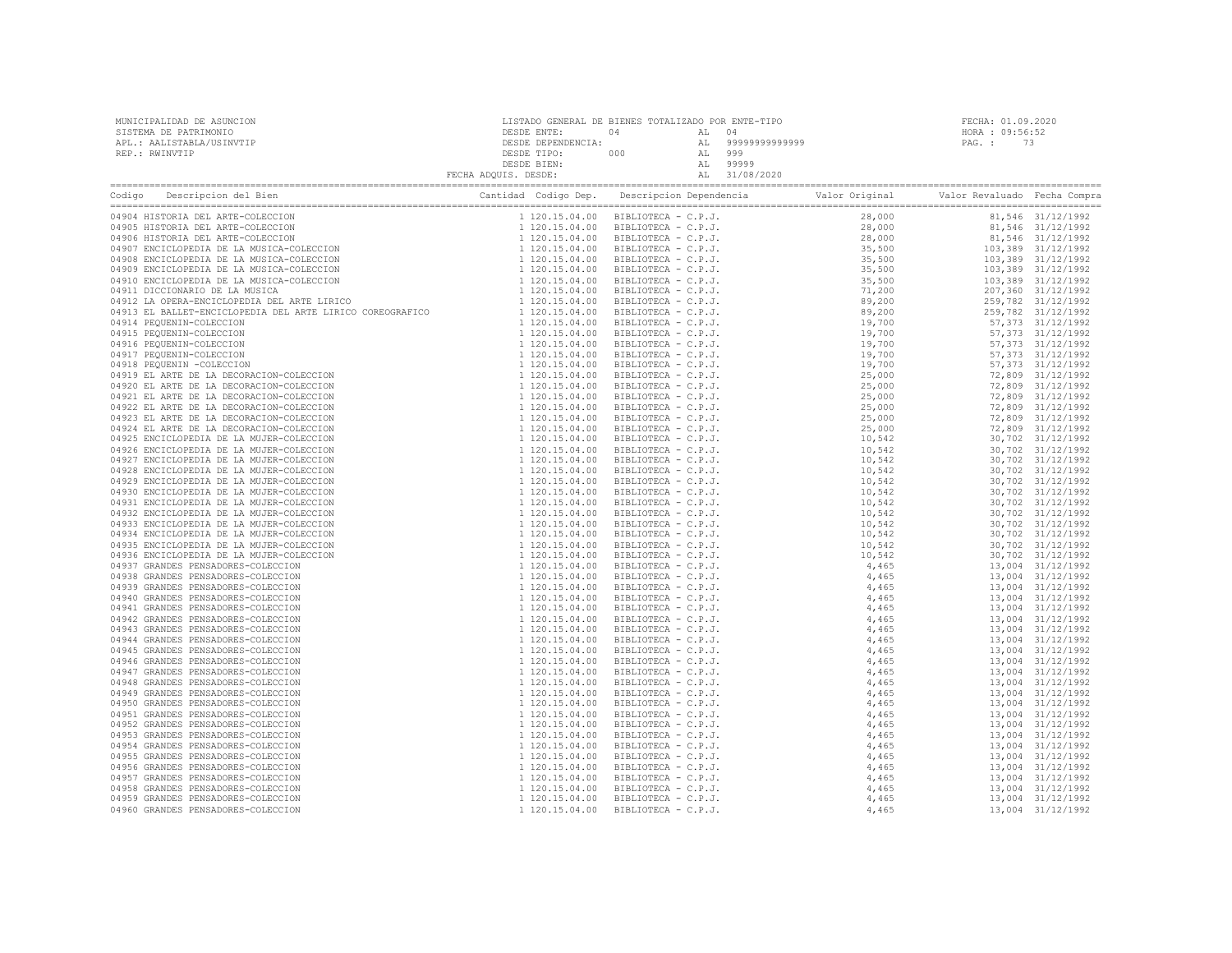| MUNICIPALIDAD DE ASUNCION                                                                                                                                                                                                      |  |  | FECHA: 01.09.2020 |  |
|--------------------------------------------------------------------------------------------------------------------------------------------------------------------------------------------------------------------------------|--|--|-------------------|--|
| SISTEMA DE PATRIMONIO                                                                                                                                                                                                          |  |  | HORA : 09:56:52   |  |
| APL.: AALISTABLA/USINVTIP                                                                                                                                                                                                      |  |  | PAG.: 74          |  |
| REP.: RWINVTIP                                                                                                                                                                                                                 |  |  |                   |  |
|                                                                                                                                                                                                                                |  |  |                   |  |
|                                                                                                                                                                                                                                |  |  |                   |  |
| Codigo Descripcion del Bien (Compra Cantidad Codigo Dep. Descripcion Dependencia Valor Original Valor Revaluado Fecha Compra Cantidad Codigo Dep. Descripcion Dependencia Valor Original Valor Revaluado Fecha Compra Cantidad |  |  |                   |  |
| 04961 GRANDES PENSADORES-COLECCION                                                                                                                                                                                             |  |  |                   |  |
| 04962 GRANDES PENSADORES-COLECCION                                                                                                                                                                                             |  |  |                   |  |
| 04963 GRANDES PENSADORES-COLECCION                                                                                                                                                                                             |  |  |                   |  |
| 04964 GRANDES PENSADORES-COLECCION                                                                                                                                                                                             |  |  |                   |  |
| 04965 GRANDES PENSADORES-COLECCION                                                                                                                                                                                             |  |  |                   |  |
| 04966 GRANDES PENSADORES-COLECCION                                                                                                                                                                                             |  |  |                   |  |
| 04967 GRANDES PENSADORES-COLECCION                                                                                                                                                                                             |  |  |                   |  |
| 04968 GRANDES PENSADORES-COLECCION                                                                                                                                                                                             |  |  |                   |  |
| 04969 GRANDES PENSADORES-COLECCION                                                                                                                                                                                             |  |  |                   |  |
| 04970 GRANDES PENSADORES-COLECCION                                                                                                                                                                                             |  |  |                   |  |
| 04971 GRANDES PENSADORES-COLECCION                                                                                                                                                                                             |  |  |                   |  |
| 04972 GRANDES PENSADORES-COLECCION                                                                                                                                                                                             |  |  |                   |  |
| 04973 GRANDES PENSADORES-COLECCION                                                                                                                                                                                             |  |  |                   |  |
| 04974 GRANDES PENSADORES-COLECCION                                                                                                                                                                                             |  |  |                   |  |
| 04975 GRANDES PENSADORES-COLECCION                                                                                                                                                                                             |  |  |                   |  |
| 04976 GRANDES PENSADORES-COLECCION                                                                                                                                                                                             |  |  |                   |  |
| 04977 GRANDES PENSADORES-COLECCION                                                                                                                                                                                             |  |  |                   |  |
| 04978 GRANDES PENSADORES-COLECCION                                                                                                                                                                                             |  |  |                   |  |
| 04979 GRANDES PENSADORES-COLECCION                                                                                                                                                                                             |  |  |                   |  |
| 04980 GRANDES PENSADORES-COLECCION                                                                                                                                                                                             |  |  |                   |  |
| 04981 GRANDES PENSADORES-COLECCION                                                                                                                                                                                             |  |  |                   |  |
| 04982 GRANDES PENSADORES-COLECCION                                                                                                                                                                                             |  |  |                   |  |
| 04983 GRANDES PENSADORES-COLECCION                                                                                                                                                                                             |  |  |                   |  |
| 04984 GRANDES PENSADORES-COLECCION                                                                                                                                                                                             |  |  |                   |  |
| 04985 GRANDES PENSADORES-COLECCION                                                                                                                                                                                             |  |  |                   |  |
| 04986 GRANDES PENSADORES-COLECCION                                                                                                                                                                                             |  |  |                   |  |
| 04987 GRANDES PENSADORES-COLECCION                                                                                                                                                                                             |  |  |                   |  |
| 04988 GRANDES PENSADORES-COLECCION                                                                                                                                                                                             |  |  |                   |  |
| 04989 GRANDES PENSADORES-COLECCION                                                                                                                                                                                             |  |  |                   |  |
| 04990 GRANDES PENSADORES-COLECCION                                                                                                                                                                                             |  |  |                   |  |
| 04991 GRANDES PENSADORES-COLECCION                                                                                                                                                                                             |  |  |                   |  |
| 04992 GRANDES PENSADORES-COLECCION                                                                                                                                                                                             |  |  |                   |  |
| 04993 GRANDES PENSADORES-COLECCION                                                                                                                                                                                             |  |  |                   |  |
| 04994 GRANDES PENSADORES-COLECCION                                                                                                                                                                                             |  |  |                   |  |
| 04995 GRANDES PENSADORES-COLECCION                                                                                                                                                                                             |  |  |                   |  |
| 04996 GRANDES PENSADORES-COLECCION                                                                                                                                                                                             |  |  |                   |  |
| 04997 GRANDES PENSADORES-COLECCION                                                                                                                                                                                             |  |  |                   |  |
| 04998 HISTORIA DEL PENSAMIENTO-COLECCION                                                                                                                                                                                       |  |  |                   |  |
| 04999 HISTORIA DEL PENSAMIENTO-COLECCION                                                                                                                                                                                       |  |  |                   |  |
| 05000 HISTORIA DEL PENSAMIENTO-COLECCION                                                                                                                                                                                       |  |  |                   |  |
| 05001 HISTORIA DEL PENSAMIENTO-COLECCION                                                                                                                                                                                       |  |  |                   |  |
| 05002 HISTORIA DEL PENSAMIENTO-COLECCION                                                                                                                                                                                       |  |  |                   |  |
| 05003 HISTORIA DEL PENSAMIENTO-COLECCION                                                                                                                                                                                       |  |  |                   |  |
| 05004 HISTORIA DEL PENSAMIENTO-COLECCION                                                                                                                                                                                       |  |  |                   |  |
| 05005 HISTORIA DEL PENSAMIENTO-COLECCION                                                                                                                                                                                       |  |  |                   |  |
| 05006 HISTORIA DEL PENSAMIENTO-COLECCION                                                                                                                                                                                       |  |  |                   |  |
| 05007 HISTORIA DEL PENSAMIENTO-COLECCION                                                                                                                                                                                       |  |  |                   |  |
| 05008 HISTORIA DEL PENSAMIENTO-COLECCION                                                                                                                                                                                       |  |  |                   |  |
| 05009 HISTORIA DEL PENSAMIENTO-COLECCION                                                                                                                                                                                       |  |  |                   |  |
| 05010 HISTORIA DEL PENSAMIENTO-COLECCION                                                                                                                                                                                       |  |  |                   |  |
| 05011 HISTORIA DEL PENSAMIENTO-COLECCION                                                                                                                                                                                       |  |  |                   |  |
| 05012 HISTORIA DEL PENSAMIENTO-COLECCION                                                                                                                                                                                       |  |  |                   |  |
| 05013 HISTORIA DEL PENSAMIENTO-COLECCION                                                                                                                                                                                       |  |  |                   |  |
| 05014 HISTORIA DEL PENSAMIENTO-COLECCION                                                                                                                                                                                       |  |  |                   |  |
| 05015 HISTORIA DEL PENSAMIENTO-COLECCION                                                                                                                                                                                       |  |  |                   |  |
| 05016 HISTORIA DEL PENSAMIENTO-COLECCION                                                                                                                                                                                       |  |  |                   |  |
| 05017 HISTORIA DEL PENSAMIENTO-COLECCION                                                                                                                                                                                       |  |  |                   |  |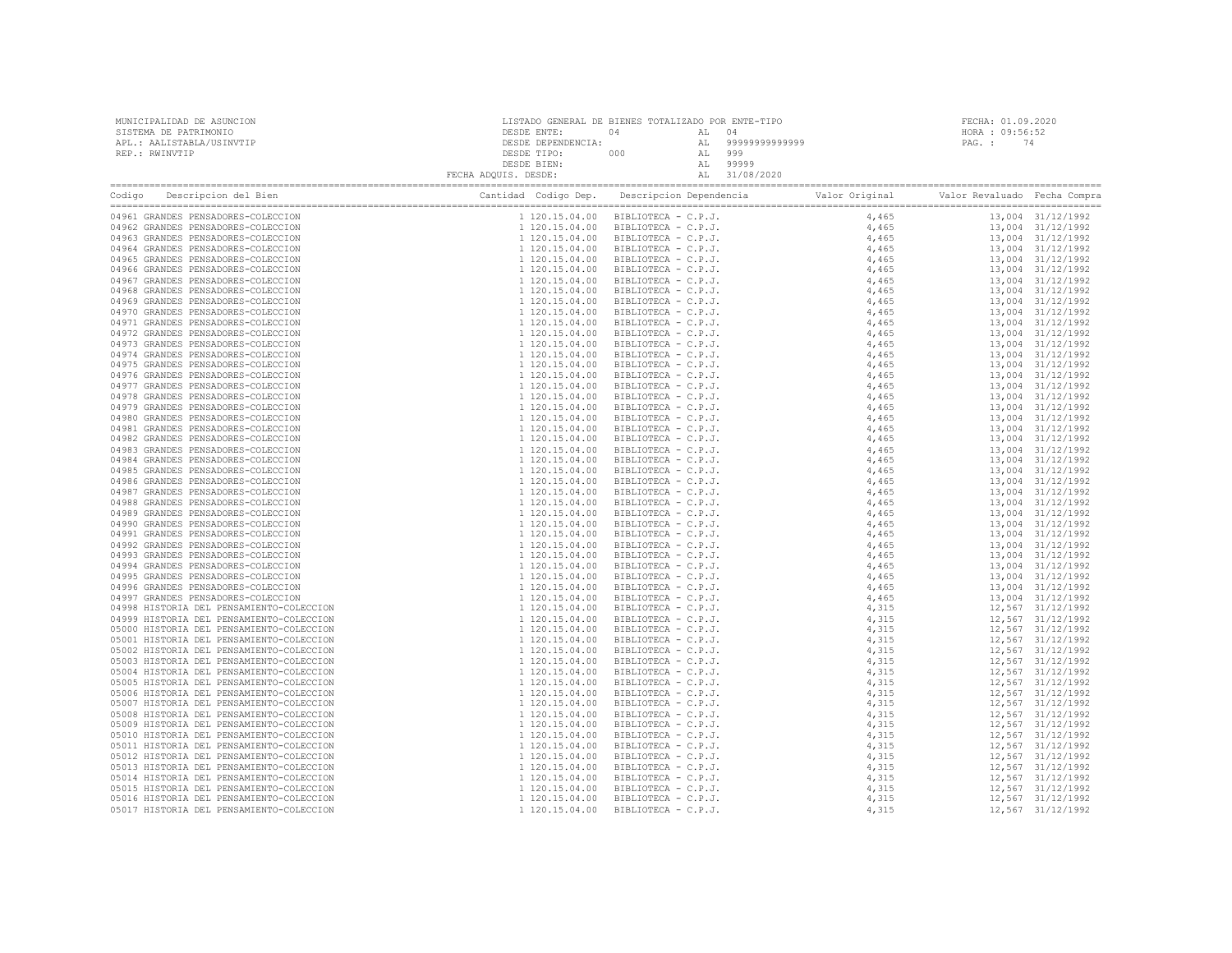| Company Cantida Codigo Dep. Descripcion Dependencia Valor Original Valor Revaluado Fecha Compra Cantidad Codigo Dep. Descripcion Dependencia Valor Original Valor Revaluado Fecha Compra Cantidad Codigo Dep. Descripcion Depe |  |  |  |
|--------------------------------------------------------------------------------------------------------------------------------------------------------------------------------------------------------------------------------|--|--|--|
|                                                                                                                                                                                                                                |  |  |  |
|                                                                                                                                                                                                                                |  |  |  |
|                                                                                                                                                                                                                                |  |  |  |
|                                                                                                                                                                                                                                |  |  |  |
|                                                                                                                                                                                                                                |  |  |  |
|                                                                                                                                                                                                                                |  |  |  |
|                                                                                                                                                                                                                                |  |  |  |
|                                                                                                                                                                                                                                |  |  |  |
|                                                                                                                                                                                                                                |  |  |  |
|                                                                                                                                                                                                                                |  |  |  |
|                                                                                                                                                                                                                                |  |  |  |
|                                                                                                                                                                                                                                |  |  |  |
|                                                                                                                                                                                                                                |  |  |  |
|                                                                                                                                                                                                                                |  |  |  |
|                                                                                                                                                                                                                                |  |  |  |
|                                                                                                                                                                                                                                |  |  |  |
|                                                                                                                                                                                                                                |  |  |  |
|                                                                                                                                                                                                                                |  |  |  |
|                                                                                                                                                                                                                                |  |  |  |
|                                                                                                                                                                                                                                |  |  |  |
|                                                                                                                                                                                                                                |  |  |  |
|                                                                                                                                                                                                                                |  |  |  |
|                                                                                                                                                                                                                                |  |  |  |
|                                                                                                                                                                                                                                |  |  |  |
|                                                                                                                                                                                                                                |  |  |  |
|                                                                                                                                                                                                                                |  |  |  |
|                                                                                                                                                                                                                                |  |  |  |
|                                                                                                                                                                                                                                |  |  |  |
|                                                                                                                                                                                                                                |  |  |  |
|                                                                                                                                                                                                                                |  |  |  |
|                                                                                                                                                                                                                                |  |  |  |
|                                                                                                                                                                                                                                |  |  |  |
|                                                                                                                                                                                                                                |  |  |  |
|                                                                                                                                                                                                                                |  |  |  |
|                                                                                                                                                                                                                                |  |  |  |
|                                                                                                                                                                                                                                |  |  |  |
|                                                                                                                                                                                                                                |  |  |  |
|                                                                                                                                                                                                                                |  |  |  |
|                                                                                                                                                                                                                                |  |  |  |
|                                                                                                                                                                                                                                |  |  |  |
|                                                                                                                                                                                                                                |  |  |  |
|                                                                                                                                                                                                                                |  |  |  |
|                                                                                                                                                                                                                                |  |  |  |
|                                                                                                                                                                                                                                |  |  |  |
|                                                                                                                                                                                                                                |  |  |  |
|                                                                                                                                                                                                                                |  |  |  |
|                                                                                                                                                                                                                                |  |  |  |
|                                                                                                                                                                                                                                |  |  |  |
|                                                                                                                                                                                                                                |  |  |  |
|                                                                                                                                                                                                                                |  |  |  |
|                                                                                                                                                                                                                                |  |  |  |
|                                                                                                                                                                                                                                |  |  |  |
|                                                                                                                                                                                                                                |  |  |  |
|                                                                                                                                                                                                                                |  |  |  |
|                                                                                                                                                                                                                                |  |  |  |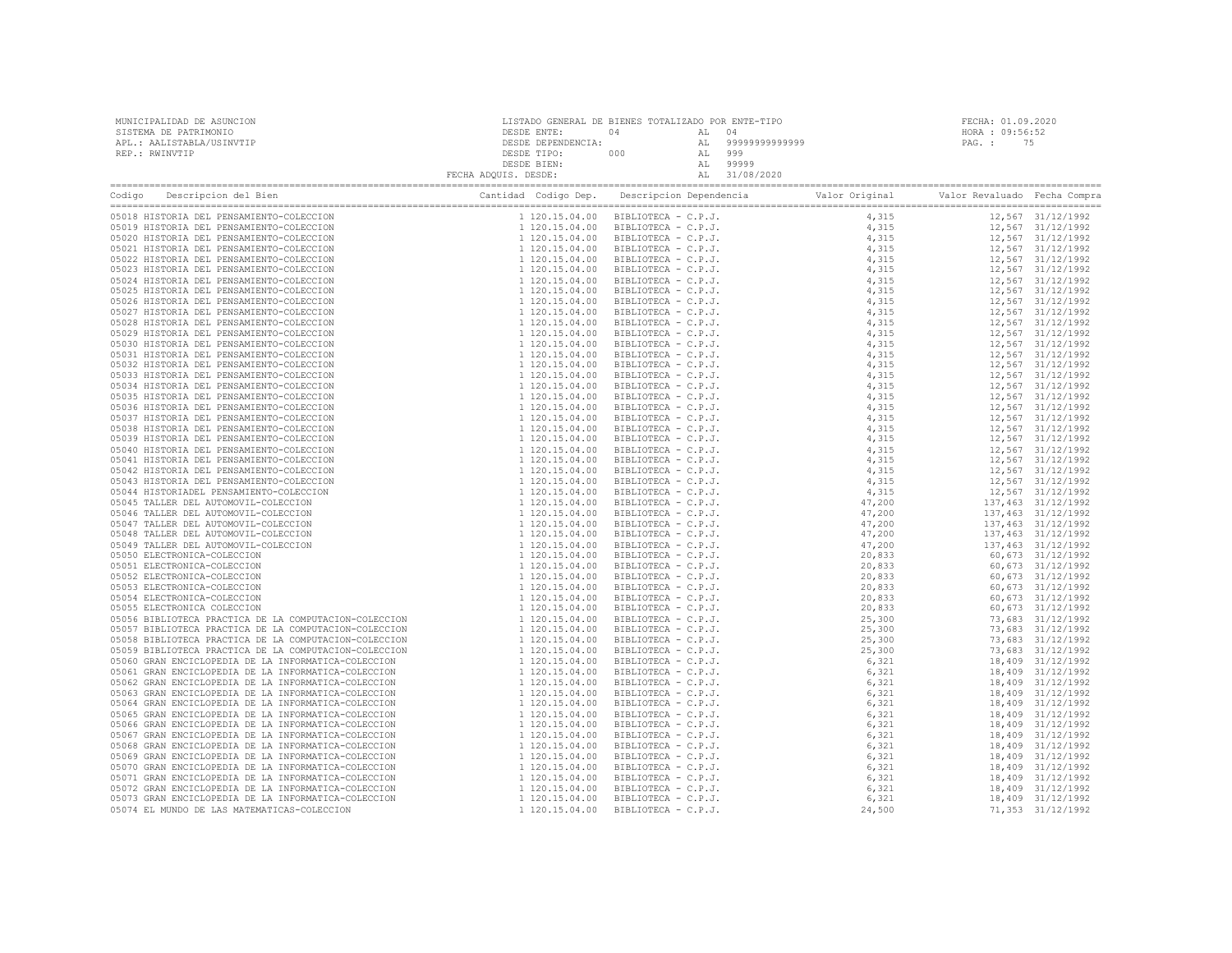| MUNICIPALIDAD DE ASUNCION | LISTADO GENERAL DE BIENES TOTALIZADO POR ENTE-TIPO |     |        |                | FECHA: 01.09.2020 |    |  |
|---------------------------|----------------------------------------------------|-----|--------|----------------|-------------------|----|--|
| SISTEMA DE PATRIMONIO     | DESDE ENTE:                                        | n 4 | AT. 04 |                | HORA : 09:56:52   |    |  |
| APL.: AALISTABLA/USINVTIP | DESDE DEPENDENCIA:                                 |     | AT.    | 99999999999999 | PAG. :            | 76 |  |
| REP.: RWINVTIP            | DESDE TIPO:                                        | 000 | AT.    | 999            |                   |    |  |
|                           | DESDE BIEN:                                        |     | AT.    | 99999          |                   |    |  |
|                           | FECHA ADQUIS. DESDE:                               |     |        | 31/08/2020     |                   |    |  |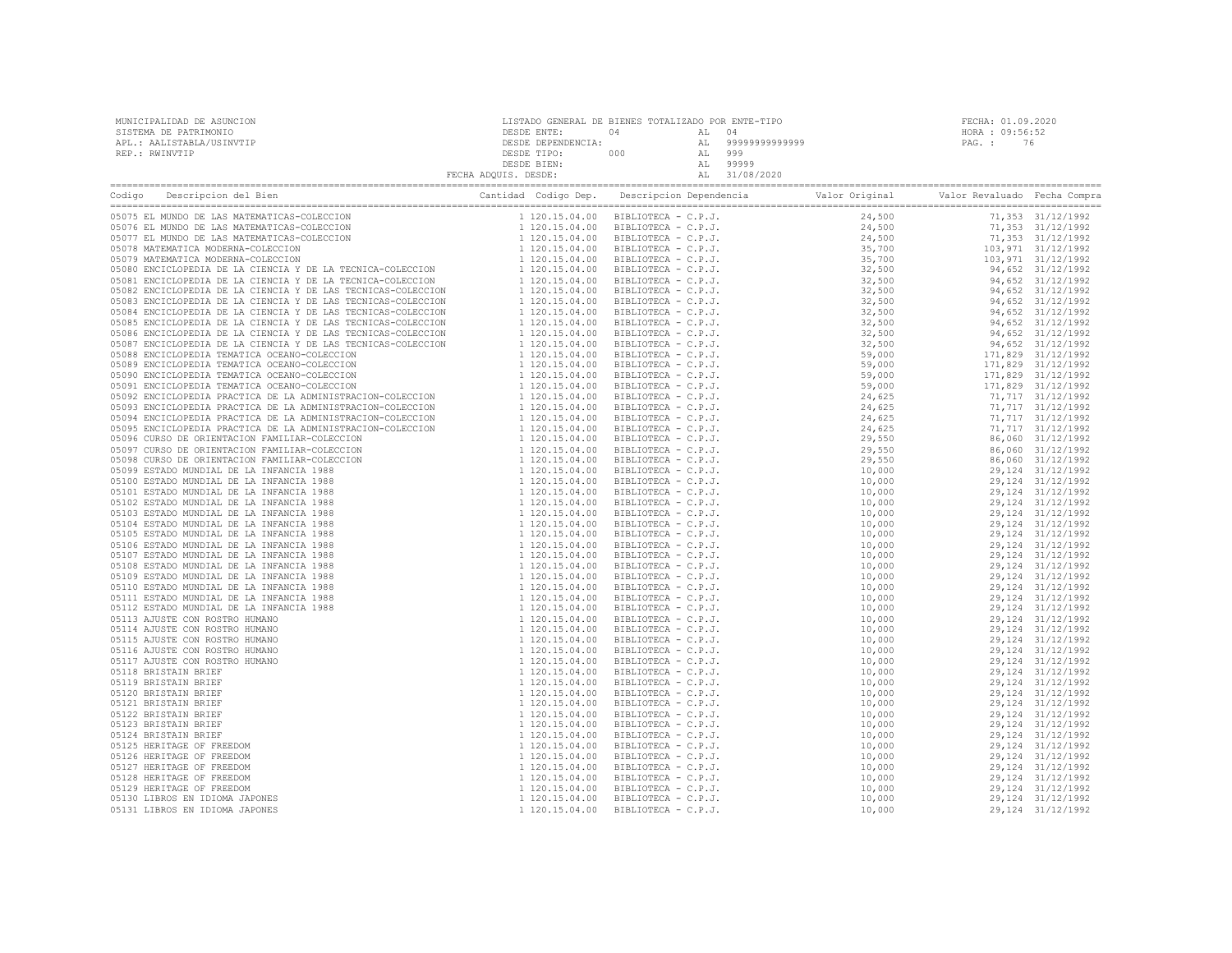| MUNICIPALIDAD DE ASUNCION | LISTADO GENERAL DE BIENES TOTALIZADO POR ENTE-TIPO |     |     |                   |                 | FECHA: 01.09.2020 |
|---------------------------|----------------------------------------------------|-----|-----|-------------------|-----------------|-------------------|
| SISTEMA DE PATRIMONIO     | DESDE ENTE:                                        | 04  |     |                   | HORA : 09:56:52 |                   |
| APL.: AALISTABLA/USINVTIP | DESDE DEPENDENCIA:                                 |     |     | AL 99999999999999 | PAG. :          |                   |
| REP.: RWINVTIP            | DESDE TIPO:                                        | 000 |     | 999               |                 |                   |
|                           | DESDE BIEN:                                        |     | AT. | 99999             |                 |                   |
|                           | FECHA ADQUIS. DESDE:                               |     |     | AL 31/08/2020     |                 |                   |
|                           |                                                    |     |     |                   |                 |                   |

| Codigo | Cantidad Codigo Dep.<br>Descripcion del Bien | Descripcion Dependencia (Valor Original Valor Revaluado Fecha Compra |  |  |
|--------|----------------------------------------------|----------------------------------------------------------------------|--|--|
|        |                                              |                                                                      |  |  |
|        |                                              |                                                                      |  |  |
|        |                                              |                                                                      |  |  |
|        |                                              |                                                                      |  |  |
|        |                                              |                                                                      |  |  |
|        |                                              |                                                                      |  |  |
|        |                                              |                                                                      |  |  |
|        |                                              |                                                                      |  |  |
|        |                                              |                                                                      |  |  |
|        |                                              |                                                                      |  |  |
|        |                                              |                                                                      |  |  |
|        |                                              |                                                                      |  |  |
|        |                                              |                                                                      |  |  |
|        |                                              |                                                                      |  |  |
|        |                                              |                                                                      |  |  |
|        |                                              |                                                                      |  |  |
|        |                                              |                                                                      |  |  |
|        |                                              |                                                                      |  |  |
|        |                                              |                                                                      |  |  |
|        |                                              |                                                                      |  |  |
|        |                                              |                                                                      |  |  |
|        |                                              |                                                                      |  |  |
|        |                                              |                                                                      |  |  |
|        |                                              |                                                                      |  |  |
|        |                                              |                                                                      |  |  |
|        |                                              |                                                                      |  |  |
|        |                                              |                                                                      |  |  |
|        |                                              |                                                                      |  |  |
|        |                                              |                                                                      |  |  |
|        |                                              |                                                                      |  |  |
|        |                                              |                                                                      |  |  |
|        |                                              |                                                                      |  |  |
|        |                                              |                                                                      |  |  |
|        |                                              |                                                                      |  |  |
|        |                                              |                                                                      |  |  |
|        |                                              |                                                                      |  |  |
|        |                                              |                                                                      |  |  |
|        |                                              |                                                                      |  |  |
|        |                                              |                                                                      |  |  |
|        |                                              |                                                                      |  |  |
|        |                                              |                                                                      |  |  |
|        |                                              |                                                                      |  |  |
|        |                                              |                                                                      |  |  |
|        |                                              |                                                                      |  |  |
|        |                                              |                                                                      |  |  |
|        |                                              |                                                                      |  |  |
|        |                                              |                                                                      |  |  |
|        |                                              |                                                                      |  |  |
|        |                                              |                                                                      |  |  |
|        |                                              |                                                                      |  |  |
|        |                                              |                                                                      |  |  |
|        |                                              |                                                                      |  |  |
|        |                                              |                                                                      |  |  |
|        |                                              |                                                                      |  |  |
|        |                                              |                                                                      |  |  |
|        |                                              |                                                                      |  |  |
|        |                                              |                                                                      |  |  |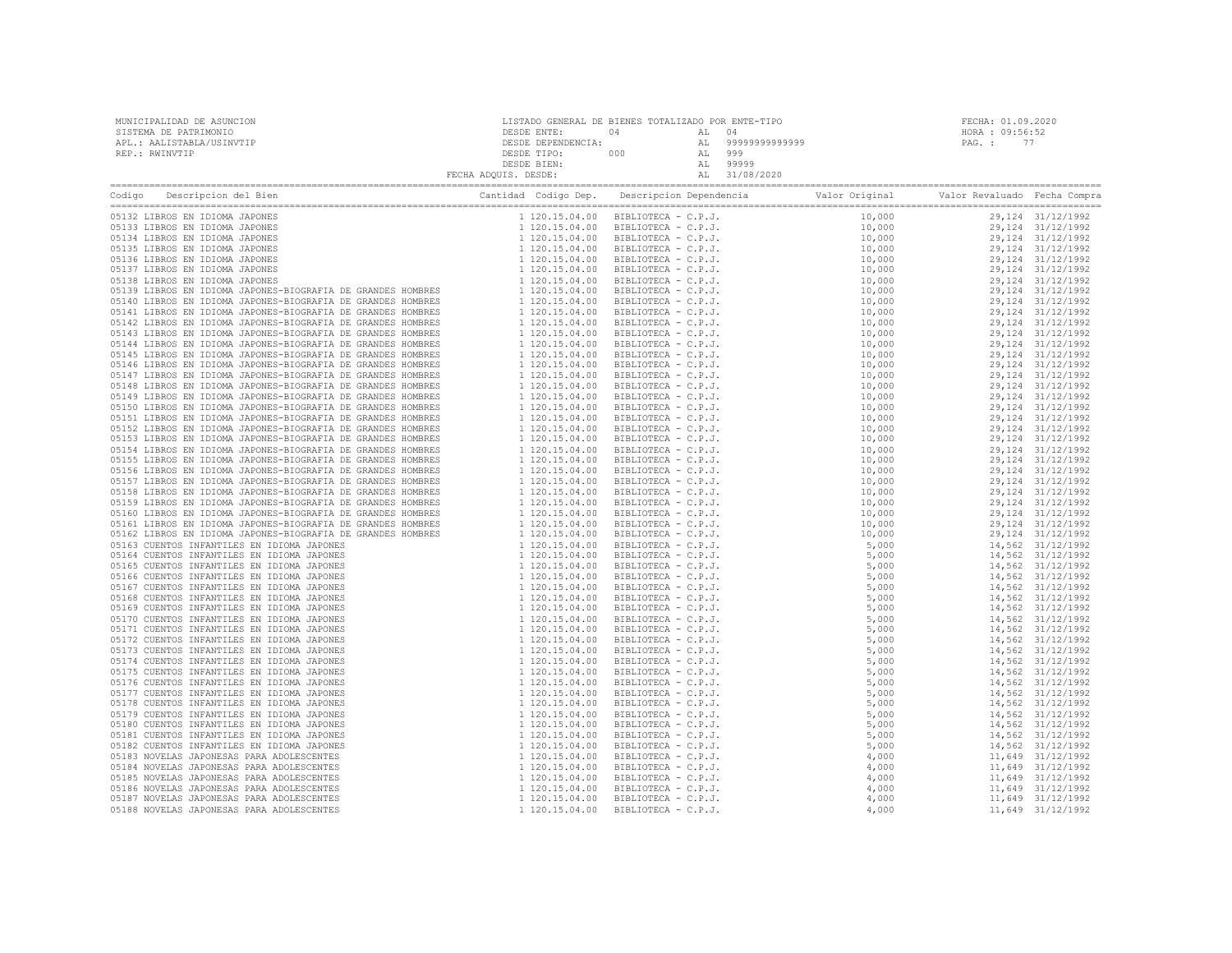| MUNICIPALIDAD DE ASUNCION<br>SISTEMA DE PATRIMONIO<br>APL.: AALISTABLA/USINVTIP<br>REP.: RWINVTIP                                   | LISTADO GENERAL DE BIENES TOTALIZADO POR ENTE-TIPO |  | FECHA: 01.09.2020<br>HORA : 09:56:52<br>PAG.: 78 |  |
|-------------------------------------------------------------------------------------------------------------------------------------|----------------------------------------------------|--|--------------------------------------------------|--|
| Codigo Descripcion del Bien de Marco de Cantidad Codigo Dep. Descripcion Dependencia de Valor Original Valor Revaluado Fecha Compra |                                                    |  |                                                  |  |
|                                                                                                                                     |                                                    |  |                                                  |  |
|                                                                                                                                     |                                                    |  |                                                  |  |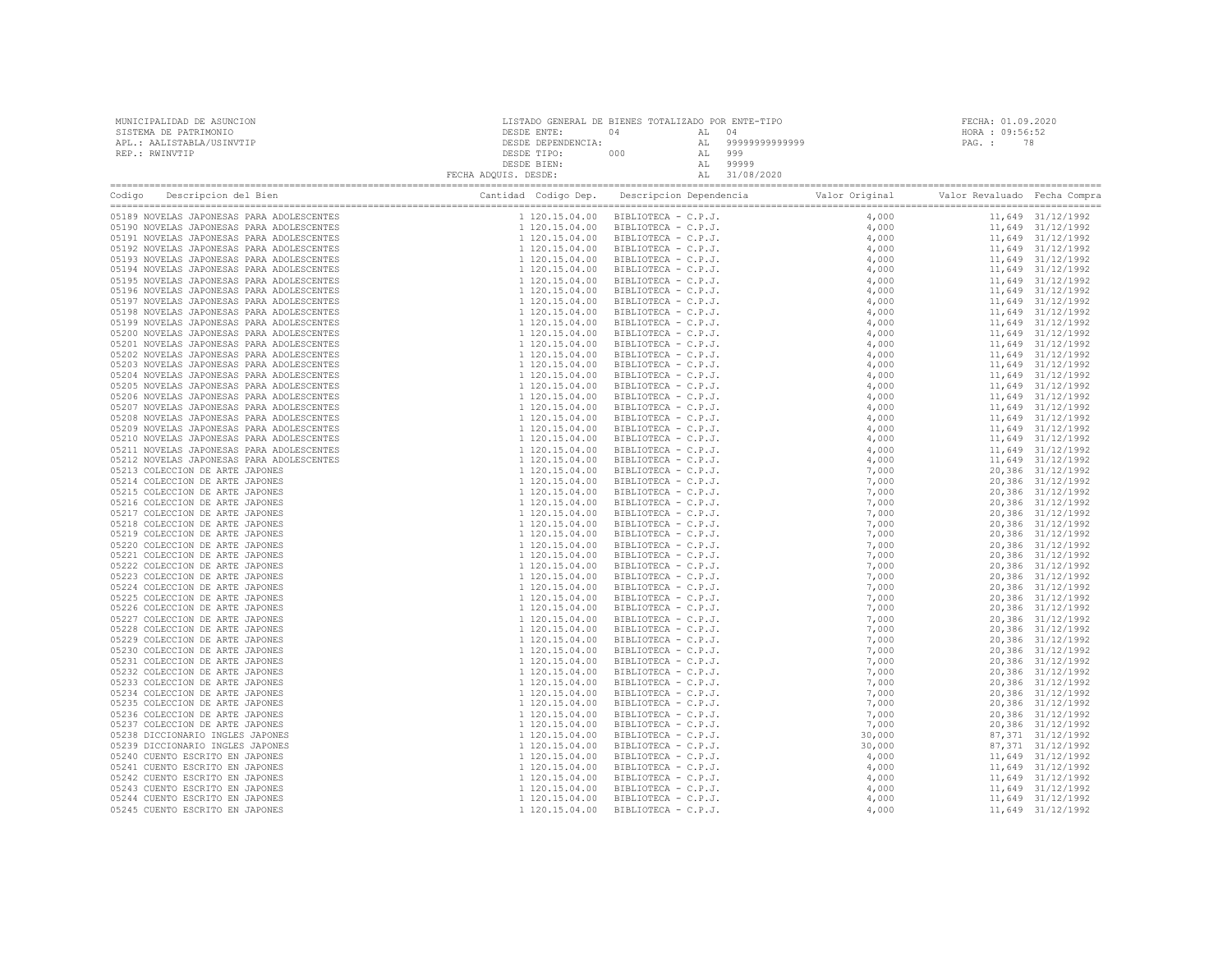| ${\small \begin{tabular}{l c c c c c c c c} \multicolumn{3}{c c c c} \multicolumn{3}{c c c} \multicolumn{3}{c c c} \multicolumn{3}{c c c} \multicolumn{3}{c c c} \multicolumn{3}{c c c} \multicolumn{3}{c c c} \multicolumn{3}{c c c} \multicolumn{3}{c c c} \multicolumn{3}{c c c} \multicolumn{3}{c c c} \multicolumn{3}{c c c} \multicolumn{3}{c c c} \multicolumn{3}{c c c} \multicolumn{3}{c c$ |  |  |  |
|------------------------------------------------------------------------------------------------------------------------------------------------------------------------------------------------------------------------------------------------------------------------------------------------------------------------------------------------------------------------------------------------------|--|--|--|
|                                                                                                                                                                                                                                                                                                                                                                                                      |  |  |  |
|                                                                                                                                                                                                                                                                                                                                                                                                      |  |  |  |
|                                                                                                                                                                                                                                                                                                                                                                                                      |  |  |  |
|                                                                                                                                                                                                                                                                                                                                                                                                      |  |  |  |
|                                                                                                                                                                                                                                                                                                                                                                                                      |  |  |  |
|                                                                                                                                                                                                                                                                                                                                                                                                      |  |  |  |
|                                                                                                                                                                                                                                                                                                                                                                                                      |  |  |  |
|                                                                                                                                                                                                                                                                                                                                                                                                      |  |  |  |
|                                                                                                                                                                                                                                                                                                                                                                                                      |  |  |  |
|                                                                                                                                                                                                                                                                                                                                                                                                      |  |  |  |
|                                                                                                                                                                                                                                                                                                                                                                                                      |  |  |  |
|                                                                                                                                                                                                                                                                                                                                                                                                      |  |  |  |
|                                                                                                                                                                                                                                                                                                                                                                                                      |  |  |  |
|                                                                                                                                                                                                                                                                                                                                                                                                      |  |  |  |
|                                                                                                                                                                                                                                                                                                                                                                                                      |  |  |  |
|                                                                                                                                                                                                                                                                                                                                                                                                      |  |  |  |
|                                                                                                                                                                                                                                                                                                                                                                                                      |  |  |  |
|                                                                                                                                                                                                                                                                                                                                                                                                      |  |  |  |
|                                                                                                                                                                                                                                                                                                                                                                                                      |  |  |  |
|                                                                                                                                                                                                                                                                                                                                                                                                      |  |  |  |
|                                                                                                                                                                                                                                                                                                                                                                                                      |  |  |  |
|                                                                                                                                                                                                                                                                                                                                                                                                      |  |  |  |
|                                                                                                                                                                                                                                                                                                                                                                                                      |  |  |  |
|                                                                                                                                                                                                                                                                                                                                                                                                      |  |  |  |
|                                                                                                                                                                                                                                                                                                                                                                                                      |  |  |  |
|                                                                                                                                                                                                                                                                                                                                                                                                      |  |  |  |
|                                                                                                                                                                                                                                                                                                                                                                                                      |  |  |  |
|                                                                                                                                                                                                                                                                                                                                                                                                      |  |  |  |
|                                                                                                                                                                                                                                                                                                                                                                                                      |  |  |  |
|                                                                                                                                                                                                                                                                                                                                                                                                      |  |  |  |
|                                                                                                                                                                                                                                                                                                                                                                                                      |  |  |  |
|                                                                                                                                                                                                                                                                                                                                                                                                      |  |  |  |
|                                                                                                                                                                                                                                                                                                                                                                                                      |  |  |  |
|                                                                                                                                                                                                                                                                                                                                                                                                      |  |  |  |
|                                                                                                                                                                                                                                                                                                                                                                                                      |  |  |  |
|                                                                                                                                                                                                                                                                                                                                                                                                      |  |  |  |
|                                                                                                                                                                                                                                                                                                                                                                                                      |  |  |  |
|                                                                                                                                                                                                                                                                                                                                                                                                      |  |  |  |
|                                                                                                                                                                                                                                                                                                                                                                                                      |  |  |  |
|                                                                                                                                                                                                                                                                                                                                                                                                      |  |  |  |
|                                                                                                                                                                                                                                                                                                                                                                                                      |  |  |  |
|                                                                                                                                                                                                                                                                                                                                                                                                      |  |  |  |
|                                                                                                                                                                                                                                                                                                                                                                                                      |  |  |  |
|                                                                                                                                                                                                                                                                                                                                                                                                      |  |  |  |
|                                                                                                                                                                                                                                                                                                                                                                                                      |  |  |  |
|                                                                                                                                                                                                                                                                                                                                                                                                      |  |  |  |
|                                                                                                                                                                                                                                                                                                                                                                                                      |  |  |  |
|                                                                                                                                                                                                                                                                                                                                                                                                      |  |  |  |
|                                                                                                                                                                                                                                                                                                                                                                                                      |  |  |  |
|                                                                                                                                                                                                                                                                                                                                                                                                      |  |  |  |
|                                                                                                                                                                                                                                                                                                                                                                                                      |  |  |  |
|                                                                                                                                                                                                                                                                                                                                                                                                      |  |  |  |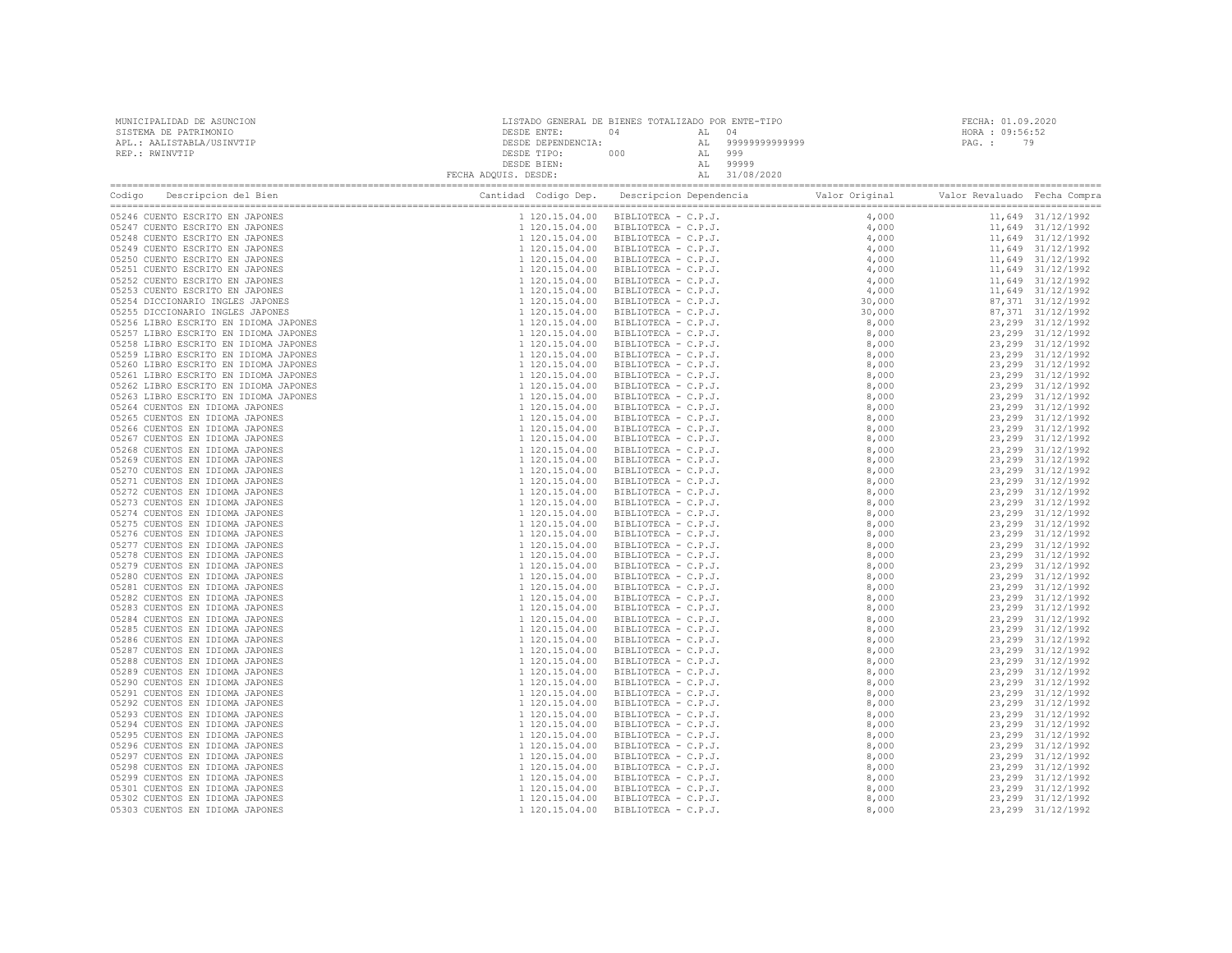| MUNICIPALIDAD DE ASUNCION<br>SISTEMA DE PATRIMONIO<br>APL.: AALISTABLA/USINVTIP<br>REP.: RWINVTIP | $\begin{tabular}{c c c c c} \multicolumn{1}{c}{\textbf{DESDE}} & \multicolumn{1}{c}{\textbf{DESDE}} & \multicolumn{1}{c}{\textbf{DESDE}} & \multicolumn{1}{c}{\textbf{DESDE}} & \multicolumn{1}{c}{\textbf{DESDE}} & \multicolumn{1}{c}{\textbf{DESDE}} & \multicolumn{1}{c}{\textbf{DESDE}} & \multicolumn{1}{c}{\textbf{DESDE}} & \multicolumn{1}{c}{\textbf{DESDE}} & \multicolumn{1}{c}{\textbf{DESDE}} & \multicolumn{1}{c}{\textbf{DESDE}} & \multicolumn{1}{$ |                     | FECHA: 01.09.2020<br>HORA : 09:56:52<br>PAG.: 80 |  |  |
|---------------------------------------------------------------------------------------------------|----------------------------------------------------------------------------------------------------------------------------------------------------------------------------------------------------------------------------------------------------------------------------------------------------------------------------------------------------------------------------------------------------------------------------------------------------------------------|---------------------|--------------------------------------------------|--|--|
|                                                                                                   |                                                                                                                                                                                                                                                                                                                                                                                                                                                                      |                     |                                                  |  |  |
| 05304 CUENTOS EN IDIOMA JAPONES                                                                   |                                                                                                                                                                                                                                                                                                                                                                                                                                                                      |                     |                                                  |  |  |
| 05305 CUENTOS EN IDIOMA JAPONES                                                                   |                                                                                                                                                                                                                                                                                                                                                                                                                                                                      |                     |                                                  |  |  |
| 05306 CUENTOS EN IDIOMA JAPONES                                                                   |                                                                                                                                                                                                                                                                                                                                                                                                                                                                      |                     |                                                  |  |  |
| 05307 CUENTOS EN IDIOMA JAPONES<br>05308 CUENTOS EN IDIOMA JAPONES                                |                                                                                                                                                                                                                                                                                                                                                                                                                                                                      |                     |                                                  |  |  |
| 05309 CUENTOS EN IDIOMA JAPONES                                                                   |                                                                                                                                                                                                                                                                                                                                                                                                                                                                      |                     |                                                  |  |  |
| 05310 CUENTOS EN IDIOMA JAPONES                                                                   |                                                                                                                                                                                                                                                                                                                                                                                                                                                                      |                     |                                                  |  |  |
| 05311 CUENTOS EN IDIOMA JAPONES                                                                   |                                                                                                                                                                                                                                                                                                                                                                                                                                                                      |                     |                                                  |  |  |
| 05312 CUENTOS EN IDIOMA JAPONES                                                                   |                                                                                                                                                                                                                                                                                                                                                                                                                                                                      |                     |                                                  |  |  |
| 05313 CUENTOS EN IDIOMA JAPONES                                                                   |                                                                                                                                                                                                                                                                                                                                                                                                                                                                      |                     |                                                  |  |  |
| 05314 CUENTOS EN IDIOMA JAPONES                                                                   |                                                                                                                                                                                                                                                                                                                                                                                                                                                                      |                     |                                                  |  |  |
| 05315 CUENTOS EN IDIOMA JAPONES                                                                   |                                                                                                                                                                                                                                                                                                                                                                                                                                                                      |                     |                                                  |  |  |
| 05316 CUENTOS EN IDIOMA JAPONES                                                                   |                                                                                                                                                                                                                                                                                                                                                                                                                                                                      |                     |                                                  |  |  |
| 05317 CUENTOS EN IDIOMA JAPONES                                                                   |                                                                                                                                                                                                                                                                                                                                                                                                                                                                      |                     |                                                  |  |  |
| 05318 CUENTOS EN IDIOMA JAPONES                                                                   |                                                                                                                                                                                                                                                                                                                                                                                                                                                                      |                     |                                                  |  |  |
| 05319 CUENTOS EN IDIOMA JAPONES                                                                   |                                                                                                                                                                                                                                                                                                                                                                                                                                                                      |                     |                                                  |  |  |
| 05320 CUENTOS EN IDIOMA JAPONES                                                                   |                                                                                                                                                                                                                                                                                                                                                                                                                                                                      |                     |                                                  |  |  |
| 05321 CUENTOS EN IDIOMA JAPONES                                                                   |                                                                                                                                                                                                                                                                                                                                                                                                                                                                      |                     |                                                  |  |  |
| 05322 CUENTOS EN IDIOMA JAPONES                                                                   |                                                                                                                                                                                                                                                                                                                                                                                                                                                                      |                     |                                                  |  |  |
| 05323 CUENTOS EN IDIOMA JAPONES<br>05324 CUENTOS EN IDIOMA JAPONES                                |                                                                                                                                                                                                                                                                                                                                                                                                                                                                      |                     |                                                  |  |  |
| 05325 CUENTOS EN IDIOMA JAPONES                                                                   |                                                                                                                                                                                                                                                                                                                                                                                                                                                                      |                     |                                                  |  |  |
| 05326 CUENTOS EN IDIOMA JAPONES                                                                   |                                                                                                                                                                                                                                                                                                                                                                                                                                                                      |                     |                                                  |  |  |
| 05327 CUENTOS EN IDIOMA JAPONES                                                                   |                                                                                                                                                                                                                                                                                                                                                                                                                                                                      |                     |                                                  |  |  |
| 05328 CUENTOS EN IDIOMA JAPONES                                                                   |                                                                                                                                                                                                                                                                                                                                                                                                                                                                      |                     |                                                  |  |  |
| 05329 CUENTOS EN IDIOMA JAPONES                                                                   |                                                                                                                                                                                                                                                                                                                                                                                                                                                                      |                     |                                                  |  |  |
| 05330 CUENTOS EN IDIOMA JAPONES                                                                   |                                                                                                                                                                                                                                                                                                                                                                                                                                                                      |                     |                                                  |  |  |
| 05331 CUENTOS EN IDIOMA JAPONES                                                                   |                                                                                                                                                                                                                                                                                                                                                                                                                                                                      |                     |                                                  |  |  |
| 05332 CUENTOS EN IDIOMA JAPONES                                                                   |                                                                                                                                                                                                                                                                                                                                                                                                                                                                      |                     |                                                  |  |  |
| 05333 CUENTOS EN IDIOMA JAPONES                                                                   |                                                                                                                                                                                                                                                                                                                                                                                                                                                                      |                     |                                                  |  |  |
| 05334 CUENTOS EN IDIOMA JAPONES                                                                   |                                                                                                                                                                                                                                                                                                                                                                                                                                                                      |                     |                                                  |  |  |
| 05335 CUENTOS EN IDIOMA JAPONES                                                                   |                                                                                                                                                                                                                                                                                                                                                                                                                                                                      |                     |                                                  |  |  |
| 05336 CUENTOS EN IDIOMA JAPONES                                                                   |                                                                                                                                                                                                                                                                                                                                                                                                                                                                      |                     |                                                  |  |  |
| 05337 CUENTOS EN IDIOMA JAPONES                                                                   |                                                                                                                                                                                                                                                                                                                                                                                                                                                                      |                     |                                                  |  |  |
| 05338 CUENTOS EN IDIOMA JAPONES                                                                   |                                                                                                                                                                                                                                                                                                                                                                                                                                                                      |                     |                                                  |  |  |
| 05339 CUENTOS EN IDIOMA JAPONES<br>05340 CUENTOS EN IDIOMA JAPONES                                |                                                                                                                                                                                                                                                                                                                                                                                                                                                                      |                     |                                                  |  |  |
| 05341 CUENTOS EN IDIOMA JAPONES                                                                   |                                                                                                                                                                                                                                                                                                                                                                                                                                                                      |                     |                                                  |  |  |
| 05342 CUENTOS EN IDIOMA JAPONES                                                                   |                                                                                                                                                                                                                                                                                                                                                                                                                                                                      |                     |                                                  |  |  |
| 05343 CUENTOS EN IDIOMA JAPONES                                                                   |                                                                                                                                                                                                                                                                                                                                                                                                                                                                      |                     |                                                  |  |  |
| 05344 CUENTOS EN IDIOMA JAPONES                                                                   |                                                                                                                                                                                                                                                                                                                                                                                                                                                                      |                     |                                                  |  |  |
| 05345 CUENTOS EN IDIOMA JAPONES                                                                   |                                                                                                                                                                                                                                                                                                                                                                                                                                                                      |                     |                                                  |  |  |
| 05346 CUENTOS EN IDIOMA JAPONES                                                                   |                                                                                                                                                                                                                                                                                                                                                                                                                                                                      |                     |                                                  |  |  |
| 05347 CUENTOS EN IDIOMA JAPONES                                                                   |                                                                                                                                                                                                                                                                                                                                                                                                                                                                      |                     |                                                  |  |  |
| 05348 CUENTOS EN IDIOMA JAPONES                                                                   |                                                                                                                                                                                                                                                                                                                                                                                                                                                                      |                     |                                                  |  |  |
| 05349 CUENTOS EN IDIOMA JAPONES                                                                   |                                                                                                                                                                                                                                                                                                                                                                                                                                                                      |                     |                                                  |  |  |
| 05350 CUENTOS EN IDIOMA JAPONES                                                                   |                                                                                                                                                                                                                                                                                                                                                                                                                                                                      |                     |                                                  |  |  |
| 05351 CUENTOS EN IDIOMA JAPONES                                                                   |                                                                                                                                                                                                                                                                                                                                                                                                                                                                      |                     |                                                  |  |  |
| 05352 CUENTOS EN IDIOMA JAPONES                                                                   |                                                                                                                                                                                                                                                                                                                                                                                                                                                                      |                     |                                                  |  |  |
| 05353 CUENTOS EN IDIOMA JAPONES                                                                   |                                                                                                                                                                                                                                                                                                                                                                                                                                                                      |                     |                                                  |  |  |
| 05354 CUENTOS EN IDIOMA JAPONES<br>05355 CUENTOS EN IDIOMA JAPONES                                |                                                                                                                                                                                                                                                                                                                                                                                                                                                                      |                     |                                                  |  |  |
| 05356 CUENTOS EN IDIOMA JAPONES                                                                   |                                                                                                                                                                                                                                                                                                                                                                                                                                                                      |                     |                                                  |  |  |
| 05357 CUENTOS EN IDIOMA JAPONES                                                                   |                                                                                                                                                                                                                                                                                                                                                                                                                                                                      |                     |                                                  |  |  |
| 05358 CUENTOS EN IDIOMA JAPONES                                                                   |                                                                                                                                                                                                                                                                                                                                                                                                                                                                      |                     |                                                  |  |  |
| 05359 CUENTOS EN IDIOMA JAPONES                                                                   |                                                                                                                                                                                                                                                                                                                                                                                                                                                                      |                     |                                                  |  |  |
| 05360 CUENTOS EN IDIOMA JAPONES                                                                   |                                                                                                                                                                                                                                                                                                                                                                                                                                                                      | BIBLIOTECA - C.P.J. |                                                  |  |  |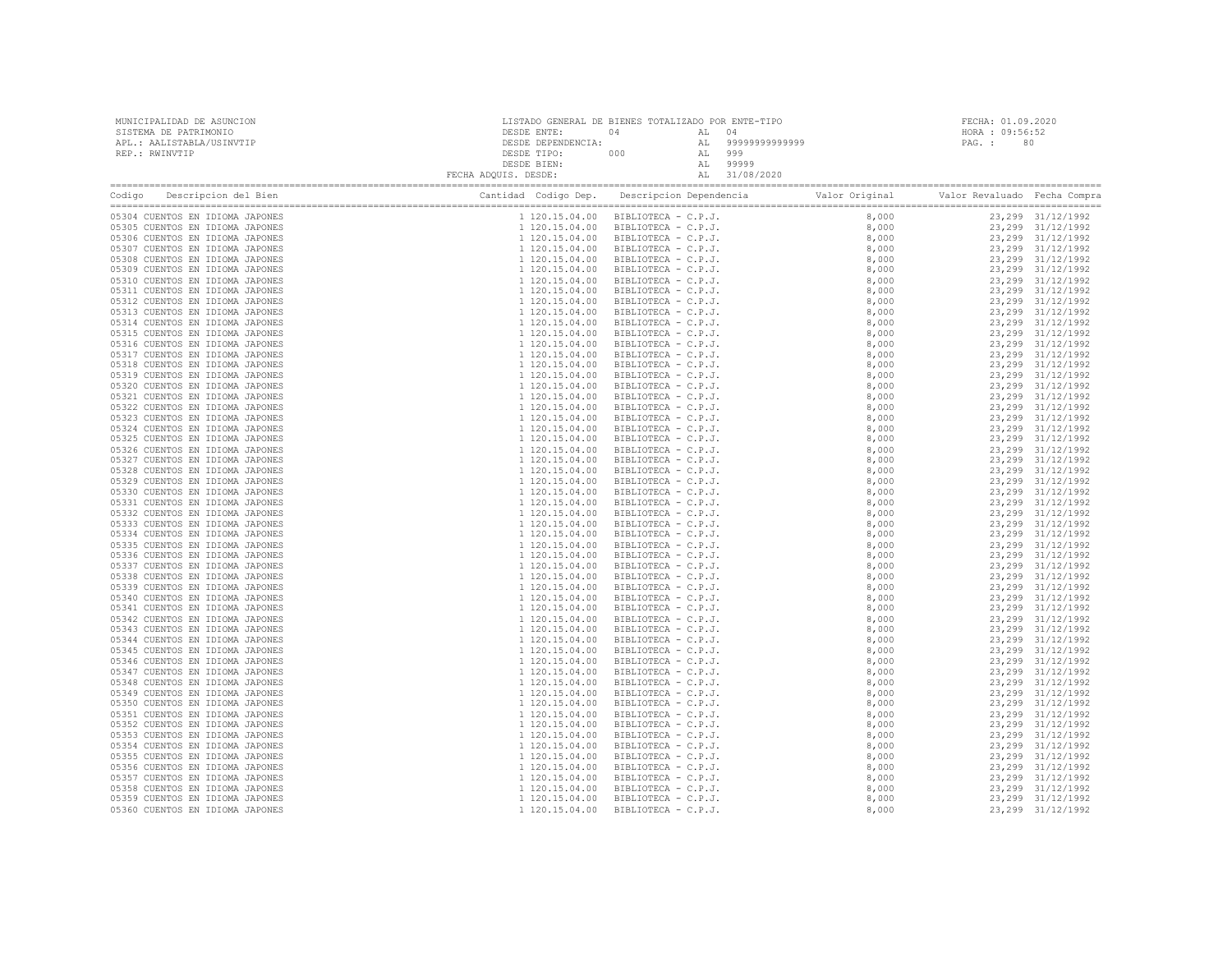| MUNICIPALIDAD DE ASUNCION<br>SISTEMA DE PATRIMONIO<br>APL.: AALISTABLA/USINVTIP<br>REP.: RWINVTIP                                                                                                                                   | DESDE ENTE:                      | LISTADO GENERAL DE BIENES TOTALIZADO POR ENTE-TIPO<br>04 AL 04 |  | FECHA: 01.09.2020<br>HORA : 09:56:52<br>PAG. : 81 |                                        |
|-------------------------------------------------------------------------------------------------------------------------------------------------------------------------------------------------------------------------------------|----------------------------------|----------------------------------------------------------------|--|---------------------------------------------------|----------------------------------------|
| Codigo Descripcion del Bien de Marco de Cantidad Codigo Dep. Descripcion Dependencia de Valor Original Valor Revaluado Fecha Compra                                                                                                 |                                  |                                                                |  |                                                   |                                        |
| 05361 CUENTOS EN IDIOMA JAPONES                                                                                                                                                                                                     |                                  |                                                                |  |                                                   | 23,299 31/12/1992                      |
| 05362 CUENTOS EN IDIOMA JAPONES                                                                                                                                                                                                     |                                  |                                                                |  |                                                   | 23,299 31/12/1992                      |
| 05363 CUENTOS EN IDIOMA JAPONES                                                                                                                                                                                                     |                                  |                                                                |  |                                                   | 23, 299 31/12/1992                     |
| 05364 CUENTOS EN IDIOMA JAPONES<br>05365 CUENTOS EN IDIOMA JAPONES                                                                                                                                                                  |                                  |                                                                |  |                                                   | 23,299 31/12/1992<br>23,299 31/12/1992 |
| 05366 CUENTOS EN IDIOMA JAPONES                                                                                                                                                                                                     |                                  |                                                                |  |                                                   | 23,299 31/12/1992                      |
| 05367 CUENTOS EN IDIOMA JAPONES                                                                                                                                                                                                     |                                  |                                                                |  |                                                   | 23,299 31/12/1992                      |
| 05368 CUENTOS EN IDIOMA JAPONES                                                                                                                                                                                                     |                                  |                                                                |  |                                                   | 23,299 31/12/1992                      |
| 05369 CUENTOS EN IDIOMA JAPONES                                                                                                                                                                                                     |                                  |                                                                |  |                                                   | 23,299 31/12/1992                      |
| 05370 CUENTOS EN IDIOMA JAPONES                                                                                                                                                                                                     |                                  |                                                                |  |                                                   | 23,299 31/12/1992                      |
| 05371 CUENTOS EN IDIOMA JAPONES                                                                                                                                                                                                     |                                  |                                                                |  |                                                   | 23,299 31/12/1992<br>23,299 31/12/1992 |
| 05372 CUENTOS EN IDIOMA JAPONES<br>05373 CUENTOS EN IDIOMA JAPONES                                                                                                                                                                  |                                  |                                                                |  |                                                   | 23,299 31/12/1992                      |
| 05374 CUENTOS EN IDIOMA JAPONES                                                                                                                                                                                                     |                                  |                                                                |  |                                                   | 23,299 31/12/1992                      |
| 05375 CUENTOS EN IDIOMA JAPONES                                                                                                                                                                                                     |                                  |                                                                |  |                                                   | 23,299 31/12/1992                      |
| 05376 CUENTOS EN IDIOMA JAPONES                                                                                                                                                                                                     |                                  |                                                                |  |                                                   | 23,299 31/12/1992                      |
| 05377 EST.DE FACTIBILIDAD MEJORAMIENTO DEL TRANSP. URBANO/SET.1988 1 120.15.04.00                                                                                                                                                   |                                  |                                                                |  |                                                   | 14,562 31/12/1992                      |
| 05378 EST. DE FACTIBILIDAD MEJORAMIENTO DEL TRANSP. URBANO/SET1988 1 120.15.04.00                                                                                                                                                   |                                  |                                                                |  |                                                   | 14,562 31/12/1992                      |
| 05379 EST. DE FACTIBILIDAD MEJORAMIENTO DEL TRANS. URBANO/SET. 1988                                                                                                                                                                 |                                  |                                                                |  |                                                   | 14,562 31/12/1992                      |
| 05380 EST. DE FACTIBILIDAD MEJORAMIENTO DEL TRANS. URBANO/SET. 1988 1 120.15.04.00<br>05381 EST. DE FACTIBILIDAD MEJORAMIENTO DEL TRANS.URBANO/SET. 1988                                                                            |                                  |                                                                |  |                                                   | 14,562 31/12/1992<br>14,562 31/12/1992 |
| 05382 EST.DE FACTIBILIDAD MEJORMIENTO DEL TRANSP.URBANO/SET.1988                                                                                                                                                                    | 1 120.15.04.00<br>1 120.15.04.00 |                                                                |  |                                                   | 14,562 31/12/1992                      |
|                                                                                                                                                                                                                                     |                                  |                                                                |  |                                                   | 14,562 31/12/1992                      |
|                                                                                                                                                                                                                                     |                                  |                                                                |  |                                                   | 14,562 31/12/1992                      |
| 05361 EST. DE PACTIBILIDAD MEJORAMENTO DEL TRANSP. URBANO/SET. 1988 1120.15.04.00<br>05382 EST. DE PACTIBILIDAD MEJORAMENTO DEL TRANSP. URBANO/SET. 1988 1120.15.04.00<br>05383 EST. DE PACTIBILIDAD MEJORAMENTO DEL TRANS. URBANO/ |                                  |                                                                |  |                                                   | 14,562 31/12/1992                      |
|                                                                                                                                                                                                                                     |                                  |                                                                |  |                                                   | 14,562 31/12/1992                      |
|                                                                                                                                                                                                                                     |                                  |                                                                |  |                                                   | 14,562 31/12/1992                      |
|                                                                                                                                                                                                                                     |                                  |                                                                |  |                                                   | 14,562 31/12/1992                      |
|                                                                                                                                                                                                                                     |                                  |                                                                |  |                                                   | 14,562 31/12/1992<br>14,562 31/12/1992 |
|                                                                                                                                                                                                                                     |                                  |                                                                |  |                                                   | 14,562 31/12/1992                      |
|                                                                                                                                                                                                                                     |                                  |                                                                |  |                                                   | 14,562 31/12/1992                      |
|                                                                                                                                                                                                                                     |                                  |                                                                |  |                                                   | 14,562 31/12/1992                      |
|                                                                                                                                                                                                                                     |                                  |                                                                |  |                                                   | 14,562 31/12/1992                      |
|                                                                                                                                                                                                                                     |                                  |                                                                |  |                                                   | 14,562 31/12/1992                      |
|                                                                                                                                                                                                                                     |                                  |                                                                |  |                                                   | 14,562 31/12/1992                      |
|                                                                                                                                                                                                                                     |                                  |                                                                |  |                                                   | 14,562 31/12/1992<br>14,562 31/12/1992 |
|                                                                                                                                                                                                                                     |                                  |                                                                |  |                                                   | 14,562 31/12/1992                      |
|                                                                                                                                                                                                                                     |                                  |                                                                |  |                                                   | 14,562 31/12/1992                      |
|                                                                                                                                                                                                                                     |                                  |                                                                |  |                                                   | 14,562 31/12/1992                      |
|                                                                                                                                                                                                                                     |                                  |                                                                |  |                                                   | 14,562 31/12/1992                      |
|                                                                                                                                                                                                                                     |                                  |                                                                |  |                                                   | 14,562 31/12/1992                      |
|                                                                                                                                                                                                                                     |                                  |                                                                |  |                                                   | 14,562 31/12/1992                      |
|                                                                                                                                                                                                                                     |                                  |                                                                |  |                                                   | 14,562 31/12/1992<br>14,562 31/12/1992 |
|                                                                                                                                                                                                                                     |                                  |                                                                |  |                                                   | 14,562 31/12/1992                      |
|                                                                                                                                                                                                                                     |                                  |                                                                |  |                                                   | 14,562 31/12/1992                      |
|                                                                                                                                                                                                                                     |                                  |                                                                |  |                                                   | 14,562 31/12/1992                      |
|                                                                                                                                                                                                                                     |                                  |                                                                |  |                                                   | 14,562 31/12/1992                      |
|                                                                                                                                                                                                                                     |                                  |                                                                |  |                                                   | 14,562 31/12/1992                      |
|                                                                                                                                                                                                                                     |                                  |                                                                |  |                                                   | 14,562 31/12/1992                      |
|                                                                                                                                                                                                                                     |                                  |                                                                |  |                                                   | 14,562 31/12/1992                      |
|                                                                                                                                                                                                                                     |                                  |                                                                |  |                                                   | 14,562 31/12/1992<br>14,562 31/12/1992 |
|                                                                                                                                                                                                                                     |                                  |                                                                |  |                                                   | 14,562 31/12/1992                      |
|                                                                                                                                                                                                                                     |                                  |                                                                |  |                                                   | 14,562 31/12/1992                      |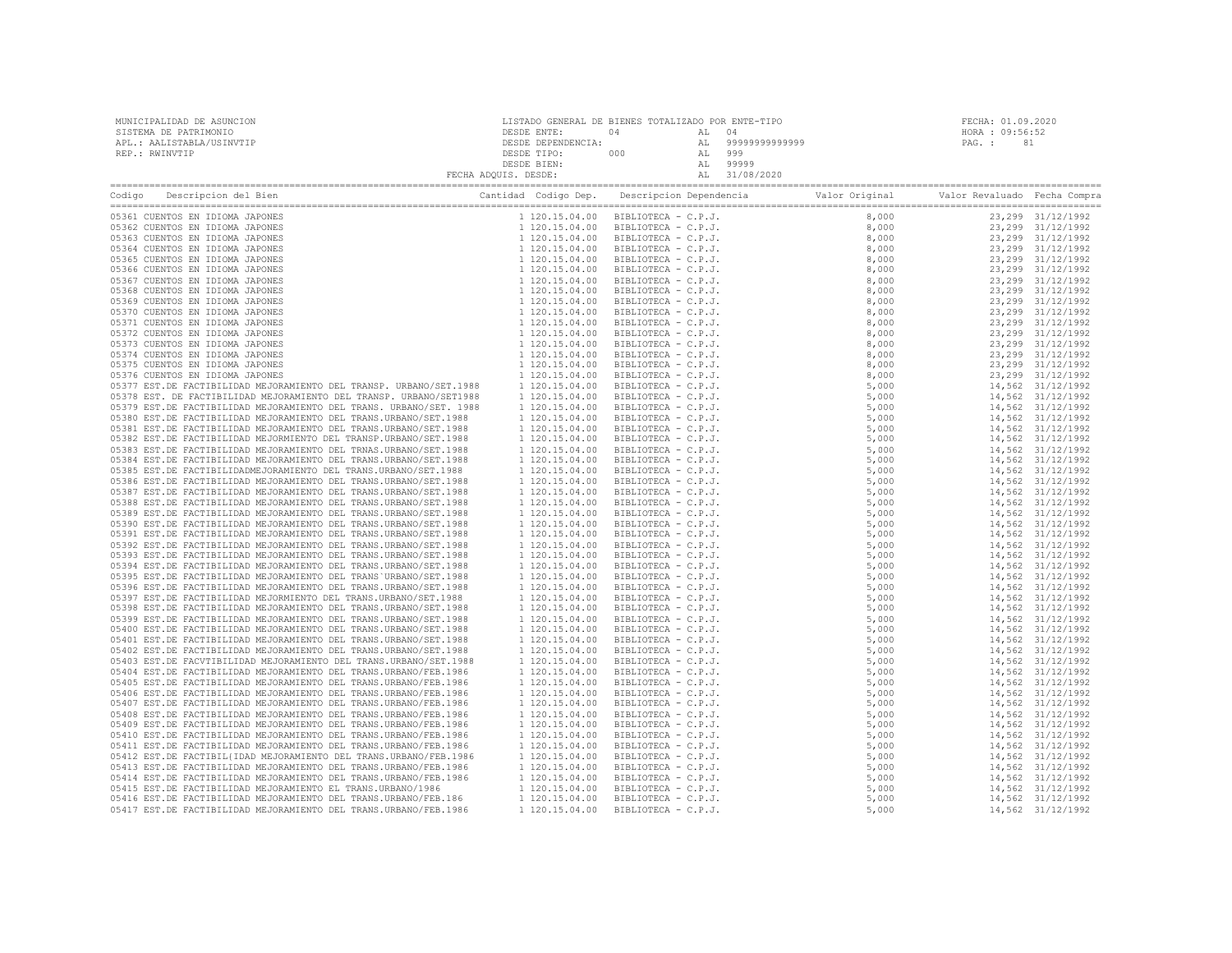| MUNICIPALIDAD DE ASUNCION | LISTADO GENERAL DE BIENES TOTALIZADO POR ENTE-TIPO |     |     |                | FECHA: 01.09.2020 |
|---------------------------|----------------------------------------------------|-----|-----|----------------|-------------------|
| SISTEMA DE PATRIMONIO     | DESDE ENTE:                                        | 04  | AT. | 04             | HORA : 09:56:52   |
| APL.: AALISTABLA/USINVTIP | DESDE DEPENDENCIA:                                 |     | AT. | 99999999999999 | 82<br>PAG. :      |
| REP.: RWINVTIP            | DESDE TIPO:                                        | 000 | AL  | 999            |                   |
|                           | DESDE BIEN:                                        |     | AT. | 99999          |                   |
|                           | FECHA ADOUIS. DESDE:                               |     |     | 31/08/2020     |                   |

| Cantidad Codigo Dep. Descripcion Dependencia and Valor Original Valor Revaluado Fecha Compra<br>Descripcion del Bien<br>Codigo |  |  |                                        |
|--------------------------------------------------------------------------------------------------------------------------------|--|--|----------------------------------------|
|                                                                                                                                |  |  |                                        |
|                                                                                                                                |  |  | 14,562 31/12/1992<br>14,562 31/12/1992 |
|                                                                                                                                |  |  | 14,562 31/12/1992                      |
|                                                                                                                                |  |  |                                        |
|                                                                                                                                |  |  | 14,562 31/12/1992<br>14,562 31/12/1992 |
|                                                                                                                                |  |  | 14,562 31/12/1992                      |
|                                                                                                                                |  |  |                                        |
|                                                                                                                                |  |  | 14,562 31/12/1992                      |
|                                                                                                                                |  |  | 14,562 31/12/1992                      |
|                                                                                                                                |  |  | 14,562 31/12/1992                      |
|                                                                                                                                |  |  | 14,562 31/12/1992                      |
|                                                                                                                                |  |  | 14,562 31/12/1992                      |
|                                                                                                                                |  |  | 14,562 31/12/1992                      |
|                                                                                                                                |  |  | 14,562 31/12/1992                      |
|                                                                                                                                |  |  | 14,562 31/12/1992                      |
|                                                                                                                                |  |  | 14,562 31/12/1992                      |
|                                                                                                                                |  |  | 14,562 31/12/1992                      |
|                                                                                                                                |  |  | 14,562 31/12/1992                      |
|                                                                                                                                |  |  | 14,562 31/12/1992                      |
|                                                                                                                                |  |  | 14,562 31/12/1992                      |
|                                                                                                                                |  |  | 14,562 31/12/1992                      |
|                                                                                                                                |  |  | 14,562 31/12/1992                      |
|                                                                                                                                |  |  | 14,562 31/12/1992                      |
|                                                                                                                                |  |  | 14,562 31/12/1992                      |
|                                                                                                                                |  |  | 14,562 31/12/1992                      |
|                                                                                                                                |  |  | 14,562 31/12/1992                      |
|                                                                                                                                |  |  | 14,562 31/12/1992                      |
|                                                                                                                                |  |  | 14,562 31/12/1992                      |
|                                                                                                                                |  |  | 14,562 31/12/1992                      |
|                                                                                                                                |  |  | 14,562 31/12/1992                      |
|                                                                                                                                |  |  | 14,562 31/12/1992                      |
|                                                                                                                                |  |  | 14,562 31/12/1992                      |
|                                                                                                                                |  |  | 14,562 31/12/1992                      |
|                                                                                                                                |  |  | 14,562 31/12/1992                      |
|                                                                                                                                |  |  | 14,562 31/12/1992                      |
|                                                                                                                                |  |  | 14,562 31/12/1992                      |
|                                                                                                                                |  |  | 14,562 31/12/1992                      |
|                                                                                                                                |  |  | 14,562 31/12/1992                      |
|                                                                                                                                |  |  | 14,562 31/12/1992                      |
|                                                                                                                                |  |  | 14,562 31/12/1992                      |
|                                                                                                                                |  |  | 14,562 31/12/1992                      |
|                                                                                                                                |  |  | 14,562 31/12/1992                      |
|                                                                                                                                |  |  | 14,562 31/12/1992                      |
|                                                                                                                                |  |  | 14,562 31/12/1992                      |
|                                                                                                                                |  |  | 14,562 31/12/1992                      |
|                                                                                                                                |  |  | 14,562 31/12/1992                      |
|                                                                                                                                |  |  | 14,562 31/12/1992                      |
|                                                                                                                                |  |  | 14,562 31/12/1992                      |
|                                                                                                                                |  |  |                                        |
|                                                                                                                                |  |  | 14,562 31/12/1992<br>14,562 31/12/1992 |
|                                                                                                                                |  |  |                                        |
|                                                                                                                                |  |  | 14,562 31/12/1992                      |
|                                                                                                                                |  |  | 14,562 31/12/1992                      |
|                                                                                                                                |  |  | 14,562 31/12/1992                      |
|                                                                                                                                |  |  | 14,562 31/12/1992                      |
|                                                                                                                                |  |  | 14,562 31/12/1992                      |
|                                                                                                                                |  |  | 14,562 31/12/1992                      |
|                                                                                                                                |  |  | 14,562 31/12/1992                      |
|                                                                                                                                |  |  | 14,562 31/12/1992                      |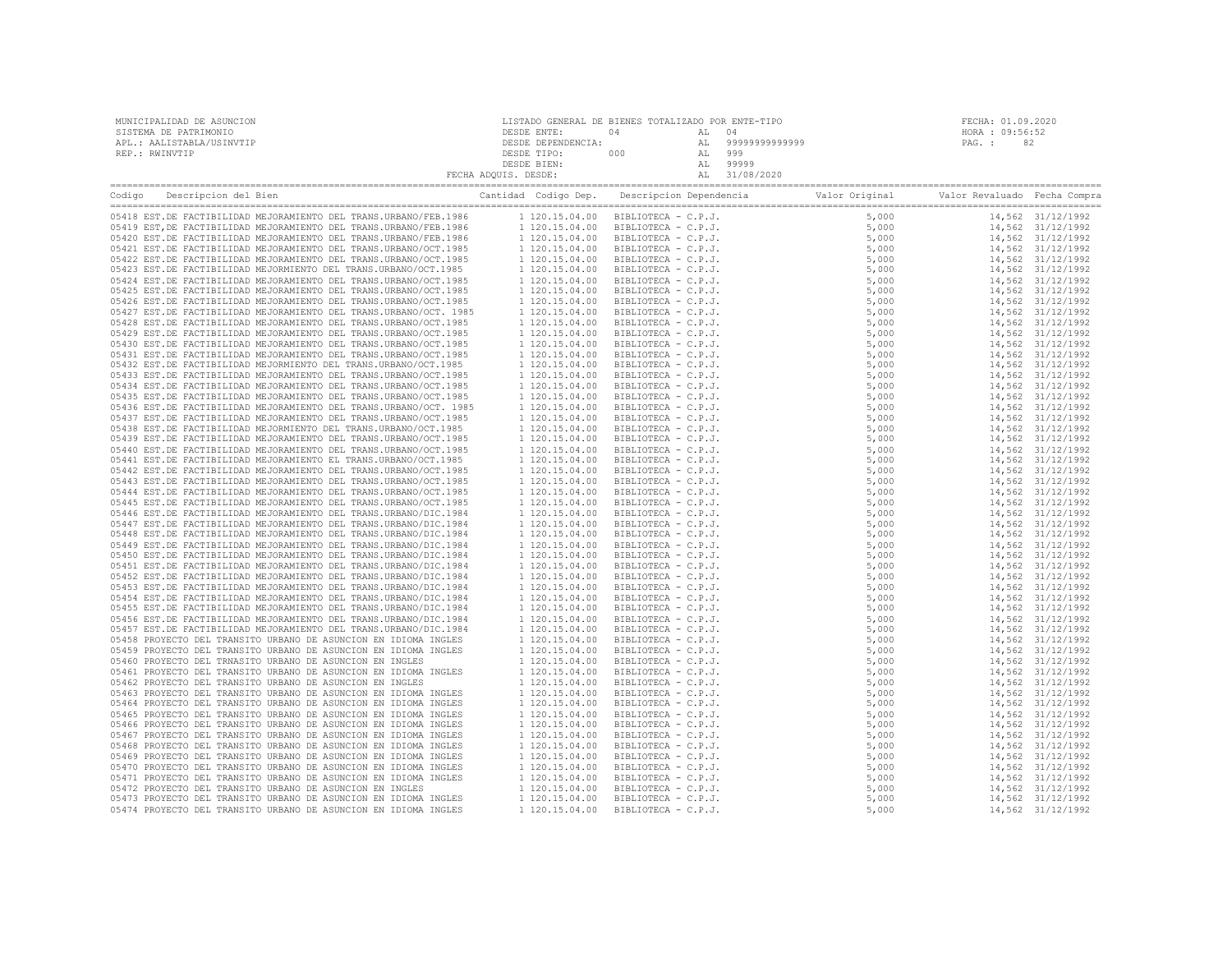| MUNICIPALIDAD DE ASUNCION | LISTADO GENERAL DE BIENES TOTALIZADO POR ENTE-TIPO |     |                |                 | FECHA: 01.09.2020 |
|---------------------------|----------------------------------------------------|-----|----------------|-----------------|-------------------|
| SISTEMA DE PATRIMONIO     | DESDE ENTE:                                        | 04  |                | HORA : 09:56:52 |                   |
| APL.: AALISTABLA/USINVTIP | DESDE DEPENDENCIA:                                 |     | 99999999999999 | PAG. :          | 83                |
| REP.: RWINVTIP            | DESDE TIPO:                                        | 000 | 999            |                 |                   |
|                           | DESDE BIEN:                                        |     | 99999          |                 |                   |
|                           | FECHA ADQUIS. DESDE:                               |     | 31/08/2020     |                 |                   |
|                           |                                                    |     |                |                 |                   |

| Codigo | Cantidad Codigo Dep. Descripcion Dependencia and Valor Original<br>Descripcion del Bien |  |  | Valor Revaluado Fecha Compra |  |
|--------|-----------------------------------------------------------------------------------------|--|--|------------------------------|--|
|        |                                                                                         |  |  |                              |  |
|        |                                                                                         |  |  |                              |  |
|        |                                                                                         |  |  |                              |  |
|        |                                                                                         |  |  |                              |  |
|        |                                                                                         |  |  |                              |  |
|        |                                                                                         |  |  |                              |  |
|        |                                                                                         |  |  |                              |  |
|        |                                                                                         |  |  |                              |  |
|        |                                                                                         |  |  |                              |  |
|        |                                                                                         |  |  |                              |  |
|        |                                                                                         |  |  |                              |  |
|        |                                                                                         |  |  |                              |  |
|        |                                                                                         |  |  |                              |  |
|        |                                                                                         |  |  |                              |  |
|        |                                                                                         |  |  |                              |  |
|        |                                                                                         |  |  |                              |  |
|        |                                                                                         |  |  |                              |  |
|        |                                                                                         |  |  |                              |  |
|        |                                                                                         |  |  |                              |  |
|        |                                                                                         |  |  |                              |  |
|        |                                                                                         |  |  |                              |  |
|        |                                                                                         |  |  |                              |  |
|        |                                                                                         |  |  |                              |  |
|        |                                                                                         |  |  |                              |  |
|        |                                                                                         |  |  |                              |  |
|        |                                                                                         |  |  |                              |  |
|        |                                                                                         |  |  |                              |  |
|        |                                                                                         |  |  |                              |  |
|        |                                                                                         |  |  |                              |  |
|        |                                                                                         |  |  |                              |  |
|        |                                                                                         |  |  |                              |  |
|        |                                                                                         |  |  |                              |  |
|        |                                                                                         |  |  |                              |  |
|        |                                                                                         |  |  |                              |  |
|        |                                                                                         |  |  |                              |  |
|        |                                                                                         |  |  |                              |  |
|        |                                                                                         |  |  |                              |  |
|        |                                                                                         |  |  |                              |  |
|        |                                                                                         |  |  |                              |  |
|        |                                                                                         |  |  |                              |  |
|        |                                                                                         |  |  |                              |  |
|        |                                                                                         |  |  |                              |  |
|        |                                                                                         |  |  |                              |  |
|        |                                                                                         |  |  |                              |  |
|        |                                                                                         |  |  |                              |  |
|        |                                                                                         |  |  |                              |  |
|        |                                                                                         |  |  |                              |  |
|        |                                                                                         |  |  |                              |  |
|        |                                                                                         |  |  |                              |  |
|        |                                                                                         |  |  |                              |  |
|        |                                                                                         |  |  |                              |  |
|        |                                                                                         |  |  |                              |  |
|        |                                                                                         |  |  |                              |  |
|        |                                                                                         |  |  |                              |  |
|        |                                                                                         |  |  |                              |  |
|        |                                                                                         |  |  |                              |  |
|        |                                                                                         |  |  |                              |  |
|        |                                                                                         |  |  |                              |  |
|        |                                                                                         |  |  |                              |  |
|        |                                                                                         |  |  |                              |  |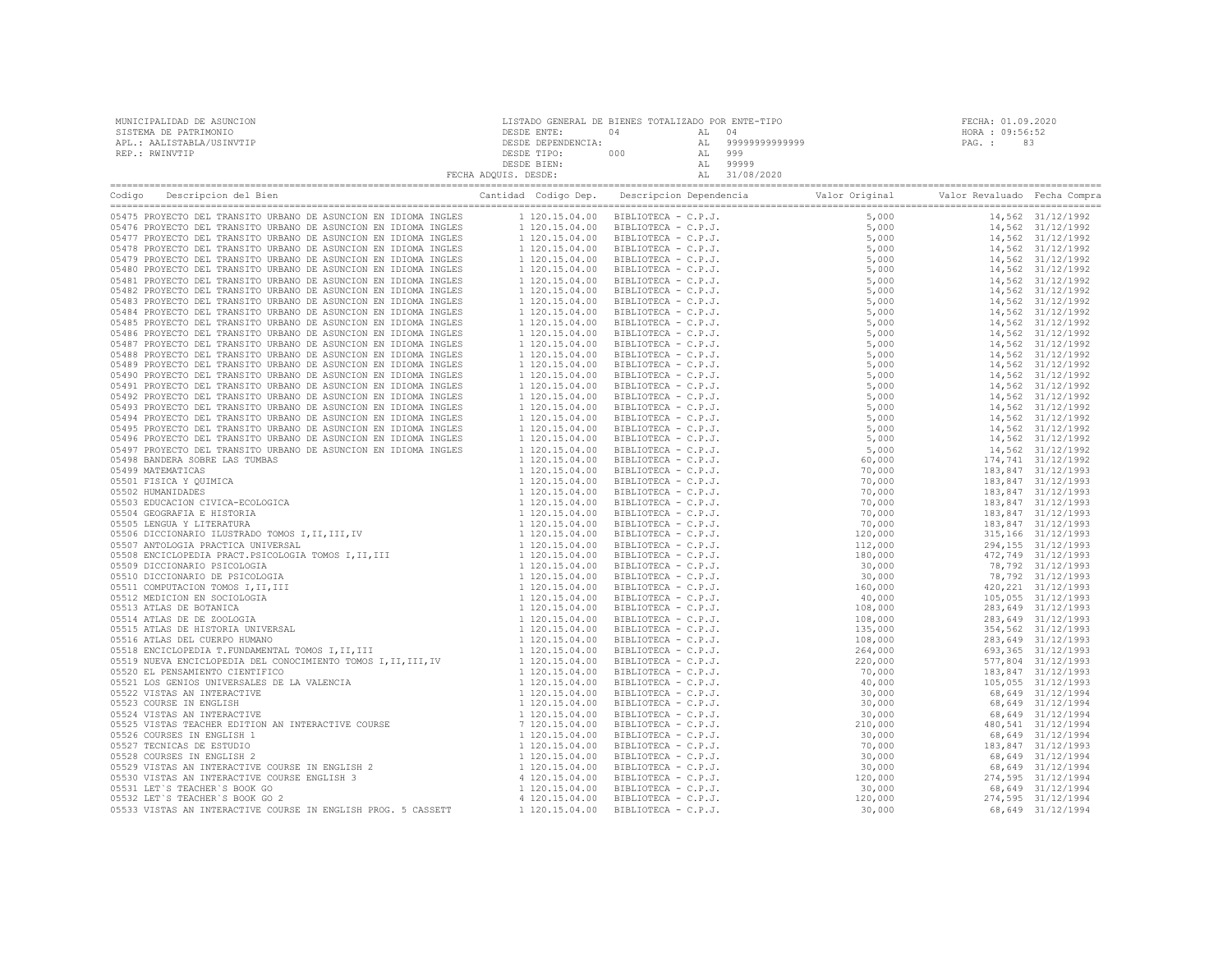| Codigo Descripcion del Bien (Compra Cantidad Codigo Dep. Descripcion Dependencia Valor Original Valor Revaluado Fecha Compra Cantidad Codigo Dep. Descripcion Dependencia Valor Original Valor Revaluado Fecha Compra Cantidad |  |  |  |
|--------------------------------------------------------------------------------------------------------------------------------------------------------------------------------------------------------------------------------|--|--|--|
|                                                                                                                                                                                                                                |  |  |  |
|                                                                                                                                                                                                                                |  |  |  |
|                                                                                                                                                                                                                                |  |  |  |
|                                                                                                                                                                                                                                |  |  |  |
|                                                                                                                                                                                                                                |  |  |  |
|                                                                                                                                                                                                                                |  |  |  |
|                                                                                                                                                                                                                                |  |  |  |
|                                                                                                                                                                                                                                |  |  |  |
|                                                                                                                                                                                                                                |  |  |  |
|                                                                                                                                                                                                                                |  |  |  |
|                                                                                                                                                                                                                                |  |  |  |
|                                                                                                                                                                                                                                |  |  |  |
|                                                                                                                                                                                                                                |  |  |  |
|                                                                                                                                                                                                                                |  |  |  |
|                                                                                                                                                                                                                                |  |  |  |
|                                                                                                                                                                                                                                |  |  |  |
|                                                                                                                                                                                                                                |  |  |  |
|                                                                                                                                                                                                                                |  |  |  |
|                                                                                                                                                                                                                                |  |  |  |
|                                                                                                                                                                                                                                |  |  |  |
|                                                                                                                                                                                                                                |  |  |  |
|                                                                                                                                                                                                                                |  |  |  |
|                                                                                                                                                                                                                                |  |  |  |
|                                                                                                                                                                                                                                |  |  |  |
|                                                                                                                                                                                                                                |  |  |  |
|                                                                                                                                                                                                                                |  |  |  |
|                                                                                                                                                                                                                                |  |  |  |
|                                                                                                                                                                                                                                |  |  |  |
|                                                                                                                                                                                                                                |  |  |  |
|                                                                                                                                                                                                                                |  |  |  |
|                                                                                                                                                                                                                                |  |  |  |
|                                                                                                                                                                                                                                |  |  |  |
|                                                                                                                                                                                                                                |  |  |  |
|                                                                                                                                                                                                                                |  |  |  |
|                                                                                                                                                                                                                                |  |  |  |
|                                                                                                                                                                                                                                |  |  |  |
|                                                                                                                                                                                                                                |  |  |  |
|                                                                                                                                                                                                                                |  |  |  |
|                                                                                                                                                                                                                                |  |  |  |
|                                                                                                                                                                                                                                |  |  |  |
|                                                                                                                                                                                                                                |  |  |  |
|                                                                                                                                                                                                                                |  |  |  |
|                                                                                                                                                                                                                                |  |  |  |
|                                                                                                                                                                                                                                |  |  |  |
|                                                                                                                                                                                                                                |  |  |  |
|                                                                                                                                                                                                                                |  |  |  |
|                                                                                                                                                                                                                                |  |  |  |
|                                                                                                                                                                                                                                |  |  |  |
|                                                                                                                                                                                                                                |  |  |  |
|                                                                                                                                                                                                                                |  |  |  |
|                                                                                                                                                                                                                                |  |  |  |
|                                                                                                                                                                                                                                |  |  |  |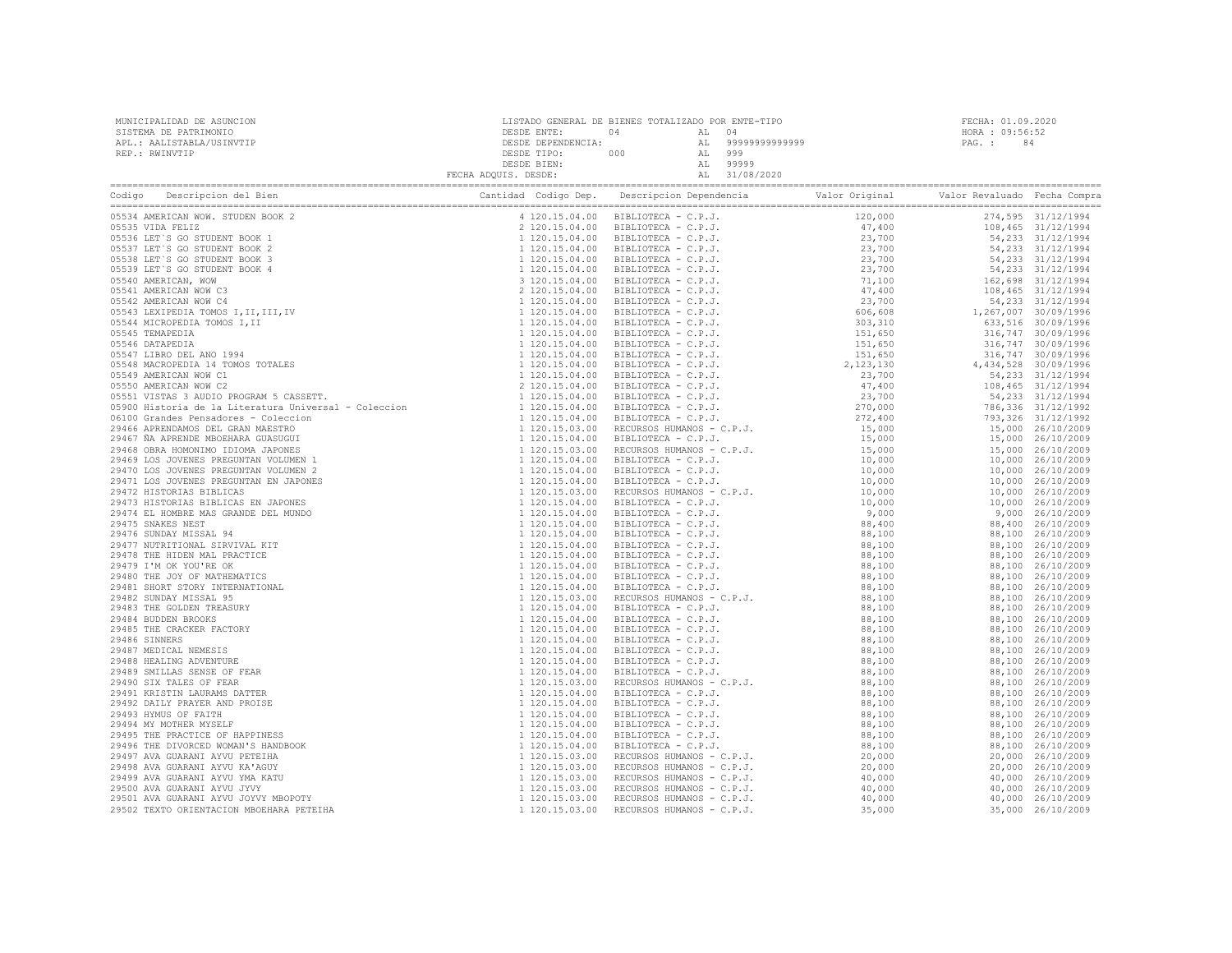| MUNICIPALIDAD DE ASUNCION | LISTADO GENERAL DE BIENES TOTALIZADO POR ENTE-TIPO |     |               | FECHA: 01.09.2020 |    |
|---------------------------|----------------------------------------------------|-----|---------------|-------------------|----|
| SISTEMA DE PATRIMONIO     | DESDE ENTE:                                        |     | . n. 4        | HORA : 09:56:52   |    |
| APL.: AALISTABLA/USINVTIP | DESDE DEPENDENCIA:                                 |     | 9999999999999 | PAG. :            | 85 |
| REP.: RWINVTIP            | DESDE TIPO:                                        | 000 | 999           |                   |    |
|                           | DESDE BIEN:                                        |     | 99999         |                   |    |
|                           | FECHA ADOUIS. DESDE:                               |     | 31/08/2020    |                   |    |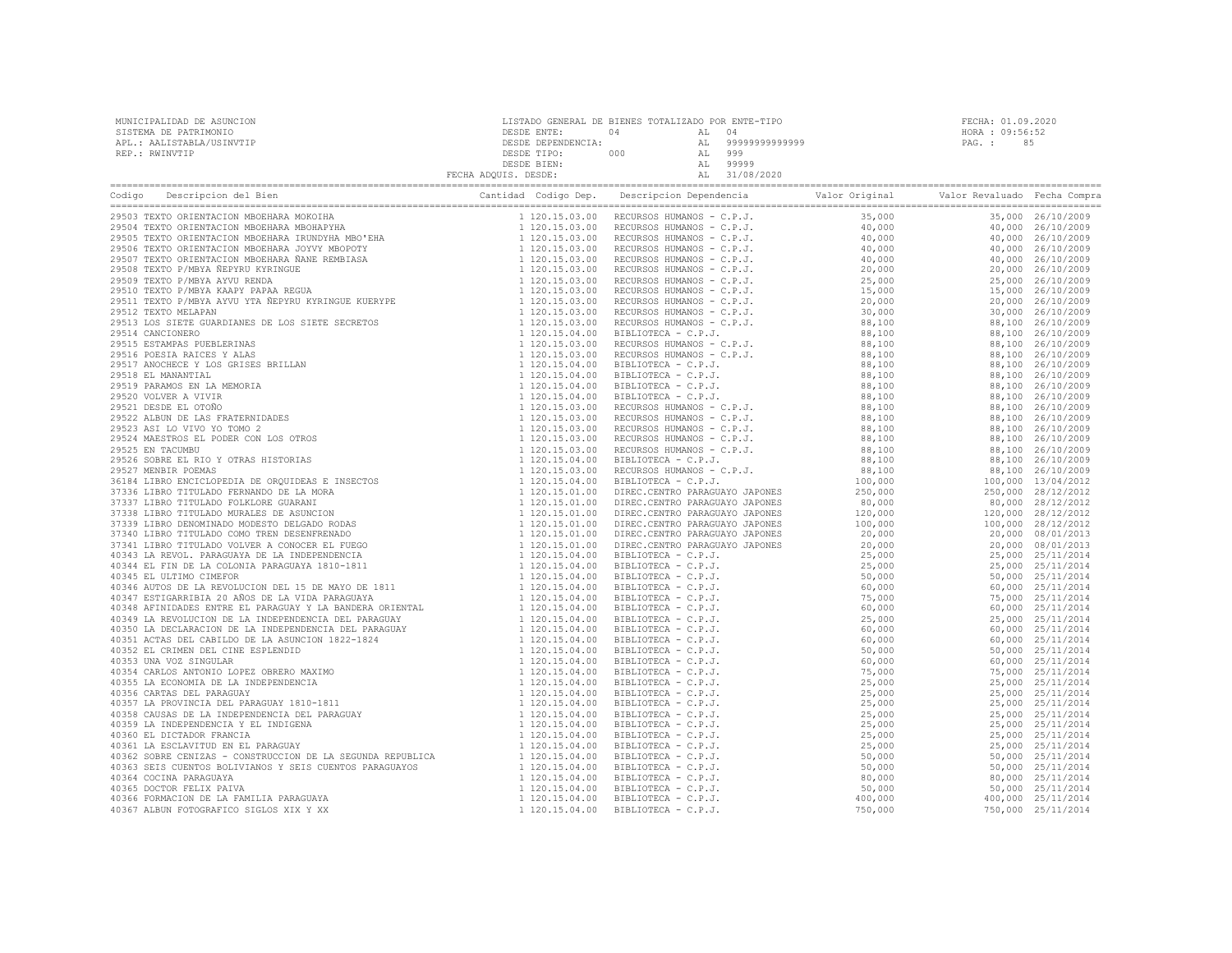| MUNICIPALIDAD DE ASUNCION | LISTADO GENERAL DE BIENES TOTALIZADO POR ENTE-TIPO |     |     |                |                 | FECHA: 01.09.2020 |
|---------------------------|----------------------------------------------------|-----|-----|----------------|-----------------|-------------------|
| SISTEMA DE PATRIMONIO     | DESDE ENTE:                                        |     |     |                | HORA : 09:56:52 |                   |
| APL.: AALISTABLA/USINVTIP | DESDE DEPENDENCIA:                                 |     | AT. | 99999999999999 | PAG. :          | 86                |
| REP.: RWINVTIP            | DESDE TIPO:                                        | 000 | AL  | 999            |                 |                   |
|                           | DESDE BIEN:                                        |     |     | 99999          |                 |                   |
|                           | FECHA ADOUIS. DESDE:                               |     |     | 31/08/2020     |                 |                   |

|                               |  | $\begin{tabular}{ c c c c c c c c} \hline \textbf{1.10} & \textbf{0.11} & \textbf{0.12} & \textbf{0.13} & \textbf{0.14} & \textbf{0.14} & \textbf{0.14} & \textbf{0.14} & \textbf{0.14} & \textbf{0.14} & \textbf{0.14} & \textbf{0.14} & \textbf{0.14} & \textbf{0.14} & \textbf{0.14} & \textbf{0.14} & \textbf{0.14} & \textbf{0.14} & \textbf{0.14} & \textbf{$ |  |
|-------------------------------|--|---------------------------------------------------------------------------------------------------------------------------------------------------------------------------------------------------------------------------------------------------------------------------------------------------------------------------------------------------------------------|--|
| 40368 EL INALCANSABLE MANGORE |  |                                                                                                                                                                                                                                                                                                                                                                     |  |
|                               |  |                                                                                                                                                                                                                                                                                                                                                                     |  |
|                               |  |                                                                                                                                                                                                                                                                                                                                                                     |  |
|                               |  |                                                                                                                                                                                                                                                                                                                                                                     |  |
|                               |  |                                                                                                                                                                                                                                                                                                                                                                     |  |
|                               |  |                                                                                                                                                                                                                                                                                                                                                                     |  |
|                               |  |                                                                                                                                                                                                                                                                                                                                                                     |  |
|                               |  |                                                                                                                                                                                                                                                                                                                                                                     |  |
|                               |  |                                                                                                                                                                                                                                                                                                                                                                     |  |
|                               |  |                                                                                                                                                                                                                                                                                                                                                                     |  |
|                               |  |                                                                                                                                                                                                                                                                                                                                                                     |  |
|                               |  |                                                                                                                                                                                                                                                                                                                                                                     |  |
|                               |  |                                                                                                                                                                                                                                                                                                                                                                     |  |
|                               |  |                                                                                                                                                                                                                                                                                                                                                                     |  |
|                               |  |                                                                                                                                                                                                                                                                                                                                                                     |  |
|                               |  |                                                                                                                                                                                                                                                                                                                                                                     |  |
|                               |  |                                                                                                                                                                                                                                                                                                                                                                     |  |
|                               |  |                                                                                                                                                                                                                                                                                                                                                                     |  |
|                               |  |                                                                                                                                                                                                                                                                                                                                                                     |  |
|                               |  |                                                                                                                                                                                                                                                                                                                                                                     |  |
|                               |  |                                                                                                                                                                                                                                                                                                                                                                     |  |
|                               |  |                                                                                                                                                                                                                                                                                                                                                                     |  |
|                               |  |                                                                                                                                                                                                                                                                                                                                                                     |  |
|                               |  |                                                                                                                                                                                                                                                                                                                                                                     |  |
|                               |  |                                                                                                                                                                                                                                                                                                                                                                     |  |
|                               |  |                                                                                                                                                                                                                                                                                                                                                                     |  |
|                               |  |                                                                                                                                                                                                                                                                                                                                                                     |  |
|                               |  |                                                                                                                                                                                                                                                                                                                                                                     |  |
|                               |  |                                                                                                                                                                                                                                                                                                                                                                     |  |
|                               |  |                                                                                                                                                                                                                                                                                                                                                                     |  |
|                               |  |                                                                                                                                                                                                                                                                                                                                                                     |  |
|                               |  |                                                                                                                                                                                                                                                                                                                                                                     |  |
|                               |  |                                                                                                                                                                                                                                                                                                                                                                     |  |
|                               |  |                                                                                                                                                                                                                                                                                                                                                                     |  |
|                               |  |                                                                                                                                                                                                                                                                                                                                                                     |  |
|                               |  |                                                                                                                                                                                                                                                                                                                                                                     |  |
|                               |  |                                                                                                                                                                                                                                                                                                                                                                     |  |
|                               |  |                                                                                                                                                                                                                                                                                                                                                                     |  |
|                               |  |                                                                                                                                                                                                                                                                                                                                                                     |  |
|                               |  |                                                                                                                                                                                                                                                                                                                                                                     |  |
|                               |  |                                                                                                                                                                                                                                                                                                                                                                     |  |
|                               |  |                                                                                                                                                                                                                                                                                                                                                                     |  |
|                               |  |                                                                                                                                                                                                                                                                                                                                                                     |  |
|                               |  |                                                                                                                                                                                                                                                                                                                                                                     |  |
|                               |  |                                                                                                                                                                                                                                                                                                                                                                     |  |
|                               |  |                                                                                                                                                                                                                                                                                                                                                                     |  |
|                               |  |                                                                                                                                                                                                                                                                                                                                                                     |  |
|                               |  |                                                                                                                                                                                                                                                                                                                                                                     |  |
|                               |  |                                                                                                                                                                                                                                                                                                                                                                     |  |
|                               |  |                                                                                                                                                                                                                                                                                                                                                                     |  |
|                               |  |                                                                                                                                                                                                                                                                                                                                                                     |  |
|                               |  |                                                                                                                                                                                                                                                                                                                                                                     |  |
|                               |  |                                                                                                                                                                                                                                                                                                                                                                     |  |
|                               |  |                                                                                                                                                                                                                                                                                                                                                                     |  |
|                               |  |                                                                                                                                                                                                                                                                                                                                                                     |  |
|                               |  |                                                                                                                                                                                                                                                                                                                                                                     |  |
|                               |  |                                                                                                                                                                                                                                                                                                                                                                     |  |
|                               |  |                                                                                                                                                                                                                                                                                                                                                                     |  |
|                               |  |                                                                                                                                                                                                                                                                                                                                                                     |  |
|                               |  |                                                                                                                                                                                                                                                                                                                                                                     |  |
|                               |  |                                                                                                                                                                                                                                                                                                                                                                     |  |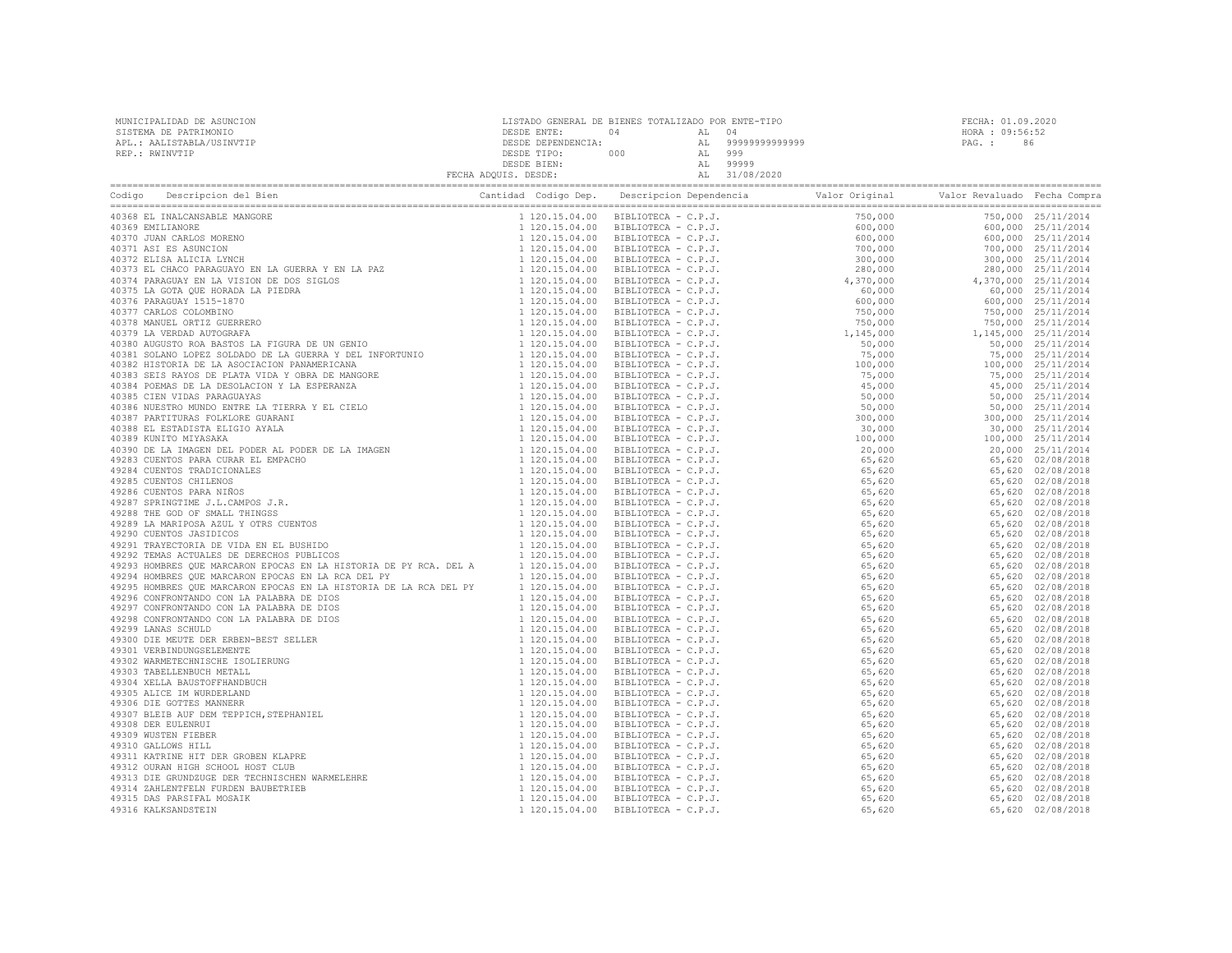| MUNICIPALIDAD DE ASUNCION | LISTADO GENERAL DE BIENES TOTALIZADO POR ENTE-TIPO |     |                | FECHA: 01.09.2020 |    |
|---------------------------|----------------------------------------------------|-----|----------------|-------------------|----|
| SISTEMA DE PATRIMONIO     | DESDE ENTE:                                        |     |                | HORA: 09:56:52    |    |
| APL.: AALISTABLA/USINVTIP | DESDE DEPENDENCIA:                                 |     | 99999999999999 | PAG. :            | 87 |
| REP.: RWINVTIP            | DESDE TIPO:                                        | 000 | 999            |                   |    |
|                           | DESDE BIEN:                                        |     | 99999          |                   |    |
|                           | FECHA ADOUIS. DESDE:                               |     | 31/08/2020     |                   |    |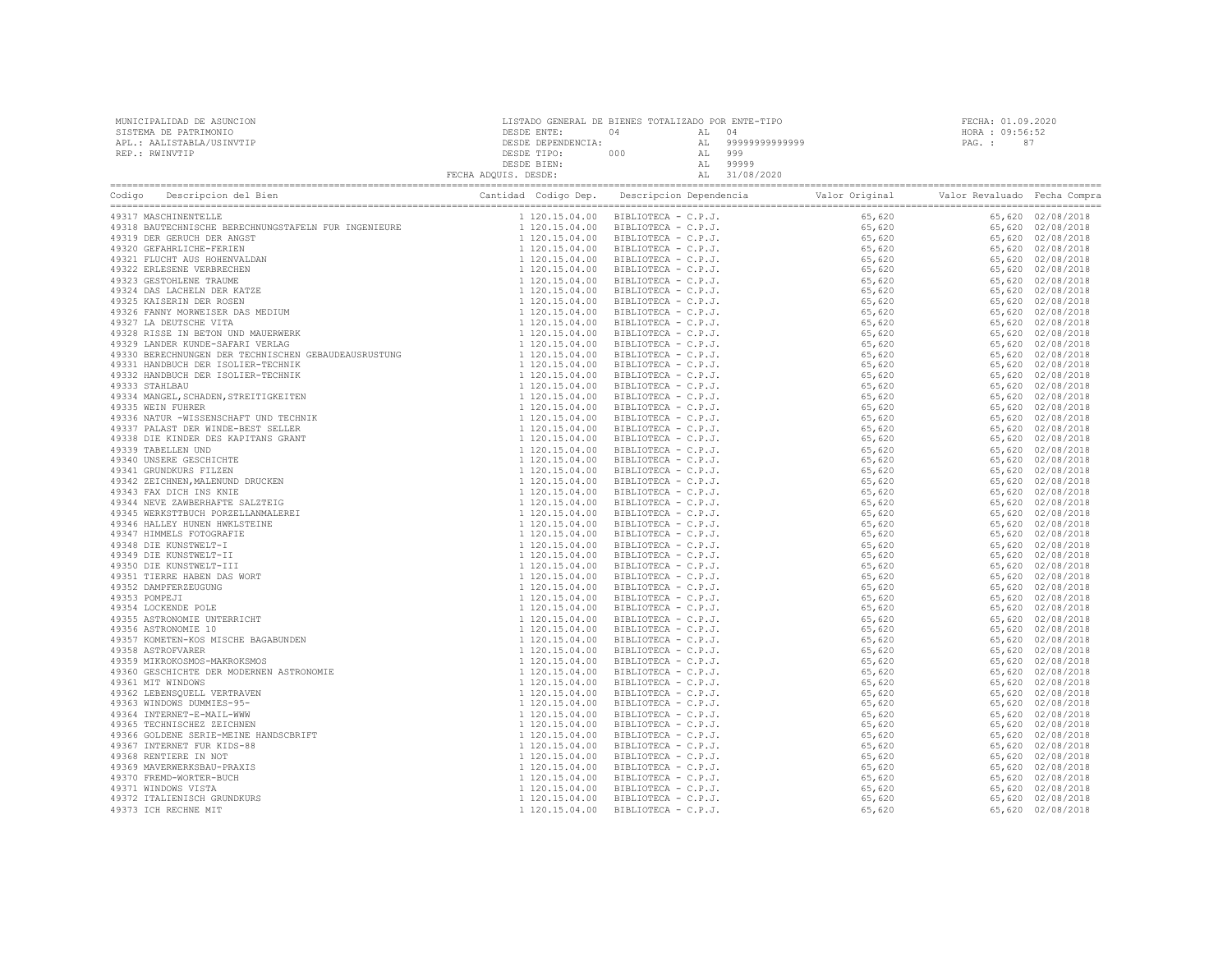| MUNICIPALIDAD DE ASUNCION | LISTADO GENERAL DE BIENES TOTALIZADO POR ENTE-TIPO |     |        |                   | FECHA: 01.09.2020 |  |
|---------------------------|----------------------------------------------------|-----|--------|-------------------|-------------------|--|
| SISTEMA DE PATRIMONIO     | DESDE ENTE:                                        |     |        |                   | HORA: 09:56:52    |  |
| APL.: AALISTABLA/USINVTIP | DESDE DEPENDENCIA:                                 |     |        | AL 99999999999999 | PAG.: 88          |  |
| REP.: RWINVTIP            | DESDE TIPO:                                        | 000 | AL 999 |                   |                   |  |
|                           | DESDE BIEN:                                        |     |        | AL 99999          |                   |  |
|                           | FECHA ADQUIS. DESDE:                               |     |        | AL 31/08/2020     |                   |  |

| Coding (Description del Bien (Description del Bien (Description del Bien (Description del Bien (Description del Bien (Description del Bien (1978) ROSCA: INUESTANCE NORTHER INDUSTRIES (1973) THEORY DESCRIPTION DESCRIPTION D |  |  |  |
|--------------------------------------------------------------------------------------------------------------------------------------------------------------------------------------------------------------------------------|--|--|--|
|                                                                                                                                                                                                                                |  |  |  |
|                                                                                                                                                                                                                                |  |  |  |
|                                                                                                                                                                                                                                |  |  |  |
|                                                                                                                                                                                                                                |  |  |  |
|                                                                                                                                                                                                                                |  |  |  |
|                                                                                                                                                                                                                                |  |  |  |
|                                                                                                                                                                                                                                |  |  |  |
|                                                                                                                                                                                                                                |  |  |  |
|                                                                                                                                                                                                                                |  |  |  |
|                                                                                                                                                                                                                                |  |  |  |
|                                                                                                                                                                                                                                |  |  |  |
|                                                                                                                                                                                                                                |  |  |  |
|                                                                                                                                                                                                                                |  |  |  |
|                                                                                                                                                                                                                                |  |  |  |
|                                                                                                                                                                                                                                |  |  |  |
|                                                                                                                                                                                                                                |  |  |  |
|                                                                                                                                                                                                                                |  |  |  |
|                                                                                                                                                                                                                                |  |  |  |
|                                                                                                                                                                                                                                |  |  |  |
|                                                                                                                                                                                                                                |  |  |  |
|                                                                                                                                                                                                                                |  |  |  |
|                                                                                                                                                                                                                                |  |  |  |
|                                                                                                                                                                                                                                |  |  |  |
|                                                                                                                                                                                                                                |  |  |  |
|                                                                                                                                                                                                                                |  |  |  |
|                                                                                                                                                                                                                                |  |  |  |
|                                                                                                                                                                                                                                |  |  |  |
|                                                                                                                                                                                                                                |  |  |  |
|                                                                                                                                                                                                                                |  |  |  |
|                                                                                                                                                                                                                                |  |  |  |
|                                                                                                                                                                                                                                |  |  |  |
|                                                                                                                                                                                                                                |  |  |  |
|                                                                                                                                                                                                                                |  |  |  |
|                                                                                                                                                                                                                                |  |  |  |
|                                                                                                                                                                                                                                |  |  |  |
|                                                                                                                                                                                                                                |  |  |  |
|                                                                                                                                                                                                                                |  |  |  |
|                                                                                                                                                                                                                                |  |  |  |
|                                                                                                                                                                                                                                |  |  |  |
|                                                                                                                                                                                                                                |  |  |  |
|                                                                                                                                                                                                                                |  |  |  |
|                                                                                                                                                                                                                                |  |  |  |
|                                                                                                                                                                                                                                |  |  |  |
|                                                                                                                                                                                                                                |  |  |  |
|                                                                                                                                                                                                                                |  |  |  |
|                                                                                                                                                                                                                                |  |  |  |
|                                                                                                                                                                                                                                |  |  |  |
|                                                                                                                                                                                                                                |  |  |  |
|                                                                                                                                                                                                                                |  |  |  |
|                                                                                                                                                                                                                                |  |  |  |
|                                                                                                                                                                                                                                |  |  |  |
|                                                                                                                                                                                                                                |  |  |  |
|                                                                                                                                                                                                                                |  |  |  |
|                                                                                                                                                                                                                                |  |  |  |
|                                                                                                                                                                                                                                |  |  |  |
|                                                                                                                                                                                                                                |  |  |  |
|                                                                                                                                                                                                                                |  |  |  |
|                                                                                                                                                                                                                                |  |  |  |
|                                                                                                                                                                                                                                |  |  |  |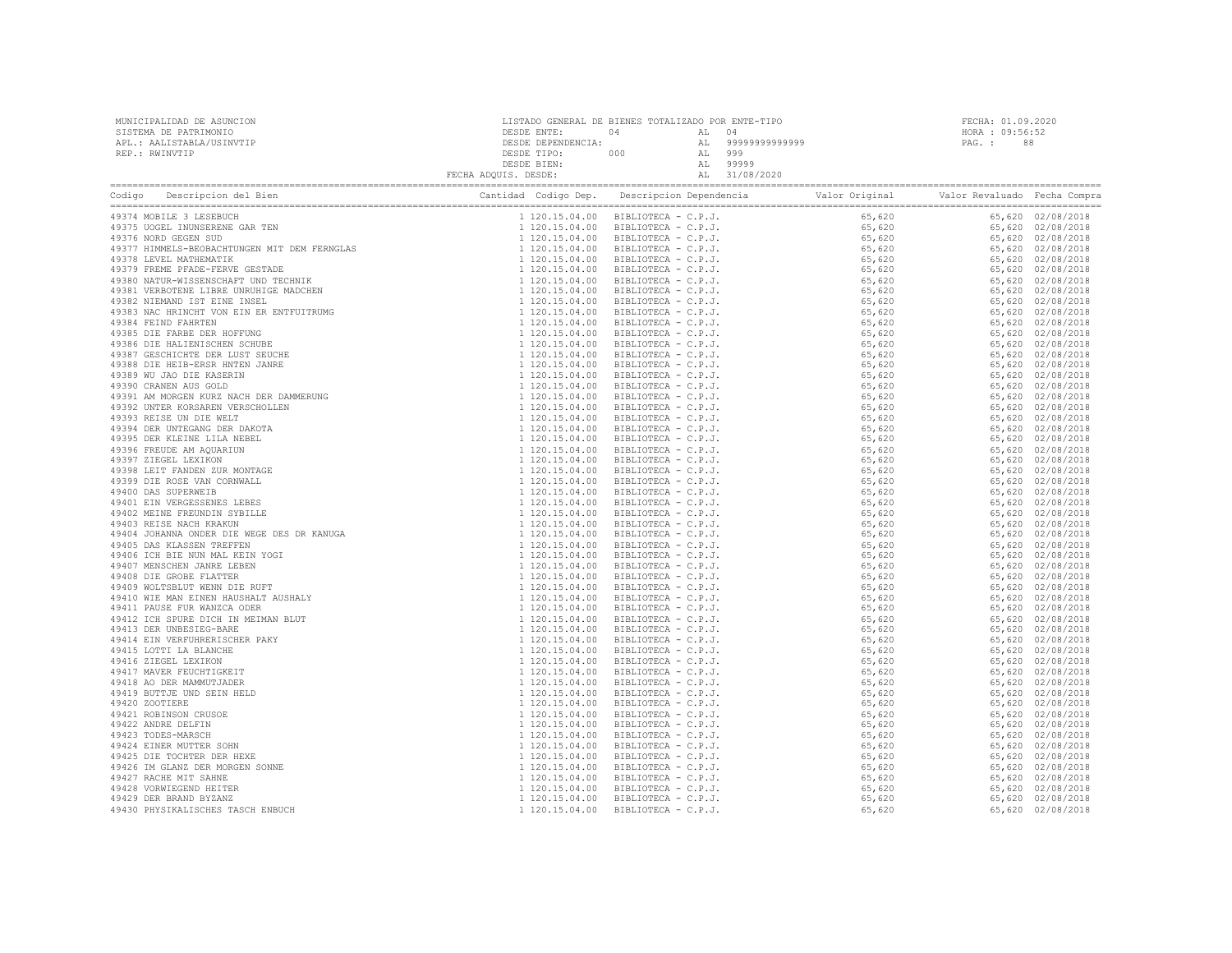| 49487 BURG VORHANDEN PRINZ GESUCHT |  |  |  |
|------------------------------------|--|--|--|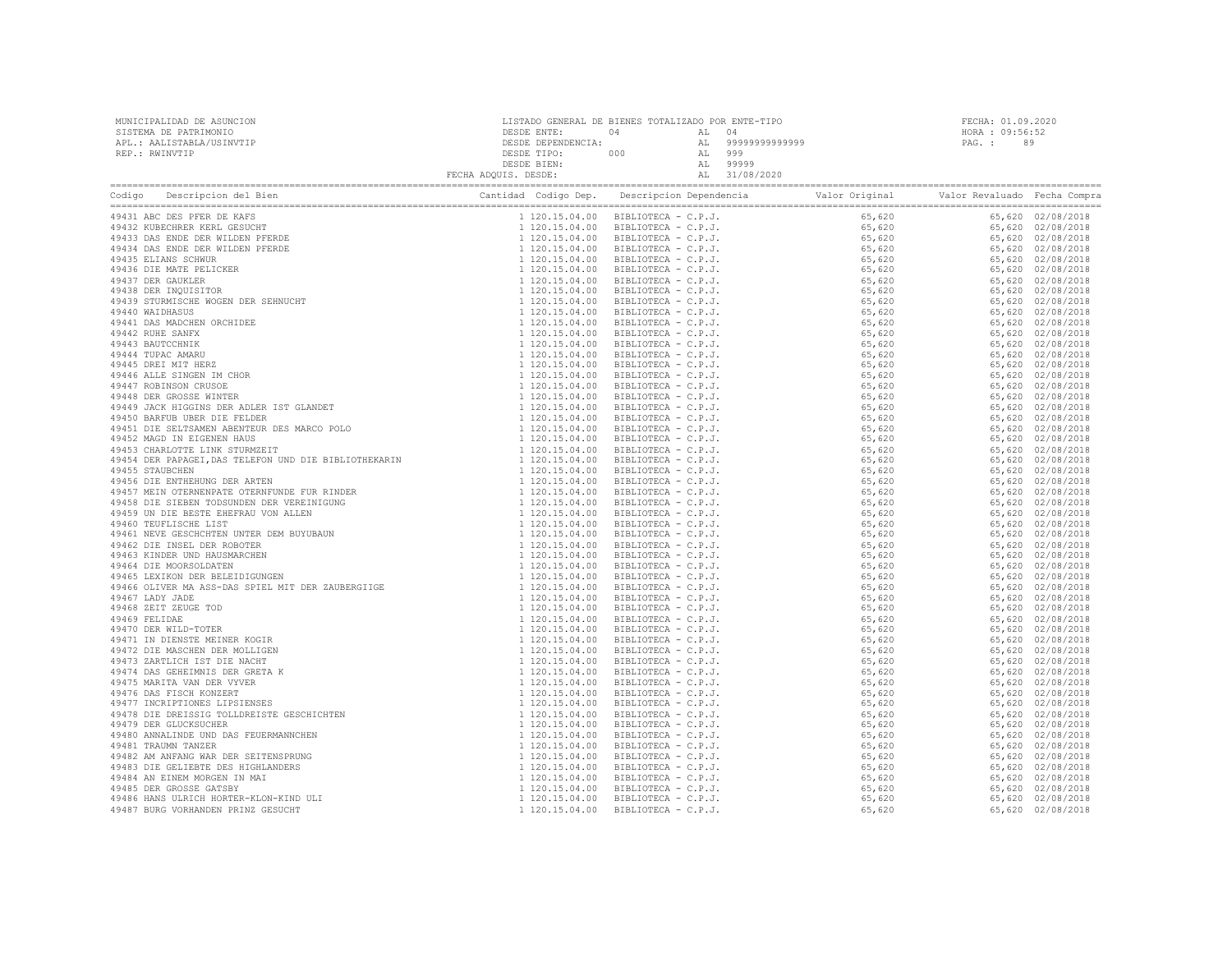| MUNICIPALIDAD DE ASUNCION<br>SISTEMA DE PATRIMONIO<br>APL.: AALISTABLA/USINVTIP<br>REP.: RWINVTIP |  | FECHA: 01.09.2020<br>HORA : 09:56:52<br>PAG.: 90 |  |
|---------------------------------------------------------------------------------------------------|--|--------------------------------------------------|--|
|                                                                                                   |  |                                                  |  |
|                                                                                                   |  |                                                  |  |
|                                                                                                   |  |                                                  |  |
|                                                                                                   |  |                                                  |  |
|                                                                                                   |  |                                                  |  |
|                                                                                                   |  |                                                  |  |
|                                                                                                   |  |                                                  |  |
|                                                                                                   |  |                                                  |  |
|                                                                                                   |  |                                                  |  |
|                                                                                                   |  |                                                  |  |
|                                                                                                   |  |                                                  |  |
|                                                                                                   |  |                                                  |  |
|                                                                                                   |  |                                                  |  |
|                                                                                                   |  |                                                  |  |
|                                                                                                   |  |                                                  |  |
|                                                                                                   |  |                                                  |  |
|                                                                                                   |  |                                                  |  |
|                                                                                                   |  |                                                  |  |
|                                                                                                   |  |                                                  |  |
|                                                                                                   |  |                                                  |  |
|                                                                                                   |  |                                                  |  |
|                                                                                                   |  |                                                  |  |
|                                                                                                   |  |                                                  |  |
|                                                                                                   |  |                                                  |  |
|                                                                                                   |  |                                                  |  |
|                                                                                                   |  |                                                  |  |
|                                                                                                   |  |                                                  |  |
|                                                                                                   |  |                                                  |  |
|                                                                                                   |  |                                                  |  |
|                                                                                                   |  |                                                  |  |
|                                                                                                   |  |                                                  |  |
|                                                                                                   |  |                                                  |  |
|                                                                                                   |  |                                                  |  |
|                                                                                                   |  |                                                  |  |
|                                                                                                   |  |                                                  |  |
|                                                                                                   |  |                                                  |  |
|                                                                                                   |  |                                                  |  |
|                                                                                                   |  |                                                  |  |
|                                                                                                   |  |                                                  |  |
|                                                                                                   |  |                                                  |  |
|                                                                                                   |  |                                                  |  |
|                                                                                                   |  |                                                  |  |
|                                                                                                   |  |                                                  |  |
|                                                                                                   |  |                                                  |  |
|                                                                                                   |  |                                                  |  |
|                                                                                                   |  |                                                  |  |
|                                                                                                   |  |                                                  |  |
|                                                                                                   |  |                                                  |  |
|                                                                                                   |  |                                                  |  |
|                                                                                                   |  |                                                  |  |
|                                                                                                   |  |                                                  |  |
|                                                                                                   |  |                                                  |  |
|                                                                                                   |  |                                                  |  |
|                                                                                                   |  |                                                  |  |
|                                                                                                   |  |                                                  |  |
|                                                                                                   |  |                                                  |  |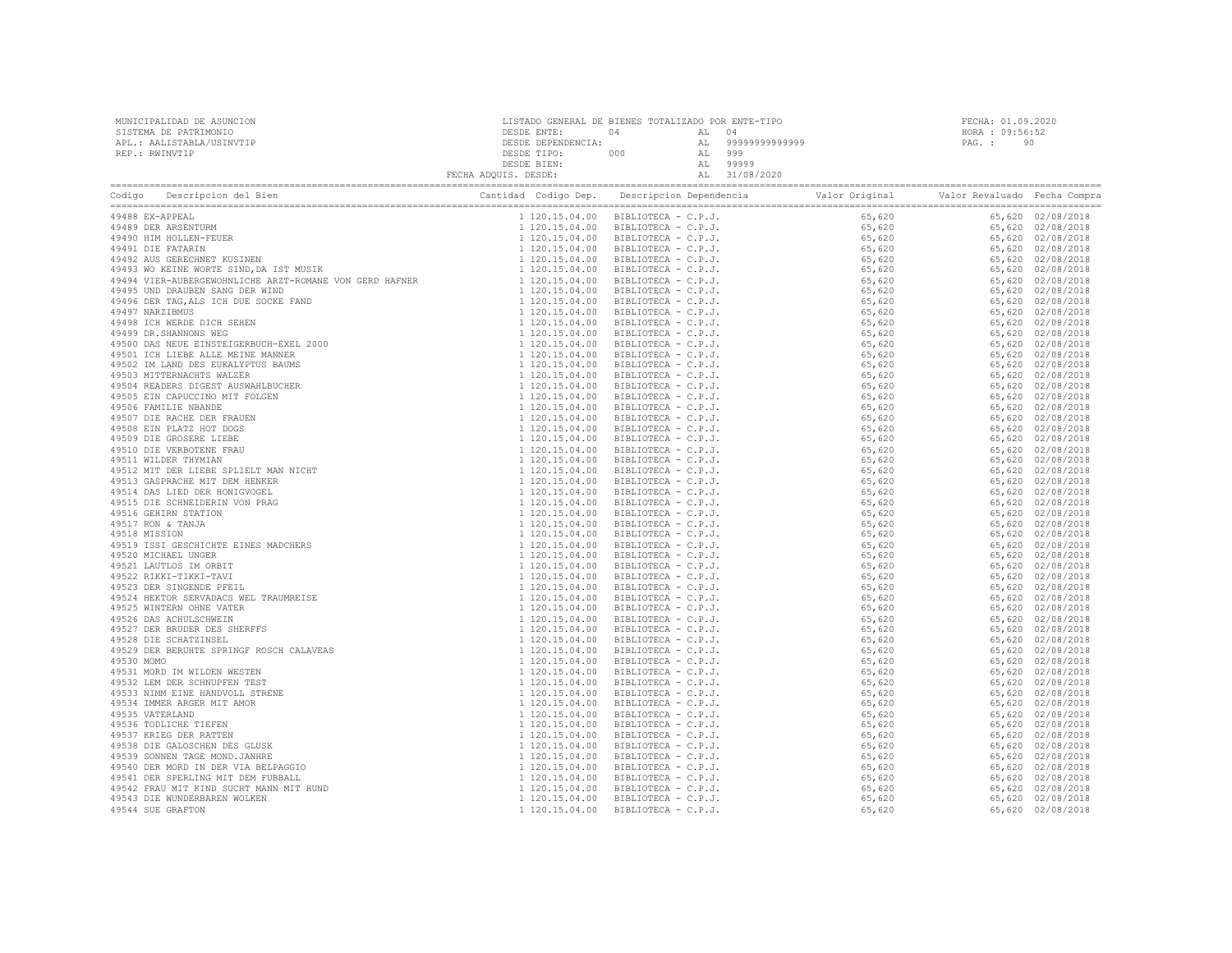| MUNICIPALIDAD DE ASUNCION | LISTADO GENERAL DE BIENES TOTALIZADO POR ENTE-TIPO |     |       |                   | FECHA: 01.09.2020 |    |
|---------------------------|----------------------------------------------------|-----|-------|-------------------|-------------------|----|
| SISTEMA DE PATRIMONIO     | DESDE ENTE:                                        |     | AL 04 |                   | HORA : 09:56:52   |    |
| APL.: AALISTABLA/USINVTIP | DESDE DEPENDENCIA:                                 |     |       | AL 99999999999999 | PAG. :            | 91 |
| REP.: RWINVTIP            | DESDE TIPO:                                        | 000 |       | 999               |                   |    |
|                           | DESDE BIEN:                                        |     |       | 99999             |                   |    |
|                           | FECHA ADOUIS. DESDE:                               |     |       | 31/08/2020        |                   |    |

|                            | $\begin{tabular}{ c c c c c c c c} \hline \textbf{1.64} & \textbf{0.64} & \textbf{0.64} & \textbf{0.64} & \textbf{0.64} & \textbf{0.64} & \textbf{0.64} & \textbf{0.64} & \textbf{0.64} & \textbf{0.64} & \textbf{0.64} & \textbf{0.64} & \textbf{0.64} & \textbf{0.64} & \textbf{0.64} & \textbf{0.64} & \textbf{0.64} & \textbf{0.64} & \textbf{0.64} & \textbf{$ |  |  |
|----------------------------|---------------------------------------------------------------------------------------------------------------------------------------------------------------------------------------------------------------------------------------------------------------------------------------------------------------------------------------------------------------------|--|--|
| 49545 DIE WASSER DER HUGEL |                                                                                                                                                                                                                                                                                                                                                                     |  |  |
|                            |                                                                                                                                                                                                                                                                                                                                                                     |  |  |
|                            |                                                                                                                                                                                                                                                                                                                                                                     |  |  |
|                            |                                                                                                                                                                                                                                                                                                                                                                     |  |  |
|                            |                                                                                                                                                                                                                                                                                                                                                                     |  |  |
|                            |                                                                                                                                                                                                                                                                                                                                                                     |  |  |
|                            |                                                                                                                                                                                                                                                                                                                                                                     |  |  |
|                            |                                                                                                                                                                                                                                                                                                                                                                     |  |  |
|                            |                                                                                                                                                                                                                                                                                                                                                                     |  |  |
|                            |                                                                                                                                                                                                                                                                                                                                                                     |  |  |
|                            |                                                                                                                                                                                                                                                                                                                                                                     |  |  |
|                            |                                                                                                                                                                                                                                                                                                                                                                     |  |  |
|                            |                                                                                                                                                                                                                                                                                                                                                                     |  |  |
|                            |                                                                                                                                                                                                                                                                                                                                                                     |  |  |
|                            |                                                                                                                                                                                                                                                                                                                                                                     |  |  |
|                            |                                                                                                                                                                                                                                                                                                                                                                     |  |  |
|                            |                                                                                                                                                                                                                                                                                                                                                                     |  |  |
|                            |                                                                                                                                                                                                                                                                                                                                                                     |  |  |
|                            |                                                                                                                                                                                                                                                                                                                                                                     |  |  |
|                            |                                                                                                                                                                                                                                                                                                                                                                     |  |  |
|                            |                                                                                                                                                                                                                                                                                                                                                                     |  |  |
|                            |                                                                                                                                                                                                                                                                                                                                                                     |  |  |
|                            |                                                                                                                                                                                                                                                                                                                                                                     |  |  |
|                            |                                                                                                                                                                                                                                                                                                                                                                     |  |  |
|                            |                                                                                                                                                                                                                                                                                                                                                                     |  |  |
|                            |                                                                                                                                                                                                                                                                                                                                                                     |  |  |
|                            |                                                                                                                                                                                                                                                                                                                                                                     |  |  |
|                            |                                                                                                                                                                                                                                                                                                                                                                     |  |  |
|                            |                                                                                                                                                                                                                                                                                                                                                                     |  |  |
|                            |                                                                                                                                                                                                                                                                                                                                                                     |  |  |
|                            |                                                                                                                                                                                                                                                                                                                                                                     |  |  |
|                            |                                                                                                                                                                                                                                                                                                                                                                     |  |  |
|                            |                                                                                                                                                                                                                                                                                                                                                                     |  |  |
|                            |                                                                                                                                                                                                                                                                                                                                                                     |  |  |
|                            |                                                                                                                                                                                                                                                                                                                                                                     |  |  |
|                            |                                                                                                                                                                                                                                                                                                                                                                     |  |  |
|                            |                                                                                                                                                                                                                                                                                                                                                                     |  |  |
|                            |                                                                                                                                                                                                                                                                                                                                                                     |  |  |
|                            |                                                                                                                                                                                                                                                                                                                                                                     |  |  |
|                            |                                                                                                                                                                                                                                                                                                                                                                     |  |  |
|                            |                                                                                                                                                                                                                                                                                                                                                                     |  |  |
|                            |                                                                                                                                                                                                                                                                                                                                                                     |  |  |
|                            |                                                                                                                                                                                                                                                                                                                                                                     |  |  |
|                            |                                                                                                                                                                                                                                                                                                                                                                     |  |  |
|                            |                                                                                                                                                                                                                                                                                                                                                                     |  |  |
|                            |                                                                                                                                                                                                                                                                                                                                                                     |  |  |
|                            |                                                                                                                                                                                                                                                                                                                                                                     |  |  |
|                            |                                                                                                                                                                                                                                                                                                                                                                     |  |  |
|                            |                                                                                                                                                                                                                                                                                                                                                                     |  |  |
|                            |                                                                                                                                                                                                                                                                                                                                                                     |  |  |
|                            |                                                                                                                                                                                                                                                                                                                                                                     |  |  |
|                            |                                                                                                                                                                                                                                                                                                                                                                     |  |  |
|                            |                                                                                                                                                                                                                                                                                                                                                                     |  |  |
|                            |                                                                                                                                                                                                                                                                                                                                                                     |  |  |
|                            |                                                                                                                                                                                                                                                                                                                                                                     |  |  |
|                            |                                                                                                                                                                                                                                                                                                                                                                     |  |  |
|                            |                                                                                                                                                                                                                                                                                                                                                                     |  |  |
|                            |                                                                                                                                                                                                                                                                                                                                                                     |  |  |
|                            |                                                                                                                                                                                                                                                                                                                                                                     |  |  |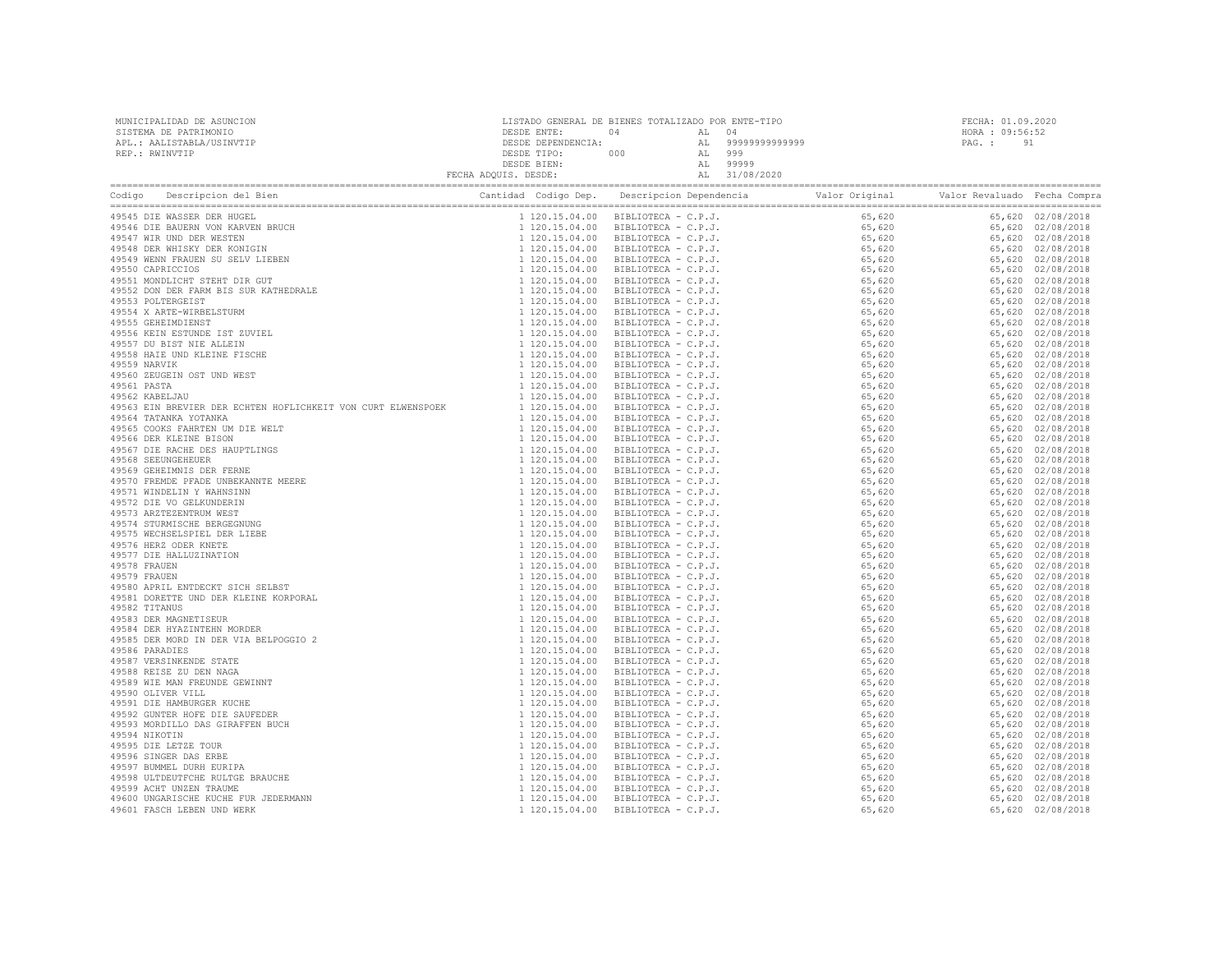| MUNICIPALIDAD DE ASUNCION | LISTADO GENERAL DE BIENES TOTALIZADO POR ENTE-TIPO |     |        |                   | FECHA: 01.09.2020 |  |  |
|---------------------------|----------------------------------------------------|-----|--------|-------------------|-------------------|--|--|
| SISTEMA DE PATRIMONIO     | DESDE ENTE:                                        | 04  | AT. 04 |                   | HORA : 09:56:52   |  |  |
| APL.: AALISTABLA/USINVTIP | DESDE DEPENDENCIA:                                 |     |        | AL 99999999999999 | PAG.: 92          |  |  |
| REP.: RWINVTIP            | DESDE TIPO:                                        | 000 | AL 999 |                   |                   |  |  |
|                           | DESDE BIEN:                                        |     | AT.    | 99999             |                   |  |  |
|                           | FECHA ADQUIS. DESDE:                               |     |        | AL 31/08/2020     |                   |  |  |

| COLUMBER PRESER IN PRAIDE-BINATIN PRESERVATION CONTROL DESCRIPTIONS CONTROL CONTROL AND CONTROL 49600 DER NUNCERISTING (49600 DER NUNCERISTING)<br>49600 DER REINER INCREDIENT (49600 DER PRESERVATIONS CONTROL AND CONTROL CONTR | $\begin{tabular}{cccccccc} \textbf{1.10} & \textbf{0.644\textcolor{black}{0.148\textcolor{black}{0.148\textcolor{black}{0.148\textcolor{black}{0.148\textcolor{black}{0.148\textcolor{black}{0.148\textcolor{black}{0.148\textcolor{black}{0.148\textcolor{black}{0.148\textcolor{black}{0.148\textcolor{black}{0.148\textcolor{black}{0.148\textcolor{black}{0.148\textcolor{black}{0.148\textcolor{black}{0.148\textcolor{black}{0.148\textcolor{black}{0.148\textcolor{black$ |  |  |
|-----------------------------------------------------------------------------------------------------------------------------------------------------------------------------------------------------------------------------------|----------------------------------------------------------------------------------------------------------------------------------------------------------------------------------------------------------------------------------------------------------------------------------------------------------------------------------------------------------------------------------------------------------------------------------------------------------------------------------|--|--|
|                                                                                                                                                                                                                                   |                                                                                                                                                                                                                                                                                                                                                                                                                                                                                  |  |  |
|                                                                                                                                                                                                                                   |                                                                                                                                                                                                                                                                                                                                                                                                                                                                                  |  |  |
|                                                                                                                                                                                                                                   |                                                                                                                                                                                                                                                                                                                                                                                                                                                                                  |  |  |
|                                                                                                                                                                                                                                   |                                                                                                                                                                                                                                                                                                                                                                                                                                                                                  |  |  |
|                                                                                                                                                                                                                                   |                                                                                                                                                                                                                                                                                                                                                                                                                                                                                  |  |  |
|                                                                                                                                                                                                                                   |                                                                                                                                                                                                                                                                                                                                                                                                                                                                                  |  |  |
|                                                                                                                                                                                                                                   |                                                                                                                                                                                                                                                                                                                                                                                                                                                                                  |  |  |
|                                                                                                                                                                                                                                   |                                                                                                                                                                                                                                                                                                                                                                                                                                                                                  |  |  |
|                                                                                                                                                                                                                                   |                                                                                                                                                                                                                                                                                                                                                                                                                                                                                  |  |  |
|                                                                                                                                                                                                                                   |                                                                                                                                                                                                                                                                                                                                                                                                                                                                                  |  |  |
|                                                                                                                                                                                                                                   |                                                                                                                                                                                                                                                                                                                                                                                                                                                                                  |  |  |
|                                                                                                                                                                                                                                   |                                                                                                                                                                                                                                                                                                                                                                                                                                                                                  |  |  |
|                                                                                                                                                                                                                                   |                                                                                                                                                                                                                                                                                                                                                                                                                                                                                  |  |  |
|                                                                                                                                                                                                                                   |                                                                                                                                                                                                                                                                                                                                                                                                                                                                                  |  |  |
|                                                                                                                                                                                                                                   |                                                                                                                                                                                                                                                                                                                                                                                                                                                                                  |  |  |
|                                                                                                                                                                                                                                   |                                                                                                                                                                                                                                                                                                                                                                                                                                                                                  |  |  |
|                                                                                                                                                                                                                                   |                                                                                                                                                                                                                                                                                                                                                                                                                                                                                  |  |  |
|                                                                                                                                                                                                                                   |                                                                                                                                                                                                                                                                                                                                                                                                                                                                                  |  |  |
|                                                                                                                                                                                                                                   |                                                                                                                                                                                                                                                                                                                                                                                                                                                                                  |  |  |
|                                                                                                                                                                                                                                   |                                                                                                                                                                                                                                                                                                                                                                                                                                                                                  |  |  |
|                                                                                                                                                                                                                                   |                                                                                                                                                                                                                                                                                                                                                                                                                                                                                  |  |  |
|                                                                                                                                                                                                                                   |                                                                                                                                                                                                                                                                                                                                                                                                                                                                                  |  |  |
|                                                                                                                                                                                                                                   |                                                                                                                                                                                                                                                                                                                                                                                                                                                                                  |  |  |
|                                                                                                                                                                                                                                   |                                                                                                                                                                                                                                                                                                                                                                                                                                                                                  |  |  |
|                                                                                                                                                                                                                                   |                                                                                                                                                                                                                                                                                                                                                                                                                                                                                  |  |  |
|                                                                                                                                                                                                                                   |                                                                                                                                                                                                                                                                                                                                                                                                                                                                                  |  |  |
|                                                                                                                                                                                                                                   |                                                                                                                                                                                                                                                                                                                                                                                                                                                                                  |  |  |
|                                                                                                                                                                                                                                   |                                                                                                                                                                                                                                                                                                                                                                                                                                                                                  |  |  |
|                                                                                                                                                                                                                                   |                                                                                                                                                                                                                                                                                                                                                                                                                                                                                  |  |  |
|                                                                                                                                                                                                                                   |                                                                                                                                                                                                                                                                                                                                                                                                                                                                                  |  |  |
|                                                                                                                                                                                                                                   |                                                                                                                                                                                                                                                                                                                                                                                                                                                                                  |  |  |
|                                                                                                                                                                                                                                   |                                                                                                                                                                                                                                                                                                                                                                                                                                                                                  |  |  |
|                                                                                                                                                                                                                                   |                                                                                                                                                                                                                                                                                                                                                                                                                                                                                  |  |  |
|                                                                                                                                                                                                                                   |                                                                                                                                                                                                                                                                                                                                                                                                                                                                                  |  |  |
|                                                                                                                                                                                                                                   |                                                                                                                                                                                                                                                                                                                                                                                                                                                                                  |  |  |
|                                                                                                                                                                                                                                   |                                                                                                                                                                                                                                                                                                                                                                                                                                                                                  |  |  |
|                                                                                                                                                                                                                                   |                                                                                                                                                                                                                                                                                                                                                                                                                                                                                  |  |  |
|                                                                                                                                                                                                                                   |                                                                                                                                                                                                                                                                                                                                                                                                                                                                                  |  |  |
|                                                                                                                                                                                                                                   |                                                                                                                                                                                                                                                                                                                                                                                                                                                                                  |  |  |
|                                                                                                                                                                                                                                   |                                                                                                                                                                                                                                                                                                                                                                                                                                                                                  |  |  |
|                                                                                                                                                                                                                                   |                                                                                                                                                                                                                                                                                                                                                                                                                                                                                  |  |  |
|                                                                                                                                                                                                                                   |                                                                                                                                                                                                                                                                                                                                                                                                                                                                                  |  |  |
|                                                                                                                                                                                                                                   |                                                                                                                                                                                                                                                                                                                                                                                                                                                                                  |  |  |
|                                                                                                                                                                                                                                   |                                                                                                                                                                                                                                                                                                                                                                                                                                                                                  |  |  |
|                                                                                                                                                                                                                                   |                                                                                                                                                                                                                                                                                                                                                                                                                                                                                  |  |  |
|                                                                                                                                                                                                                                   |                                                                                                                                                                                                                                                                                                                                                                                                                                                                                  |  |  |
|                                                                                                                                                                                                                                   |                                                                                                                                                                                                                                                                                                                                                                                                                                                                                  |  |  |
|                                                                                                                                                                                                                                   |                                                                                                                                                                                                                                                                                                                                                                                                                                                                                  |  |  |
|                                                                                                                                                                                                                                   |                                                                                                                                                                                                                                                                                                                                                                                                                                                                                  |  |  |
|                                                                                                                                                                                                                                   |                                                                                                                                                                                                                                                                                                                                                                                                                                                                                  |  |  |
|                                                                                                                                                                                                                                   |                                                                                                                                                                                                                                                                                                                                                                                                                                                                                  |  |  |
|                                                                                                                                                                                                                                   |                                                                                                                                                                                                                                                                                                                                                                                                                                                                                  |  |  |
|                                                                                                                                                                                                                                   |                                                                                                                                                                                                                                                                                                                                                                                                                                                                                  |  |  |
|                                                                                                                                                                                                                                   |                                                                                                                                                                                                                                                                                                                                                                                                                                                                                  |  |  |
|                                                                                                                                                                                                                                   |                                                                                                                                                                                                                                                                                                                                                                                                                                                                                  |  |  |
|                                                                                                                                                                                                                                   |                                                                                                                                                                                                                                                                                                                                                                                                                                                                                  |  |  |
|                                                                                                                                                                                                                                   |                                                                                                                                                                                                                                                                                                                                                                                                                                                                                  |  |  |
|                                                                                                                                                                                                                                   |                                                                                                                                                                                                                                                                                                                                                                                                                                                                                  |  |  |
|                                                                                                                                                                                                                                   |                                                                                                                                                                                                                                                                                                                                                                                                                                                                                  |  |  |
|                                                                                                                                                                                                                                   |                                                                                                                                                                                                                                                                                                                                                                                                                                                                                  |  |  |
|                                                                                                                                                                                                                                   |                                                                                                                                                                                                                                                                                                                                                                                                                                                                                  |  |  |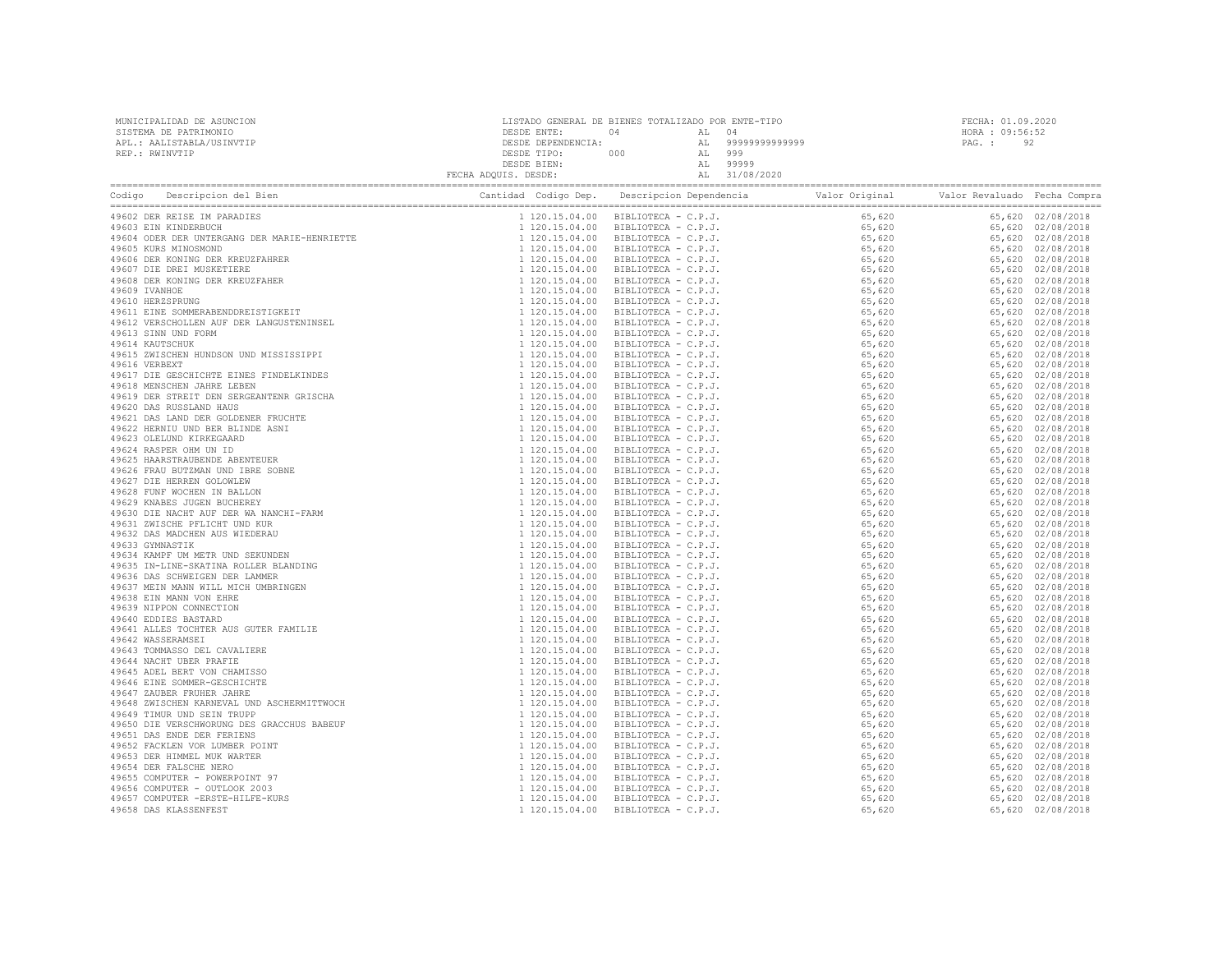| MUNICIPALIDAD DE ASUNCION | LISTADO GENERAL DE BIENES TOTALIZADO POR ENTE-TIPO |     |       |                   | FECHA: 01.09.2020 |      |  |
|---------------------------|----------------------------------------------------|-----|-------|-------------------|-------------------|------|--|
| SISTEMA DE PATRIMONIO     | DESDE ENTE:                                        | 04  | AL 04 |                   | HORA : 09:56:52   |      |  |
| APL.: AALISTABLA/USINVTIP | DESDE DEPENDENCIA:                                 |     |       | AL 99999999999999 | PAG. :            | - 93 |  |
| REP.: RWINVTIP            | DESDE TIPO:                                        | 000 | AL    | 999               |                   |      |  |
|                           | DESDE BIEN:                                        |     | AT.   | 99999             |                   |      |  |
|                           | FECHA ADQUIS. DESDE:                               |     |       | AL 31/08/2020     |                   |      |  |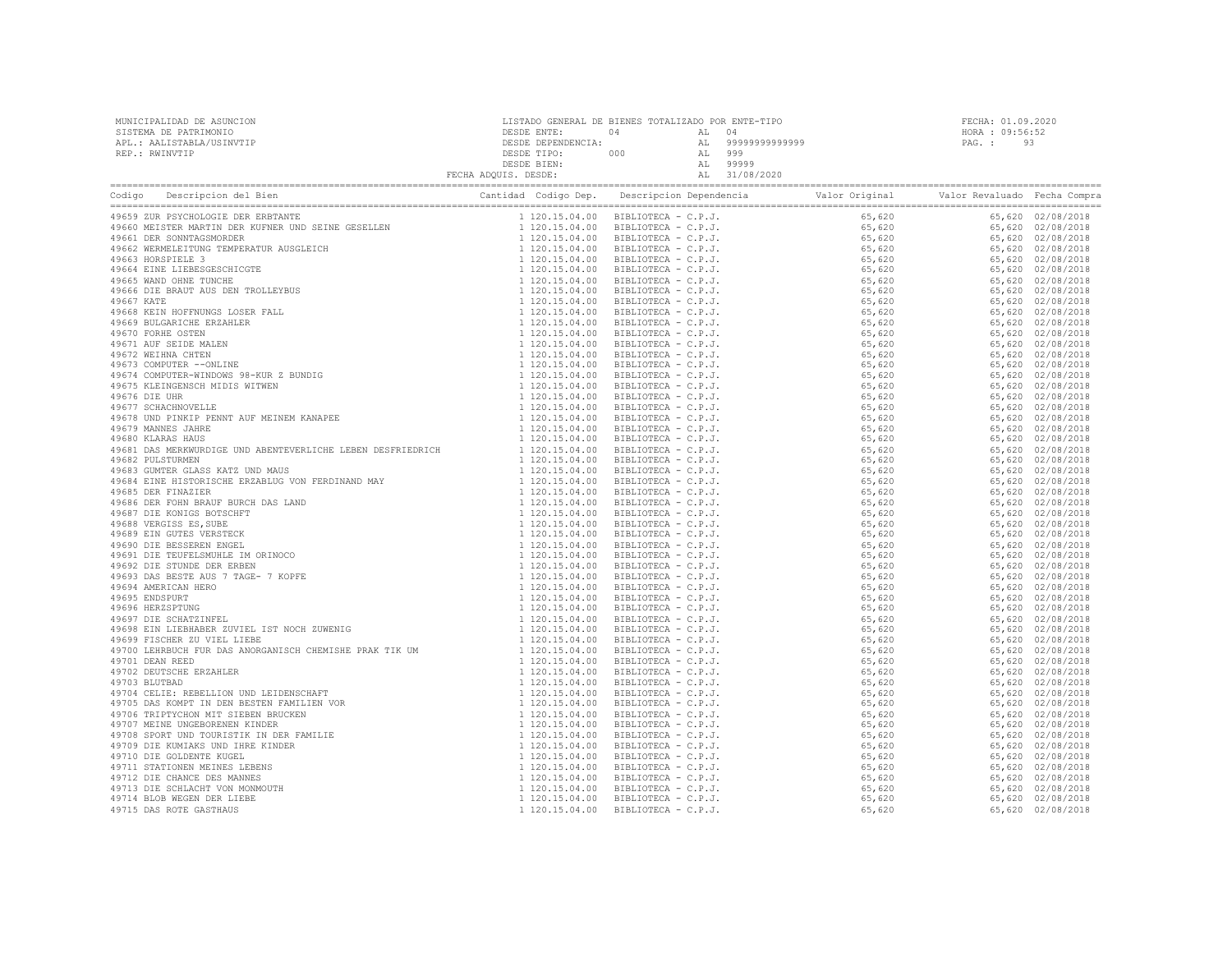| MUNICIPALIDAD DE ASUNCION<br>SISTEMA DE PATRIMONIO<br>APL.: AALISTABLA/USINVTIP<br>REP.: RWINVTIP                                                                                                                                                         |                                                                                                                                                                                                                                                                                 |  |  | FECHA: 01.09.2020<br>HORA : 09:56:52<br>PAG.: 94 |  |  |
|-----------------------------------------------------------------------------------------------------------------------------------------------------------------------------------------------------------------------------------------------------------|---------------------------------------------------------------------------------------------------------------------------------------------------------------------------------------------------------------------------------------------------------------------------------|--|--|--------------------------------------------------|--|--|
| Codigo Descripcion del Bien (Compra Cantidad Codigo Dep. Descripcion Dependencia Valor Original Valor Revaluado Fecha Compra Cantidad Codigo Dep. Descripcion Dependencia Valor Original Valor Revaluado Fecha Compra Cantidad                            | $\begin{tabular}{ c  c  c } \hline \textbf{1.1.01} & 0.014 & 0.014 & 0.014 & 0.014 & 0.014 & 0.014 & 0.014 & 0.014 & 0.014 & 0.014 & 0.014 & 0.014 & 0.014 & 0.014 & 0.014 & 0.014 & 0.014 & 0.014 & 0.014 & 0.014 & 0.014 & 0.014 & 0.014 & 0.014 & 0.014 & 0.014 & 0.014 & 0$ |  |  |                                                  |  |  |
| 49716 DER EISERNE GUSTAV                                                                                                                                                                                                                                  |                                                                                                                                                                                                                                                                                 |  |  |                                                  |  |  |
| 49717 FLAMMENBUCHT                                                                                                                                                                                                                                        |                                                                                                                                                                                                                                                                                 |  |  |                                                  |  |  |
|                                                                                                                                                                                                                                                           |                                                                                                                                                                                                                                                                                 |  |  |                                                  |  |  |
|                                                                                                                                                                                                                                                           |                                                                                                                                                                                                                                                                                 |  |  |                                                  |  |  |
|                                                                                                                                                                                                                                                           |                                                                                                                                                                                                                                                                                 |  |  |                                                  |  |  |
|                                                                                                                                                                                                                                                           |                                                                                                                                                                                                                                                                                 |  |  |                                                  |  |  |
|                                                                                                                                                                                                                                                           |                                                                                                                                                                                                                                                                                 |  |  |                                                  |  |  |
|                                                                                                                                                                                                                                                           |                                                                                                                                                                                                                                                                                 |  |  |                                                  |  |  |
|                                                                                                                                                                                                                                                           |                                                                                                                                                                                                                                                                                 |  |  |                                                  |  |  |
|                                                                                                                                                                                                                                                           |                                                                                                                                                                                                                                                                                 |  |  |                                                  |  |  |
|                                                                                                                                                                                                                                                           |                                                                                                                                                                                                                                                                                 |  |  |                                                  |  |  |
| 49710 DER EISERNE GUSTAV<br>49717 FIAMMENBUCHT<br>49717 FIAMMENBUCHT<br>49719 MEEN FREUDID BRUNO<br>49720 DER ALESTADT PRAG<br>49722 KING SCHEWARZ<br>49722 KING SCHEWARZ<br>49723 AM ANFANG WAR DER MORD<br>49724 DAS GEHEIMNIS DER MISS BELLWOOD<br>497 |                                                                                                                                                                                                                                                                                 |  |  |                                                  |  |  |
|                                                                                                                                                                                                                                                           |                                                                                                                                                                                                                                                                                 |  |  |                                                  |  |  |
|                                                                                                                                                                                                                                                           |                                                                                                                                                                                                                                                                                 |  |  |                                                  |  |  |
|                                                                                                                                                                                                                                                           |                                                                                                                                                                                                                                                                                 |  |  |                                                  |  |  |
| 49733 BESTE GESHICHTEN                                                                                                                                                                                                                                    |                                                                                                                                                                                                                                                                                 |  |  |                                                  |  |  |
| 49734 JACK LONDON                                                                                                                                                                                                                                         |                                                                                                                                                                                                                                                                                 |  |  |                                                  |  |  |
| 49735 SEVERINO VON INSELN                                                                                                                                                                                                                                 |                                                                                                                                                                                                                                                                                 |  |  |                                                  |  |  |
| 49736 DIE PARTISANENWIESE                                                                                                                                                                                                                                 |                                                                                                                                                                                                                                                                                 |  |  |                                                  |  |  |
| 49737 DAT DU MIN LEEVSTEN BIST                                                                                                                                                                                                                            |                                                                                                                                                                                                                                                                                 |  |  |                                                  |  |  |
| 49738 FURN GROSCHEN BRAUSE                                                                                                                                                                                                                                |                                                                                                                                                                                                                                                                                 |  |  |                                                  |  |  |
| 49739 ALLES IN BUTTER                                                                                                                                                                                                                                     |                                                                                                                                                                                                                                                                                 |  |  |                                                  |  |  |
| 49740 DARSTELLENDE GEOMETRIE                                                                                                                                                                                                                              |                                                                                                                                                                                                                                                                                 |  |  |                                                  |  |  |
| 49741 ERICH KAST NER<br>49742 WOHLFUHL- INSEL                                                                                                                                                                                                             |                                                                                                                                                                                                                                                                                 |  |  |                                                  |  |  |
| 49743 WORD 97 - BRIEF UND FAZ                                                                                                                                                                                                                             |                                                                                                                                                                                                                                                                                 |  |  |                                                  |  |  |
| 49744 KASCHTANKA                                                                                                                                                                                                                                          |                                                                                                                                                                                                                                                                                 |  |  |                                                  |  |  |
| 49745 FELIX VON CUBE                                                                                                                                                                                                                                      |                                                                                                                                                                                                                                                                                 |  |  |                                                  |  |  |
| 49746 ALLAN GORDON                                                                                                                                                                                                                                        |                                                                                                                                                                                                                                                                                 |  |  |                                                  |  |  |
| 49747 TRAUM WEITER                                                                                                                                                                                                                                        |                                                                                                                                                                                                                                                                                 |  |  |                                                  |  |  |
| 49748 NORAH MCCLINTOCK                                                                                                                                                                                                                                    |                                                                                                                                                                                                                                                                                 |  |  |                                                  |  |  |
| 49749 BEZWINGER DER WUSTE                                                                                                                                                                                                                                 |                                                                                                                                                                                                                                                                                 |  |  |                                                  |  |  |
| 49750 BERNHARD ZWANZIG TIENE                                                                                                                                                                                                                              |                                                                                                                                                                                                                                                                                 |  |  |                                                  |  |  |
| 49751 TACITUS GERMANIA<br>49752 HARRY GERLACH                                                                                                                                                                                                             |                                                                                                                                                                                                                                                                                 |  |  |                                                  |  |  |
| 49753 PFEIT AUF, NE PERUCKE                                                                                                                                                                                                                               |                                                                                                                                                                                                                                                                                 |  |  |                                                  |  |  |
| 49754 RUND UM DAS BETT                                                                                                                                                                                                                                    |                                                                                                                                                                                                                                                                                 |  |  |                                                  |  |  |
| 49755 KLAUS BEUCHLER                                                                                                                                                                                                                                      |                                                                                                                                                                                                                                                                                 |  |  |                                                  |  |  |
| 49756 NORA ROBERTS                                                                                                                                                                                                                                        |                                                                                                                                                                                                                                                                                 |  |  |                                                  |  |  |
| 49757 LEM                                                                                                                                                                                                                                                 |                                                                                                                                                                                                                                                                                 |  |  |                                                  |  |  |
| 49758 ANORE UND URSULA                                                                                                                                                                                                                                    |                                                                                                                                                                                                                                                                                 |  |  |                                                  |  |  |
| 49759 KAPRIOLEN DER LIEBE                                                                                                                                                                                                                                 |                                                                                                                                                                                                                                                                                 |  |  |                                                  |  |  |
| 49760 BARBARAB ERSKINE                                                                                                                                                                                                                                    |                                                                                                                                                                                                                                                                                 |  |  |                                                  |  |  |
| 49761 JAYNE BUXTON<br>49762 JOSEPH PITTMAN                                                                                                                                                                                                                |                                                                                                                                                                                                                                                                                 |  |  |                                                  |  |  |
| 49763 JOJO MAYES                                                                                                                                                                                                                                          |                                                                                                                                                                                                                                                                                 |  |  |                                                  |  |  |
| 49764 UNE BREMER                                                                                                                                                                                                                                          |                                                                                                                                                                                                                                                                                 |  |  |                                                  |  |  |
| 49765 BRENNENDE INSEL                                                                                                                                                                                                                                     |                                                                                                                                                                                                                                                                                 |  |  |                                                  |  |  |
| 49766 COLIN FORBES                                                                                                                                                                                                                                        |                                                                                                                                                                                                                                                                                 |  |  |                                                  |  |  |
| 49767 PETRA NOUNS                                                                                                                                                                                                                                         |                                                                                                                                                                                                                                                                                 |  |  |                                                  |  |  |
| 49768 ARNDT                                                                                                                                                                                                                                               |                                                                                                                                                                                                                                                                                 |  |  |                                                  |  |  |
| 49769 TECHISCHE STOFFE                                                                                                                                                                                                                                    |                                                                                                                                                                                                                                                                                 |  |  |                                                  |  |  |
| 49770 FRIEDRICH WOLF<br>49771 ROSA MUN DE PILCHER                                                                                                                                                                                                         |                                                                                                                                                                                                                                                                                 |  |  |                                                  |  |  |
| 49772 BEATRICE SAUBIN                                                                                                                                                                                                                                     |                                                                                                                                                                                                                                                                                 |  |  |                                                  |  |  |
|                                                                                                                                                                                                                                                           |                                                                                                                                                                                                                                                                                 |  |  |                                                  |  |  |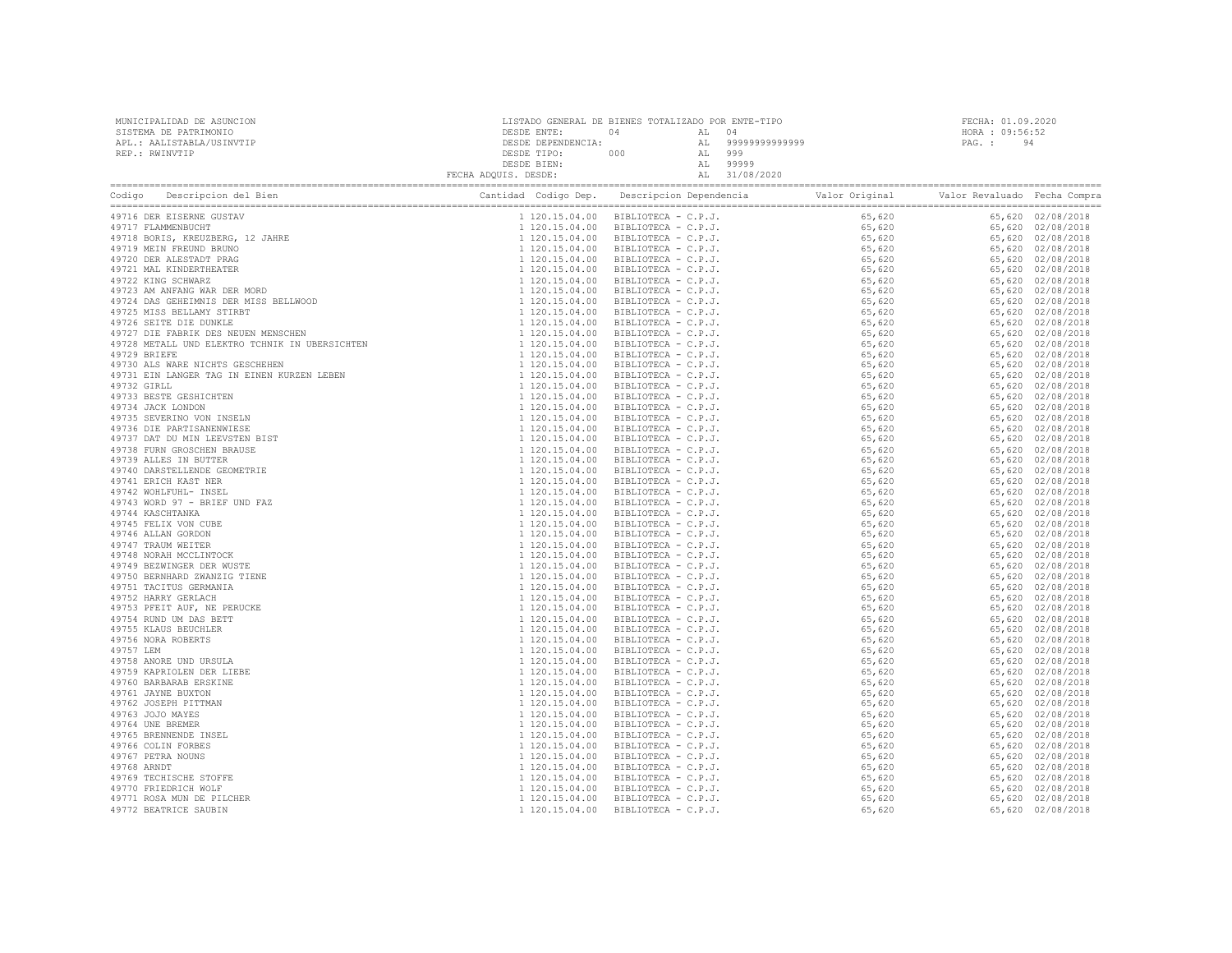| MUNICIPALIDAD DE ASUNCION | LISTADO GENERAL DE BIENES TOTALIZADO POR ENTE-TIPO |     |    |               | FECHA: 01.09.2020 |    |
|---------------------------|----------------------------------------------------|-----|----|---------------|-------------------|----|
| SISTEMA DE PATRIMONIO     | DESDE ENTE:                                        |     |    |               | HORA: 09:56:52    |    |
| APL.: AALISTABLA/USINVTIP | DESDE DEPENDENCIA:                                 |     | AL | 9999999999999 | PAG. :            | 95 |
| REP.: RWINVTIP            | DESDE TIPO:                                        | 000 |    | 999           |                   |    |
|                           | DESDE BIEN:                                        |     | AL | 99999         |                   |    |
|                           | FECHA ADQUIS. DESDE:                               |     | AL | 31/08/2020    |                   |    |
|                           |                                                    |     |    |               |                   |    |

| Descripcion del Bien<br>Codigo                                                                                                                                                                                                                                                                                                                | Cantidad Codigo Dep. | Descripcion Dependencia<br>Valor Original<br>$\begin{small} \textbf{Add } \textbf{Col}(10, 100) \end{smallmatrix} \begin{smallmatrix} \textbf{1} & \textbf{0} & \textbf{0} & \textbf{0} & \textbf{0} & \textbf{0} & \textbf{0} & \textbf{0} & \textbf{0} & \textbf{0} & \textbf{0} & \textbf{0} & \textbf{0} & \textbf{0} & \textbf{0} & \textbf{0} & \textbf{0} & \textbf{0} & \textbf{0} & \textbf{0} & \textbf{0} & \textbf{0} & \textbf{0} & \textbf{0} & \textbf{0} & \textbf{0} & \$ | Valor Revaluado Fecha Compra |                   |
|-----------------------------------------------------------------------------------------------------------------------------------------------------------------------------------------------------------------------------------------------------------------------------------------------------------------------------------------------|----------------------|--------------------------------------------------------------------------------------------------------------------------------------------------------------------------------------------------------------------------------------------------------------------------------------------------------------------------------------------------------------------------------------------------------------------------------------------------------------------------------------------|------------------------------|-------------------|
|                                                                                                                                                                                                                                                                                                                                               |                      |                                                                                                                                                                                                                                                                                                                                                                                                                                                                                            |                              | 65,620 02/08/2018 |
|                                                                                                                                                                                                                                                                                                                                               |                      |                                                                                                                                                                                                                                                                                                                                                                                                                                                                                            |                              | 65,620 02/08/2018 |
|                                                                                                                                                                                                                                                                                                                                               |                      |                                                                                                                                                                                                                                                                                                                                                                                                                                                                                            |                              | 65,620 02/08/2018 |
|                                                                                                                                                                                                                                                                                                                                               |                      |                                                                                                                                                                                                                                                                                                                                                                                                                                                                                            |                              | 65,620 02/08/2018 |
|                                                                                                                                                                                                                                                                                                                                               |                      |                                                                                                                                                                                                                                                                                                                                                                                                                                                                                            |                              | 65,620 02/08/2018 |
|                                                                                                                                                                                                                                                                                                                                               |                      |                                                                                                                                                                                                                                                                                                                                                                                                                                                                                            |                              | 65,620 02/08/2018 |
|                                                                                                                                                                                                                                                                                                                                               |                      |                                                                                                                                                                                                                                                                                                                                                                                                                                                                                            |                              | 65,620 02/08/2018 |
|                                                                                                                                                                                                                                                                                                                                               |                      |                                                                                                                                                                                                                                                                                                                                                                                                                                                                                            |                              | 65,620 02/08/2018 |
|                                                                                                                                                                                                                                                                                                                                               |                      |                                                                                                                                                                                                                                                                                                                                                                                                                                                                                            |                              | 65,620 02/08/2018 |
|                                                                                                                                                                                                                                                                                                                                               |                      |                                                                                                                                                                                                                                                                                                                                                                                                                                                                                            |                              | 65,620 02/08/2018 |
|                                                                                                                                                                                                                                                                                                                                               |                      |                                                                                                                                                                                                                                                                                                                                                                                                                                                                                            |                              | 65,620 02/08/2018 |
|                                                                                                                                                                                                                                                                                                                                               |                      |                                                                                                                                                                                                                                                                                                                                                                                                                                                                                            |                              | 65,620 02/08/2018 |
|                                                                                                                                                                                                                                                                                                                                               |                      |                                                                                                                                                                                                                                                                                                                                                                                                                                                                                            |                              | 65,620 02/08/2018 |
|                                                                                                                                                                                                                                                                                                                                               |                      |                                                                                                                                                                                                                                                                                                                                                                                                                                                                                            |                              | 65,620 02/08/2018 |
|                                                                                                                                                                                                                                                                                                                                               |                      |                                                                                                                                                                                                                                                                                                                                                                                                                                                                                            |                              | 65,620 02/08/2018 |
|                                                                                                                                                                                                                                                                                                                                               |                      |                                                                                                                                                                                                                                                                                                                                                                                                                                                                                            |                              | 65,620 02/08/2018 |
|                                                                                                                                                                                                                                                                                                                                               |                      |                                                                                                                                                                                                                                                                                                                                                                                                                                                                                            |                              | 65,620 02/08/2018 |
|                                                                                                                                                                                                                                                                                                                                               |                      |                                                                                                                                                                                                                                                                                                                                                                                                                                                                                            |                              | 65,620 02/08/2018 |
|                                                                                                                                                                                                                                                                                                                                               |                      |                                                                                                                                                                                                                                                                                                                                                                                                                                                                                            |                              | 65,620 02/08/2018 |
|                                                                                                                                                                                                                                                                                                                                               |                      |                                                                                                                                                                                                                                                                                                                                                                                                                                                                                            |                              | 65,620 02/08/2018 |
|                                                                                                                                                                                                                                                                                                                                               |                      |                                                                                                                                                                                                                                                                                                                                                                                                                                                                                            |                              | 65,620 02/08/2018 |
|                                                                                                                                                                                                                                                                                                                                               |                      |                                                                                                                                                                                                                                                                                                                                                                                                                                                                                            |                              | 65,620 02/08/2018 |
|                                                                                                                                                                                                                                                                                                                                               |                      |                                                                                                                                                                                                                                                                                                                                                                                                                                                                                            |                              | 65,620 02/08/2018 |
|                                                                                                                                                                                                                                                                                                                                               |                      |                                                                                                                                                                                                                                                                                                                                                                                                                                                                                            |                              |                   |
|                                                                                                                                                                                                                                                                                                                                               |                      |                                                                                                                                                                                                                                                                                                                                                                                                                                                                                            |                              | 65,620 02/08/2018 |
|                                                                                                                                                                                                                                                                                                                                               |                      |                                                                                                                                                                                                                                                                                                                                                                                                                                                                                            |                              | 65,620 02/08/2018 |
|                                                                                                                                                                                                                                                                                                                                               |                      |                                                                                                                                                                                                                                                                                                                                                                                                                                                                                            |                              | 65,620 02/08/2018 |
|                                                                                                                                                                                                                                                                                                                                               |                      |                                                                                                                                                                                                                                                                                                                                                                                                                                                                                            |                              | 65,620 02/08/2018 |
|                                                                                                                                                                                                                                                                                                                                               | 1 120.15.04.00       |                                                                                                                                                                                                                                                                                                                                                                                                                                                                                            |                              | 65,620 02/08/2018 |
|                                                                                                                                                                                                                                                                                                                                               |                      |                                                                                                                                                                                                                                                                                                                                                                                                                                                                                            |                              | 65,620 02/08/2018 |
|                                                                                                                                                                                                                                                                                                                                               |                      |                                                                                                                                                                                                                                                                                                                                                                                                                                                                                            |                              | 65,620 02/08/2018 |
|                                                                                                                                                                                                                                                                                                                                               |                      |                                                                                                                                                                                                                                                                                                                                                                                                                                                                                            |                              | 65,620 02/08/2018 |
|                                                                                                                                                                                                                                                                                                                                               |                      |                                                                                                                                                                                                                                                                                                                                                                                                                                                                                            |                              | 65,620 02/08/2018 |
|                                                                                                                                                                                                                                                                                                                                               |                      |                                                                                                                                                                                                                                                                                                                                                                                                                                                                                            |                              | 65,620 02/08/2018 |
|                                                                                                                                                                                                                                                                                                                                               |                      |                                                                                                                                                                                                                                                                                                                                                                                                                                                                                            |                              | 65,620 02/08/2018 |
|                                                                                                                                                                                                                                                                                                                                               |                      |                                                                                                                                                                                                                                                                                                                                                                                                                                                                                            |                              | 65,620 02/08/2018 |
|                                                                                                                                                                                                                                                                                                                                               |                      |                                                                                                                                                                                                                                                                                                                                                                                                                                                                                            |                              | 65,620 02/08/2018 |
|                                                                                                                                                                                                                                                                                                                                               |                      |                                                                                                                                                                                                                                                                                                                                                                                                                                                                                            |                              | 65,620 02/08/2018 |
|                                                                                                                                                                                                                                                                                                                                               |                      |                                                                                                                                                                                                                                                                                                                                                                                                                                                                                            |                              | 65,620 02/08/2018 |
|                                                                                                                                                                                                                                                                                                                                               |                      |                                                                                                                                                                                                                                                                                                                                                                                                                                                                                            |                              | 65,620 02/08/2018 |
|                                                                                                                                                                                                                                                                                                                                               |                      |                                                                                                                                                                                                                                                                                                                                                                                                                                                                                            |                              | 65,620 02/08/2018 |
|                                                                                                                                                                                                                                                                                                                                               |                      |                                                                                                                                                                                                                                                                                                                                                                                                                                                                                            |                              | 65,620 02/08/2018 |
|                                                                                                                                                                                                                                                                                                                                               |                      |                                                                                                                                                                                                                                                                                                                                                                                                                                                                                            |                              | 65,620 02/08/2018 |
|                                                                                                                                                                                                                                                                                                                                               |                      |                                                                                                                                                                                                                                                                                                                                                                                                                                                                                            |                              | 65,620 02/08/2018 |
|                                                                                                                                                                                                                                                                                                                                               |                      |                                                                                                                                                                                                                                                                                                                                                                                                                                                                                            |                              | 65,620 02/08/2018 |
|                                                                                                                                                                                                                                                                                                                                               |                      |                                                                                                                                                                                                                                                                                                                                                                                                                                                                                            |                              | 65,620 02/08/2018 |
|                                                                                                                                                                                                                                                                                                                                               |                      |                                                                                                                                                                                                                                                                                                                                                                                                                                                                                            |                              | 65,620 02/08/2018 |
|                                                                                                                                                                                                                                                                                                                                               |                      |                                                                                                                                                                                                                                                                                                                                                                                                                                                                                            |                              | 65,620 02/08/2018 |
|                                                                                                                                                                                                                                                                                                                                               |                      |                                                                                                                                                                                                                                                                                                                                                                                                                                                                                            |                              | 65,620 02/08/2018 |
|                                                                                                                                                                                                                                                                                                                                               |                      |                                                                                                                                                                                                                                                                                                                                                                                                                                                                                            |                              | 65,620 02/08/2018 |
|                                                                                                                                                                                                                                                                                                                                               |                      |                                                                                                                                                                                                                                                                                                                                                                                                                                                                                            |                              | 65,620 02/08/2018 |
|                                                                                                                                                                                                                                                                                                                                               |                      |                                                                                                                                                                                                                                                                                                                                                                                                                                                                                            |                              | 65,620 02/08/2018 |
|                                                                                                                                                                                                                                                                                                                                               |                      |                                                                                                                                                                                                                                                                                                                                                                                                                                                                                            |                              | 65,620 02/08/2018 |
|                                                                                                                                                                                                                                                                                                                                               |                      |                                                                                                                                                                                                                                                                                                                                                                                                                                                                                            |                              | 65,620 02/08/2018 |
|                                                                                                                                                                                                                                                                                                                                               |                      |                                                                                                                                                                                                                                                                                                                                                                                                                                                                                            |                              | 65,620 02/08/2018 |
|                                                                                                                                                                                                                                                                                                                                               |                      |                                                                                                                                                                                                                                                                                                                                                                                                                                                                                            |                              | 65,620 02/08/2018 |
|                                                                                                                                                                                                                                                                                                                                               |                      |                                                                                                                                                                                                                                                                                                                                                                                                                                                                                            |                              | 65,620 02/08/2018 |
| 49901 CORINER SPILLTE SAXOPHON $\begin{array}{l} 49810 \, \, \text{GUEY} \end{array} \quad \text{L1 20.15.04.00} \\ 49801 \, \, \text{GUEYR} \end{array} \quad \text{L1 20.15.04.00} \\ 49802 \, \, \text{ELEXLE WID} \end{array} \quad \text{L1 20.15.04.00} \\ 49803 \, \, \text{ELEXLE WID} \end{array} \quad \text{L1 20.15.04.00} \\ 49$ |                      |                                                                                                                                                                                                                                                                                                                                                                                                                                                                                            |                              | 65,620 02/08/2018 |
|                                                                                                                                                                                                                                                                                                                                               |                      |                                                                                                                                                                                                                                                                                                                                                                                                                                                                                            |                              |                   |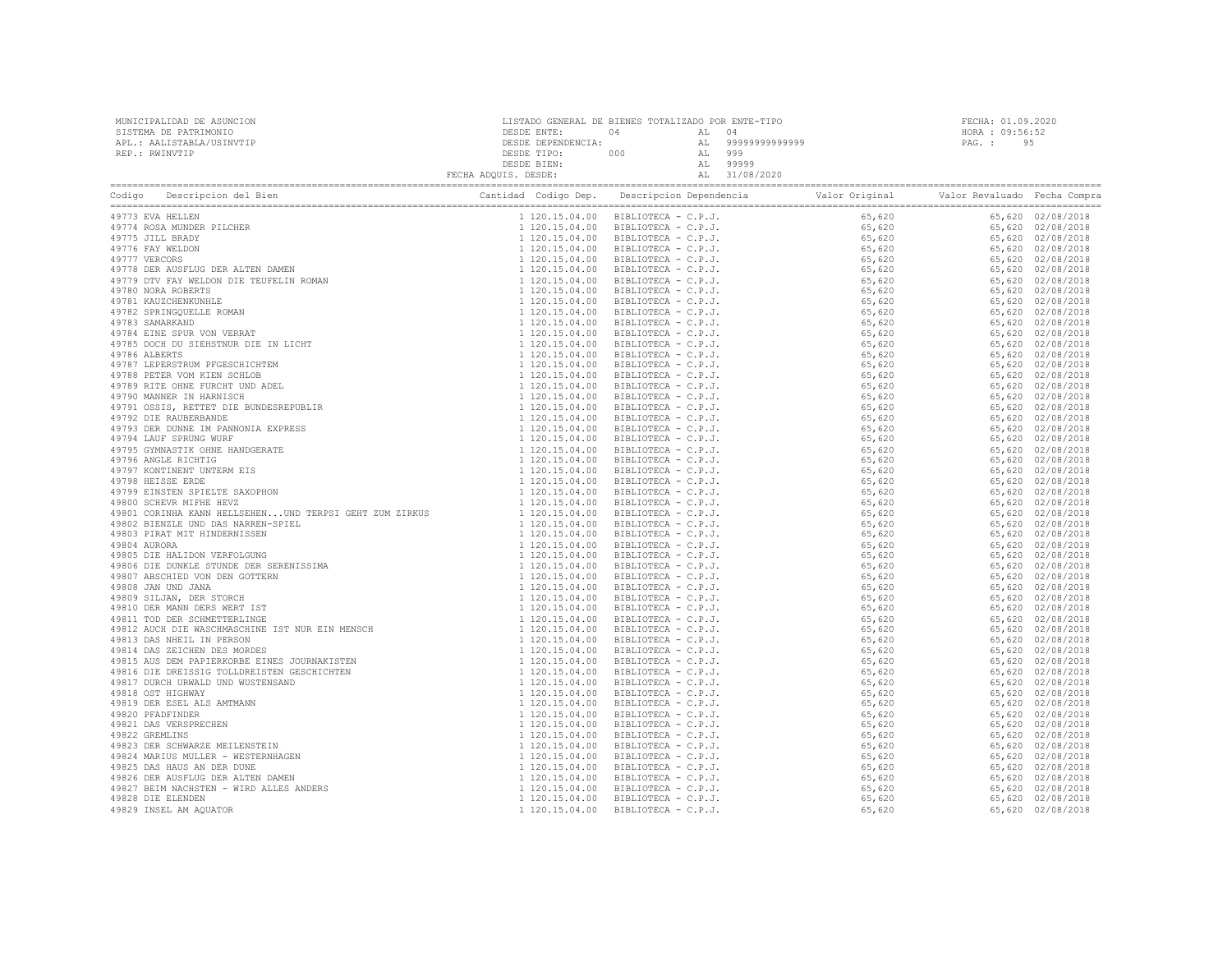| MUNICIPALIDAD DE ASUNCION | LISTADO GENERAL DE BIENES TOTALIZADO POR ENTE-TIPO |     |     |               | FECHA: 01.09.2020 |    |
|---------------------------|----------------------------------------------------|-----|-----|---------------|-------------------|----|
| SISTEMA DE PATRIMONIO     | DESDE ENTE:                                        | 04  |     |               | HORA : $09:56:52$ |    |
| APL.: AALISTABLA/USINVTIP | DESDE DEPENDENCIA:                                 |     |     | 9999999999999 | PAG. :            | 96 |
| REP.: RWINVTIP            | DESDE TIPO:                                        | 000 | AL. | 999           |                   |    |
|                           | DESDE BIEN:                                        |     |     | 99999         |                   |    |
|                           | FECHA ADQUIS. DESDE:                               |     |     | 31/08/2020    |                   |    |
|                           |                                                    |     |     |               |                   |    |

| Codigo Descripcion del Bien<br>Centricus des processions de Bien<br>4910 : Des capitales de Bien<br>4910 : Des capitales de Bien<br>4910 : Des Concerts de Bien<br>4910 : Des Concerts de Bien<br>4910 : Des capitales de Bien<br>4910 : Des capitales de Bien<br>4910 : D |  | Cantidad Codigo Dep. Descripcion Dependencia and Valor Original Valor Revaluado Fecha Compra<br>$\begin{tabular}{cccccccccccc} \textbf{0.44} & \textbf{0.45} & \textbf{0.46} & \textbf{0.46} & \textbf{0.47} & \textbf{0.48} & \textbf{0.48} & \textbf{0.48} & \textbf{0.48} & \textbf{0.48} & \textbf{0.48} & \textbf{0.48} & \textbf{0.48} & \textbf{0.48} & \textbf{0.48} & \textbf{0.48} & \textbf{0.48} & \textbf{0.48} & \textbf{0.48} & \textbf{0.48} & \textbf{0.48} &$ |  |
|----------------------------------------------------------------------------------------------------------------------------------------------------------------------------------------------------------------------------------------------------------------------------|--|---------------------------------------------------------------------------------------------------------------------------------------------------------------------------------------------------------------------------------------------------------------------------------------------------------------------------------------------------------------------------------------------------------------------------------------------------------------------------------|--|
| 49830 GREMLINS 2                                                                                                                                                                                                                                                           |  |                                                                                                                                                                                                                                                                                                                                                                                                                                                                                 |  |
|                                                                                                                                                                                                                                                                            |  |                                                                                                                                                                                                                                                                                                                                                                                                                                                                                 |  |
|                                                                                                                                                                                                                                                                            |  |                                                                                                                                                                                                                                                                                                                                                                                                                                                                                 |  |
|                                                                                                                                                                                                                                                                            |  |                                                                                                                                                                                                                                                                                                                                                                                                                                                                                 |  |
|                                                                                                                                                                                                                                                                            |  |                                                                                                                                                                                                                                                                                                                                                                                                                                                                                 |  |
|                                                                                                                                                                                                                                                                            |  |                                                                                                                                                                                                                                                                                                                                                                                                                                                                                 |  |
|                                                                                                                                                                                                                                                                            |  |                                                                                                                                                                                                                                                                                                                                                                                                                                                                                 |  |
|                                                                                                                                                                                                                                                                            |  |                                                                                                                                                                                                                                                                                                                                                                                                                                                                                 |  |
|                                                                                                                                                                                                                                                                            |  |                                                                                                                                                                                                                                                                                                                                                                                                                                                                                 |  |
|                                                                                                                                                                                                                                                                            |  |                                                                                                                                                                                                                                                                                                                                                                                                                                                                                 |  |
|                                                                                                                                                                                                                                                                            |  |                                                                                                                                                                                                                                                                                                                                                                                                                                                                                 |  |
|                                                                                                                                                                                                                                                                            |  |                                                                                                                                                                                                                                                                                                                                                                                                                                                                                 |  |
|                                                                                                                                                                                                                                                                            |  |                                                                                                                                                                                                                                                                                                                                                                                                                                                                                 |  |
|                                                                                                                                                                                                                                                                            |  |                                                                                                                                                                                                                                                                                                                                                                                                                                                                                 |  |
|                                                                                                                                                                                                                                                                            |  |                                                                                                                                                                                                                                                                                                                                                                                                                                                                                 |  |
|                                                                                                                                                                                                                                                                            |  |                                                                                                                                                                                                                                                                                                                                                                                                                                                                                 |  |
|                                                                                                                                                                                                                                                                            |  |                                                                                                                                                                                                                                                                                                                                                                                                                                                                                 |  |
|                                                                                                                                                                                                                                                                            |  |                                                                                                                                                                                                                                                                                                                                                                                                                                                                                 |  |
|                                                                                                                                                                                                                                                                            |  |                                                                                                                                                                                                                                                                                                                                                                                                                                                                                 |  |
|                                                                                                                                                                                                                                                                            |  |                                                                                                                                                                                                                                                                                                                                                                                                                                                                                 |  |
|                                                                                                                                                                                                                                                                            |  |                                                                                                                                                                                                                                                                                                                                                                                                                                                                                 |  |
|                                                                                                                                                                                                                                                                            |  |                                                                                                                                                                                                                                                                                                                                                                                                                                                                                 |  |
|                                                                                                                                                                                                                                                                            |  |                                                                                                                                                                                                                                                                                                                                                                                                                                                                                 |  |
|                                                                                                                                                                                                                                                                            |  |                                                                                                                                                                                                                                                                                                                                                                                                                                                                                 |  |
|                                                                                                                                                                                                                                                                            |  |                                                                                                                                                                                                                                                                                                                                                                                                                                                                                 |  |
|                                                                                                                                                                                                                                                                            |  |                                                                                                                                                                                                                                                                                                                                                                                                                                                                                 |  |
|                                                                                                                                                                                                                                                                            |  |                                                                                                                                                                                                                                                                                                                                                                                                                                                                                 |  |
|                                                                                                                                                                                                                                                                            |  |                                                                                                                                                                                                                                                                                                                                                                                                                                                                                 |  |
|                                                                                                                                                                                                                                                                            |  |                                                                                                                                                                                                                                                                                                                                                                                                                                                                                 |  |
|                                                                                                                                                                                                                                                                            |  |                                                                                                                                                                                                                                                                                                                                                                                                                                                                                 |  |
|                                                                                                                                                                                                                                                                            |  |                                                                                                                                                                                                                                                                                                                                                                                                                                                                                 |  |
|                                                                                                                                                                                                                                                                            |  |                                                                                                                                                                                                                                                                                                                                                                                                                                                                                 |  |
|                                                                                                                                                                                                                                                                            |  |                                                                                                                                                                                                                                                                                                                                                                                                                                                                                 |  |
|                                                                                                                                                                                                                                                                            |  |                                                                                                                                                                                                                                                                                                                                                                                                                                                                                 |  |
|                                                                                                                                                                                                                                                                            |  |                                                                                                                                                                                                                                                                                                                                                                                                                                                                                 |  |
|                                                                                                                                                                                                                                                                            |  |                                                                                                                                                                                                                                                                                                                                                                                                                                                                                 |  |
|                                                                                                                                                                                                                                                                            |  |                                                                                                                                                                                                                                                                                                                                                                                                                                                                                 |  |
|                                                                                                                                                                                                                                                                            |  |                                                                                                                                                                                                                                                                                                                                                                                                                                                                                 |  |
|                                                                                                                                                                                                                                                                            |  |                                                                                                                                                                                                                                                                                                                                                                                                                                                                                 |  |
|                                                                                                                                                                                                                                                                            |  |                                                                                                                                                                                                                                                                                                                                                                                                                                                                                 |  |
|                                                                                                                                                                                                                                                                            |  |                                                                                                                                                                                                                                                                                                                                                                                                                                                                                 |  |
|                                                                                                                                                                                                                                                                            |  |                                                                                                                                                                                                                                                                                                                                                                                                                                                                                 |  |
|                                                                                                                                                                                                                                                                            |  |                                                                                                                                                                                                                                                                                                                                                                                                                                                                                 |  |
|                                                                                                                                                                                                                                                                            |  |                                                                                                                                                                                                                                                                                                                                                                                                                                                                                 |  |
|                                                                                                                                                                                                                                                                            |  |                                                                                                                                                                                                                                                                                                                                                                                                                                                                                 |  |
|                                                                                                                                                                                                                                                                            |  |                                                                                                                                                                                                                                                                                                                                                                                                                                                                                 |  |
|                                                                                                                                                                                                                                                                            |  |                                                                                                                                                                                                                                                                                                                                                                                                                                                                                 |  |
|                                                                                                                                                                                                                                                                            |  |                                                                                                                                                                                                                                                                                                                                                                                                                                                                                 |  |
|                                                                                                                                                                                                                                                                            |  |                                                                                                                                                                                                                                                                                                                                                                                                                                                                                 |  |
|                                                                                                                                                                                                                                                                            |  |                                                                                                                                                                                                                                                                                                                                                                                                                                                                                 |  |
|                                                                                                                                                                                                                                                                            |  |                                                                                                                                                                                                                                                                                                                                                                                                                                                                                 |  |
|                                                                                                                                                                                                                                                                            |  |                                                                                                                                                                                                                                                                                                                                                                                                                                                                                 |  |
|                                                                                                                                                                                                                                                                            |  |                                                                                                                                                                                                                                                                                                                                                                                                                                                                                 |  |
|                                                                                                                                                                                                                                                                            |  |                                                                                                                                                                                                                                                                                                                                                                                                                                                                                 |  |
|                                                                                                                                                                                                                                                                            |  |                                                                                                                                                                                                                                                                                                                                                                                                                                                                                 |  |
|                                                                                                                                                                                                                                                                            |  |                                                                                                                                                                                                                                                                                                                                                                                                                                                                                 |  |
|                                                                                                                                                                                                                                                                            |  |                                                                                                                                                                                                                                                                                                                                                                                                                                                                                 |  |
|                                                                                                                                                                                                                                                                            |  |                                                                                                                                                                                                                                                                                                                                                                                                                                                                                 |  |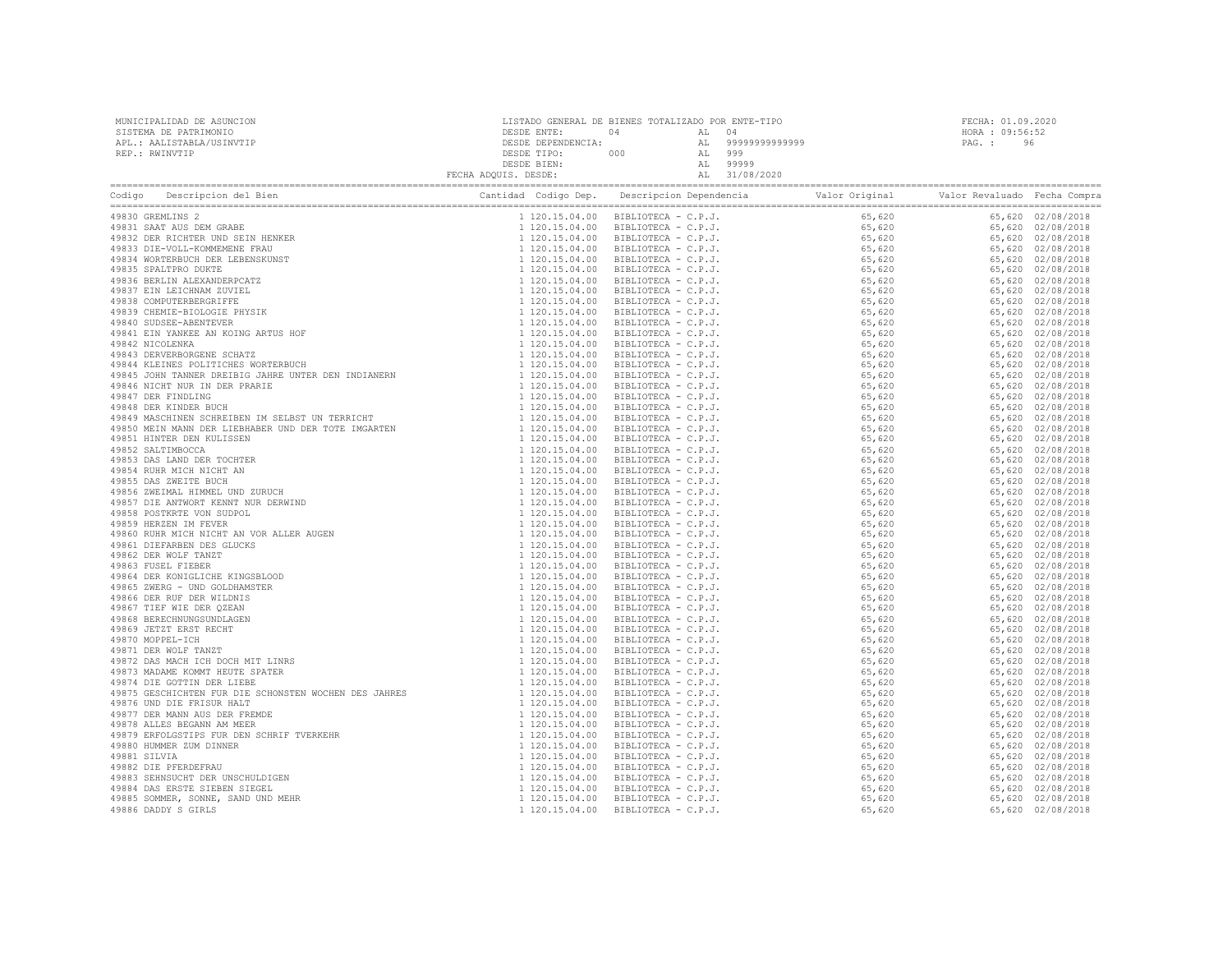| MUNICIPALIDAD DE ASUNCION<br>SISTEMA DE PATRIMONIO<br>APL.: AALISTABLA/USINVTIP<br>REP.: RWINVTIP                                   | $\begin{tabular}{c c c c} \multicolumn{1}{c }{\textbf{DESDE}} {\begin{tabular}{c} {\textbf{D}}{\textbf{E}}{\textbf{NTE}}: & $\mathbf{04}$ & $\mathbf{04}$ & $\mathbf{04}$ & $\mathbf{04}$ & $\mathbf{04}$\\ \multicolumn{1}{c }{\textbf{D}}{\textbf{E}}{\textbf{SDE}} {\begin{tabular}{c} {\textbf{D}}{\textbf{E}}{\textbf{NTE}}: & $\mathbf{04}$ & $\mathbf{A}\mathbf{L}$ & $\mathbf{04}$\\ \multicolumn{1}{c }{\textbf{D}}{\textbf{E}}{\textbf{SDE}} {\begin{tabular$ | LISTADO GENERAL DE BIENES TOTALIZADO POR ENTE-TIPO |  | FECHA: 01.09.2020<br>HORA : 09:56:52<br>PAG.: 97 |  |
|-------------------------------------------------------------------------------------------------------------------------------------|-------------------------------------------------------------------------------------------------------------------------------------------------------------------------------------------------------------------------------------------------------------------------------------------------------------------------------------------------------------------------------------------------------------------------------------------------------------------------|----------------------------------------------------|--|--------------------------------------------------|--|
| Codigo Descripcion del Bien de Marco de Cantidad Codigo Dep. Descripcion Dependencia de Valor Original Valor Revaluado Fecha Compra |                                                                                                                                                                                                                                                                                                                                                                                                                                                                         |                                                    |  |                                                  |  |
|                                                                                                                                     |                                                                                                                                                                                                                                                                                                                                                                                                                                                                         |                                                    |  |                                                  |  |
|                                                                                                                                     |                                                                                                                                                                                                                                                                                                                                                                                                                                                                         |                                                    |  |                                                  |  |
|                                                                                                                                     |                                                                                                                                                                                                                                                                                                                                                                                                                                                                         |                                                    |  |                                                  |  |
|                                                                                                                                     |                                                                                                                                                                                                                                                                                                                                                                                                                                                                         |                                                    |  |                                                  |  |
|                                                                                                                                     |                                                                                                                                                                                                                                                                                                                                                                                                                                                                         |                                                    |  |                                                  |  |
|                                                                                                                                     |                                                                                                                                                                                                                                                                                                                                                                                                                                                                         |                                                    |  |                                                  |  |
|                                                                                                                                     |                                                                                                                                                                                                                                                                                                                                                                                                                                                                         |                                                    |  |                                                  |  |
|                                                                                                                                     |                                                                                                                                                                                                                                                                                                                                                                                                                                                                         |                                                    |  |                                                  |  |
|                                                                                                                                     |                                                                                                                                                                                                                                                                                                                                                                                                                                                                         |                                                    |  |                                                  |  |
|                                                                                                                                     |                                                                                                                                                                                                                                                                                                                                                                                                                                                                         |                                                    |  |                                                  |  |
|                                                                                                                                     |                                                                                                                                                                                                                                                                                                                                                                                                                                                                         |                                                    |  |                                                  |  |
|                                                                                                                                     |                                                                                                                                                                                                                                                                                                                                                                                                                                                                         |                                                    |  |                                                  |  |
|                                                                                                                                     |                                                                                                                                                                                                                                                                                                                                                                                                                                                                         |                                                    |  |                                                  |  |
|                                                                                                                                     |                                                                                                                                                                                                                                                                                                                                                                                                                                                                         |                                                    |  |                                                  |  |
|                                                                                                                                     |                                                                                                                                                                                                                                                                                                                                                                                                                                                                         |                                                    |  |                                                  |  |
|                                                                                                                                     |                                                                                                                                                                                                                                                                                                                                                                                                                                                                         |                                                    |  |                                                  |  |
|                                                                                                                                     |                                                                                                                                                                                                                                                                                                                                                                                                                                                                         |                                                    |  |                                                  |  |
|                                                                                                                                     |                                                                                                                                                                                                                                                                                                                                                                                                                                                                         |                                                    |  |                                                  |  |
|                                                                                                                                     |                                                                                                                                                                                                                                                                                                                                                                                                                                                                         |                                                    |  |                                                  |  |
|                                                                                                                                     |                                                                                                                                                                                                                                                                                                                                                                                                                                                                         |                                                    |  |                                                  |  |
|                                                                                                                                     |                                                                                                                                                                                                                                                                                                                                                                                                                                                                         |                                                    |  |                                                  |  |
|                                                                                                                                     |                                                                                                                                                                                                                                                                                                                                                                                                                                                                         |                                                    |  |                                                  |  |
|                                                                                                                                     |                                                                                                                                                                                                                                                                                                                                                                                                                                                                         |                                                    |  |                                                  |  |
|                                                                                                                                     |                                                                                                                                                                                                                                                                                                                                                                                                                                                                         |                                                    |  |                                                  |  |
|                                                                                                                                     |                                                                                                                                                                                                                                                                                                                                                                                                                                                                         |                                                    |  |                                                  |  |
|                                                                                                                                     |                                                                                                                                                                                                                                                                                                                                                                                                                                                                         |                                                    |  |                                                  |  |
|                                                                                                                                     |                                                                                                                                                                                                                                                                                                                                                                                                                                                                         |                                                    |  |                                                  |  |
|                                                                                                                                     |                                                                                                                                                                                                                                                                                                                                                                                                                                                                         |                                                    |  |                                                  |  |
|                                                                                                                                     |                                                                                                                                                                                                                                                                                                                                                                                                                                                                         |                                                    |  |                                                  |  |
|                                                                                                                                     |                                                                                                                                                                                                                                                                                                                                                                                                                                                                         |                                                    |  |                                                  |  |
|                                                                                                                                     |                                                                                                                                                                                                                                                                                                                                                                                                                                                                         |                                                    |  |                                                  |  |
|                                                                                                                                     |                                                                                                                                                                                                                                                                                                                                                                                                                                                                         |                                                    |  |                                                  |  |
|                                                                                                                                     |                                                                                                                                                                                                                                                                                                                                                                                                                                                                         |                                                    |  |                                                  |  |
|                                                                                                                                     |                                                                                                                                                                                                                                                                                                                                                                                                                                                                         |                                                    |  |                                                  |  |
|                                                                                                                                     |                                                                                                                                                                                                                                                                                                                                                                                                                                                                         |                                                    |  |                                                  |  |
|                                                                                                                                     |                                                                                                                                                                                                                                                                                                                                                                                                                                                                         |                                                    |  |                                                  |  |
|                                                                                                                                     |                                                                                                                                                                                                                                                                                                                                                                                                                                                                         |                                                    |  |                                                  |  |
|                                                                                                                                     |                                                                                                                                                                                                                                                                                                                                                                                                                                                                         |                                                    |  |                                                  |  |
|                                                                                                                                     |                                                                                                                                                                                                                                                                                                                                                                                                                                                                         |                                                    |  |                                                  |  |
|                                                                                                                                     |                                                                                                                                                                                                                                                                                                                                                                                                                                                                         |                                                    |  |                                                  |  |
|                                                                                                                                     |                                                                                                                                                                                                                                                                                                                                                                                                                                                                         |                                                    |  |                                                  |  |
|                                                                                                                                     |                                                                                                                                                                                                                                                                                                                                                                                                                                                                         |                                                    |  |                                                  |  |
|                                                                                                                                     |                                                                                                                                                                                                                                                                                                                                                                                                                                                                         |                                                    |  |                                                  |  |
|                                                                                                                                     |                                                                                                                                                                                                                                                                                                                                                                                                                                                                         |                                                    |  |                                                  |  |
|                                                                                                                                     |                                                                                                                                                                                                                                                                                                                                                                                                                                                                         |                                                    |  |                                                  |  |
|                                                                                                                                     |                                                                                                                                                                                                                                                                                                                                                                                                                                                                         |                                                    |  |                                                  |  |
|                                                                                                                                     |                                                                                                                                                                                                                                                                                                                                                                                                                                                                         |                                                    |  |                                                  |  |
|                                                                                                                                     |                                                                                                                                                                                                                                                                                                                                                                                                                                                                         |                                                    |  |                                                  |  |
|                                                                                                                                     |                                                                                                                                                                                                                                                                                                                                                                                                                                                                         |                                                    |  |                                                  |  |
|                                                                                                                                     |                                                                                                                                                                                                                                                                                                                                                                                                                                                                         |                                                    |  |                                                  |  |
|                                                                                                                                     |                                                                                                                                                                                                                                                                                                                                                                                                                                                                         |                                                    |  |                                                  |  |
|                                                                                                                                     |                                                                                                                                                                                                                                                                                                                                                                                                                                                                         |                                                    |  |                                                  |  |
|                                                                                                                                     |                                                                                                                                                                                                                                                                                                                                                                                                                                                                         |                                                    |  |                                                  |  |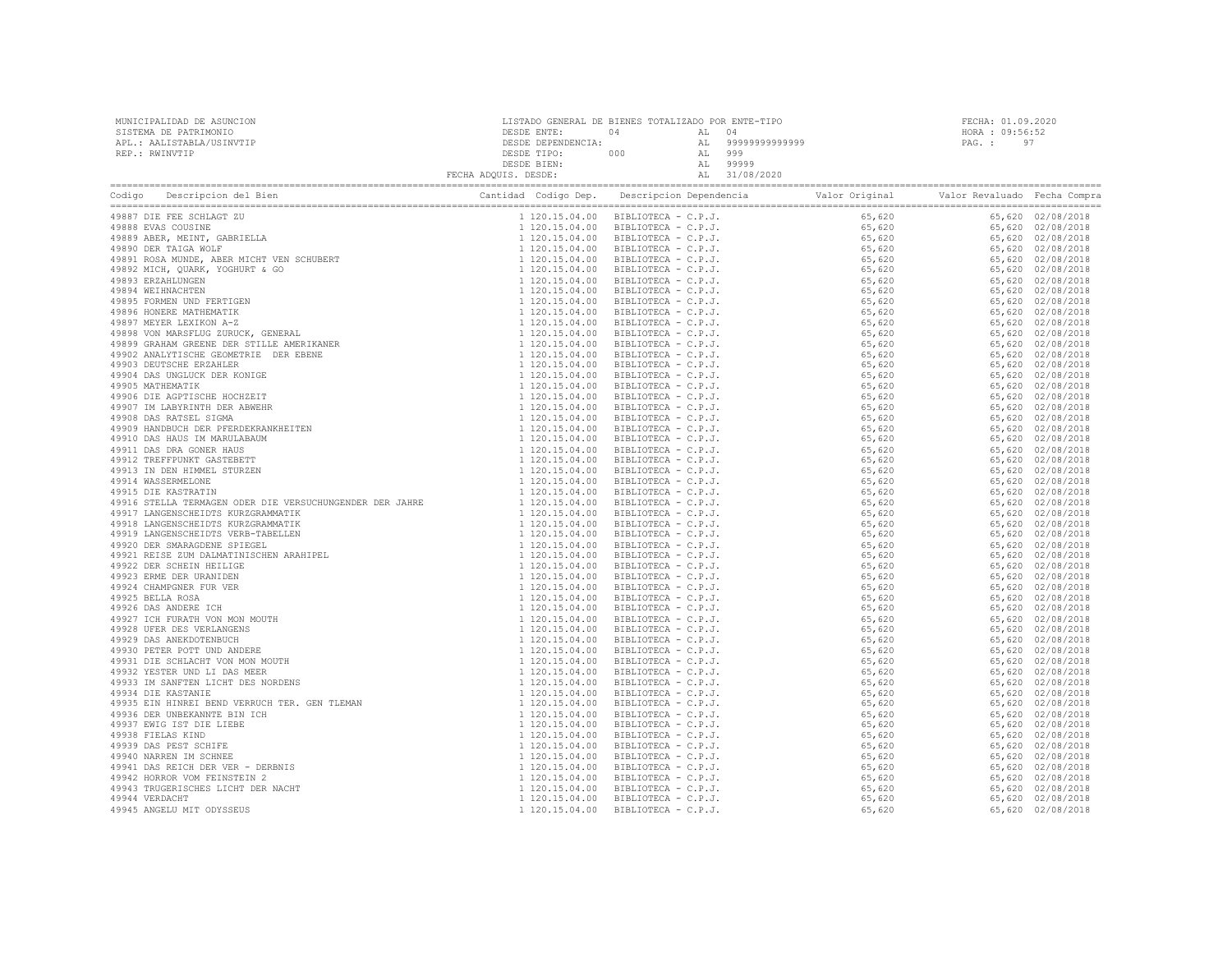| MUNICIPALIDAD DE ASUNCION | LISTADO GENERAL DE BIENES TOTALIZADO POR ENTE-TIPO |     |    | FECHA: 01.09.2020 |                 |
|---------------------------|----------------------------------------------------|-----|----|-------------------|-----------------|
| SISTEMA DE PATRIMONIO     | DESDE ENTE:                                        |     |    | 04                | HORA : 09:56:52 |
| APL.: AALISTABLA/USINVTIP | DESDE DEPENDENCIA:                                 |     | AL | 99999999999999    | -98<br>PAG. :   |
| REP.: RWINVTIP            | DESDE TIPO:                                        | 000 | AL | 999               |                 |
|                           | DESDE BIEN:                                        |     | AL | 99999             |                 |
|                           | FECHA ADQUIS. DESDE:                               |     | AL | 31/08/2020        |                 |
|                           |                                                    |     |    |                   |                 |

| Codigo | Descripcion del Bien<br>Codigo Description del Dien<br>1940 - Description del Dien<br>1942 - Mingari in Carrier<br>1953 - Mingar Indonesia<br>1954 - Mingar Indonesia<br>1954 - Mingar Indonesia<br>1955 - Mingar Indonesia<br>1955 - Mingar Indonesia<br>1955 - Ming | Cantidad Codigo Dep. | Descripcion Dependencia<br>Valor Original<br>idad Codiso Decretica Dependentia Veloc Crima<br>1124.13.04.00 BRB107624 - C.P.J., 55,500<br> | Valor Revaluado Fecha Compra |                   |
|--------|-----------------------------------------------------------------------------------------------------------------------------------------------------------------------------------------------------------------------------------------------------------------------|----------------------|--------------------------------------------------------------------------------------------------------------------------------------------|------------------------------|-------------------|
|        | 49947 BLUMEN IM GARTEN                                                                                                                                                                                                                                                |                      |                                                                                                                                            |                              | 65,620 02/08/2018 |
|        |                                                                                                                                                                                                                                                                       |                      |                                                                                                                                            |                              | 65,620 02/08/2018 |
|        |                                                                                                                                                                                                                                                                       |                      |                                                                                                                                            |                              | 65,620 02/08/2018 |
|        |                                                                                                                                                                                                                                                                       |                      |                                                                                                                                            |                              | 65,620 02/08/2018 |
|        |                                                                                                                                                                                                                                                                       |                      |                                                                                                                                            |                              | 65,620 02/08/2018 |
|        |                                                                                                                                                                                                                                                                       |                      |                                                                                                                                            |                              | 65,620 02/08/2018 |
|        |                                                                                                                                                                                                                                                                       |                      |                                                                                                                                            |                              | 65,620 02/08/2018 |
|        |                                                                                                                                                                                                                                                                       |                      |                                                                                                                                            |                              | 65,620 02/08/2018 |
|        |                                                                                                                                                                                                                                                                       |                      |                                                                                                                                            |                              | 65,620 02/08/2018 |
|        |                                                                                                                                                                                                                                                                       |                      |                                                                                                                                            |                              | 65,620 02/08/2018 |
|        |                                                                                                                                                                                                                                                                       |                      |                                                                                                                                            |                              | 65,620 02/08/2018 |
|        |                                                                                                                                                                                                                                                                       |                      |                                                                                                                                            |                              | 65,620 02/08/2018 |
|        |                                                                                                                                                                                                                                                                       |                      |                                                                                                                                            |                              | 65,620 02/08/2018 |
|        |                                                                                                                                                                                                                                                                       |                      |                                                                                                                                            |                              | 65,620 02/08/2018 |
|        |                                                                                                                                                                                                                                                                       |                      |                                                                                                                                            |                              | 65,620 02/08/2018 |
|        |                                                                                                                                                                                                                                                                       |                      |                                                                                                                                            |                              | 65,620 02/08/2018 |
|        |                                                                                                                                                                                                                                                                       |                      |                                                                                                                                            |                              | 65,620 02/08/2018 |
|        |                                                                                                                                                                                                                                                                       |                      |                                                                                                                                            |                              | 65,620 02/08/2018 |
|        |                                                                                                                                                                                                                                                                       |                      |                                                                                                                                            |                              | 65,620 02/08/2018 |
|        |                                                                                                                                                                                                                                                                       |                      |                                                                                                                                            |                              | 65,620 02/08/2018 |
|        |                                                                                                                                                                                                                                                                       |                      |                                                                                                                                            |                              | 65,620 02/08/2018 |
|        |                                                                                                                                                                                                                                                                       |                      |                                                                                                                                            |                              | 65,620 02/08/2018 |
|        |                                                                                                                                                                                                                                                                       |                      |                                                                                                                                            |                              | 65,620 02/08/2018 |
|        |                                                                                                                                                                                                                                                                       |                      |                                                                                                                                            |                              |                   |
|        |                                                                                                                                                                                                                                                                       |                      |                                                                                                                                            |                              | 65,620 02/08/2018 |
|        |                                                                                                                                                                                                                                                                       |                      |                                                                                                                                            |                              | 65,620 02/08/2018 |
|        |                                                                                                                                                                                                                                                                       |                      |                                                                                                                                            |                              | 65,620 02/08/2018 |
|        |                                                                                                                                                                                                                                                                       |                      |                                                                                                                                            |                              | 65,620 02/08/2018 |
|        |                                                                                                                                                                                                                                                                       |                      |                                                                                                                                            |                              | 65,620 02/08/2018 |
|        |                                                                                                                                                                                                                                                                       |                      |                                                                                                                                            |                              | 65,620 02/08/2018 |
|        |                                                                                                                                                                                                                                                                       |                      |                                                                                                                                            |                              | 65,620 02/08/2018 |
|        |                                                                                                                                                                                                                                                                       |                      |                                                                                                                                            |                              | 65,620 02/08/2018 |
|        |                                                                                                                                                                                                                                                                       |                      |                                                                                                                                            |                              | 65,620 02/08/2018 |
|        |                                                                                                                                                                                                                                                                       |                      |                                                                                                                                            |                              | 65,620 02/08/2018 |
|        |                                                                                                                                                                                                                                                                       |                      |                                                                                                                                            |                              | 65,620 02/08/2018 |
|        |                                                                                                                                                                                                                                                                       |                      |                                                                                                                                            |                              | 65,620 02/08/2018 |
|        |                                                                                                                                                                                                                                                                       |                      |                                                                                                                                            |                              | 65,620 02/08/2018 |
|        |                                                                                                                                                                                                                                                                       |                      |                                                                                                                                            |                              | 65,620 02/08/2018 |
|        |                                                                                                                                                                                                                                                                       |                      |                                                                                                                                            |                              | 65,620 02/08/2018 |
|        |                                                                                                                                                                                                                                                                       |                      |                                                                                                                                            |                              | 65,620 02/08/2018 |
|        |                                                                                                                                                                                                                                                                       |                      |                                                                                                                                            |                              | 65,620 02/08/2018 |
|        |                                                                                                                                                                                                                                                                       |                      |                                                                                                                                            |                              | 65,620 02/08/2018 |
|        |                                                                                                                                                                                                                                                                       |                      |                                                                                                                                            |                              | 65,620 02/08/2018 |
|        |                                                                                                                                                                                                                                                                       |                      |                                                                                                                                            |                              | 65,620 02/08/2018 |
|        |                                                                                                                                                                                                                                                                       |                      |                                                                                                                                            |                              | 65,620 02/08/2018 |
|        |                                                                                                                                                                                                                                                                       |                      |                                                                                                                                            |                              | 65,620 02/08/2018 |
|        |                                                                                                                                                                                                                                                                       |                      |                                                                                                                                            |                              | 65,620 02/08/2018 |
|        |                                                                                                                                                                                                                                                                       |                      |                                                                                                                                            |                              | 65,620 02/08/2018 |
|        |                                                                                                                                                                                                                                                                       |                      |                                                                                                                                            |                              | 65,620 02/08/2018 |
|        |                                                                                                                                                                                                                                                                       |                      |                                                                                                                                            |                              | 65,620 02/08/2018 |
|        |                                                                                                                                                                                                                                                                       |                      |                                                                                                                                            |                              | 65,620 02/08/2018 |
|        |                                                                                                                                                                                                                                                                       |                      |                                                                                                                                            |                              | 65,620 02/08/2018 |
|        |                                                                                                                                                                                                                                                                       |                      |                                                                                                                                            |                              | 65,620 02/08/2018 |
|        |                                                                                                                                                                                                                                                                       |                      |                                                                                                                                            |                              | 65,620 02/08/2018 |
|        |                                                                                                                                                                                                                                                                       |                      |                                                                                                                                            |                              | 65,620 02/08/2018 |
|        |                                                                                                                                                                                                                                                                       |                      |                                                                                                                                            |                              | 65,620 02/08/2018 |
|        |                                                                                                                                                                                                                                                                       |                      |                                                                                                                                            |                              | 65,620 02/08/2018 |
|        |                                                                                                                                                                                                                                                                       |                      |                                                                                                                                            |                              | 65,620 02/08/2018 |
|        |                                                                                                                                                                                                                                                                       |                      |                                                                                                                                            |                              |                   |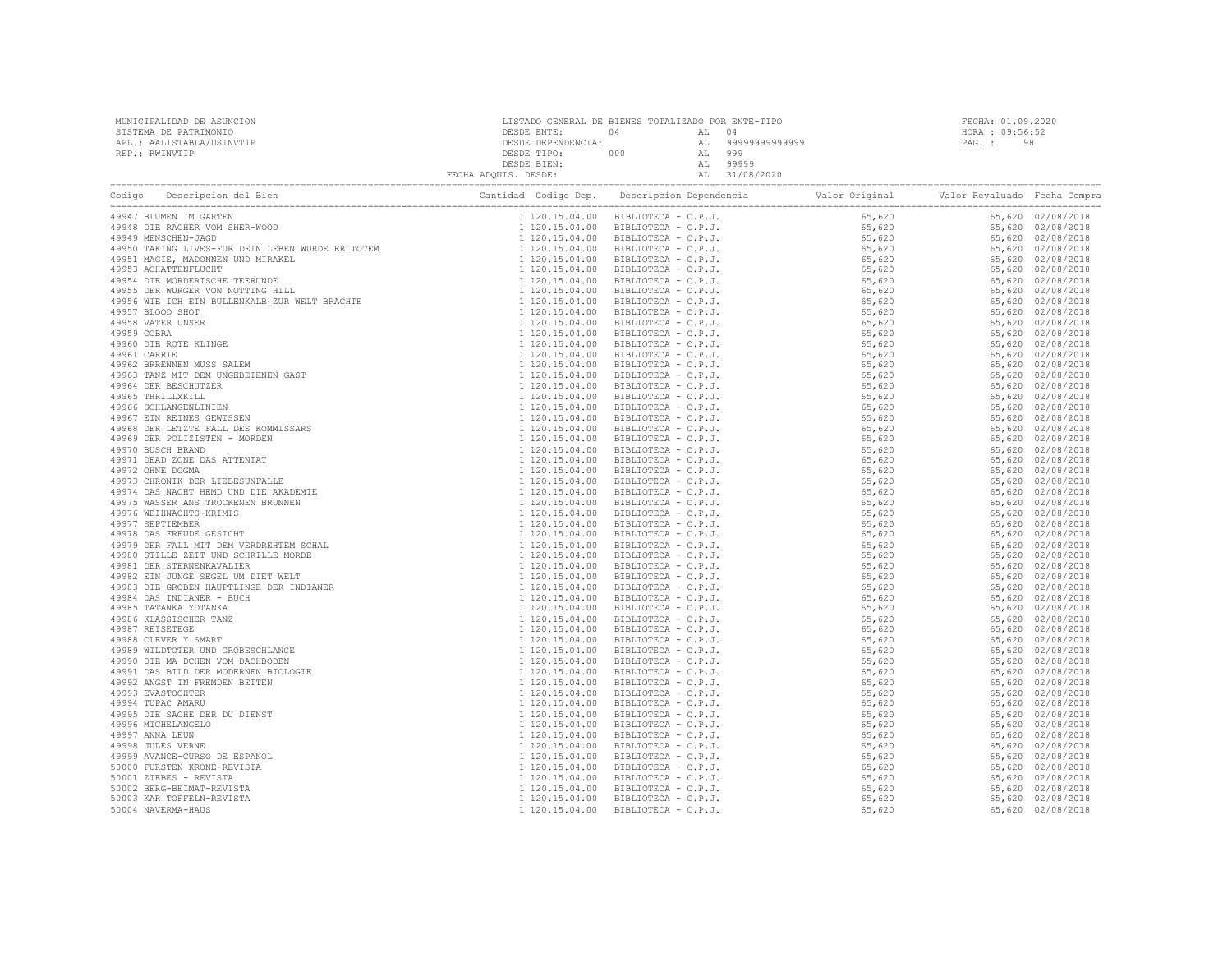| MUNICIPALIDAD DE ASUNCION<br>SISTEMA DE PATRIMONIO<br>APL.: AALISTABLA/USINVTIP<br>REP.: RWINVTIP | $\begin{tabular}{c c c c} \multicolumn{1}{c}{\texttt{DESDE}} \multicolumn{1}{c}{\texttt{DESDE}} \multicolumn{1}{c}{\texttt{DESDE}} \multicolumn{1}{c}{\texttt{DESDE}} \multicolumn{1}{c}{\texttt{DESDE}} \multicolumn{1}{c}{\texttt{DESDE}} \multicolumn{1}{c}{\texttt{DESDE}} \multicolumn{1}{c}{\texttt{DESDE}} \multicolumn{1}{c}{\texttt{DESDE}} \multicolumn{1}{c}{\texttt{DESDE}} \multicolumn{1}{c}{\texttt{DESDE}} \multicolumn{1}{c}{\texttt{DESDE}} \mult$ |  |  | FECHA: 01.09.2020<br>HORA : 09:56:52<br>PAG.: 99 |  |  |  |
|---------------------------------------------------------------------------------------------------|----------------------------------------------------------------------------------------------------------------------------------------------------------------------------------------------------------------------------------------------------------------------------------------------------------------------------------------------------------------------------------------------------------------------------------------------------------------------|--|--|--------------------------------------------------|--|--|--|
|                                                                                                   |                                                                                                                                                                                                                                                                                                                                                                                                                                                                      |  |  |                                                  |  |  |  |
|                                                                                                   |                                                                                                                                                                                                                                                                                                                                                                                                                                                                      |  |  |                                                  |  |  |  |
|                                                                                                   |                                                                                                                                                                                                                                                                                                                                                                                                                                                                      |  |  |                                                  |  |  |  |
|                                                                                                   |                                                                                                                                                                                                                                                                                                                                                                                                                                                                      |  |  |                                                  |  |  |  |
|                                                                                                   |                                                                                                                                                                                                                                                                                                                                                                                                                                                                      |  |  |                                                  |  |  |  |
|                                                                                                   |                                                                                                                                                                                                                                                                                                                                                                                                                                                                      |  |  |                                                  |  |  |  |
|                                                                                                   |                                                                                                                                                                                                                                                                                                                                                                                                                                                                      |  |  |                                                  |  |  |  |
|                                                                                                   |                                                                                                                                                                                                                                                                                                                                                                                                                                                                      |  |  |                                                  |  |  |  |
|                                                                                                   |                                                                                                                                                                                                                                                                                                                                                                                                                                                                      |  |  |                                                  |  |  |  |
|                                                                                                   |                                                                                                                                                                                                                                                                                                                                                                                                                                                                      |  |  |                                                  |  |  |  |
|                                                                                                   |                                                                                                                                                                                                                                                                                                                                                                                                                                                                      |  |  |                                                  |  |  |  |
|                                                                                                   |                                                                                                                                                                                                                                                                                                                                                                                                                                                                      |  |  |                                                  |  |  |  |
|                                                                                                   |                                                                                                                                                                                                                                                                                                                                                                                                                                                                      |  |  |                                                  |  |  |  |
|                                                                                                   |                                                                                                                                                                                                                                                                                                                                                                                                                                                                      |  |  |                                                  |  |  |  |
|                                                                                                   |                                                                                                                                                                                                                                                                                                                                                                                                                                                                      |  |  |                                                  |  |  |  |
|                                                                                                   |                                                                                                                                                                                                                                                                                                                                                                                                                                                                      |  |  |                                                  |  |  |  |
|                                                                                                   |                                                                                                                                                                                                                                                                                                                                                                                                                                                                      |  |  |                                                  |  |  |  |
|                                                                                                   |                                                                                                                                                                                                                                                                                                                                                                                                                                                                      |  |  |                                                  |  |  |  |
|                                                                                                   |                                                                                                                                                                                                                                                                                                                                                                                                                                                                      |  |  |                                                  |  |  |  |
|                                                                                                   |                                                                                                                                                                                                                                                                                                                                                                                                                                                                      |  |  |                                                  |  |  |  |
|                                                                                                   |                                                                                                                                                                                                                                                                                                                                                                                                                                                                      |  |  |                                                  |  |  |  |
|                                                                                                   |                                                                                                                                                                                                                                                                                                                                                                                                                                                                      |  |  |                                                  |  |  |  |
|                                                                                                   |                                                                                                                                                                                                                                                                                                                                                                                                                                                                      |  |  |                                                  |  |  |  |
|                                                                                                   |                                                                                                                                                                                                                                                                                                                                                                                                                                                                      |  |  |                                                  |  |  |  |
|                                                                                                   |                                                                                                                                                                                                                                                                                                                                                                                                                                                                      |  |  |                                                  |  |  |  |
|                                                                                                   |                                                                                                                                                                                                                                                                                                                                                                                                                                                                      |  |  |                                                  |  |  |  |
|                                                                                                   |                                                                                                                                                                                                                                                                                                                                                                                                                                                                      |  |  |                                                  |  |  |  |
|                                                                                                   |                                                                                                                                                                                                                                                                                                                                                                                                                                                                      |  |  |                                                  |  |  |  |
|                                                                                                   |                                                                                                                                                                                                                                                                                                                                                                                                                                                                      |  |  |                                                  |  |  |  |
|                                                                                                   |                                                                                                                                                                                                                                                                                                                                                                                                                                                                      |  |  |                                                  |  |  |  |
|                                                                                                   |                                                                                                                                                                                                                                                                                                                                                                                                                                                                      |  |  |                                                  |  |  |  |
|                                                                                                   |                                                                                                                                                                                                                                                                                                                                                                                                                                                                      |  |  |                                                  |  |  |  |
|                                                                                                   |                                                                                                                                                                                                                                                                                                                                                                                                                                                                      |  |  |                                                  |  |  |  |
|                                                                                                   |                                                                                                                                                                                                                                                                                                                                                                                                                                                                      |  |  |                                                  |  |  |  |
|                                                                                                   |                                                                                                                                                                                                                                                                                                                                                                                                                                                                      |  |  |                                                  |  |  |  |
|                                                                                                   |                                                                                                                                                                                                                                                                                                                                                                                                                                                                      |  |  |                                                  |  |  |  |
|                                                                                                   |                                                                                                                                                                                                                                                                                                                                                                                                                                                                      |  |  |                                                  |  |  |  |
|                                                                                                   |                                                                                                                                                                                                                                                                                                                                                                                                                                                                      |  |  |                                                  |  |  |  |
|                                                                                                   |                                                                                                                                                                                                                                                                                                                                                                                                                                                                      |  |  |                                                  |  |  |  |
|                                                                                                   |                                                                                                                                                                                                                                                                                                                                                                                                                                                                      |  |  |                                                  |  |  |  |
|                                                                                                   |                                                                                                                                                                                                                                                                                                                                                                                                                                                                      |  |  |                                                  |  |  |  |
|                                                                                                   |                                                                                                                                                                                                                                                                                                                                                                                                                                                                      |  |  |                                                  |  |  |  |
|                                                                                                   |                                                                                                                                                                                                                                                                                                                                                                                                                                                                      |  |  |                                                  |  |  |  |
|                                                                                                   |                                                                                                                                                                                                                                                                                                                                                                                                                                                                      |  |  |                                                  |  |  |  |
|                                                                                                   |                                                                                                                                                                                                                                                                                                                                                                                                                                                                      |  |  |                                                  |  |  |  |
|                                                                                                   |                                                                                                                                                                                                                                                                                                                                                                                                                                                                      |  |  |                                                  |  |  |  |
|                                                                                                   |                                                                                                                                                                                                                                                                                                                                                                                                                                                                      |  |  |                                                  |  |  |  |
|                                                                                                   |                                                                                                                                                                                                                                                                                                                                                                                                                                                                      |  |  |                                                  |  |  |  |
|                                                                                                   |                                                                                                                                                                                                                                                                                                                                                                                                                                                                      |  |  |                                                  |  |  |  |
|                                                                                                   |                                                                                                                                                                                                                                                                                                                                                                                                                                                                      |  |  |                                                  |  |  |  |
|                                                                                                   |                                                                                                                                                                                                                                                                                                                                                                                                                                                                      |  |  |                                                  |  |  |  |
|                                                                                                   |                                                                                                                                                                                                                                                                                                                                                                                                                                                                      |  |  |                                                  |  |  |  |
|                                                                                                   |                                                                                                                                                                                                                                                                                                                                                                                                                                                                      |  |  |                                                  |  |  |  |
|                                                                                                   |                                                                                                                                                                                                                                                                                                                                                                                                                                                                      |  |  |                                                  |  |  |  |
|                                                                                                   |                                                                                                                                                                                                                                                                                                                                                                                                                                                                      |  |  |                                                  |  |  |  |
|                                                                                                   |                                                                                                                                                                                                                                                                                                                                                                                                                                                                      |  |  |                                                  |  |  |  |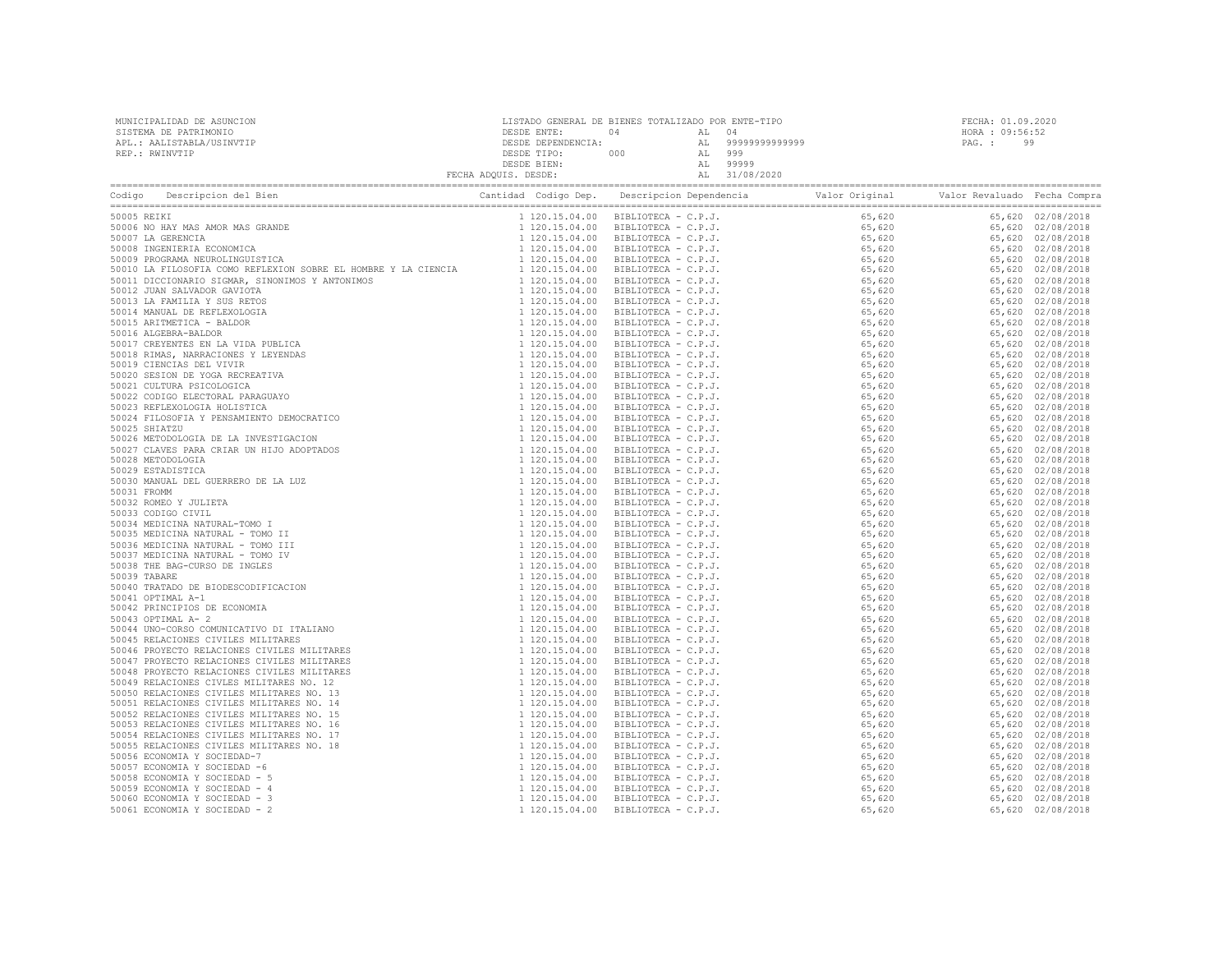MUNICIPALIDAD DE ASUNCION LISTADO GENERAL DE BIENES TOTALIZADO POR ENTE-TIPO FECHA: 01.09.2020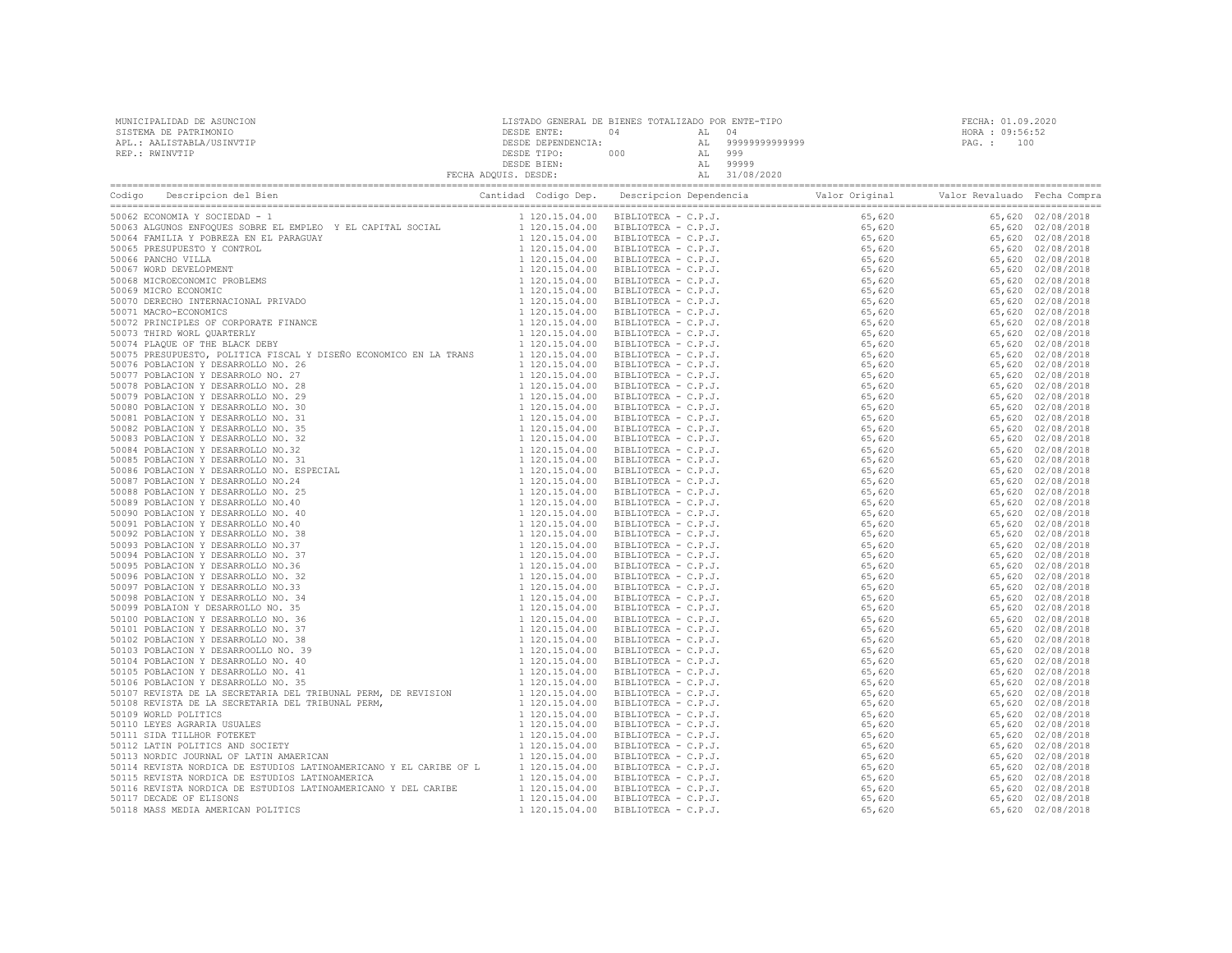| MUNICIPALIDAD DE ASUNCION<br>SISTEMA DE PATRIMONIO<br>APL.: AALISTABLA/USINVTIP<br>REP.: RWINVTIP                                                                                                                                                                                                                                                                                                                                                                                                    |                   |            | FECHA: 01.09.2020<br>HORA : 09:56:52<br>PAG. : 101 |  |  |
|------------------------------------------------------------------------------------------------------------------------------------------------------------------------------------------------------------------------------------------------------------------------------------------------------------------------------------------------------------------------------------------------------------------------------------------------------------------------------------------------------|-------------------|------------|----------------------------------------------------|--|--|
|                                                                                                                                                                                                                                                                                                                                                                                                                                                                                                      |                   |            |                                                    |  |  |
|                                                                                                                                                                                                                                                                                                                                                                                                                                                                                                      |                   |            |                                                    |  |  |
|                                                                                                                                                                                                                                                                                                                                                                                                                                                                                                      |                   |            |                                                    |  |  |
|                                                                                                                                                                                                                                                                                                                                                                                                                                                                                                      |                   |            |                                                    |  |  |
|                                                                                                                                                                                                                                                                                                                                                                                                                                                                                                      |                   |            |                                                    |  |  |
|                                                                                                                                                                                                                                                                                                                                                                                                                                                                                                      |                   |            |                                                    |  |  |
|                                                                                                                                                                                                                                                                                                                                                                                                                                                                                                      |                   |            |                                                    |  |  |
|                                                                                                                                                                                                                                                                                                                                                                                                                                                                                                      |                   |            |                                                    |  |  |
|                                                                                                                                                                                                                                                                                                                                                                                                                                                                                                      |                   |            |                                                    |  |  |
|                                                                                                                                                                                                                                                                                                                                                                                                                                                                                                      |                   |            |                                                    |  |  |
|                                                                                                                                                                                                                                                                                                                                                                                                                                                                                                      |                   |            |                                                    |  |  |
|                                                                                                                                                                                                                                                                                                                                                                                                                                                                                                      |                   |            |                                                    |  |  |
|                                                                                                                                                                                                                                                                                                                                                                                                                                                                                                      |                   |            |                                                    |  |  |
|                                                                                                                                                                                                                                                                                                                                                                                                                                                                                                      |                   |            |                                                    |  |  |
|                                                                                                                                                                                                                                                                                                                                                                                                                                                                                                      |                   |            |                                                    |  |  |
|                                                                                                                                                                                                                                                                                                                                                                                                                                                                                                      |                   |            |                                                    |  |  |
|                                                                                                                                                                                                                                                                                                                                                                                                                                                                                                      |                   |            |                                                    |  |  |
|                                                                                                                                                                                                                                                                                                                                                                                                                                                                                                      |                   |            |                                                    |  |  |
|                                                                                                                                                                                                                                                                                                                                                                                                                                                                                                      |                   |            |                                                    |  |  |
|                                                                                                                                                                                                                                                                                                                                                                                                                                                                                                      |                   |            |                                                    |  |  |
|                                                                                                                                                                                                                                                                                                                                                                                                                                                                                                      |                   |            |                                                    |  |  |
|                                                                                                                                                                                                                                                                                                                                                                                                                                                                                                      |                   |            |                                                    |  |  |
|                                                                                                                                                                                                                                                                                                                                                                                                                                                                                                      |                   |            |                                                    |  |  |
|                                                                                                                                                                                                                                                                                                                                                                                                                                                                                                      |                   |            |                                                    |  |  |
|                                                                                                                                                                                                                                                                                                                                                                                                                                                                                                      |                   |            |                                                    |  |  |
|                                                                                                                                                                                                                                                                                                                                                                                                                                                                                                      |                   |            |                                                    |  |  |
|                                                                                                                                                                                                                                                                                                                                                                                                                                                                                                      |                   |            |                                                    |  |  |
|                                                                                                                                                                                                                                                                                                                                                                                                                                                                                                      |                   |            |                                                    |  |  |
|                                                                                                                                                                                                                                                                                                                                                                                                                                                                                                      |                   |            |                                                    |  |  |
|                                                                                                                                                                                                                                                                                                                                                                                                                                                                                                      |                   |            |                                                    |  |  |
|                                                                                                                                                                                                                                                                                                                                                                                                                                                                                                      |                   |            |                                                    |  |  |
|                                                                                                                                                                                                                                                                                                                                                                                                                                                                                                      |                   |            |                                                    |  |  |
|                                                                                                                                                                                                                                                                                                                                                                                                                                                                                                      |                   |            |                                                    |  |  |
|                                                                                                                                                                                                                                                                                                                                                                                                                                                                                                      |                   |            |                                                    |  |  |
|                                                                                                                                                                                                                                                                                                                                                                                                                                                                                                      |                   |            |                                                    |  |  |
|                                                                                                                                                                                                                                                                                                                                                                                                                                                                                                      |                   |            |                                                    |  |  |
|                                                                                                                                                                                                                                                                                                                                                                                                                                                                                                      |                   |            |                                                    |  |  |
|                                                                                                                                                                                                                                                                                                                                                                                                                                                                                                      |                   |            |                                                    |  |  |
|                                                                                                                                                                                                                                                                                                                                                                                                                                                                                                      |                   |            |                                                    |  |  |
|                                                                                                                                                                                                                                                                                                                                                                                                                                                                                                      |                   |            |                                                    |  |  |
|                                                                                                                                                                                                                                                                                                                                                                                                                                                                                                      |                   |            |                                                    |  |  |
|                                                                                                                                                                                                                                                                                                                                                                                                                                                                                                      |                   |            |                                                    |  |  |
|                                                                                                                                                                                                                                                                                                                                                                                                                                                                                                      |                   |            |                                                    |  |  |
|                                                                                                                                                                                                                                                                                                                                                                                                                                                                                                      |                   |            |                                                    |  |  |
|                                                                                                                                                                                                                                                                                                                                                                                                                                                                                                      | Totales Tipo 133: | 98,740,335 | 135, 301, 261                                      |  |  |
| Tipo: 134 CUADROS Y PINTURAS                                                                                                                                                                                                                                                                                                                                                                                                                                                                         |                   |            |                                                    |  |  |
| $\begin{tabular}{cccccccc} \texttt{---}-\texttt{---}-\texttt{---}-\texttt{---}-\texttt{---}-\texttt{---}-\texttt{---}-\texttt{---}-\texttt{---}-\texttt{---}-\texttt{---}-\texttt{---}-\texttt{---}-\texttt{---}-\texttt{---}-\texttt{---}-\texttt{---}-\texttt{---}-\texttt{---}-\texttt{---}-\texttt{---}-\texttt{---}-\texttt{---}-\texttt{---}-\texttt{---}-\texttt{---}-\texttt{---}-\texttt{---}-\texttt{---}-\texttt{---}-\texttt{---}-\texttt{---}-\texttt{---}-\texttt{---}-\texttt{---}-\$ |                   |            |                                                    |  |  |
|                                                                                                                                                                                                                                                                                                                                                                                                                                                                                                      |                   |            |                                                    |  |  |
|                                                                                                                                                                                                                                                                                                                                                                                                                                                                                                      |                   |            |                                                    |  |  |
|                                                                                                                                                                                                                                                                                                                                                                                                                                                                                                      |                   |            |                                                    |  |  |
|                                                                                                                                                                                                                                                                                                                                                                                                                                                                                                      |                   |            |                                                    |  |  |
|                                                                                                                                                                                                                                                                                                                                                                                                                                                                                                      |                   |            |                                                    |  |  |
|                                                                                                                                                                                                                                                                                                                                                                                                                                                                                                      |                   |            |                                                    |  |  |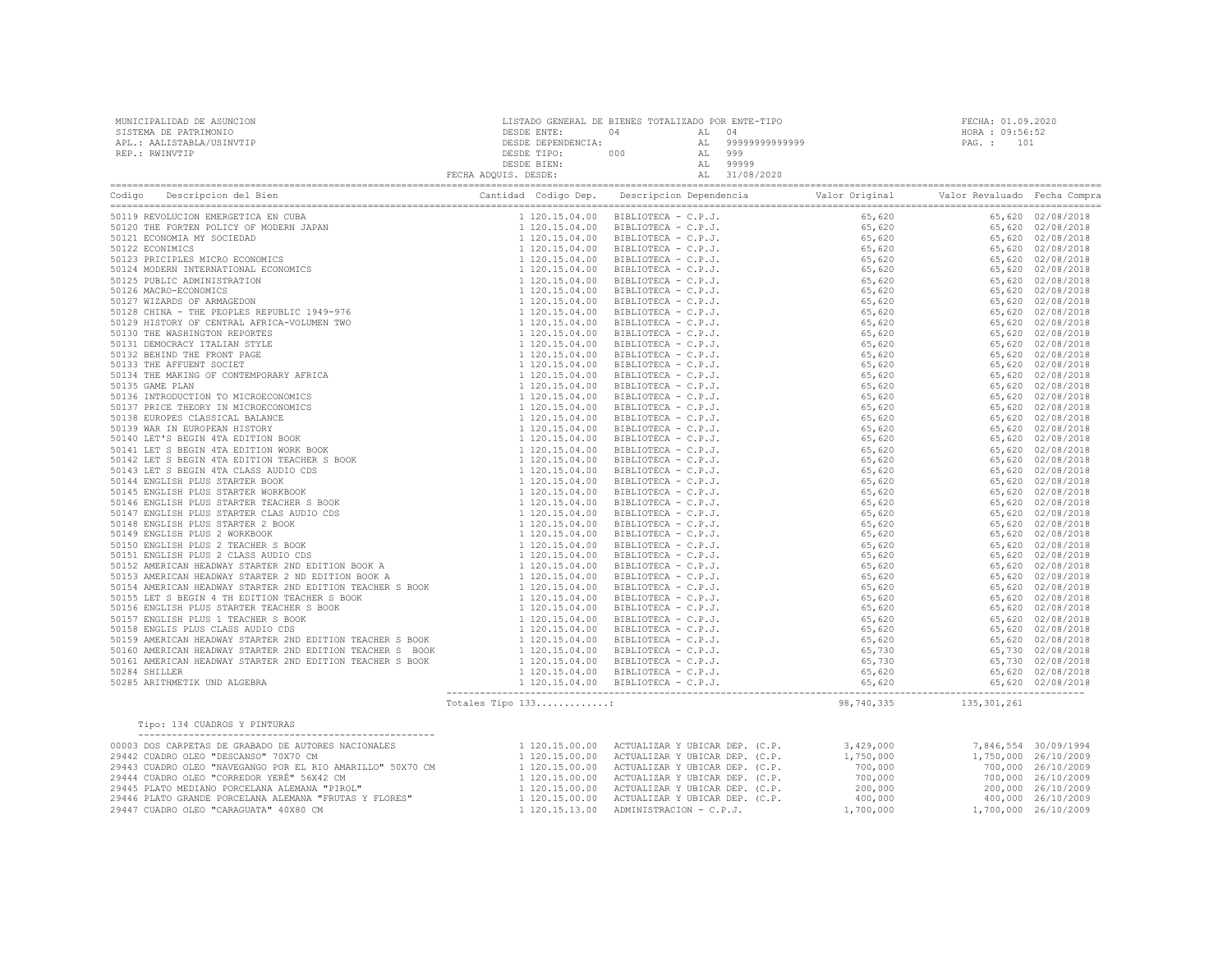| MUNICIPALIDAD DE ASUNCION<br>SISTEMA DE PATRIMONIO<br>APL.: AALISTABLA/USINVTIP<br>REP.: RWINVTIP                                                                                                                                                                                                                                                                                                            |                   | ${\tt LISTADO \hspace{0.5mm} GENERAL \hspace{0.5mm} {\tt DE} \hspace{0.5mm} {\tt DE} \hspace{0.5mm} {\tt C} \hspace{0.5mm} {\tt E} \hspace{0.5mm} {\tt C} \hspace{0.5mm} {\tt C} \hspace{0.5mm} {\tt C} \hspace{0.5mm} {\tt C} \hspace{0.5mm} {\tt C} \hspace{0.5mm} {\tt C} \hspace{0.5mm} {\tt C} \hspace{0.5mm} {\tt D} \hspace{0.5mm} {\tt C} \hspace{0.5mm} {\tt D} \hspace{0.5mm} {\tt C} \hspace{0.5mm$ |           |                           | FECHA: 01.09.2020<br>HORA : 09:56:52 |  |  |
|--------------------------------------------------------------------------------------------------------------------------------------------------------------------------------------------------------------------------------------------------------------------------------------------------------------------------------------------------------------------------------------------------------------|-------------------|----------------------------------------------------------------------------------------------------------------------------------------------------------------------------------------------------------------------------------------------------------------------------------------------------------------------------------------------------------------------------------------------------------------|-----------|---------------------------|--------------------------------------|--|--|
|                                                                                                                                                                                                                                                                                                                                                                                                              |                   |                                                                                                                                                                                                                                                                                                                                                                                                                |           |                           |                                      |  |  |
| $\begin{tabular}{ c c c c c c c c c c c c c} \hline \textbf{C} & \textbf{D} & \textbf{D} & \textbf{D} & \textbf{D} & \textbf{D} & \textbf{D} & \textbf{D} & \textbf{D} & \textbf{D} & \textbf{D} & \textbf{D} & \textbf{D} & \textbf{D} & \textbf{D} & \textbf{D} & \textbf{D} & \textbf{D} & \textbf{D} & \textbf{D} & \textbf{D} & \textbf{D} & \textbf{D} & \textbf{D} & \textbf{D} & \textbf{D} & \text$ |                   |                                                                                                                                                                                                                                                                                                                                                                                                                |           |                           |                                      |  |  |
|                                                                                                                                                                                                                                                                                                                                                                                                              |                   |                                                                                                                                                                                                                                                                                                                                                                                                                |           |                           |                                      |  |  |
|                                                                                                                                                                                                                                                                                                                                                                                                              |                   |                                                                                                                                                                                                                                                                                                                                                                                                                |           |                           |                                      |  |  |
|                                                                                                                                                                                                                                                                                                                                                                                                              |                   |                                                                                                                                                                                                                                                                                                                                                                                                                |           |                           |                                      |  |  |
|                                                                                                                                                                                                                                                                                                                                                                                                              |                   |                                                                                                                                                                                                                                                                                                                                                                                                                |           |                           |                                      |  |  |
|                                                                                                                                                                                                                                                                                                                                                                                                              |                   |                                                                                                                                                                                                                                                                                                                                                                                                                |           |                           |                                      |  |  |
|                                                                                                                                                                                                                                                                                                                                                                                                              |                   |                                                                                                                                                                                                                                                                                                                                                                                                                |           |                           |                                      |  |  |
|                                                                                                                                                                                                                                                                                                                                                                                                              |                   |                                                                                                                                                                                                                                                                                                                                                                                                                |           |                           |                                      |  |  |
|                                                                                                                                                                                                                                                                                                                                                                                                              |                   |                                                                                                                                                                                                                                                                                                                                                                                                                |           |                           |                                      |  |  |
|                                                                                                                                                                                                                                                                                                                                                                                                              |                   |                                                                                                                                                                                                                                                                                                                                                                                                                |           |                           |                                      |  |  |
|                                                                                                                                                                                                                                                                                                                                                                                                              |                   |                                                                                                                                                                                                                                                                                                                                                                                                                |           |                           |                                      |  |  |
|                                                                                                                                                                                                                                                                                                                                                                                                              |                   |                                                                                                                                                                                                                                                                                                                                                                                                                |           |                           |                                      |  |  |
|                                                                                                                                                                                                                                                                                                                                                                                                              |                   |                                                                                                                                                                                                                                                                                                                                                                                                                |           |                           |                                      |  |  |
|                                                                                                                                                                                                                                                                                                                                                                                                              |                   |                                                                                                                                                                                                                                                                                                                                                                                                                |           |                           |                                      |  |  |
|                                                                                                                                                                                                                                                                                                                                                                                                              |                   |                                                                                                                                                                                                                                                                                                                                                                                                                |           |                           |                                      |  |  |
|                                                                                                                                                                                                                                                                                                                                                                                                              |                   |                                                                                                                                                                                                                                                                                                                                                                                                                |           |                           |                                      |  |  |
|                                                                                                                                                                                                                                                                                                                                                                                                              |                   |                                                                                                                                                                                                                                                                                                                                                                                                                |           |                           |                                      |  |  |
|                                                                                                                                                                                                                                                                                                                                                                                                              |                   |                                                                                                                                                                                                                                                                                                                                                                                                                |           |                           |                                      |  |  |
|                                                                                                                                                                                                                                                                                                                                                                                                              |                   |                                                                                                                                                                                                                                                                                                                                                                                                                |           |                           |                                      |  |  |
|                                                                                                                                                                                                                                                                                                                                                                                                              |                   |                                                                                                                                                                                                                                                                                                                                                                                                                |           |                           |                                      |  |  |
|                                                                                                                                                                                                                                                                                                                                                                                                              |                   |                                                                                                                                                                                                                                                                                                                                                                                                                |           |                           |                                      |  |  |
|                                                                                                                                                                                                                                                                                                                                                                                                              | Totales Tipo 134: |                                                                                                                                                                                                                                                                                                                                                                                                                |           | 32, 392, 000 36, 809, 554 |                                      |  |  |
| Tipo: 140 EQUIPOS VARIOS                                                                                                                                                                                                                                                                                                                                                                                     |                   |                                                                                                                                                                                                                                                                                                                                                                                                                |           |                           |                                      |  |  |
| 36182 ESPEJO DE 9MTROS Y 3MM                                                                                                                                                                                                                                                                                                                                                                                 |                   |                                                                                                                                                                                                                                                                                                                                                                                                                |           |                           |                                      |  |  |
|                                                                                                                                                                                                                                                                                                                                                                                                              | Totales Tipo 140: |                                                                                                                                                                                                                                                                                                                                                                                                                | 1,350,000 | 1,350,000                 |                                      |  |  |
| Tipo: 142 EQUIPOS DE SEGURIDAD                                                                                                                                                                                                                                                                                                                                                                               |                   |                                                                                                                                                                                                                                                                                                                                                                                                                |           |                           |                                      |  |  |
| 50320 CAJA FUERTE CON APERTURA CODIGO DIGITAL.-                                                                                                                                                                                                                                                                                                                                                              |                   | 1 120.15.01.00 DIREC.CENTRO PARAGUAYO JAPONES 5,040,000 5,040,000 13/03/2018                                                                                                                                                                                                                                                                                                                                   |           |                           |                                      |  |  |
|                                                                                                                                                                                                                                                                                                                                                                                                              | Totales Tipo 142: |                                                                                                                                                                                                                                                                                                                                                                                                                |           | 5,040,000 5,040,000       |                                      |  |  |
| Tipo: 144 INSTALACIONES                                                                                                                                                                                                                                                                                                                                                                                      |                   |                                                                                                                                                                                                                                                                                                                                                                                                                |           |                           |                                      |  |  |
| 36180 MANGERA DE 150MTOS MULTIPAR                                                                                                                                                                                                                                                                                                                                                                            |                   |                                                                                                                                                                                                                                                                                                                                                                                                                |           |                           |                                      |  |  |
| 36609 PATCH BAY C/CORDONES                                                                                                                                                                                                                                                                                                                                                                                   |                   |                                                                                                                                                                                                                                                                                                                                                                                                                |           |                           |                                      |  |  |
| 36610 PATCH BAY C/CORDONES                                                                                                                                                                                                                                                                                                                                                                                   |                   |                                                                                                                                                                                                                                                                                                                                                                                                                |           |                           |                                      |  |  |
| 36611 PATCH BAY C/CORDONES<br>36612 PATCH BAY C/CORDONES                                                                                                                                                                                                                                                                                                                                                     |                   |                                                                                                                                                                                                                                                                                                                                                                                                                |           |                           |                                      |  |  |
| 36613 PATCH BAY C/CORDONES                                                                                                                                                                                                                                                                                                                                                                                   |                   |                                                                                                                                                                                                                                                                                                                                                                                                                |           |                           |                                      |  |  |
| 36614 PATCH BAY C/CORDONES                                                                                                                                                                                                                                                                                                                                                                                   |                   |                                                                                                                                                                                                                                                                                                                                                                                                                |           |                           |                                      |  |  |
| 36615 PATCH BAY C/CORDONES                                                                                                                                                                                                                                                                                                                                                                                   |                   |                                                                                                                                                                                                                                                                                                                                                                                                                |           |                           |                                      |  |  |
| 36616 PATCH BAY C/CORDONES                                                                                                                                                                                                                                                                                                                                                                                   |                   |                                                                                                                                                                                                                                                                                                                                                                                                                |           |                           |                                      |  |  |
| 36617 PATCH BAY C/CORDONES                                                                                                                                                                                                                                                                                                                                                                                   |                   |                                                                                                                                                                                                                                                                                                                                                                                                                |           |                           |                                      |  |  |
| 36618 PATCH BAY C/CORDONES                                                                                                                                                                                                                                                                                                                                                                                   |                   |                                                                                                                                                                                                                                                                                                                                                                                                                |           |                           |                                      |  |  |
| 36619 PATCH BAY C/CORDONES<br>36620 PATCH BAY C/CORDONES                                                                                                                                                                                                                                                                                                                                                     |                   |                                                                                                                                                                                                                                                                                                                                                                                                                |           |                           |                                      |  |  |
| 36621 PATCH BAY C/CORDONES                                                                                                                                                                                                                                                                                                                                                                                   |                   |                                                                                                                                                                                                                                                                                                                                                                                                                |           |                           |                                      |  |  |
| 36622 PATCH BAY C/CORDONES                                                                                                                                                                                                                                                                                                                                                                                   |                   |                                                                                                                                                                                                                                                                                                                                                                                                                |           |                           |                                      |  |  |
| 36623 PATCH BAY C/CORDONES                                                                                                                                                                                                                                                                                                                                                                                   |                   |                                                                                                                                                                                                                                                                                                                                                                                                                |           |                           |                                      |  |  |
| 36624 PATCH BAY C/CORDONES                                                                                                                                                                                                                                                                                                                                                                                   |                   |                                                                                                                                                                                                                                                                                                                                                                                                                |           |                           |                                      |  |  |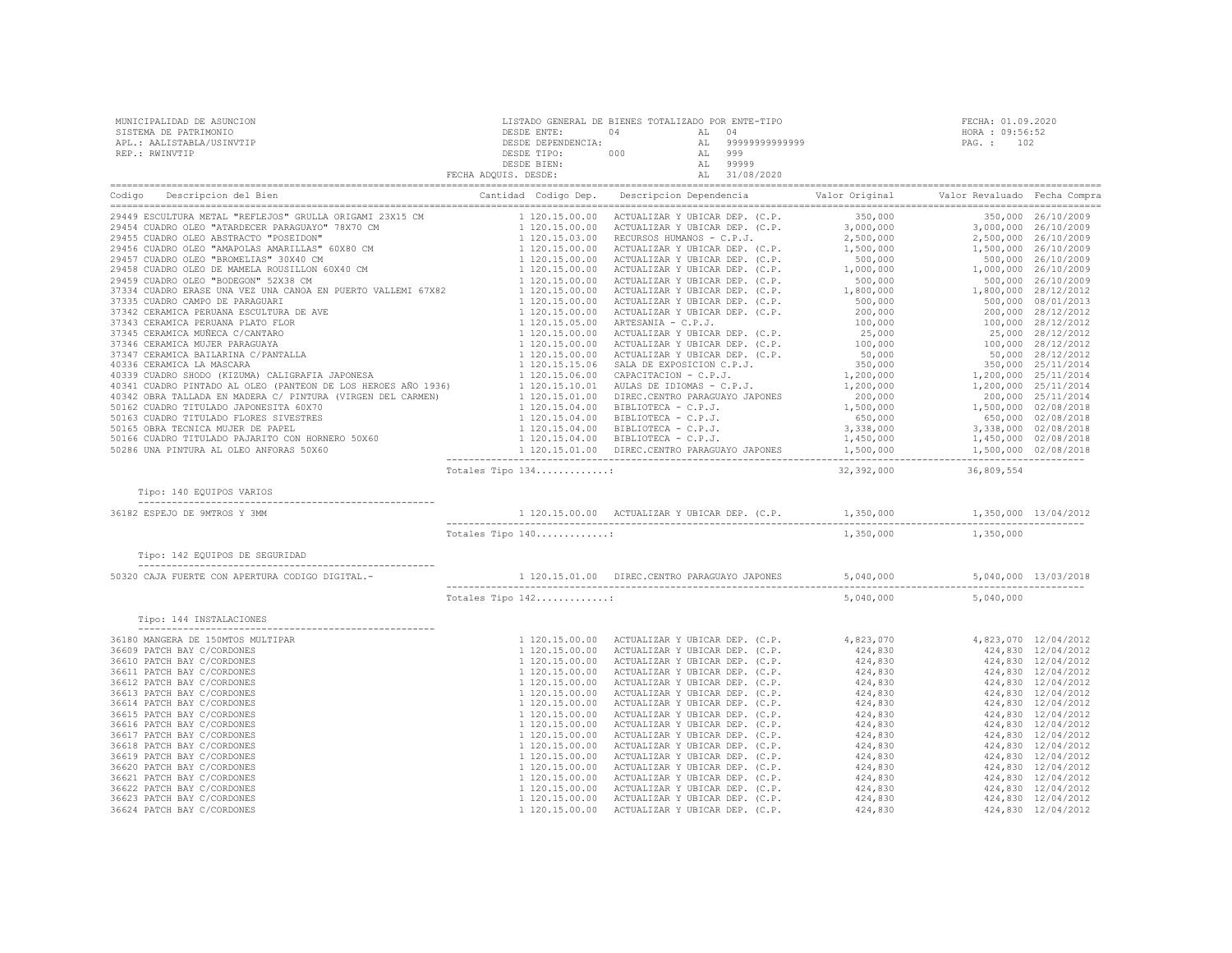## **INVENTARIO DE BIENES DE USO**

**F.C.03 Hoja N° 103**

|                            | 1001011202                                 |     |                           |                            |                                          |                  |                |                     |                              |                      |
|----------------------------|--------------------------------------------|-----|---------------------------|----------------------------|------------------------------------------|------------------|----------------|---------------------|------------------------------|----------------------|
|                            | <b>ENTIDAD</b><br>(1)                      |     | MUNICIPALIDAD DE ASUNCION | (6) ESTADO DE CONSERVACION |                                          | (7) BIENES       |                |                     |                              |                      |
|                            | UNIDAD JERARQUICA                          | (2) |                           | MB.<br>Muy Bueno           |                                          | NR No Registrado |                |                     |                              |                      |
|                            | <b>REPARTICION</b>                         |     | (3)                       |                            | Bueno                                    |                  | F Faltante     |                     |                              |                      |
|                            | <b>DEPENDENCIA</b>                         | (4) |                           |                            | Regular                                  | CConforme        |                |                     | (8) Fecha: 31.08.2020        |                      |
|                            | <b>AREA</b>                                | (5) |                           |                            | Malo                                     |                  |                | (9) Lugar: Asunción |                              |                      |
| Codigo                     | Descripcion del Bien                       |     | Cantidad Codigo Dep.      |                            | Descripcion Dependencia                  |                  | Valor Original |                     | Valor Revaluado Fecha Compra |                      |
| 36625 PATCH BAY C/CORDONES |                                            |     |                           | 1 120.15.00.00             | ACTUALIZAR Y UBICAR DEP. (C.P.           |                  | 424,830        |                     |                              | 424,830 12/04/2012   |
| 36626 PATCH BAY C/CORDONES |                                            |     |                           | 1 120.15.00.00             | ACTUALIZAR Y UBICAR DEP. (C.P.           |                  |                | 424,830             |                              | 424,830 12/04/2012   |
| 36627 PATCH BAY C/CORDONES |                                            |     |                           | 1 120.15.00.00             | ACTUALIZAR Y UBICAR DEP. (C.P.           |                  | 424,830        |                     |                              | 424,830 12/04/2012   |
| 36628 PATCH BAY C/CORDONES |                                            |     |                           | 1 120.15.00.00             | ACTUALIZAR Y UBICAR DEP. (C.P.           |                  | 424,830        |                     |                              | 424,830 12/04/2012   |
| 36629 PATCH BAY C/CORDONES |                                            |     |                           | 1 120.15.00.00             | ACTUALIZAR Y UBICAR DEP. (C.P.           |                  | 424,830        |                     |                              | 424,830 12/04/2012   |
| 36630 PATCH BAY C/CORDONES |                                            |     |                           | 1 120.15.00.00             | ACTUALIZAR Y UBICAR DEP. (C.P.           |                  | 424,830        |                     |                              | 424,830 12/04/2012   |
|                            | 37505 CABLEADO P/UTP CAT.6 P/DATOS 1220MTS |     |                           | 1 120.15.00.00             | ACTUALIZAR Y UBICAR DEP. (C.P. 2,856,412 |                  |                |                     |                              | 2,856,412 28/12/2012 |
|                            |                                            |     | Totales Tipo 144:         |                            |                                          |                  | 17,025,742     |                     | 17,025,742                   |                      |
|                            |                                            |     | Totales Ente 04           |                            |                                          |                  | 31,071,112,050 |                     | 32, 545, 417, 039            |                      |
| Cantid.Registros: 5,671    |                                            |     | Totales Generales         |                            |                                          |                  | 31,071,112,050 |                     | 32, 545, 417, 039            |                      |